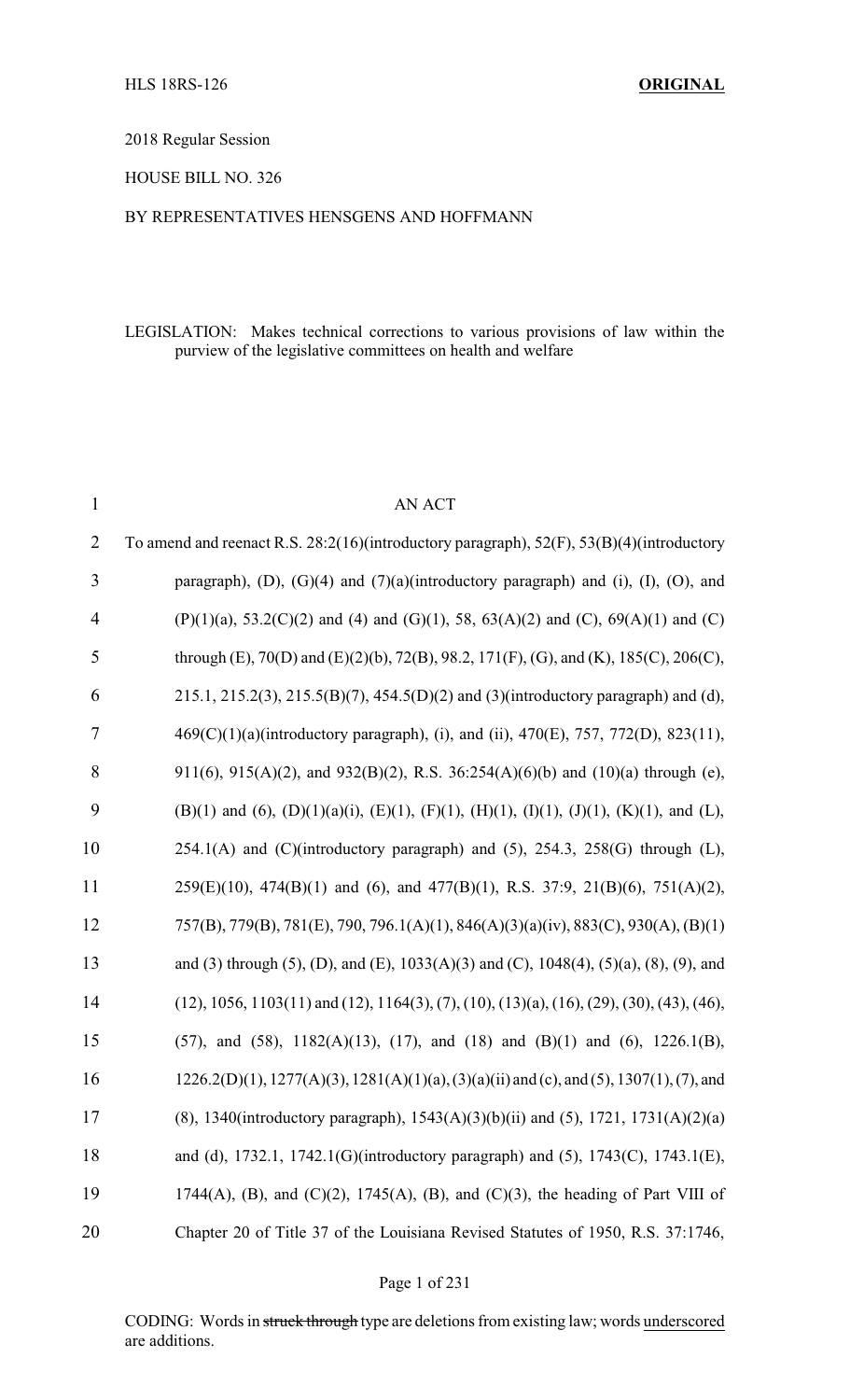| $\mathbf{1}$   | $1747, 2111, 2114, 2351, 2352(2), 2354(A), 2356.2(A)(6)$ and (B), $2371(1), 2404(C)$ ,                        |
|----------------|---------------------------------------------------------------------------------------------------------------|
| $\overline{2}$ | $2442(2)$ , (4), and (6)(introductory paragraph), (c) through (e), (j), (k), (m), (n), (r),                   |
| 3              | (u), and (v), 2443, 2446, 2458, 2459, 2465(D)(introductory paragraph) and (1),                                |
| $\overline{4}$ | 2503(Section heading), 2504(A)(1) and (5), 2802(C), 2816(A)(2), (4), (6), (8), (13),                          |
| 5              | and (15), (B), and (F)(2), 2819(Section heading), 2950(B) and (D)(1)(a)(viii), 3014,                          |
| 6              | 3214(1), 3241(introductory paragraph) and (1), $3258(C)$ , $3302(4)(b)(i)$ and (iv),                          |
| $\tau$         | 3309.1(A), 3386.1(introductory paragraph), (1), (2), (6), (7), (9), (11), (12), and (16),                     |
| 8              | 3387(A), (C), (D), and (E)(2) and (6), 3387.1(A), (C), (D), and (E)(6), 3387.2(A),                            |
| 9              | (C), (D), and (E)(5), 3387.3(A), (C), (D), and (E)(1), 3387.4(C), (D), and (E)(1),                            |
| 10             | 3387.5(D), (E), and (F), 3387.6(B) through (G), 3387.10(D)(5) and (7),                                        |
| 11             | 3387.11(D)(5) and (7), 3387.12(D)(5) and (7), 3387.13(D), 3387.14(A),                                         |
| 12             | 3388.4(A)(7), (10), and (11), 3389(A) and (E), 3390(B) and (D), 3390.2,                                       |
| 13             | 3390.3(A)(11) and (13), (B)(4), and (D), 3428(B), and 3703(B)(7), R.S. 40:1, 3,                               |
| 14             | 3.1(D), $4(A)(1)(a)$ , $(2)(b)(i)$ and $(c)(i)$ and $(vii)$ , $(3)(a)$ , $(6)$ , $(8)(a)$ , and $(9)$ through |
| 15             | $(13)$ and $(B)(3)(b)$ and $(c)$ , $(4)$ , and $(5)$ , 4.3, 4.6, 4.10 $(C)(2)$ (introductory paragraph),      |
| 16             | (3) through (5), and (7), 5.3(E), 5.9(A)(7), 7, 9, 13, 18, 23, 24, 31.1, 31.3(B)(2) and                       |
| 17             | $(4)$ , 31.32(E)(2), 31.36(D), 41(E), 64(9) and (10), 600.34(C), 608.1(B), 625(A) and                         |
| 18             | (B), 634, 641, 671, 682, 700.1, 700.5(C), 700.6, 700.7(A) and (E), 700.8, 700.9,                              |
| 19             | 700.10(A), 700.12(A), 701(introductory paragraph), 701.1(A) and (D), 701.2 through                            |
| 20             | 701.4, 781(3), 824, 853, 940.51(A), 952(C) and (D), 953, 962(B), (C)(introductory                             |
| 21             | paragraph) and (8), and (D) through (H), 962.1(A) and (B)(introductory paragraph),                            |
| 22             | 962.1.1(A)(2), 963(introductory paragraph), 964(Schedule III)(F)(1) and (Schedule                             |
| 23             | V) $(E)(3)(b)$ and (4), 965, 968 $(A)$ (introductory paragraph), 969 $(A)$ (introductory                      |
| 24             | paragraph), 970(A)(introductory paragraph), 971.1(B), 972(A) and (B)(introductory                             |
| 25             | paragraph), 973(A), (B)(1) and (2), (C), (E), (F), and (G)(1) and (2)(a),                                     |
| 26             | 974(A)(introductory paragraph) and (C), 975(A) through (E) and (G)(1) and (3), 976,                           |
| 27             | 976.1(H), 978(F)(1)(introductory paragraph) and (d) and (H)(2)(b), 978.1(A)(1)(c),                            |
| 28             | 978.3(B), 980, 982, 984(introductory paragraph), 986(A)(1), (3), and (4) and                                  |
| 29             | (B)(introductory paragraph), (1), (2), (3)(introductory paragraph) and (b), (4), and                          |

# Page 2 of 231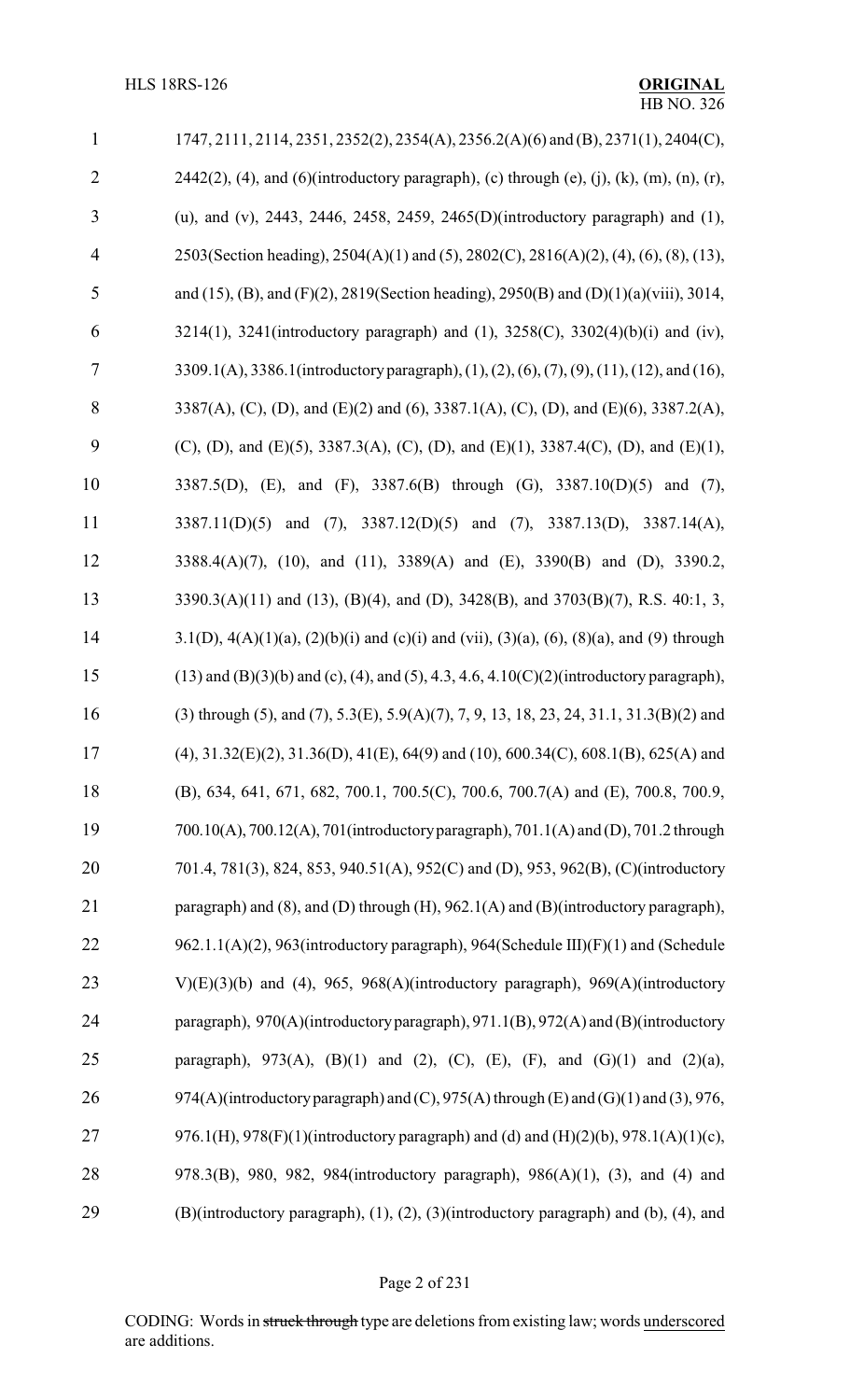| $\mathbf{1}$   | (5)(introductory paragraph), (a), and (b), 987, 988(A)(introductory paragraph), (B),                 |
|----------------|------------------------------------------------------------------------------------------------------|
| $\overline{2}$ | and $(C)$ , 989.1 $(F)$ , 989.2 $(F)$ , 990, 992 $(A)$ (introductory paragraph), $(B)$ (introductory |
| 3              | paragraph), and (C) through (E), 993(A), (B), and (D), 995, 996.1(M), 996.3(C),                      |
| $\overline{4}$ | $1003(12)$ and (14), $1005$ (Section heading), $1006(E)$ , $1007(B)$ and (I)(introductory            |
| $\mathfrak s$  | $1046(F)$ , $1049.7$ (Section heading), 1058, 1071.1(introductory<br>paragraph),                     |
| 6              | paragraph), $1079.1(D)$ , $1087.1(A)$ and $(B)(2)(introductory paragraph)$ and $(3)$ ,               |
| $\tau$         | 1089.2(1), 1089.3(C)(2)(b), 1089.4(A)(3), (B), and (C), 1105.3(3), 1105.6(E),                        |
| 8              | 1105.8(F), 1105.8.1(B)(1) and (F)(3), 1107.1(1), 1111.3(B)(5), (C)(3), and (F),                      |
| 9              | 1117.1(B), 1121.11, 1135.13(D)(3) and (I), 1155.6(D), 1157.3(A) and (B),                             |
| 10             | $1165.1(C)(2)$ , $1165.3(B)$ , $1171.2$ , the heading of Subpart C of Part IV of Subchapter          |
| 11             | A of Chapter 5-D of the Louisiana Revised Statutes of 1950, R.S. 40:1173.2(1)(a),                    |
| 12             | 1173.3(3) and (8), 1173.4(B), 1173.5(A) through (C), 1173.6(B) and (E),                              |
| 13             | 1183.2(A)(1) and (5), 1183.4(A)(1), 1189.2(A)(1), 1203.1(3)(o) and (5),                              |
| 14             | 1211.4(B)(2), 1217.16, 1219.2(1) and (3), 1219.3(A) and<br>(B),                                      |
| 15             | 1219.4(A)(introductory paragraph), 1221.2(2), 1226.1(2)(c), 1231.5(E)(1)(c),                         |
| 16             | 1237.1(J), the heading of Subpart B of Part I of Chapter 5-E of the Louisiana                        |
| 17             | Revised Statutes of 1950, R.S. 40:1243.1(A), 1243.3(A), 1253.3(A)(9),                                |
| 18             | $1261(A)(1)(k)$ and (3), $1261.1(B)$ , $1271.1(B)$ , $1277.1$ through 1281.1, 1285.3,                |
| 19             | $1285.4(A)(1)$ , $1285.7(D)$ , $1287.1$ , $1291.3(7)$ and $(9)$ , $1291.23(A)(1)$ and $(B)(1)$ ,     |
| 20             | 1300.21, 1356(A), 1732(1), 2009.1(D), 2009.2(2), (3)(b) through (d) and (f), and (7),                |
| 21             | 2009.6(A)(1) through (3) and (B)(1) through (3), 2009.12, 2009.18, 2009.21 (Section                  |
| 22             | heading), 2017.9, 2102, 2109(B)(1)(a) and (c)(ii) and (2) through (6), (C), and (D),                 |
| 23             | $2116(D)(1)(c)$ , $2116.32(B)$ , $2116.34(B)$ , $2117.5(B)$ and (C), $2120.4(B)(9)$ and              |
| 24             | (10)(a), 2120.5(E), 2120.44(B)(9), 2120.45(D), 2144(A), (C), (F)(2)(introductory                     |
| 25             | paragraph), (G), and (H)(1), (2)(b)(iii), and (3), 2154(A)(6), (12), and (13),                       |
| 26             | 2175.14(E), 2179(D), 2180.11, 2189, 2193.4(9), 2194.2(4) through (6),                                |
| 27             | $2195.1(A)(8)$ , (9), and (11) and (C), $2195.2(A)(1)$ , (2), (4), and (5), $2196.1(4)$ ,            |
| 28             | $2197(A)$ and (D) through (G), $2199(A)(1)$ and (5) and (F)(2), 2199.1(A)(introductory               |
| 29             | paragraph), 2202(3) and (5)(a) and (e)(i), 2203(C), 2223, 2243, 2253, 2353, 2404(5),                 |

# Page 3 of 231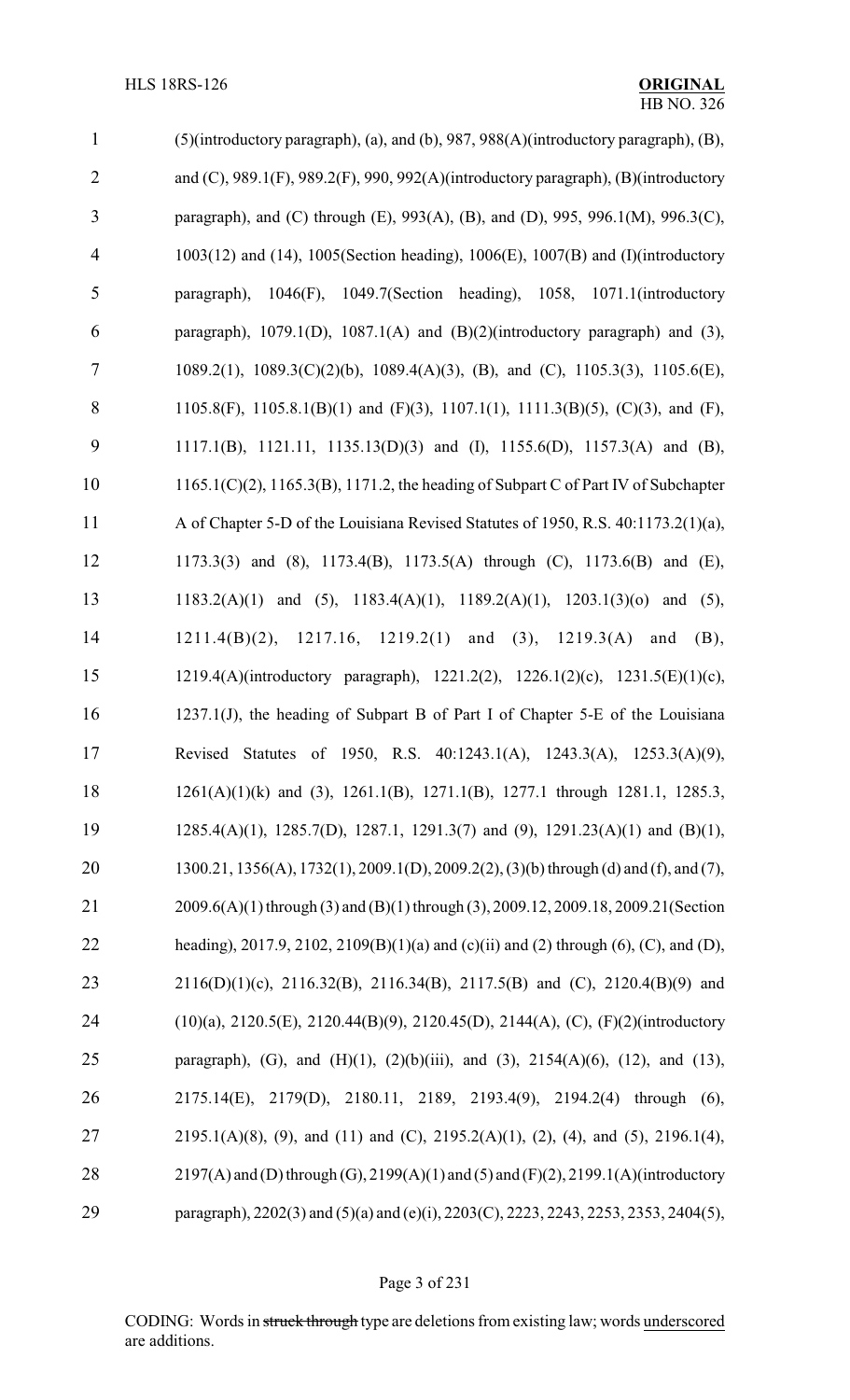| $\mathbf{1}$   | 2477, 2481, 2530.4(B)(introductory paragraph) and (3), and $2845(A)(6)$ and (C),                  |
|----------------|---------------------------------------------------------------------------------------------------|
| $\overline{2}$ | R.S. 46:3, 6, 9(B) and (C), 52.1(F)(3)(b), 56(A), (B)(1), (F)(4)(b), and (J), 59,                 |
| 3              | $61(A)(1)$ and (3) and (C), $107(A)(1)$ , (B), and (D), $114(E)(1)$ (introductory                 |
| $\overline{4}$ | paragraph), 114.3(A), 121(1)(introductory paragraph), 123(D)(3) and (K)(3), 153(C),               |
| 5              | 153.4(F)(2), 156(A) and (B), 157 through 159, 159.1(C) and (D), 160.1(10),                        |
| 6              | 231.2(A)(1)(introductory paragraph) and (B)(introductory paragraph), 231.4(E), 232,               |
| 7              | 234, 234.1, 236.1.2(B)(1) and (I), 236.1.10(B), 236.3(L)(1), 236.6(C), 236.7(A)(2)                |
| 8              | and (E), 237(B)(15), 285(D), 286, 301(A)(1), 326(B), 433, 444, 446.1(B), 447.1(B)                 |
| 9              | through $(E)$ , 447.2(A)(2), $(B)(1)$ and (3), and (D)(introductory paragraph), (1), and          |
| 10             | $(2)$ , 450.1(A) and (B)(6), 450.3(B)(introductory paragraph), 460.1, 460.4(D), 465,              |
| 11             | 923(A) and (B), 924(A) and (B), 932(13)(c) and (14), 936, 972, 975(C)(2),                         |
| 12             | $976(A)(3)(c)$ and $(5)(a)$ through (c) and $(d)(i)$ , $(B)(3)(b)$ , $(C)(introducing$            |
| 13             | paragraph), and (E), 977.2, 977.3(3), 977.5(A)(2) and (C)(1), 977.8, 977.9(A) and                 |
| 14             | 977.10(4), 979.4(H), 1052(introductory paragraph),<br>(D)(1),<br>1056(A),                         |
| 15             | 1057(introductory paragraph), (10), and (11), the heading of Chapter 10-D of Title                |
| 16             | 46 of the Louisiana Revised Statutes of 1950, R.S. 46:1194 (introductory paragraph)               |
| 17             | and (1), 1195(A)(2) and (B) through (D), 1402, 1403.1, 1433(Section heading),                     |
| 18             | 1602(A), (D), and (F)(1)(a)(i) through (iii) and (b), 1906.2, 1953(F), 1954(B),                   |
| 19             | $2121(C)$ , $2125(A)$ , $2127(C)$ , $2135(C)$ , $2136(A)(4)(b)$ and (c), $2254(F)(2)$ , $2256(B)$ |
| 20             | and (C), $2352(4)$ , $2402(3)$ and $(5)$ , $2603(A)(4)$ and $(B)(introductory paragraph)$ ,       |
| 21             | 2692(A)(1) and (C), 2702(8) and (9), 2704(B), 2722(B), 2731(B)(2), (C)(3), (D)(3)                 |
| 22             | and (4), (E), and (F), and $2758.2(C)(1)$ , and Children's Code Articles 1015(4)(i) and           |
| 23             | 1409 $(F)$ , to enact R.S. 37:1103(introductory paragraph), 3387.5 $(G)$ and $(H)$ ,              |
| 24             | 3387.6(H) and (I), and R.S. 40:1081.9(D) and 1221.2(introductory paragraph),                      |
| 25             | relative to the various provisions of Titles 28, 36, 37, 40, and 46 of the Louisiana              |
| 26             | Revised Statutes of 1950 and the Louisiana Children's Code; to make technical                     |
| 27             | corrections in provisions relative to behavioral health, mental health, human services,           |
| 28             | administration of the Louisiana Department of Health, administration of the                       |
| 29             | Department of Children and Family Services, health professions and occupations,                   |

# Page 4 of 231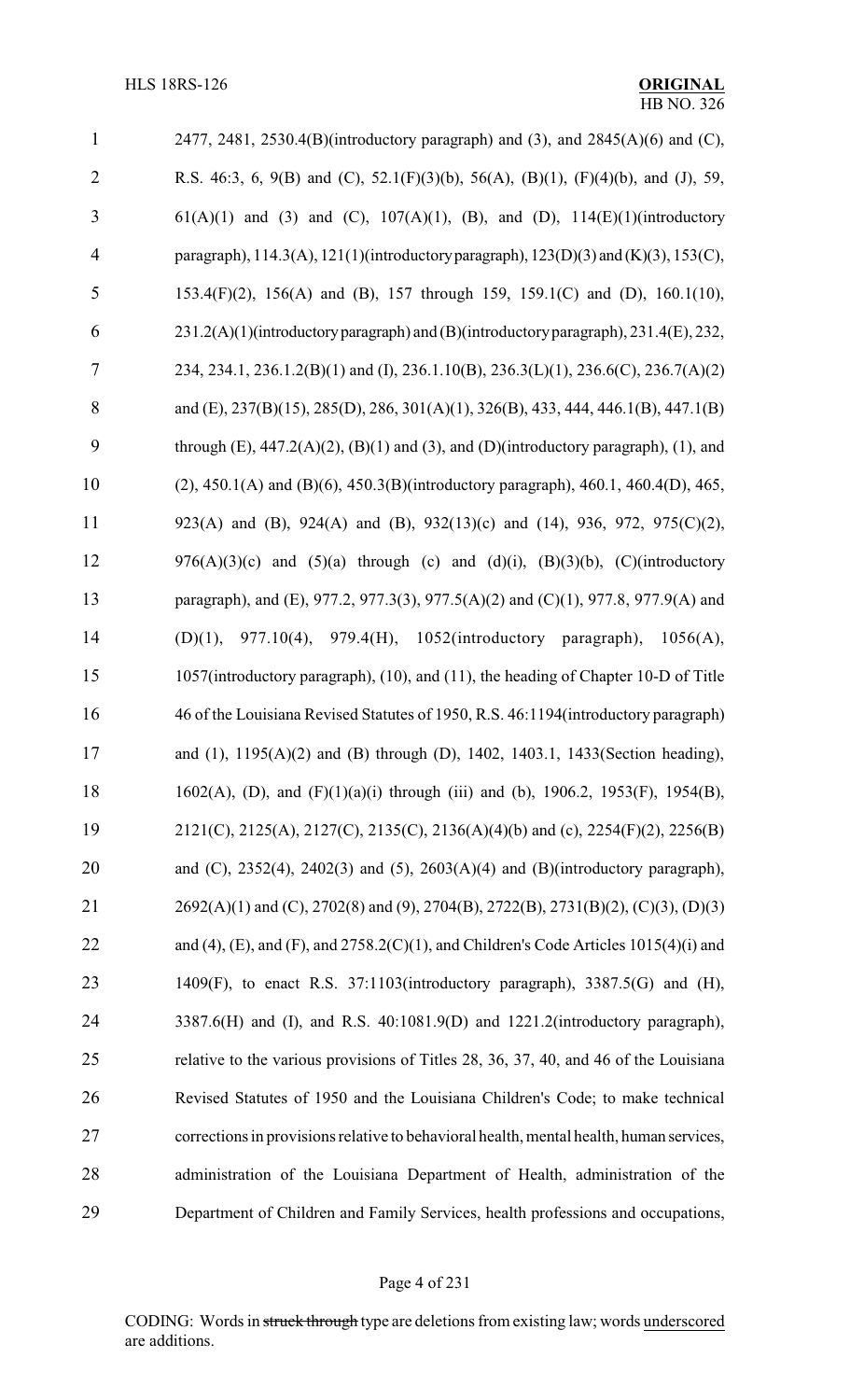| $\mathbf{1}$   | boards and commissions, public health, health care, food and drugs, public welfare             |
|----------------|------------------------------------------------------------------------------------------------|
| $\overline{2}$ | and assistance, child welfare, and other matters within or relating to the purview of          |
| 3              | the legislative committees on health and welfare; to make corrective changes                   |
| 4              | including corrections in legal citations and in names of assistance programs,                  |
| 5              | publications, agencies, boards, commissions, offices and officers of departments, and          |
| 6              | other entities; to remove references to agencies, offices, divisions, and programs that        |
| 7              | have been repealed or no longer exist; to designate undesignated statutory                     |
| 8              | provisions; and to provide for related matters.                                                |
| 9              | Be it enacted by the Legislature of Louisiana:                                                 |
| 10             | Section 1. R.S. 28:2(16)(introductory paragraph), 52(F), 53(B)(4)(introductory                 |
| 11             | paragraph), (D), (G)(4) and (7)(a)(introductory paragraph) and (i), (I), (O), and (P)(1)(a),   |
| 12             | 53.2(C)(2) and (4) and (G)(1), 58, 63(A)(2) and (C), 69(A)(1) and (C) through (E), 70(D)       |
| 13             | and (E)(2)(b), 72(B), 98.2, 171(F), (G), and (K), 185(C), 206(C), 215.1, 215.2(3),             |
| 14             | $215.5(B)(7)$ , 454.5(D)(2) and (3)(introductory paragraph) and (d), 469(C)(1)(a)(introductory |
| 15             | paragraph), (i), and (ii), 470(E), 757, 772(D), 823(11), 911(6), 915(A)(2), and 932(B)(2) are  |
| 16             | hereby amended and reenacted to read as follows:                                               |
| 17             | §2. Definitions                                                                                |
| 18             | Whenever used in this Title, the masculine shall include the feminine, the                     |
| 19             | singular shall include the plural, and the following definitions shall apply:                  |
| 20             | $\ast$<br>*<br>*                                                                               |
| 21             | (16) "Major surgical procedure" means an invasive procedure of a serious                       |
| 22             | nature with incision upon the body or parts thereof under general, local, or spinal            |
| 23             | anesthesia, utilizing surgical instruments, for the purpose of diagnosis or treatment          |
| 24             | of a medical condition. Diagnostic procedures, including, but not limited to, the              |
| 25             | following, shall not be considered as major surgical procedures:                               |
| 26             | *<br>$\ast$<br>∗                                                                               |
| 27             | §52. Voluntary admissions; general provisions                                                  |
| 28             | ∗<br>$\ast$<br>∗                                                                               |

# Page 5 of 231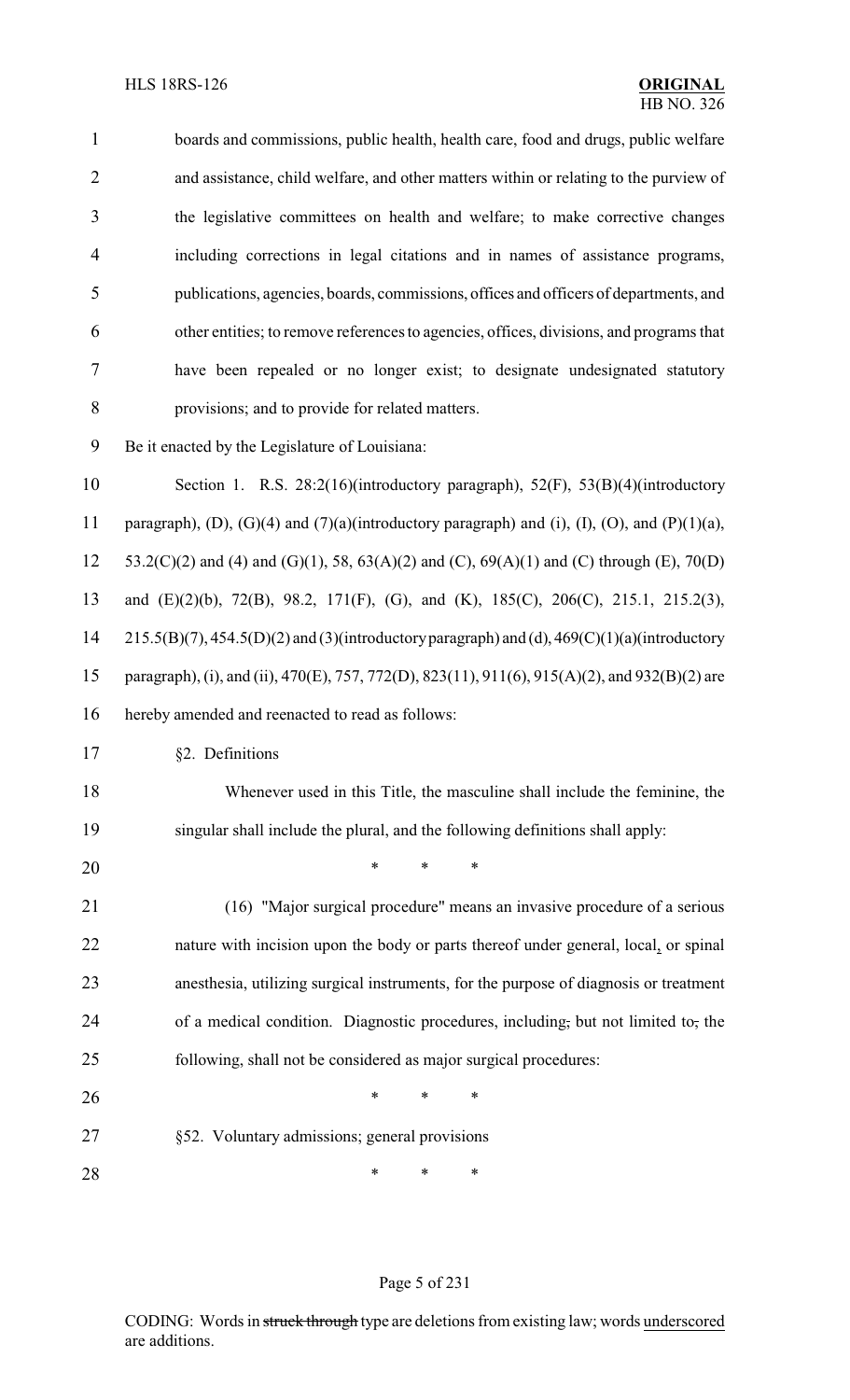| $\mathbf{1}$   | F. Every patient admitted on a voluntary admission status shall be informed             |
|----------------|-----------------------------------------------------------------------------------------|
| $\overline{2}$ | in writing at the time of admission of the procedures for requesting release from the   |
| 3              | treatment facility, the availability of counsel, information about the mental health    |
| 4              | advocacy service, the rights enumerated in R.S. 28:171, and rules and regulations       |
| 5              | applicable to or concerning his conduct while a patient in the treatment facility. If   |
| 6              | the person is illiterate or does not read or understand English, appropriate provisions |
| 7              | should shall be made to supply him this information. In addition, a copy of the         |
| 8              | information listed in this Subsection must shall be posted in any area where patients   |
| 9              | are confined and treated.                                                               |
| 10             | $\ast$<br>∗<br>∗                                                                        |
| 11             | §53. Admission by emergency certificate; extension; payment for services rendered       |
| 12             | *<br>$\ast$<br>$\ast$                                                                   |
| 13             | <b>B.</b>                                                                               |
| 14             | $\ast$<br>∗<br>$\ast$                                                                   |
| 15             | (4) In the case of an emergency certificate issued pursuant to an examination           |
| 16             | conducted by telemedicine pursuant to Paragraph (1) of this Subsection and              |
| 17             | Paragraph $(J)(1)$ of this Section, the licensed health care healthcare professional    |
| 18             | present during the actual examination shall be responsible for obtaining, recording,    |
| 19             | and attaching to the emergency certificate the following information regarding the      |
| 20             | video conference:                                                                       |
| 21             | $\ast$<br>$\ast$<br>∗                                                                   |
| 22             | D. Prior to or during confinement, under the provisions of this Title, any              |
| 23             | person or his attorney shall have the right to demand a judicial hearing to determine   |
| 24             | if probable cause exists for his continued confinement under an emergency               |
| 25             | certificate. The hearing shall be held within five days of the filing of the petition.  |
| 26             | The petition shall be filed in the court of the jurisdiction in which the patient is    |
| 27             | confined. The hearing shall be held in that court and no other except for good cause    |
| 28             | shown. If the person is confined, the judge of the court where the petition was filed   |
| 29             | may hold the hearing at the treatment facility where the person is confined, if, in the |

# Page 6 of 231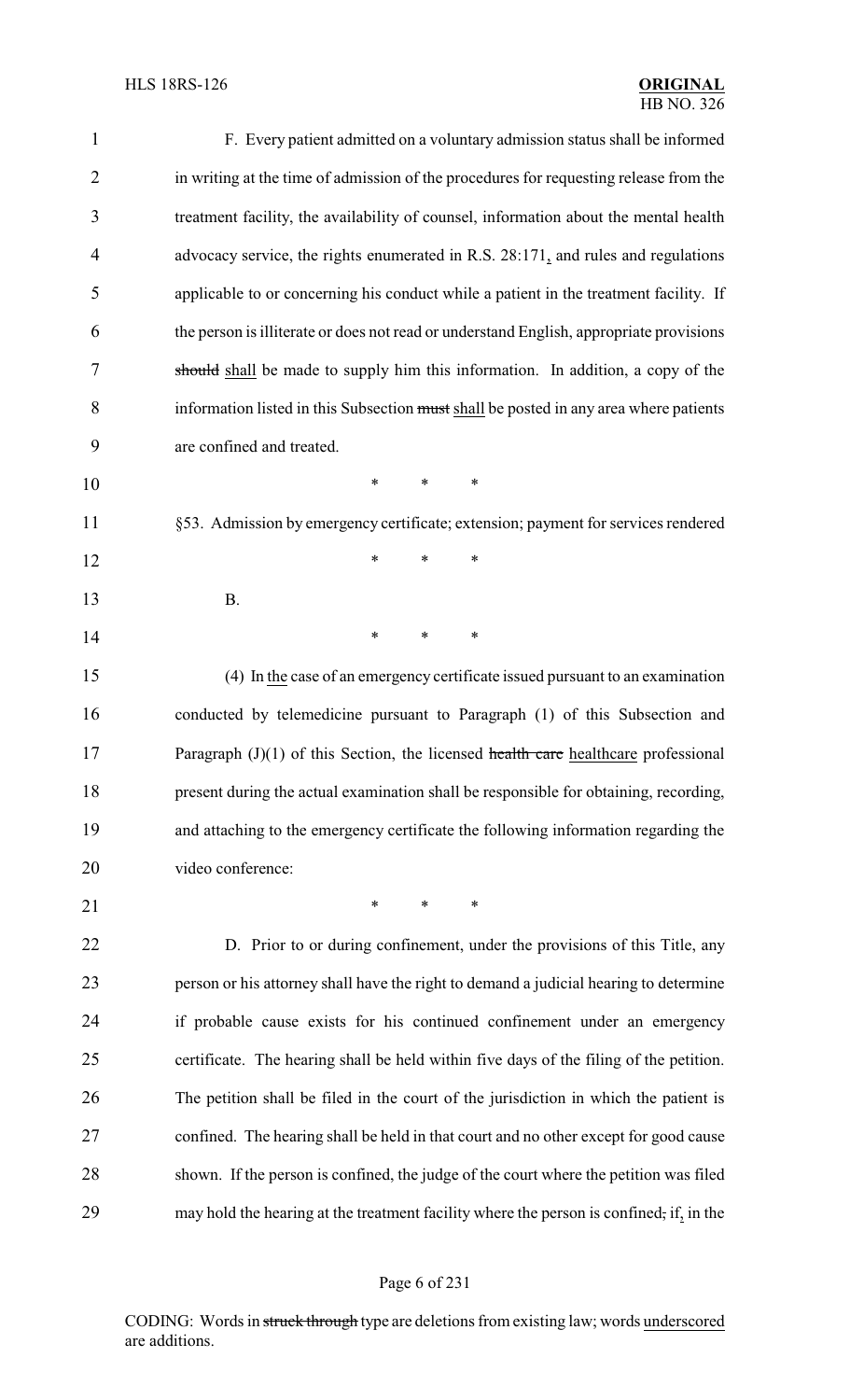| $\mathbf{1}$ | opinion of the director of the treatment facility, it will be detrimental to the patient's |
|--------------|--------------------------------------------------------------------------------------------|
| 2            | health, welfare, or dignity, to travel to the court where the petition was filed.          |
| 3            | Pending the decision of the court, the patient shall remain confined unless the court      |
| 4            | orders release or a less restrictive status.                                               |
| 5            | *<br>*<br>*                                                                                |
| 6            | G.                                                                                         |
| 7            | $\ast$<br>∗<br>*                                                                           |
| 8            | (4) In making either the initial examination or the second examination, when               |
| 9            | the coroner or his deputy examines the person and executes an emergency certificate        |
| 10           | and a reexamination of the person and reexecution of a certificate is necessary for        |
| 11           | any reason to insure ensure the validity of the certificate, both the first examiner and   |
| 12           | the reexaminer shall be entitled to the fee for the service, unless they are one and the   |
| 13           | same.                                                                                      |
| 14           | $\ast$<br>∗<br>*                                                                           |
| 15           | As it relates to the parish of St. Tammany, all of the following shall<br>(7)              |
| 16           | apply:                                                                                     |
| 17           | (a) The coroner or deputy coroner, who is a physician, preferably a                        |
| 18           | psychiatrist, may conduct an examination and execute an emergency certificate, as          |
| 19           | provided in Subparagraph (b) of this Paragraph, by telemedicine utilizing video            |
| 20           | conferencing equipment, provided that all of the following are met:                        |
| 21           | (i) A licensed health care healthcare professional, who can adequately and                 |
| 22           | accurately assist with obtaining any necessary information including but not limited       |
| 23           | to that information in Paragraph $(B)(4)$ of this Section and where such health care       |
| 24           | healthcare professional will be present in the examining room with the patient at the      |
| 25           | time of the video conferencing.                                                            |
| 26           | $\ast$<br>$\ast$<br>∗                                                                      |
| 27           | Every patient admitted by emergency certificate shall be informed in<br>I.                 |
| 28           | writing at the time of his admission of the procedures of requesting release from the      |
| 29           | treatment facility, the availability of counsel, information about the mental health       |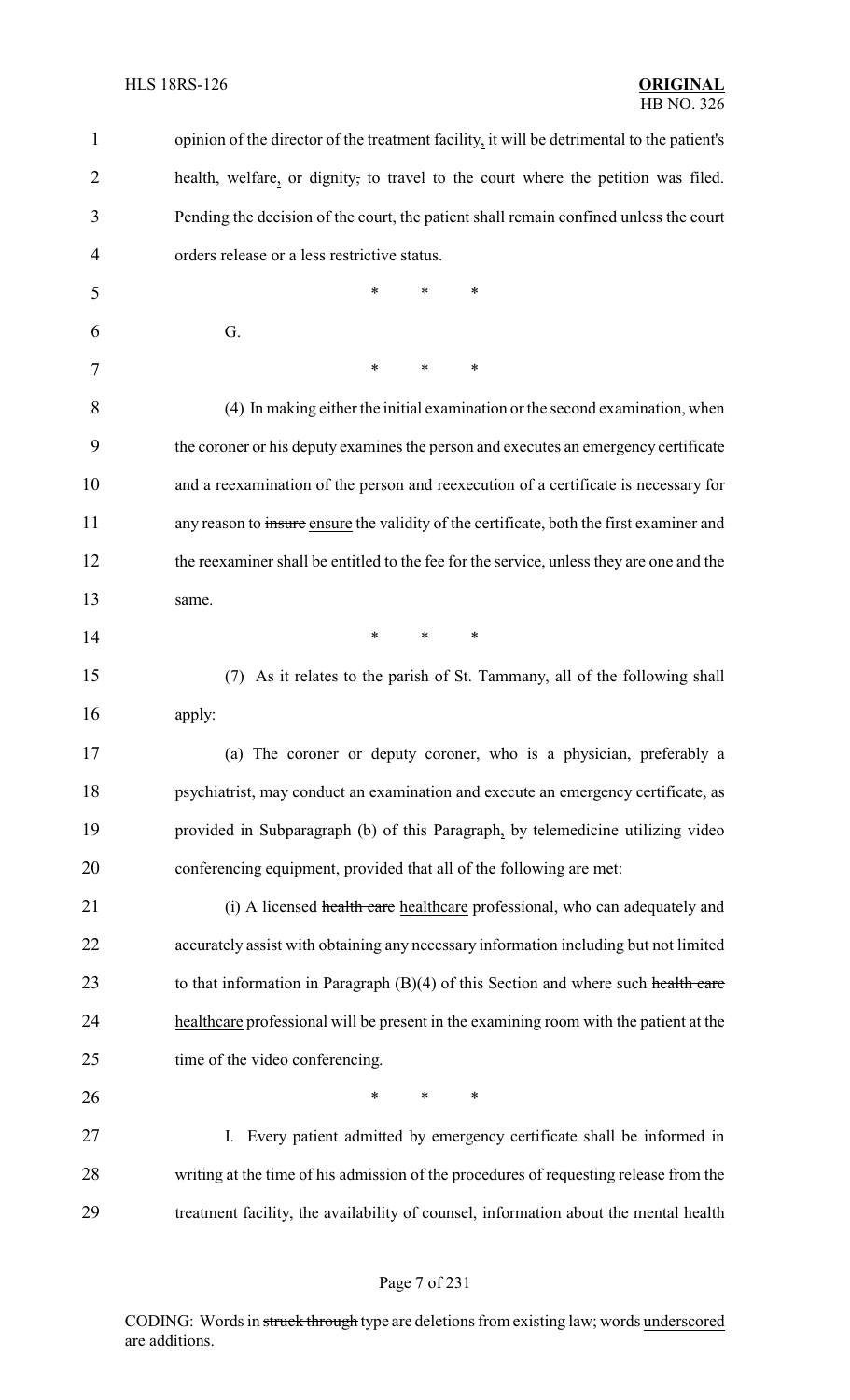advocacyservice, the rights enumerated in R.S. 28:171, and the rules and regulations applicable to or concerning his conduct while a patient in the treatment facility. If the person is illiterate or does not read or understand English, appropriate provisions 4 should shall be made to supply him this information to him. In addition, a copy of 5 the information mentioned in this Subsection must shall be posted in any area where patients are confined and treated. 7 \* \* \* \* O.(1) For the purposes of this Chapter, "public and private general hospital personnel" shall mean all persons who provide services or furnish assistance to a public or private general hospital in connection with the operations or delivery of 11 patient care, including employees, independent contractors, and  $\sigma$ r volunteers. (2) Notwithstanding the provisions of this Section or R.S. 28:63, "public and private general hospital personnel" does not include a physician, psychiatric mental health nurse practitioner, medical psychologist, or psychologist as defined in R.S. 28:2, for the purpose of nonviolent crisis intervention training. P.(1) Notwithstanding any provision of law to the contrary, no claim for payment for inpatient behavioral health services provided to a person while admitted and detained in a facility that provides mental health services under an emergency certificate, issued in accordance with the provisions of this Section, shall be denied by Medicaid, an entity contracted with the state for the provision of Medicaid services, or any hospital, health, or medical expense insurance policy, hospital or medical service contract, employee welfare benefit plan, contract or other agreement with a health maintenance organization or a preferred provider organization, health and accident insurance policy, or any other insurance contract of this type in this state, including a group insurance plan, a self-insurance plan, and the Office of Group Benefits programs, on the basis of medical necessity if all of the following conditions are met:

28 (a) Claims for payment of for services issued in accordance with this Subsection shall be limited to behavioral health expenditures and shall exclude

#### Page 8 of 231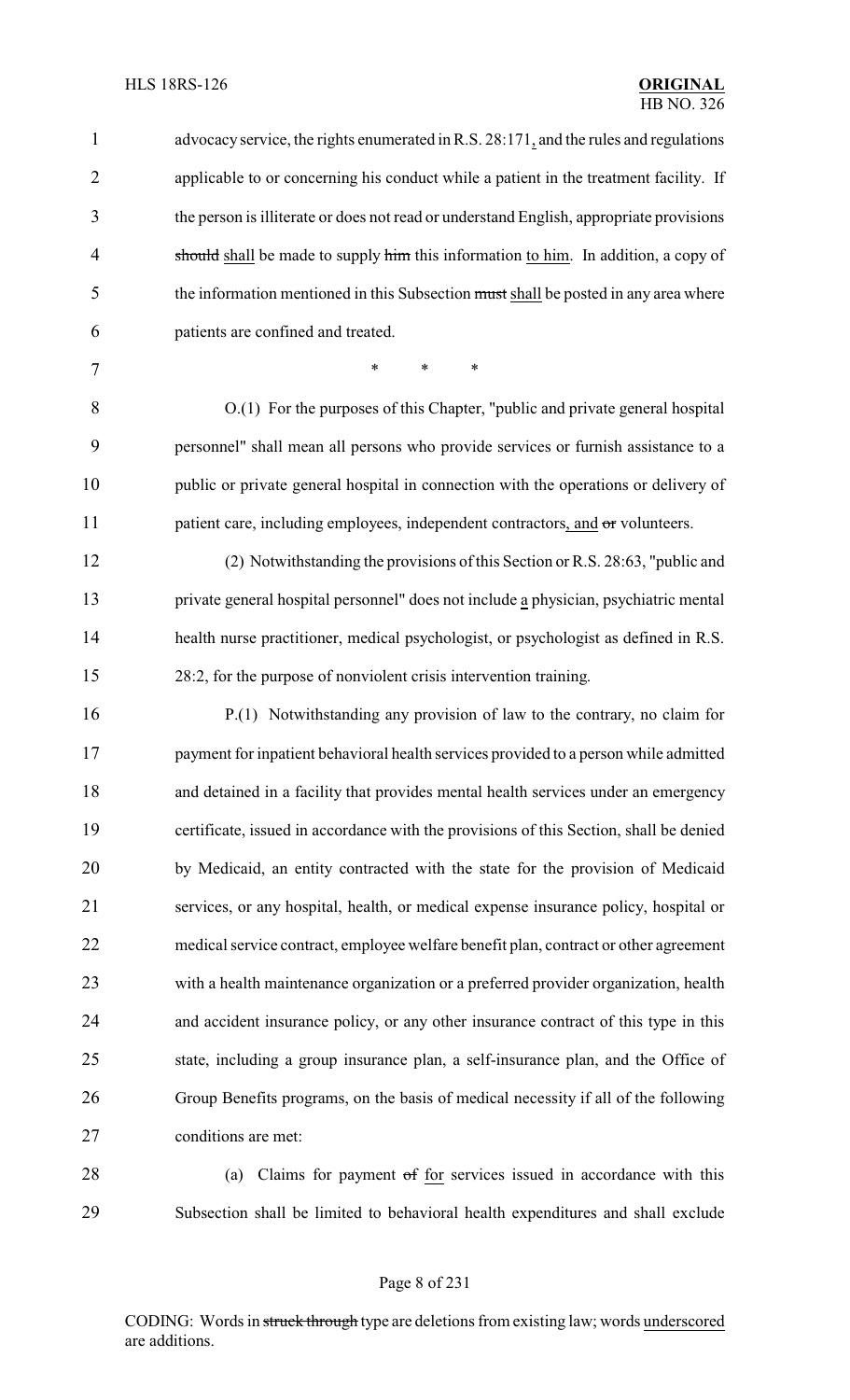| 1              | payment for non-behavioral health services or other medical expenses not directly         |
|----------------|-------------------------------------------------------------------------------------------|
| $\overline{2}$ | related to the provision of behavioral health care, treatment, or services with the       |
| 3              | exception of usual and customary laboratory services necessary to monitor patient         |
| 4              | progress.                                                                                 |
| 5              | ∗<br>*<br>*                                                                               |
| 6              | §53.2. Order for custody; grounds; civil liability; criminal penalty for making a false   |
| 7              | statement                                                                                 |
| 8              | $\ast$<br>*<br>∗                                                                          |
| 9              | C. The order for custody shall be in writing, in the name of the state of                 |
| 10             | Louisiana, signed by the district judge or parish coroner, and shall state the            |
| 11             | following:                                                                                |
| 12             | $\ast$<br>$\ast$<br>∗                                                                     |
| 13             | (2) The name of the person to be taken into custody, or, if his name is not               |
| 14             | known, a designation of the person by any name or description by which he can be          |
| 15             | identified with reasonable certainty.                                                     |
| 16             | ∗<br>*<br>*                                                                               |
| 17             | (4) That the person shall be taken to a community mental health center, $\alpha$          |
| 18             | public or private general hospital, a public or private mental hospital, coroner's        |
| 19             | office, or a detoxification center.                                                       |
| 20             | *<br>*<br>∗                                                                               |
| 21             | G.(1) If refused or obstructed from admittance, any elected coroner or his                |
| 22             | support staff, accompanied by a law enforcement officer, who has announced his            |
| 23             | authority and purpose, may apply to a court of competent jurisdiction for an order        |
| 24             | to break open an outer or inner door or window of any vehicle, water craft, aircraft,     |
| 25             | structure, or dwelling in order to restrain and transport the person subject to a request |
| 26             | and order for protective custody and examination after a mental health professional       |
| 27             | has intervened and attempted to counsel the person regarding his voluntary                |
| 28             | surrender.                                                                                |
| 29             | $\ast$<br>$\ast$<br>∗                                                                     |

# Page 9 of 231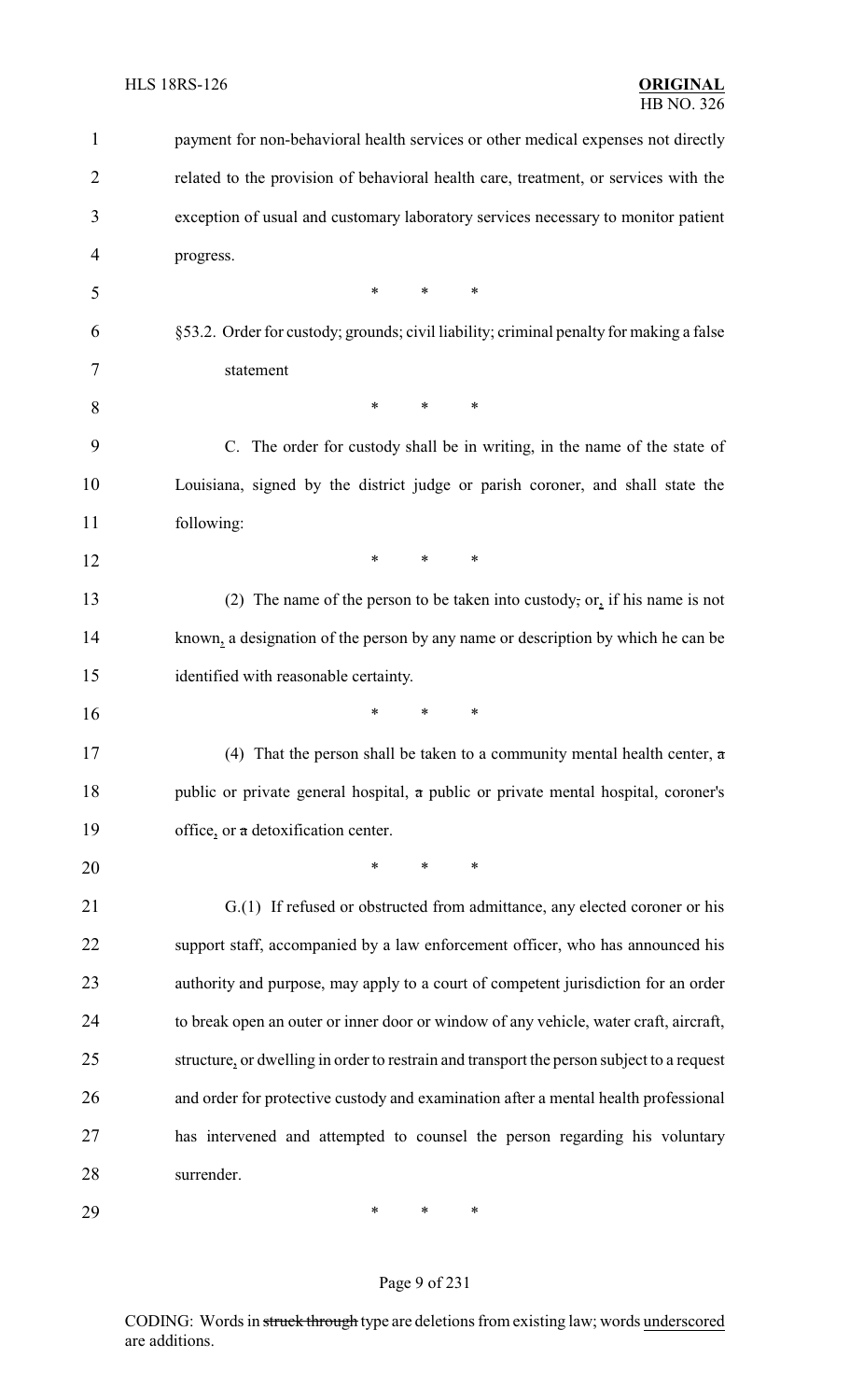| $\mathbf{1}$   | §58. R.S. 15:267 Code of Criminal Procedure Article 641 et seq. not affected           |
|----------------|----------------------------------------------------------------------------------------|
| $\overline{2}$ | Whenever it appears that a person against whom an indictment has been                  |
| 3              | found or information filed in any court in this state is insane or mentally defective  |
| 4              | to the extent that he is unable to understand the proceedings against him or to assist |
| 5              | in his defense, or whenever the existence of insanity or mental defect on the part of  |
| 6              | the defendant at the time of the alleged commission of the offense charged becomes     |
| 7              | an issue in the cause, all proceedings to determine the fact of the insanity or mental |
| 8              | defect shall be in accordance with the provisions of R.S. 15:267 (Article 267 of the   |
| 9              | Code of Criminal Procedure) Code of Criminal Procedure Article 641 et seq.             |
| 10             | *<br>∗<br>*                                                                            |
| 11             | §63. Standard of care; limitation of liability; penalties                              |
| 12             | A.                                                                                     |
| 13             | ∗<br>∗<br>∗                                                                            |
| 14             | (2) The provisions of this Subsection shall not affect the provisions of R.S.          |
| 15             | 40:2113.6 or the Federal Emergency Medical Treatment and Active Labor Act, 42          |
| 16             | USC U.S.C. 1395dd.                                                                     |
| 17             | ∗<br>∗<br>∗                                                                            |
| 18             | $C(1)(a)$ Any person who acts in good faith to assist in the apprehension or           |
| 19             | taking into protective custody, examination and confinement of a patient will not be   |
| 20             | subject to civil or criminal penalties, unless the damage or injury was caused by      |
| 21             | willful or wanton negligence or gross misconduct. This limitation of liability shall   |
| 22             | only apply to public and private general hospital personnel who within the preceding   |
| 23             | twelve-month period have received appropriate training in nonviolent crisis            |
| 24             | intervention and such training has been documented in their personnel files. The       |
| 25             | training shall be provided by an instructor who has attended a course in crisis        |
| 26             | intervention taught by a certified instructor.                                         |
| 27             | (2) The provisions of this Subsection shall not affect the provisions of R.S.          |
| 28             | 40:2113.6 or the Federal Emergency Medical Treatment and Active Labor Act, 42          |
| 29             | USC 1395dd.                                                                            |

# Page 10 of 231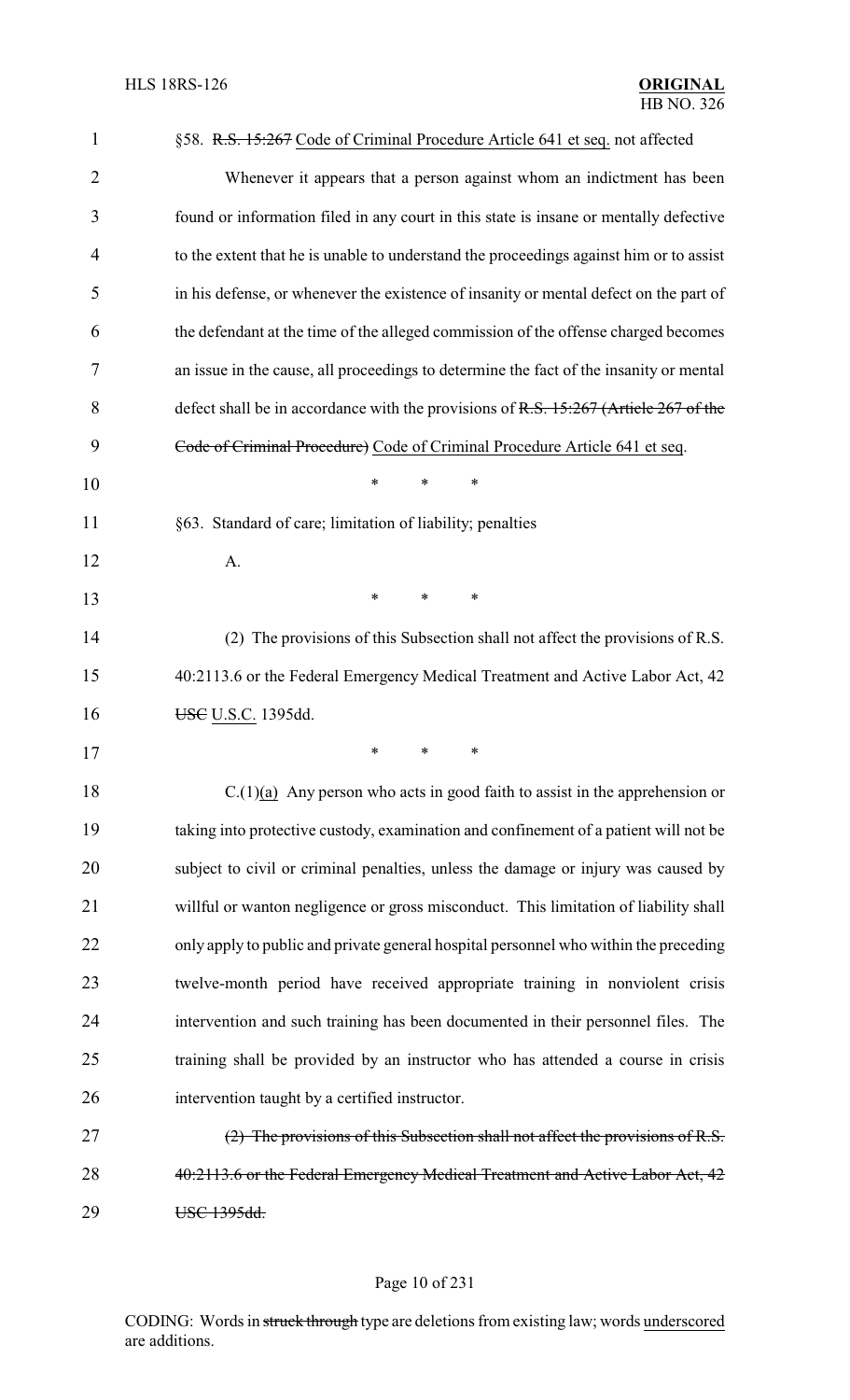| $\mathbf{1}$   | $(3)$ (b) Any public or private general hospital to which a patient has been            |
|----------------|-----------------------------------------------------------------------------------------|
| $\overline{2}$ | transported pursuant to an order of protective custody or an emergency certificate or   |
| 3              | for the purpose of examination for an emergency commitment certificate shall not        |
| 4              | be held civilly liable or subject to criminal prosecution for damage or injury to the   |
| 5              | patient arising from the detention or treatment of the patient if the public or private |
| 6              | general hospital personnel have used reasonable care and diligence and their best       |
| 7              | judgment in the application of their skills under similar circumstances in the same     |
| 8              | or a similar community or locality, unless the damage or injury was caused by willful   |
| 9              | or wanton negligence or gross misconduct. This limitation of liability shall only       |
| 10             | apply to public and private general hospital personnel who within the preceding         |
| 11             | twelve-month period have received appropriate training in nonviolent crisis             |
| 12             | intervention and such training has been documented in their personnel file. The         |
| 13             | training shall be provided by an instructor who has attended a course in crisis         |
| 14             | intervention taught by a certified instructor.                                          |
| 15             | $(4)$ (2) The provisions of this Subsection shall not affect the provisions of          |
| 16             | R.S. 40:2113.6 or the Federal Emergency Medical Treatment and Active Labor Act,         |
| 17             | 42 USC U.S.C. 1395dd.                                                                   |
| 18             | $(5)(3)$ A person who willfully advises or participates in the making of a false        |
| 19             | application or certificate shall be imprisoned with or without hard labor for not more  |
| 20             | than two years or fined not more than ten thousand dollars, or both.                    |
| 21             | *<br>$\ast$<br>∗                                                                        |
| 22             | §69. Procedure                                                                          |
| 23             | A.(1) Upon the filing of the petition authorized by R.S. 28:67, the court shall         |
| 24             | assign a time and place for a hearing, which may be conducted before any judge in       |
| 25             | the judicial district, within five days, and shall cause reasonable notice thereof and  |
| 26             | a copy of the petition to be served upon the respondent, respondent's attorney, the     |
| 27             | petitioner and the director of the local governing entity in the parish where the       |
| 28             | petition has been filed. The notice shall inform the respondent that he has a right to  |
| 29             | be present, a right to counsel, which may be appointed, if he is indigent or otherwise  |
|                |                                                                                         |

# Page 11 of 231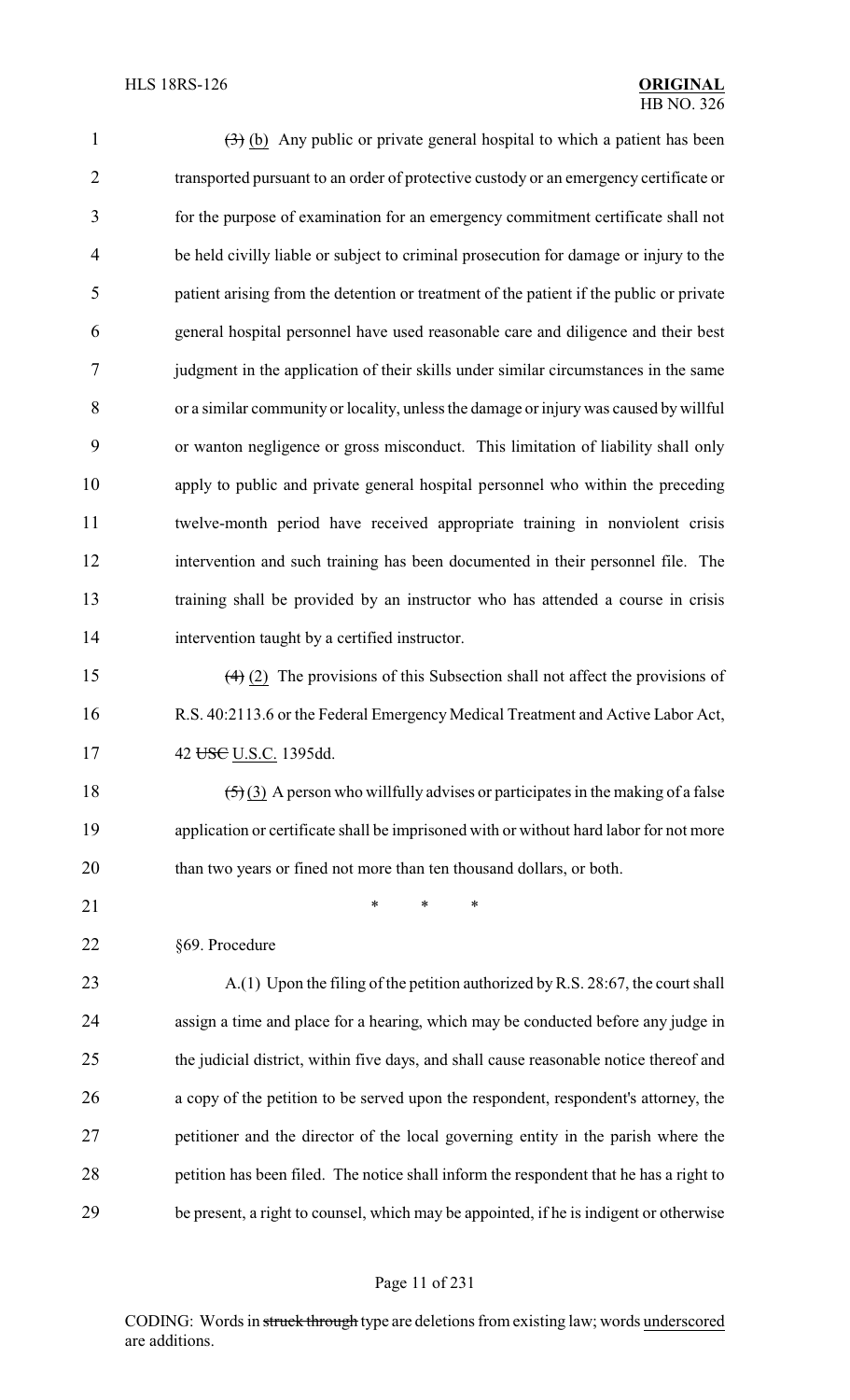qualified, has the right to counsel appointed to represent him by the Mental Health 2 Advocacy Service, and a right to cross examine cross-examine witnesses. Continuances shall be granted only for good cause shown.

4 \* \* \* \*

 C. The court shall not order involuntary outpatient treatment unless an examining physician, psychiatric mental health nurse practitioner, or psychologist, who has personally examined the patient within the time period commencing ten days before the filing of the petition, testifies at the hearing.

 D. If the patient has refused to be examined by a physician, psychiatric mental health nurse practitioner, or psychologist, the court may request the subject to consent to an examination by a physician, psychiatric mental health nurse practitioner, or psychologist appointed by the court. If the patient does not consent and the court finds reasonable cause to believe that the allegations in the petition are 14 true, the court may order peace officers, police officers, or the sheriff's department to take the patient into custody and transport him to a hospital or emergency receiving center for examination. Retention of the patient in accordance with the court order shall not exceed twenty-four hours. The examination of the patient may be performed by the physician, psychiatric mental health nurse practitioner, or psychologist whose affidavit accompanied the petition pursuant to R.S. 28:68(B), if he is privileged or otherwise authorized by the hospital or emergency receiving center. If such examination is performed by another physician, psychiatric mental health nurse practitioner, or psychologist, he shall be authorized to consult with the physician, psychiatric mental health nurse practitioner, or psychologist whose affidavit accompanied the petition regarding the issues of whether the allegations in the petition are true and whether the patient meets the criteria for involuntary outpatient treatment.

 E. A physician, psychiatric mental health nurse practitioner, or psychologist who testifies pursuant to Subsection C of this Section shall state the facts which support the allegation that the patient meets each of the criteria for involuntary

#### Page 12 of 231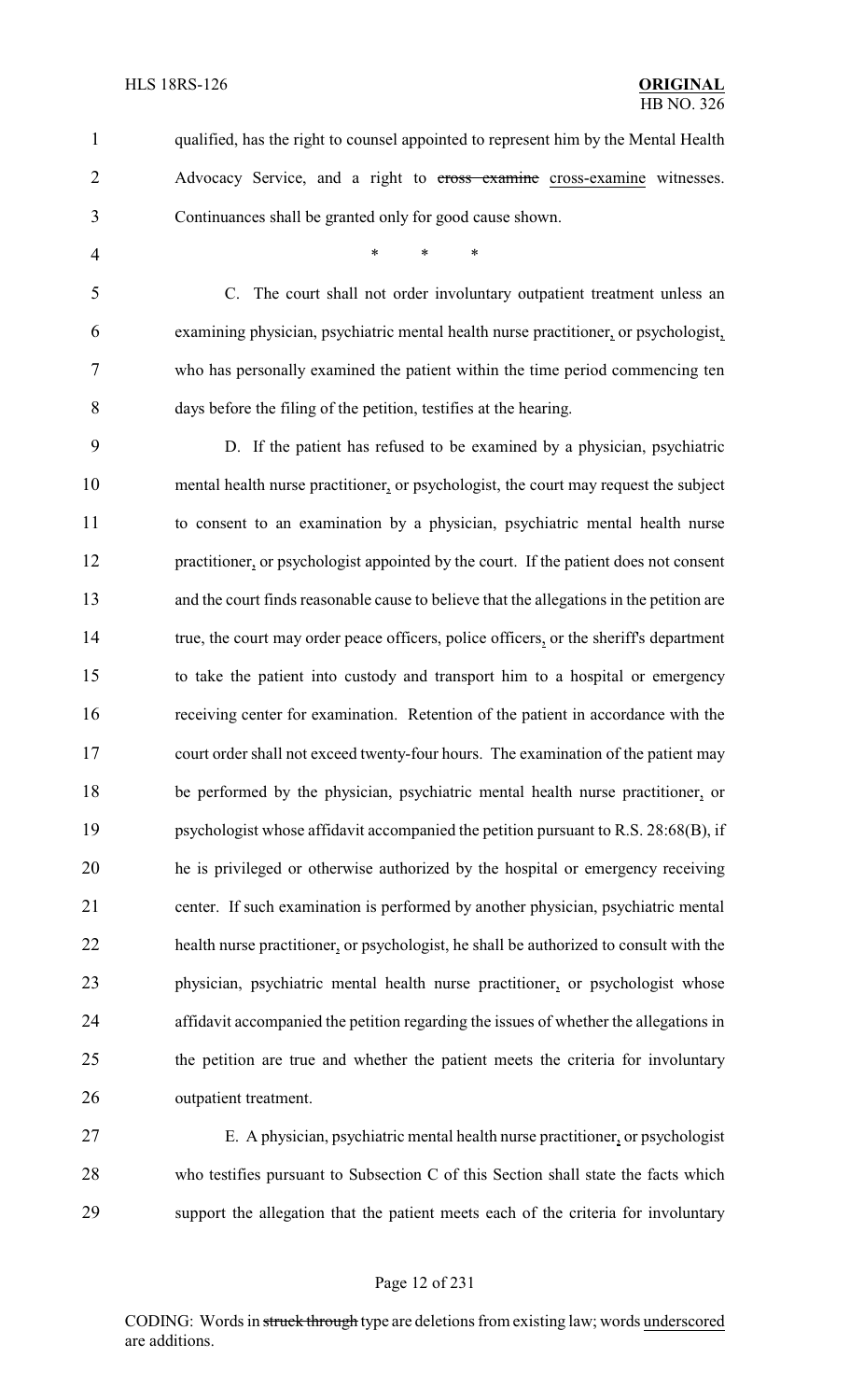| $\mathbf{1}$   | outpatient treatment, the treatment is the least restrictive alternative, the         |
|----------------|---------------------------------------------------------------------------------------|
| $\overline{2}$ | recommended involuntary outpatient treatment, and the rationale.<br>If the            |
| 3              | recommended involuntary outpatient treatment includes medication, the testimony       |
| $\overline{4}$ | of the physician, psychiatric mental health nurse practitioner, or medical            |
| 5              | psychologist shall describe the types or classes of medication which should be        |
| 6              | authorized, the beneficial and detrimental physical and mental effects of such        |
| 7              | medication, and whether the medication should be self-administered or administered    |
| 8              | by authorized personnel.                                                              |
| 9              | $\ast$<br>$\ast$<br>$\ast$                                                            |
| 10             | §70. Written treatment plan for involuntary outpatient treatment                      |
| 11             | $\ast$<br>$\ast$<br>$\ast$                                                            |
| 12             | D. The court shall not order involuntary outpatient treatment unless a                |
| 13             | physician, psychiatric mental health nurse practitioner, or psychologist testifies    |
| 14             | regarding the categories of involuntary outpatient treatment recommended, the         |
| 15             | rationale for each category, facts which establish that such treatment is the least   |
| 16             | restrictive alternative, and, if recommended, the beneficial and detrimental physical |
| 17             | and mental effects of medication, and whether such medication should be               |
| 18             | self-administered or administered by an authorized professional.                      |
| 19             | Ε.                                                                                    |
| 20             | $\ast$<br>$*$ and $*$<br>$\ast$                                                       |
| 21             | (2) Services may include, but are not limited to, the following:                      |
| 22             | ∗<br>∗<br>∗                                                                           |
| 23             | (b) Laboratory testing to include periodic blood testing for therapeutic              |
| 24             | metabolic effects, toxicology testing, and breath analysis.                           |
| 25             | *<br>∗<br>∗                                                                           |
| 26             | §72. Application for additional periods of treatment                                  |
| 27             | *<br>$\ast$<br>*                                                                      |
| 28             | The procedure for obtaining an extension shall be the same as for<br>B.               |
| 29             | obtaining the original order. However, the time periods provided in R.S. 28:66(A)(4)  |

# Page 13 of 231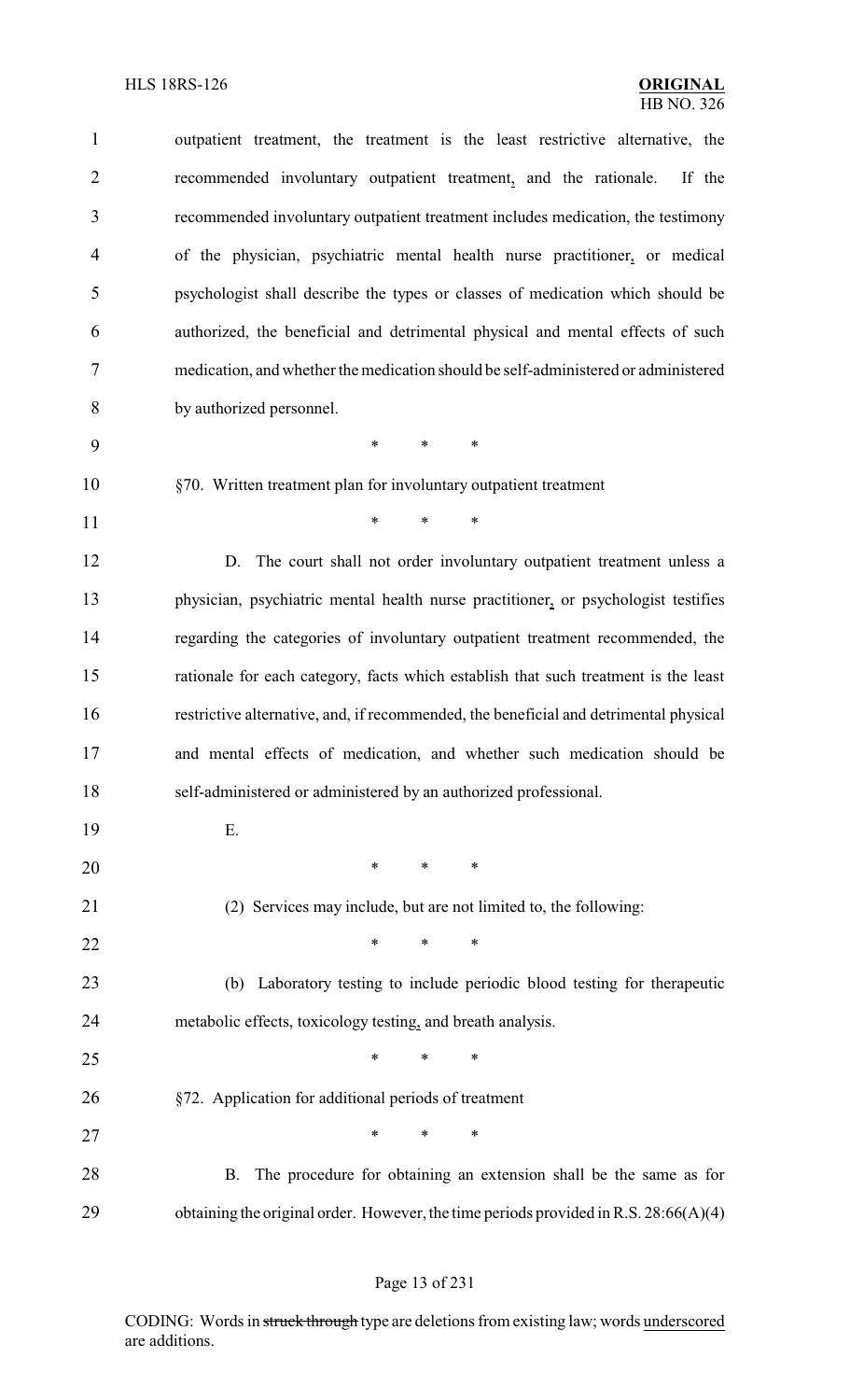| $\mathbf{1}$   | shall not be applicable in determining the appropriateness of the extension. The         |
|----------------|------------------------------------------------------------------------------------------|
| $\overline{2}$ | court order requiring blood or laboratory testing shall be subject to review after six   |
| 3              | months by the physician, psychiatric mental health nurse practitioner, or                |
| 4              | psychologist who developed the written treatment plan or who is designated by the        |
| 5              | director, and the blood or laboratory testing may be terminated without further action   |
| 6              | of the court.                                                                            |
| 7              | $\ast$<br>$\ast$<br>∗                                                                    |
| 8              | §98.2. Immunity of psychiatric hospital and director or administrator                    |
| 9              | Any detentions, confinements, commitments, or discharges made of a patient               |
| 10             | who has a mental illness in accordance with this Chapter to any state or private         |
| 11             | psychiatric hospital by the director or administrator thereof, acting in good faith,     |
| 12             | reasonably and without negligence, are hereby declared to be administrative acts of      |
| 13             | the director, administrator, or the hospital, and the director, administrator, and the   |
| 14             | hospital are hereby granted immunity from liability for damages to any patient so        |
| 15             | detained, confined, or committed for false imprisonment or otherwise; provided,          |
| 16             | however, that the director, administrator, or the hospital shall not thereby be exempt   |
| 17             | from liability for negligence in the care or treatment of such patient.                  |
| 18             | *<br>∗<br>∗                                                                              |
| 19             | §171. Enumerations of rights guaranteed                                                  |
| 20             | $\ast$<br>$\ast$<br>$\ast$                                                               |
| 21             | F.(1) No patient confined by emergency certificate, judicial commitment, or              |
| 22             | non contested noncontested status shall receive major surgical procedures or             |
| 23             | electroshock therapy without the written consent of a court of competent jurisdiction    |
| 24             | after a hearing.                                                                         |
| 25             | If the director of the treatment facility, in consultation with two<br>(2)               |
| 26             | physicians, determines that the condition of such a patient is of such a critical nature |
| 27             | that it may be life threatening life-threatening unless major surgical procedures or     |
| 28             | electroshock therapy are administered, such emergency measures may be performed          |

#### Page 14 of 231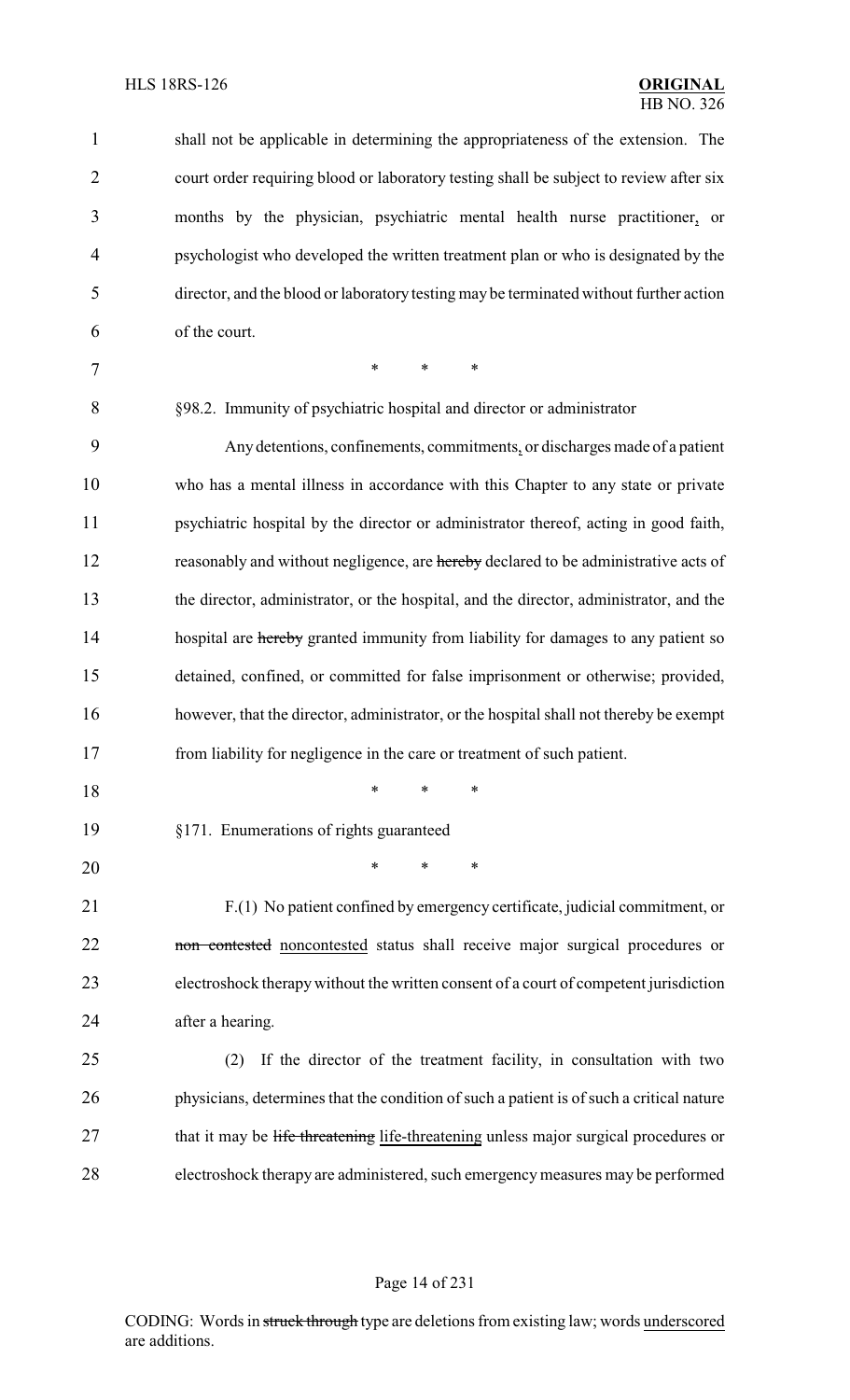without the consent otherwise provided for in this Section. No physician shall be liable for a good faith determination that a medical emergency exists.

- G. Every patient shall have the right to wear his own clothes; and to keep and use his personal possessions, including toilet articles, unless determined by a physician, medical psychologist, or psychiatric mental health nurse practitioner that these are medically inappropriate and the reasons therefor are documented in his medical record. The patient shall also be allowed to spend a reasonable sum of his own money for canteen expenses and small purchases, and to have access to individual storage spaces for his private use. If the patient is financially unable to provide these articles for himself, the treatment facility shall provide a reasonable 11 supply of clothing and toiletries. **\*** \* \* \* 13 K. Every patient shall have the right to engage a private attorney. If a patient is indigent, he shall be provided an attorney by the mental health advocacy service, if he so requests. The attorneys provided by the mental health advocacy service or 16 appointed by a court shall be interested in and qualified by training and/or or
- experience in the field of mental health statutes and jurisprudence.
- \* \* \*
- §185. Unlicensed counseling
- \* \* \*
- C. All persons found to be in violation of this Section, shall be reported to 22 the Louisiana Department of Health, where a database shall be kept of all violators. **\*** \* \* \* §206. Continuum of care for the emotionally and behaviorally disturbed; statement of policy; determination of need and site **\*** \* \* \* 27 C. Any site designated under this section Section shall comply with any applicable local and state building or zoning ordinances and laws.

\* \* \*

#### Page 15 of 231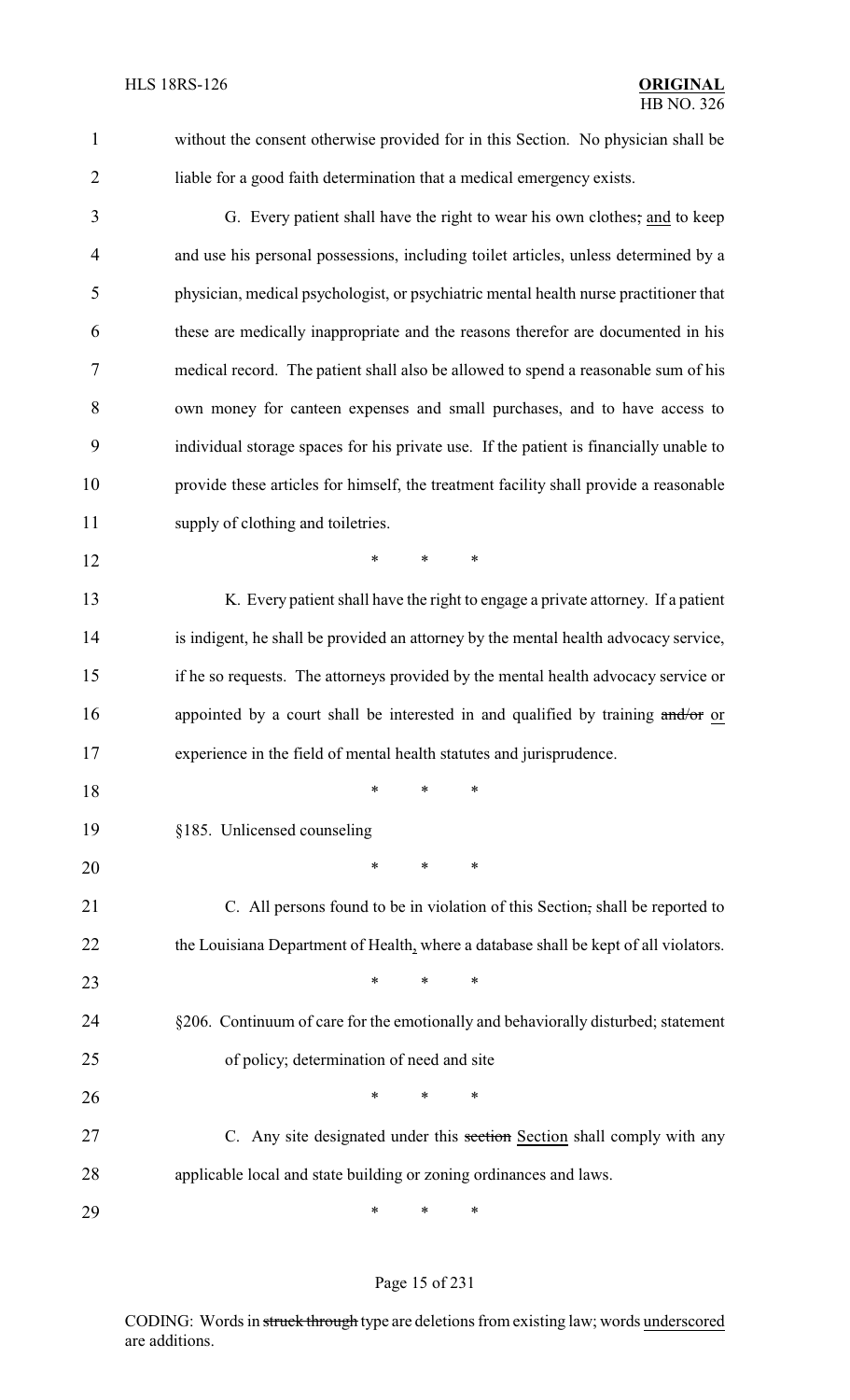| $\mathbf{1}$   | §215.1. Coroner's Strategic Initiative for a Health Information and Intervention         |
|----------------|------------------------------------------------------------------------------------------|
| $\overline{2}$ | Program; creation                                                                        |
| 3              | The office of the coroner in the parish of St. Tammany is hereby authorized              |
| $\overline{4}$ | to establish within his office a Coroner's Strategic Initiative for a Health Information |
| 5              | and Intervention Program, hereinafter referred to hereafter in this Part as "CSI/HIP".   |
| 6              | §215.2. Coroner's Strategic Initiative for a Health Information and Intervention         |
| 7              | Program; powers and duties                                                               |
| 8              | Subject to the availability of adequate funding, a CSI/HIP may perform any               |
| 9              | of the following functions:                                                              |
| 10             | *<br>*<br>$\ast$                                                                         |
| 11             | (3) Apply for and receive any grants, funds, or monies from any foundation,              |
| 12             | nonprofit organization, or state or federal governmental agency or entity.               |
| 13             | *<br>*<br>$\ast$                                                                         |
| 14             | §215.5. Coroner's Strategic Initiative for a Health Information and Intervention         |
| 15             | Program; advisory board                                                                  |
| 16             | $\ast$<br>∗<br>*                                                                         |
| 17             | B. The membership of the advisory board shall be the following:                          |
| 18             | $\ast$<br>$\ast$<br>∗                                                                    |
| 19             | One member appointed by the coroner who is a member of a civic<br>(7)                    |
| 20             | organization which provides charitable resources or services to low income low-          |
| 21             | income patients in the parish where the CSI/HIP is located.                              |
| 22             | $\ast$<br>*<br>∗                                                                         |
| 23             | §454.5. Involuntary admission; determination of probable cause                           |
| 24             | *<br>∗<br>∗                                                                              |
| 25             | D. Upon the filing of the petition, the court shall:                                     |
| 26             | $\ast$<br>∗<br>∗                                                                         |
| 27             | (2) Shall assign Assign a place for a hearing upon the petition.                         |

# Page 16 of 231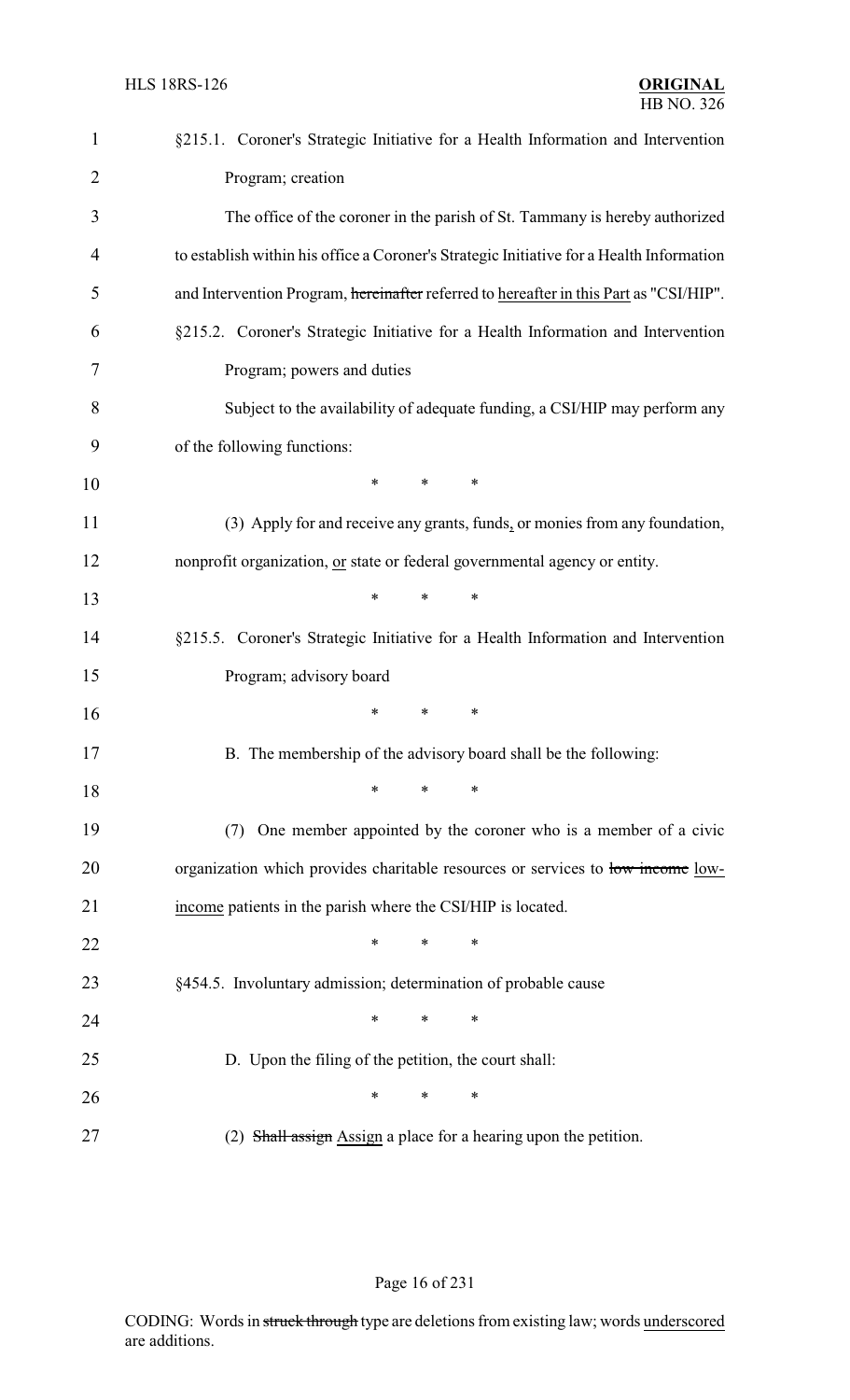| $\mathbf{1}$   | (3) Shall cause Cause notice thereof to be personally served at least ten days          |
|----------------|-----------------------------------------------------------------------------------------|
| $\overline{2}$ | prior to the hearing on the respondent and the attorney for the respondent. The         |
| 3              | notice shall satisfy the following requirements:                                        |
| $\overline{4}$ | $\ast$<br>*<br>$\ast$                                                                   |
| 5              | (d) The notice shall inform the respondent that he has the right to present             |
| 6              | evidence and cross-examine cross-examine witnesses at any hearing on such               |
| 7              | application.                                                                            |
| 8              | ∗<br>∗<br>∗                                                                             |
| 9              | §469. System of payments; authority of the Louisiana Department of Health; cost         |
| 10             | participation schedule                                                                  |
| 11             | $\ast$<br>∗<br>∗                                                                        |
| 12             | The department shall promulgate rules in accordance with the<br>C.(1)(a)                |
| 13             | Administrative Procedure Act that establish a schedule of monthly cost participation    |
| 14             | for early intervention services per qualifying family. Cost participation shall be      |
| 15             | based on a sliding scale and shall consider elements, including but not limited to      |
| 16             | adjusted gross income, family size, financial hardship, extraordinary expenses          |
| 17             | associated with the child, and Medicaid eligibility. The department shall be subject    |
| 18             | to all of the following limitations and requirements relative to the cost participation |
| 19             | schedule:                                                                               |
| 20             | (i) The department shall utilize the most recent federal poverty guidelines             |
| 21             | issued published in the Federal Register by the United States Department of Health      |
| 22             | and Human Services, referred to hereafter in this Subsection as the "federal poverty    |
| 23             | guidelines", as the basis for determining the income threshold based on family size     |
| 24             | for eligibility for cost participation.                                                 |
| 25             | (ii) The department shall not assess any fee or other charge through the cost           |
| 26             | participation schedule upon a family which has an annual income of less than three      |
| 27             | hundred percent of the applicable federal poverty level guideline.                      |
| 28             | ∗<br>∗<br>∗                                                                             |

# Page 17 of 231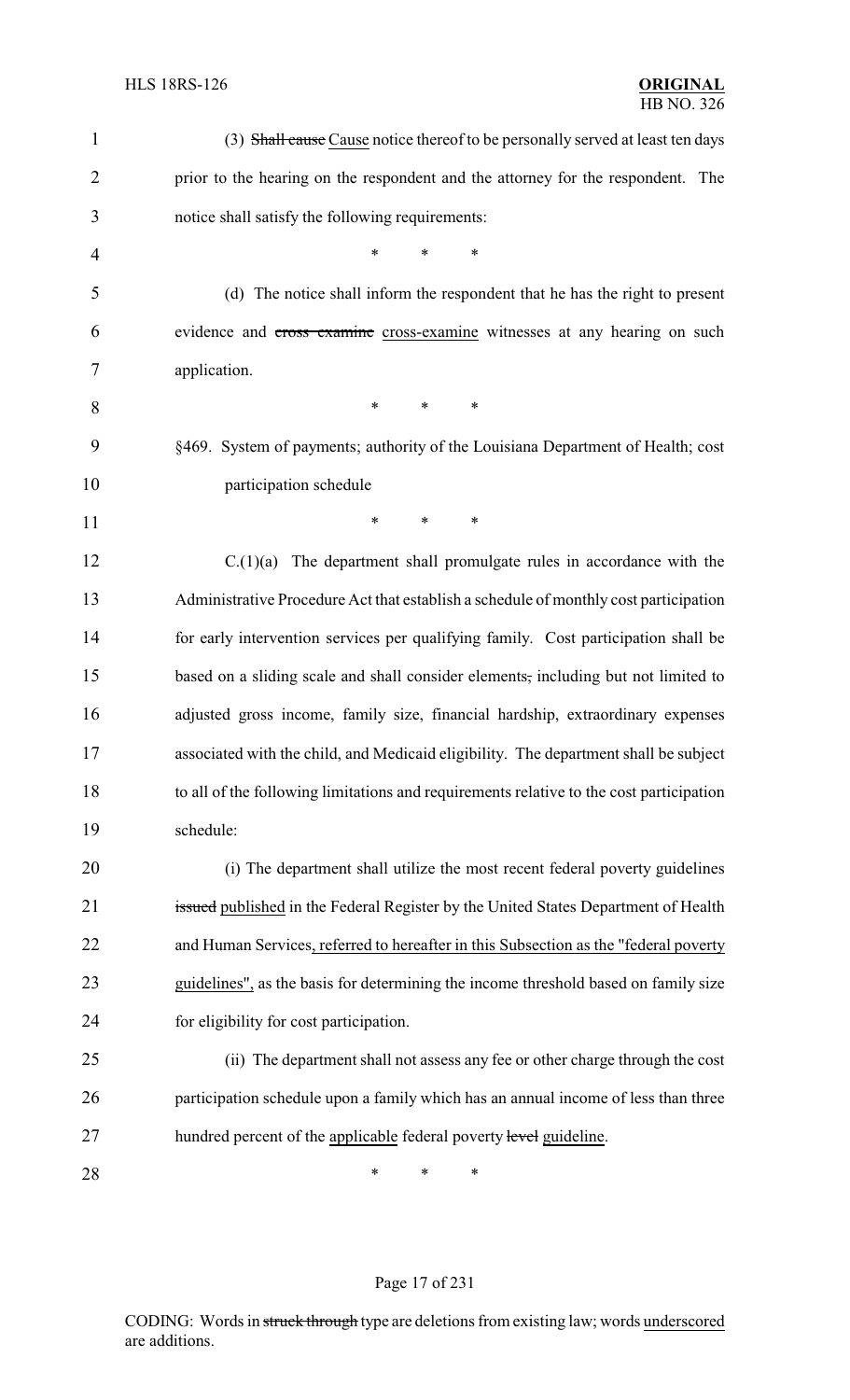| $\mathbf{1}$   | §470.<br>Louisiana State Interagency Coordinating Council for Early Steps:                                         |
|----------------|--------------------------------------------------------------------------------------------------------------------|
| $\overline{2}$ | Louisiana's Early Intervention Program for Infants and Toddlers with                                               |
| 3              | Disabilities and Their Families                                                                                    |
| 4              | $\ast$<br>*<br>*                                                                                                   |
| 5              | $E(1)$ The council shall have the following duties:                                                                |
| 6              | To advise and assist the department in the performance of<br>$\left(\begin{matrix} + \\ 1 \end{matrix}\right)$ (a) |
| 7              | responsibilities established pursuant to this Chapter, particularly the identification                             |
| 8              | of sources of fiscal and other support for services for early intervention programs,                               |
| 9              | assignment of financial responsibility to the appropriate agency, and the promotion                                |
| 10             | of interagency agreements.                                                                                         |
| 11             | $(2)$ (b) To advise and assist the department in the preparation of applications                                   |
| 12             | and amendments thereto.                                                                                            |
| 13             | $\left(\frac{1}{2}\right)$ (c) To advise and assist the department relative to the transition of                   |
| 14             | toddlers with disabilities to preschool and other appropriate services.                                            |
| 15             | $\left(\frac{4}{9}\right)$ (d) To prepare and submit an annual report to the governor and to the                   |
| 16             | United States Secretary of Education on the status of early intervention programs for                              |
| 17             | infants and toddlers with disabilities and their families operated within the state.                               |
| 18             | (5) The council may advise appropriate agencies in the state with respect to                                       |
| 19             | the integration of services for infants and toddlers with disabilities and at-risk infants                         |
| 20             | and toddlers and their families, regardless of whether at-risk infants and toddlers are                            |
| 21             | eligible for early intervention services in the state.                                                             |
| 22             | $(6)$ (e) To prepare and submit an annual report to the Legislature of                                             |
| 23             | Louisiana on the status of the early intervention program of this state for infants and                            |
| 24             | toddlers with disabilities and their families.                                                                     |
| 25             | (2) The council may advise appropriate agencies in the state with respect to                                       |
| 26             | the integration of services for infants and toddlers with disabilities and at-risk infants                         |
| 27             | and toddlers and their families, regardless of whether at-risk infants and toddlers are                            |
| 28             | eligible for early intervention services in the state.                                                             |
| 29             | ∗<br>∗<br>∗                                                                                                        |

# Page 18 of 231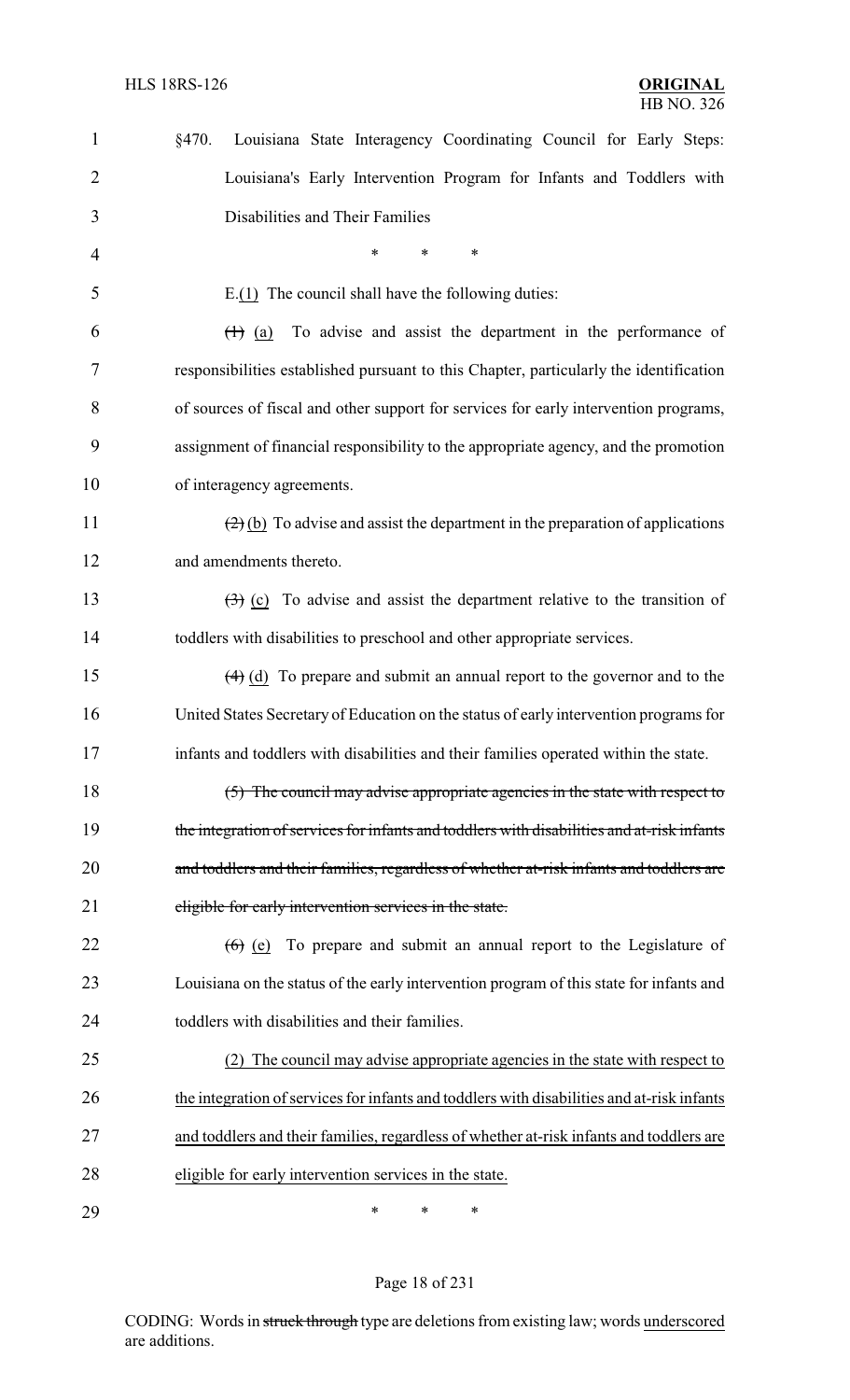| 1              | §757. Council staffing                                                                 |
|----------------|----------------------------------------------------------------------------------------|
| $\overline{2}$ | The council shall have full appointing authority for all personnel purposes            |
| 3              | and shall be empowered to hire and supervise sufficient staff to insure ensure the     |
| 4              | council's ability to fulfill its responsibilities. Two of these positions shall be     |
| 5              | unclassified civil service positions, pursuant to Article X, Section $2(B)(7)$ of the  |
| 6              | Constitution of Louisiana, and the State Civil Service Commission may provide that     |
| 7              | others among these positions shall be unclassified positions.                          |
| 8              | *<br>∗<br>*                                                                            |
| 9              | §772. Funding of regional addictive disorder services                                  |
| 10             | *<br>*<br>*                                                                            |
| 11             | D. In the event that the secretary or assistant secretary of the department            |
| 12             | determines that compliance with this Section would jeopardize federal funding, the     |
| 13             | secretary or assistant secretary may allocate more or fewer funds to one or more       |
| 14             | regions if such action is approved by the House and Senate Committees on Health        |
| 15             | and Welfare committees on health and welfare.                                          |
| 16             | *<br>*<br>*                                                                            |
| 17             | §823. Principles                                                                       |
| 18             | The following ideals shall be the guiding principles for the development of            |
| 19             | a Community and Family Support System plan:                                            |
| 20             | *<br>∗<br>*                                                                            |
| 21             | (11) The system shall be flexible to insure ensure that unanticipated needs            |
| 22             | are met and that the provision of supports and services is not limited to the location |
| 23             | and types of existing services.                                                        |
| 24             | ∗<br>∗<br>∗                                                                            |
| 25             | §911. Definitions                                                                      |
| 26             | As used in this Chapter and unless the context clearly requires otherwise:             |
| 27             | *<br>$\ast$<br>*                                                                       |
| 28             | "Human services district or authority" or and "district or authority",<br>(6)          |
| 29             | means mean a local governing entity, as identified in R.S. 28:912(A), with local       |

# Page 19 of 231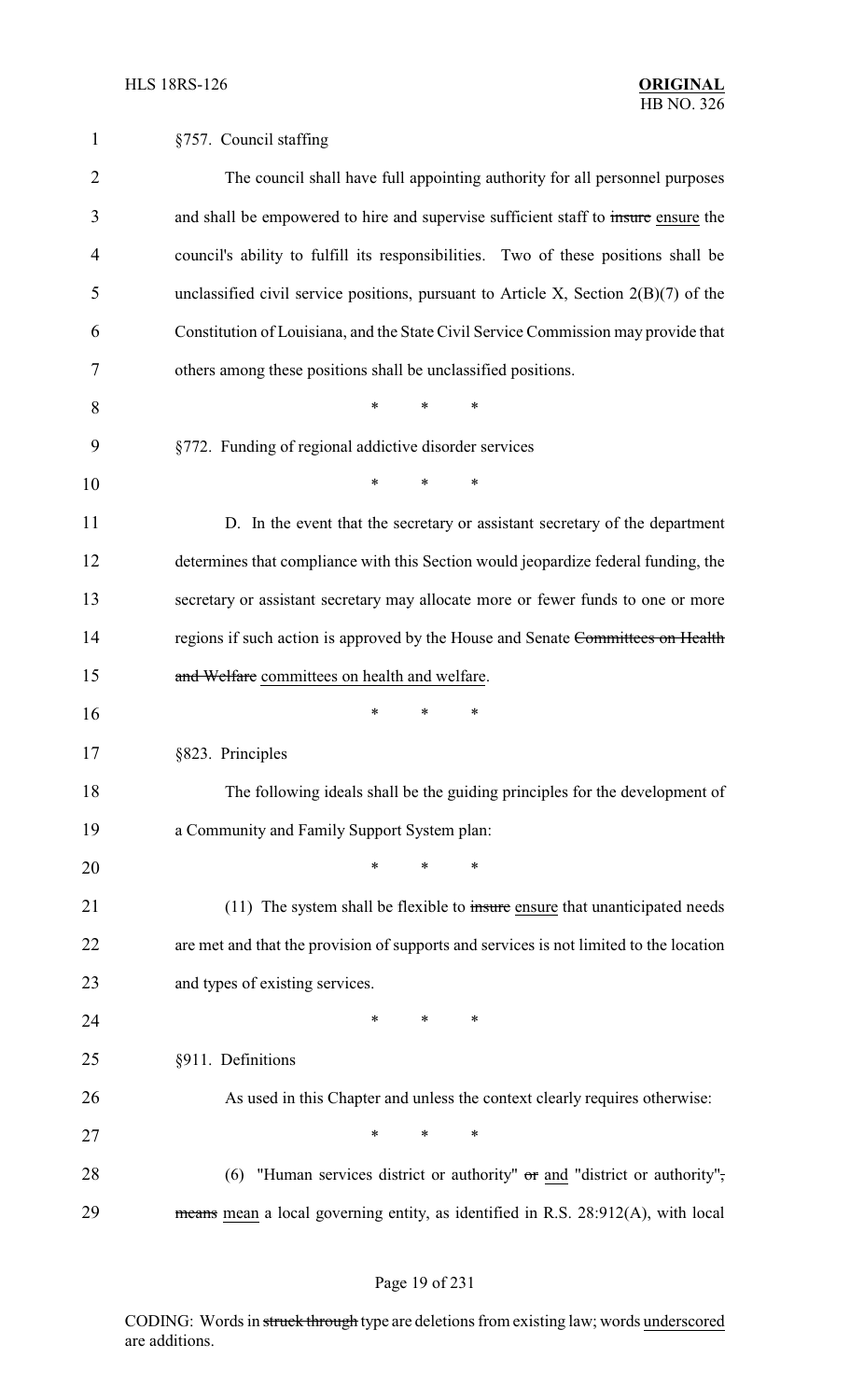| 1              | accountability and management of behavioral health, intellectual disability, and                   |
|----------------|----------------------------------------------------------------------------------------------------|
| $\overline{2}$ | developmental disability services as well as any public health or other services                   |
| 3              | contracted to the district or authority by the department.                                         |
| $\overline{4}$ | *<br>$\ast$<br>$\ast$                                                                              |
| 5              | §915.<br>Districts and authorities; functions, powers, and duties; sole-source                     |
| 6              | contracting                                                                                        |
| 7              | A. Pursuant to a contract with the department, all human services districts                        |
| 8              | and authorities shall:                                                                             |
| 9              | $\ast$<br>$\ast$<br>$\ast$                                                                         |
| 10             | (2) Be responsible for community-based programs and functions relating to                          |
| 11             | the care, diagnosis, training, treatment, case management, and education of persons                |
| 12             | with intellectual disabilities, persons with developmental disabilities, and persons               |
| 13             | with autism.                                                                                       |
| 14             | $\ast$<br>$\ast$<br>$\ast$                                                                         |
| 15             | §932. Intervention and stabilization units; establishment and operation; duties of                 |
| 16             | human services districts and authorities                                                           |
| 17             | $\frac{1}{2}$ $\frac{1}{2}$                                                                        |
| 18             | B. Subject to appropriation for this purpose, a human services district or                         |
| 19             | authority may establish and operate an intervention and stabilization unit in any                  |
| 20             | parish that meets all of the following criteria:                                                   |
| 21             | $\ast$<br>$\ast$<br>∗                                                                              |
| 22             | (2) The parish experienced the closure of a hospital provided for in R.S.                          |
| 23             | 17:1519.2 that had been operated by the Health Care Services Division health care                  |
| 24             | services division of the LSU Health Sciences Center-New Orleans.                                   |
| 25             | $\ast$<br>$\ast$<br>∗                                                                              |
| 26             | Section 2. R.S. $36:254(A)(6)(b)$ and $(10)(a)$ through (e), $(B)(1)$ and $(6)$ , $(D)(1)(a)(i)$ , |
| 27             | (E)(1), (F)(1), (H)(1), (I)(1), (J)(1), (K)(1), and (L), 254.1(A) and (C)(introductory             |
| 28             | paragraph) and (5), 254.3, 258(G) through (L), 259(E)(10), 474(B)(1) and (6), and 477(B)(1)        |
| 29             | are hereby amended and reenacted to read as follows:                                               |

# Page 20 of 231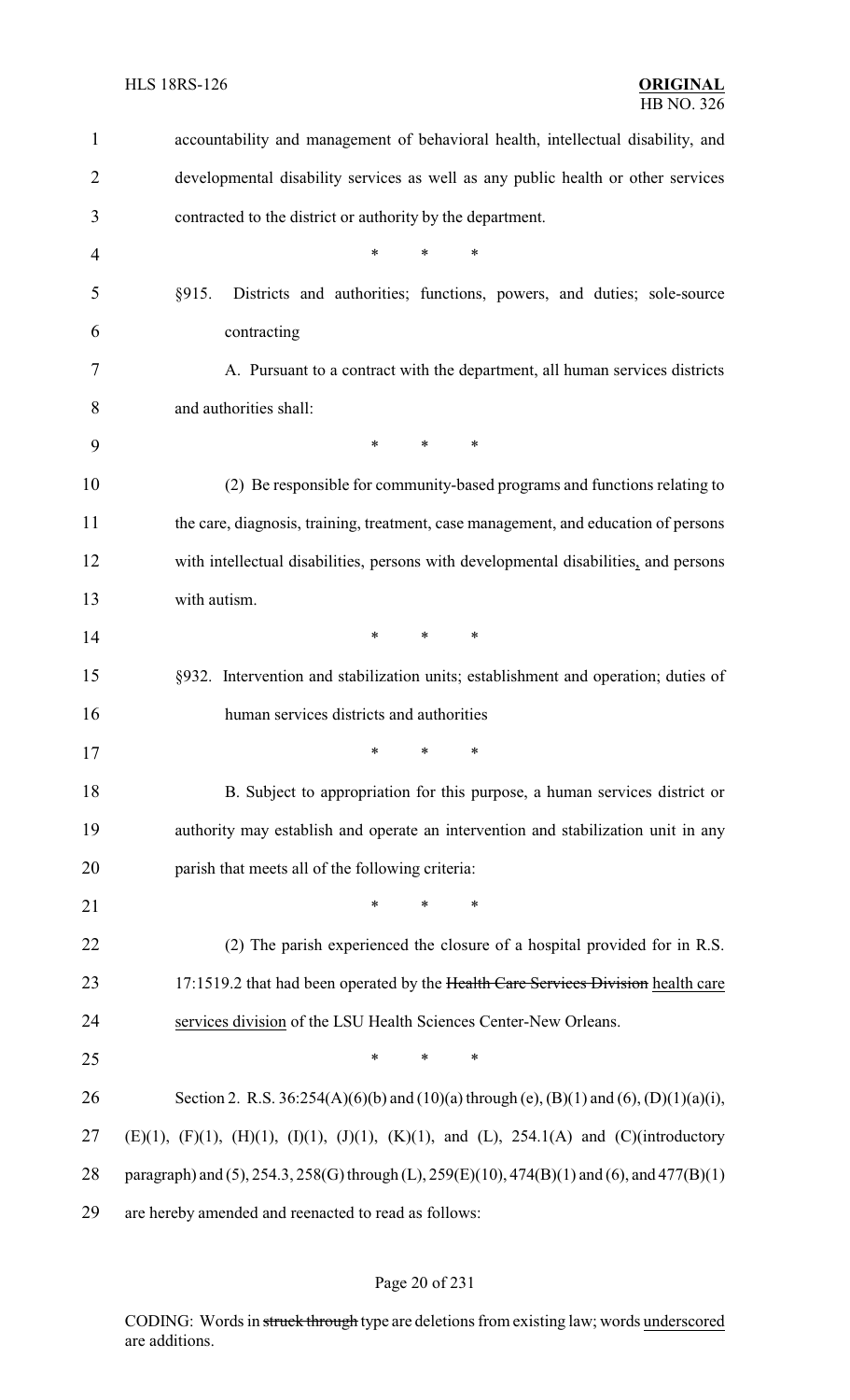| 1              | §254. Powers and duties of the secretary of the Louisiana Department of Health          |
|----------------|-----------------------------------------------------------------------------------------|
| $\overline{2}$ | A. In addition to the functions, powers, and duties otherwise vested in the             |
| 3              | secretary by law, he shall:                                                             |
| $\overline{4}$ | $\ast$<br>$\ast$<br>$\ast$                                                              |
| 5              | (6)                                                                                     |
| 6              | $\ast$<br>$\ast$<br>*                                                                   |
| 7              | (b) Act as the sole agent of the state or, in necessary cases, designate one of         |
| 8              | the offices within the department or its assistant secretary to cooperate with the      |
| 9              | federal government and with other state and local agencies in the administration of     |
| 10             | federal funds granted to the state pursuant to the State Children's Health Insurance    |
| 11             | Program, Title XXI of the Social Security Act. For this purpose he may take such        |
| 12             | actions, in accordance with any applicable state law, necessary to meet such federal    |
| 13             | standards as are established for the administration and use of such federal funds,      |
| 14             | except as otherwise specifically provided in this Title or by the constitution and laws |
| 15             | of this state, and provided that if the department develops a private health insurance  |
| 16             | model, the department and the Department of Insurance shall jointly promulgate the      |
| 17             | necessary rules in accordance with the Administrative Procedure Act to establish the    |
| 18             | private health insurance model. Any rules or regulations promulgated pursuant to        |
| 19             | the private health insurance model shall be subject to review by the House              |
| 20             | Committee on Health and Welfare, and the Senate Committee on Health and                 |
| 21             | Welfare, and the House Committee on Insurance, and the Senate Committee on              |
| 22             | Insurance.                                                                              |
| 23             | $\ast$<br>$\ast$<br>$\ast$                                                              |
| 24             | (10) Perform the functions of the state relating to:                                    |
| 25             | (a) Licensing of health related health-related professionals,.                          |
| 26             | (b) Licensing of health facilities, including hospitals and nursing homes,.             |
| 27             | (c) Licensing of institutions for persons with intellectual disabilities;               |
| 28             | (d) Licensing of systems of distribution for controlled dangerous substances;.          |

Page 21 of 231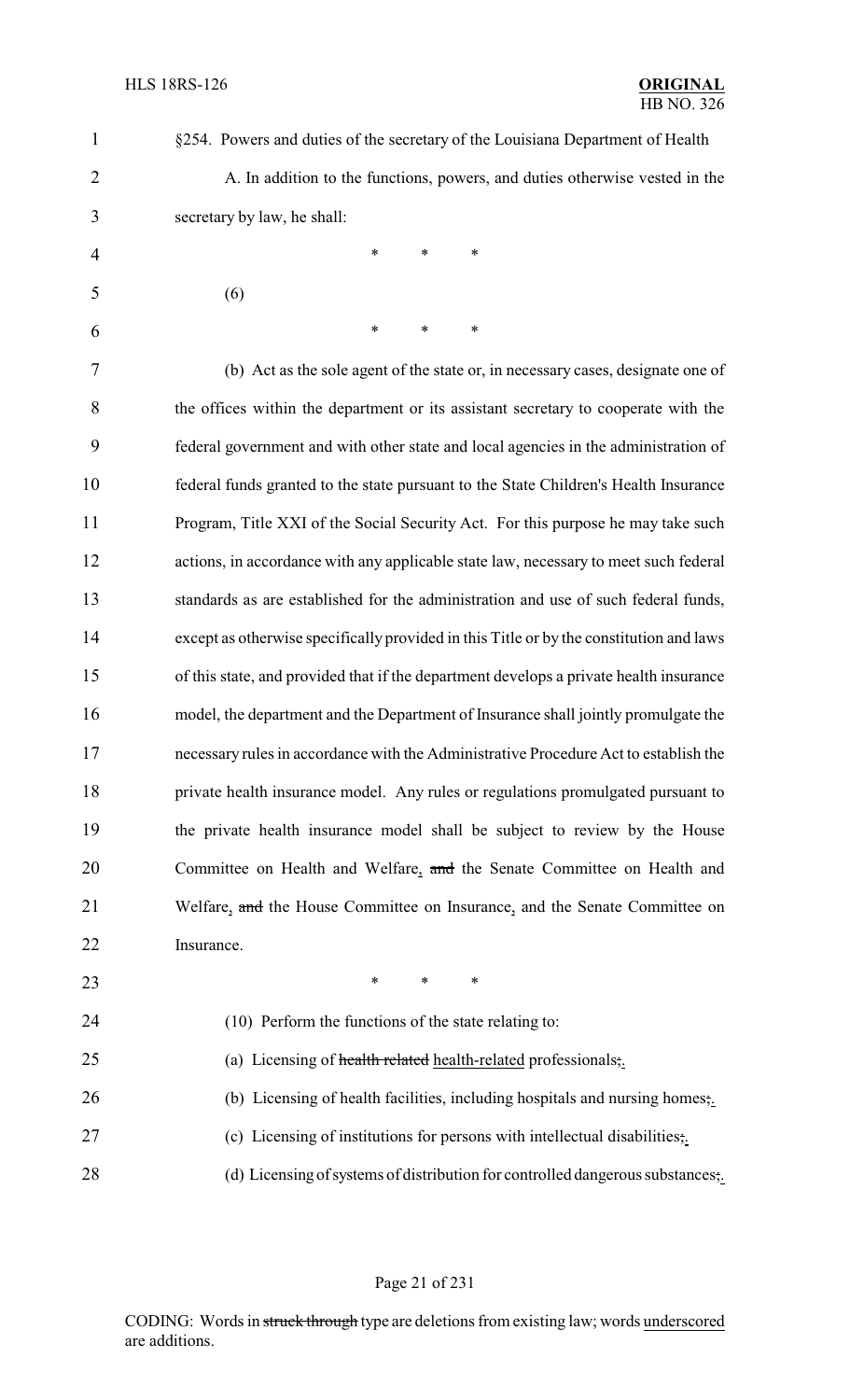| $\mathbf{1}$   | (e) Licensing of child care institutions funded under Title XIX of the Social           |
|----------------|-----------------------------------------------------------------------------------------|
| $\overline{2}$ | Security Act; and.                                                                      |
| 3              | $\ast$<br>$\ast$<br>$\ast$                                                              |
| $\overline{4}$ | B. The secretary shall have authority to:                                               |
| 5              | $(1)(a)$ Except as otherwise specifically provided in R.S. 36:801 and 803:              |
| 6              | Employ, appoint, remove, assign, and promote such personnel as is<br>(i)                |
| 7              | necessary for the efficient administration of the executive office of the secretary and |
| 8              | the performance of its powers, duties, functions, and responsibilities and such other   |
| 9              | personnel, who are not assigned to an office, as may be necessary for the efficient     |
| 10             | administration of the department and for the performance of the responsibilities,       |
| 11             | powers, duties, and functions of agencies transferred to it,.                           |
| 12             | (ii) Employ, assign, and remove all personnel employed for the department               |
| 13             | on a contractual basis, and.                                                            |
| 14             | (iii) Transfer the personnel of the department as necessary for the efficient           |
| 15             | administration of the department and its programs.                                      |
| 16             | (b) All of the above are to functions provided for in this Paragraph shall be           |
| 17             | accomplished in accordance with applicable civil service law, rules, and regulations,   |
| 18             | and with policies and rules of the department, and all are subject to budgetary control |
| 19             | and applicable laws.                                                                    |
| 20             | $\ast$<br>$\ast$<br>∗                                                                   |
| 21             | (6) Grant rights of way, servitudes, and easements across state-owned lands             |
| 22             | under his jurisdiction to other public bodies, either state or local, for any public    |
| 23             | purpose. The secretary shall also have authority to grant rights of way, servitudes,    |
| 24             | and easements across state lands under his jurisdiction to any other person or entity   |
| 25             | for the purpose of laying pipelines, gas lines, and water lines, and for the            |
| 26             | transmission of electricity for power and light, and also for telephone and telegraph   |
| 27             | lines, for railroad lines or tracks, for road construction, and for drainage purposes,  |
| 28             | and to enter into the necessary contracts therefor, which shall provide for the         |
| 29             | payment of an adequate consideration. Such payment, in order to be considered as        |

# Page 22 of 231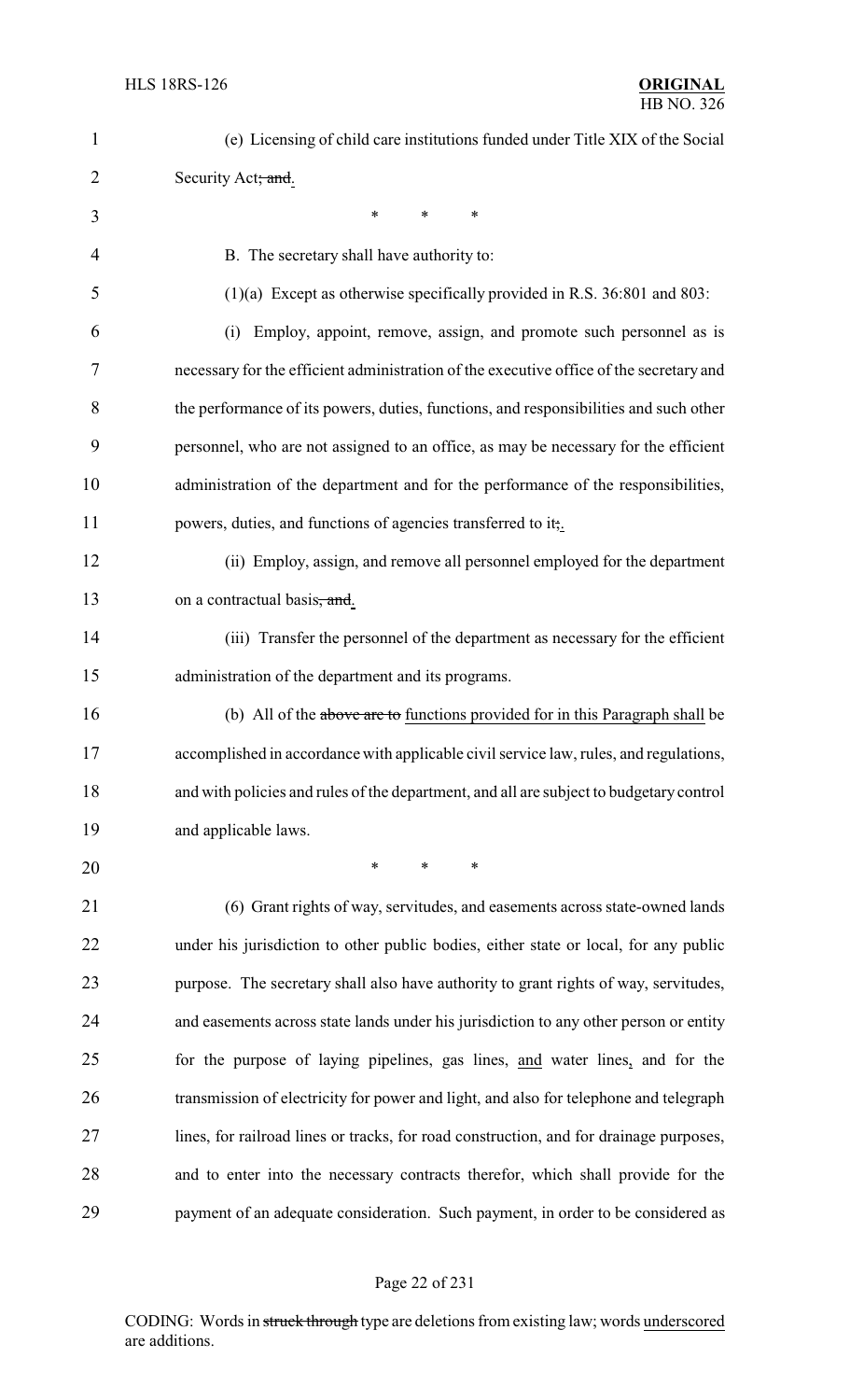4 \* \* \* \*

adequate consideration, shall be based on payments made for other comparable

contracts in the vicinity, when available, providing compensation for rights of way,

servitudes, easements, and for damages relative thereto.

 D.(1)(a)(i) The secretary shall direct and be responsible for the Medical Assistance Program, Title XIX of the Social Security Act, including eligibility determination and those health planning and resource development functions as are permissible under provisions of Title XIX of the Social Security Act, Title XXI of the Social Security Act, and R.S. 46:976. Any modification to the Medical Assistance Program approved by waiver by the United States Department of Health and Human Services, Health Care Financing Administration or its successor, that provides for a managed care or voucher system shall be implemented by the secretary but only after the approved plan and any modifications thereto have been 14 approved by the House and Senate Committees on Health and Welfare committees on health and welfare and the Joint Legislative Committee on the Budget. Unless approved by such committees as provided in this Subparagraph, modifications to the medical assistance program as provided herein shall not be considered avoidance of a budget deficit in the case of medical assistance programs, shall not be considered a means of securing new or enhanced federal funding in medical assistance programs, and shall not be considered necessaryto avoid imminent peril to the public health, safety, or welfare; such modification shall not be promulgated as emergency 22 rules under the provisions of R.S. 49:953(B) unless approved by such committees.

**\*** \* \* \*

 E.(1) The functions relative to the operation and management of mental health, intellectual disabilities, and substance abuse services for Jefferson Parish having been transferred by department rules to the Jefferson Parish Human Services 27 Authority in accordance with Chapter 14 Part I of Chapter 21 of Title 28 of the Louisiana Revised Statutes of 1950 shall be the responsibility of and shall be

#### Page 23 of 231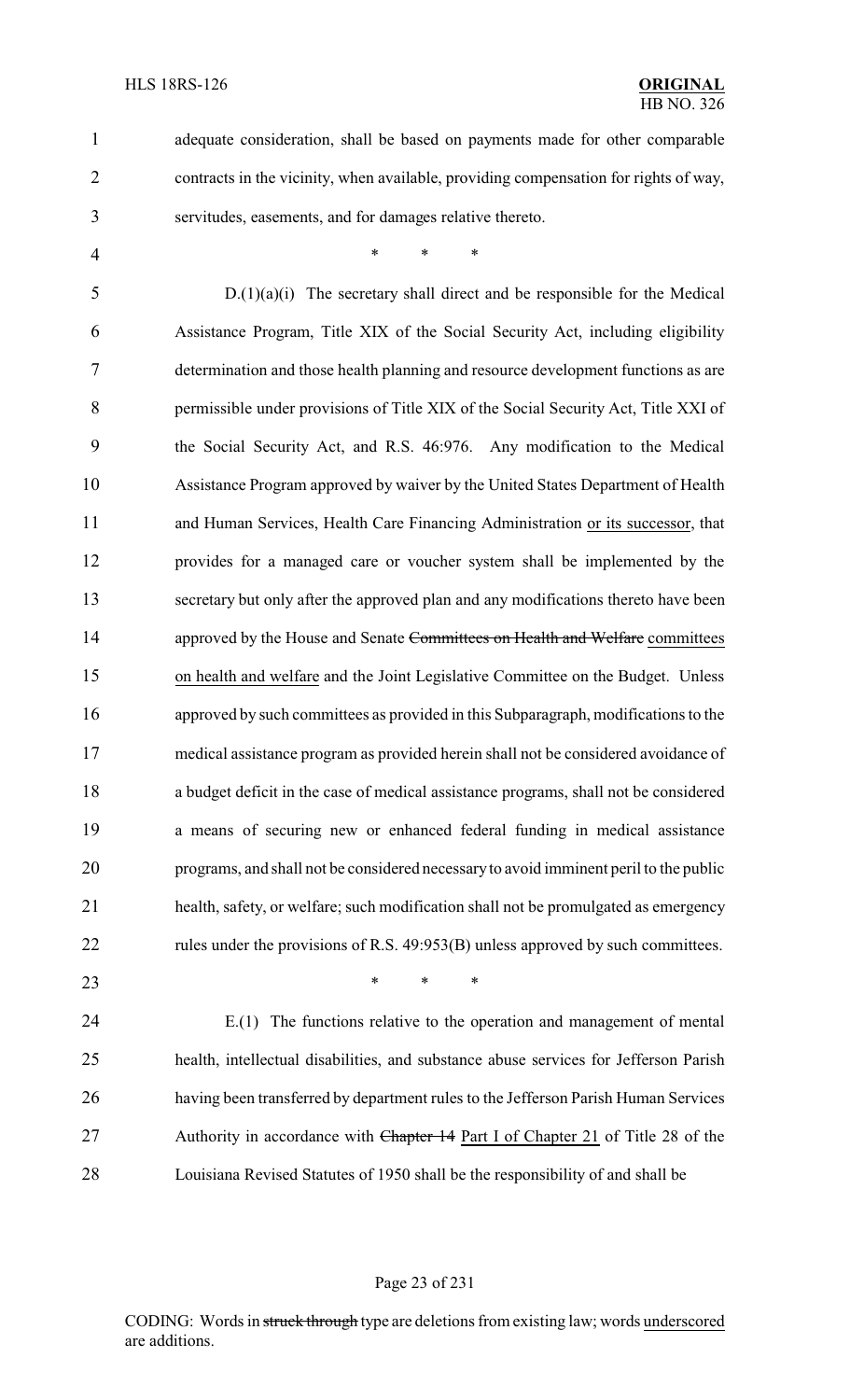performed by the Jefferson Parish Human Services Authority.

 $*$  \* \* \*

 F.(1) The functions relative to the operation and management of community-based mental health, developmental disabilities, substance abuse services, and certain community-based public health services for the parishes of Ascension, East Baton Rouge, East Feliciana, Iberville, Pointe Coupee, West Baton 7 Rouge, and West Feliciana transferred in accordance with R.S. 28:901 R.S. 28:910 et seq., shall be the responsibility of and shall be performed by the Capital Area Human Services District. If funds are not appropriated by the legislature for the district to perform these functions in those parishes, the functions shall be the responsibility of and shall be performed by the department in those parishes.

**\*** \* \* \*

 H.(1) The functions relative to the operation and management of community-based mental health, developmental disabilities, and addictive disorder services for the parishes of Livingston, St. Helena, St. Tammany, Tangipahoa, and 16 Washington transferred in accordance with R.S. 28:851 R.S. 28:910 et seq. shall be the responsibility of and shall be performed by the Florida Parishes Human Services Authority. If funds are not appropriated by the legislature for the authority to perform these functions in those parishes, the functions shall be the responsibility of and shall be performed by the department in those parishes.

21 \* \* \* \*

22 I.(1) The functions relative to the operation and management of community-based mental health, developmental disabilities, and addictive disorder services for the parishes of Orleans, St. Bernard, and Plaquemines transferred in 25 accordance with R.S. 28:861 R.S. 28:910 et seq. shall be the responsibility of and shall be performed by the Metropolitan Human Services District. If funds are not appropriated by the legislature for the district to perform these functions in those parishes, the functions shall be the responsibility of and shall be performed by the

#### Page 24 of 231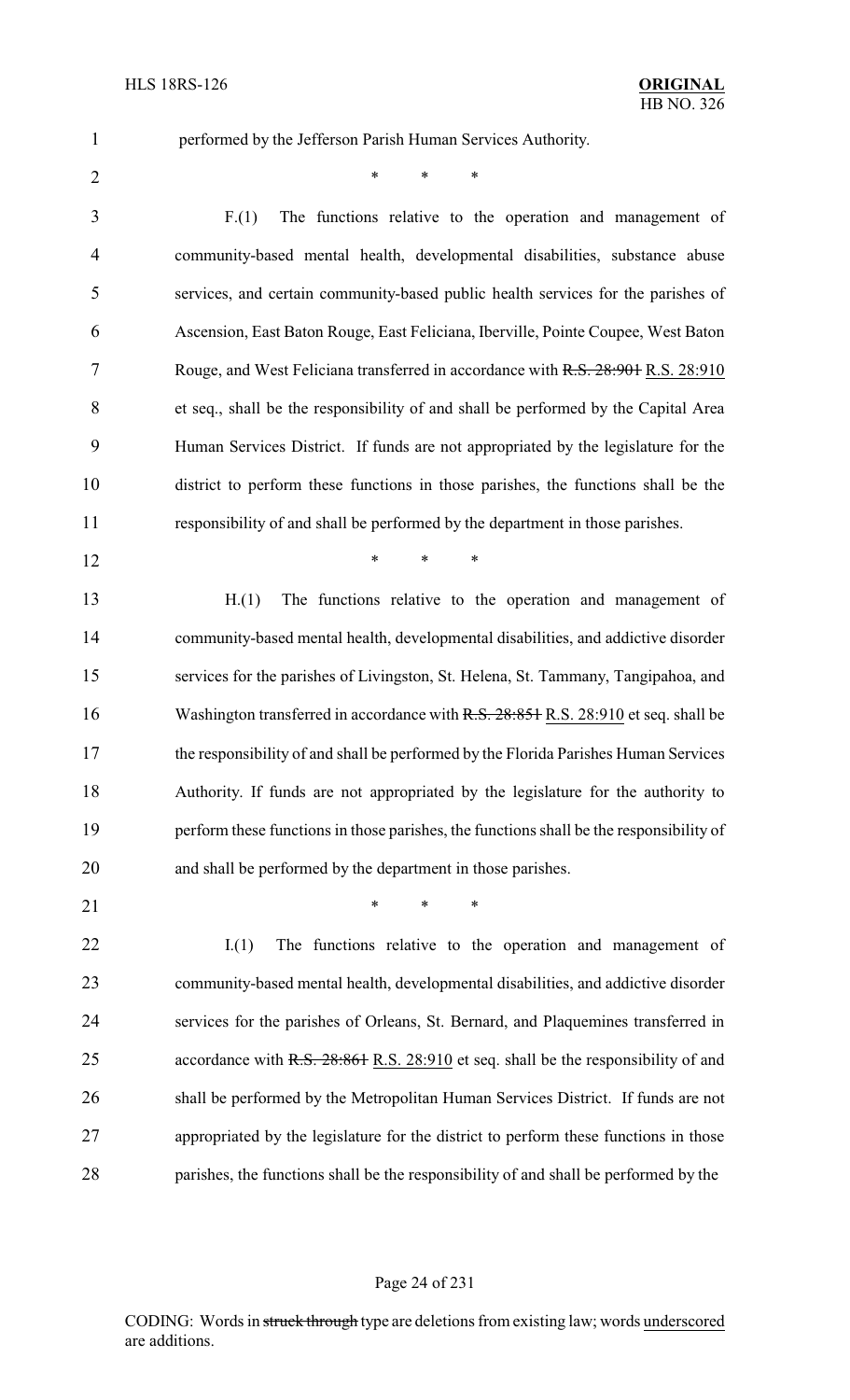department in those parishes.

 $*$  \* \* \*

 J.(1) The functions relative to the operation and management of community-based mental health, developmental disabilities, and addictive disorder services for the parishes of Assumption, Lafourche, St. Charles, St. James, St. John 6 the Baptist, St. Mary, and Terrebonne transferred in accordance with R.S. 28:871 R.S. 28:910 et seq., shall be the responsibility of and shall be performed by the South Central Louisiana Human Services District. If funds are not appropriated by the legislature for the district to perform these functions in those parishes, the functions shall be the responsibility of and shall be performed by the department in those parishes.

**\*** \* \* \*

 K.(1) The functions relative to the operation and management of community-based mental health, developmental disabilities, and addictive disorder services for the parishes of Caldwell, East Carroll, Franklin, Jackson, Lincoln, Madison, Morehouse, Ouachita, Richland, Tensas, Union, and West Carroll 17 transferred in accordance with R.S. 28:871 R.S. 28:910 et seq., shall be the responsibility of and shall be performed by the Northeast Delta Human Services Authority. If funds are not appropriated by the legislature for the authority to perform these functions in those parishes, the functions shall be the responsibility of and shall be performed by the department in those parishes.

**\*** \* \* \*

 L. Any salary adjustment or cost of living adjustment for any employee or board member of a board, entity, agency, or commission transferred to the Louisiana Department of Health and enumerated in R.S. 36:259 or any employee of a human services district or authority established and enumerated in R.S. 28:912 shall not be granted in any year after a deficit is declared without express written approval of two-thirds of the members of the respective governing board. The express written

#### Page 25 of 231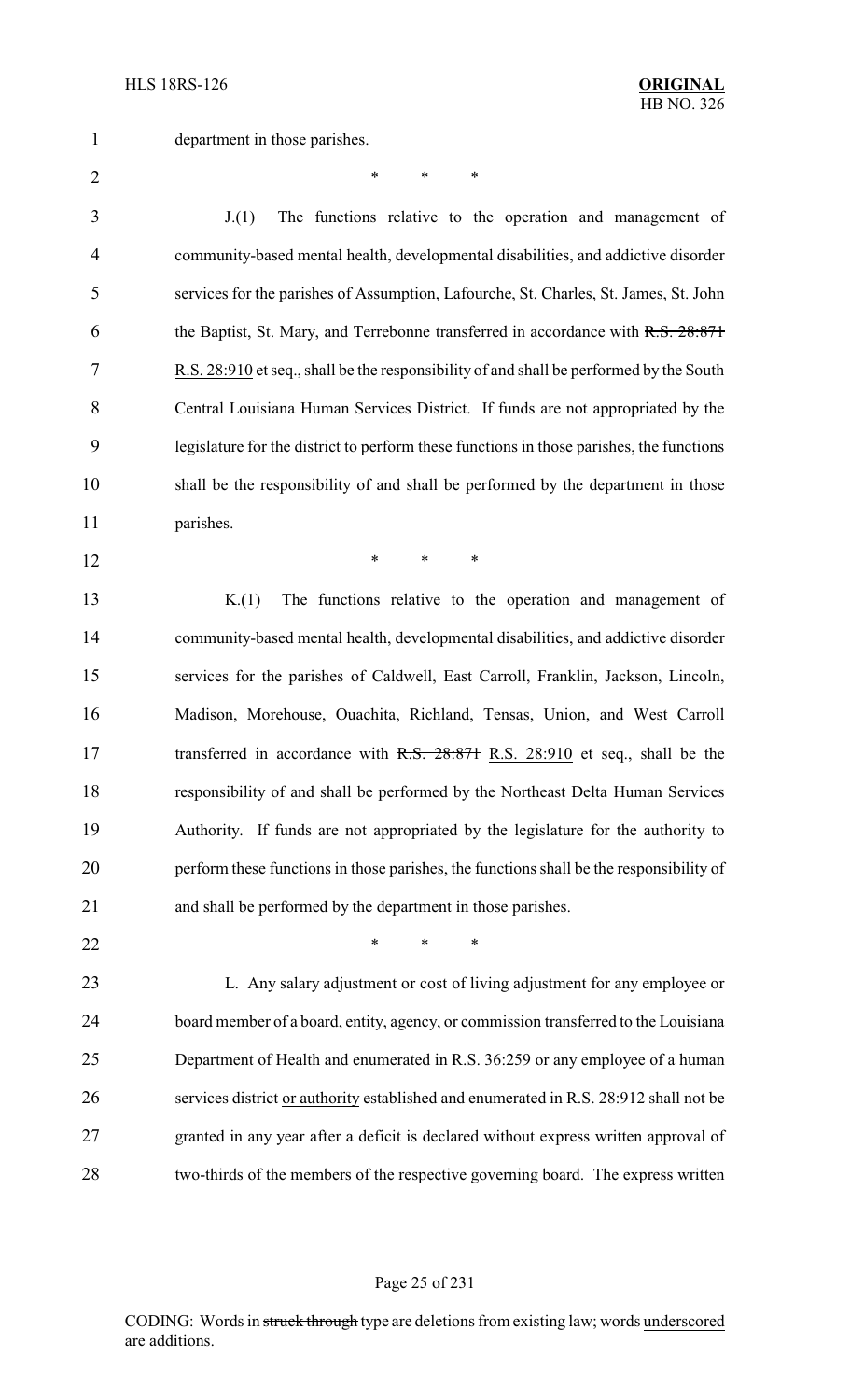| $\mathbf{1}$   | approval shall be submitted to the secretary in accordance with the reporting          |
|----------------|----------------------------------------------------------------------------------------|
| $\overline{2}$ | provided for in R.S. 36:803.                                                           |
| 3              | §254.1. Power of the secretary of the Louisiana Department of Health to issue tax-     |
| 4              | exempt or taxable debt relative to the Drinking Water Revolving Loan Fund              |
| 5              | The secretary of the department is authorized and empowered to<br>А.                   |
| 6              | administer, maintain, and operate the Drinking Water Revolving Loan Fund as            |
| 7              | created and provided in R.S. 40:2821 through 2826.                                     |
| 8              | $\ast$<br>*<br>$\ast$                                                                  |
| 9              | C. In connection with the above power and duties involving the Drinking                |
| 10             | Water Revolving Loan Fund provided in Subsections A and B of this Section, the         |
| 11             | secretary of the department is authorized to:                                          |
| 12             | $\ast$<br>*<br>$\ast$                                                                  |
| 13             | The department is hereby authorized to issue, execute, and deliver<br>(5)              |
| 14             | refunding bonds, notes, or other evidences of indebtedness for the purpose of          |
| 15             | refunding, readjusting, restructuring, refinancing, extending, or unifying in whole or |
| 16             | any part of its outstanding obligations, and further the department is hereby          |
| 17             | authorized to issue short-term revenue notes for the purposes of anticipating any      |
| 18             | revenues to be received by the department in connection with the Drinking Water        |
| 19             | Revolving Loan Fund.                                                                   |
| 20             | $\ast$<br>∗<br>∗                                                                       |
| 21             | §254.3. Criminal history information; access to federal tax information                |
| 22             | The Department of Health, medicaid Medicaid eligibility section, is                    |
| 23             | authorized to perform criminal history records checks of current and prospective       |
| 24             | employees, contractors, and subcontractors in accordance with the procedures           |
| 25             | provided in R.S. 15:587.5. Pursuant to this authorization and to implement the         |
| 26             | requirements of R.S. 15:587.5, the secretary shall promulgate rules and regulations    |
| 27             | with regard to this matter.                                                            |
| 28             | ∗<br>$\ast$<br>∗                                                                       |

# Page 26 of 231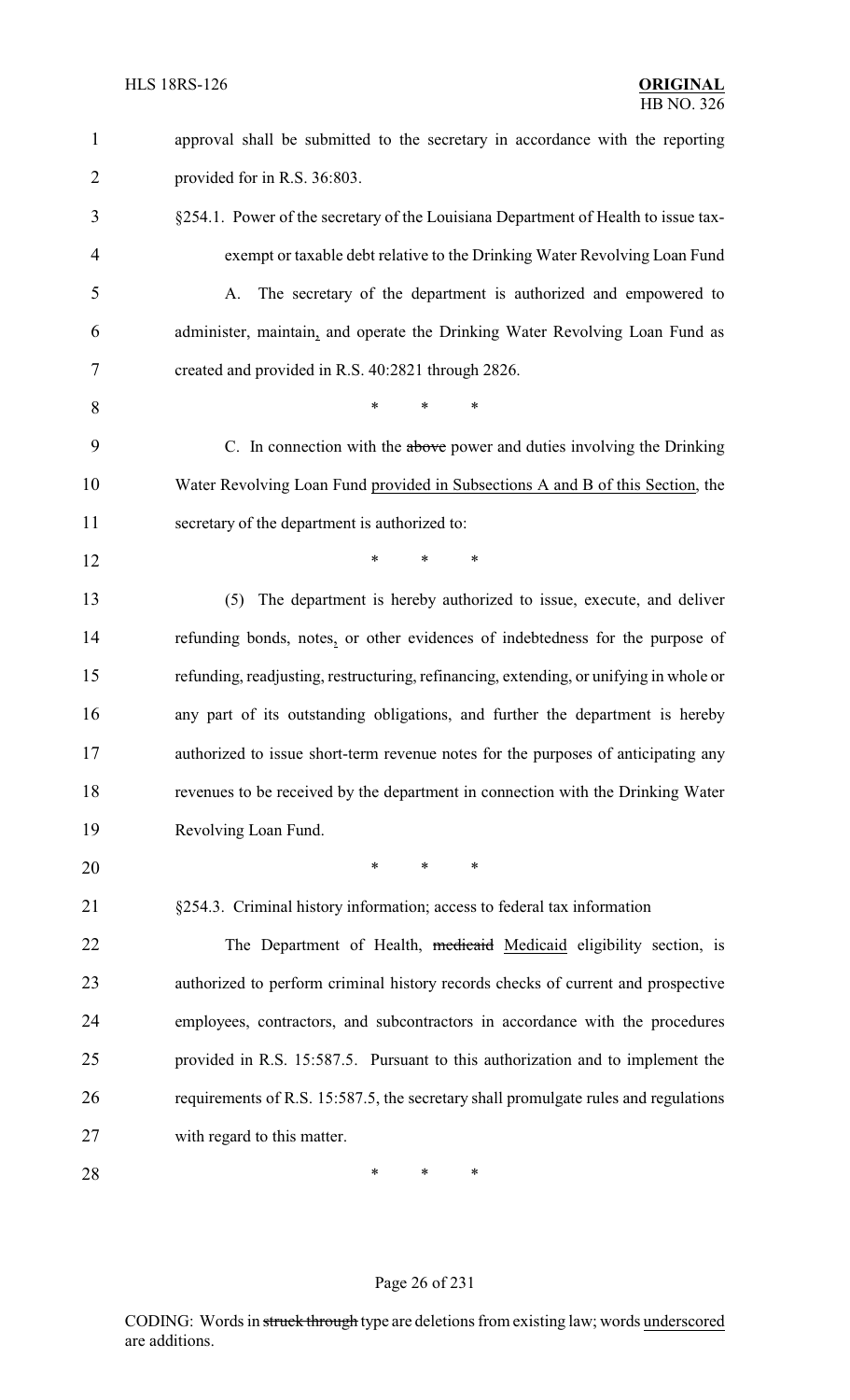§258. Offices; purposes and functions

 $*$  \* \* \*

 G. Notwithstanding the provisions of Subsections C, D, and E of this Section, the Jefferson Parish Human Services Authority shall be responsible for and shall perform the functions relative to the operation and management of mental health, developmental disabilities, and substance abuse services for Jefferson Parish only, and the department shall not be responsible for nor perform such functions unless the contract between the department and the authority has been terminated 9 pursuant to R.S. 28:919(H) R.S. 28:918(E).

10 H. Notwithstanding the provisions of Subsections B, C, D, and E of this Section, the Capital Area Human Services District shall be responsible for and shall perform the functions relative to the operation and management of community-based mental health, developmental disabilities, substance abuse services, and certain community-based public health services for the parishes of Ascension, East Baton Rouge, East Feliciana, Iberville, Pointe Coupee, West Baton Rouge, and West Feliciana only unless the contract between the department and the authority has been 17 terminated pursuant to R.S. 28:919(H) R.S. 28:918(E).

18 I. Notwithstanding the provisions of Subsections C, D, and E of this Section, the Florida Parishes Human Services Authority shall be responsible for and shall perform the functions relative to the operation and management of mental health, developmental disabilities, and addictive disorder services for the parishes of Livingston, St. Helena, St. Tammany, Tangipahoa, and Washington, and the department shall not be responsible for nor perform such functions unless the contract between the department and the authority has been terminated pursuant to R.S. 28:919(H) R.S. 28:918(E).

 J. Notwithstanding the provisions of Subsections C, D, and E of this Section, the South Central Louisiana Human Services District shall be responsible for and shall perform the functions relative to the operation and management of mental health, developmental disabilities, and addictive disorder services for the parishes

#### Page 27 of 231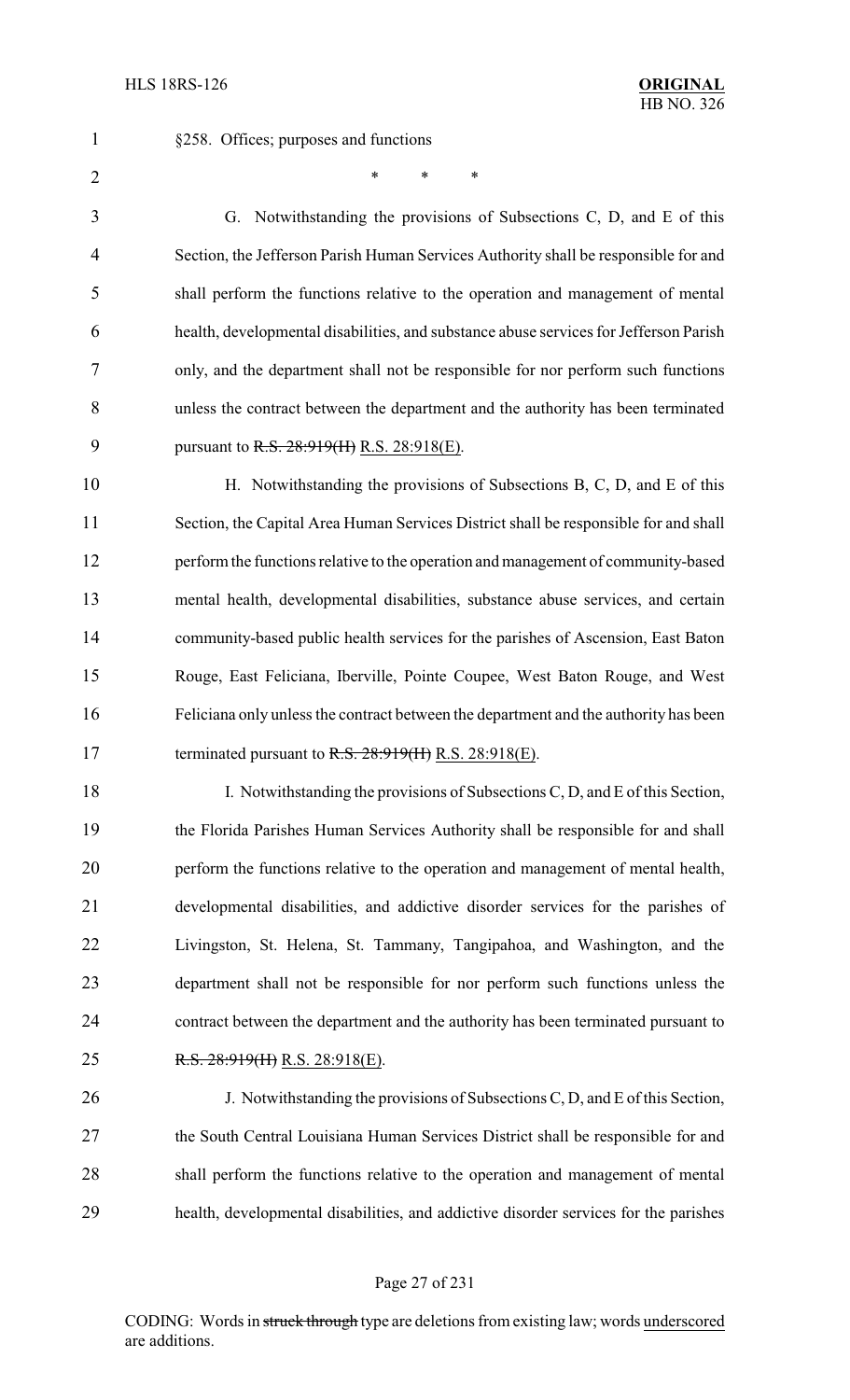of Assumption, Lafourche, St. Charles, St. James, St. John the Baptist, St. Mary, and Terrebonne, and the department shall not be responsible for nor perform such functions unless the contract between the department and the authority has been 4 terminated pursuant to R.S. 28:919(H) R.S. 28:918(E).

 K. Notwithstanding the provisions of Subsections C, D, and E of this Section, the Metropolitan Human Services District shall be responsible for and shall perform the functions relative to the operation and management of mental health, developmental disabilities, and addictive disorder services for the parishes of Orleans, St. Bernard, and Plaquemines, and the department shall not be responsible for nor perform such functions unless the contract between the department and the 11 authority has been terminated pursuant to R.S. 28:919(H) R.S. 28:918(E).

12 L. Notwithstanding the provisions of Subsections C, D, and E of this Section, the Northeast Delta Human Services Authority shall be responsible for and shall perform the functions relative to the operation and management of mental health, developmental disabilities, and addictive disorder services for the parishes of Caldwell, East Carroll, Franklin, Jackson, Lincoln, Madison, Morehouse, Ouachita, Richland, Tensas, Union, and West Carroll, and the department shall not be responsible for nor perform such functions unless the contract between the 19 department and the authority has been terminated pursuant to R.S. 28:919(H) R.S. 28:918(E).

- §259. Transfer of agencies and functions to Louisiana Department of Health
- **\*** \* \* \*
- E. The following agencies, as defined in R.S. 36:3, are transferred to and hereafter shall be within the Louisiana Department of Health, as provided in R.S. 36:803:

**\*** \* \* \* (10) Louisiana State Board of Examiners of Psychologists (R.S. 37:2351 et seq.) \* \* \*

#### Page 28 of 231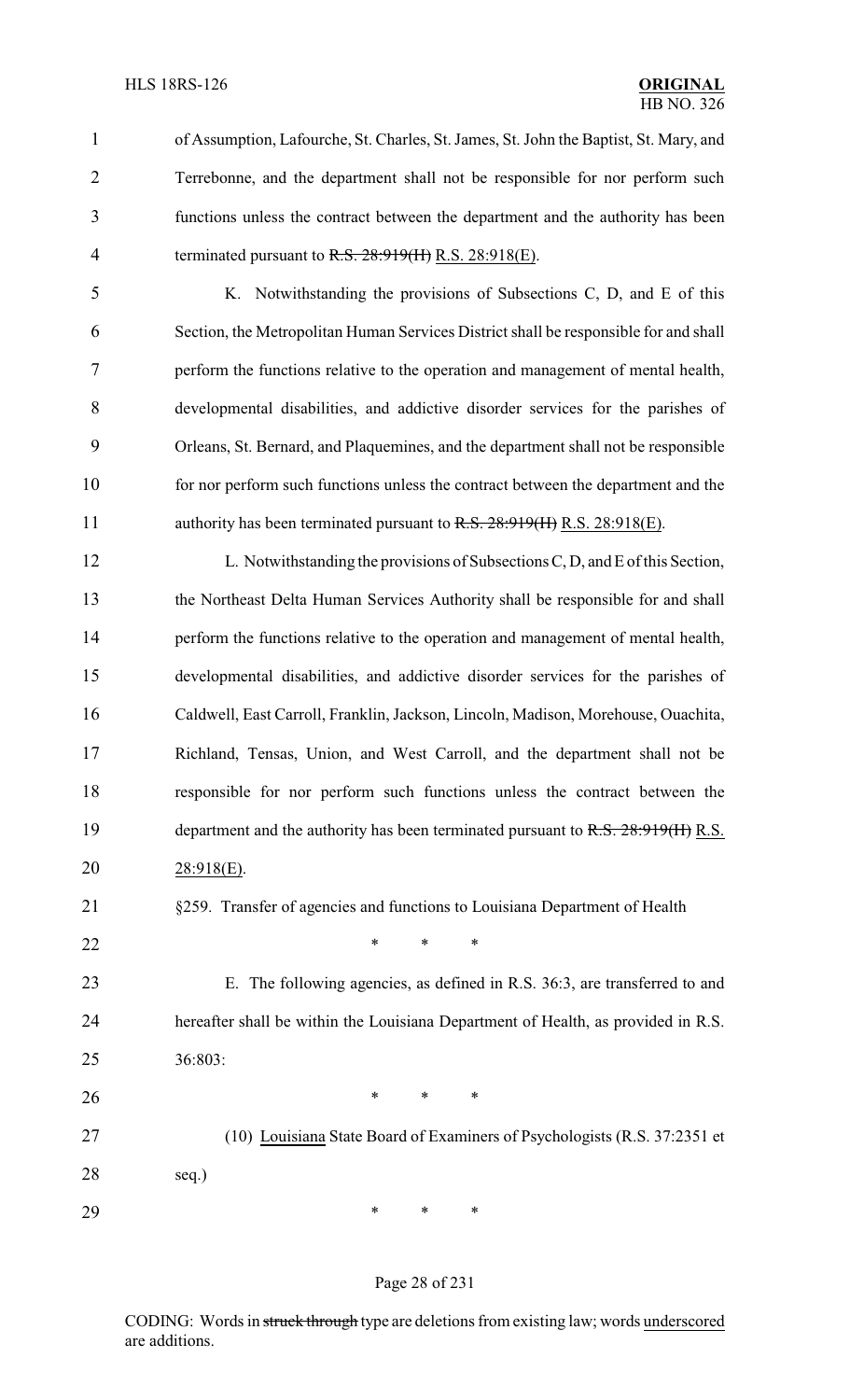| $\mathbf{1}$ | §474. Powers and duties of the secretary of the Department of Children and Family      |
|--------------|----------------------------------------------------------------------------------------|
| 2            | Services                                                                               |
| 3            | ∗<br>∗<br>$\ast$                                                                       |
| 4            | B. The secretary shall have authority to:                                              |
| 5            | $(1)(a)$ Except as otherwise specifically provided in R.S. 36:801 and 802.9:           |
| 6            | Employ, appoint, remove, assign, and promote such personnel as is<br>(i)               |
| 7            | necessary for the efficient administration of the department and the performance of    |
| 8            | its powers, duties, functions, and responsibilities and such other personnel as may    |
| 9            | be necessary for the efficient administration and the performance of the               |
| 10           | responsibilities, powers, duties, and functions of agencies transferred to it,.        |
| 11           | (ii) Employ, assign, and remove all personnel employed for the department              |
| 12           | on a contractual basis, and.                                                           |
| 13           | (iii) Transfer the personnel of the department as necessary for the efficient          |
| 14           | administration of the department and its programs.                                     |
| 15           | (b) All of the above are to functions provided for in this Paragraph shall be          |
| 16           | accomplished in accordance with applicable civil service law, rules, and regulations,  |
| 17           | and with policies and rules of the Department of Children and Family Services, and     |
| 18           | all are subject to budgetary control and applicable laws.                              |
| 19           | $\ast$<br>$\ast$<br>∗                                                                  |
| 20           | (6) Grant rights of way, servitudes, and easements across state-owned lands            |
| 21           | under his jurisdiction to other public bodies either state or local, for any public    |
| 22           | purpose. The secretary shall also have authority to grant rights of way, servitudes,   |
| 23           | and easements across state lands under his jurisdiction to any other person or entity  |
| 24           | for the purpose of laying pipelines, gas lines, and water lines, and for the           |
| 25           | transmission of electricity for power and light, and also for telephone and telegraph  |
| 26           | lines, for railroad lines or tracks, for road construction, and for drainage purposes, |
| 27           | and to enter into the necessary contracts therefor, which shall provide for the        |
| 28           | payment of an adequate consideration. Such payment, in order to be considered as       |
| 29           | adequate consideration, shall be based on payments made for other comparable           |
|              |                                                                                        |

# Page 29 of 231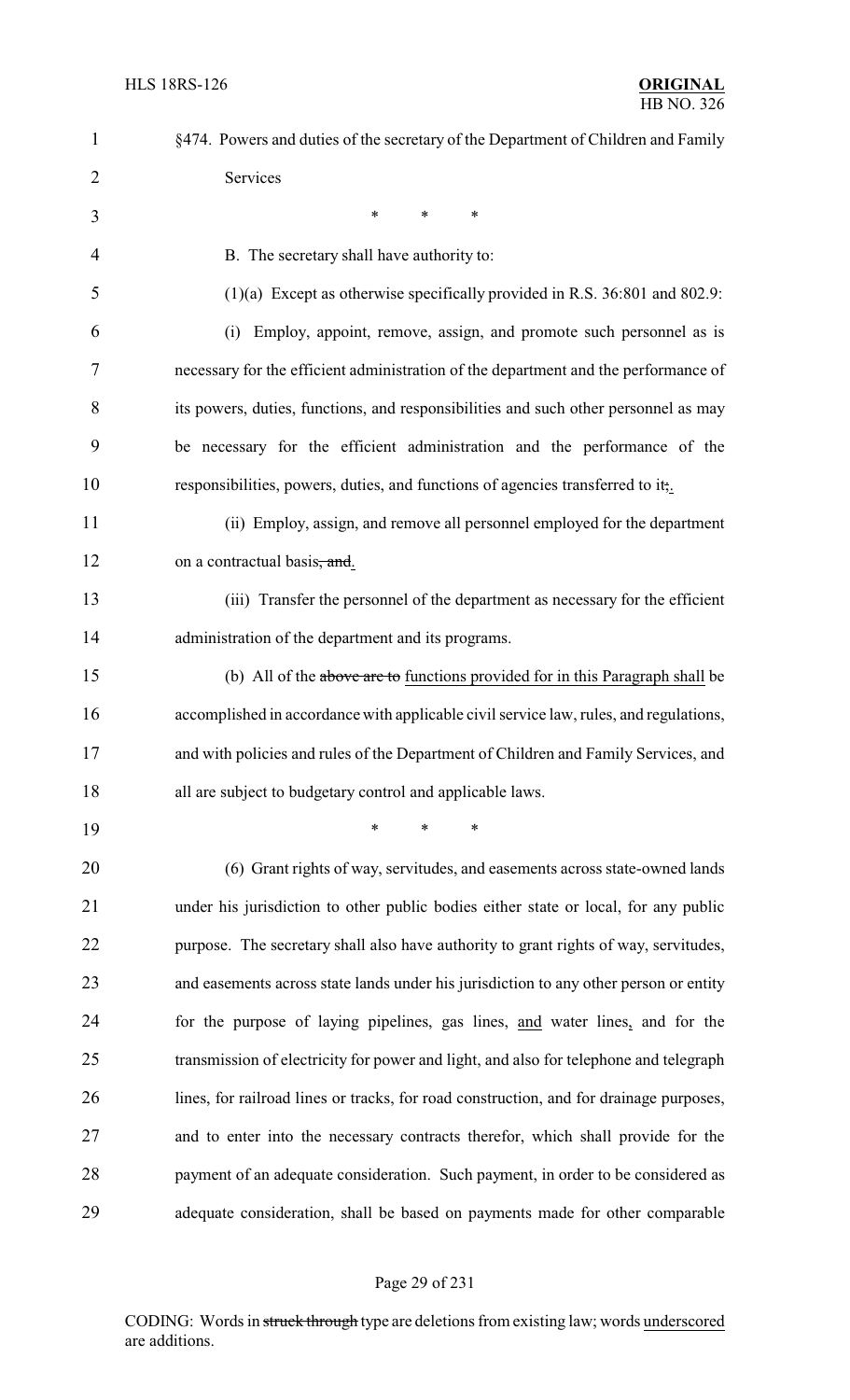| $\mathbf{1}$   | contracts in the vicinity, when available, providing compensation for rights of way,            |
|----------------|-------------------------------------------------------------------------------------------------|
| $\overline{2}$ | servitudes, and easements, and for damages relative thereto.                                    |
| 3              | $\ast$<br>*<br>$\ast$                                                                           |
| 4              | §477. Office; purposes and functions                                                            |
| 5              | *<br>*<br>$\ast$                                                                                |
| 6              | B.(1) The office of children and family services shall perform the services                     |
| 7              | of the state relating to public assistance programs to provide aid to dependent                 |
| 8              | children and to adults, who due to age, disability, or infirmity, are unable to                 |
| 9              | adequately meet their basic needs. It shall also administer the food stamp program              |
| 10             | or its successor, child support programs, establishment of paternity programs,                  |
| 11             | disaster relief grant programs for individuals and families, and such other programs            |
| 12             | as assigned by the secretary. It shall also conduct disability and other client                 |
| 13             | eligibility determinations, and may conduct medical assistance client eligibility               |
| 14             | determinations. The office is authorized to enter into interagency agreements with              |
| 15             | other state agencies to conduct eligibility determinations. The office shall provide            |
| 16             | for the public child welfare functions of the state including but not limited to                |
| 17             | prevention services that promote, facilitate, and support activities to prevent child           |
| 18             | abuse and neglect; child protective services; voluntary family strengthening and                |
| 19             | support services; making permanent plans for foster children and meeting their daily            |
| 20             | maintenance needs of food, shelter, clothing, necessary physical medical services,              |
| 21             | school supplies, and incidental personal needs; and adoption placement services for             |
| 22             | foster children freed for adoption. It shall also perform the functions of the state            |
| 23             | relating to the licensing of facilities regulated under Chapter 14 of Title 46 of the           |
| 24             | Louisiana Revised Statutes of 1950. The office shall issue and monitor domestic                 |
| 25             | violence services contracts.                                                                    |
| 26             | $\ast$<br>*<br>∗                                                                                |
| 27             | Section 3. R.S. 37:9, 21(B)(6), 751(A)(2), 757(B), 779(B), 781(E), 790, 796.1(A)(1),            |
| 28             | 846(A)(3)(a)(iv), 883(C), 930(A), (B)(1) and (3) through (5), (D), and (E), 1033(A)(3) and      |
| 29             | (C), 1048(4), (5)(a), (8), (9), and (12), 1056, 1103(11) and (12), 1164(3), (7), (10), (13)(a), |
|                |                                                                                                 |

# Page 30 of 231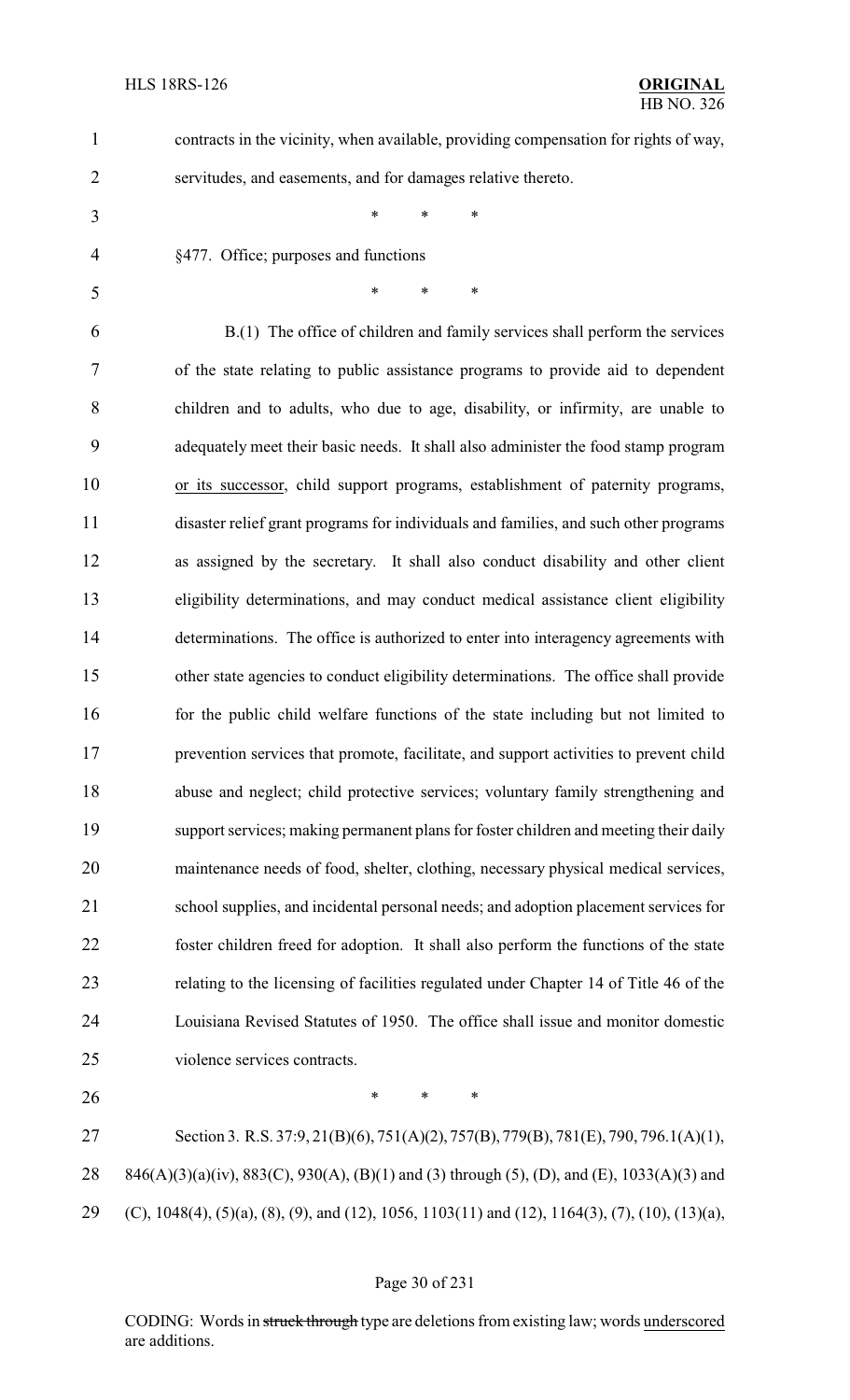HLS 18RS-126 **ORIGINAL**

| $(16)$ , $(29)$ , $(30)$ , $(43)$ , $(46)$ , $(57)$ , and $(58)$ , $1182(A)(13)$ , $(17)$ , and $(18)$ and $(B)(1)$ and $(6)$ , |
|---------------------------------------------------------------------------------------------------------------------------------|
| 1226.1(B), 1226.2(D)(1), 1277(A)(3), 1281(A)(1)(a), (3)(a)(ii) and (c), and (5), 1307(1), (7),                                  |
| and (8), 1340(introductory paragraph), 1543(A)(3)(b)(ii) and (5), 1721, 1731(A)(2)(a) and                                       |
| (d), 1732.1, 1742.1(G)(introductory paragraph) and (5), 1743(C), 1743.1(E), 1744(A), (B),                                       |
| and $(C)(2)$ , 1745(A), (B), and $(C)(3)$ , the heading of Part VIII of Chapter 20 of Title 37 of                               |
| the Louisiana Revised Statutes of 1950, R.S. 37:1746, 1747, 2111, 2114, 2351, 2352(2),                                          |
| 2354(A), 2356.2(A)(6) and (B), 2371(1), 2404(C), 2442(2), (4), and (6)(introductory                                             |
| paragraph), (c) through (e), (j), (k), (m), (n), (r), (u), and (v), 2443, 2446, 2458, 2459,                                     |
| $2465(D)$ (introductory paragraph) and (1), $2503$ (Section heading), $2504(A)(1)$ and (5),                                     |
| 2802(C), 2816(A)(2), (4), (6), (8), (13), and (15), (B), and (F)(2), 2819(Section heading),                                     |
| 2950(B) and (D)(1)(a)(viii), 3014, 3214(1), 3241(introductory paragraph) and (1), 3258(C),                                      |
| 3302(4)(b)(i) and (iv), 3309.1(A), 3386.1(introductory paragraph), (1), (2), (6), (7), (9), (11),                               |
| (12), and (16), 3387(A), (C), (D), and (E)(2) and (6), 3387.1(A), (C), (D), and (E)(6),                                         |
| 3387.2(A), (C), (D), and (E)(5), 3387.3(A), (C), (D), and (E)(1), 3387.4(C), (D), and (E)(1),                                   |
| 3387.5(D), (E), and (F), 3387.6(B) through (G), 3387.10(D)(5) and (7), 3387.11(D)(5) and                                        |
| $(7),$ 3387.12(D)(5) and (7), 3387.13(D), 3387.14(A), 3388.4(A)(7), (10), and (11), 3389(A)                                     |
| and (E), 3390(B) and (D), 3390.2, 3390.3(A)(11) and (13), (B)(4), and (D), 3428(B), and                                         |
| 3703(B)(7) are hereby amended and reenacted and R.S. 37:1103(introductory paragraph),                                           |
| 3387.5(G) and (H), and 3387.6(H) and (I) are hereby enacted to read as follows:                                                 |
| §9. Rules and regulations                                                                                                       |
| The governor may prescribe such general administrative rules for the conduct                                                    |
| of the affairs of the administrative departments, not inconsistent with law, as he                                              |
|                                                                                                                                 |

23 thinks necessary or expedient. The director may prescribe such administrative rules, 24 not inconsistent with this chapter Chapter or with the general rules of the governor, as he thinks necessary or expedient for the proper conduct of the work of the department and for making effective the provisions of law.

27 \* \* \* \*

#### Page 31 of 231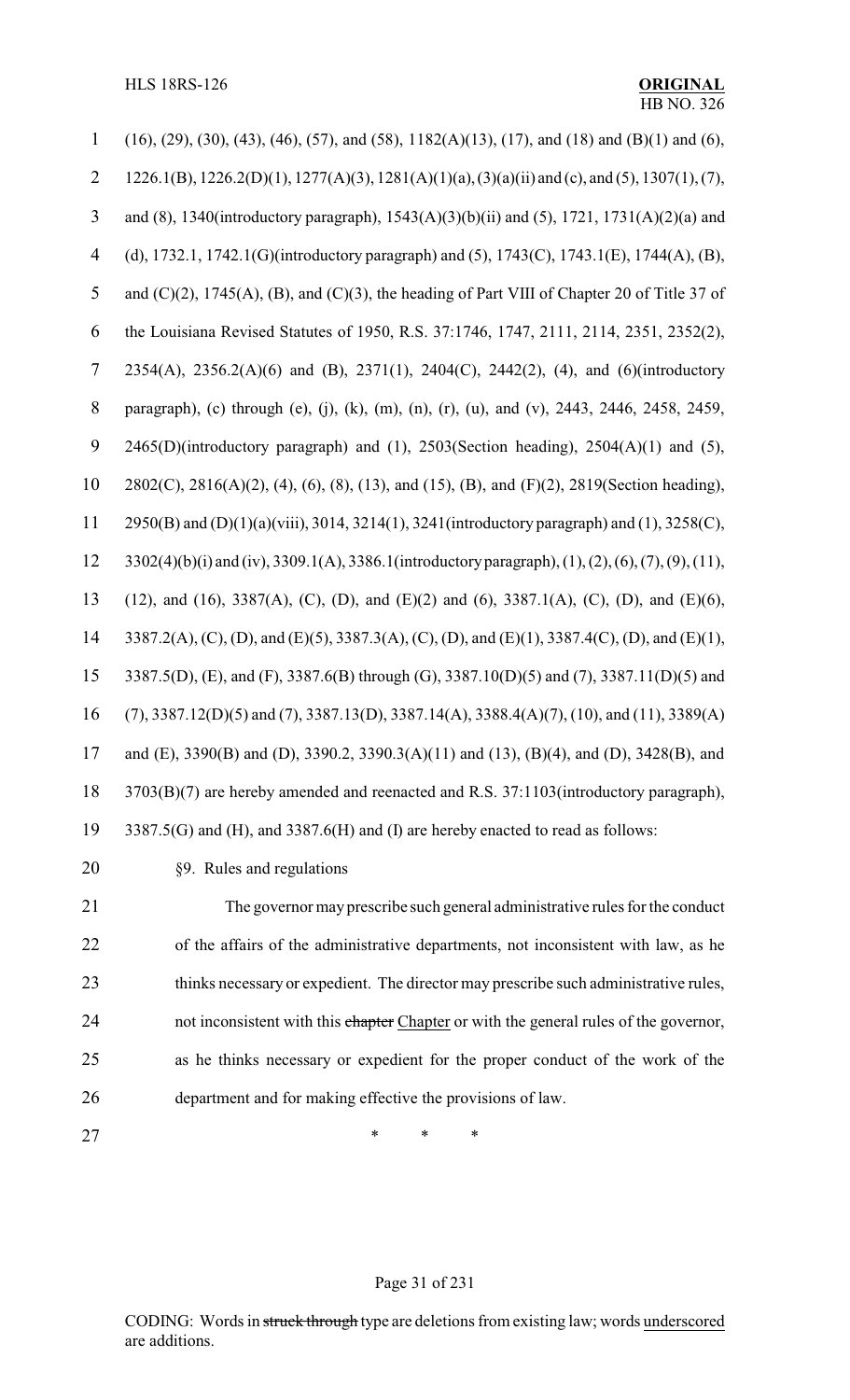| $\mathbf{1}$   | §21. Limitations on disciplinary proceedings by professional or occupational boards    |
|----------------|----------------------------------------------------------------------------------------|
| $\overline{2}$ | and commissions                                                                        |
| 3              | *<br>∗<br>∗                                                                            |
| 4              | B. The provisions of this Section shall not apply to the following:                    |
| 5              | *<br>*<br>∗                                                                            |
| 6              | (6) The Louisiana Board of Examiners for Speech Speech-Language                        |
| 7              | Pathology and Audiology.                                                               |
| 8              | ∗<br>$\ast$<br>∗                                                                       |
| 9              | §751. Definitions; licensure; presumption; short title                                 |
| 10             | A. As used in this Chapter:                                                            |
| 11             | $\ast$<br>$\ast$<br>∗                                                                  |
| 12             | (2) "Another state" means each of the several states, other than Louisiana,            |
| 13             | and includes the District of Columbia, the Commonwealth of Puerto Rico, and the        |
| 14             | Virgin Islands of the United States.                                                   |
| 15             | *<br>∗<br>∗                                                                            |
| 16             | §757. Patient records                                                                  |
| 17             | $\ast$<br>∗                                                                            |
| 18             | B. The dentist shall maintain, preserve, and provide copies of the dental              |
| 19             | treatment records in conformity with $R.S. 40:1299.96 R.S. 40:1165.1$ .                |
| 20             | $\ast$<br>∗                                                                            |
| 21             | §779. Filing of administrative complaint or charge; appointment of committee to        |
| 22             | hear charge; quorum                                                                    |
| 23             | $*$ *<br>$\ast$                                                                        |
| 24             | Where the charge is made by a citizen, he should state to the<br><b>B.</b>             |
| 25             | secretary-treasurer, or any member of the board, the source of his information and     |
| 26             | the grounds of his belief, and the secretary-treasurer, a member, an inspector, or any |
| 27             | agent of the board shall substantiate the charge by determining that the citizen is    |
| 28             | informed and has reasonable cause to believe that the charge is true,; after which an  |

# Page 32 of 231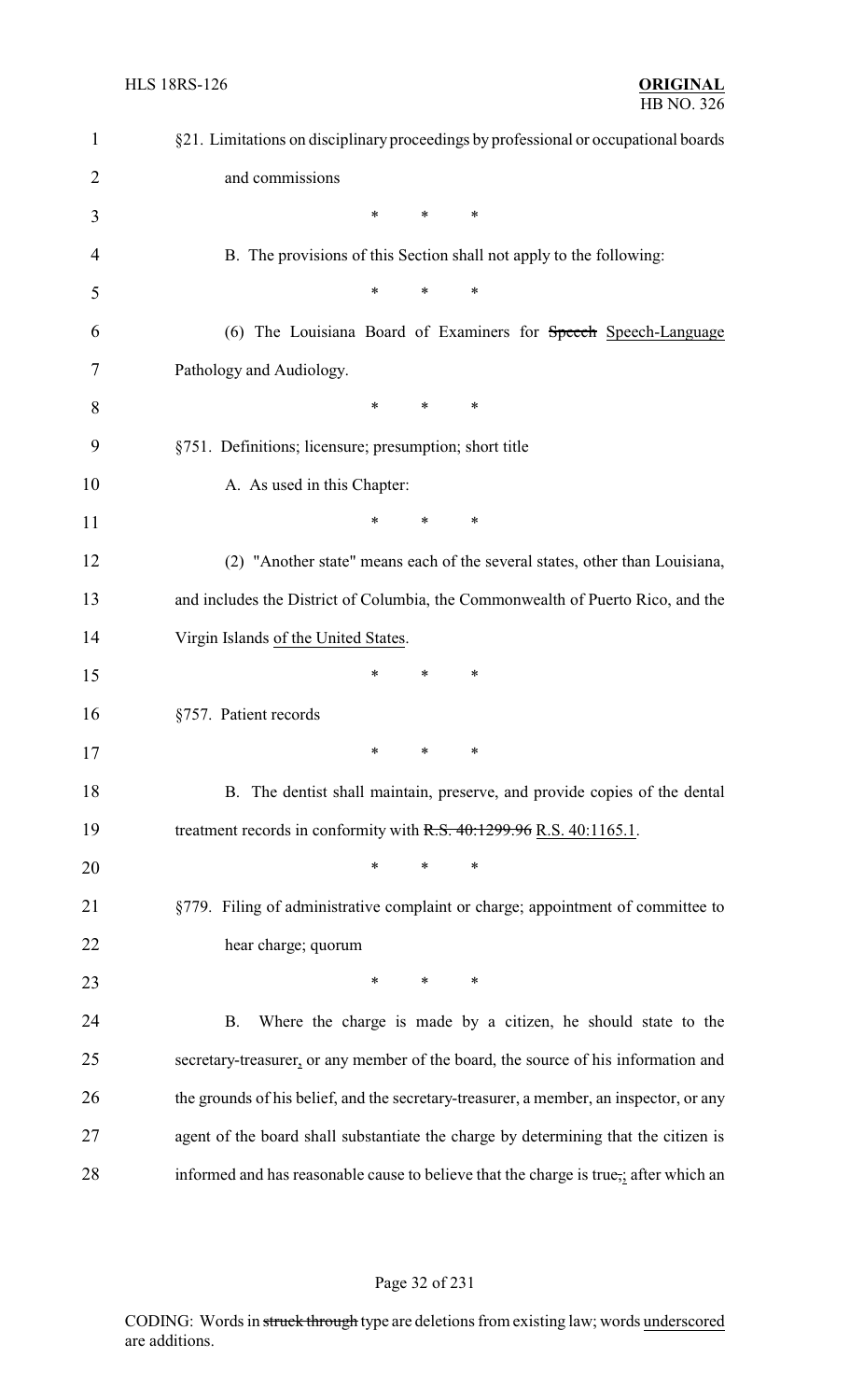| $\mathbf{1}$   | administrative complaint or charge may be issued, and noticed and docketed for                |
|----------------|-----------------------------------------------------------------------------------------------|
| $\overline{2}$ | hearing by the board, as set forth in Subsection A of this Section.                           |
| 3              | *<br>$\ast$<br>$\ast$                                                                         |
| 4              | Issuance of subpoenas; production of patient records; maintenance of<br>§781.                 |
| 5              | confidentiality                                                                               |
| 6              | $\ast$<br>$\ast$<br>$\ast$                                                                    |
| 7              | E. Any person or entity charging the board a fee for the production of                        |
| 8              | documents ordered to be produced by the board under a subpoena or subpoena duces              |
| 9              | tecum issued by the board shall conform to those charges set forth in R.S.                    |
| 10             | 40:1299.96 R.S. 40:1165.1 to reflect reasonable or adequate compensation.                     |
| 11             | $\ast$<br>*<br>*                                                                              |
| 12             | §790. Forgery; penalty                                                                        |
| 13             | $\underline{A}$ . No person shall file or attempt to file, as his own, the diploma or license |
| 14             | of another, or a forged affidavit of identification or qualification.                         |
| 15             | B. Whoever violates this Section shall be fined not more than five thousand                   |
| 16             | dollars, or imprisoned with or without hard labor for not more than ten years, or both.       |
| 17             | $\ast$ and $\ast$<br>$\ast$ . The set of $\ast$<br>∗                                          |
| 18             | §796.1. Requirements to provide dental services at mobile dental clinics and                  |
| 19             | locations other than the dental office; permit; hold harmless                                 |
| 20             | A. Upon promulgation of rules pursuant to this Section and R.S. 37:796, a                     |
| 21             | person offering dental services at a mobile dental clinic or a location other than the        |
| 22             | dental office shall:                                                                          |
| 23             | (1) Be a dentist licensed in Louisiana who is in good standing with the                       |
| 24             | Louisiana State Board of Dentistry.                                                           |
| 25             | *<br>$\ast$<br>∗                                                                              |
| 26             | Refusal to grant or renew licenses; revocation or suspension; grounds;<br>§846.               |
| 27             | hearings                                                                                      |
| 28             | A. The board may refuse to grant, refuse to renew, suspend, or revoke any                     |
| 29             | license, or impose a sanction or fine in keeping with the penalty provision of this Part      |

# Page 33 of 231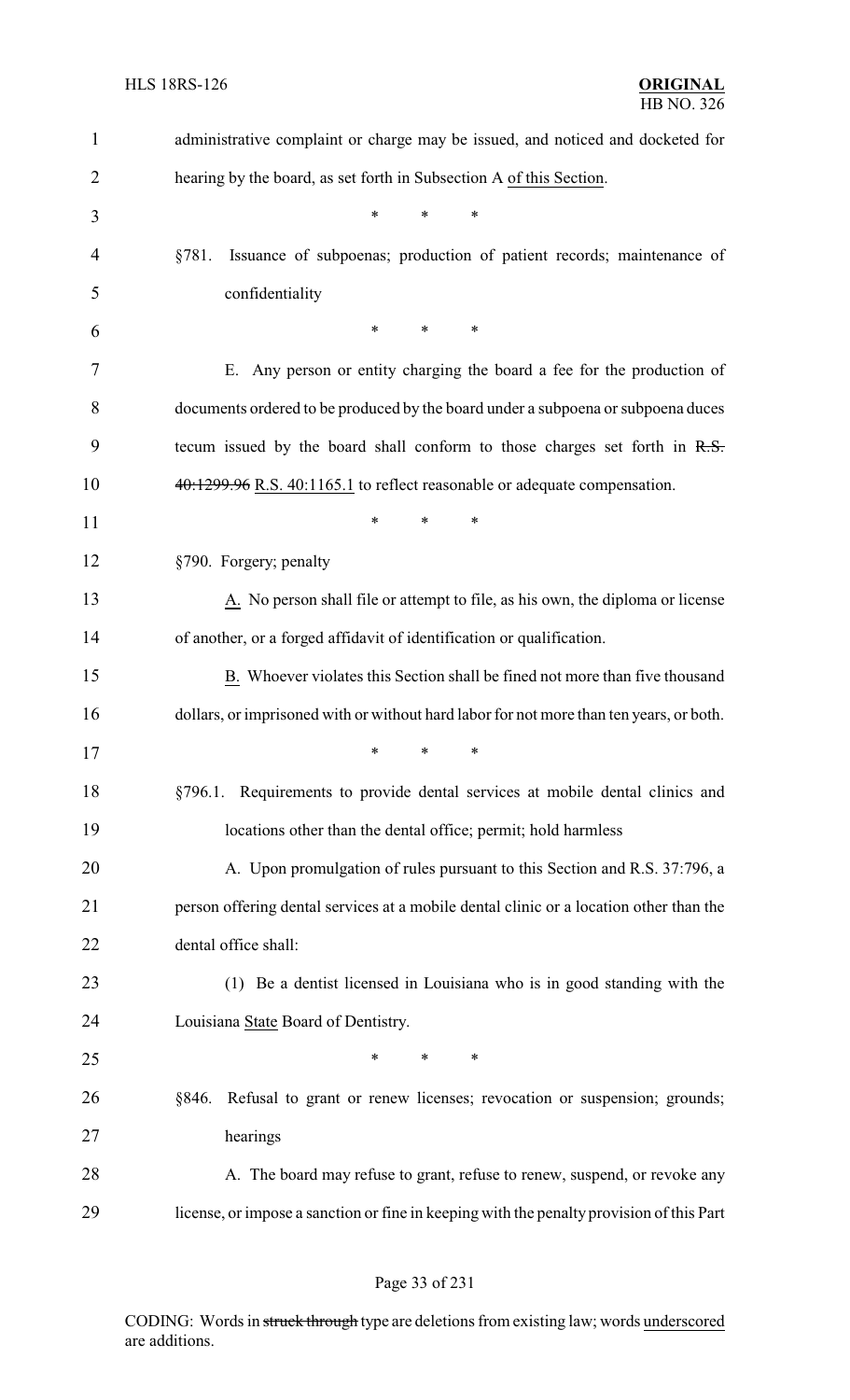| $\mathbf{1}$   | for any licensee or registrant when he is found guilty of any of the following acts or  |
|----------------|-----------------------------------------------------------------------------------------|
| $\overline{2}$ | omissions:                                                                              |
| 3              | $\ast$<br>$\ast$<br>*                                                                   |
| $\overline{4}$ | Solicitation which is intimidating, overreaching, fraudulent, or<br>(3)(a)              |
| 5              | misleading, that uses undue influence, or that takes advantage of a person's lack of    |
| 6              | knowledge or emotional vulnerability, or engaging in any of the following:              |
| 7              | $\ast$<br>$\ast$<br>$\ast$                                                              |
| 8              | (iv) Contacting a person suffering ill health or the relatives, caregivers,             |
| 9              | acquaintances, health care healthcare providers, or persons having the right to control |
| 10             | the disposition of the remains of an individual whose death is impending or whose       |
| 11             | death has recently occurred for the purposes of soliciting preneed funeral contracts    |
| 12             | or the sale of funeral goods and services or making funeral or disposition              |
| 13             | arrangements for that individual without first having been specifically requested by    |
| 14             | that person seeking information about funeral goods or services.                        |
| 15             | $\ast$<br>*<br>*                                                                        |
| 16             | Liability; authorizing agent; funeral director, funeral establishment, and<br>§883.     |
| 17             | crematory authority; refusal to arrange or perform a cremation; refusal to              |
| 18             | release cremated human remains                                                          |
| 19             | *<br>*<br>∗                                                                             |
| 20             | C. There shall be no liability for a funeral director, funeral establishment, or        |
| 21             | crematory authority in relying on information provided by the coroner or health care    |
| 22             | healthcare providers pursuant to R.S. $37:877(B)(1)(b)(iii)$ and R.S. $40:1099.1$ R.S.  |
| 23             | $40:1271.2$ or their failure to provide such information.                               |
| 24             | *<br>*<br>*                                                                             |
| 25             | §930. Anesthetics; authority to administer; penalty                                     |
| 26             | A. No registered professional nurse shall administer any form of anesthetic             |
| 27             | to any person under their his care unless the following conditions are met:             |
| 28             | The registered nurse has successfully completed the prescribed<br>(1)                   |
| 29             | educational program in a school of anesthesia which is accredited by a nationally       |

Page 34 of 231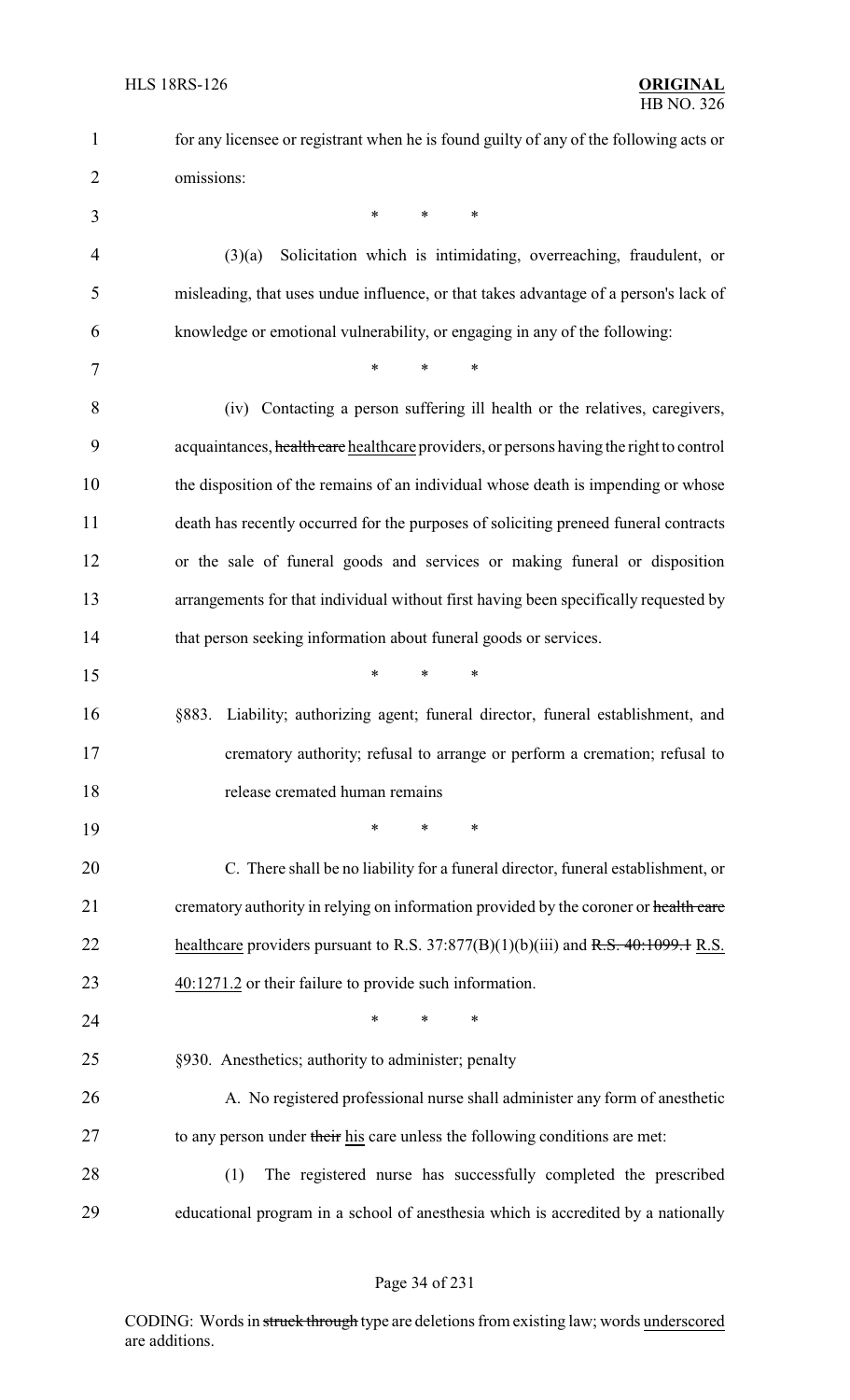recognized accrediting agency approved by the United States Department of Health, Education, and Welfare, or its successor.

 (2) Is The registered nurse is a registered nurse anesthetist certified by a nationally recognized certifying agency for nurse anesthetists following completion of the educational program referred to in Paragraph (1) of this Subsection and participates in a continuing education program of a nationally approved accreditation agency as from time to time required, which program shall be recognized as the 8 Continuing Education Program for Certified Registered Nurse Anesthetists; and.

 (3) Administers The registered nurse administers anesthetics and ancillary services under the direction and supervision of a physician or dentist who is licensed to practice under the laws of the state of Louisiana.

 B.(1) No registered professional nurse licensed in the state of Louisiana who has been employed to administer anesthetics for six months prior to October 1, 1976, 14 shall be required to meet the requirements set forth in Paragraphs (A)(1) and (2) of 15 Subsection A herein this Section, and such registered professional nurse may continue to administer anesthetics provided that such employment is continuous in the state of Louisiana and is not broken for a period of more than one year. However, any registered professional nurse licensed in this state who is employed to administer anesthetics after October 1, 1976, shall be required to meet the requirements of this Section.

21 \* \* \* \*

22 (3) The requirements set forth in Paragraphs  $(A)(1)$  and  $(2)$  of Subsection A 23 herein, this Section shall not apply to a graduate nurse anesthetist awaiting certification results, provided that the application for certification is made as soon as possible upon completion of the prescribed educational program in a school of anesthesia and provided further that this is the initial attempt for passage of the certification exam.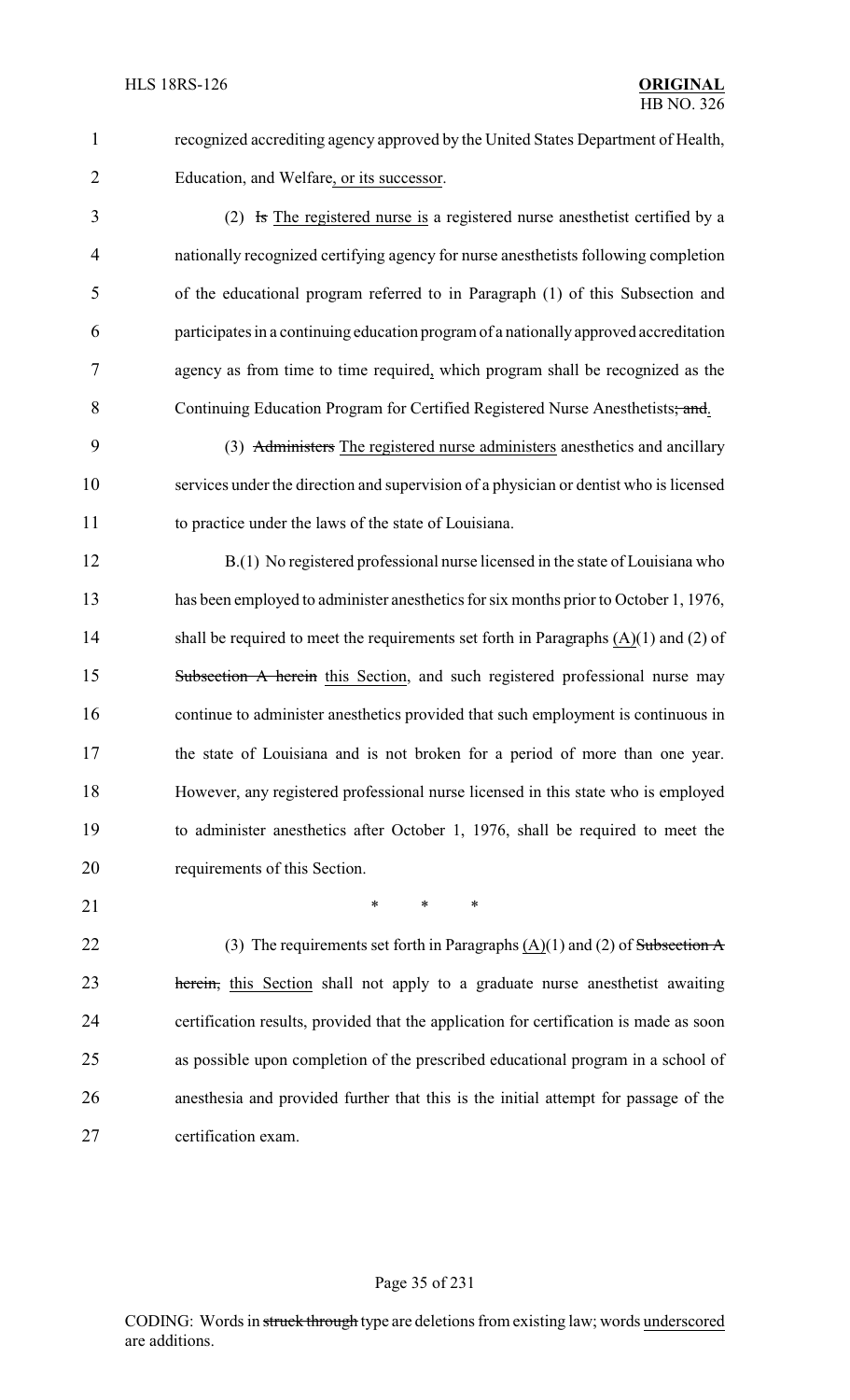1 (4) The requirements set forth in Paragraphs  $(A)(1)$  and  $(2)$  of Subsection A of this Section shall not apply to an emergency situation as determined by the appropriate supervising physician or dentist.

 (5) No registered professional nurse who on and after October 1, 1976, possesses a permit, a temporary license, or a permanent license to practice nursing in Louisiana in accordance with the provision provisions of the Nurse Practice Act and who is duly enrolled as a bona fide student pursuing a course in a nurse anesthesia school which is approved by a nationally recognized accrediting body and whose graduates are acceptable for certification by a nationally recognized certifying body shall be required to meet the requirements set forth in Paragraphs (A)(1) and (2) of Subsection A, herein this Section, insofar as the administering of anesthetics is confined to the educational requirements of the course and under direct supervision of a qualified instructor.

**\*** \* \* \*

15 D. Nothing herein in this Section shall prohibit the injection of local anesthetic agents under the skin or application of topical anesthetic agents by a registered nurse when prescribed by a physician or dentist who is licensed to practice in this state; however, this provision shall not permit a registered nurse to administer local anesthetics perineurally, peridurally, epidurally, intrathecally, or intravenously. This Subsection shall not be applicable to certified registered nurse anesthetists provided for in Subsection A of this Section.

22 E. Nothing herein in this Section shall prohibit the administration of a digital block or a pudendal block by an advanced practice registered nurse who has been trained to administer such procedure in accordance with a collaborative practice agreement.

§1033. Required training

**\*** \* \* \*

 A. In order to be authorized to perform the procedures specified in R.S. 37:1032, a direct service worker shall be employed by a licensed agency or

#### Page 36 of 231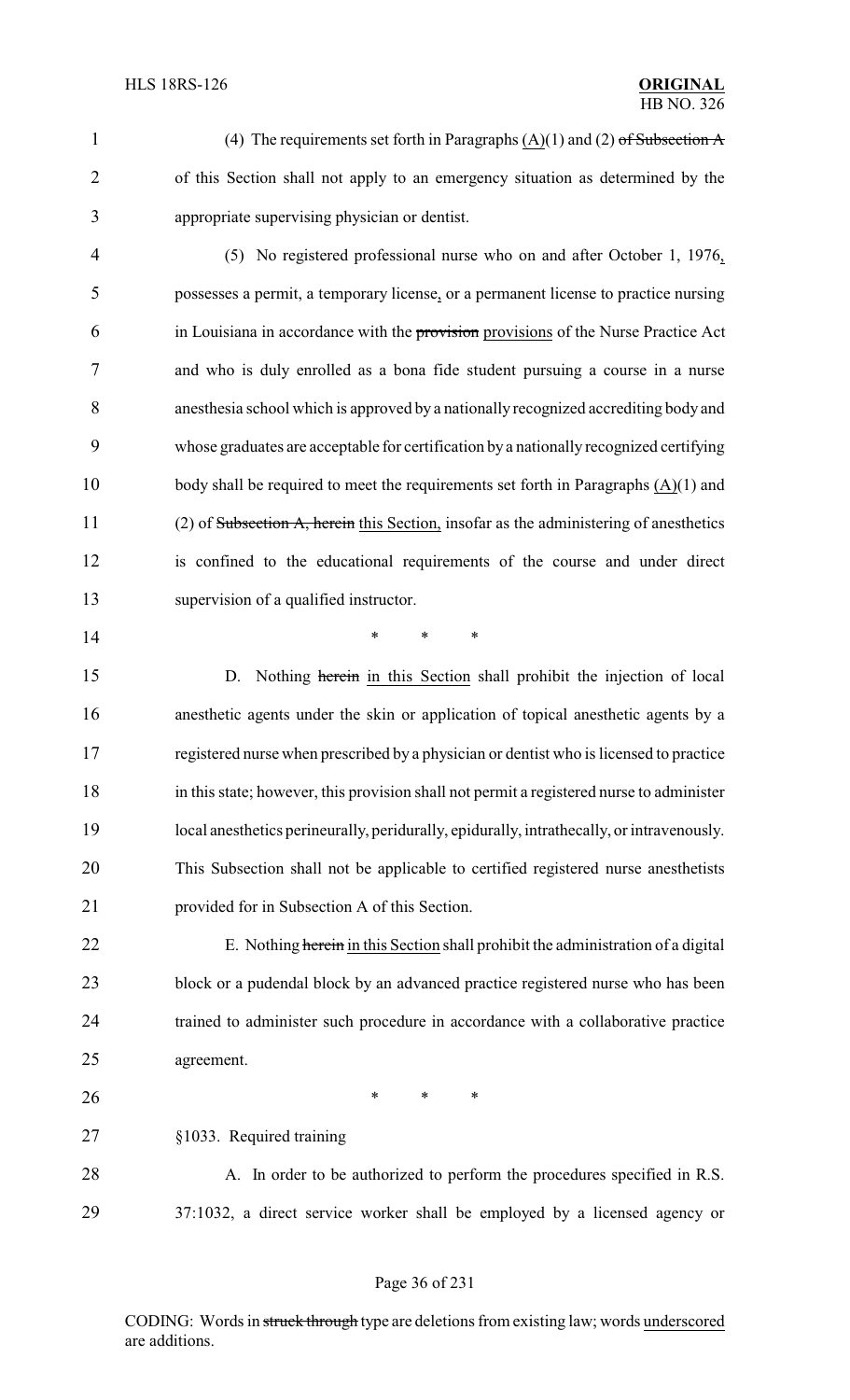| $\mathbf{1}$   | employed as part of an authorized departmental self-directed program. If the direct    |
|----------------|----------------------------------------------------------------------------------------|
| $\overline{2}$ | service worker is employed as part of an authorized departmental self-directed         |
| 3              | program, the training he will receive shall be developed by the Louisiana Department   |
| 4              | of Health in conjunction with the Louisiana State Board of Nursing. If the direct      |
| 5              | service worker is employed by a licensed agency he shall receive the following         |
| 6              | training:                                                                              |
| 7              | $\ast$<br>$\ast$<br>$\ast$                                                             |
| 8              | (3) In order to administer noncomplex tasks, complete didactic training, and           |
| 9              | demonstration of competency in accordance with guidelines established and              |
| 10             | approved by the Louisiana Department of Health and the Louisiana State Board of        |
| 11             | Nursing.                                                                               |
| 12             | $\ast$<br>$\ast$<br>$\ast$                                                             |
| 13             | C. A direct service worker shall undergo an annual competency validation,              |
| 14             | specified in rules adopted by the Louisiana State Board of Nursing and the Louisiana   |
| 15             | Department of Health, performed by a registered nurse, to determine whether the        |
| 16             | direct service worker continues to perform the authorized, person-specific tasks       |
| 17             | appropriately. Documentation of the annual competency review provided by the           |
| 18             | registered nurse shall be submitted to and maintained by the direct service worker's   |
| 19             | employing agency.                                                                      |
| 20             | $\ast$<br>*<br>∗                                                                       |
| 21             | §1048. Powers of the board                                                             |
| 22             | The board shall be responsible for the control and regulation of the practice          |
| 23             | of optometry and may:                                                                  |
| 24             | $\ast$<br>$\ast$<br>$\ast$                                                             |
| 25             | Summon witnesses and compel the attendance of witnesses.<br>(4)<br>N <sub>o</sub>      |
| 26             | subpoena shall be issued until the party who wishes to subpoena the witness first      |
| 27             | deposits with the agency a sum of money sufficient to pay all fees and expenses to     |
| 28             | which a witness in a civil case is entitled pursuant to R.S. 13:3661 and R.S. 13:3671. |
| 29             | A summons may order a person to appear and/or at a hearing, or appear and produce      |
|                |                                                                                        |

# Page 37 of 231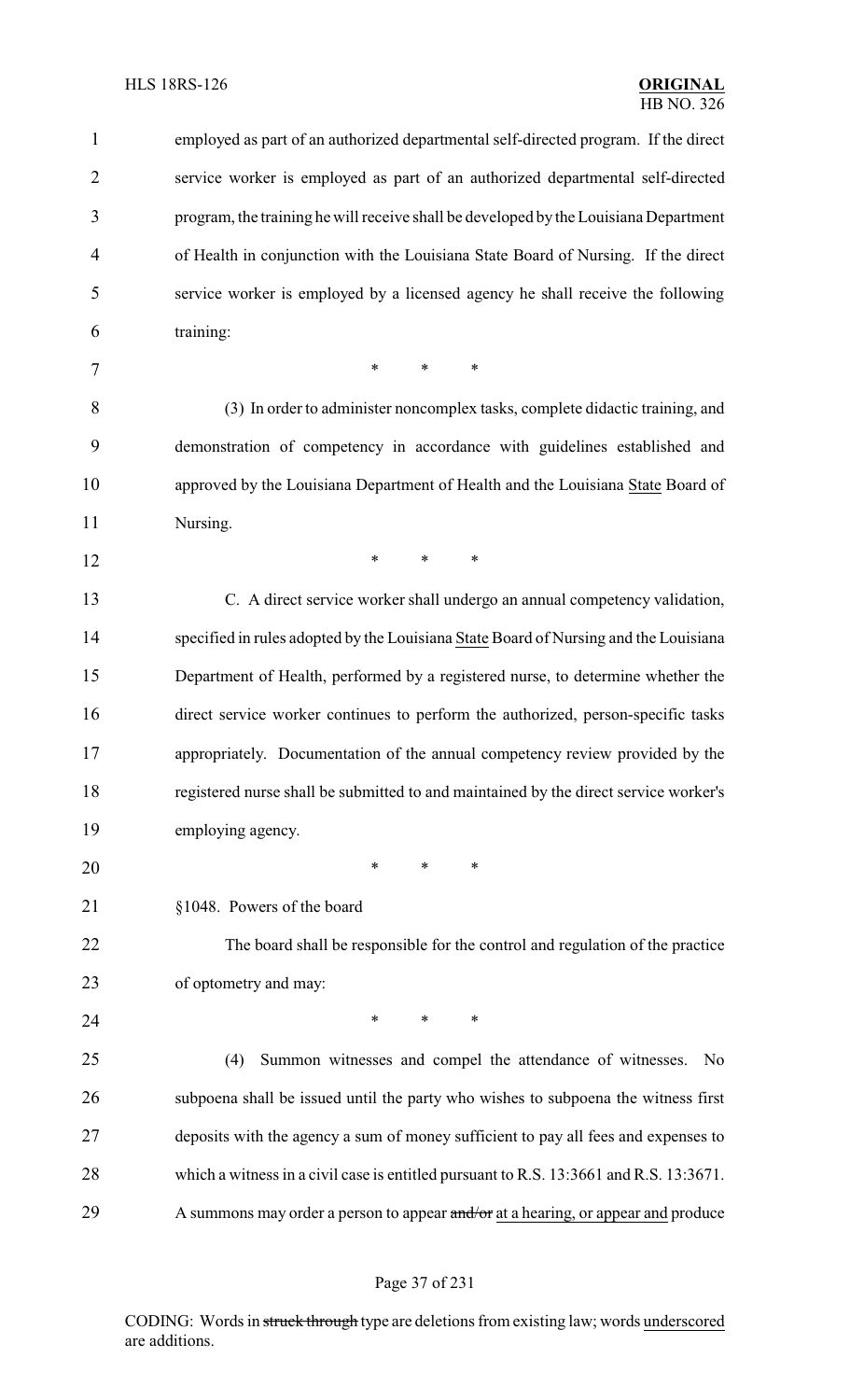| 1              | at the a hearing, books, papers, documents, or any other tangible things in his              |
|----------------|----------------------------------------------------------------------------------------------|
| $\overline{2}$ | possession or under his control, if a reasonably accurate description thereof is given.      |
| 3              | Conduct hearings on proceedings, and generally enforce those<br>(5)(a)                       |
| $\overline{4}$ | provisions of this Chapter, relating to conduct and competence, including but not            |
| 5              | limited to revocation, summary suspension, suspension, probation, reprimand, fines,          |
| 6              | and warnings, when evidence has been presented showing violation of any of the               |
| 7              | provisions of this Chapter.                                                                  |
| 8              | $\ast$<br>$\ast$<br>$\ast$                                                                   |
| 9              | (8) Inspect during hours of operation any licensed, permitted, certified, or                 |
| 10             | registered person including, but not limited to, pertinent records for the purpose of        |
| 11             | determining if any provisions provision of law governing the legal distribution of           |
| 12             | drugs or devices or the practice of optometry is being violated.                             |
| 13             | (9) Cooperate with all agencies charged with the enforcement of the laws of                  |
| 14             | the United States, of this state, and of all other states relating to drugs, devices, or the |
| 15             | practice of optometry.                                                                       |
| 16             | $\ast$<br>$\ast$<br>$\ast$                                                                   |
| 17             | (12) Educate the public and optometrists on issues of public health, safety,                 |
| 18             | and welfare by sponsoring, promoting, managing, operating, or improving health               |
| 19             | related health-related education services, programs, or facilities in the state.             |
| 20             | $\ast$<br>$\ast$<br>$\ast$                                                                   |
| 21             | §1056. Annual renewal of license to practice                                                 |
| 22             | All licensed optometrists shall annually:                                                    |
| 23             | $\pm$ (1) Pay to the board the annual renewal fee provided in R.S. 37:1058 on                |
| 24             | or before the first day of March of each year; and.                                          |
| 25             | $\pm$ (2) Accompany the payment of the annual renewal fee with evidence                      |
| 26             | satisfactory to the board of attendance and completion of twelve hours of continuing         |
| 27             | education pertaining to subjects required for licensing as set forth in R.S. 37:1051         |
| 28             | and/or or subjects pertaining to current visual and health care healthcare practices as      |
| 29             | are applicable to the practice of optometry. All licensed optometrists who have              |

# Page 38 of 231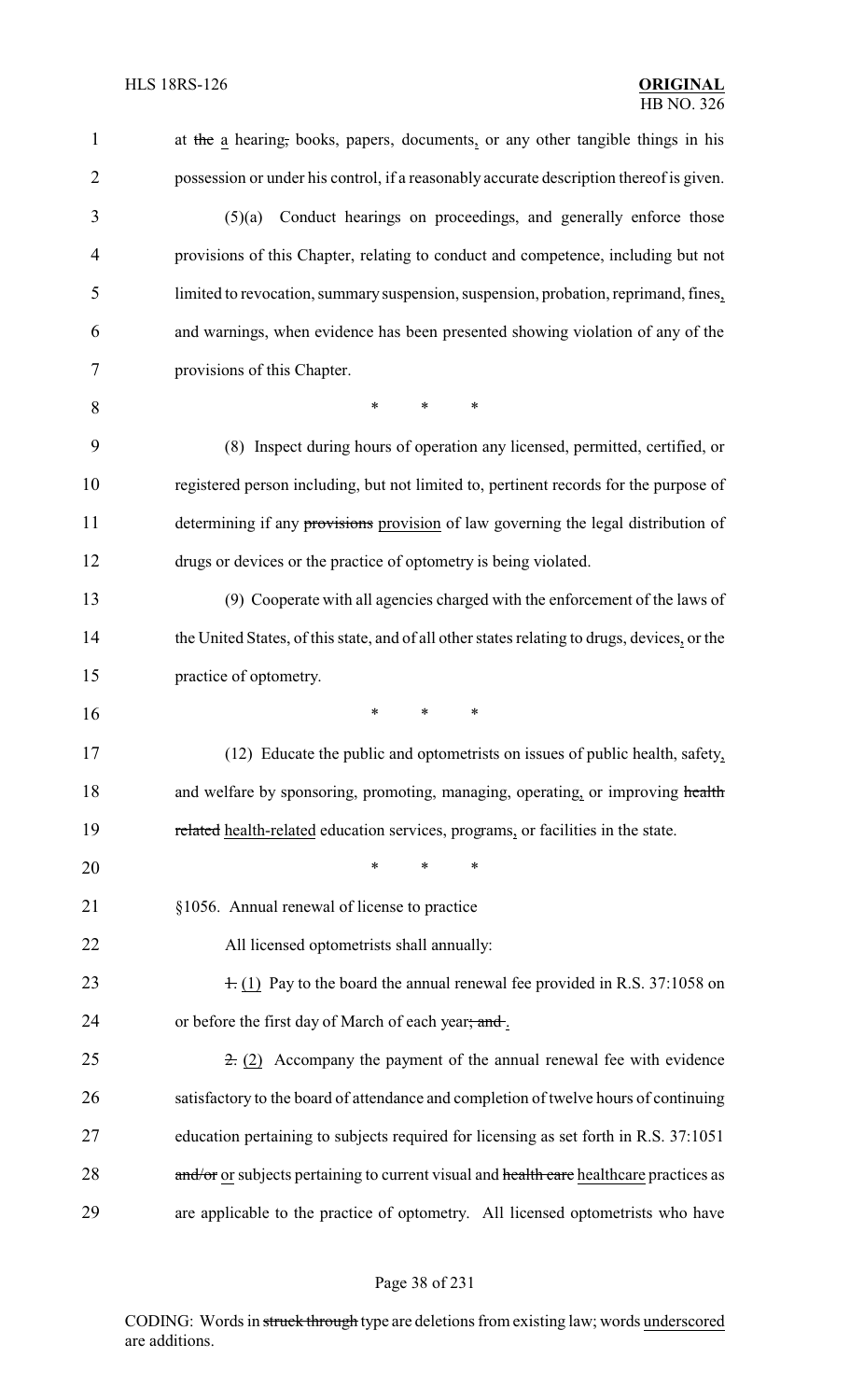1 attained the age of sixty years as of March 1, 1969, shall be exempt from this continuing education requirement. \* \* \* §1103. Definitions As used in this Chapter, the following terms have the meaning ascribed to them in this Section: 7 \* \* \* \* (11) "Provisional licensed marriage and family therapist" means any person who has completed the requirements provided in R.S. 37:1116(C) and in applicable rules of the board and who has been issued a provisional license pursuant to the provisions of this Chapter, and such provisional license is in force and not suspended or revoked. Provisional licensed marriage and family therapists may use the title "provisional licensed marriage and family therapist" only under the direction and 14 active supervision of a **board approved** board-approved supervisor and only while obtaining the post-graduate degree experience required for licensure as a marriage

 and family therapist. A provisional licensed marriage and family therapist shall not, under any circumstances, provide or advertise that he is authorized to provide marriage and family therapy independently.

 (12) "Provisional licensed professional counselor" means any person who has completed the requirements provided in R.S. 37:1107(F) and in applicable rules of the board, and who has been issued a provisional license to provide mental health counseling services and to practice mental health counseling. Provisional licensed professional counselors may use the title "provisional licensed professional counselor" and shall practice mental health counseling only under the direction and 25 active supervision of a **board approved** board-approved supervisor and only while obtaining the post-graduate degree experience required for licensure as a professional counselor. A provisional licensed professional counselor shall not, under any circumstances, practice mental health counseling independently or advertise that he

#### Page 39 of 231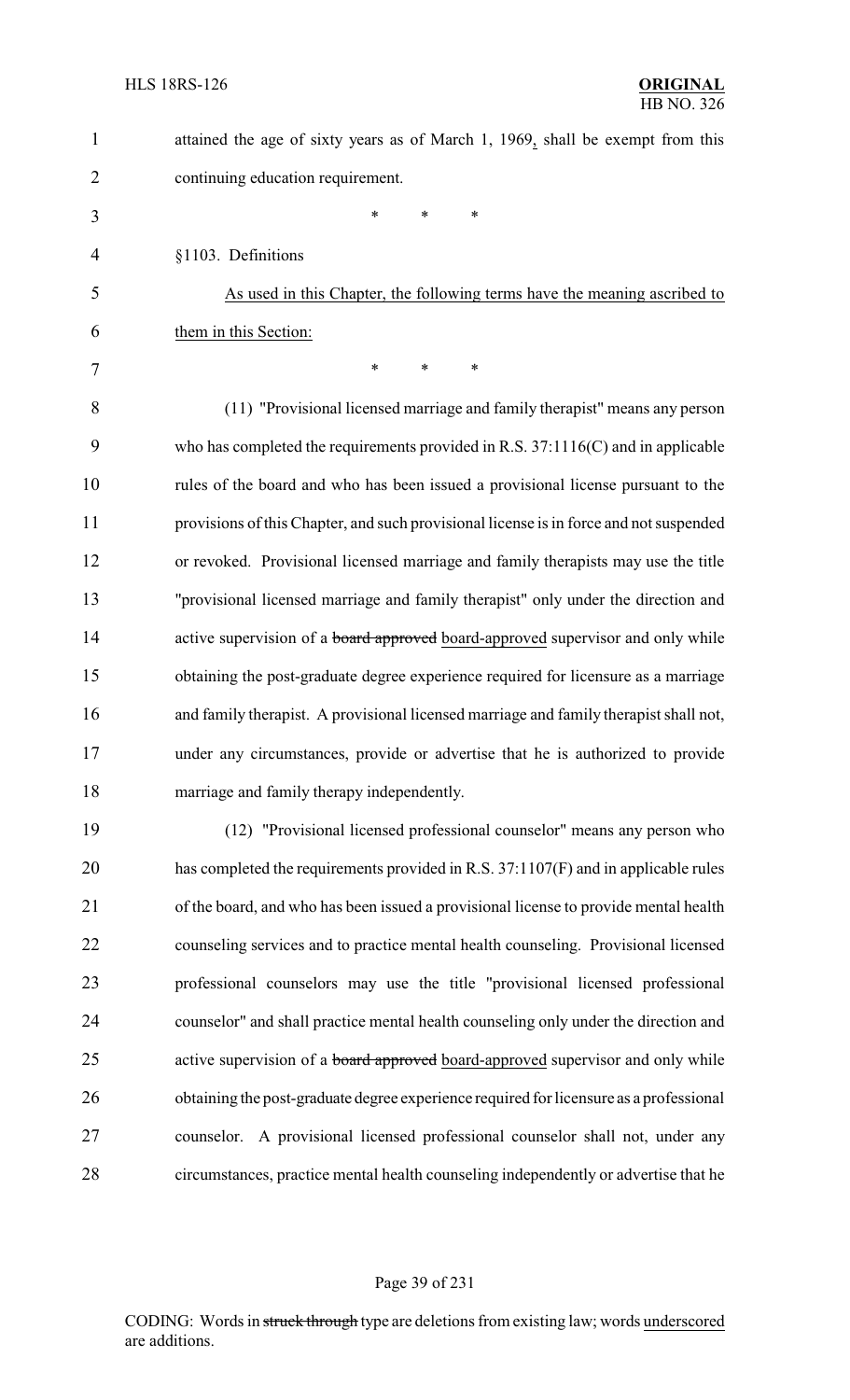| $\mathbf{1}$   | is authorized to practice independently.                                                  |
|----------------|-------------------------------------------------------------------------------------------|
| $\overline{2}$ | *<br>*<br>*                                                                               |
| 3              | §1164. Definitions                                                                        |
| 4              | As used in this Chapter, the following terms have the meaning ascribed to                 |
| 5              | them by this Section:                                                                     |
| 6              | $\ast$<br>*<br>∗                                                                          |
| 7              | $(3)(a)$ "Automated medication system" includes, but is not limited to, a                 |
| 8              | mechanical system that perform operations or activities, other than compounding or        |
| 9              | administration, relative to the storage, packaging, or delivery of medications, and       |
| 10             | which collects, controls, and maintains all transaction information. An automated         |
| 11             | medication system may be profile driven profile-driven, non-profile driven non-           |
| 12             | profile-driven, or a combination of both.                                                 |
| 13             | (a) Profile driven (b) A profile-driven system requires that medication                   |
| 14             | orders/prescriptions orders or prescriptions be reviewed by the pharmacist for            |
| 15             | appropriateness, dosage, and contraindications prior to, or concomitantly with, being     |
| 16             | entered into the system, and before access is allowed into the system for medication      |
| 17             | administration.                                                                           |
| 18             | $(b)(i)$ Non-profile driven $(c)(i)$ A non-profile-driven system does not require         |
| 19             | prior or concomitant pharmacist review of medication orders/prescriptions orders or       |
| 20             | prescriptions in order to gain access to the system for medication administration. A      |
| 21             | non-profile driven non-profile-driven system may include, but is not limited to, a        |
| 22             | night drug cabinet, emergency drug kit, or floor stock/first stock or first dose cabinet. |
| 23             | "Floor stock/first stock or first dose cabinet" is a medication storage<br>(ii)           |
| 24             | device, which shall be used by personnel, authorized by a protocol established by the     |
| 25             | pharmacist-in-charge, to gain access to doses as needed and first doses in                |
| 26             | patient-care areas. In addition, a floor stock/first stock or first dose cabinet may be   |
| 27             | used to store medications in such specialty areas including but not limited to an         |
| 28             | emergency room, surgery suite, and endoscopy suite.                                       |
| 29             | ∗<br>∗<br>∗                                                                               |

Page 40 of 231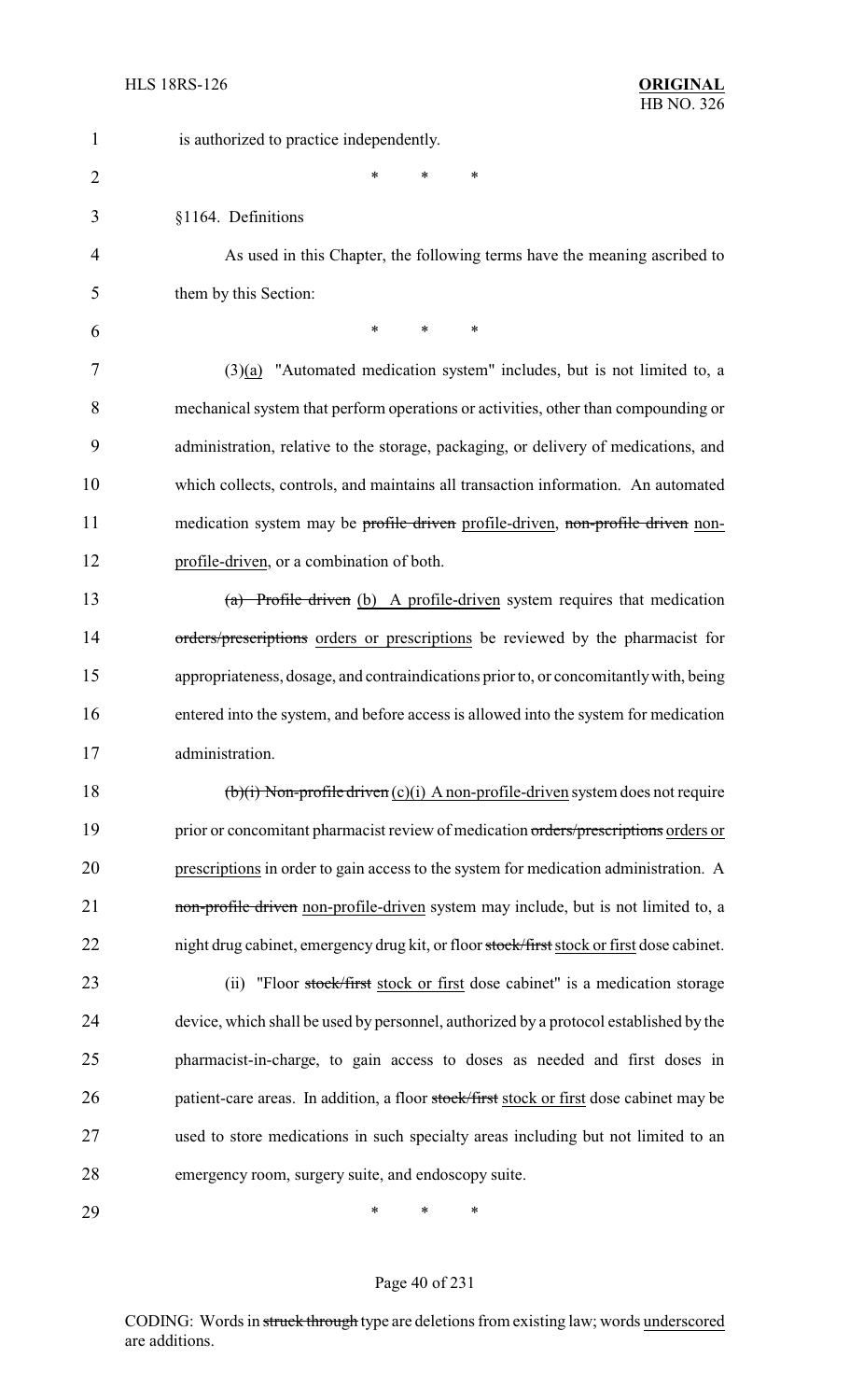| $\mathbf{1}$   | (7) "Confidential information" means information accessed, maintained by,                          |
|----------------|----------------------------------------------------------------------------------------------------|
| $\overline{2}$ | or transmitted to a pharmacist in the patient's records or which is communicated to                |
| 3              | the patient as part of patient counseling, which is privileged and may be released                 |
| $\overline{4}$ | only to the patient or, to those practitioners, other authorized health care healthcare            |
| 5              | professionals, and other pharmacists when, in a pharmacist's professional judgment,                |
| 6              | such release is necessary to protect the patient's health and well being; and to such              |
| 7              | other persons or agencies authorized by law to receive such confidential information               |
| 8              | regardless of whether such information is in the form of paper, preserved on                       |
| 9              | microfilm, or is stored on electronic media.                                                       |
| 10             | *<br>$\ast$<br>∗                                                                                   |
| 11             | (10)<br>"Device" means an instrument, apparatus, implement, machine,                               |
| 12             | contrivance, implant, or other similar or related article, including any component part            |
| 13             | or accessory, which is required under federal law to bear the label, "Caution: Federal             |
| 14             | or State law requires dispensing by or on the order of a physician", and/or the label              |
| 15             | "Rx Only", or both, or any other designation required under federal law.                           |
| 16             | *<br>$\ast$<br>$\ast$                                                                              |
| 17             | $(13)$ "Drug" means:                                                                               |
| 18             | (a) Any substance recognized as a drug in the official compendium, or                              |
| 19             | supplement thereto, designated by the board for use in the diagnosis, cure,                        |
| 20             | mitigation, treatment, or prevention of diseases in humans or other animals.                       |
| 21             | $\ast$<br>$\ast$<br>*                                                                              |
| 22             | (16) "Emergency drug kit $(\overline{EBK})$ " for long-term care facilities $(\overline{LTCF})$ or |
| 23             | other board approved board-approved sites, other than a hospital, means a drug kit                 |
| 24             | containing designated drugs which may be required to meet the immediate                            |
| 25             | therapeutic emergency needs of a resident or patient.                                              |
| 26             | *<br>*<br>$\ast$                                                                                   |
| 27             | (29) "Off-site facility" means and refers to the location of a building that                       |
| 28             | houses a licensee of the Louisiana Department of Health, but which does not house                  |
| 29             | a board permitted board-permitted pharmacy.                                                        |

# Page 41 of 231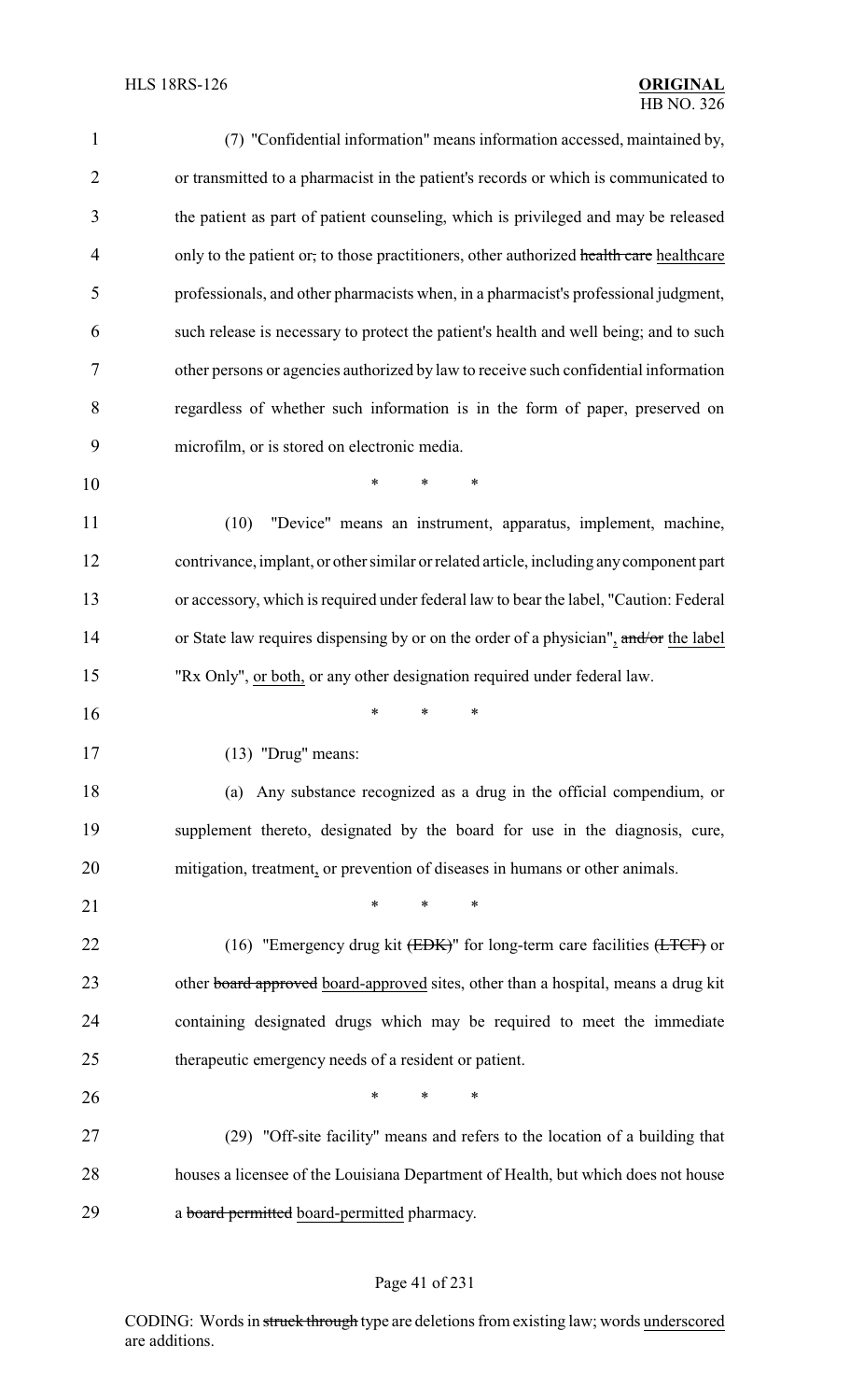| 1              | (30) "On-site facility" means and refers to the location of a building that               |
|----------------|-------------------------------------------------------------------------------------------|
| $\overline{2}$ | houses a <b>board permitted</b> board-permitted pharmacy.                                 |
| 3              | $\ast$<br>$\ast$<br>*                                                                     |
| $\overline{4}$ | (43) "Practice of pharmacy" or "practice of the profession of pharmacy"                   |
| 5              | means and includes the compounding, filling, dispensing, exchanging, giving,              |
| 6              | offering for sale, or selling, drugs, medicines, or poisons, pursuant to prescriptions    |
| 7              | or orders of physicians, dentists, veterinarians, or other licensed practitioners, or any |
| 8              | other act, service, operation, or transaction incidental to or forming a part of any of   |
| 9              | the foregoing acts, requiring, involving, or employing the science or art of any          |
| 10             | branch of the pharmacy profession, study, or training.                                    |
| 11             | $\ast$<br>$\ast$<br>∗                                                                     |
| 12             | "Prescription" or "prescription drug order" means an order from a<br>(46)                 |
| 13             | practitioner authorized by law to prescribe for a drug or device that is patient specific |
| 14             | patient-specific and is communicated by any means to a pharmacist in a permitted          |
| 15             | pharmacy, and is to be preserved on file as required by law or regulation.                |
| 16             | ∗<br>*<br>∗                                                                               |
| 17             | (57) "Wholesale drug distribution" means distribution of legend drugs to a                |
| 18             | party other than the consumer or patient, including but not limited to distribution by    |
| 19             | manufacturers, repackers, own label distributors, jobbers, and wholesale drug             |
| 20             | distributors.                                                                             |
| 21             | (58) "Wholesale drug distributor" means any person who sells legend drugs                 |
| 22             | to a party other than the consumer or the patient, including but not limited to           |
| 23             | manufacturers, repackers, own label distributors, jobbers, brokers, agents, and           |
| 24             | pharmacies.                                                                               |
| 25             | ∗<br>∗<br>∗                                                                               |
| 26             | §1182. Powers and duties of the board                                                     |
| 27             | A. The board shall be responsible for the control and regulation of the                   |
| 28             | practice of pharmacy and shall:                                                           |
| 29             | ∗<br>∗<br>∗                                                                               |

# Page 42 of 231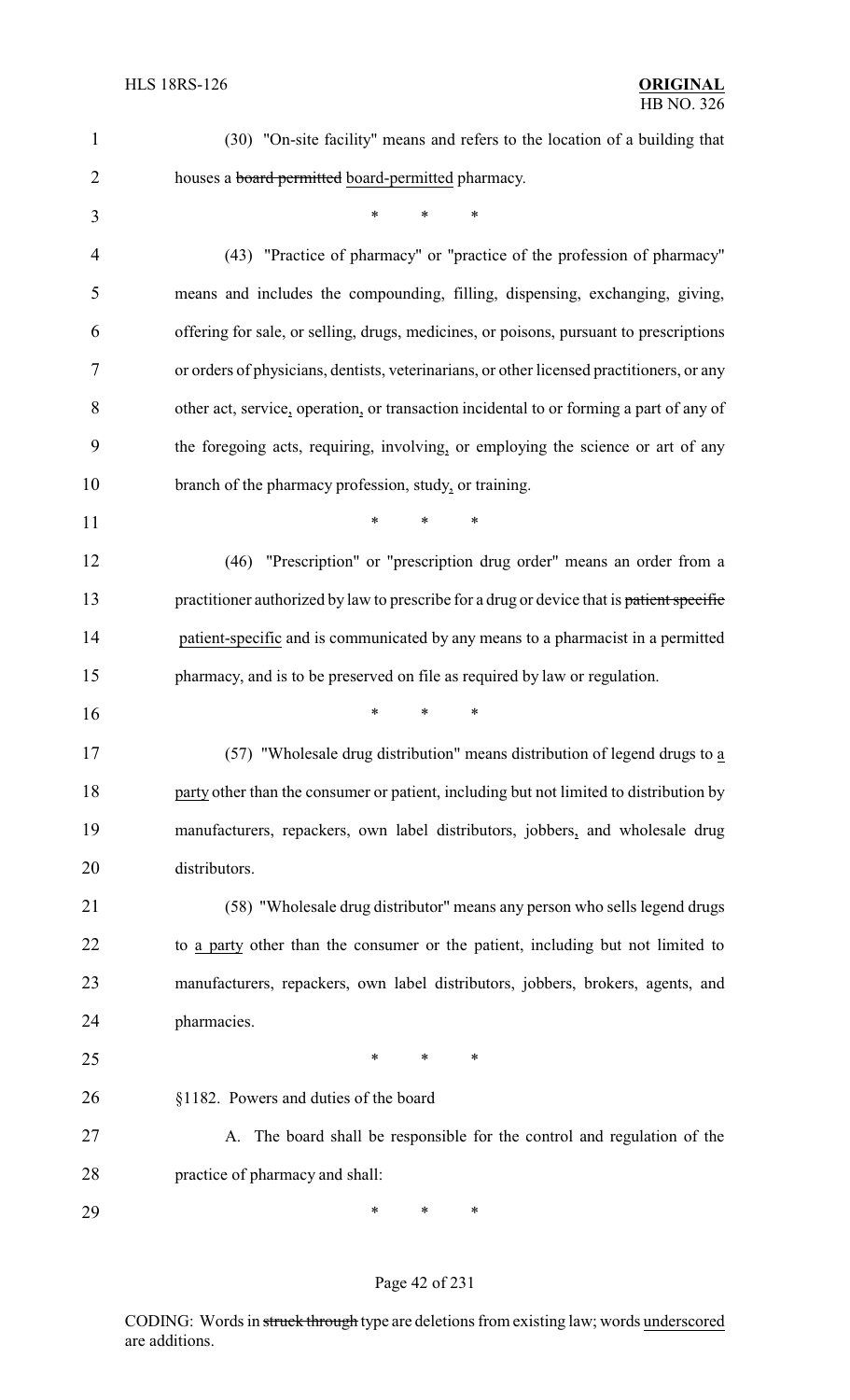| $\mathbf{1}$   | (13) Establish minimum specifications for the physical facilities, technical           |
|----------------|----------------------------------------------------------------------------------------|
| $\overline{2}$ | equipment, environment, supplies, personnel, and procedures for the storage,           |
| 3              | compounding, and/or and dispensing of drugs or devices.                                |
| 4              | $\ast$<br>$\ast$<br>$\ast$                                                             |
| 5              | (17) Except as otherwise provided to the contrary, the board shall exercise            |
| 6              | all of its duties, powers, and authority in accordance with the Administrative         |
| 7              | Procedure Act.                                                                         |
| 8              | (18) Make, keep, and preserve all books, registers, and records.                       |
| 9              | $\ast$<br>$\ast$<br>$\ast$                                                             |
| 10             | B. The board may:                                                                      |
| 11             | (1)<br>Join such professional organizations and associations organized                 |
| 12             | exclusively to promote the improvement of the standards of the practice of pharmacy    |
| 13             | for the protection of the health, safety, and welfare of the public and/or or whose    |
| 14             | activities assist and facilitate the work of the board.                                |
| 15             | $\ast$<br>$\ast$<br>$\ast$                                                             |
| 16             | (6) Employ or contract for inspectors, chemists, agents, clerical help, legal          |
| 17             | assistance, and other personnel necessary for the proper operation of the board office |
| 18             | and for any other purpose under this Chapter.                                          |
| 19             | $\ast$<br>∗<br>$\ast$                                                                  |
| 20             | §1226.1. Communication to the prescriber                                               |
| 21             | $\ast$<br>$\ast$<br>$\ast$                                                             |
| 22             | B. The required communication included in Subsection A of this Section                 |
| 23             | may be done by any means.                                                              |
| 24             | $*$ and $*$<br>$\ast$<br>$\ast$                                                        |
| 25             | Prescription drug returns, exchanges, and redispensing; donation<br>§1226.2.           |
| 26             | requirements; authority to promulgate rules; limitation of liability                   |
| 27             | $\ast$<br>$\ast$<br>$\ast$                                                             |
| 28             | D.(1) No person, including a drug manufacturer, health care healthcare                 |
| 29             | facility, or governmental agency who donates prescription drugs to a charitable        |

# Page 43 of 231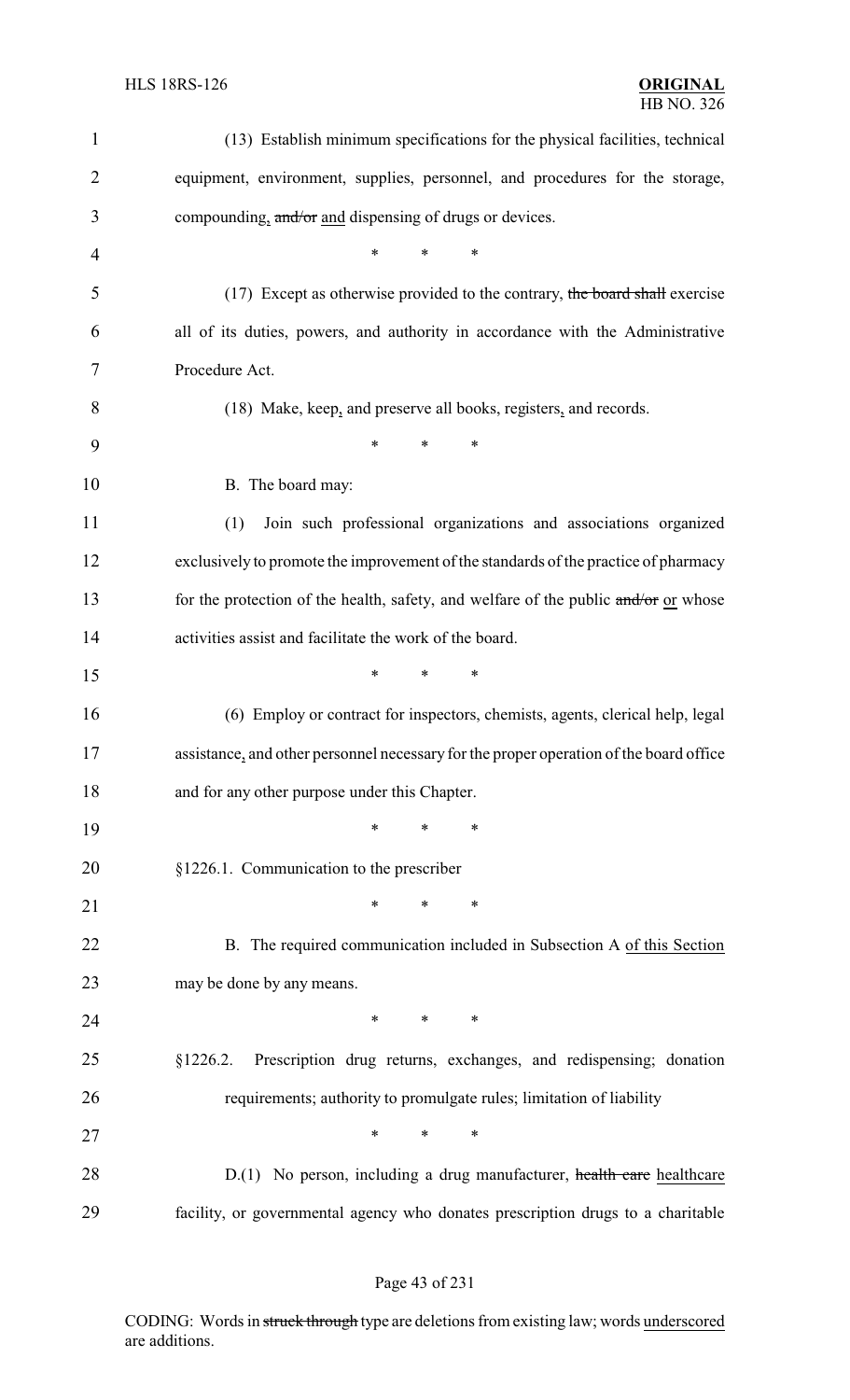| 1              | pharmacy, as well as the charitable pharmacy, any pharmacist who originally              |
|----------------|------------------------------------------------------------------------------------------|
| $\overline{2}$ | dispensed the donated prescription drugs, any pharmacist dispensing donated              |
| 3              | prescription drugs, or the board of pharmacy Louisiana Board of Pharmacy shall be        |
| $\overline{4}$ | subject to any professional disciplinary action, criminal prosecution, liability in tort |
| 5              | or other civil action for injury, death, or loss to person or property related to the    |
| 6              | donating, accepting, or dispensing of donated prescription drugs.                        |
| 7              | $\ast$<br>$\ast$<br>$\ast$                                                               |
| 8              | §1277. Louisiana State Board of Medical Examiners; authorization to obtain               |
| 9              | criminal history record information                                                      |
| 10             | A. As used in this Section the following terms shall have the following                  |
| 11             | meaning:                                                                                 |
| 12             | $\ast$<br>$\ast$<br>∗                                                                    |
| 13             | (3) "Applicant" means an individual who has made application to the board                |
| 14             | for the issuance, renewal, or reinstatement of any form of health care practitioner      |
| 15             | licensure which the board is authorized by law to issue, including but not limited to    |
| 16             | licensure as a physician or surgeon pursuant to R.S. 37:1261 through 1291 et seq.;       |
| 17             | as a podiatrist pursuant to R.S. 37:611 through 628 et seq.; as a physician assistant    |
| 18             | pursuant to R.S. 37:1360.21 through 1360.38 et seq.; as a midwife practitioner           |
| 19             | pursuant to R.S. 37:3240 through 3257 et seq.; as a respiratory therapist or             |
| 20             | respiratory therapy assistant pursuant to R.S. 37:3351 through 3361 et seq.; as an       |
| 21             | occupational therapist or occupational therapy assistant pursuant to R.S. 37:3001        |
| 22             | through 3014 et seq.; as a clinical laboratory scientist pursuant to R.S. 37:1311        |
| 23             | through 1329 et seq.; as a clinical exercise physiologist pursuant to R.S. 37:3421       |
| 24             | through 3433 et seq.; as an athletic trainer pursuant to R.S. 37:3301 through 3312 et    |
| 25             | seq.; as an acupuncturist or acupuncturist's assistant pursuant to R.S. 37:1356          |
| 26             | through 1360 et seq.; as a private radiological radiologic technologist pursuant to      |
| 27             | R.S. 37:1292; or as a dispensing physician pursuant to <del>L.A.C.</del> LAC 46:XLV.6501 |
| 28             | through 6561 et seq.                                                                     |
| 29             | *<br>∗<br>∗                                                                              |

Page 44 of 231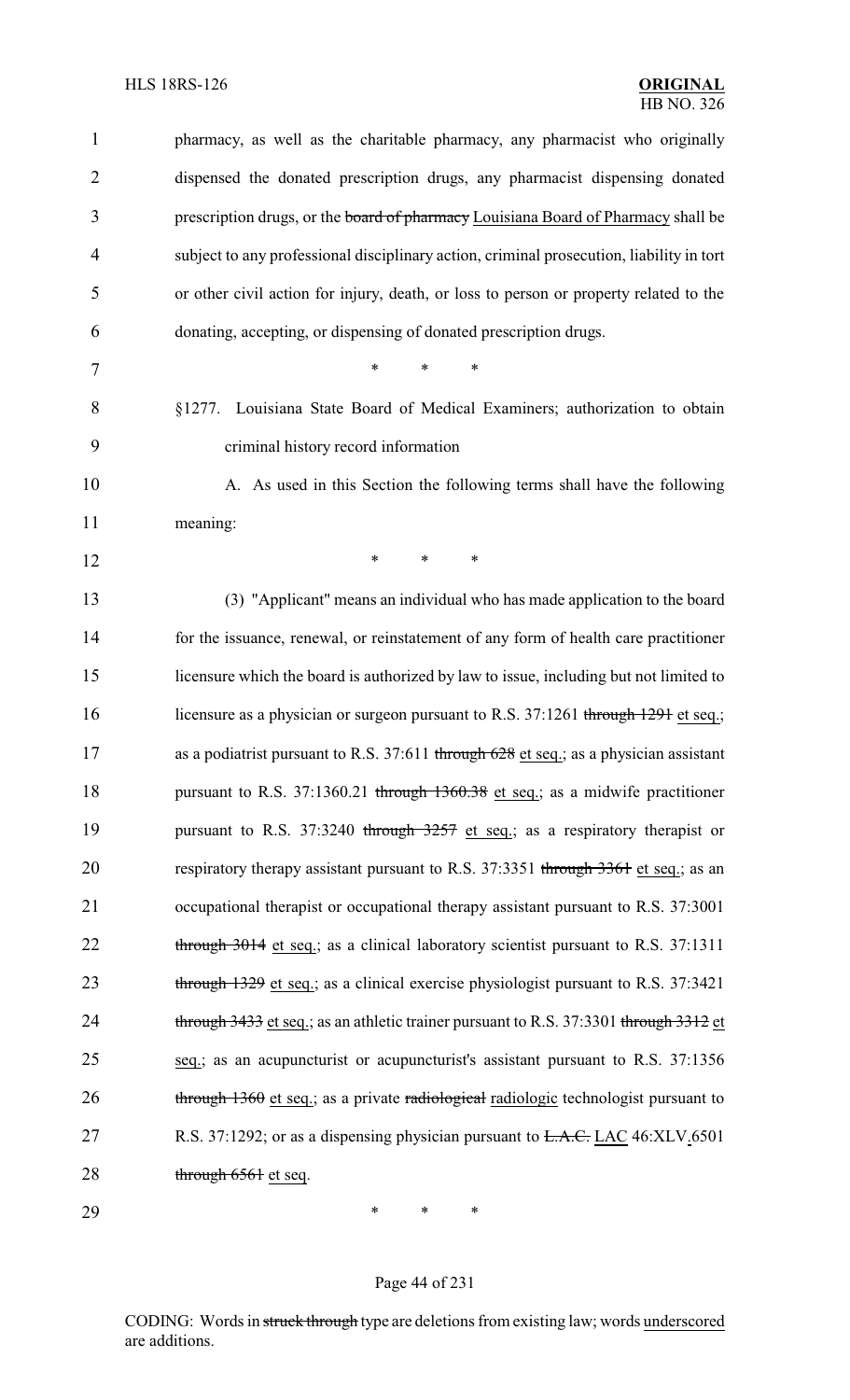§1281. Fees and costs

 A.(1) As used in this Section, the following terms shall have the following meaning:

| $\overline{4}$ | (a) "Allied health care practitioner" means an individual who holds any form            |
|----------------|-----------------------------------------------------------------------------------------|
| 5              | of health care practitioner licensure that the board is authorized to issue, other than |
| 6              | as a physician, including but not limited to licensure as a podiatrist pursuant to R.S. |
| 7              | 37:611 through 628 et seq.; as a physician assistant pursuant to R.S. 37:1360.21        |
| 8              | through 1360.38 et seq.; as a midwife pursuant to R.S. 37:3240 through 3257 et seq.;    |
| 9              | as a respiratory therapist or respiratory therapy assistant pursuant to R.S. 37:3351    |
| 10             | through 3361 et seq.; as an occupational therapist or occupational therapy assistant    |
| 11             | pursuant to R.S. 37:3001 through 3014 et seq.; as a clinical laboratory scientist       |
| 12             | pursuant to R.S. 37:1311 through 1329 et seq.; as a clinical exercise physiologist      |
| 13             | pursuant to R.S. 37:3421 through 3433 et seq.; as an athletic trainer pursuant to R.S.  |
| 14             | 37:3301 through 3312 et seq.; as an acupuncturist or acupuncturist's assistant          |
| 15             | pursuant to R.S. 37:1356 through 1360 et seq.; or as a private radiological radiologic  |
| 16             | technologist pursuant to R.S. 37:1292.                                                  |
| 17             | $\ast$<br>$\ast$<br>$\ast$                                                              |
| 18             | (3) Notwithstanding the provisions of any other Chapter, the fees and costs             |
| 19             | established and collectable by the board for the issuance, renewal, or reinstatement    |

 of any license, certificate, registration, or permit issued to a physician or allied health care practitioner shall not exceed the following amounts:

#### (a) Physicians:

**\*** \* \* \*

 (ii) Any initial restricted, provisional, or temporary license, certificate, registration, or permit issued by the board to a physician, including but not limited to an institutional license or permit, graduate education temporary permit, military physician permit, military intern permit, mini-residency preceptorship permit, post graduate training registration or permit, dispensing registration, reduced fee license,

#### Page 45 of 231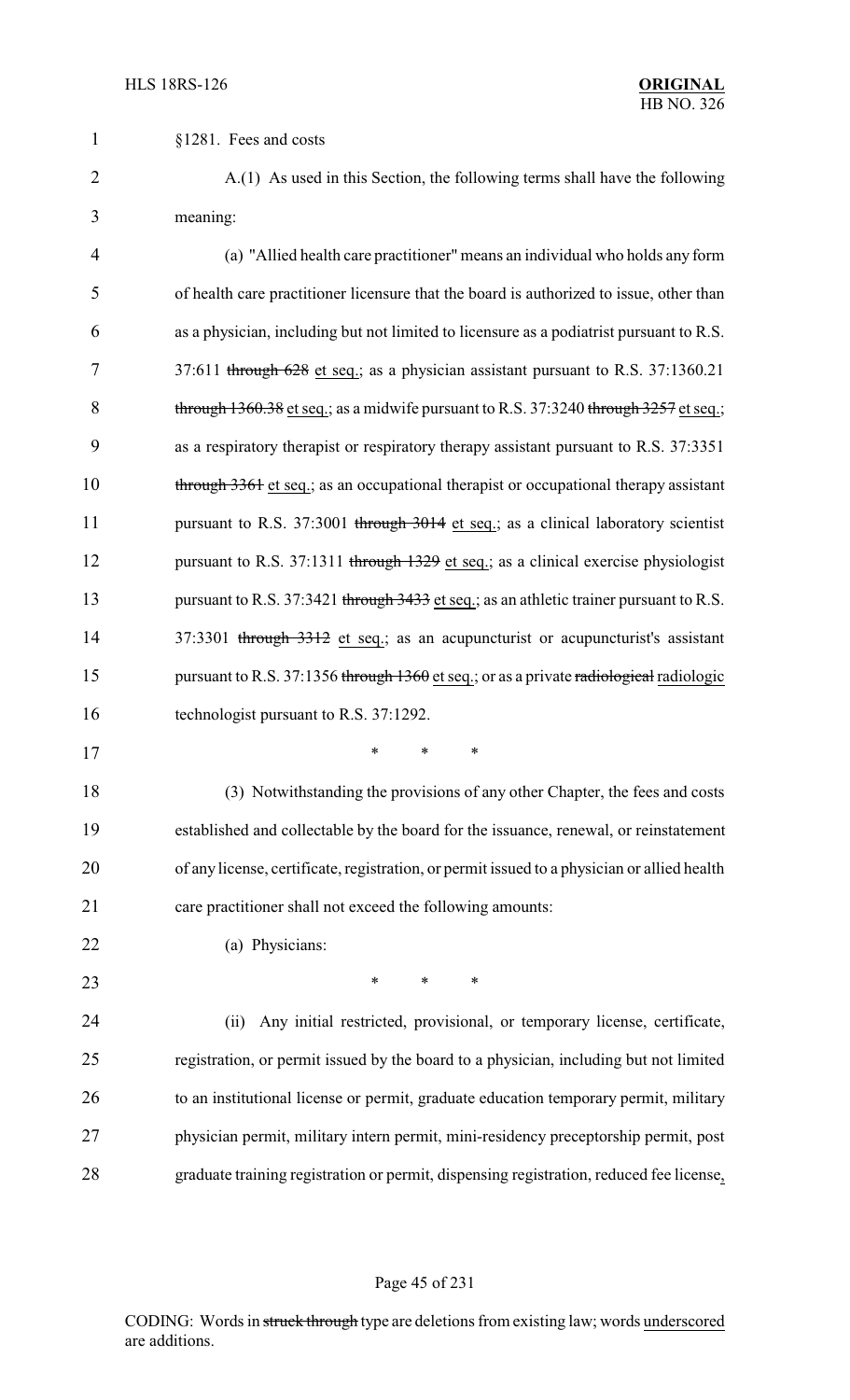| $\mathbf{1}$   | or visiting physician permit, shall not exceed three hundred dollars.                    |
|----------------|------------------------------------------------------------------------------------------|
| $\overline{2}$ | *<br>∗<br>*                                                                              |
| 3              | (c) A physician or allied health care practitioner applicant that who has failed         |
| 4              | to renew a license, certificate, registration, or permit timely, shall pay a delinquency |
| 5              | fee, in addition to the renewal fee and all other applicable fees and costs, not to      |
| 6              | exceed an amount equal to the renewal fee.                                               |
| 7              | *<br>∗<br>*                                                                              |
| 8              | (5) In the event of a conflict between the provisions of this Chapter Part               |
| 9              | respecting fees and costs and those contained elsewhere in any other Chapter this        |
| 10             | Title, including but not limited to R.S. 37:611 through 628, R.S. 37:1360.21 through     |
| 11             | 1360.38, R.S. 37:3240 through 3257, R.S. 37:3351 through 3361, R.S. 37:3001              |
| 12             | through 3014, R.S. 37:1311 through 1329, R.S. 37:3421 through 3433, R.S. 37:3301         |
| 13             | through 3312, and R.S. 37:1356 through 1360 Chapters 7, 39, 46, 48, 49, and 52 of        |
| 14             | this Title and Parts II, IV, and V of this Chapter, the provisions of R.S. 37:1281 this  |
| 15             | Section shall govern.                                                                    |
| 16             | ∗<br>∗<br>∗                                                                              |
| 17             | §1307. Definitions                                                                       |
| 18             | As used in this Part, the following terms shall have the following meanings              |
| 19             | unless the context requires otherwise:                                                   |
| 20             | (1) "Commercially reasonable terms and conditions" means those terms and                 |
| 21             | conditions that would be reasonable to a prudent individual operating a business of      |
| 22             | similar type and size as a rural hospital even in the absence of referrals to the rural  |
| 23             | hospital or healthcare facility by a physician who owns, or whose immediate family       |
| 24             | member owns, an interest in the healthcare facility in which the rural hospital has      |
| 25             | been offered the opportunity to participate as an owner. The provisions of 42 USC        |
| 26             | U.S.C. 1395nn, also known as "Stark II,", the regulations promulgated by the Centers     |
| 27             | for Medicare and Medicaid Services, its predecessor or successor, to implement           |
| 28             | Stark II, and any regulatory guidance issued by the Centers for Medicare and             |

# Page 46 of 231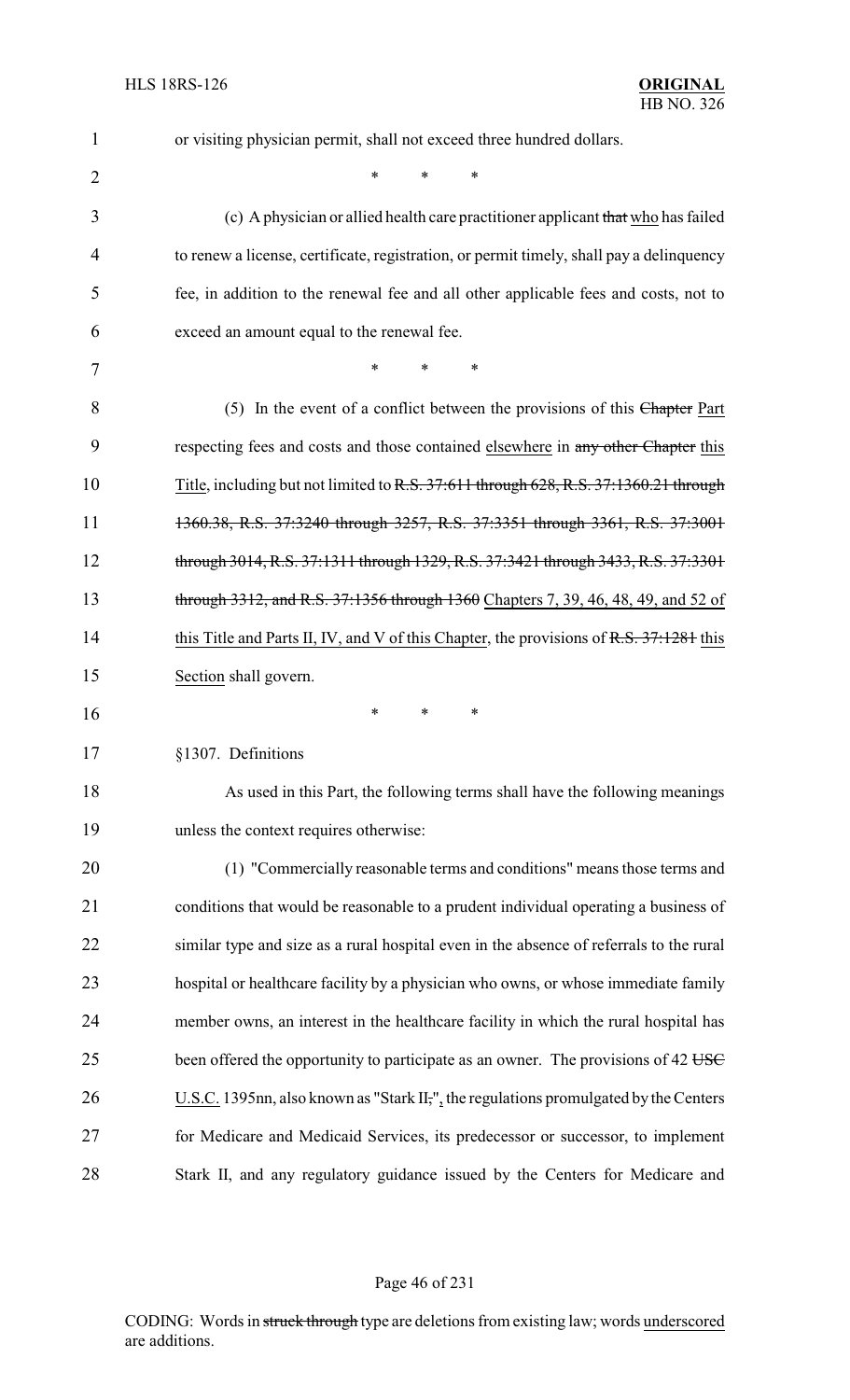| 1              | Medicaid Services, its predecessor or successor, shall be considered in determining    |
|----------------|----------------------------------------------------------------------------------------|
| $\overline{2}$ | whether terms and conditions are commercially reasonable.                              |
| 3              | $\ast$<br>$\ast$<br>*                                                                  |
| $\overline{4}$ | (7) "Proposing party" means a person or entity that offers to enter into a joint       |
| 5              | venture with a rural hospital as well as any person or entity related to the proposing |
| 6              | party by common ownership or control as such terms are defined for purposes of 42      |
| 7              | C.F.R. CFR 413.17, or its successor provision.                                         |
| 8              | (8) "Rural hospital" shall be defined as provided for in $R.S. 40:1300.143$            |
| 9              | R.S. 40:1189.3, as such law existed on April 1, 2006.                                  |
| 10             | $\ast$<br>$\ast$<br>*                                                                  |
| 11             | §1340. Advisory Committee on Perfusion; duties                                         |
| 12             | Under the authority of the Louisiana State Board of Medical Examiners, the             |
| 13             | committee shall:                                                                       |
| 14             | $\ast$<br>$\ast$<br>$\ast$                                                             |
| 15             | §1543. Application                                                                     |
| 16             | A. In order to obtain a certificate of approval as a registered veterinary             |
| 17             | technician, the applicant shall comply with the following provisions:                  |
| 18             | $\ast$<br>$\ast$<br>$\ast$                                                             |
| 19             | (3) The applicant shall submit evidence that he:                                       |
| 20             | $\ast$<br>*<br>∗                                                                       |
| 21             | (b)                                                                                    |
| 22             | $\ast$<br>$\ast$<br>$\ast$                                                             |
| 23             | (ii) Has successfully completed a board approved board-approved program                |
| 24             | in veterinary technology at an accredited institution of higher education and has two  |
| 25             | years actual experience working in a veterinary practice under the direct supervision  |
| 26             | of a licensed veterinarian.                                                            |
| 27             | ∗<br>∗<br>∗                                                                            |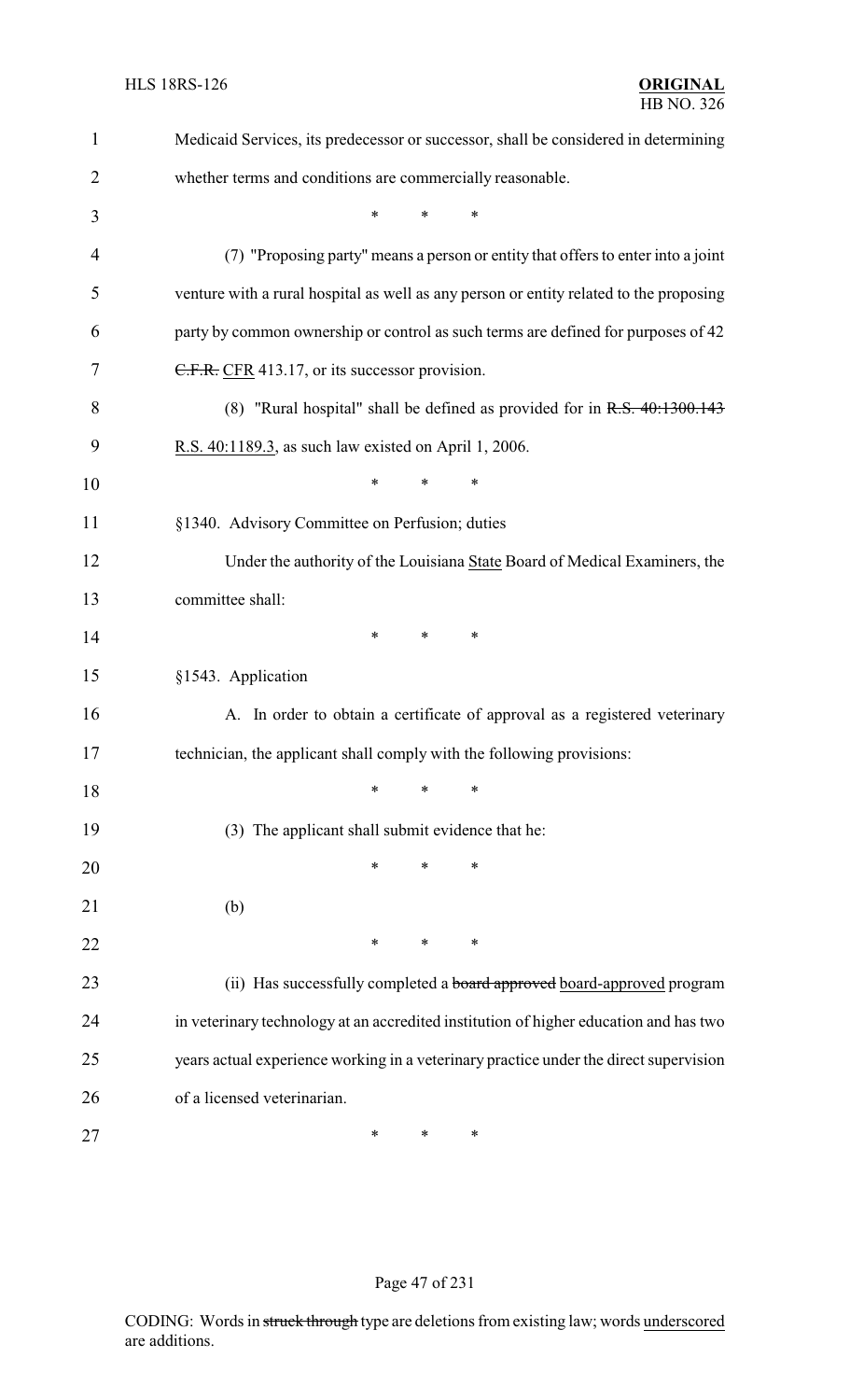| $\mathbf{1}$   | (5) The applicant shall have passed any state $\frac{and}{or}$ or national examination   |
|----------------|------------------------------------------------------------------------------------------|
| $\overline{2}$ | for veterinary technology as named and required in rules prescribed by the board.        |
| 3              | *<br>$\ast$<br>*                                                                         |
| $\overline{4}$ | §1721. Restrictions on advertising reserved to legislature                               |
| 5              | No state board, commission, department, bureau, or similar agency of the                 |
| 6              | state regulating the practice of a trade or profession and exercising rulemaking         |
| $\overline{7}$ | powers shall make any rule or regulation which limits or restricts the right to          |
| 8              | advertise, provided that this Section shall not apply to any board, commission,          |
| 9              | department, bureau, or similar agency of the state created and regulated under the       |
| 10             | rulemaking power of the Supreme Court of Louisiana or to the Louisiana State Board       |
| 11             | of Medical Examiners, the Louisiana State Board of Barber Examiners, the                 |
| 12             | Louisiana State Board of Dentistry, the State Board of Certified Public Accountants      |
| 13             | of Louisiana, Louisiana Board of Pharmacy, the Louisiana Board of Chiropractic           |
| 14             | Examiners, the Louisiana State Board of Veterinary Medicine Examiners, and the           |
| 15             | Louisiana State Board of Optometry Examiners, and further provided that nothing          |
| 16             | herein contained shall be construed to prevent the prohibition of false or misleading    |
| 17             | advertising by any board, commission, department, bureau, or similar agency of the       |
| 18             | state. The right to regulate advertising except as herein provided is reserved to the    |
| 19             | legislature.                                                                             |
| 20             | §1731. Gratuitous service at scene of emergency; emergency care at hospitals;            |
| 21             | limitation of liability                                                                  |
| 22             | A.                                                                                       |
| 23             | $\ast$<br>∗<br>$\ast$                                                                    |
| 24             | $(2)(a)$ A physician, on-call physician, or surgeon or oral and maxillofacial            |
| 25             | surgeon, or his professional medical or dental corporation or limited liability          |
| 26             | company or nurse, licensed or qualified as provided in Paragraph $(A)(1)$ of this        |
| 27             | Section, or an intern, or resident of a public or private hospital or other medical      |
| 28             | health care healthcare facility licensed in this state, who in good faith responds to an |
| 29             | imminent life-threatening situation or emergency within the hospital or facility and     |

# Page 48 of 231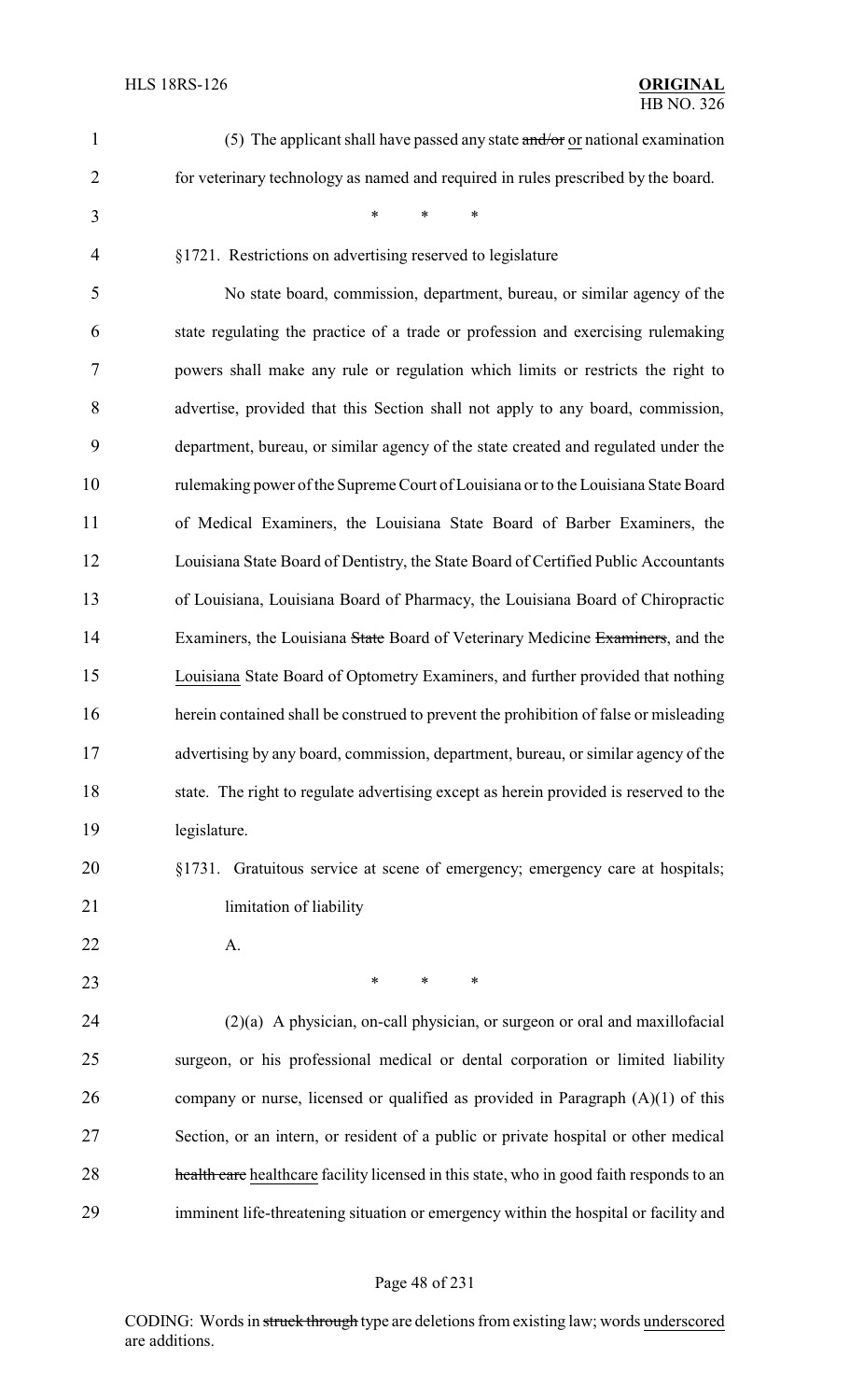| $\mathbf{1}$   | whose actual duty in the hospital or facility did not require a response to an          |
|----------------|-----------------------------------------------------------------------------------------|
| $\overline{2}$ | emergency situation shall not be liable for civil damages resulting from any act or     |
| 3              | omission in rendering the emergency care or service or from failure to provide or       |
| $\overline{4}$ | arrange for further medical care or treatment of the person involved, unless the        |
| 5              | damage or injury was caused by willful or wanton misconduct or gross negligence.        |
| 6              | *<br>*<br>$\ast$                                                                        |
| 7              | (d) For purposes of this Subsection, "on-call physician" means a physician,             |
| 8              | or oral and maxillofacial surgeon or his professional medical or dental corporation     |
| 9              | or limited liability company, who is not primarily employed or contracted by the        |
| 10             | hospital or other licensed medical health care healthcare facility to treat emergency   |
| 11             | room or department patients, but whose actual duties may include treating               |
| 12             | emergency room or department patients due to the requirements of $42$ C.F.R. CFR        |
| 13             | 489.24 or R.S. 40:2113.4 to respond to the emergency room or department on an           |
| 14             | on-call basis and as a condition of the privilege or ability to practice his profession |
| 15             | within the hospital or facility.                                                        |
| 16             | $\ast$<br>∗<br>∗                                                                        |
| 17             | §1732.1. Immunity from liability for volunteer supervising physicians                   |
| 18             | A. A physician licensed to practice medicine by the Louisiana State Board               |
| 19             | of Medical Examiners, who gratuitously volunteers to supervise a licensed health        |
| 20             | eare healthcare professional performing ultrasound procedures at a nonprofit            |
| 21             | pregnancy resource center in this state, shall not be liable for any civil damages as   |
| 22             | a result of any act or omission in the supervising or performing of the ultrasound      |
| 23             | procedure, or the interpretation of the results of the procedure, unless the damage or  |
| 24             | injury was caused by willful or wanton misconduct or gross negligence.                  |
| 25             | B. For the purposes of this Section:                                                    |
| 26             | (1) "Hicensed health care Licensed healthcare professional" means a licensed            |
| 27             | health care healthcare professional who is qualified in this state and trained to       |
| 28             | perform ultrasound procedures, and.                                                     |

# Page 49 of 231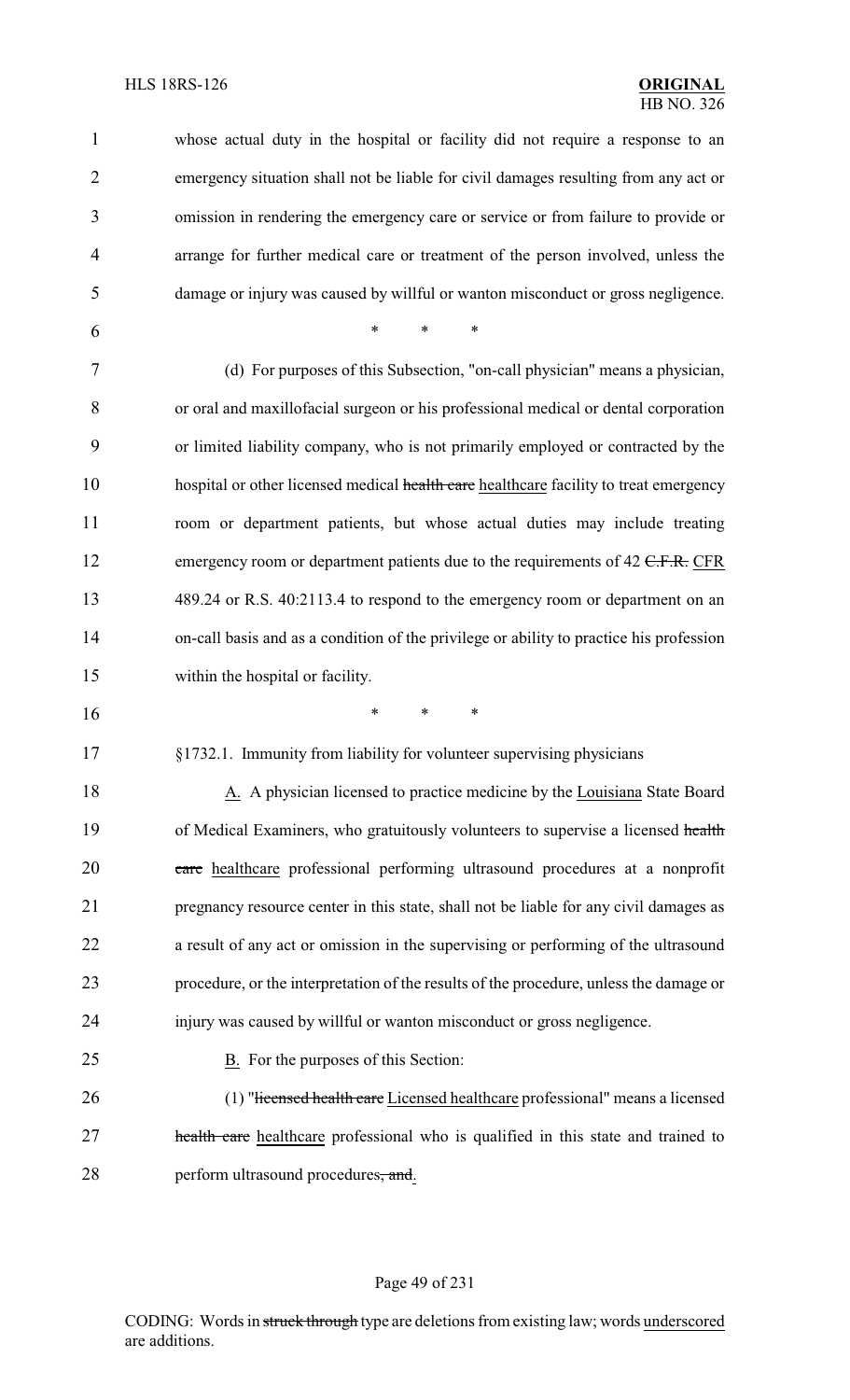| $\mathbf{1}$   | (2) "nonprofit Nonprofit pregnancy resource center" means an organization                |
|----------------|------------------------------------------------------------------------------------------|
| $\overline{2}$ | qualified as a tax-exempt organization under Section $501(c)$ of the Internal Revenue    |
| 3              | Code of 1954, as amended, that provides pregnancy information and counseling             |
| 4              | services to an individual at no cost.                                                    |
| 5              | *<br>$\ast$<br>*                                                                         |
| 6              | §1742.1. Disclosure                                                                      |
| 7              | $\ast$<br>*<br>∗                                                                         |
| 8              | G. As used in this Part, "lifestyle modifications" means the broad domain of             |
| 9              | traditional or homeopathic health care healthcare practices and other complementary      |
| 10             | health practices and services provided by a person who is not licensed, certified, or    |
| 11             | registered to perform, and who shall be prohibited from performing any of the            |
| 12             | following designated services or practices:                                              |
| 13             | $\ast$<br>*<br>*                                                                         |
| 14             | (5) Holding out, stating, indicating, advertising, or otherwise implying he is           |
| 15             | a health care provider, as defined in R.S. $40:1299.41(A)(1)$ R.S. $40:1231.1(A)$ , or a |
| 16             | physician, or medical doctor, or in any way licensed to practice medicine pursuant       |
| 17             | to Part I of Chapter 15 of this Title 37 of the Louisiana Revised Statutes of 1950.      |
| 18             | *<br>*<br>∗                                                                              |
| 19             | §1743. Prohibition on direct solicitations                                               |
| 20             | $\ast$<br>$\ast$<br>∗                                                                    |
| 21             | C. As used in this Section "health care provider" means any "health care                 |
| 22             | provider" as defined in R.S. 40:1299.41 R.S. 40:1231.1.                                  |
| 23             | §1743.1. Use of the title "Doctor" or "Dr." by certain healthcare providers              |
| 24             | $\ast$<br>$\ast$<br>*                                                                    |
| 25             | E. The provisions of this Section shall not apply to a physician as defined by           |
| 26             | Medicare pursuant to 42 USC U.S.C. 1395x(r).                                             |
| 27             | §1744. Disclosure of financial interest by referring health care healthcare providers    |
| 28             | A. For the purposes of this Section, the following terms shall have the                  |
| 29             | following meanings:                                                                      |

# Page 50 of 231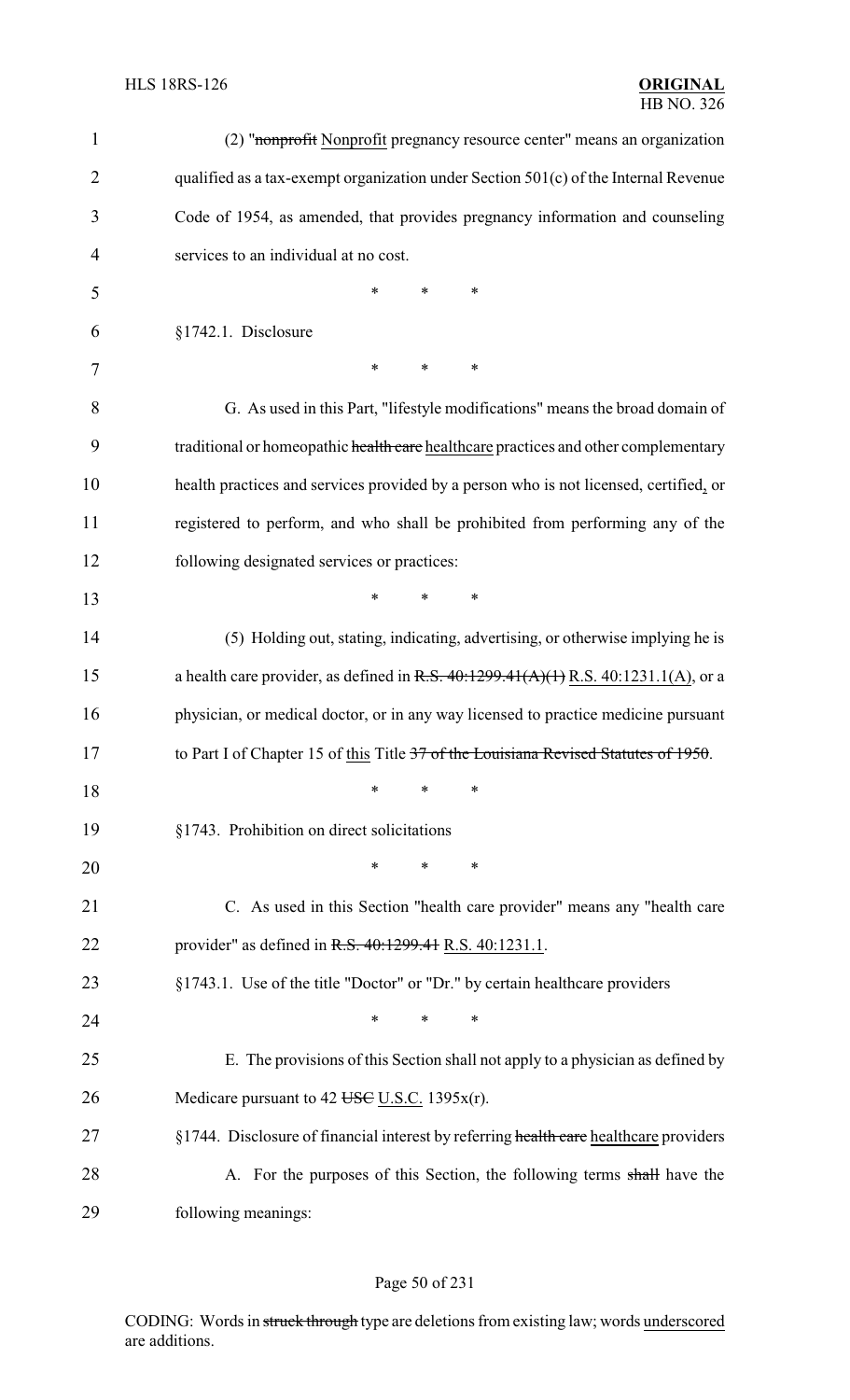| 1              | (1) "Board" means Louisiana State Board of Medical Examiners, Louisiana                              |
|----------------|------------------------------------------------------------------------------------------------------|
| $\overline{2}$ | State Board of Dentistry, Louisiana Board of Chiropractic Examiners, Louisiana                       |
| 3              | State Board of Optometry Examiners, Louisiana State Board of Physical Therapy                        |
| 4              | Examiners Board, Louisiana State Board of Examiners for of Psychologists,                            |
| 5              | Louisiana State Board of Nursing, Louisiana Licensed Professional Counselors                         |
| 6              | Board of Examiners, Louisiana State Board of Practical Nurse Examiners, Louisiana                    |
| 7              | Licensed Professional Counselors Board of Examiners, or Louisiana Board of                           |
| 8              | Pharmacy.                                                                                            |
| 9              | "Health care provider" means a person, partnership, or corporation,<br>(2)                           |
| 10             | licensed by this state to provide health care or professional services as a physician,               |
| 11             | dentist, chiropractor, podiatrist, optometrist, physical therapist, psychologist, medical            |
| 12             | psychologist, licensed professional counselor, registered or licensed practical nurse,               |
| 13             | pharmacist, and any officer, employee, or agent thereof acting in the course and                     |
| 14             | scope of his employment.                                                                             |
| 15             | $\left(\frac{1}{2}\right)$ "Financial interest" means a significant ownership or investment interest |
| 16             | established through debt, equity, or other means and held by a health care healthcare                |
| 17             | provider or a member of a health care healthcare provider's immediate family, or any                 |
| 18             | form of direct or indirect remuneration for referral.                                                |
| 19             | "Healthcare provider" means a person, partnership, or corporation,<br>(3)                            |
| 20             | licensed by this state to provide health care or professional services as a physician,               |
| 21             | dentist, chiropractor, podiatrist, optometrist, physical therapist, psychologist, medical            |
| 22             | psychologist, licensed professional counselor, registered or licensed practical nurse,               |
| 23             | pharmacist, and any officer, employee, or agent thereof acting in the course and                     |
| 24             | scope of his employment.                                                                             |
| 25             | B. No health care healthcare provider shall make referrals outside the same                          |
| 26             | group practice as that of the referring health care healthcare provider to any other                 |
| 27             | health care healthcare provider, licensed health care healthcare facility, or provider               |
| 28             | of health care healthcare goods and services including but not limited to providers                  |
| 29             | of clinical laboratory services, diagnostic services, medicinal suppliers, and                       |
|                |                                                                                                      |

# Page 51 of 231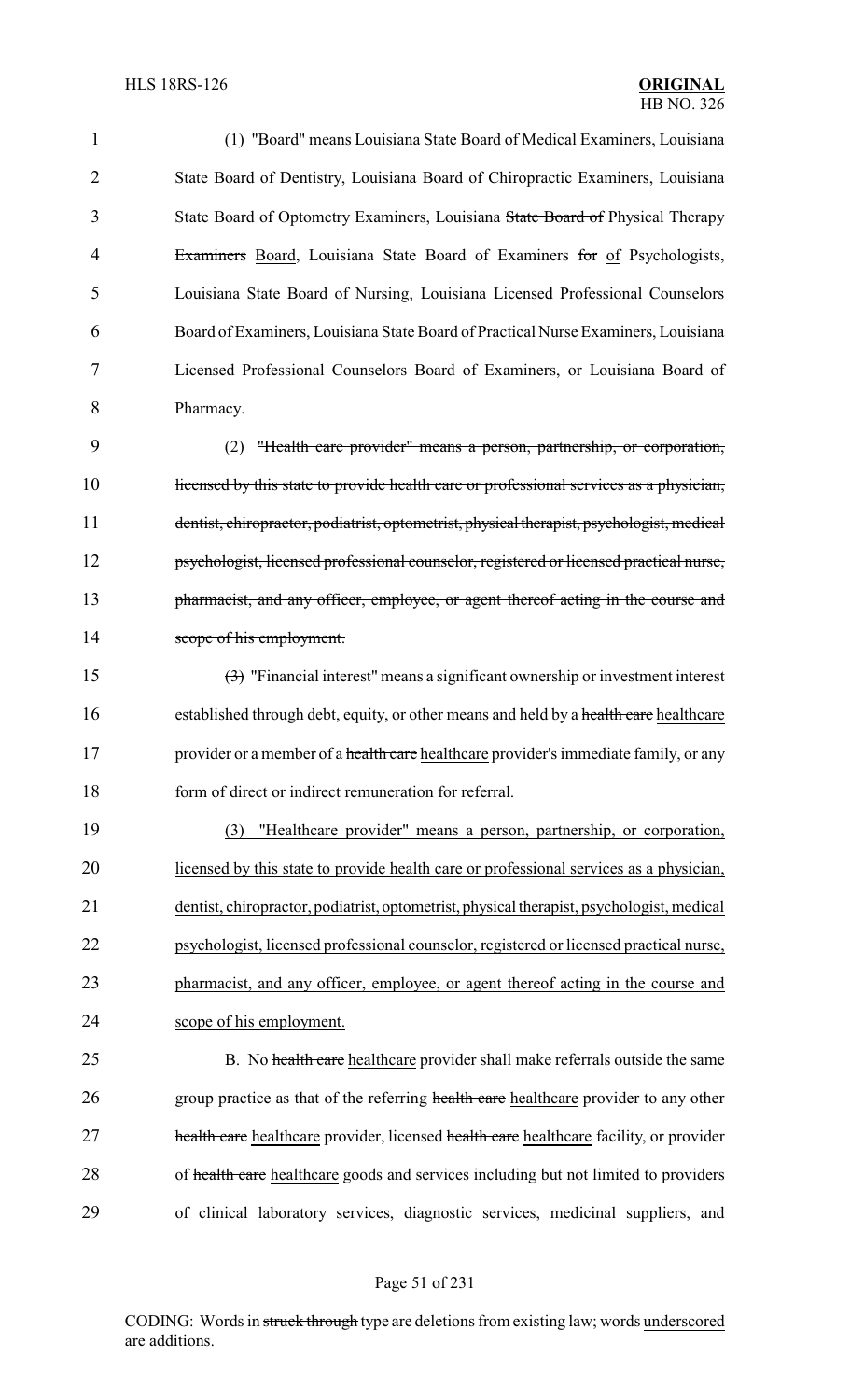| 1  | therapeutic services when the referring health care healthcare provider has a financial  |
|----|------------------------------------------------------------------------------------------|
| 2  | interest served by such referral, unless in advance of any such referral the referring   |
| 3  | health care healthcare provider discloses to the patient, in writing, the existence of   |
| 4  | such financial interest.                                                                 |
| 5  | $C$ .                                                                                    |
| 6  | $\ast$<br>*<br>∗                                                                         |
| 7  | (2) Notwithstanding any other law to the contrary, any health care healthcare            |
| 8  | provider who violates the provisions of this Section shall refund all such sums          |
| 9  | received in payment for the goods and services furnished or rendered without             |
| 10 | disclosure of financial interest. Such a refund shall be paid to the individual patient, |
| 11 | third-party payor, or other entity who made the payment.                                 |
| 12 | *<br>*<br>∗                                                                              |
| 13 | §1745. Prohibition on payment for patient referrals                                      |
| 14 | A. For the purposes of this Section, the following terms shall have the                  |
| 15 | following meanings:                                                                      |
| 16 | "Board" means the Louisiana State Board of Medical Examiners,<br>(1)                     |
| 17 | Louisiana Board of Chiropractic Examiners, Louisiana State Board of Dentistry,           |
| 18 | Louisiana State Board of Optometry Examiners, Louisiana State Board of Physical          |
| 19 | Therapy Examiners Board, Louisiana State Board of Examiners for of Psychologists,        |
| 20 | Louisiana State Board of Nursing, Louisiana Licensed Professional Counselor              |
| 21 | Counselors Board of Examiners, Louisiana State Board of Practical Nurse                  |
| 22 | Examiners, or Louisiana Board of Pharmacy.                                               |
| 23 | "Health care Healthcare provider" means a person, partnership, or<br>(2)                 |
| 24 | corporation licensed by the state to provide health care or professional services as a   |
| 25 | physician, chiropractor, dentist, dental hygienist, podiatrist, optometrist, physical    |
| 26 | therapist, psychologist, medical psychologist, licensed professional counselor,          |
| 27 | registered or licensed practical nurse, pharmacist, and any officer, employee, or        |
| 28 | agent thereof acting in the course and scope of his employment.                          |

# Page 52 of 231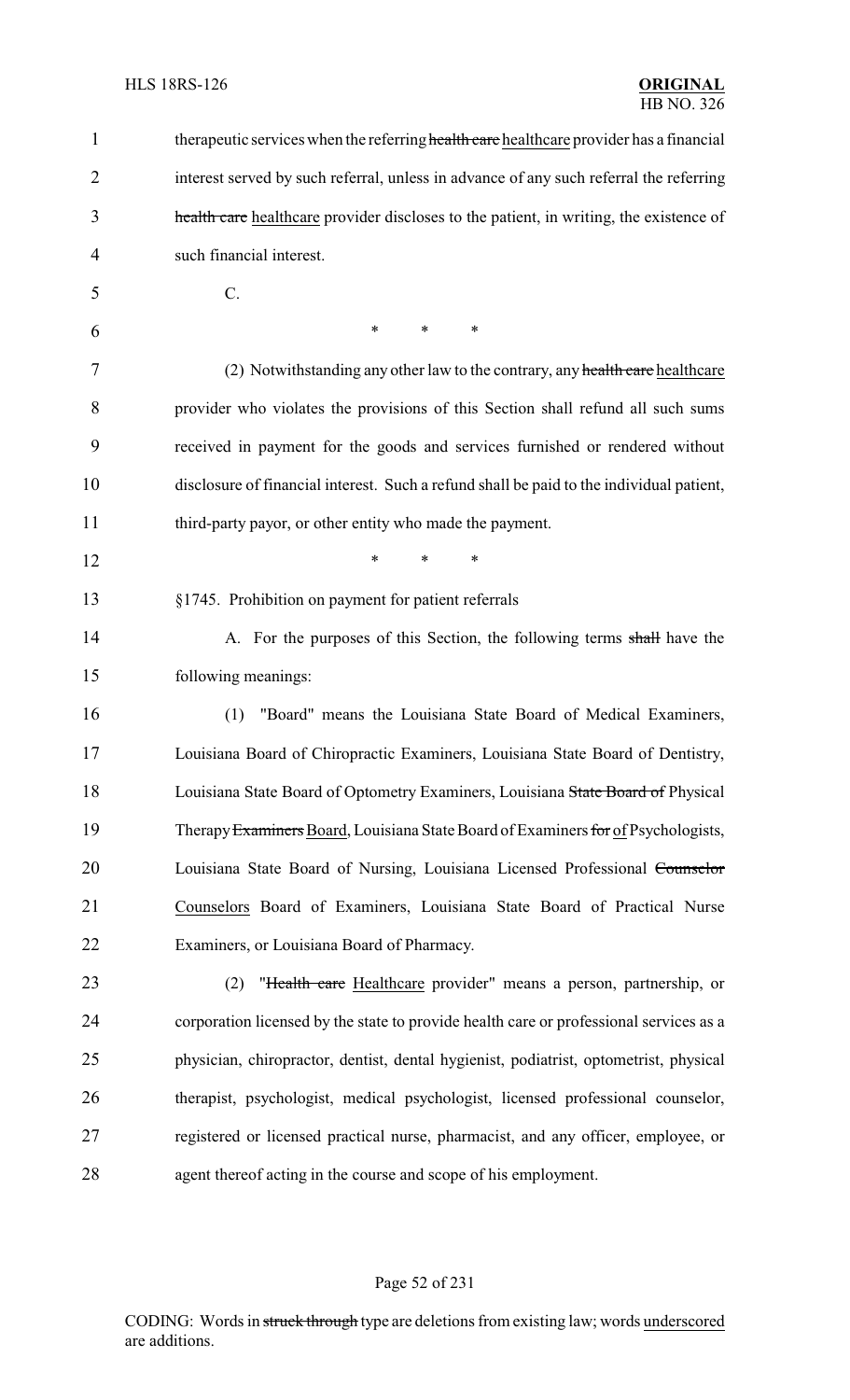| $\mathbf 1$    | B. No health care healthcare provider shall offer, make, solicit, or receive            |
|----------------|-----------------------------------------------------------------------------------------|
| $\overline{2}$ | payment, directly or indirectly, overtly or covertly, in cash or in-kind, for referring |
| 3              | or soliciting patients. Payments representing a return on investment based upon a       |
| 4              | percentage of ownership are not considered a direct or indirect payment for the         |
| 5              | purposes of this Section.                                                               |
| 6              | $C$ .                                                                                   |
| 7              | *<br>*<br>∗                                                                             |
| 8              | (3) Violation of Subsection B of this Section by a health care healthcare               |
| 9              | provider may constitute grounds for suspension or revocation of license or other        |
| 10             | credentials by the appropriate board.                                                   |
| 11             | ∗<br>*<br>∗                                                                             |
| 12             | PART VIII. HEALTH CARE HEALTHCARE PROVIDERS - HEPATITIS                                 |
| 13             | OR HIV CARRIERS                                                                         |
| 14             | §1746. Definitions                                                                      |
| 15             | For purposes of this Part, the following terms shall have the following                 |
| 16             | meanings:                                                                               |
| 17             | (1) "Health care provider" means a person licensed by this state to provide             |
| 18             | health care or professional services as a physician, dentist, registered or licensed    |
| 19             | practical nurse, certified registered nurse, anesthetist, nurse midwife, chiropractor,  |
| 20             | or podiatrist.                                                                          |
| 21             | $\left(2\right)$ "Board" means the Louisiana State Board of Dentistry, Louisiana State  |
| 22             | Board of Nursing, Louisiana State Board of Practical Nurse Examiners, Louisiana         |
| 23             | Board of Chiropractic Examiners, or the Louisiana State Board of Medical                |
| 24             | Examiners.                                                                              |
| 25             | "Healthcare provider" means a person licensed by this state to provide<br>(2)           |
| 26             | health care or professional services as a physician, dentist, registered or licensed    |
| 27             | practical nurse, certified registered nurse, anesthetist, nurse midwife, chiropractor,  |
| 28             | or podiatrist.                                                                          |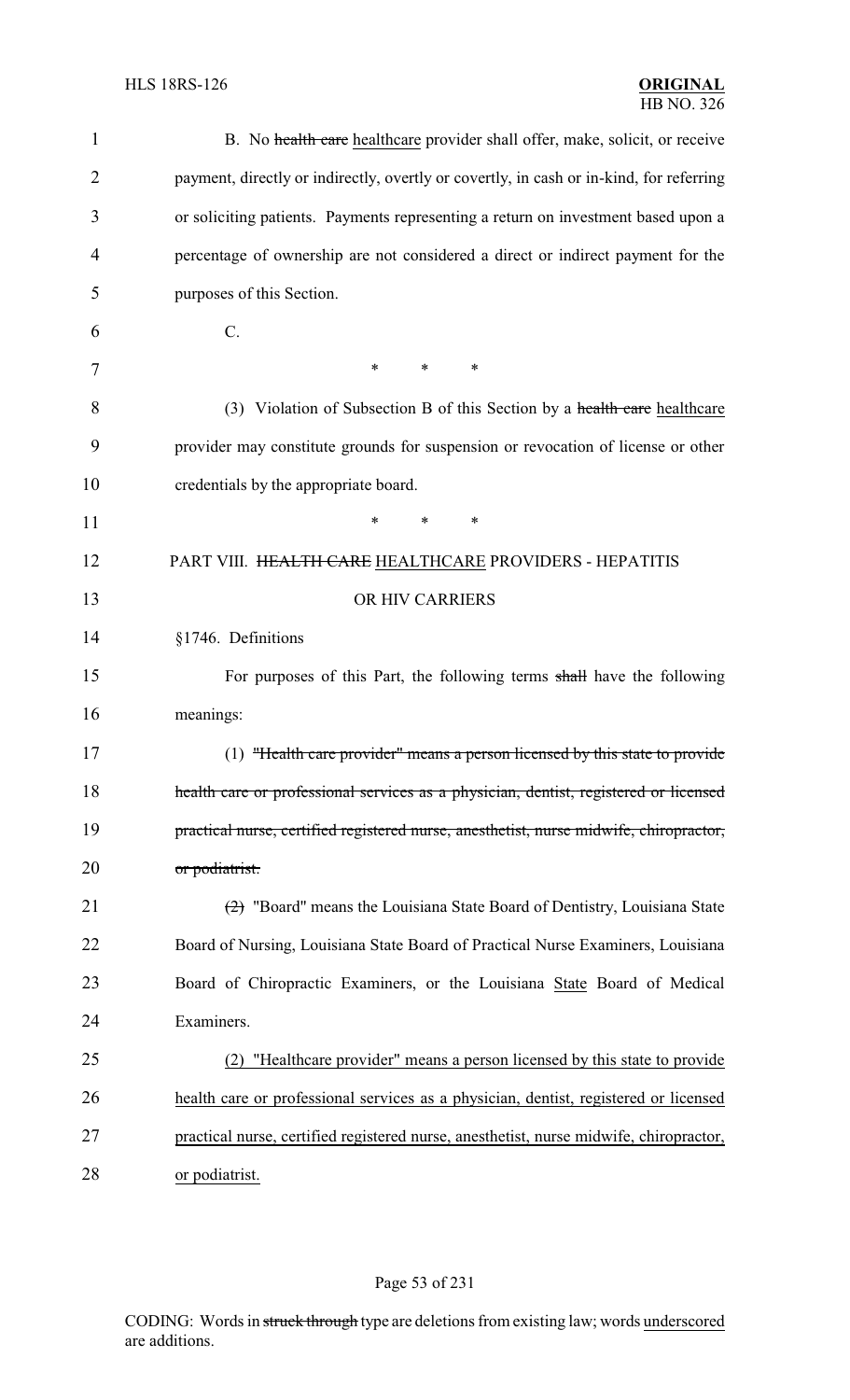§1747. Hepatitis B or human immunodeficiency carriers; practice requirements; report procedures; exemptions 3 A. Each board licensing health care healthcare providers shall establish by 4 rule practice requirements based on applicable guidelines from the Federal federal Centers for Disease Control and Prevention which will protect the public from the transmission of the hepatitis B virus or human immunodeficiency virus in the practice of a profession regulated by the appropriate board. B. The boards shall by rule, based on applicable guidelines from the Federal federal Centers for Disease Control and Prevention, establish requirements and procedures for a licensee and a licensure applicant to report his status as a carrier of the hepatitis Bvirus or human immunodeficiency virus to the board and shall enforce 12 such requirements and procedures. C. Each report of hepatitis Bvirus carrier status or human immunodeficiency virus carrier status filed by a licensee or licensure applicant in compliance with this Section and each record maintained and meeting held by the boards in the course of monitoring a licensee for compliance with the practice requirement established by Subsection A of this Section are confidential and exempt from the public records by R.S. 44:4(7), (9), and (11), except for the purpose of the investigation or prosecution of alleged violations of this Part by the boards. \* \* \* §2111. Qualifications of applicants A person aspiring to become a licensed sanitarian in the state of Louisiana shall be a graduate of an accredited college or university with a bachelor's degree and concentration of courses in environmental sanitation or the general area of environmental health. In lieu thereof, a person aspiring to become a licensed sanitarian shall be a graduate of an accredited college or university with a bachelor's degree which includes at least thirty semester hours, or the equivalent, of courses in physical and biological sciences, with a minimum of six hours in the physical

sciences and a minimum of ten hours in the biological sciences. Prior to being issued

#### Page 54 of 231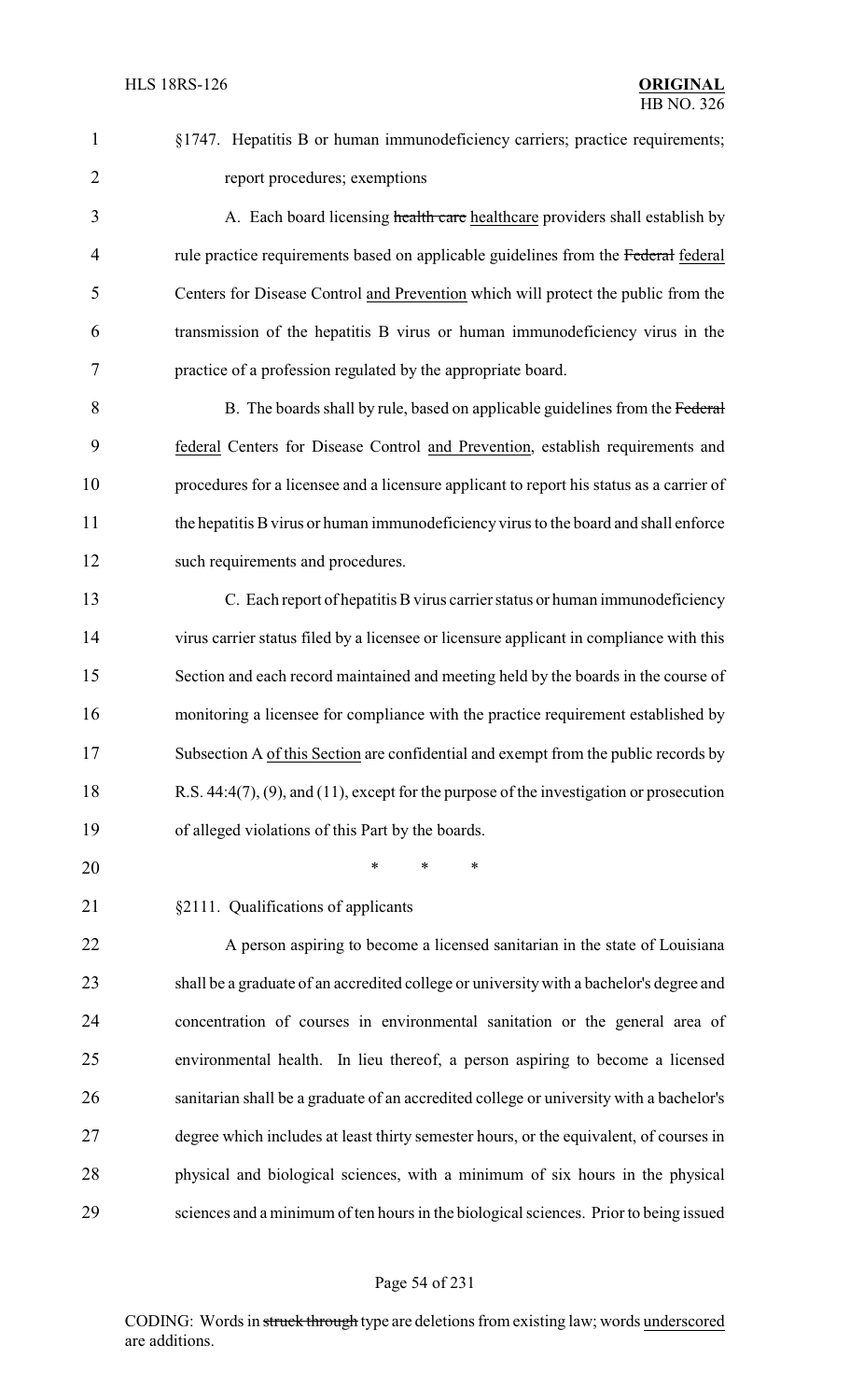| $\mathbf{1}$   | a license as a sanitarian, all sanitarian trainees shall have completed a minimum of    |
|----------------|-----------------------------------------------------------------------------------------|
| $\overline{2}$ | one year of field experience, which shall include the successful completion of a        |
| 3              | board approved board-approved training course in environmental sanitation or            |
| $\overline{4}$ | environmental health. The board may, by rule, specify the particular types of           |
| 5              | physical and biological science courses which will be deemed acceptable to fulfill      |
| 6              | the educational requirements of this Section. The board of examiners shall be vested    |
| 7              | with the authority to designate in detail the types and length of the required training |
| 8              | in environmental sanitation or environmental health and the types of experience         |
| 9              | necessary.                                                                              |
| 10             | $\ast$<br>$\ast$<br>$\ast$                                                              |
| 11             | §2114. Grounds for denial, suspension, or revocation of license                         |
| 12             | The state board of examiners shall have the power to refuse to grant, or may            |
| 13             | suspend or revoke, any license or permit issued under pursuant to the provisions of     |
| 14             | this Chapter for causes hereafter enumerated:                                           |
| 15             | $\pm$ (1) Conviction of a crime.                                                        |
| 16             | $\pm$ (2) Fraud, deceit, or perjury in obtaining a license or permit.                   |
| 17             | $\overline{3}$ : (3) Habitual drunkenness.                                              |
| 18             | Habitual use of morphine, opium, cocaine, or any drug having a<br>4. (4)                |
| 19             | similar effect.                                                                         |
| 20             | $\overline{5}$ . (5) Defrauding the public or attempting to do so.                      |
| 21             | $6.6$ (6) Impersonation of a licensed sanitarian.                                       |
| 22             | $\ast$<br>∗<br>∗                                                                        |
| 23             | §2351. Declaration of purpose                                                           |
| 24             | It is hereby declared that the creation of a State Board of Examiners of                |
| 25             | Psychologists state board of examiners of psychologists is necessary in order to        |
| 26             | safeguard life, health, property, and the public welfare of this state, and in order to |
| 27             | protect the people of this state against unauthorized, unqualified, and improper        |
| 28             | application of psychology.                                                              |

# Page 55 of 231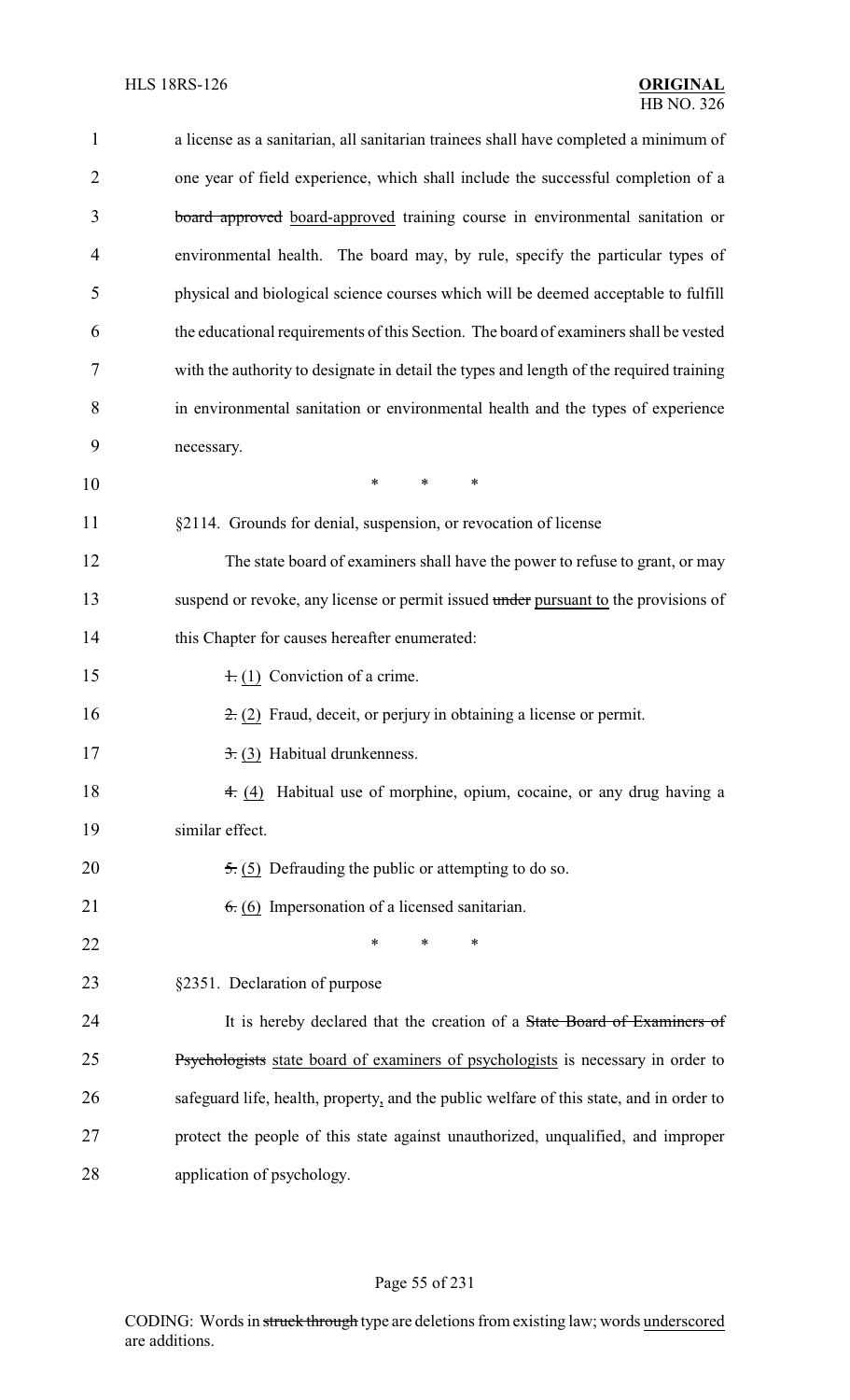| $\mathbf{1}$   | §2352. Definition of terms                                                              |
|----------------|-----------------------------------------------------------------------------------------|
| $\overline{2}$ | As used in this Chapter the following terms mean:                                       |
| 3              | $\ast$<br>*<br>∗                                                                        |
| $\overline{4}$ | (2) "Board" means the Louisiana State Board of Examiners of Psychologists.              |
| 5              | $\ast$<br>*<br>*                                                                        |
| 6              | §2354. Fees                                                                             |
| 7              | A. All monies received by the board under pursuant to this Chapter shall be             |
| 8              | paid into the treasury of the Louisiana State Board of Examiners of Psychologists       |
| 9              | and may be expended by the board without appropriation for costs of administration      |
| 10             | and other expenses, and any surplus at the end of a fiscal year or a biennium may be    |
| 11             | retained by the board for future expenditures and the board is not required to pay any  |
| 12             | such surplus into the general fund of the state of Louisiana.                           |
| 13             | $\ast$<br>*<br>*                                                                        |
| 14             | §2356.2. Provisional licensed psychologist; renewal; continuing education               |
| 15             | A. The board shall issue a provisional license to each person who files an              |
| 16             | application with the board upon a form and in such a manner as the board prescribes,    |
| 17             | submits the fee for a provisional license, and furnishes evidence to the board that the |
| 18             | person meets all the following requirements:                                            |
| 19             | $\ast$<br>∗                                                                             |
| 20             | Has completed a minimum of one year of experience practicing<br>(6)                     |
| 21             | psychology under the supervision of a licensed psychologist or has completed an         |
| 22             | approved predoctoral internship as defined in the rules and regulations of the board.   |
| 23             | *<br>$\ast$<br>$\ast$                                                                   |
| 24             | B. If the board reasonably believes that a person applying for a provisional            |
| 25             | license or for renewal of a provisional license is not physically or mentally           |
| 26             | competent to render psychological services with reasonable skill and safety to his      |
| 27             | patients, or is afflicted with a disease or condition, either physical or mental, which |
| 28             | would impair his competency to render psychological services, the board may             |
| 29             | request the person to submit to a physical examination by a medical doctor approved     |

# Page 56 of 231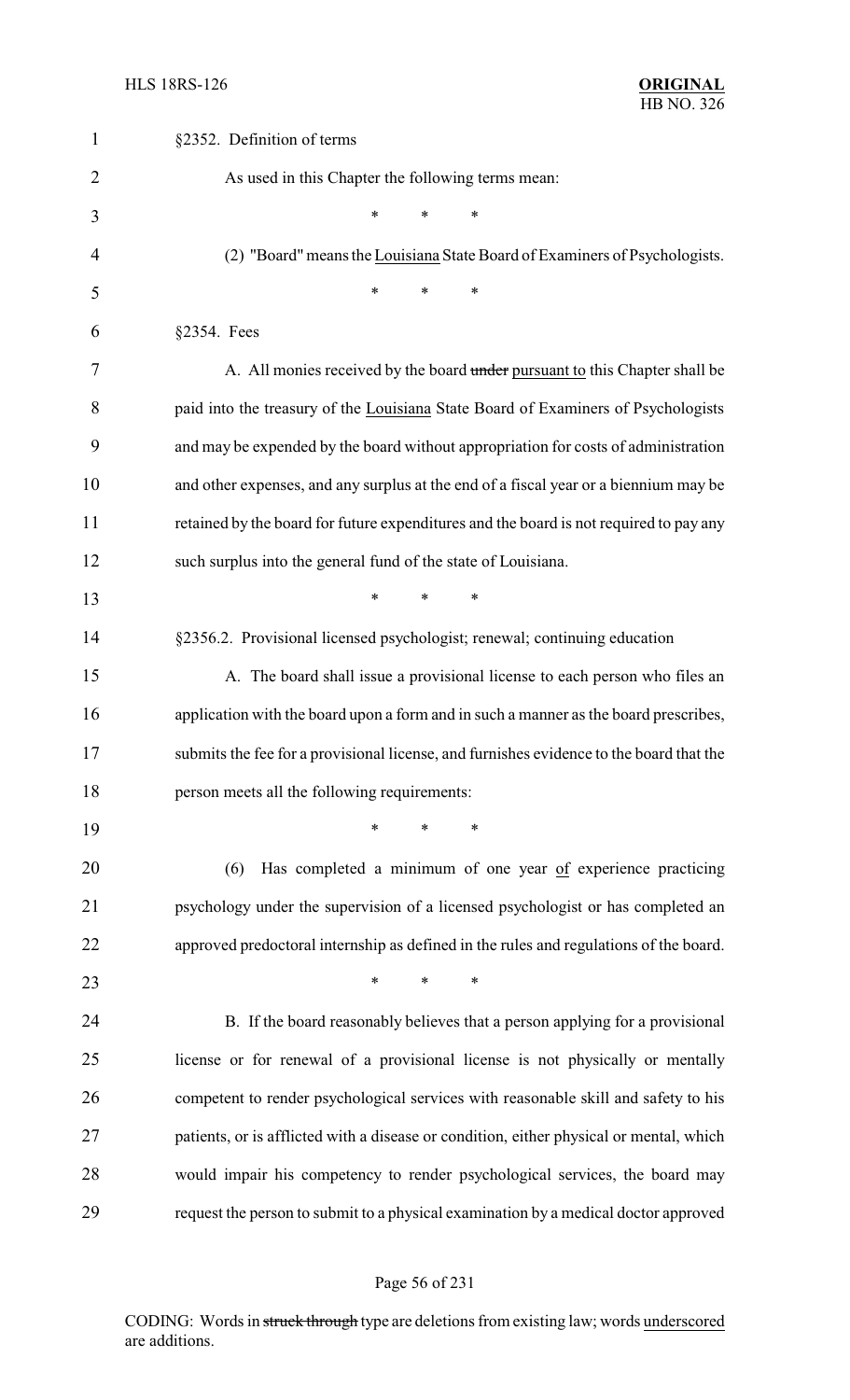| $\mathbf{1}$   | by the board or submit to a mental health examination by a psychologist or           |
|----------------|--------------------------------------------------------------------------------------|
| $\overline{2}$ | psychiatrist approved by the board. If the person refuses to submit to the           |
| 3              | examination, the board, after a contradictory hearing and upon finding reasonable    |
| 4              | cause, may issue an order requiring the person to submit to the examination. A       |
| 5              | person who is ordered to submit to an examination shall not be eligible for $\alpha$ |
| 6              | provisional licensure or renewal of a provisional license prior to such examination. |
| 7              | Proceedings under pursuant to this Subsection shall be conducted in compliance with  |
| 8              | the Administrative Procedure Act.                                                    |
| 9              | *<br>*<br>∗                                                                          |
| 10             | §2371. Definitions                                                                   |
| 11             | As used in this Part, the following terms shall be defined as follows:               |
| 12             | "Board" shall mean the Louisiana State Board of Examiners of<br>(1)                  |
| 13             | Psychologists.                                                                       |
| 14             | $\ast$<br>∗<br>*                                                                     |
| 15             | §2404. Board meetings; quorum; officers; compensation                                |
| 16             | *<br>∗<br>*                                                                          |
| 17             | C. Each board or committee member shall be entitled to a per diem of one             |
| 18             | hundred fifty dollars for attendance at board meetings or other official board       |
| 19             | approved board-approved business or activities, plus reimbursement of actual         |
| 20             | expenses reasonably necessary for attending board or committee meetings or for       |
| 21             | representing the board or participating in an official board approved board-approved |
| 22             | activity. Board employees shall be entitled to reimbursement of actual expenses      |
| 23             | reasonably necessary for participating in or carrying out an official board approved |
| 24             | board-approved activity.                                                             |
| 25             | *<br>*<br>∗                                                                          |
| 26             | §2442. Definitions                                                                   |
| 27             | The following words or phrases, when used in this Chapter, shall have the            |
| 28             | following meanings:                                                                  |
| 29             | ∗<br>∗<br>∗                                                                          |

# Page 57 of 231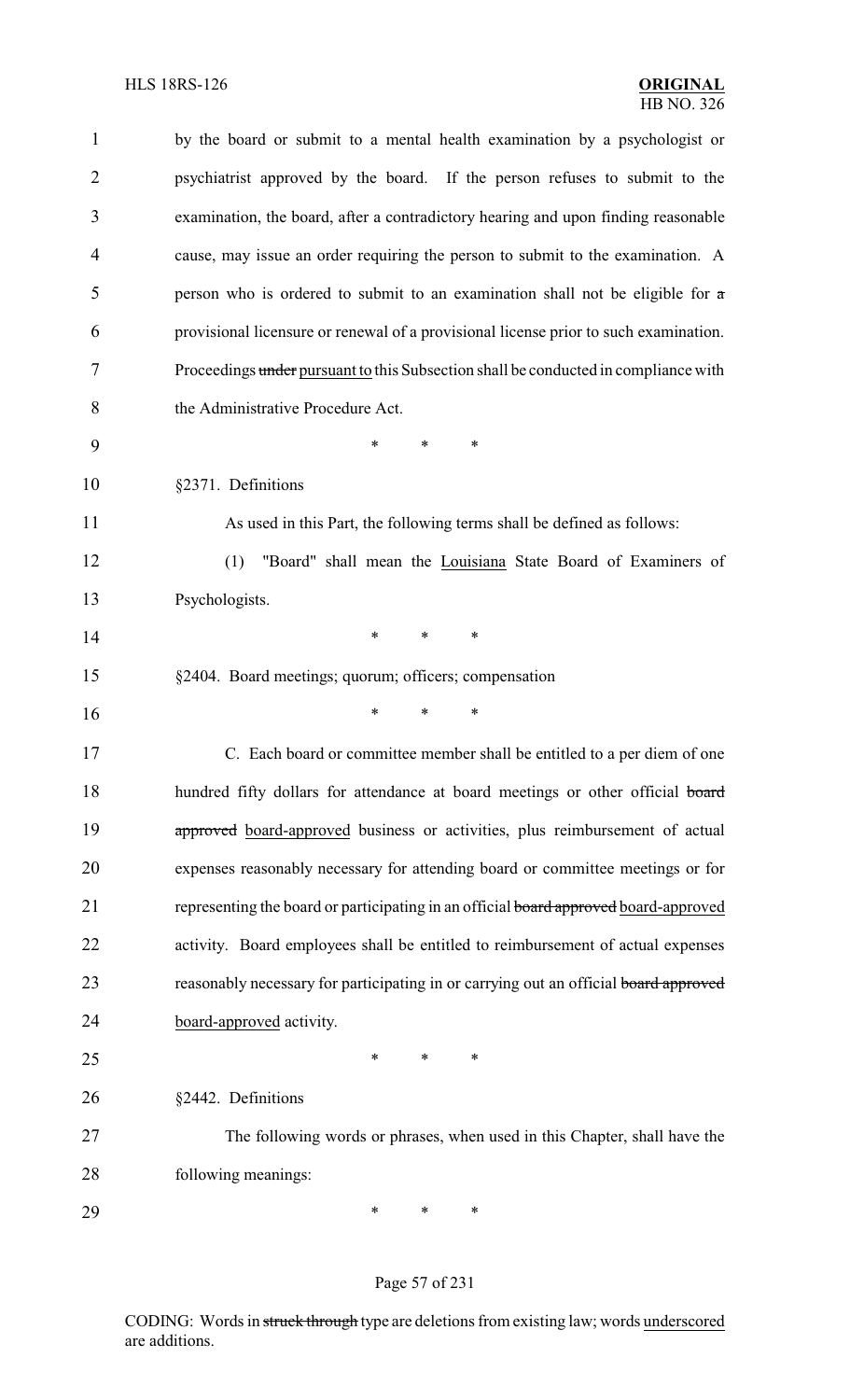| $\mathbf{1}$   | (2) "Hearing aid" means any wearable instrument or device designed for or               |
|----------------|-----------------------------------------------------------------------------------------|
| $\overline{2}$ | represented as aiding or compensating for defective human hearing and any parts,        |
| 3              | attachments, or accessories of such an instrument or device.                            |
| 4              | *<br>*<br>*                                                                             |
| 5              | "Practice of selling and fitting hearing aids" means the necessary<br>(4)               |
| 6              | audiometry and other acoustic measurements essential to determine the parameters        |
| 7              | needed in amplification, selection, and adaptation of the appropriate hearing           |
| 8              | instruments, the making of a proper ear impression for the instrument selected, fitted, |
| 9              | and delivered, the inspection of the ear canal with an otoscope before taking the       |
| 10             | impression, and all of the instruction and guidance necessary to maximize use of        |
| 11             | amplification.                                                                          |
| 12             | $\ast$<br>∗<br>$\ast$                                                                   |
| 13             | (6) "Unethical conduct" includes but is not limited to the following:                   |
| 14             | *<br>*<br>*                                                                             |
| 15             | Using or causing or prompting the use of any advertising matter,<br>(c)                 |
| 16             | promotional literature, testimonial, guarantee, warranty label, brand, insignia, or any |
| 17             | other representation, however disseminated or published, which is misleading,           |
| 18             | deceiving, improbable, or untruthful.                                                   |
| 19             | (d) Advertising a particular model, type, or kind of hearing aid for sale when          |
| 20             | purchasers or prospective purchasers responding to the advertisement cannot             |
| 21             | purchase or are dissuaded from purchasing the advertised model, type, or kind where     |
| 22             | it is established that the purpose of the advertisement is to obtain prospects for the  |
| 23             | sale of a different model, type, or kind than that advertised.                          |
| 24             | (e) Representing that the professional services or advice of a physician or             |
| 25             | audiologist will be used or made available in the selling, fitting, adjustment,         |
| 26             | maintenance, or repair of hearing aids when that is not true, or using the words        |
| 27             | "doctor", "clinic", "clinical", and/or or "research audiologist", "audiologic", or any  |
| 28             | other like words, abbreviations, or symbols which tend to connote audiological or       |

# Page 58 of 231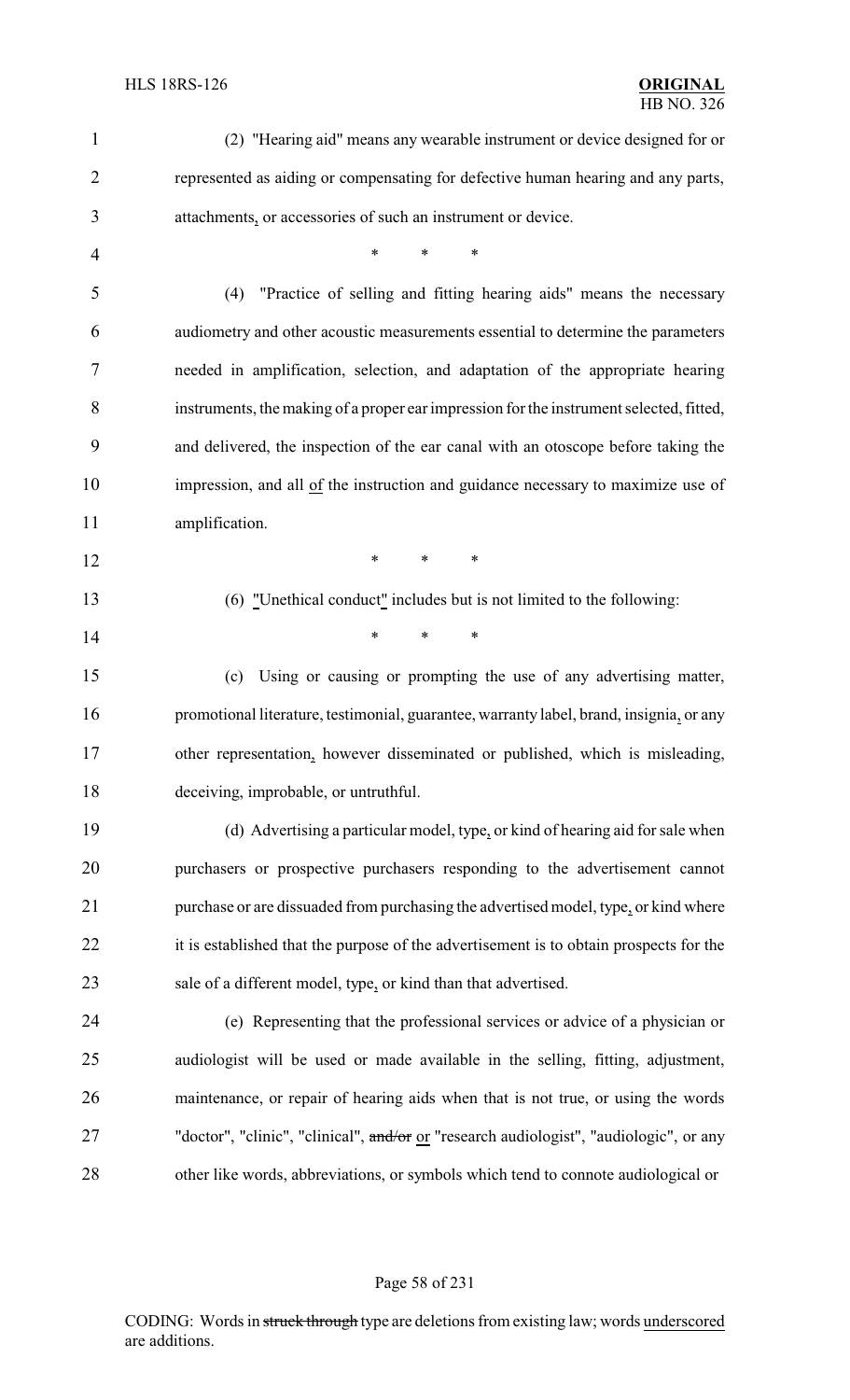| $\mathbf{1}$   | professional services, when such use is not accurate.                                 |
|----------------|---------------------------------------------------------------------------------------|
| $\overline{2}$ | $\ast$<br>∗<br>*                                                                      |
| 3              | (i) To display competitive products in his show window, shop, or in his               |
| 4              | advertising in such manner as falsely to disparage them, or.                          |
| 5              | To represent falsely that competitors are unreliable but that the<br>(k)              |
| 6              | disparager is not, or.                                                                |
| 7              | $\ast$<br>$\ast$<br>∗                                                                 |
| 8              | (m) To imitate or simulate the trademarks, trade names, brands, or labels of          |
| 9              | competitors, with the capacity and tendency or effect of misleading or deceiving      |
| 10             | purchasers or prospective purchasers; or.                                             |
| 11             | (n) To use in his advertising the name, model name, or trademark of a                 |
| 12             | particular manufacturer or hearing aids in such manner as to imply a relationship     |
| 13             | with the manufacturer that does not exist or otherwise to mislead or deceive          |
| 14             | purchasers or prospective purchasers; or.                                             |
| 15             | $\ast$<br>∗<br>$\ast$                                                                 |
| 16             | (r) Sharing of any profits or sharing of any percentage of a licensee's income        |
| 17             | with any person, firm, corporation, or other business enterprise other than a person  |
| 18             | licensed to fit and sell hearing aids under the provisions of this Chapter who is a   |
| 19             | resident of this state and associated with said the licensee in fitting and selling   |
| 20             | hearing aids.                                                                         |
| 21             | $\ast$<br>$\ast$<br>$\ast$                                                            |
| 22             | Stating or implying that the use of any hearing aid will restore or<br>(u)            |
| 23             | preserve hearing, or prevent or retard progression of a hearing impairment.           |
| 24             | (v) To sell a hearing aid intended to be used by a person twelve years of age         |
| 25             | or less without an otologic examination by a medical physician licensed in this State |
| 26             | state who is acting with audiologic evaluation.                                       |
| 27             | §2443. License or certificate required; display                                       |
| 28             | No person shall engage in the selling and fitting of hearing aids or display a        |
| 29             | sign or in any other way advertise or hold himself out as a person who engages in the |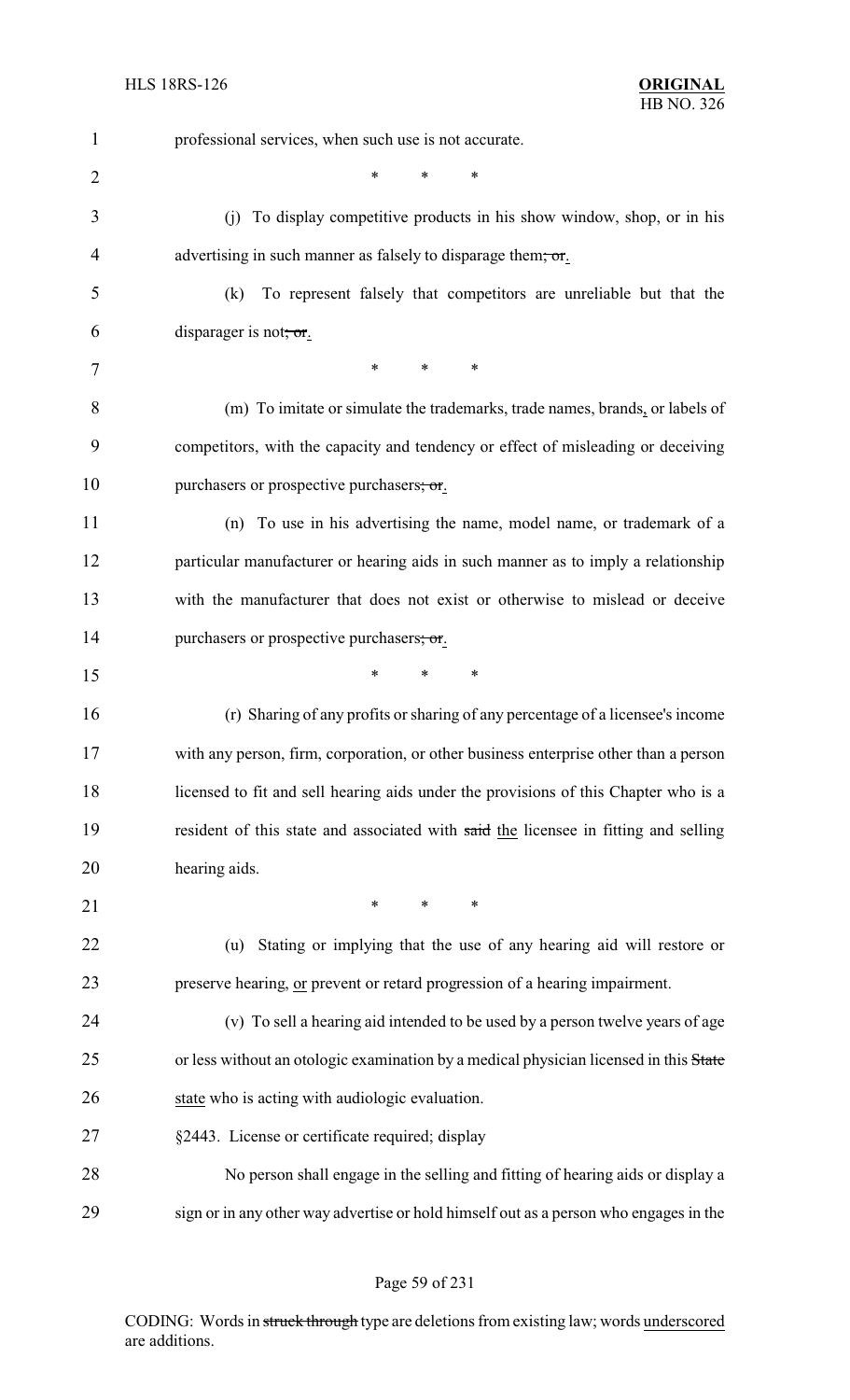| $\mathbf{1}$ | selling and fitting of hearing aids unless he holds a current, unsuspended, unrevoked          |
|--------------|------------------------------------------------------------------------------------------------|
| 2            | license issued by the board as provided in this Chapter, or unless he holds a current,         |
| 3            | unsuspended, unrevoked certificate of endorsement pursuant to R.S. 37:2448. The                |
| 4            | license or certificate required by this section Section shall be kept conspicuously            |
| 5            | posted in his office or place of business at all times.                                        |
| 6            | *<br>$\ast$<br>∗                                                                               |
| 7            | §2446. Examination by written and practical tests                                              |
| 8            | A. An applicant for a license who is notified by the board that he has                         |
| 9            | fulfilled the requirements of R.S. 37:2445 shall appear at a time, place, and before           |
| 10           | such persons as the Board board may designate, to be examined by written and                   |
| 11           | practical tests in order to demonstrate that he is qualified to engage in the fitting and      |
| 12           | selling of hearing aids.                                                                       |
| 13           | $\underline{B}$ . The board shall give at least one examination of the type prescribed in this |
| 14           | section Section each year, and such additional examinations as the volume of                   |
| 15           | applications may make appropriate.                                                             |
| 16           | *<br>∗<br>*                                                                                    |
| 17           | §2458. Meetings of board                                                                       |
| 18           | The Louisiana Board of for Hearing Aid Dealers shall meet at least once each                   |
| 19           | year at a place and time determined by the chairman. The board shall also meet at              |
| 20           | such other times and places as are specified by the chairman to carry out the purpose          |
| 21           | of this Chapter.                                                                               |
| 22           | §2459. Disposition of fees; expenses                                                           |
| 23           | All fees and moneys received by the board under pursuant to this chapter                       |
| 24           | Chapter shall be paid into the treasury of the Louisiana Board for Hearing Aid                 |
| 25           | Dealers and may be expended by the board without appropriation for costs of                    |
| 26           | administration and other expenses, and any surplus at the end of a fiscal year or a            |
| 27           | biennium may be retained by the board for such future expenditures and the board               |
| 28           | is not required to pay any such surplus into the general fund of the State of                  |
| 29           | Louisiana. No member of the board is to receive any compensation for duties                    |

# Page 60 of 231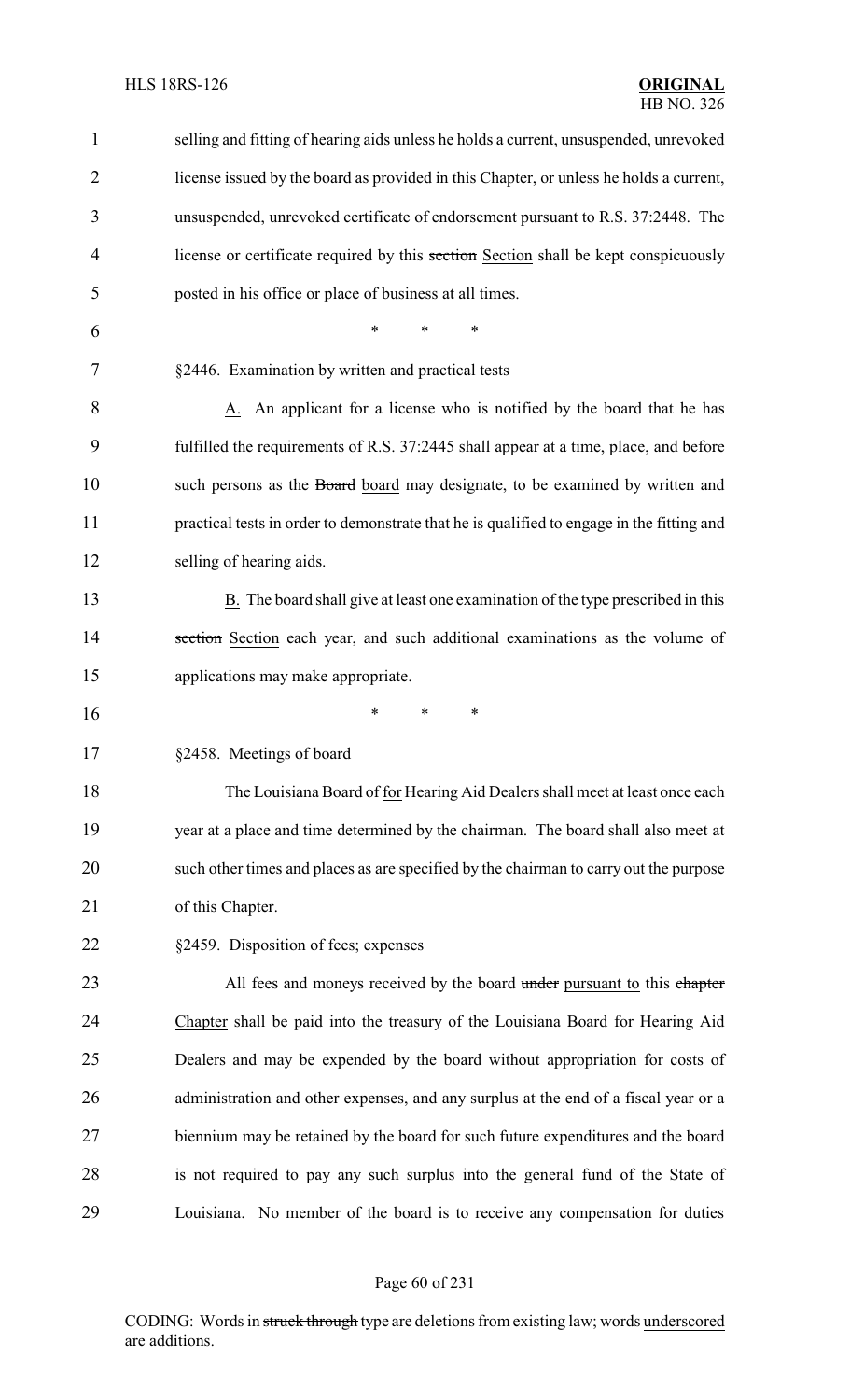| 1  | performed; provided, that such member of the board shall be reimbursed for all         |
|----|----------------------------------------------------------------------------------------|
| 2  | reasonable and necessary travel expenses in attending any meeting of the board         |
| 3  | within this state, or may be reimbursed all reasonable and necessary travel expenses   |
| 4  | when incurred by authorization of the board.                                           |
| 5  | *<br>*                                                                                 |
| 6  | §2465. Licensing requirements; applicability; exceptions                               |
| 7  | *<br>*<br>*                                                                            |
| 8  | D. This Chapter does shall not apply to any of the following persons:                  |
| 9  | A physician licensed by the Louisiana State Board of Medical<br>(1)                    |
| 10 | Examiners; or.                                                                         |
| 11 | $\ast$<br>*<br>$\ast$                                                                  |
| 12 | §2503. Board of Examiners for of Nursing Facility Administrators                       |
| 13 | ∗<br>∗<br>∗                                                                            |
| 14 | §2504. Functions and duties of the board                                               |
|    |                                                                                        |
| 15 | A. It shall be the function and duty of the board to:                                  |
| 16 | (1)<br>Develop, impose, and enforce standards which must be met by                     |
| 17 | individuals in order to receive a license as a nursing facility administrator, which   |
| 18 | standards shall be designed to insure ensure that nursing facility administrators will |
| 19 | be individuals who are of good character and are otherwise suitable, and who, by       |
| 20 | training or experience in the field of institutional administration, are qualified to  |
| 21 | serve as nursing facility administrators.                                              |
| 22 | ∗<br>∗<br>∗                                                                            |
| 23 | (5) Establish procedures designed to insure ensure that individuals licensed           |
| 24 | as nursing facility administrators will, during any period that they serve as such,    |
| 25 | comply with the requirements of the board.                                             |
| 26 | ∗<br>*<br>*                                                                            |
| 27 | §2802. Board of chiropractic examiners                                                 |

# Page 61 of 231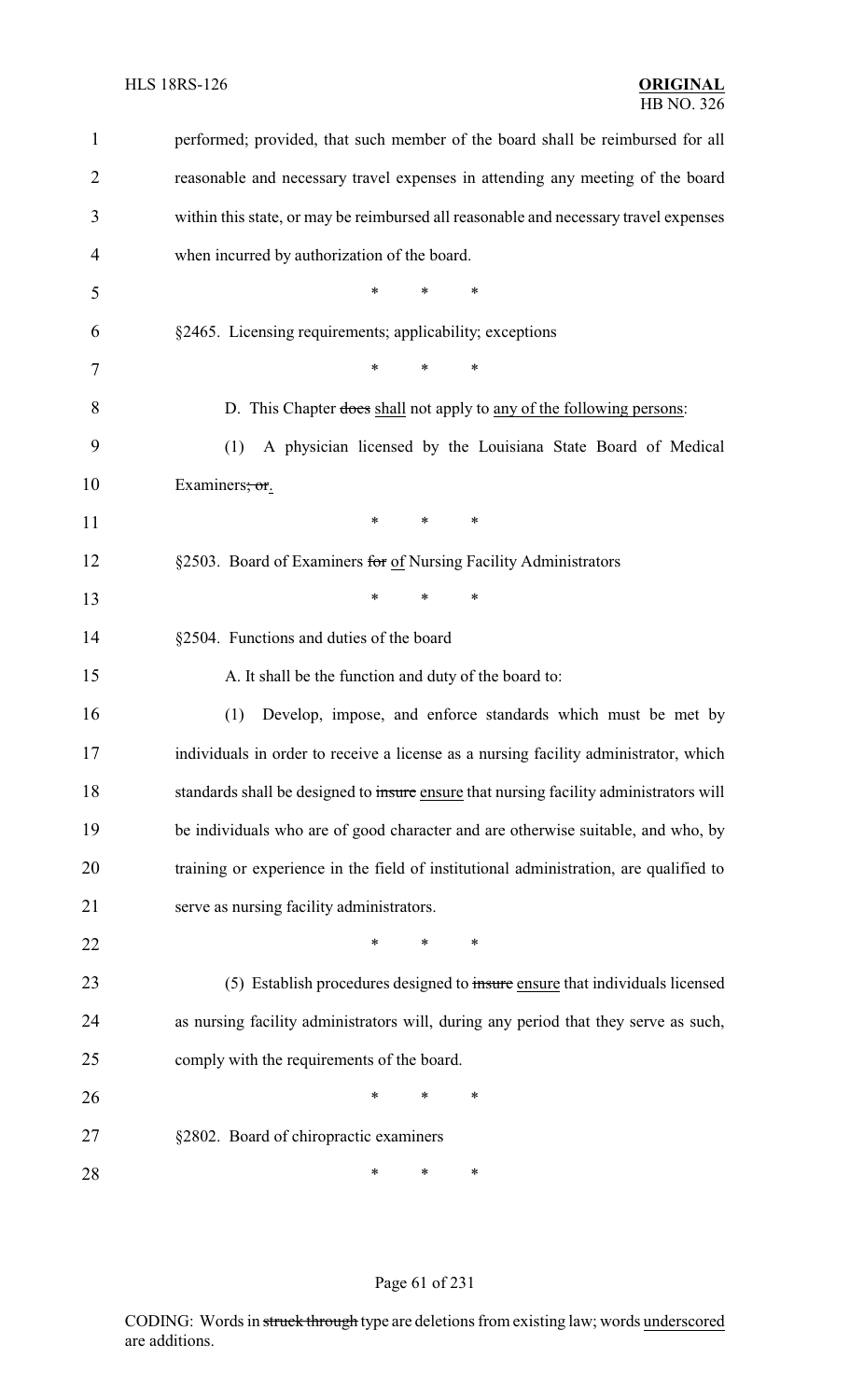| $\mathbf{1}$   | C. Any vacancy occurring in the membership of the board, except by                      |
|----------------|-----------------------------------------------------------------------------------------|
| $\overline{2}$ | expiration of the term, shall be filled for the unexpired term in the manner provided   |
| 3              | in Subsection A of this section Section.                                                |
| $\overline{4}$ | ∗<br>*<br>$\ast$                                                                        |
| 5              | Suspension or revocation of license; causes; hearing; advertisement;<br>§2816.          |
| 6              | reinstatement                                                                           |
| 7              | A. After notice and an opportunity for hearing, the board may suspend or                |
| 8              | revoke any license or certificate, or impose probationary or any other restrictions on  |
| 9              | any license or certificate, issued to any chiropractor for any of the following causes: |
| 10             | $\ast$<br>$\ast$<br>*                                                                   |
| 11             | (2) Fraud, deceit, or perjury in obtaining a diploma or certificate of licensure.       |
| 12             | *<br>$\ast$<br>$\ast$                                                                   |
| 13             | (4) Habitual use of morphine, opium, cocaine, or other drugs having similar             |
| 14             | effect.                                                                                 |
| 15             | $\ast$<br>∗<br>∗                                                                        |
| 16             | (6) Obtaining or attempting to obtain payment for chiropractic services by              |
| 17             | fraud, deceit, or perjury.                                                              |
| 18             | $\ast$<br>*<br>∗                                                                        |
| 19             | (8) Intentional violation of federal, state, or municipal laws or regulations           |
| 20             | relative to contagious and infectious diseases or other public health matters.          |
| 21             | ∗<br>*<br>∗                                                                             |
| 22             | (13) Prescribing, dispensing, or administering any medicines or drugs.                  |
| 23             | $\ast$<br>*<br>∗                                                                        |
| 24             | (15) Using the title "Doctor,", "Dr.", or its equivalent, without using the term        |
| 25             | "chiropractor,", or its equivalent, as a suffix or in connection therewith, under such  |
| 26             | circumstances as to induce the belief that the practitioner is entitled to practice any |
| 27             | portion of the healing arts other than chiropractic as defined herein.                  |
| 28             | B. The board may, as a probationary condition, or as a condition of the                 |
| 29             | reinstatement of any license or certificate suspended or revoked hereunder in           |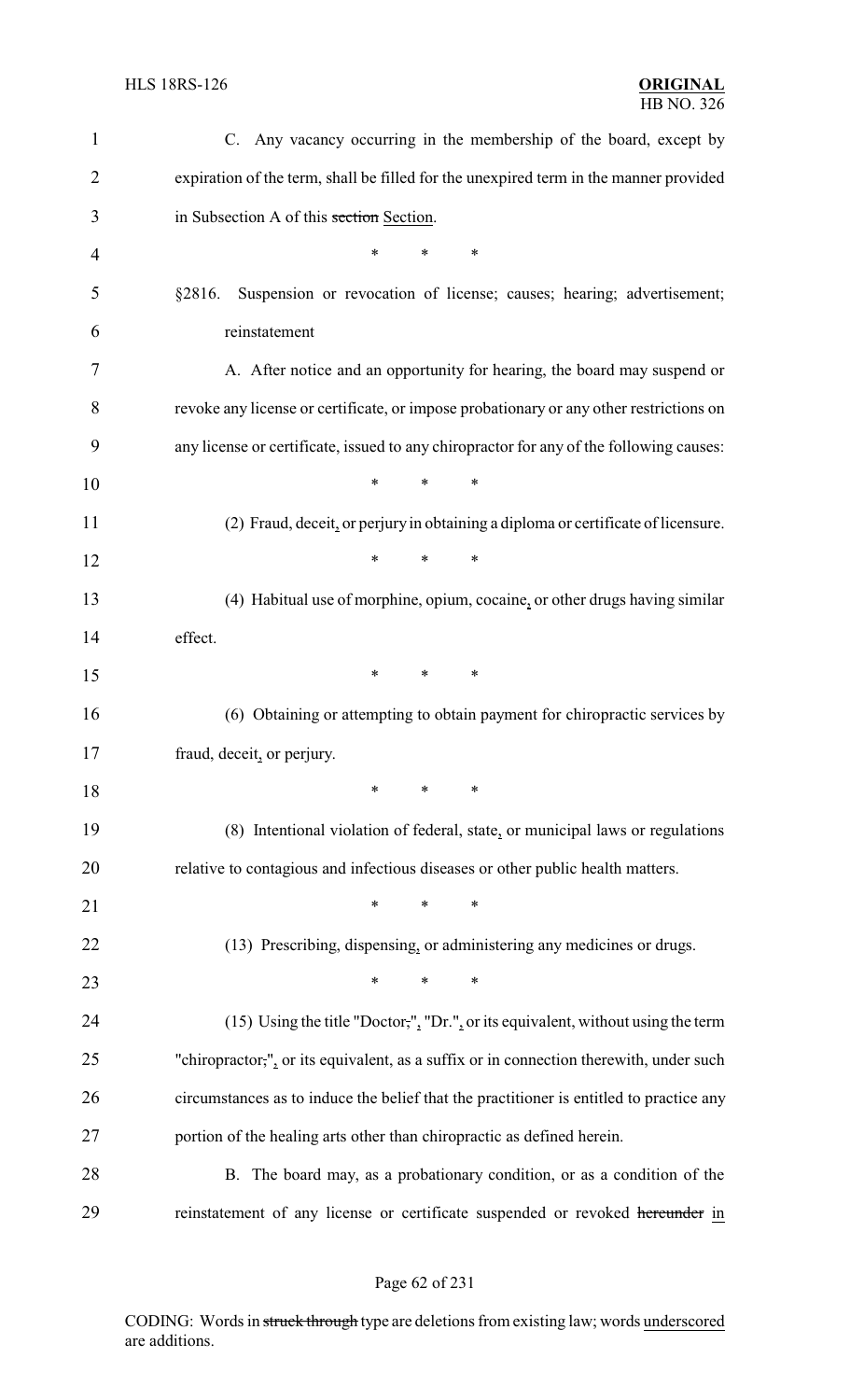| $\mathbf{1}$   | accordance with the provisions of this Chapter, require the license holder or             |
|----------------|-------------------------------------------------------------------------------------------|
| $\overline{2}$ | certificate holder to pay all costs of the board proceedings, including investigators',   |
| 3              | stenographers', and attorneys' fees, and to pay a fine not to exceed ten thousand         |
| 4              | dollars. Failure to pay such costs, fees, or fines may result in refusal of license       |
| 5              | renewal by the board as provided in R.S. 37:2810(D).                                      |
| 6              | *<br>*<br>∗                                                                               |
| 7              | F.                                                                                        |
| 8              | $\ast$<br>*<br>*                                                                          |
| 9              | The Louisiana Board of Chiropractic Examiners shall make rules<br>(2)                     |
| 10             | governing advertising consistent with state and federal laws.                             |
| 11             | *<br>*<br>*                                                                               |
| 12             | §2819. Louisiana State Board of Chiropractic Examiners; chiropractic scholarships;        |
| 13             | creation                                                                                  |
| 14             | *<br>∗<br>∗                                                                               |
| 15             | §2950. Criminal record effect on trade, occupational, and professional licensing          |
| 16             | *<br>*<br>*                                                                               |
| 17             | B. Any decision which prohibits an applicant from engaging in the                         |
| 18             | occupation, trade, or profession for which the license, permit, or certificate is sought, |
| 19             | which is based in whole or in part on conviction of any crime, as described in            |
| 20             | Subsection A of this Section, shall explicitly state in writing the reasons for the       |
| 21             | decision.                                                                                 |
| 22             | ∗<br>$\ast$<br>∗                                                                          |
| 23             | $D(1)(a)$ This Section shall not be applicable to:                                        |
| 24             | *<br>*<br>∗                                                                               |
| 25             | (viii) The Louisiana State Board of Pharmacy.                                             |
| 26             | $\ast$<br>*<br>*                                                                          |
| 27             | §3014. False representation of licensure prohibited                                       |
| 28             | $(A)$ $\overline{A}$ . No person who is not licensed under pursuant to this Chapter as an |
| 29             | occupational therapist or an occupational therapy assistant, or whose license has been    |

# Page 63 of 231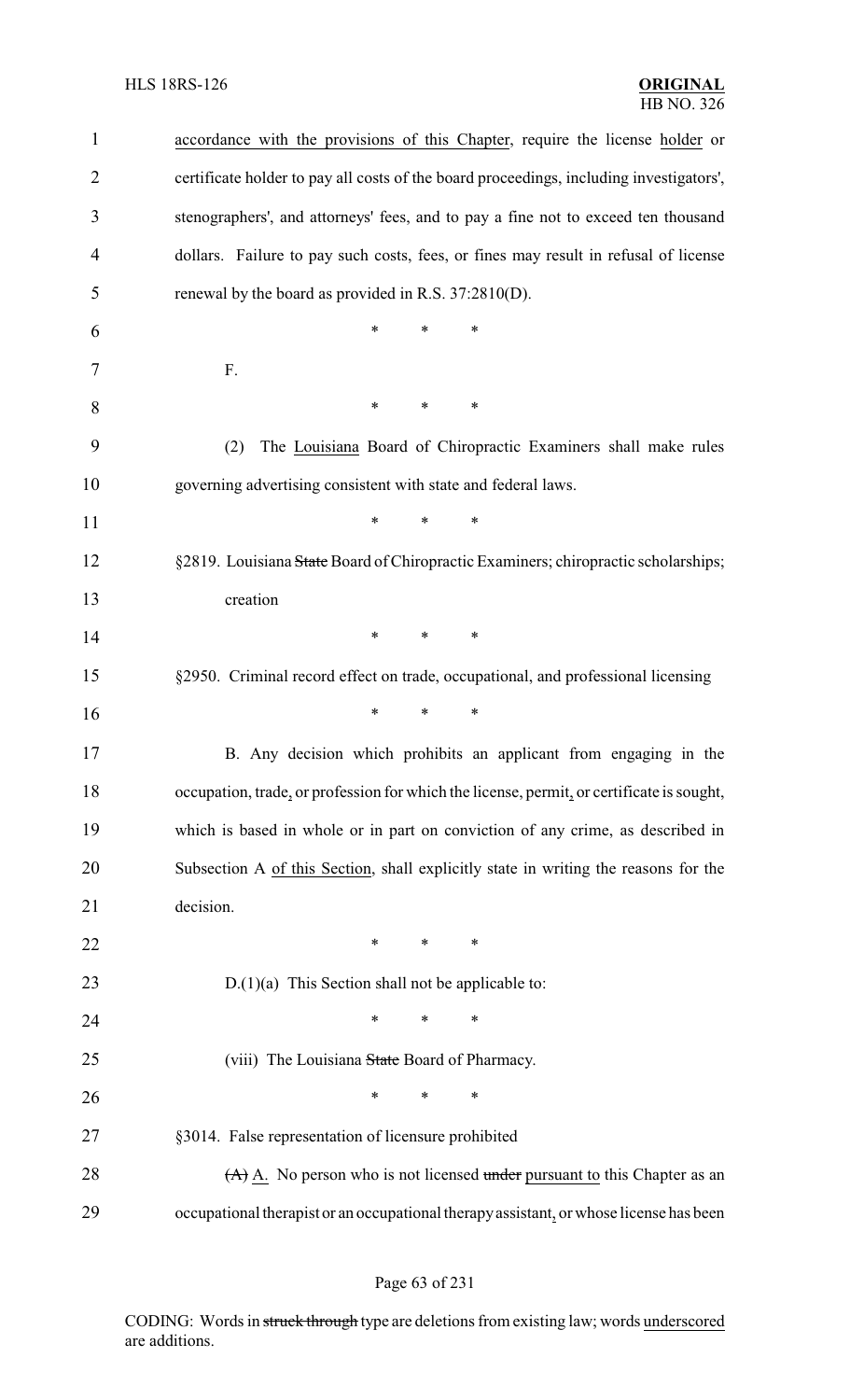| $\mathbf{1}$   | suspended or revoked, shall use, in connection with his name or place of business,     |
|----------------|----------------------------------------------------------------------------------------|
| $\overline{2}$ | the words "occupational therapy assistant", "occupational therapist", "licensed        |
| 3              | occupational therapist", "occupational therapist, registered", "licensed certified     |
| 4              | occupational therapy assistant", "certified occupational therapy assistant", or the    |
| 5              | letters, "OT", "LOT", "OTA", "LOTA", "LOTR", "OTR", "LCOTA", "COTA", or                |
| 6              | any other words, letters, abbreviations, or insignia indicating or implying that he is |
| 7              | an occupational therapist or an occupational therapy assistant, or in any way, orally, |
| 8              | in writing, in print or by sign, directly or by implication, represent himself as an   |
| 9              | occupational therapist or an occupational therapy assistant.                           |
| 10             | (B) B. Whoever violates the provisions of this Section shall be fined not              |
| 11             | more than five hundred dollars or be imprisoned for not more than six months, or       |
| 12             | both.                                                                                  |
| 13             | ∗<br>∗<br>∗                                                                            |
| 14             | §3214. Licensure; persons exempt                                                       |
| 15             | The requirements of a license shall not apply to:                                      |
| 16             | (1) A student enrolled in and attending a board approved board-approved                |
| 17             | educational program or college of radiologic technology who applies ionizing           |
| 18             | radiation to humans while under the supervision of a licensed practitioner or a        |
| 19             | licensed radiologic technologist.                                                      |
| 20             | *<br>*<br>$\ast$                                                                       |
| 21             | §3241. Definitions                                                                     |
| 22             | As used in this Chapter, the following terms definitions shall apply unless the        |
| 23             | context clearly states otherwise:                                                      |
| 24             | (1) "Apprentice permit" means a permit issued by the Louisiana Department              |
| 25             | of Health to authorize a person desiring to become a licensed midwife to obtain        |
| 26             | clinical experience under supervision of a physician, certified nurse midwife,         |
| 27             | certified nurse practitioner specially qualified by the Louisiana State Board of       |
| 28             | Nursing, or licensed midwife.                                                          |
| 29             | ∗<br>*<br>∗                                                                            |

# Page 64 of 231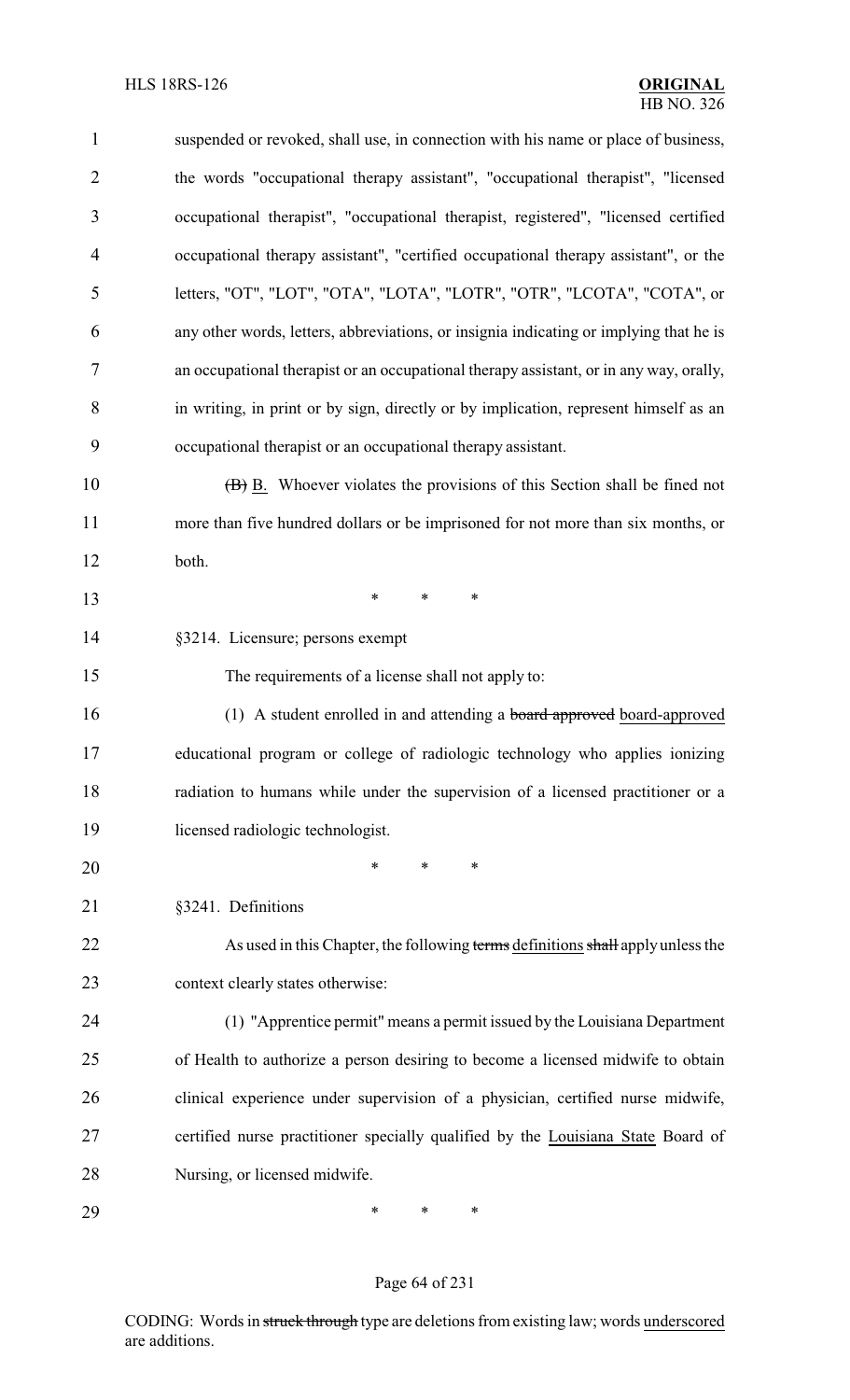| 1              | §3258. Professional liability                                                                  |
|----------------|------------------------------------------------------------------------------------------------|
| $\overline{2}$ | $\ast$<br>$\ast$<br>∗                                                                          |
| 3              | C. No physician or other health care provider as defined in $R.S. 40:1299.41$                  |
| 4              | R.S. 40:1231.1, no hospital as defined in R.S. 40:2102, $\sigma$ and no institution, facility, |
| 5              | or clinic licensed by the department shall be:                                                 |
| 6              | *<br>*<br>∗                                                                                    |
| 7              | §3302. Definitions                                                                             |
| 8              | As used in this Chapter, the following words and phrases have the meanings                     |
| 9              | hereinafter ascribed to them:                                                                  |
| 10             | *<br>$\ast$<br>∗                                                                               |
| 11             | (4) "Board-approved organization" means one of the following:                                  |
| 12             | *<br>$\ast$<br>∗                                                                               |
| 13             | An organization, whose athletic activity meets one or more of the<br>(b)                       |
| 14             | following:                                                                                     |
| 15             | (i) Has an officially-designated officially designated coach or individual who                 |
| 16             | has the responsibility for athletic activities of the organization.                            |
| 17             | ∗<br>∗<br>∗                                                                                    |
| 18             | (iv) Has a policy that requires documentation of having a signed medical                       |
| 19             | clearance by a licensed physician or other board authorized health care board-                 |
| 20             | authorized healthcare provider as a condition for participation for the athletic               |
| 21             | activities of the organization.                                                                |
| 22             | $\ast$<br>∗<br>∗                                                                               |
| 23             | §3309.1. Hearing; consent order                                                                |
| 24             | A. Denial, refusal to renew, suspension, or revocation of a license, or the                    |
| 25             | imposition of probationary terms, conditions, or restrictions upon a licensee, may be          |
| 26             | ordered by the board in a decision made after a hearing in accordance with                     |
| 27             | procedures established by the Administrative Procedure Act, R.S. 49:950 et seq., or            |
| 28             | by consent of the parties.                                                                     |
| 29             | ∗<br>∗<br>∗                                                                                    |

# Page 65 of 231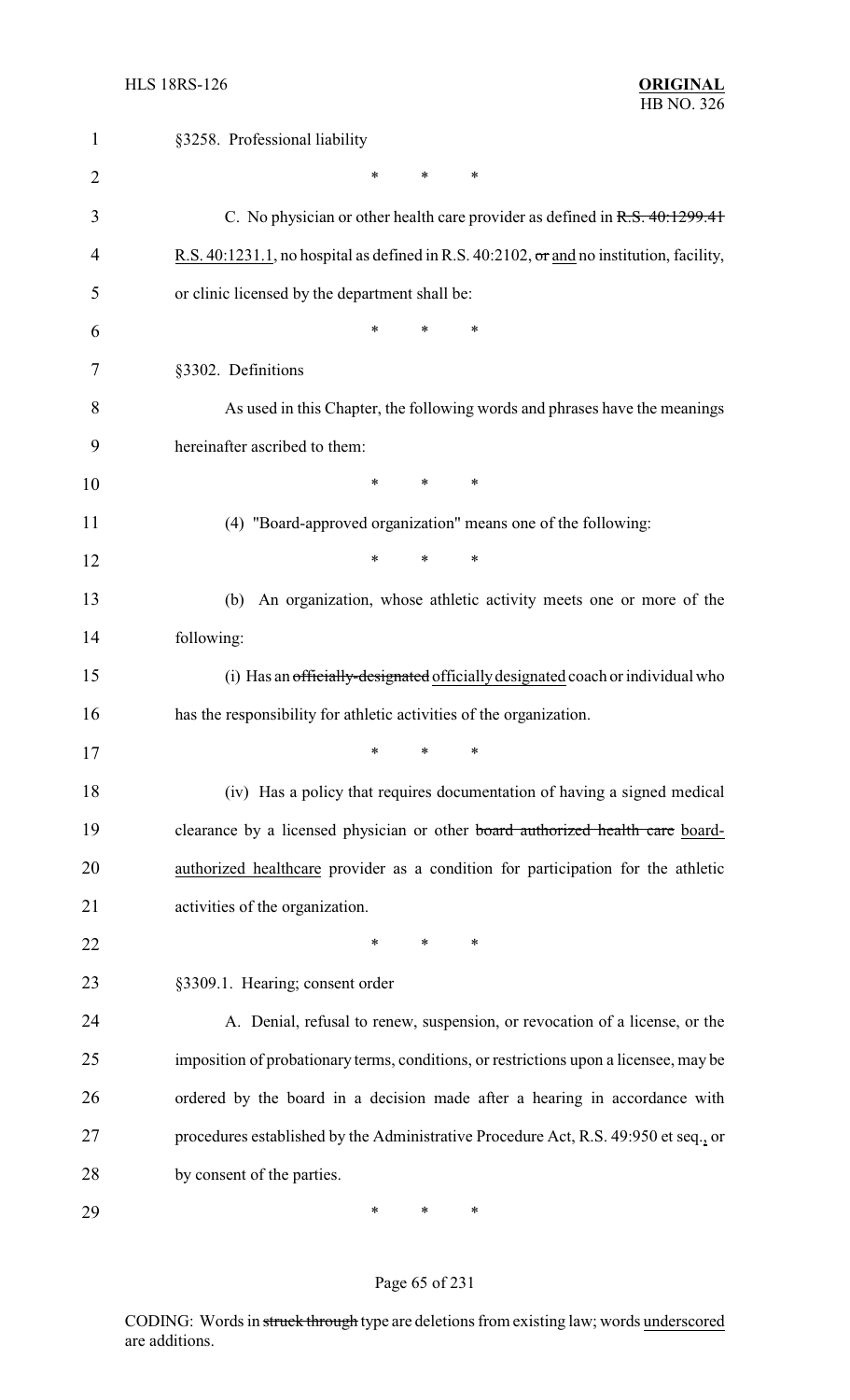2 As used in this Chapter the following definitions shall apply:

 (1) "Addiction counselor" means any person who is licensed, or certified, or registered in accordance with the provisions of this Chapter and procedures established by the department and who, by means of his special knowledge acquired through formal education or practical experience, is qualified to provide addiction counseling services to those individuals afflicted with or suffering from an addictive disorder or certain co-occurring disorders. The counseling services provided shall be those which utilize KSA's KSA or core functions, as determined by the department to be appropriate for the addictive disorder or disorders presented.

 (2) "Addictive disorder" means the repeated pathological use of substances including but not limited to alcohol, drugs, or tobacco, or repeated pathological compulsive behaviors including but not limited to gambling, which cause physical, psychological, emotional, economic, legal, social, or other harms to the individual afflicted with the addiction or to others affected by the individual's affliction. As 16 used herein in this Chapter, "addictive disorder" shall include not only those instances where withdrawal from or tolerance to the substance or behaviors are present but also those instances involving use and abuse of substances.

\* \* \*

 (6) "Compulsive gambling counselor"means any person holding a necessary credential as a licensed, certified, or registered addiction counselor, or a necessary credential as a qualified mental health professional, who is certified by the department, in accordance with the provisions of this Chapter, as possessing special knowledge acquired through formal education and clinical experience and thus is qualified to provide gambling addiction counseling to persons who have a gambling addiction disorder or who exhibit gambling addictive behaviors.

27 (7) "Co-occurring disorder" means a disorder in which individuals have an individual has at least one psychiatric disorder as well as an addictive disorder.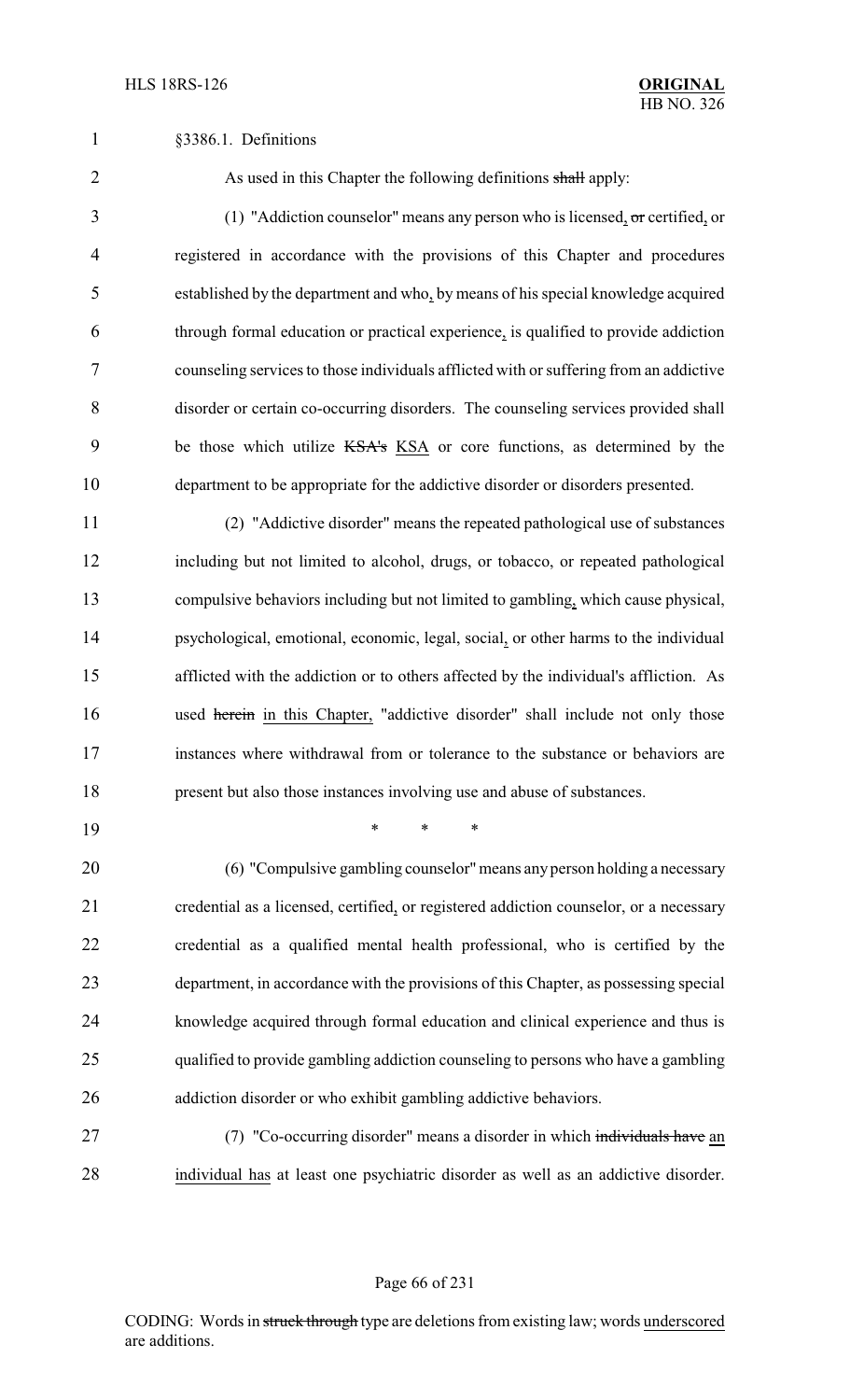| $\mathbf{1}$   | While these disorders may interact differently in any one person, at least one           |
|----------------|------------------------------------------------------------------------------------------|
| $\overline{2}$ | disorder of each type can be diagnosed independently of the other.                       |
| 3              | *<br>*<br>*                                                                              |
| $\overline{4}$ | (9) "Counselor-in-training" or "CIT" means any person who has not yet met                |
| 5              | the qualification to become a licensed, certified, or registered counselor, but who has  |
| 6              | made application to the department in accordance with the provisions of this Chapter     |
| 7              | and procedures established by the department.                                            |
| 8              | $\ast$<br>∗<br>*                                                                         |
| 9              | (11)<br>"KSA's" "KSA" means the Knowledge, Skills, and Attitudes                         |
| 10             | knowledge, skills, and attitudes designated by the department as being necessary for     |
| 11             | effective addiction counseling and required by the department to be utilized by          |
| 12             | addictive disorders counselors in providing addiction counseling services.               |
| 13             | (12) "Prevention" means those activities and services that prevent, reduce,              |
| 14             | or stabilize the incidence of addictive disorders and thereby prevent, reduce, or        |
| 15             | stabilize the prevalence of addictive disorders. The activities contemplated by this     |
| 16             | definition include services to those at risk of developing an addictive disorder as well |
| 17             | as those individuals who, though not necessarily at risk of developing an addictive      |
| 18             | disorder, are nonetheless appropriate for services. In addition, prevention shall be     |
| 19             | understood to include educational programs and activities that are designed to raise     |
| 20             | the awareness of and encourage healthy behaviors.                                        |
| 21             | *<br>$\ast$<br>*                                                                         |
| 22             | "Substance abuse" means the repeated pathological use of drugs,<br>(16)                  |
| 23             | including alcohol, which causes physical, psychological, economic, legal, or social      |
| 24             | harm to the individual user or to others affected by the user's behavior.                |
| 25             | §3387. Licensed addiction counselor                                                      |
| 26             | A. The practice of addiction counseling within the meaning and intent of this            |
| 27             | Chapter shall consist of the rendering of professional guidance to individuals           |
| 28             | suffering from an addictive disorder to assist them in gaining an understanding of the   |
| 29             | nature of their disorder and developing and maintaining a responsible life style         |
|                |                                                                                          |

# Page 67 of 231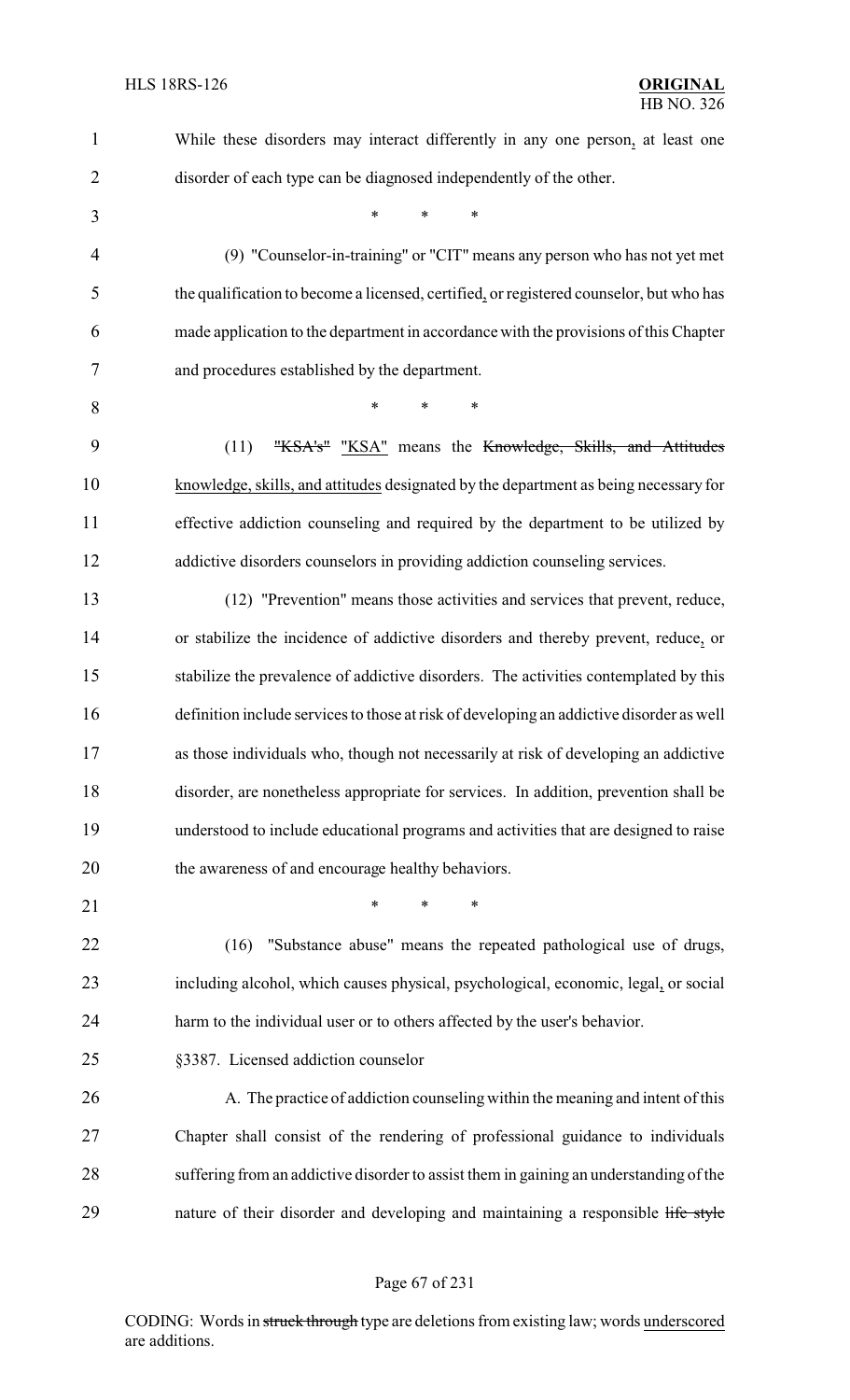#### HLS 18RS-126 **ORIGINAL**

| $\mathbf{1}$   | lifestyle. The licensed addiction counselor may practice autonomously, independent      |
|----------------|-----------------------------------------------------------------------------------------|
| $\overline{2}$ | of any other professional association or supervision. The scope of practice, in         |
| 3              | addition to any other applicable provision herein of this Chapter, shall include        |
| $\overline{4}$ | making referrals to appropriate professionals, providing counseling to family           |
| 5              | members, and, as appropriate, to others affected by the individual's addictive          |
| 6              | disorder, and the utilization of KSA and core functions.                                |
| 7              | $\ast$<br>$\ast$<br>$\ast$                                                              |
| 8              | C. Any person seeking to be recognized by the department as a licensed                  |
| 9              | addiction counselor shall submit an application to the department on a form and in      |
| 10             | a manner as the department shall prescribe. The initial application form shall be       |
| 11             | accompanied by an initial application fee as provided for herein in this Chapter.       |
| 12             | D. Upon investigation of the application, the department shall, not less than           |
| 13             | forty-five days prior to any examination, notify each candidate that the application    |
| 14             | is satisfactory and accepted or unsatisfactory and unaccepted rejected.<br>If an        |
| 15             | application is rejected, the notice shall state the reason for such rejection.          |
| 16             | E. The department shall recognize as a licensed addiction counselor each                |
| 17             | candidate who:                                                                          |
| 18             | ∗<br>*<br>∗                                                                             |
| 19             | (2) Is a legal resident of the United States and at least twenty-one years of           |
| 20             | age from on the date the application is received.                                       |
| 21             | *<br>*<br>∗                                                                             |
| 22             | $(6)(a)$ Demonstrates professional competence by passing a written and oral             |
| 23             | examination and making a case presentation                                              |
| 24             | $(a)$ (b) The department shall determine the scope and administration of the            |
| 25             | examination.                                                                            |
| 26             | The department may provide for circumstances under which a<br>$\left(\theta\right)$ (c) |
| 27             | candidate who fails either examination, but who meets all other requirements, may       |
| 28             | retake the examination.                                                                 |

# Page 68 of 231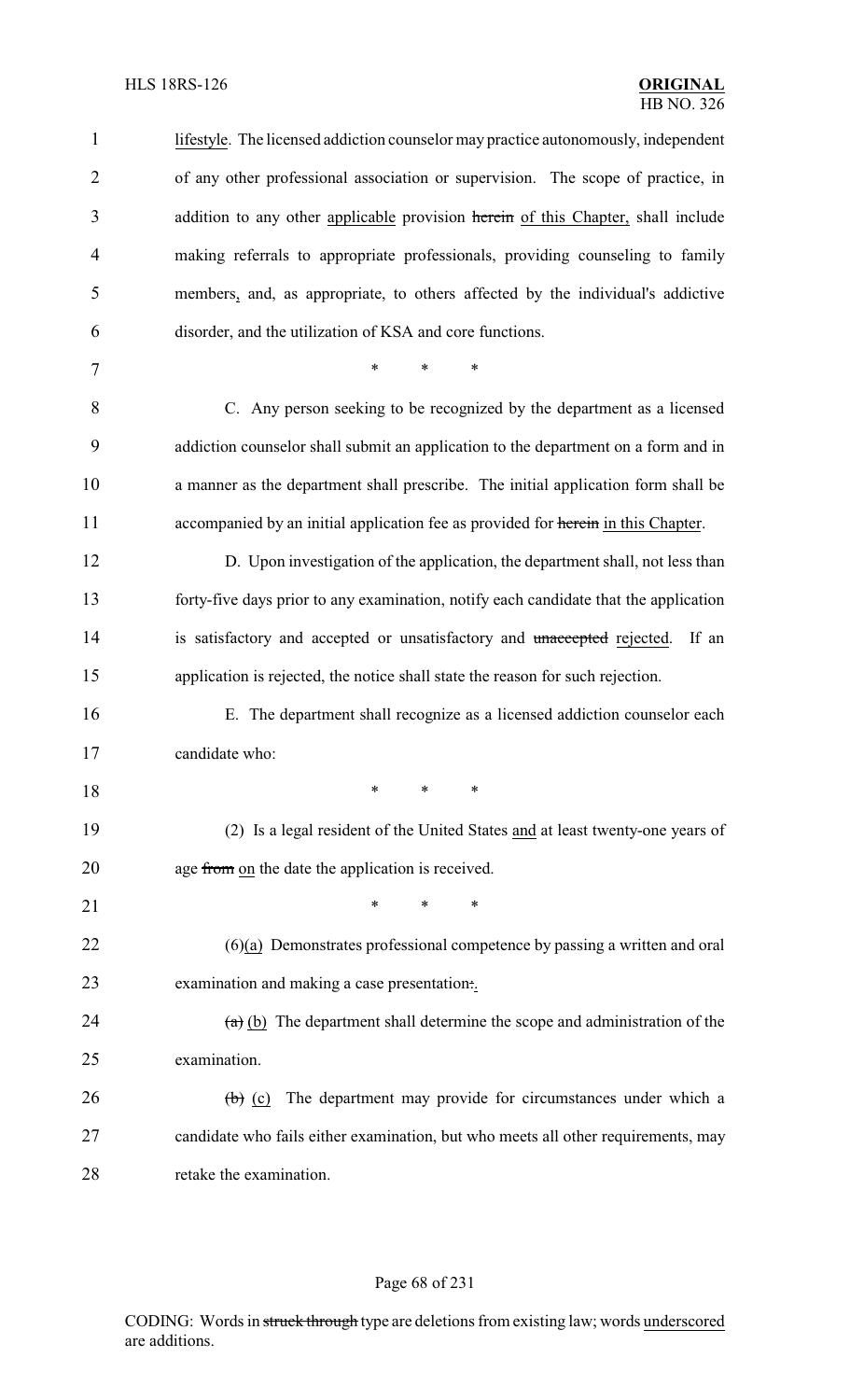| 1  | $\overline{(e)}$ (d) The department shall prescribe the scope and manner of the case   |
|----|----------------------------------------------------------------------------------------|
| 2  | presentation required herein by the provisions of Subparagraph (a) of this Paragraph.  |
| 3  | $\ast$<br>$\ast$<br>$\ast$                                                             |
| 4  | §3387.1. Certified addiction counselor                                                 |
| 5  | A. The practice of addiction counseling within the meaning and intent of this          |
| 6  | Chapter shall consist of the rendering of professional guidance to individuals         |
| 7  | suffering from an addictive disorder to assist them in gaining an understanding of the |
| 8  | nature of their disorder and developing and maintaining a responsible lifestyle. The   |
| 9  | certified addiction counselor may not practice independently, except when providing    |
| 10 | addiction counseling services in a prison or other custodial environment, and may      |
| 11 | not render a diagnostic impression. The scope of practice, in addition to any other    |
| 12 | applicable provision herein of this Chapter, shall include making referrals to         |
| 13 | appropriate professionals, providing counseling to family members, and, as             |
| 14 | appropriate, to others affected by the individual's addictive disorder, and the        |
| 15 | utilization of KSA and core functions.                                                 |
| 16 | $\ast$<br>$\ast$<br>*                                                                  |
| 17 | C. Any person seeking to be recognized by the department as a certified                |
| 18 | addiction counselor shall submit an application to the department on a form and in     |
| 19 | a manner as the department shall prescribe. The initial application form shall be      |
| 20 | accompanied by an initial application fee as provided for herein in this Chapter.      |
| 21 | D. Upon investigation of the application, the department shall, not less than          |
| 22 | forty-five days prior to any examination, notify each candidate that the application   |
| 23 | is satisfactory and accepted or unsatisfactory and unaccepted rejected.<br>If an       |
| 24 | application is rejected, the notice shall state the reason for such rejection.         |
| 25 | E. The department shall recognize as a certified addiction counselor each              |
| 26 | candidate who:                                                                         |
| 27 | $\ast$<br>∗<br>∗                                                                       |
| 28 | $(6)(a)$ Demonstrates professional competence by passing a written and oral            |
| 29 | examination, and making a case presentation                                            |

# Page 69 of 231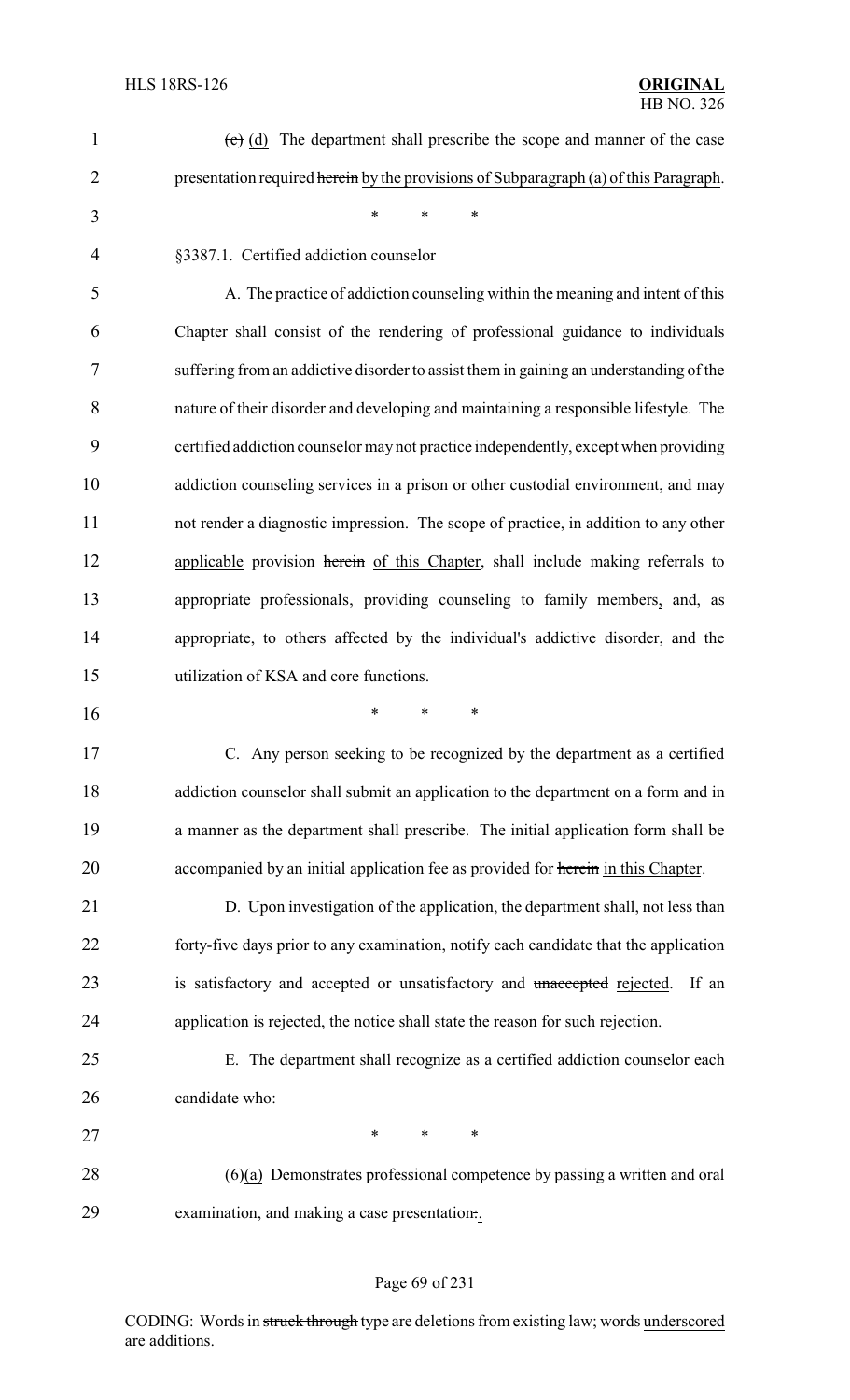| $\mathbf{1}$   | $(a)$ (b) The department shall determine the scope and administration of the           |
|----------------|----------------------------------------------------------------------------------------|
| $\overline{2}$ | examinations.                                                                          |
| 3              | $(b)$ (c) The department may provide for circumstances under which a                   |
| $\overline{4}$ | candidate who fails either examination, but who meets all other requirements, may      |
| 5              | retake the examination.                                                                |
| 6              | $\overline{(e)}$ (d) The department shall make reasonable accommodations for those     |
| 7              | candidates who demonstrate a special need or disability.                               |
| 8              | $(d)$ (e) The department shall prescribe the scope and manner of the case              |
| 9              | presentation required herein by the provisions of Subparagraph (a) of this Paragraph.  |
| 10             | *<br>*<br>*                                                                            |
| 11             | §3387.2. Registered addiction counselor                                                |
| 12             | A. The practice of addiction counseling within the meaning and intent of this          |
| 13             | Chapter shall consist of the rendering of professional guidance to individuals         |
| 14             | suffering from an addictive disorder to assist them in gaining an understanding of the |
| 15             | nature of their disorder and developing and maintaining a responsible life style       |
| 16             | lifestyle. The registered addiction counselor may not practice independently and       |
| 17             | may not render a diagnostic impression. The scope of practice, in addition to any      |
| 18             | other applicable provision herein of this Chapter, shall include making referrals to   |
| 19             | appropriate professionals, providing counseling to family members, and, as             |
| 20             | appropriate, to others affected by the individual's addictive disorder, and the        |
| 21             | utilization of KSA and core functions. The scope of practice shall in no way be        |
| 22             | construed to include services designed to address work organization productivity       |
| 23             | issues and employee client problems affecting job performance and the ability to       |
| 24             | perform on the job.                                                                    |
| 25             | ∗<br>∗<br>∗                                                                            |
| 26             | C. Any person seeking to be recognized by the department as a registered               |
| 27             | addiction counselor shall submit an application to the department on a form and in     |
| 28             | a manner as the department shall prescribe. The initial application form shall be      |
| 29             | accompanied by an initial application fee as provided for herein in this Chapter.      |
|                |                                                                                        |

# Page 70 of 231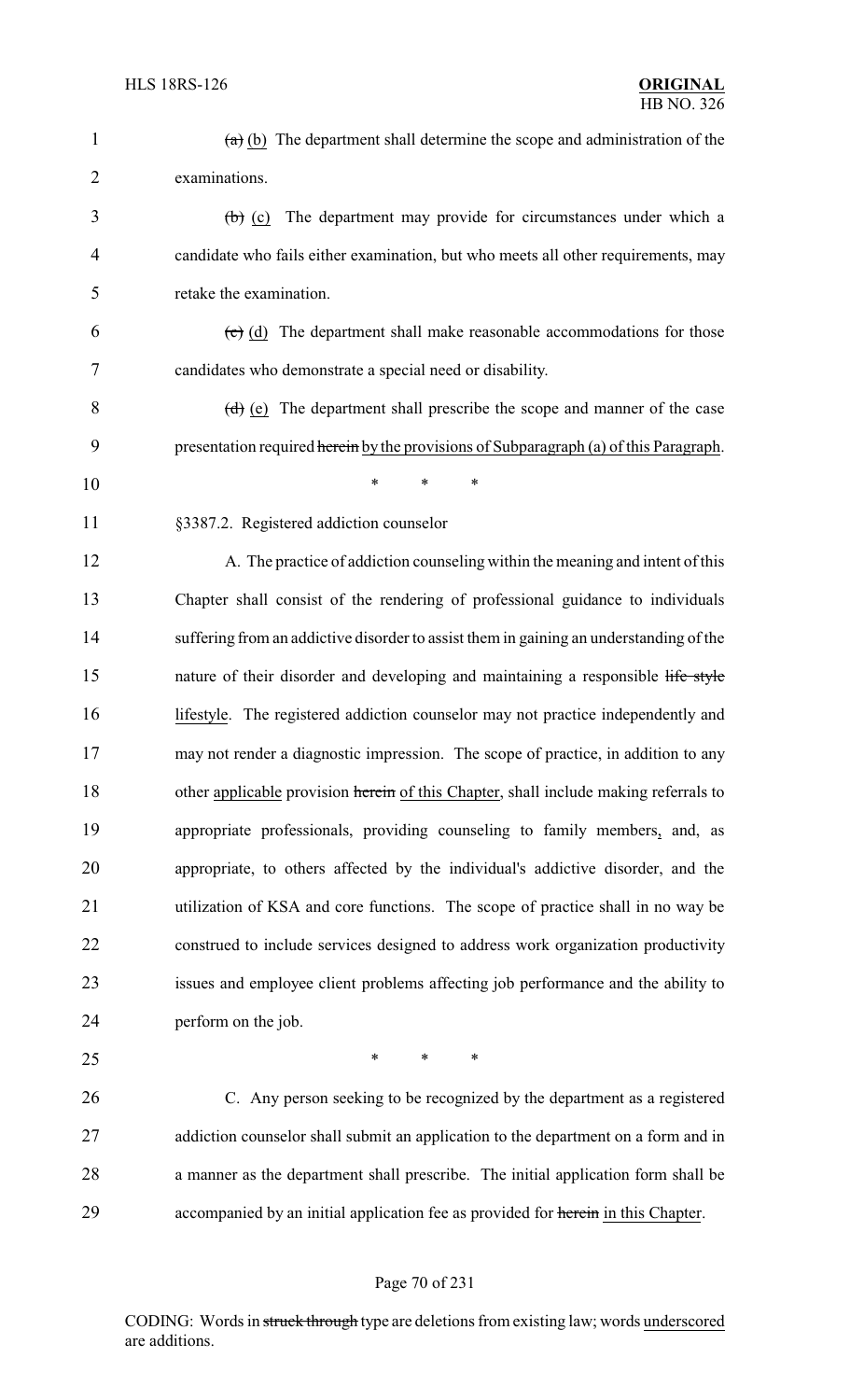| $\mathbf{1}$   | D. Upon investigation of the application, the department shall, not less than             |
|----------------|-------------------------------------------------------------------------------------------|
| $\overline{2}$ | forty-five days prior to any examination, notify each candidate that the application      |
| 3              | is satisfactory and accepted or unsatisfactory and unaccepted rejected.<br>If an          |
| 4              | application is rejected, the notice shall state the reason for such rejection.            |
| 5              | E. The department shall recognize as a registered addiction counselor each                |
| 6              | candidate who:                                                                            |
| 7              | $\ast$<br>*<br>$\ast$                                                                     |
| 8              | $(5)(a)$ Demonstrates professional competence by passing a written and oral               |
| 9              | examination, and making a case presentation                                               |
| 10             | $(a)$ (b) The department shall determine the scope and administration of the              |
| 11             | examinations.                                                                             |
| 12             | $\left(\frac{b}{c}\right)$ (c) The department may provide for circumstances under which a |
| 13             | candidate who fails either examination, but who meets all other requirements, may         |
| 14             | retake the examination.                                                                   |
| 15             | $(e)$ (d) The department shall make reasonable accommodations for those                   |
| 16             | candidates who demonstrate a special need or disability.                                  |
| 17             | $(d)$ (e) The department shall prescribe the scope and manner of the case                 |
| 18             | presentation required herein by the provisions of Subparagraph (a) of this Paragraph.     |
| 19             | $\ast$<br>∗<br>∗                                                                          |
| 20             | §3387.3. Counselor-in-training                                                            |
| 21             | A. The practice of addiction counseling within the meaning and intent of this             |
| 22             | Chapter shall consist of the rendering of professional guidance to individuals            |
| 23             | suffering from an addictive disorder to assist them in gaining an understanding of the    |
| 24             | nature of their disorder and developing and maintaining a responsible life style          |
| 25             | lifestyle. The status of counselor-in-training (CIT) is intended to assist professional   |
| 26             | development by providing qualified individuals with supervised clinical counseling        |
| 27             | experience. This status is, by its very nature, temporary and it is anticipated that the  |
| 28             | individual will progress through the experience to become a licensed, certified, or       |
| 29             | registered addiction counselor.<br>The counselor-in-training may not practice             |

# Page 71 of 231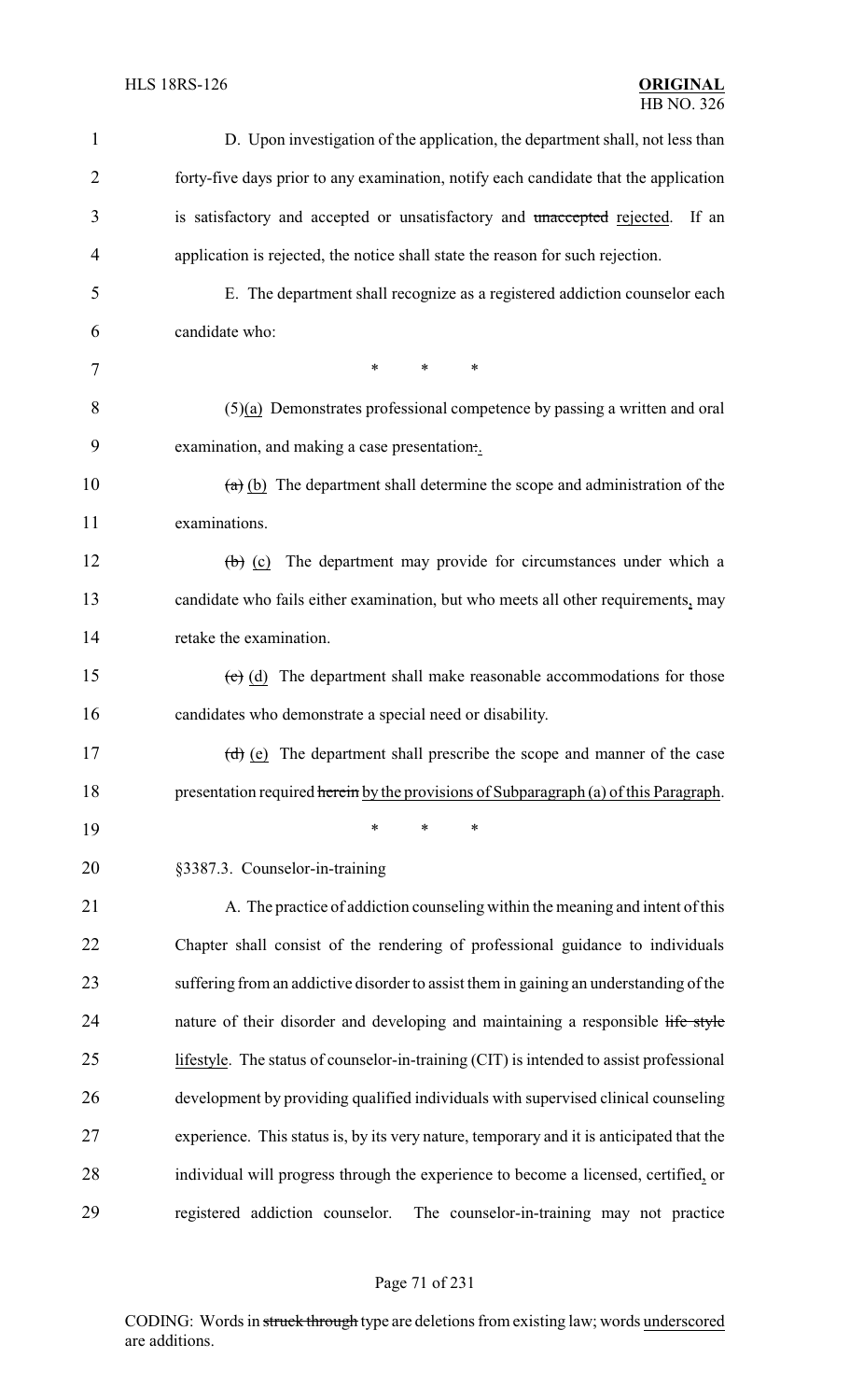| $\mathbf{1}$   | The counselor-in-training may only work under the direct<br>independently.              |
|----------------|-----------------------------------------------------------------------------------------|
| $\overline{2}$ | supervision of a licensed addiction counselor, certified addiction counselor, or        |
| 3              | registered addiction counselor; or in the absence of a licensed, certified, or          |
| $\overline{4}$ | registered, addiction counselor, under the direction of a qualified mental health       |
| 5              | professional. The scope of practice, in addition to any other applicable provision      |
| 6              | herein of this Chapter, shall include making referrals to appropriate professionals,    |
| 7              | providing counseling to family members, and, as appropriate, to others affected by      |
| 8              | the individual's addictive disorder, and the utilization of KSA and core functions.     |
| 9              | $\ast$<br>$\ast$<br>$\ast$                                                              |
| 10             | $C$ .<br>Any person seeking to be recognized by the department as a                     |
| 11             | counselor-in-training shall submit an application to the department on a form and in    |
| 12             | a manner as the department shall prescribe. The initial application form shall be       |
| 13             | accompanied by an initial application fee as provided for herein in this Chapter.       |
| 14             | D. Upon investigation of the application, the department shall, within thirty           |
| 15             | days, notify each candidate that the application is satisfactory and accepted or        |
| 16             | unsatisfactory and unaccepted rejected. If an application is rejected, the notice shall |
| 17             | state the reason for such rejection.                                                    |
| 18             | E. The department shall recognize as a counselor-in-training each candidate             |
| 19             | who:                                                                                    |
| 20             | (1) Is a legal resident of the United States and at least eighteen years of age         |
| 21             | from on the date the application is received.                                           |
| 22             | ∗<br>∗<br>∗                                                                             |
| 23             | §3387.4. Addiction treatment assistant                                                  |
| 24             | ∗<br>∗<br>∗                                                                             |
| 25             | C. Any person seeking to be recognized by the department as an addiction                |
| 26             | treatment assistant shall submit an application to the department on a form and in a    |
| 27             | manner as the department shall prescribe. The initial application form shall be         |
| 28             | accompanied by an initial application fee as provided for herein in this Chapter.       |

# Page 72 of 231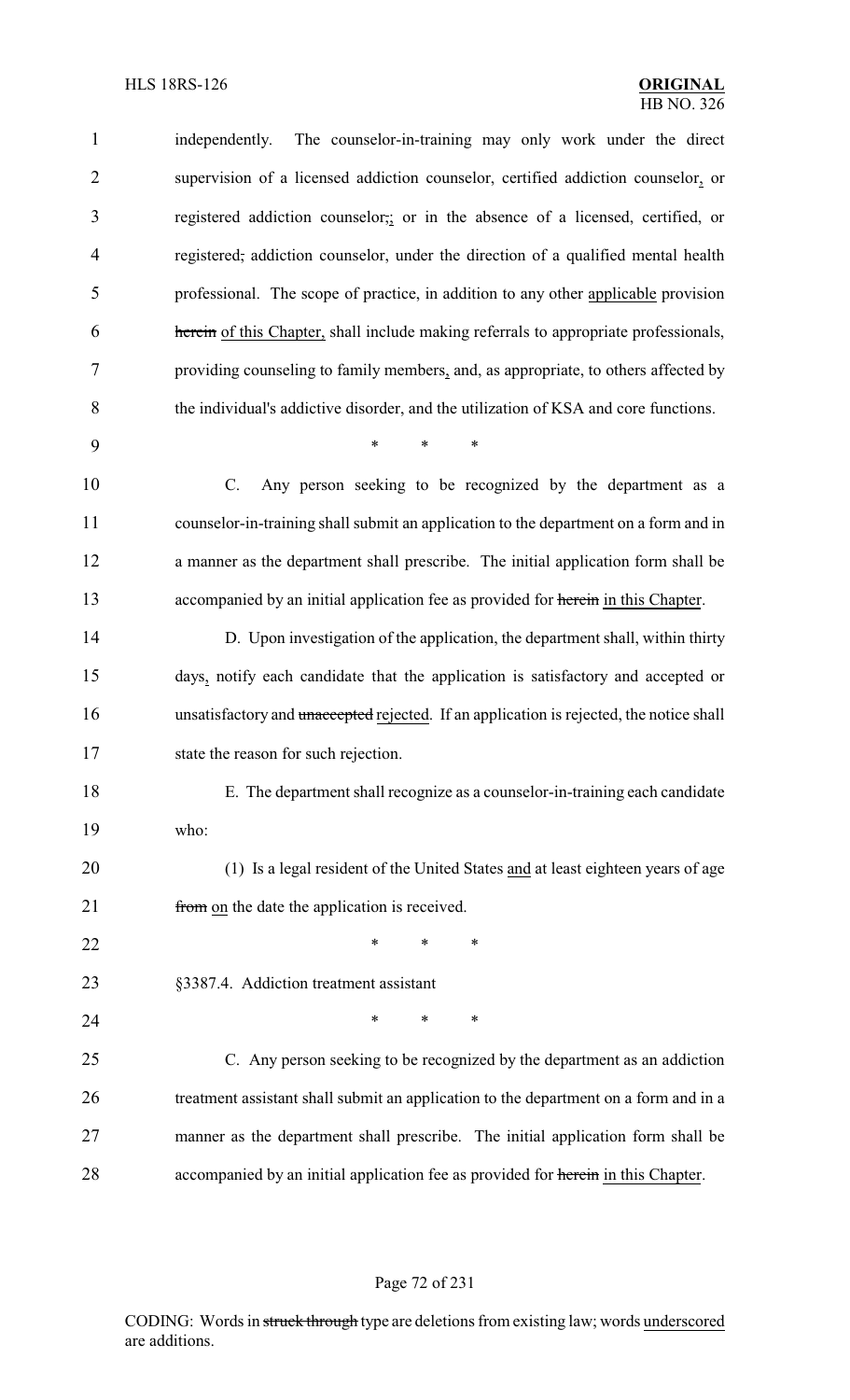| $\mathbf{1}$   | D. Upon investigation of the application, the department shall, within thirty             |
|----------------|-------------------------------------------------------------------------------------------|
| $\overline{2}$ | days notify each candidate that the application is satisfactory and accepted or           |
| 3              | unsatisfactory and unaccepted rejected. If an application is rejected, the notice shall   |
| $\overline{4}$ | state the reason for such rejection.                                                      |
| 5              | E. The department shall recognize as an addiction treatment assistant each                |
| 6              | candidate who:                                                                            |
| 7              | (1) Is a legal resident of the United States and at least sixteen years of age            |
| 8              | from on the date the application is received.                                             |
| 9              | $\ast$<br>*<br>*                                                                          |
| 10             | §3387.5. Certified clinical supervisor                                                    |
| 11             | $\ast$<br>*<br>∗                                                                          |
| 12             | D. Upon investigation of the application, the department shall, within thirty             |
| 13             | days, notify each candidate that the application is satisfactory and accepted or          |
| 14             | unsatisfactory and unaccepted rejected. If an application is rejected, the notice shall   |
| 15             | state the reason for such rejection.                                                      |
| 16             | E. The department shall recognize as a certified clinical supervisor each                 |
| 17             | candidate who:                                                                            |
| 18             | (1) Is a licensed, certified, or registered addiction counselor.                          |
| 19             | Is not in violation of any ethical standards subscribed to by the<br>(2)                  |
| 20             | department.                                                                               |
| 21             | (3) Does not have any pending disciplinary action with the department.                    |
| 22             | (4) Is not a defendant in any pending felony criminal proceedings.                        |
| 23             | (5) Has not been convicted of, or entered a plea of guilty or a plea of nolo              |
| 24             | contendere to, a felony.                                                                  |
| 25             | $\overline{(6)}$ E. Each clinical supervisor candidate must sign a form prescribed by the |
| 26             | department authorizing the department to obtain a criminal history or to conduct a        |
| 27             | criminal background check.                                                                |
| 28             | Each applicant shall demonstrate professional competence in<br>$(7)$ G.(1)                |
| 29             | clinical supervision by passing a written examination.                                    |

# Page 73 of 231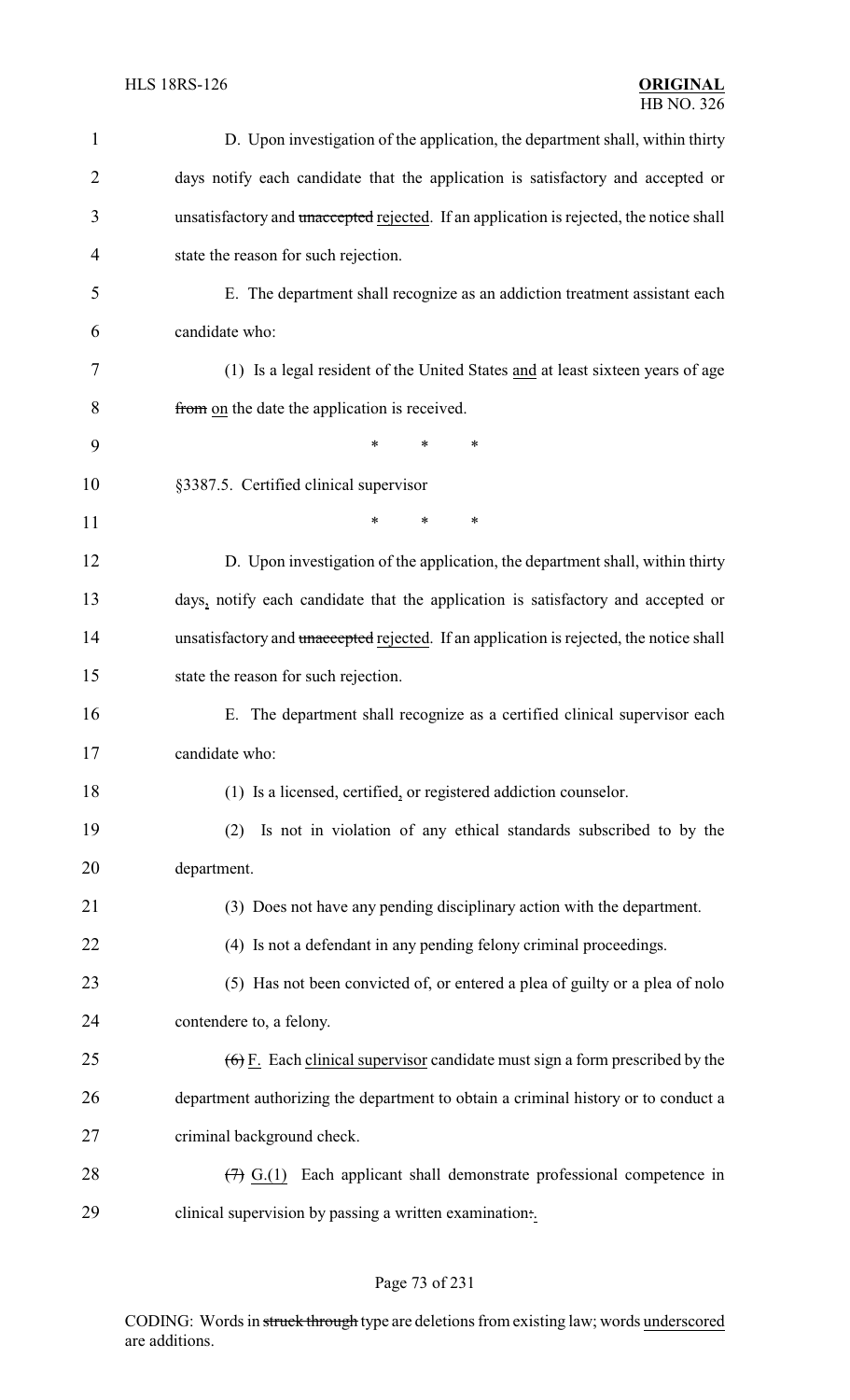| $\mathbf{1}$   | $(a)$ (2) The department shall determine the scope and administration of the                 |
|----------------|----------------------------------------------------------------------------------------------|
| $\overline{2}$ | examination.                                                                                 |
| 3              | $(b)$ (3) The department may provide for circumstances under which a                         |
| $\overline{4}$ | candidate who fails the examination, but who meets all other requirements, may               |
| 5              | retake the examination.                                                                      |
| 6              | $\left(\frac{c}{c}\right)$ (4) The department shall make reasonable accommodations for those |
| 7              | candidates who demonstrate a special need or disability.                                     |
| 8              | $F.H.$ The scope of clinical supervision for a certified clinical supervisor shall           |
| 9              | be as follows:                                                                               |
| 10             | (1) A licensed addiction counselor certified in clinical supervision may                     |
| 11             | provide clinical supervision for any other licensed addiction counselor, for any             |
| 12             | certified addiction counselor, for any registered addiction counselor, for any               |
| 13             | counselor-in-training, or for any addiction treatment assistant.                             |
| 14             | A certified addiction counselor who is also certified in clinical<br>(2)                     |
| 15             | supervision may provide clinical supervision for any certified addiction counselor,          |
| 16             | for any registered addiction counselor, for any counselor-in-training, or for any            |
| 17             | addiction treatment assistant.                                                               |
| 18             | A registered addiction counselor who is also certified in clinical<br>(3)                    |
| 19             | supervision may provide clinical supervision for any registered addiction counselor,         |
| 20             | for any counselor-in-training, or for any addiction treatment assistant.                     |
| 21             | §3387.6. Certified compulsive gambling counselor                                             |
| 22             | $\ast$<br>∗<br>∗                                                                             |
| 23             | B. The department shall adopt and promulgate rules which shall provide for                   |
| 24             | the certification of compulsive gambling counselor, counselors in accordance with            |
| 25             | this Chapter.                                                                                |
| 26             | C. Any person seeking to be recognized by the department as a certified                      |
| 27             | compulsive gambling counselor shall hold the valid and current necessary credential          |
| 28             | of licensed, certified, or registered addiction counselor or hold the valid and current      |
| 29             | necessary credential of a qualified mental health professional. In addition, the             |
|                |                                                                                              |

# Page 74 of 231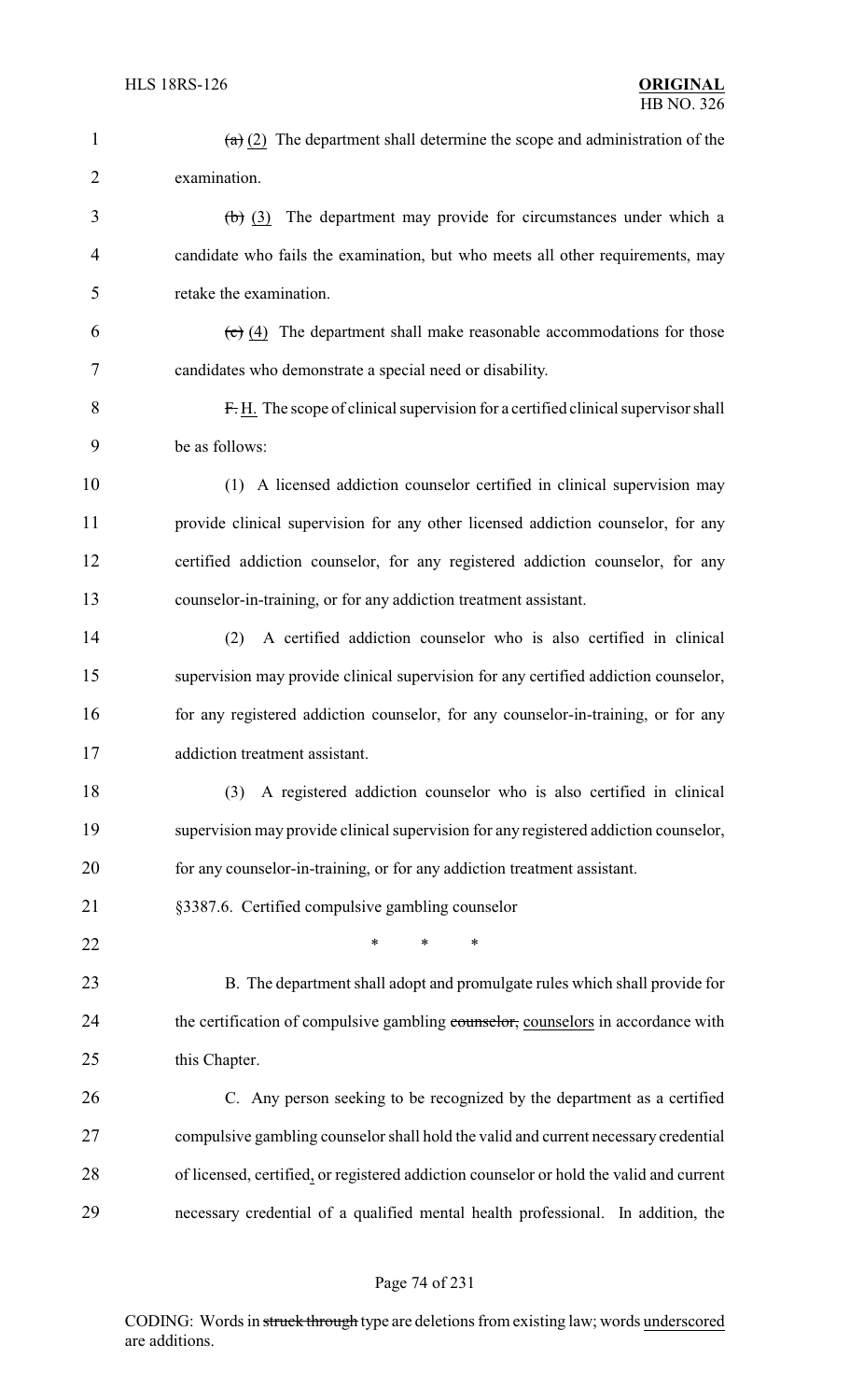| $\mathbf{1}$   | candidate shall complete the minimum educational hours provided for herein in this       |
|----------------|------------------------------------------------------------------------------------------|
| $\overline{2}$ | Chapter. Any candidate holding the necessary credential who has completed the            |
| 3              | educational hours required may submit an application on a form and in a manner           |
| $\overline{4}$ | prescribed by the department. Documentation of the necessary credential and              |
| 5              | completion of the required educational hours shall accompany the application. The        |
| 6              | application shall also be accompanied by a fee as provided for herein in this Chapter.   |
| 7              | D. Upon investigation of the application, the department shall, within thirty            |
| 8              | days, notify each candidate that the application is satisfactory and accepted or         |
| 9              | unsatisfactory and unaccepted rejected. If the application is rejected, the notice shall |
| 10             | state the reason for such rejection.                                                     |
| 11             | The department shall recognize as a certified compulsive gambling<br>Е.                  |
| 12             | counselor each candidate who:                                                            |
| 13             | (1) Is a licensed, certified, or registered addiction counselor, or who is a             |
| 14             | qualified mental health professional.                                                    |
| 15             | Is not in violation of any ethical standards subscribed to by the<br>(2)                 |
| 16             | department.                                                                              |
| 17             | (3) Does not have any pending disciplinary action with the department, or,               |
| 18             | in the case of a qualified mental health professional, with the appropriate regulatory   |
| 19             | board.                                                                                   |
| 20             | (4) Is not a defendant in any pending felony criminal proceedings.                       |
| 21             | (5) Has successfully completed a minimum of sixty educational hours,                     |
| 22             | approved by the department, specific to addiction.                                       |
| 23             | (6) Has successfully completed a minimum of thirty educational hours,                    |
| 24             | approved by the department, specific to gambling addiction.                              |
| 25             | (7) Has not been convicted of, or entered a plea of guilty or a plea of nolo             |
| 26             | contendere to a felony.                                                                  |
| 27             | (8) F. Each compulsive gambling counselor candidate shall sign a form                    |
| 28             | prescribed by the department authorizing the department to obtain a criminal history     |
| 29             | or to conduct a criminal background check.                                               |

# Page 75 of 231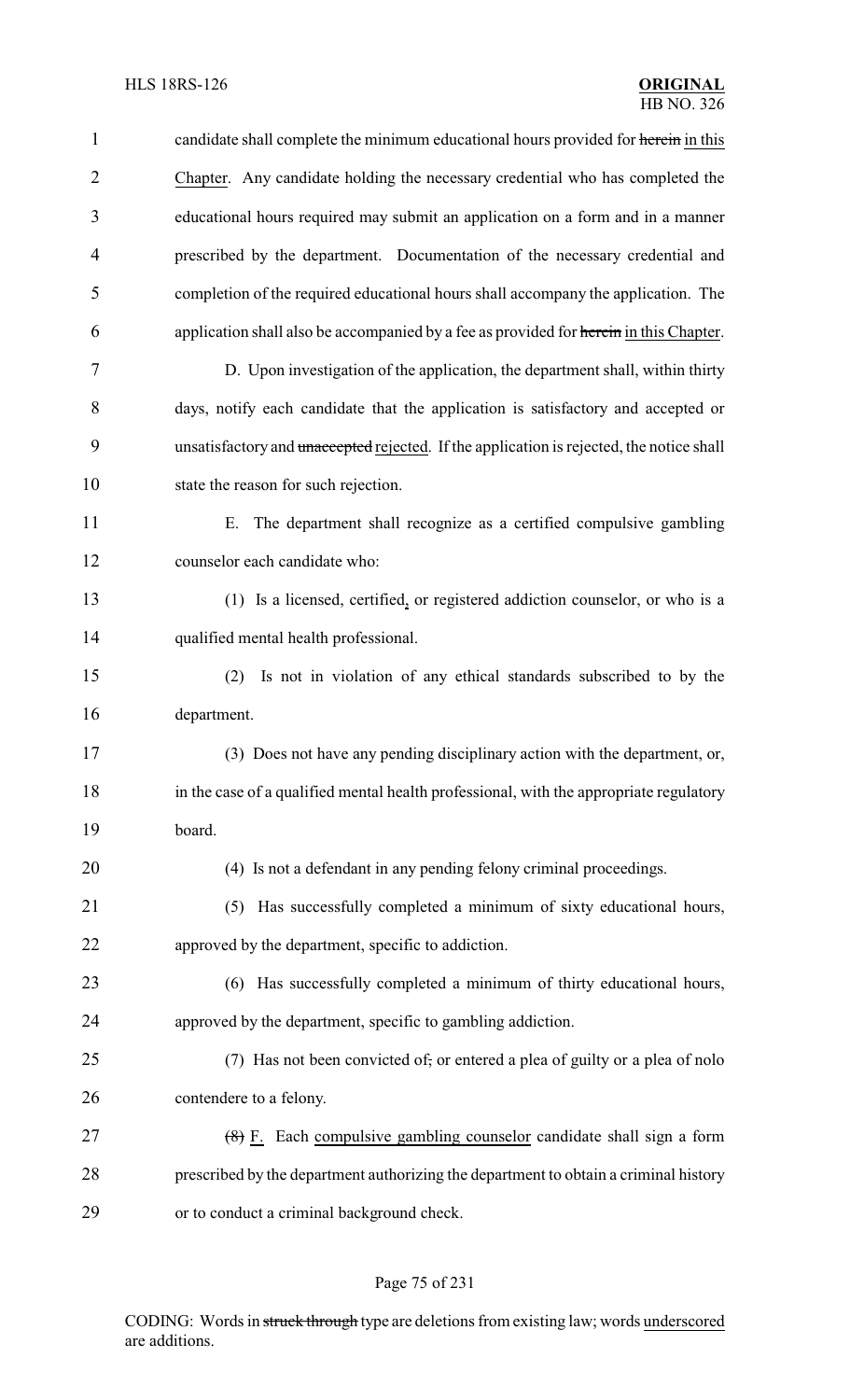| $\mathbf{1}$   | $(9)$ G.(1) Each applicant shall demonstrate professional competence in                           |
|----------------|---------------------------------------------------------------------------------------------------|
| $\overline{2}$ | compulsive gambling counseling by passing a written examination                                   |
| 3              | $\left(\frac{a}{b}\right)$ (2) The department shall determine the scope and administration of the |
| $\overline{4}$ | examination.                                                                                      |
| 5              | The department may provide for circumstances under which a<br>(b) (3)                             |
| 6              | candidate who fails the examination, but who meets all other requirements, may                    |
| 7              | retake the examination.                                                                           |
| 8              | $\overline{(c)}$ (4) The department shall make reasonable accommodations for those                |
| 9              | candidates who demonstrate a special need or disability.                                          |
| 10             | F. H. The scope of practice for a certified compulsive gambling counselor                         |
| 11             | shall be consistent with the scope of practice for the necessary credential supporting            |
| 12             | the certification. A certified compulsive gambling counselor may not practice or                  |
| 13             | provide gambling counseling services to any member of the public or hold himself                  |
| 14             | out as a compulsive gambling counselor without a valid and current necessary                      |
| 15             | credential as provided for herein in this Chapter.                                                |
| 16             | <del>G.</del> I. The department shall revoke the certification for gambling counseling            |
| 17             | of any person who does not maintain the valid and current necessary credential of                 |
| 18             | licensed, certified, or registered addiction counselor or qualified mental health                 |
| 19             | professional.                                                                                     |
| 20             | §3387.10. Licensed prevention professional                                                        |
| 21             | $\ast$<br>$\ast$<br>$\ast$                                                                        |
| 22             | D. The department shall recognize as a licensed prevention professional each                      |
| 23             | candidate who:                                                                                    |
| 24             | $*$<br>$\ast$<br>$\ast$                                                                           |
| 25             | Demonstrates professional competence by passing a written<br>(5)(a)                               |
| 26             | examination.                                                                                      |
| 27             | $(a)$ (b) The department shall determine the scope and administration of the                      |
| 28             | examination.                                                                                      |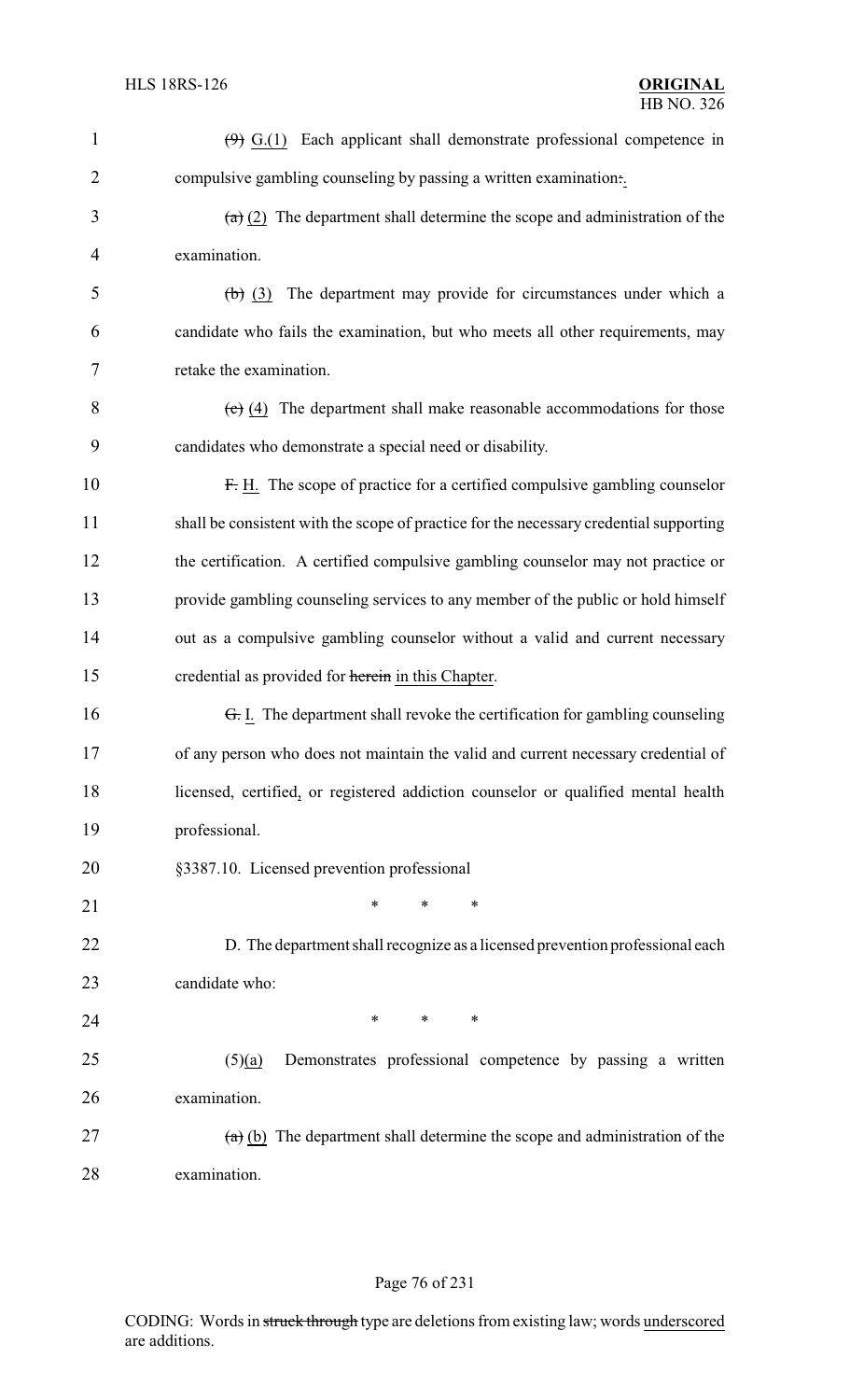| $\mathbf{1}$   | The department may provide for circumstances under which a<br>$\left(\mathbf{b}\right)$ (c)  |
|----------------|----------------------------------------------------------------------------------------------|
| $\overline{2}$ | candidate who fails the examination, but who meets all other requirements, may               |
| 3              | retake the examination.                                                                      |
| 4              | $\overline{c}$ (d) The department shall make reasonable accommodations for those             |
| 5              | candidates who demonstrate a special need or disability.                                     |
| 6              | *<br>*<br>*                                                                                  |
| 7              | (7) Documents having successfully completed any training prescribed by the                   |
| 8              | Training as contemplated herein in this Chapter may include<br>department.                   |
| 9              | educational as well as experiential components.                                              |
| 10             | $\ast$<br>∗<br>∗                                                                             |
| 11             | §3387.11. Certified prevention professional                                                  |
| 12             | $\ast$<br>$\ast$<br>$\ast$                                                                   |
| 13             | D. The department shall recognize as a certified prevention professional each                |
| 14             | candidate who:                                                                               |
| 15             | $\ast$<br>$\ast$<br>∗                                                                        |
| 16             | Demonstrates professional competence by passing a written<br>(5)(a)                          |
| 17             | examination.                                                                                 |
| 18             | $\overline{a}$ (b) The department shall determine the scope and administration of the        |
| 19             | examination.                                                                                 |
| 20             | The department may provide for circumstances under which a<br>$\left(\frac{1}{b}\right)$ (c) |
| 21             | candidate who fails the examination, but who meets all other requirements, may               |
| 22             | retake the examination.                                                                      |
| 23             | $\overline{(c)}$ (d) The department shall make reasonable accommodations for those           |
| 24             | candidates who demonstrate a special need or disability.                                     |
| 25             | *<br>*<br>∗                                                                                  |
| 26             | (7) Documents having successfully completed any training prescribed by the                   |
| 27             | Training as contemplated herein in this Chapter may include<br>department.                   |
| 28             | educational as well as experiential components.                                              |
| 29             | ∗<br>∗<br>∗                                                                                  |

# Page 77 of 231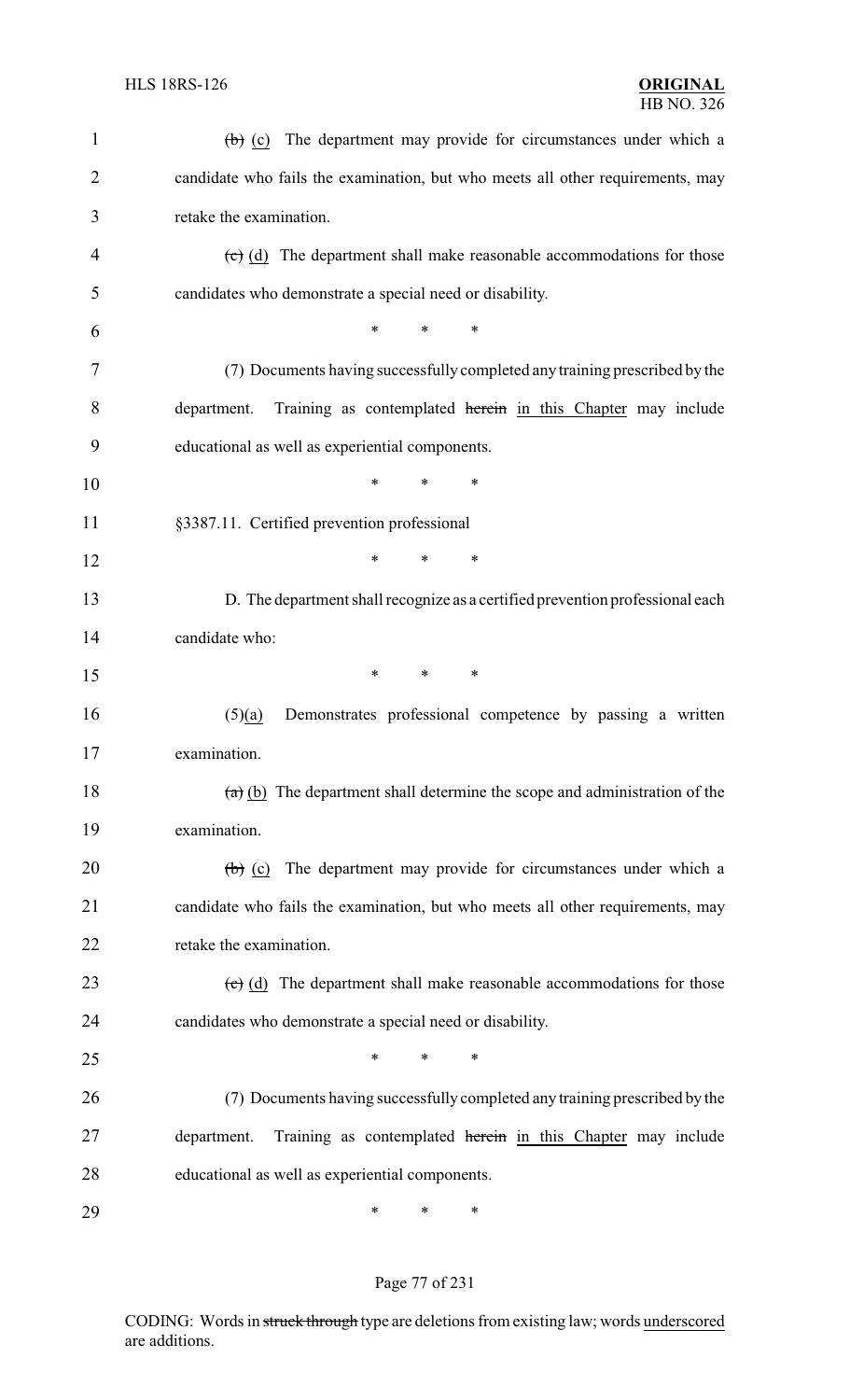| 1              | §3387.12. Registered prevention professional                                              |
|----------------|-------------------------------------------------------------------------------------------|
| $\overline{2}$ | *<br>$\ast$<br>*                                                                          |
| 3              | D. The department shall recognize as a registered prevention professional                 |
| 4              | each candidate who:                                                                       |
| 5              | $\ast$<br>*<br>$\ast$                                                                     |
| 6              | Demonstrates professional competence by passing a written<br>(5)(a)                       |
| 7              | examination.                                                                              |
| 8              | $(a)$ (b) The department shall determine the scope and administration of the              |
| 9              | examination.                                                                              |
| 10             | $\left(\frac{b}{c}\right)$ (c) The department may provide for circumstances under which a |
| 11             | candidate who fails the examination but who meets all other requirements may retake       |
| 12             | the examination.                                                                          |
| 13             | $\overline{(c)}$ (d) The department shall make reasonable accommodations for those        |
| 14             | candidates who demonstrate a special need or disability.                                  |
| 15             | $\ast$<br>*<br>*                                                                          |
| 16             | (7) Documents having successfully completed any training prescribed by the                |
| 17             | department. Training as contemplated herein in this Chapter may include                   |
| 18             | educational as well as experiential components.                                           |
| 19             | $\ast$<br>*<br>*                                                                          |
| 20             | §3387.13. Prevention services assistant                                                   |
| 21             | *<br>∗<br>*                                                                               |
| 22             | D. Upon investigation of the application, the department shall, within thirty             |
| 23             | days, notify each candidate that the application is satisfactory and accepted or          |
| 24             | unsatisfactory and unaccepted rejected. If accepted, the status of prevention services    |
| 25             | assistant shall be valid for a period of one year. The fee for renewal shall be not less  |
| 26             | than twenty-five dollars nor more than one hundred dollars. If an application is          |
| 27             | rejected, the notice shall state the reason for such rejection.                           |
| 28             | ∗<br>∗<br>∗                                                                               |

# Page 78 of 231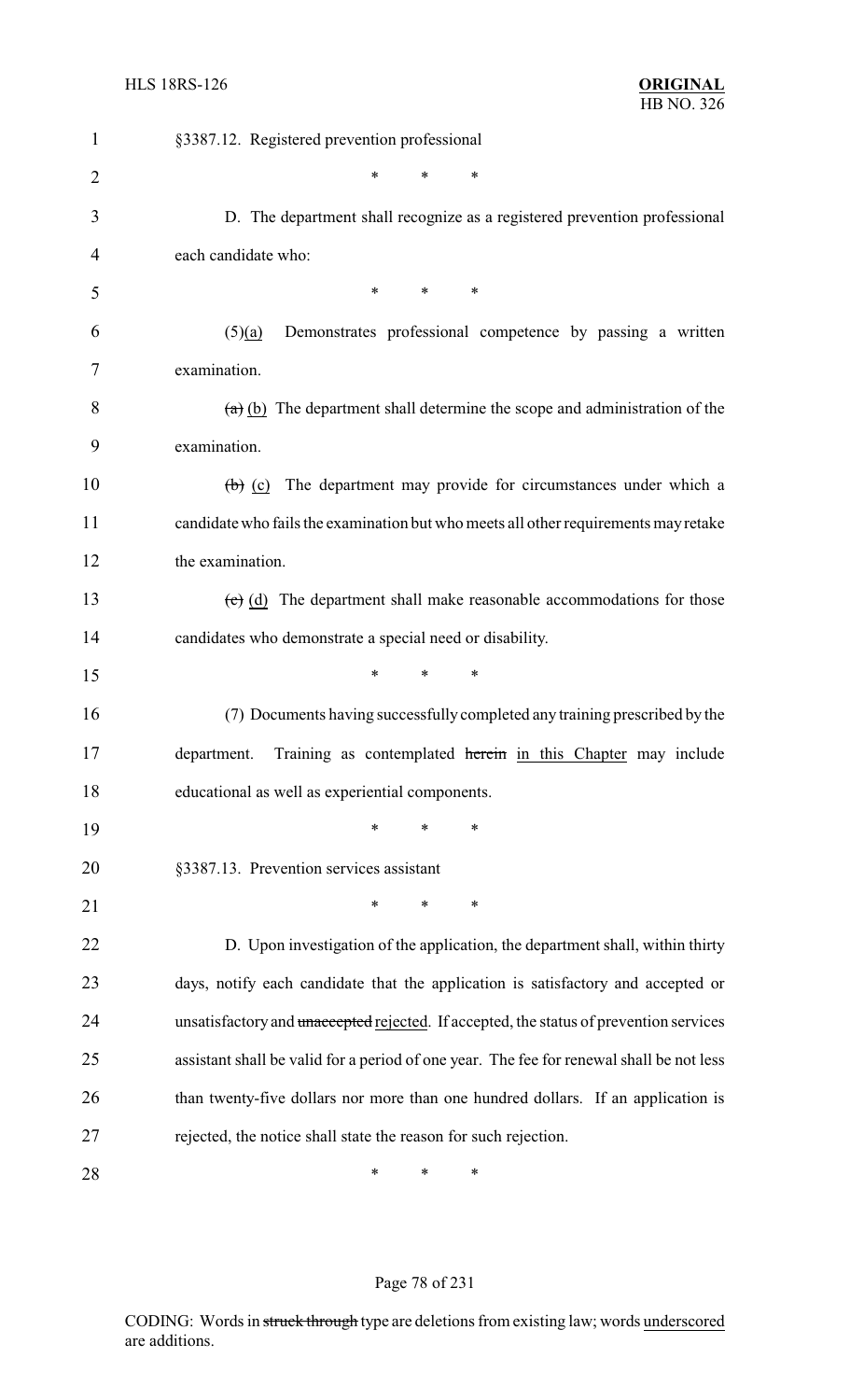| $\mathbf{1}$   | §3387.14. Certified prevention supervisor                                                   |
|----------------|---------------------------------------------------------------------------------------------|
| $\overline{2}$ | The legislature finds that prevention is an effective and necessary<br>A.                   |
| 3              | component in the continuum of addictive disorder treatment and services. In order           |
| 4              | to better provide for the health and welfare of the citizens of this state, the legislature |
| 5              | desires to enhance the profession of prevention by providing for a qualified work           |
| 6              | force workforce in sufficient numbers to meet the needs of Louisiana and to                 |
| 7              | contribute to the development of healthy communities within the state.<br>The               |
| 8              | legislature finds prevention supervision to be essential for the ongoing development        |
| 9              | of a qualified work force workforce sufficient to meet the present and anticipated          |
| 10             | public health needs of the state.                                                           |
| 11             | *<br>∗<br>$\ast$                                                                            |
| 12             | §3388.4. Powers and duties of the department                                                |
| 13             | A. The department shall:                                                                    |
| 14             | *<br>∗<br>$\ast$                                                                            |
| 15             | (7) Adopt a code of ethics for those holding a credential or status authorized              |
| 16             | by this Chapter, which shall be no less stringent than those adopted by other health        |
| 17             | care healthcare professionals.                                                              |
| 18             | ∗<br>*<br>∗                                                                                 |
| 19             | (10) Adopt and promulgate rules, regulations, and standards for department                  |
| 20             | approval of institutions providing clinical training or education in areas pertaining       |
| 21             | to a credential or status governed by the provisions of this Chapter.                       |
| 22             | (11) Issue subpoenas to require attendance, testimony, and production of                    |
| 23             | documents in the process of enforcing the provisions of this Chapter and department         |
| 24             | rules or in order to secure evidence or testimony pursuant to any investigation             |
| 25             | conducted in furtherance of the department's authority or responsibility hereunder          |
| 26             | as provided in this Chapter.                                                                |
| 27             | ∗<br>∗<br>∗                                                                                 |

# Page 79 of 231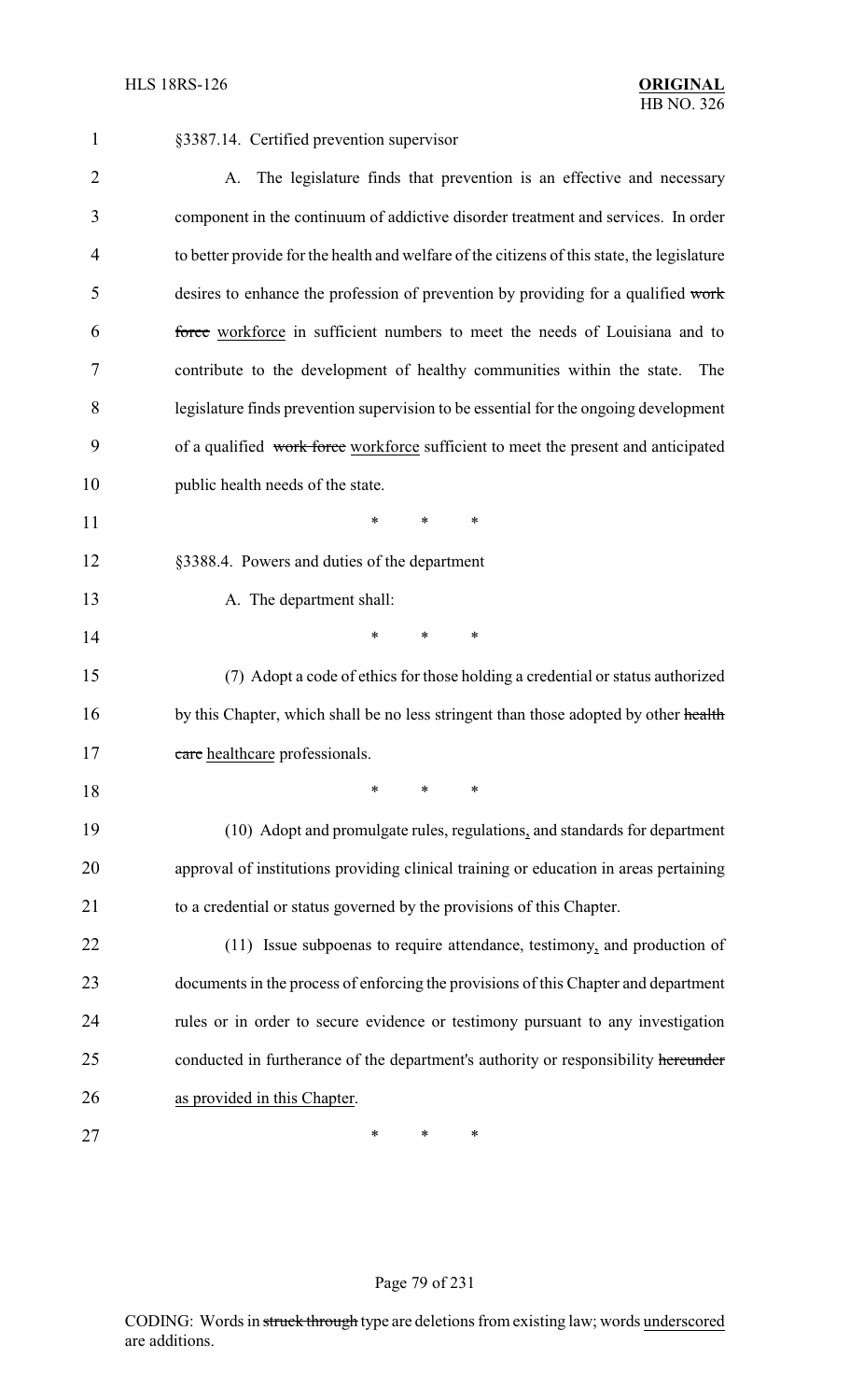§3389. Transition; Addictive Disorder Regulatory Authority

 A. The regulation of addictive disorder treatment and prevention professionals has been undertaken both through a board appointed by the governor and through an office within the Louisiana Department of Health. In Louisiana, the 5 practice of most health care healthcare professions is licensed and regulated by appointed boards placed within the Louisiana Department of Health. Therefore, the legislature hereby finds it appropriate that the responsibility and authority to regulate the practice of addictive disorder treatment and prevention be exercised by a licensing board created for that purpose.

\* \* \*

11 E. Members of the board shall elect a chairman and such other officers as it 12 deems they deem necessary to carry out the duties and functions of the board. The ADRA may employ persons necessaryto carry out the provisions of this Chapter and may fix their compensation. The ADRA shall employ at least three persons: an executive director, an assistant director, and an administrative assistant. The Louisiana Department of Health, office of behavioral health, shall be responsible for providing staff for the ADRA until June 30, 2009. From July 1, 2009, and thereafter the board of the ADRA shall resume full responsibility for providing staff for the ADRA. Employees of the board shall be eligible to participate in the state group benefits plan and in the state retirement system.

21 \* \* \* \*

§3390. Prohibited practice; injunctive relief

**\*** \* \* \*

 B. The credential or status of anyone who fails to timely renew a status or credential authorized by this Chapter shall be deemed suspended unless and until renewed or reinstated as provided for by the department. Any person whose status or credential is suspended shall be prohibited from exercising the scope of practice 28 provided for herein in this Chapter relative to the suspended credential or status.

\* \* \*

#### Page 80 of 231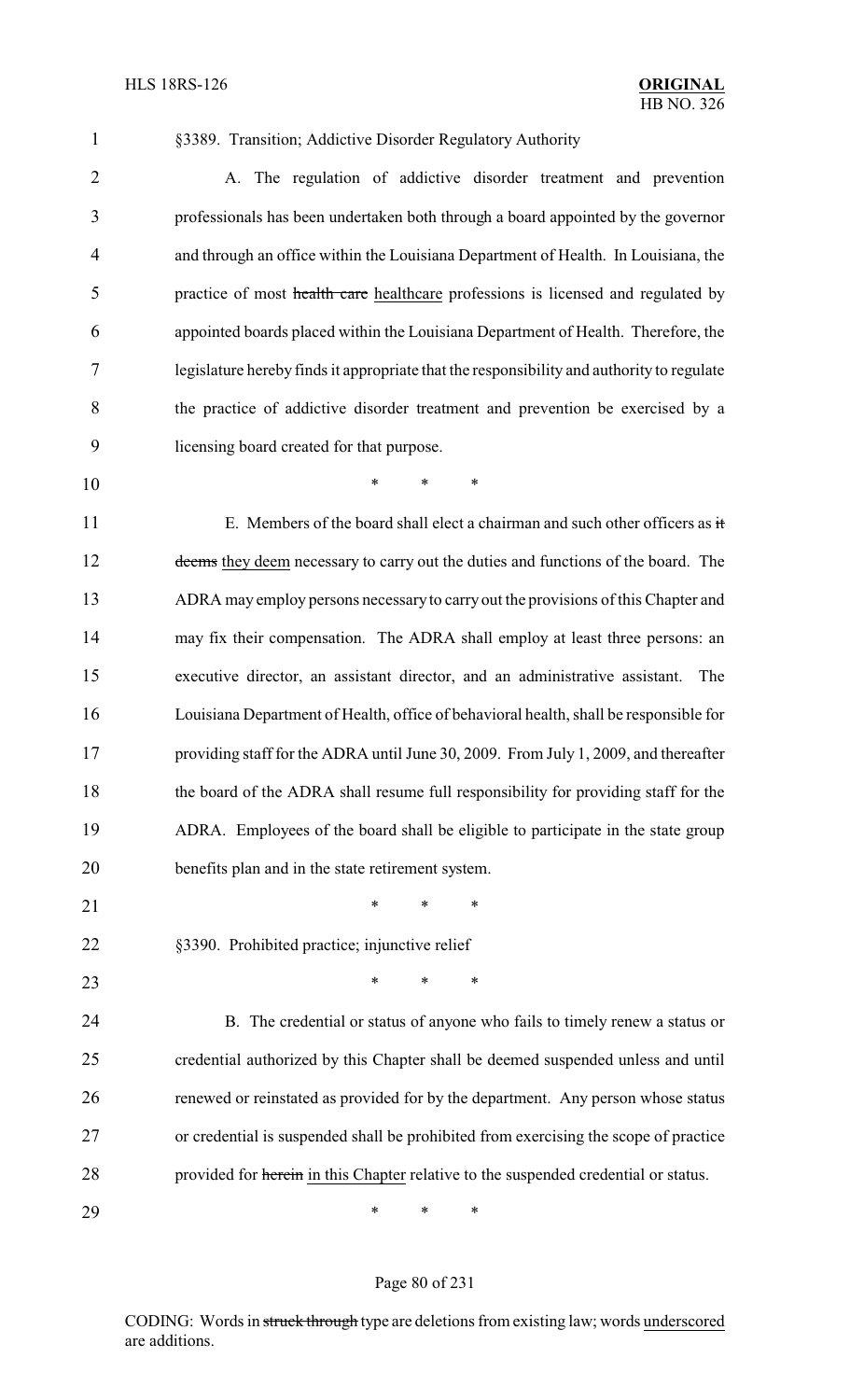| $\mathbf{1}$   | D. In any suit for injunction, the department may impose on the defendant                 |
|----------------|-------------------------------------------------------------------------------------------|
| $\overline{2}$ | a penalty of not less than one hundred dollars nor more than one thousand dollars         |
| 3              | and attorney fees and court costs. The judgment for penalty, attorney fees, and costs     |
| 4              | may be rendered in the same judgment in which the injunction is made absolute.            |
| 5              | $\ast$<br>∗<br>*                                                                          |
| 6              | §3390.2. Reciprocity; other states                                                        |
| 7              | The department may recognize, grant, or issue any credential or status                    |
| 8              | authorized by this Chapter, and without examination in this state, to any applicant       |
| 9              | holding a valid credential or status recognized or issued in another state, provided      |
| 10             | the department determines that the credential or status in question is based upon an      |
| 11             | examination or other requirements substantially equivalent to the requirements of         |
| 12             | this Chapter and such other requirements as may be prescribed by the department in        |
| 13             | accordance with the provisions of this Chapter. The department shall have the             |
| 14             | authority to determine which status or credential, and corresponding scope of             |
| 15             | practice, authorized by this Chapter should be allowed to an individual seeking           |
| 16             | reciprocity.                                                                              |
| 17             | §3390.3. Disciplinary action; administrative fee; causes; hearing; appeal                 |
| 18             | A. The department shall have the power to deny, revoke, or suspend any                    |
| 19             | credential, specialty certification, status, or other recognition authorized by this      |
| 20             | In addition, the department is authorized to impose and collect an<br>Chapter.            |
| 21             | administrative fee not to exceed five hundred dollars per violation or otherwise          |
| 22             | discipline any person holding a credential, specialty certification, status, or           |
| 23             | recognition authorized by this Chapter who:                                               |
| 24             | *<br>∗<br>∗                                                                               |
| 25             | Has been grossly negligent in practice as a licensed, certified, or<br>(11)               |
| 26             | registered professional;, professional in training, or assistant, as provided for in this |
| 27             | Chapter.                                                                                  |
| 28             | ∗<br>∗<br>∗                                                                               |
|                |                                                                                           |

# Page 81 of 231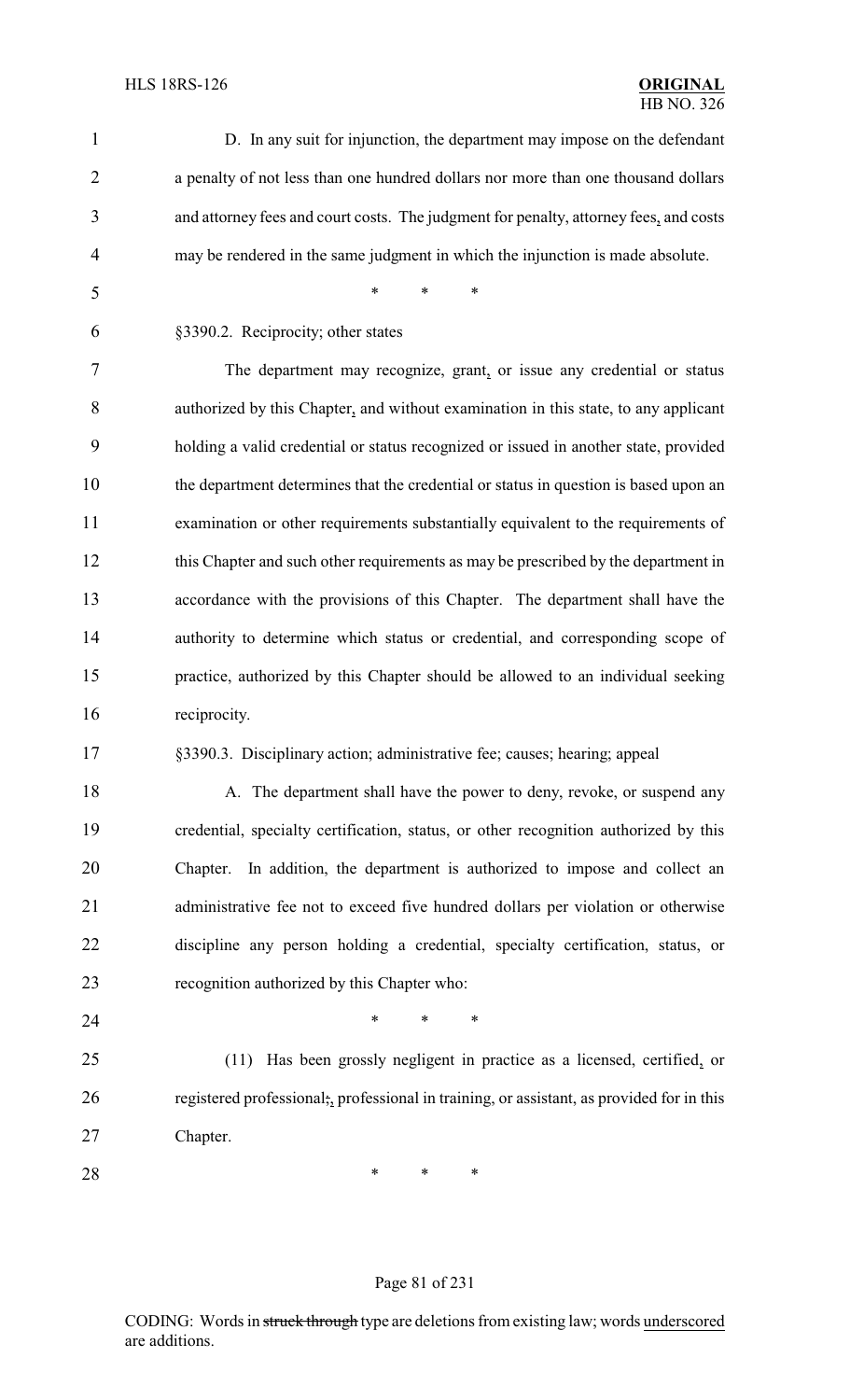| $\mathbf{1}$   | $(13)$ Has violated any provisions provision of this Chapter.                         |
|----------------|---------------------------------------------------------------------------------------|
| $\overline{2}$ | $\ast$<br>*<br>∗                                                                      |
| 3              | The department shall adopt rules and procedures establishing a<br><b>B.</b>           |
| 4              | disciplinary process which shall, at a minimum, comply with the following:            |
| 5              | $\ast$<br>*<br>*                                                                      |
| 6              | (4) If the department finds that public health, safety, and welfare requires          |
| 7              | emergency action and incorporates a finding to that effect in its order, a summary    |
| 8              | suspension of a license, certificate, or registration may be ordered pending          |
| 9              | proceedings for disciplinary action. Such proceedings shall be promptly instituted    |
| 10             | and determined pursuant to rule.                                                      |
| 11             | ∗<br>∗<br>∗                                                                           |
| 12             | D. In addition to the disciplinary action or fines assessed by the department,        |
| 13             | the department may assess all costs incurred in connection with the proceedings       |
| 14             | including but not limited to investigation, court reporting, attorney fees, and court |
| 15             | costs.                                                                                |
| 16             | ∗<br>∗<br>∗                                                                           |
| 17             | §3428. Fees                                                                           |
| 18             | ∗<br>∗<br>∗                                                                           |
| 19             | B. In addition to the fees provided in Subsection A of this Section, the board        |
| 20             | shall collect an examination fee to be determined by the board but not to exceed the  |
| 21             | cost of the examination given by the American College of Sports Medicine if such      |
| 22             | examination has not been taken.                                                       |
| 23             | *<br>∗<br>∗                                                                           |
| 24             | §3703. Louisiana Behavior Analyst Board                                               |
| 25             | ∗<br>∗<br>∗                                                                           |
| 26             | <b>B.</b>                                                                             |
| 27             | ∗<br>∗<br>∗                                                                           |

#### Page 82 of 231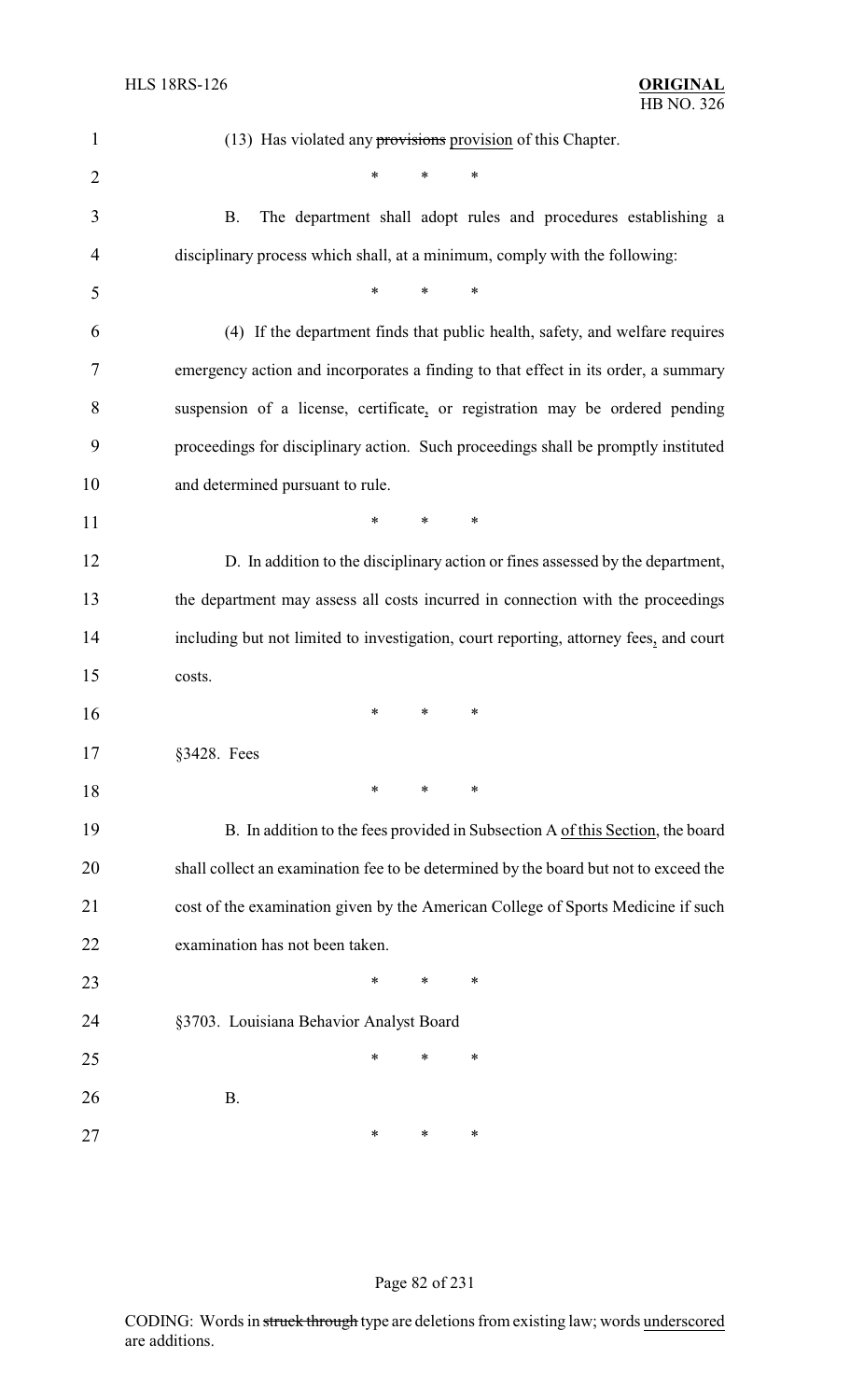(7) The Louisiana State Board of Examiners of Psychologists shall appoint a member to serve as an ex officio, nonvoting member of the board.

\* \* \*

 Section 4. R.S. 40:1, 3, 3.1(D), 4(A)(1)(a), (2)(b)(i) and (c)(i) and (vii), (3)(a), (6), (8)(a), and (9) through (13) and (B)(3)(b) and (c), (4), and (5), 4.3, 4.6, 4.10(C)(2)(introductory paragraph), (3) through (5), and (7), 5.3(E), 5.9(A)(7), 7, 9, 13, 18, 23, 24, 31.1, 31.3(B)(2) and (4), 31.32(E)(2), 31.36(D), 41(E), 64(9) and (10), 600.34(C), 608.1(B), 625(A) and (B), 634, 641, 671, 682, 700.1, 700.5(C), 700.6, 700.7(A) and (E), 700.8, 700.9, 700.10(A), 700.12(A), 701(introductory paragraph), 701.1(A) and (D), 701.2 through 701.4, 781(3), 824, 853, 940.51(A), 952(C) and (D), 953, 962(B), (C)(introductory paragraph) and (8), and (D) through (H), 962.1(A) and (B)(introductory paragraph), 962.1.1(A)(2), 963(introductory paragraph), 964(Schedule III)(F)(1) and (Schedule V)(E)(3)(b) and (4), 965, 968(A)(introductory paragraph), 969(A)(introductory paragraph), 970(A)(introductoryparagraph), 971.1(B), 972(A) and (B)(introductoryparagraph), 973(A), (B)(1) and (2), (C), (E), (F), and (G)(1) and (2)(a), 974(A)(introductory paragraph) and (C), 975(A) through (E) and (G)(1) and (3), 976, 976.1(H), 978(F)(1)(introductory paragraph) and (d) and (H)(2)(b), 978.1(A)(1)(c), 978.3(B), 980, 982, 984(introductory paragraph), 18 986(A)(1), (3), and (4) and (B)(introductory paragraph), (1), (2), (3)(introductory paragraph) and (b), (4), and (5)(introductory paragraph), (a), and (b), 987, 988(A)(introductory paragraph), (B), and (C), 989.1(F), 989.2(F), 990, 992(A)(introductory paragraph), (B)(introductory paragraph), and (C) through (E), 993(A), (B), and (D), 995, 996.1(M), 996.3(C), 1003(12) and (14), 1005(Section heading), 1006(E), 1007(B) and (I)(introductory paragraph), 1046(F), 1049.7(Section heading), 1058, 1071.1(introductory paragraph), 1079.1(D), 1087.1(A) and (B)(2)(introductory paragraph) and (3), 1089.2(1), 1089.3(C)(2)(b), 1089.4(A)(3), (B), and (C), 1105.3(3), 1105.6(E), 1105.8(F), 1105.8.1(B)(1) and (F)(3), 1107.1(1), 1111.3(B)(5), (C)(3), and (F), 1117.1(B), 1121.11, 1135.13(D)(3) and (I), 1155.6(D), 1157.3(A) and (B), 1165.1(C)(2), 1165.3(B), 1171.2, the heading of Subpart C of Part IV of Subchapter A of Chapter 5-D of the Louisiana Revised Statutes of 1950, R.S. 40:1173.2(1)(a), 1173.3(3) and (8), 1173.4(B), 1173.5(A) through (C),

#### Page 83 of 231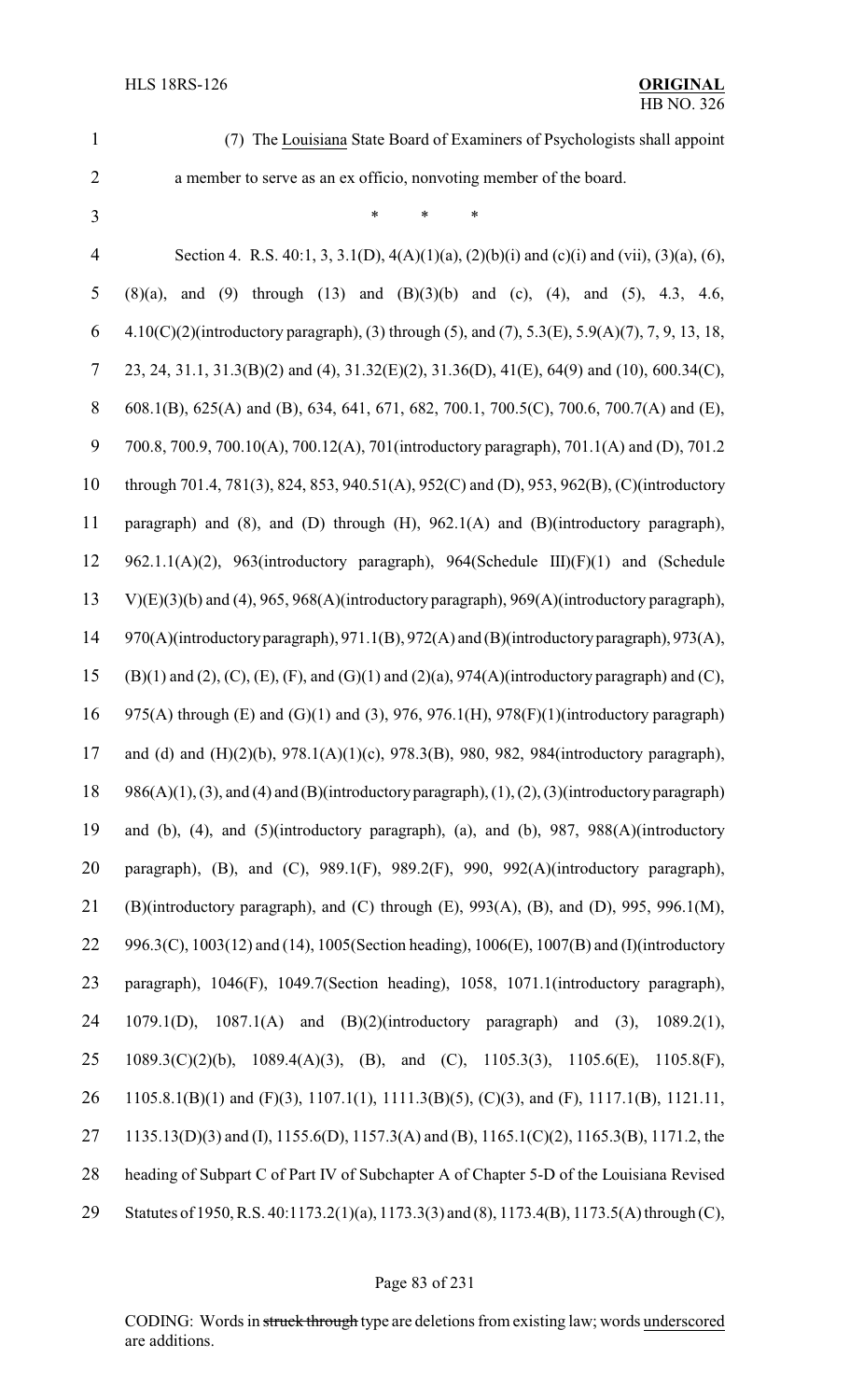HLS 18RS-126 **ORIGINAL**

| 1              | 1173.6(B) and (E), 1183.2(A)(1) and (5), 1183.4(A)(1), 1189.2(A)(1), 1203.1(3)(o) and (5),                          |
|----------------|---------------------------------------------------------------------------------------------------------------------|
| $\overline{2}$ | 1211.4(B)(2), 1217.16, 1219.2(1) and (3), 1219.3(A) and (B), 1219.4(A)(introductory                                 |
| 3              | paragraph), 1221.2(2), 1226.1(2)(c), 1231.5(E)(1)(c), 1237.1(J), the heading of Subpart B                           |
| 4              | of Part I of Chapter 5-E of the Louisiana Revised Statutes of 1950, R.S. 40:1243.1(A),                              |
| 5              | 1243.3(A), 1253.3(A)(9), 1261(A)(1)(k) and (3), 1261.1(B), 1271.1(B), 1277.1 through                                |
| 6              | 1281.1, 1285.3, 1285.4(A)(1), 1285.7(D), 1287.1, 1291.3(7) and (9), 1291.23(A)(1) and                               |
| 7              | (B)(1), 1300.21, 1356(A), 1732(1), 2009.1(D), 2009.2(2), (3)(b) through (d) and (f), and (7),                       |
| $8\,$          | 2009.6(A)(1) through (3) and (B)(1) through (3), 2009.12, 2009.18, 2009.21(Section                                  |
| 9              | heading), 2017.9, 2102, 2109(B)(1)(a) and (c)(ii) and (2) through (6), (C), and (D),                                |
| 10             | 2116(D)(1)(c), 2116.32(B), 2116.34(B), 2117.5(B) and (C), 2120.4(B)(9) and (10)(a),                                 |
| 11             | 2120.5(E), 2120.44(B)(9), 2120.45(D), 2144(A), (C), (F)(2)(introductory paragraph), (G),                            |
| 12             | and (H)(1), (2)(b)(iii), and (3), 2154(A)(6), (12), and (13), 2175.14(E), 2179(D), 2180.11,                         |
| 13             | 2189, 2193.4(9), 2194.2(4) through (6), 2195.1(A)(8), (9), and (11) and (C), 2195.2(A)(1),                          |
| 14             | $(2)$ , $(4)$ , and $(5)$ , $2196.1(4)$ , $2197(A)$ and $(D)$ through $(G)$ , $2199(A)(1)$ and $(5)$ and $(F)(2)$ , |
| 15             | 2199.1(A)(introductory paragraph), 2202(3) and (5)(a) and (e)(i), 2203(C), 2223, 2243,                              |
| 16             | 2253, 2353, 2404(5), 2477, 2481, 2530.4(B)(introductory paragraph) and (3), and                                     |
| 17             | $2845(A)(6)$ and (C) are hereby amended and reenacted and R.S. $40:1081.9(D)$ and                                   |
| 18             | 1221.2(introductory paragraph) are hereby enacted to read as follows:                                               |
| 19             | §1. Assistant secretary                                                                                             |
| 20             | The office of health services and environmental quality public health shall                                         |
| 21             | be administered by an assistant secretary appointed by the governor in accordance                                   |
| 22             | with the provisions of R.S. $36:257$ .                                                                              |
| 23             | *<br>*<br>∗                                                                                                         |
| 24             | §3. State health officer; powers                                                                                    |
| 25             | The state health officer shall at all times take all necessary steps to execute                                     |
| 26             | the sanitary laws of the state and to carry out the rules, ordinances, and regulations                              |
| 27             | as contained in the state sanitary code. He may issue warrants only to arrest or                                    |
| 28             | prevent epidemics or to abate any imminent menace to the public health.                                             |

# Page 84 of 231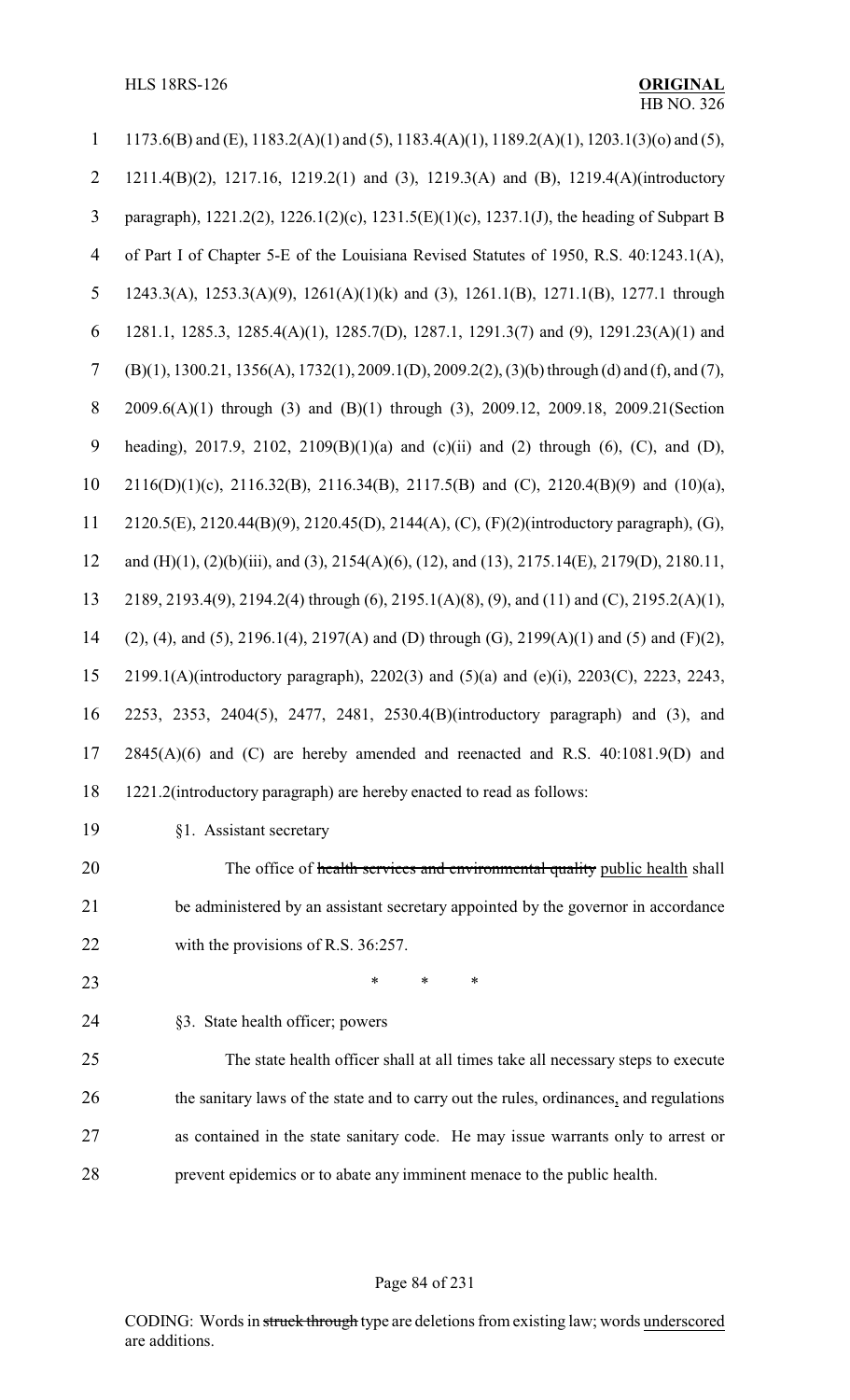| $\mathbf{1}$   | §3.1. Confidentiality of public health investigations; prohibited disclosure and       |
|----------------|----------------------------------------------------------------------------------------|
| $\overline{2}$ | discovery; civil penalties                                                             |
| 3              | $\ast$<br>*<br>*                                                                       |
| $\overline{4}$ | D. Any disclosure authorized by Subsection C above of this Section shall               |
| 5              | include only the information necessary for the stated purpose of the requested         |
| 6              | disclosure, and shall be made only upon written agreement that the information will    |
| 7              | be kept confidential and will not be further disclosed without written authorization   |
| 8              | of the office of public health.                                                        |
| 9              | ∗<br>*<br>∗                                                                            |
| 10             | §4. Sanitary Code                                                                      |
| 11             | A. The state health officer acting through the office of public health of the          |
| 12             | Louisiana Department of Health shall prepare, promulgate, and enforce rules and        |
| 13             | regulations embodied within the state's Sanitary Code covering all matters within his  |
| 14             | jurisdiction as defined and set forth in R.S. 40:5. The promulgation of this Sanitary  |
| 15             | Code shall be accomplished in strict accordance with the provisions of the             |
| 16             | Administrative Procedure Act, and further, in conformity with the following            |
| 17             | guidelines and directives:                                                             |
| 18             | $(1)(a)$ In order to protect the consuming public against food-borne disease,          |
| 19             | the rules and regulations contained in the Sanitary Code shall be designed so as to    |
| 20             | provide and require that all food products, including milk and milk products, ice,     |
| 21             | bottled water, marine and freshwater seafood, animal products, frozen desserts and     |
| 22             | toppings, and related similar foods, are produced from a safe and sanitary source, and |
| 23             | are prepared, processed, packaged, handled, stored, and transported in a sanitary      |
| 24             | manner which will prevent contamination, spoilage, or adulteration. These food         |
| 25             | product rules and regulations shall be further designed so as to provide that all      |
| 26             | facilities, material, and equipment that may come into direct contact with any food    |
| 27             | or food product must be of nontoxic content to insure ensure a sanitary, wholesome,    |
| 28             | and nutritious product.                                                                |
|                |                                                                                        |

Page 85 of 231

\* \* \*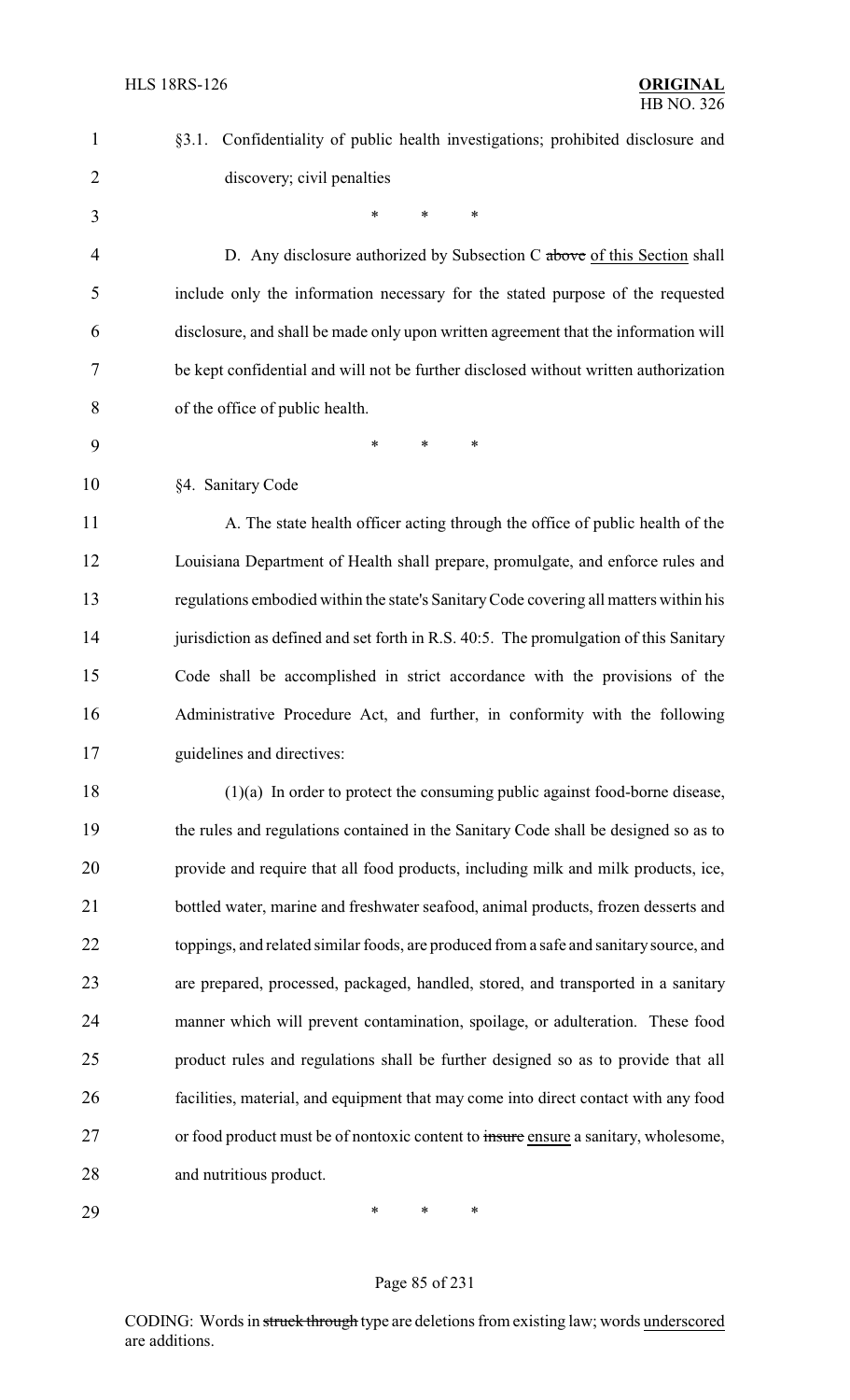(2) In order to prevent the occurrence or spread of communicable diseases, the rules and regulations of the Sanitary Code shall provide for an immunization program and provide for and require the reporting, including but not limited to the reporting of cases of Respiratory Syncytial Virus (RSV) when such a test is conducted by a laboratory or hospital, investigation, and application and implementation of appropriate control measures to expressly include isolation and quarantine proceedings and measures, for all communicable diseases of public health significance. However, no rule or regulation of the Sanitary Code shall impose or create any general duty to warn third parties upon any healthcare provider who has complied with the applicable reporting requirements for communicable diseases as set forth in the Sanitary Code. These rules and regulations shall also be designed to:

 (b)(i) Regulate the packaging, storage, treatment, and transportation of 14 infectious waste generated by health care healthcare providers and noncommercial generators including but not limited to private households. "Infectious waste"means waste which contains pathogens with sufficient virulence and quantity so that exposure to the waste by a susceptible host could result in an infectious disease. In addition, the rules and regulations shall provide for the certification and testing of all equipment used to treat infectious waste to assure safety, effectiveness of the equipment, and compliance with regulatory and statutory health regulations. At a minimum the rules shall provide that the testing shall be conducted annually.

**\*** \* \* \*

- **\*** \* \* \*
- 

(c) Control the spread of tuberculosis by:

24 (i) Requiring that persons who are students in the health care healthcare 25 professions, or volunteers helping in the caring of patients in health care healthcare institutions, be free of tuberculosis in a communicable state as evidenced by a negative tuberculin skin test, a normal chest X-ray if the skin test is positive, or a statement from a Louisiana licensed physician that the person is noninfectious to others if the chest X-ray is other than normal. If the student or volunteer has a

#### Page 86 of 231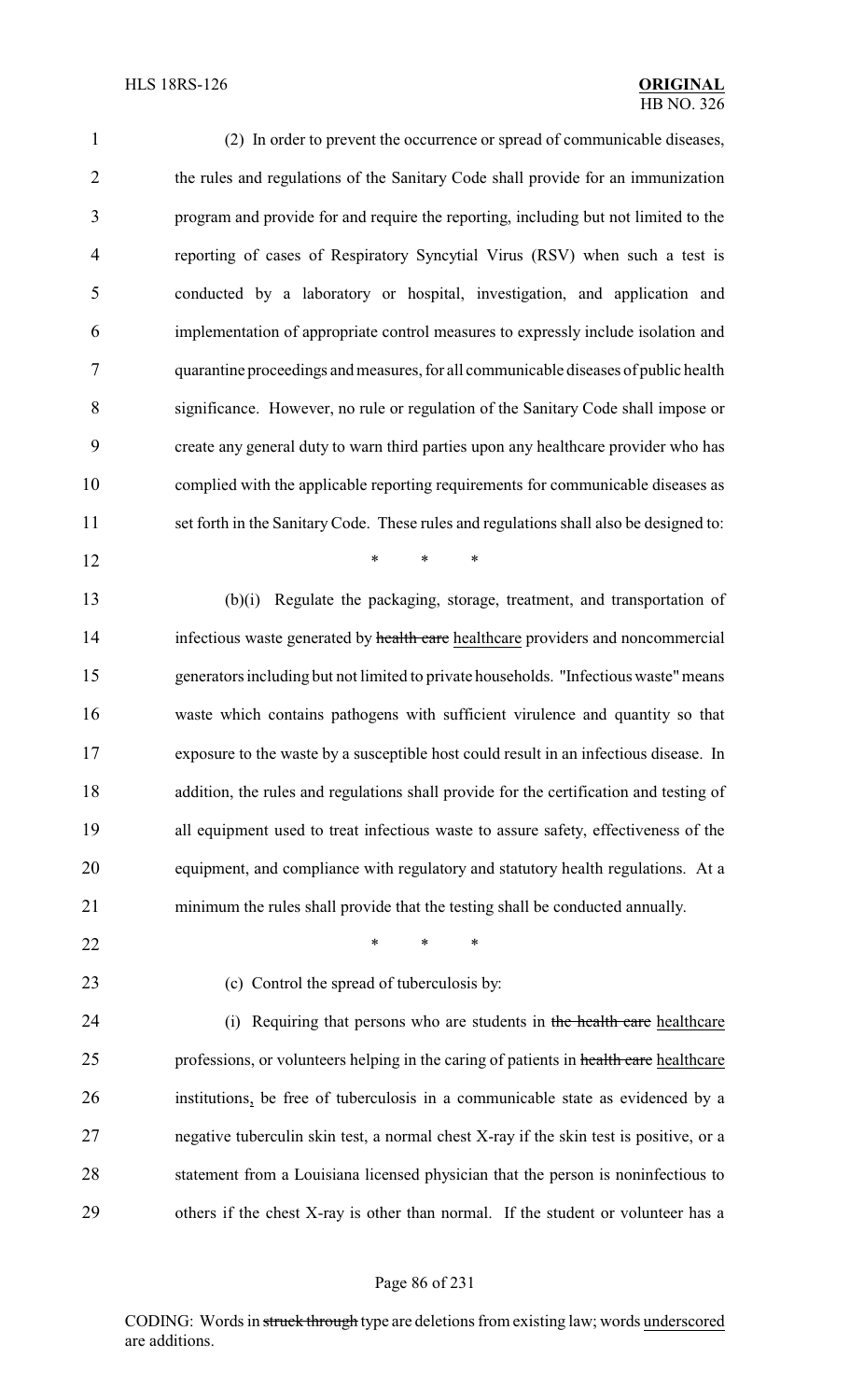positive tuberculin skin test, or a chest X-ray other than normal, the student or volunteer shall complete a course of chemotherapy for tuberculosis prescribed by a Louisiana licensed physician, or present a signed statement from a Louisiana licensed physician stating that chemotherapy is not indicated. If the student or volunteer is known to be infected with the human immunodeficiency virus (HIV) or has acquired immunodeficiency syndrome (AIDS), he or she shall be required to have a chest X-ray in addition to a skin test for tuberculosis. If the chest X-ray is interpreted as showing any disease, then the student or volunteer will complete a course of chemotherapy for tuberculosis as prescribed by a Louisiana licensed physician or present a signed statement from a Louisiana licensed physician that a course of chemotherapy for tuberculosis is not indicated. In any case, the student or volunteer shall not be denied access to an institutional learning experience or work solely on the basis of being infected with tuberculosis, provided the infection is not communicable.

\* \* \*

16 (vii)(aa) Requiring the isolation, and/or quarantine, or both for directly 17 observed therapy (medication taken in the presence of a health care healthcare provider) of any person with tuberculosis in a communicable state who has failed to comply with a daily self-administered course of chemotherapy for tuberculosis prescribed by a Louisiana licensed physician.

21 (bb) Requiring a more restrictive isolation and/or or quarantine environment specified by the state health officer or by court order for any person who fails to 23 comply with directly observed therapy under isolation and/or or quarantine as provided in Subitem (aa) of this Item.

 (cc) Requiring that any person who fails to comply with the more restrictive 26 isolation and/or or quarantine environment as provided in Subitem (bb) of this Item shall be considered to have violated the provisions of the state Sanitary Code and be 28 subject to the provisions of R.S. 40:6(B).

#### Page 87 of 231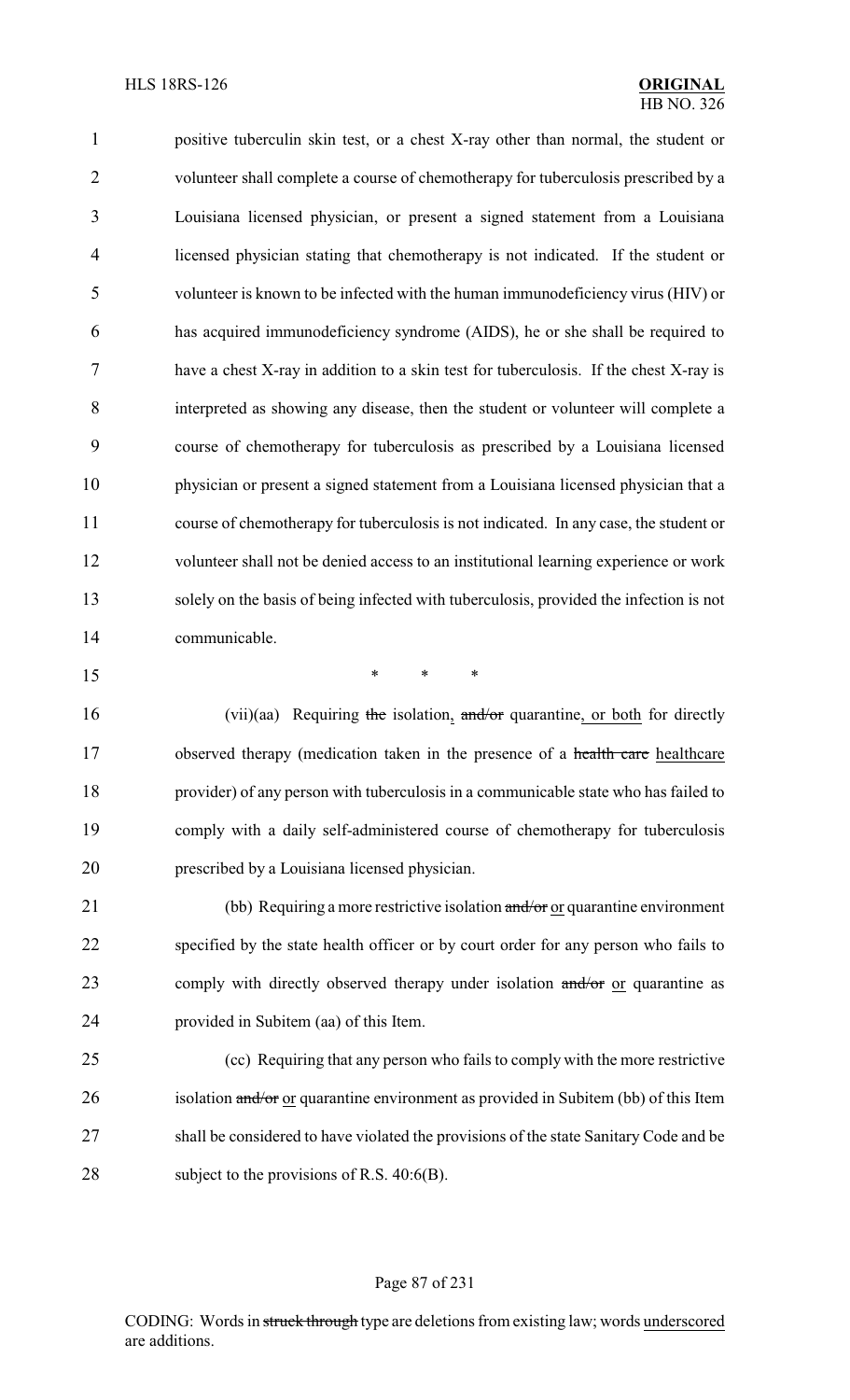(3)(a) The sanitary code shall provide rules and regulations governing burial, transportation, disinterment, or other permitted disposition of dead human remains, to include regulations defining approved methodology that will insure ensure sanitary and dignified disposal.

\* \* \*

 (6) In order to protect the public against disease and nuisance resulting from the improper disposal of sanitary sewage, the state health officer shall prepare and promulgate all rules and regulations necessary to insure ensure that adequate conveyance and disposal facilities are provided for all sanitary sewage, private or public, and in such a manner that will prevent the contamination of surroundings which would have an adverse impact on drinking water supplies, recreational waters, aquatic life, and other mechanisms of human exposure to disease. Standards for the quality of sanitary sewage discharged to the ground surface (ditches, streams, water pools, or other drainage courses), construction of sewerage works, operation of sanitary sewage conveyance, and treatment and disposal facilities shall be included. Such rules and regulations shall not include the licensing of persons engaged in the business or practice of hauling the contents of septic tanks, cesspools, vaults, or similar facilities. Plans and specifications for sewerage works shall be submitted for review and approval to the state health officer or his designee.

 (8)(a) In order to protect the public against disease from water supplied for drinking, culinary, and ablutionarypurposes, the state health officer shall prepare and 22 promulgate all rules and regulations necessary to insure ensure that water supplied to the public by public water supplies is obtained from safe and sanitary sources and 24 that such sources are properly protected; is treated, stored, and conveyed in a safe and sanitary manner; and is safe and potable for human use. Standards for drinking water quality (chemical, radiological, and microbiological); water works construction; and water works operations shall be included. In order to assure compliance with promulgated regulations, plans, and specifications for public water

#### Page 88 of 231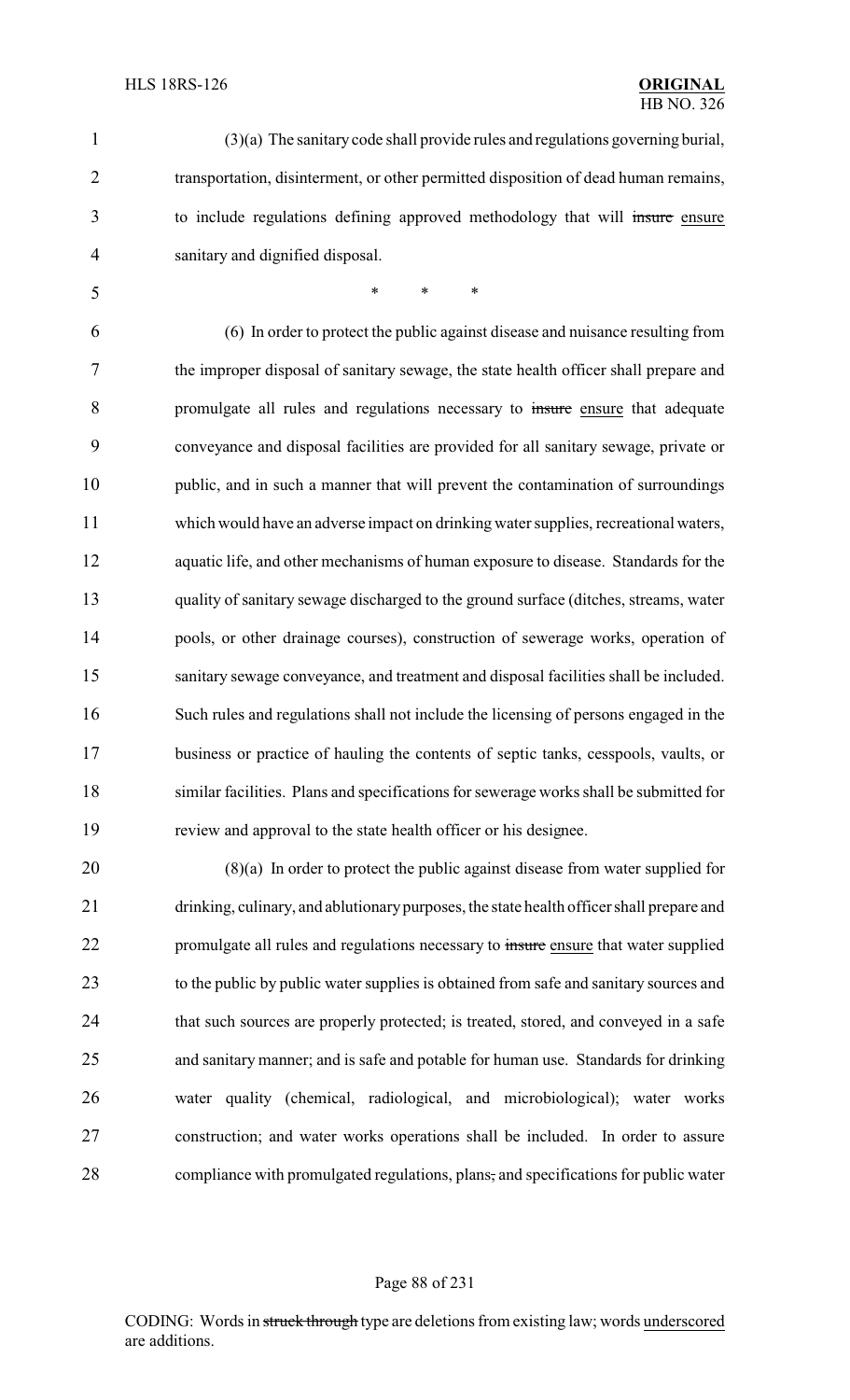works facilities shall be submitted to the state health officer or his designee for review and approval.

\* \* \*

4 (9) In order to protect the public against vectorborne vector-borne diseases, the state health officer shall prepare and promulgate rules and regulations necessary to insure ensure that disease vectors, including but not limited to mosquitoes and other biting and nonbiting flies, ticks, mites, lice, fleas, true bugs, and rodents are monitored and controlled at levels sufficient to prevent or abate outbreaks of diseases.

10 (10) In order to protect the public health and health-safety safety, the state health officer shall prepare and promulgate rules and regulations relative to public and private schools, jails and lockups, public and private buildings, including public and private hospitals and nursing homes, and similar buildings where people congregate. In order to assure compliance with promulgated regulations, plans and specifications for such public and private building structures and facilities shall be 16 submitted to the state health officer or his designee for review and approval. These rules and regulations shall apply to new buildings, structures, and facilities, as well as modifications to existing ones, and shall include space requirements, ventilation, heating and air conditioning, lighting, waste storage and disposal, and other similar factors affecting public health.

 (11) In order to protect the public from disease and injuries associated with water contact recreation (swimming), the state health officer shall prepare and 23 promulgate rules and regulations necessary to insure ensure that public swimming pools and recreational bathing places (natural and artificial) are constructed, operated, and maintained in a safe and sanitary manner. These rules may require the submittal of appropriate plans and specifications for review and approval. These rules and regulations shall insure ensure that the design, construction, and operation of these facilities is such that the public is protected against the transmission of disease or injury by the establishment of water quality standards (chemical, physical,

#### Page 89 of 231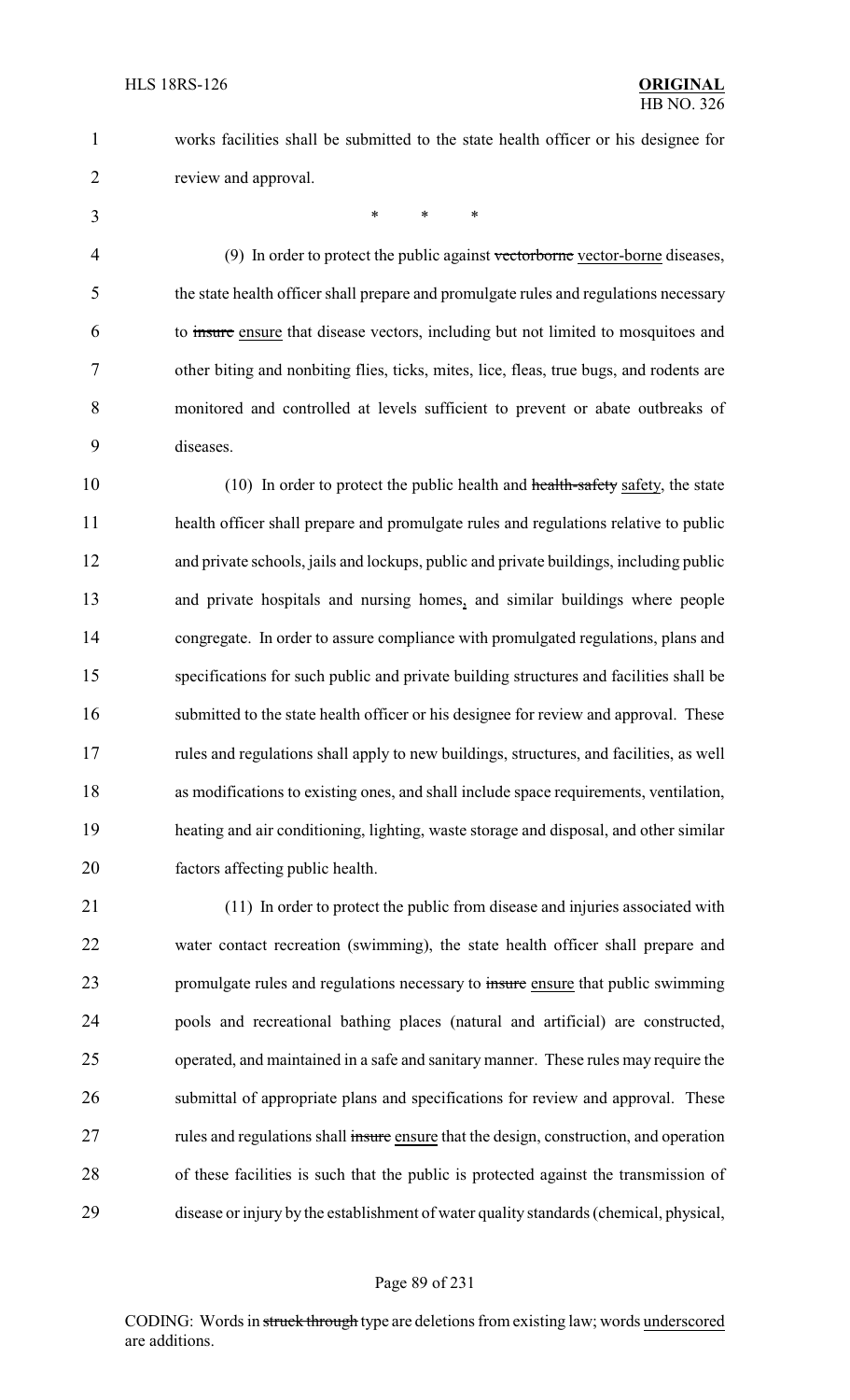and bacterial); by proper arrangement of the physical features of the site or facility; and by proper procedures for supervision and maintenance of such premises.

 (12) In order to protect the public health, the state health officer shall prepare and promulgate rules and regulations relative to new rendering facilities and modifications to existing facilities. These rules and regulations shall relate to, but not be limited to, procedures for the review and approval of plans, requirements for approval by the state health officer or his designee prior to contracting for the construction of rendering plants, requirements for obtaining a permit to operate a rendering plant before operation begins, and requirements for closing down a rendering plant already in operation if any condition occurs which might adversely affect the health of the community. Factors that shall be regulated include operation, containment of solid, liquid, or gaseous animal materials and byproducts during processing, storage, or transportation, odors, cleanliness, utilization of products and byproducts, and identification marking of products and byproducts.

15 (13) The state health officer, through the office of health services and environmental quality public health, shall be expressly empowered and authorized to issue emergency rules and orders when necessary and for the purposes of controlling nuisances dangerous to the public health and communicable, contagious, 19 and infectious diseases, and any other danger to the public life, and health, and 20 health-safety safety.

- 21 B.
	-

**\*** \* \* \*

 (3) In instances where such an inspection discloses a violation of the state Sanitary Code involving pollution of streams, rivers, lakes, bayous, or ditches located in public rights of way, the business entity or person deemed to be responsible shall be given an opportunity to correct the noted deficiency, and, if upon reinspection the previously cited violation is found to still exist, the state health officer is hereby authorized, after due process in accordance with the Administrative

#### Page 90 of 231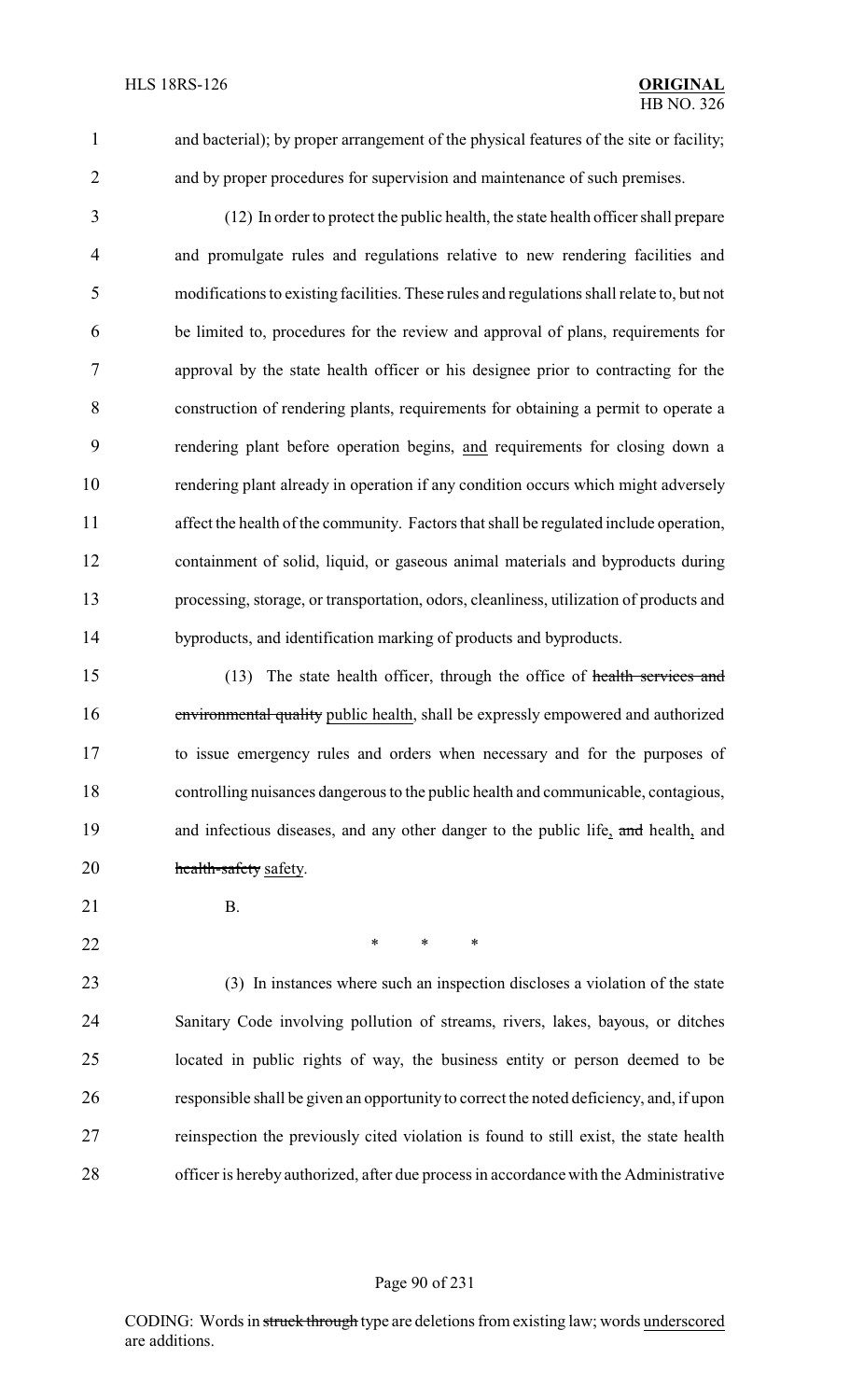Procedure Act, to impose sanctions as follows:

 $*$  \* \* \*

 (b) In the case of establishments which operate without a license or permit issued by the office of public health or where establishments continue to operate after the license or permit has been suspended or revoked, the state health officer may issue a civil compliance order directing the business entity or person deemed responsible for the establishment to correct the violation noted and impose a fine of one hundred dollars per day for each day the violation has not been corrected up to a maximum of ten thousand dollars. The fine shall commence on the day following the date of permit revocation or suspension, or the day following the date specified for compliance in the civil compliance order issued by the state health officer. 12 (c) All fines imposed under pursuant to this Section shall be payable to the office of public health of the Louisiana Department of Health which and shall be deposited into the state general fund. \* \* \* (4) Nothing herein in this Section shall prohibit the state health officer acting through the office of public health, with the concurrence of the secretary of the Louisiana Department of Health, from seeking civil injunctive relief from a district court to assist in enforcing emergency orders, when there exists serious and imminent danger to the public health. The proceeding before the district court shall be an adversary proceeding, and each party shall have the power to call witnesses and subpoena documents and records. In any such proceeding, no district court shall

 issue an injunction to enforce any provision which it determines to be physically beyond the control of the person or business entity to comply with, or in conflict with other provisions of state or federal law or regulations.

 (5) Paragraphs (B)(2) and (3) of this Subsection shall not apply to waste waters and wastes in discharges from industrial facilities which are subject to permitting under the Louisiana Water Control Law (R.S. 30:2071 et seq.) or the 29 federal Clean Water Act (42 USC §1251 33 U.S.C. 1251 et seq., as amended), nor

#### Page 91 of 231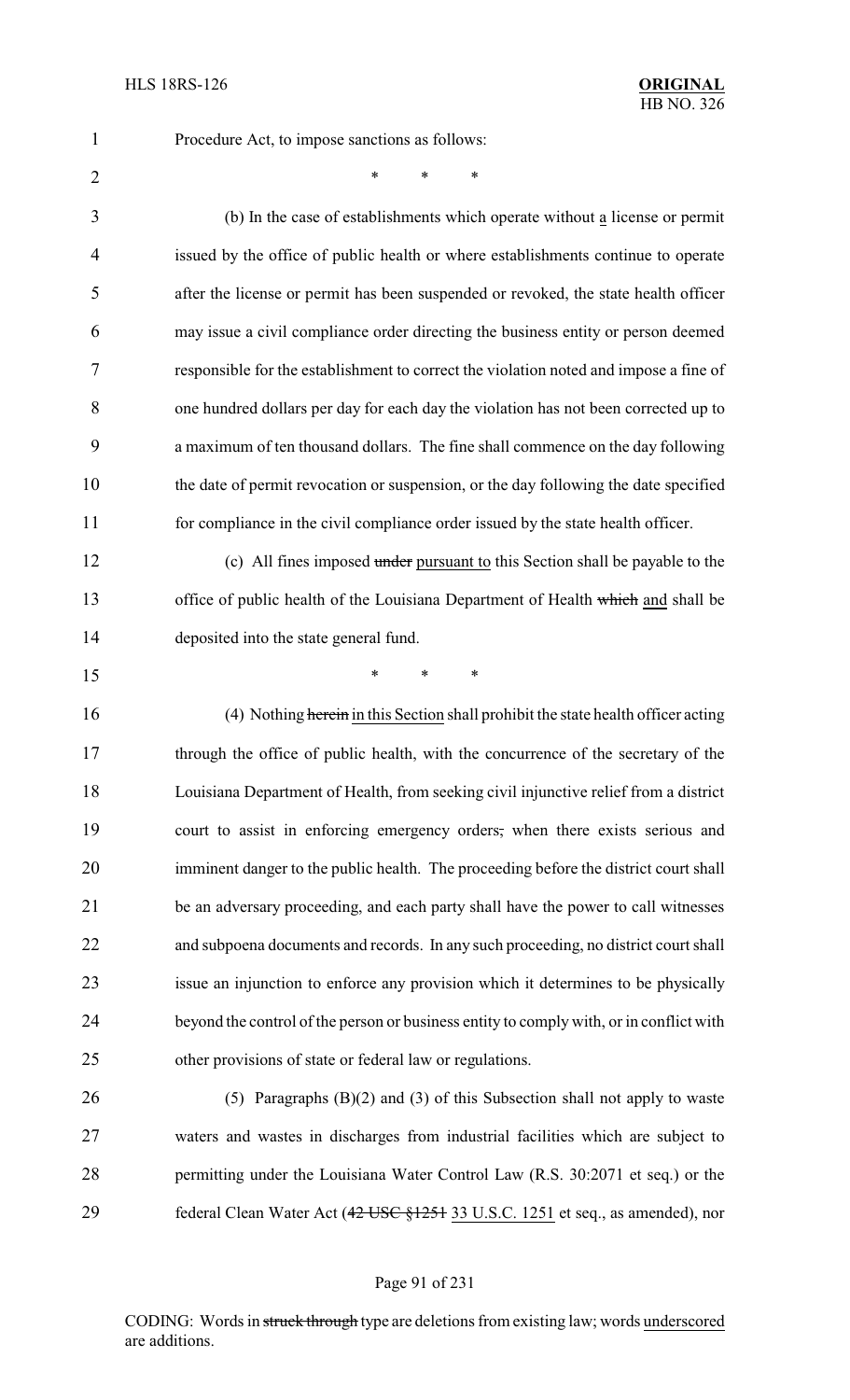| $\mathbf{1}$   | to waste waters from industrial facilities in ditches upstream of state or federal waste |
|----------------|------------------------------------------------------------------------------------------|
| $\overline{2}$ | water discharge points.                                                                  |
| 3              | *<br>$\ast$<br>*                                                                         |
| $\overline{4}$ | §4.3. Hard and soft shell Hard- and soft-shell crabs; preparation in traditional         |
| 5              | manner for public consumption                                                            |
| 6              | Notwithstanding any contrary provisions of the state sanitary code or any                |
| 7              | contrary provision of any other law or regulation, it shall be lawful to prepare hard    |
| 8              | and soft shell hard- and soft-shell crabs in the traditional manner for public           |
| 9              | consumption at recognized outdoor Louisiana festivals, including preparation in the      |
| 10             | open for service to the public at such public gatherings. This Section shall not be      |
| 11             | construed to allow the sale or distribution of any unwholesome food.                     |
| 12             | *<br>*<br>*                                                                              |
| 13             | §4.6. Exemption; benefits for zoos                                                       |
| 14             | Any provision of the Louisiana Department of Health special event food and               |
| 15             | beverage preparation regulations that requires any equipment, design, construction,      |
| 16             | utensils, supplies, preparation, or services shall not apply to any organization or      |
| 17             | corporation directing or operating an event for the benefit of a publicly-owned          |
| 18             | publicly owned zoo nor to any participant who prepares, serves, or sells any food or     |
| 19             | beverage at such an event. This Section shall not be construed to allow the sale or      |
| 20             | distribution of any unwholesome food.                                                    |
| 21             | *<br>*<br>∗                                                                              |
| 22             | §4.10. Public notice of infectious medical waste storage by landowner                    |
| 23             | $\ast$<br>∗<br>∗                                                                         |
| 24             | C. This Section shall not apply to the following:                                        |
| 25             | ∗<br>*<br>∗                                                                              |
| 26             | (2) Small health care healthcare and medical facilities, being defined as those          |
| 27             | facilities generating in any given month, or cumulatively stored in any given month,     |
| 28             | infectious medical waste meeting both of the following criteria:                         |
| 29             | ∗<br>∗<br>∗                                                                              |

# Page 92 of 231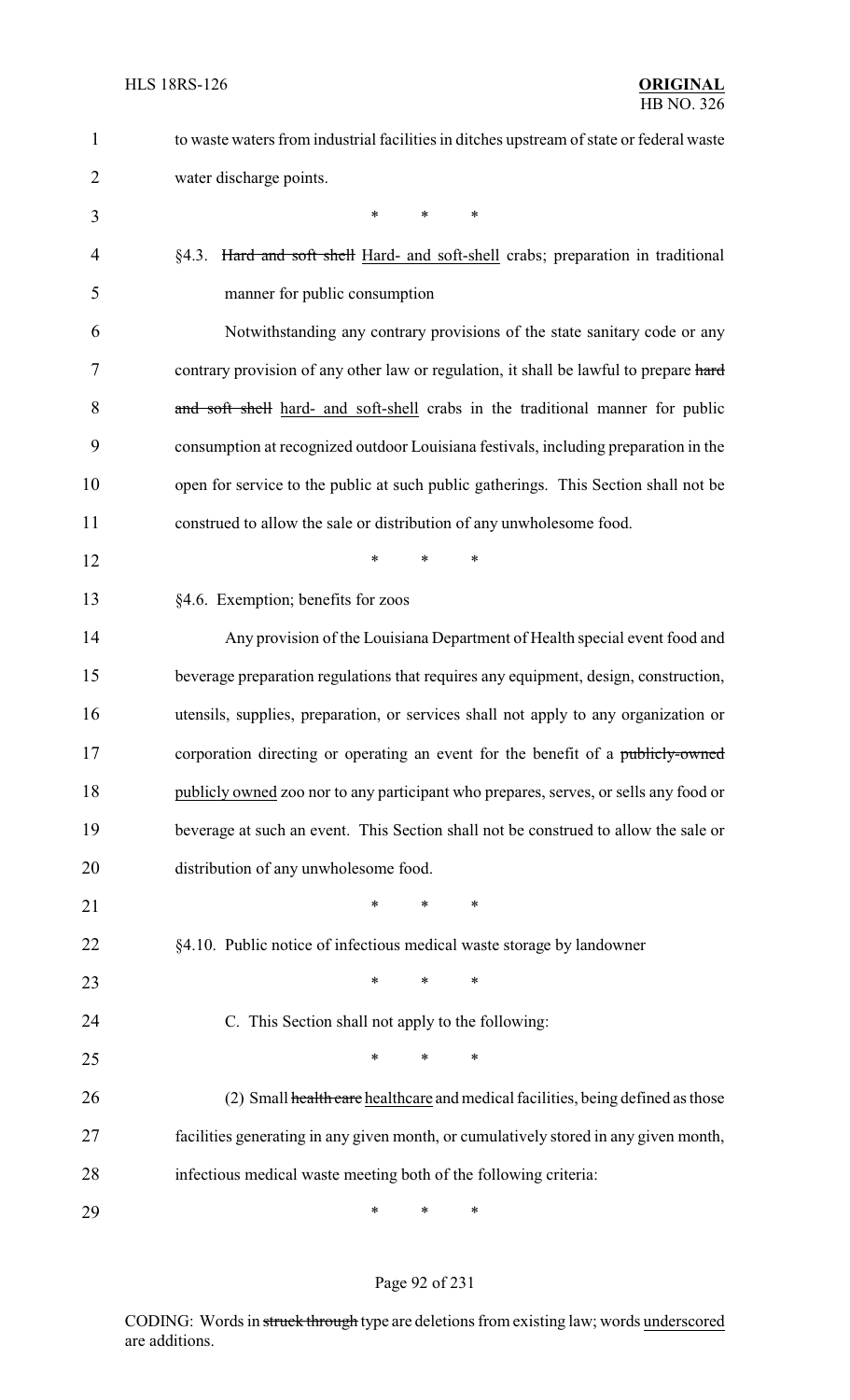| $\mathbf{1}$   | (3) An office at a particular location operated by a licensed, registered, or             |
|----------------|-------------------------------------------------------------------------------------------|
| 2              | certified health care healthcare provider actively engaged in the practice of his         |
| 3              | profession whose office prominently displays to the public such practice of health        |
| $\overline{4}$ | care healthcare profession.                                                               |
| 5              | (4) A "pharmacy" as defined in R.S. $37:1164(36)$ R.S. $37:1164$ .                        |
| 6              | (5) A "hospital" as defined in R.S. $40:2102(A)$ R.S. 40:2102.                            |
| 7              | $\ast$<br>*                                                                               |
| 8              | (7) Post secondary Postsecondary educational institutions, including but not              |
| 9              | limited to schools of medicine, pharmacy, dentistry, veterinary science, nursing, and     |
| 10             | allied health professions and any related clinical and research programs.                 |
| 11             | *<br>$\ast$<br>∗                                                                          |
| 12             | §5.3. Molluscan shellfish sanitation requirements; opening and closing of molluscan       |
| 13             | shellfish growing areas; adoption of guidelines to regulate molluscan                     |
| 14             | shellfish industry; authority to collect samples for bacteriological analysis;            |
| 15             | testing of oysters; Calcasieu Lake                                                        |
| 16             | *<br>∗<br>*                                                                               |
| 17             | The purpose of this Section is to develop guidelines to govern and                        |
| 18             | regulate the shellfish industry to insure ensure that the final shellfish product is safe |
| 19             | and wholesome. The Louisiana Department of Health shall enforce the requirements          |
| 20             | for classification of shellfish growing areas and for certifying, processing, and         |
| 21             | distributing shellfish, which requirements are contained in Louisiana Administrative      |
| 22             | Code Title 51, Part IX and promulgated under the provisions of R.S. 49:953(B).            |
| 23             | *<br>*<br>∗                                                                               |
| 24             | §5.9. Enforcement of drinking water regulations; administrative compliance orders;        |
| 25             | civil actions; receiverships                                                              |
| 26             | A.                                                                                        |
| 27             | ∗<br>∗<br>∗                                                                               |

# Page 93 of 231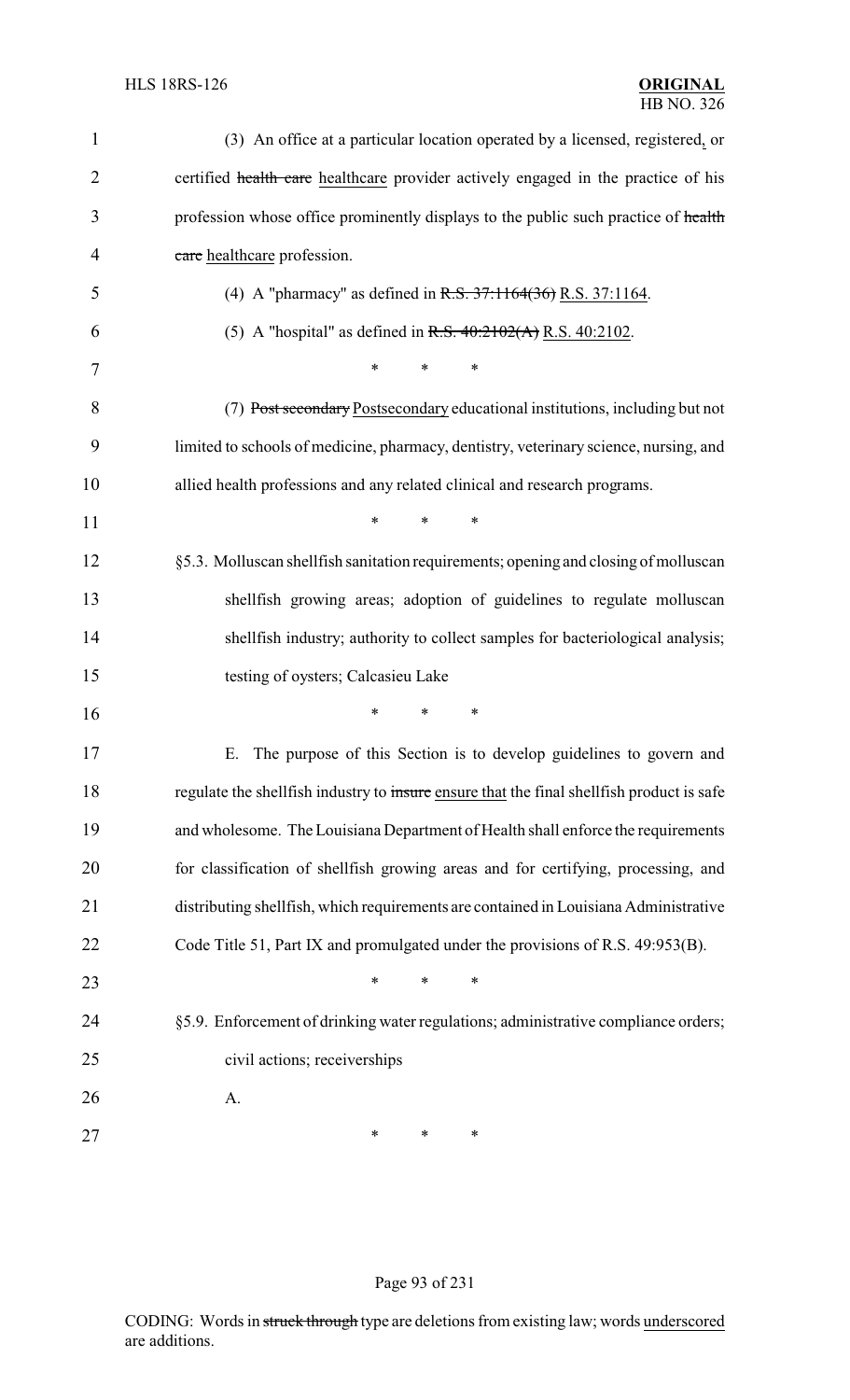| $\mathbf{1}$   | (7) The state health officer, with the approval of the secretary of health and             |
|----------------|--------------------------------------------------------------------------------------------|
| $\overline{2}$ | hospitals the Louisiana Department of Health, may settle or resolve out of court any       |
| 3              | suit for recovery of penalties if deemed in the best interest of the state.                |
| $\overline{4}$ | $\ast$<br>$\ast$<br>$\ast$                                                                 |
| 5              | §7. Communicable disease epidemic; procedure                                               |
| 6              | A. If any parish or municipality or any portion thereof becomes infected with              |
| 7              | any disease to such an extent as to threaten the spread of the disease to the other        |
| 8              | portions of the state, the state health officer shall issue his proclamation declaring the |
| 9              | facts and ordering the infected parish or municipality or the infected portion thereof     |
| 10             | quarantined. Further, the state health officer shall order all local health officers to    |
| 11             | quarantine against the locality; shall establish and promulgate the rules, regulations,    |
| 12             | terms, and conditions on which intercourse with the infected locality will be              |
| 13             | permitted; and shall issue to the other local sanitary authorities instructions as to the  |
| 14             | measures adopted in quarantining against persons, goods, or other property coming          |
| 15             | from the infected locality. These rules, regulations, terms, and conditions shall be       |
| 16             | observed and obeyed by all health authorities. Any other of the noninfected portions       |
| 17             | of the state may, upon approval of the state health officer, add to the regulations,       |
| 18             | rules, terms, and conditions already imposed by the state health officer.                  |
| 19             | B. The state health officer may prohibit the introduction into any infected                |
| 20             | portion of the state persons acclimated, unacclimated, or said to be immune, when,         |
| 21             | in his judgment, the introduction of those persons would increase the prevalence of        |
| 22             | the disease.                                                                               |
| 23             | $Cz$ . The state health officer shall render to the local health officers all the          |
| 24             | assistance which the conditions of his finances permit.                                    |
| 25             | ∗<br>*<br>∗                                                                                |
| 26             | §9. Arrests for violations                                                                 |
| 27             | A. Any inspector, officer, or employee of the state health officer may arrest,             |
| 28             | without warrant, all persons violating any rule or regulation of the state health officer  |
| 29             | or any article or provision of the sanitary code, when the violation occurs within his     |
|                |                                                                                            |

# Page 94 of 231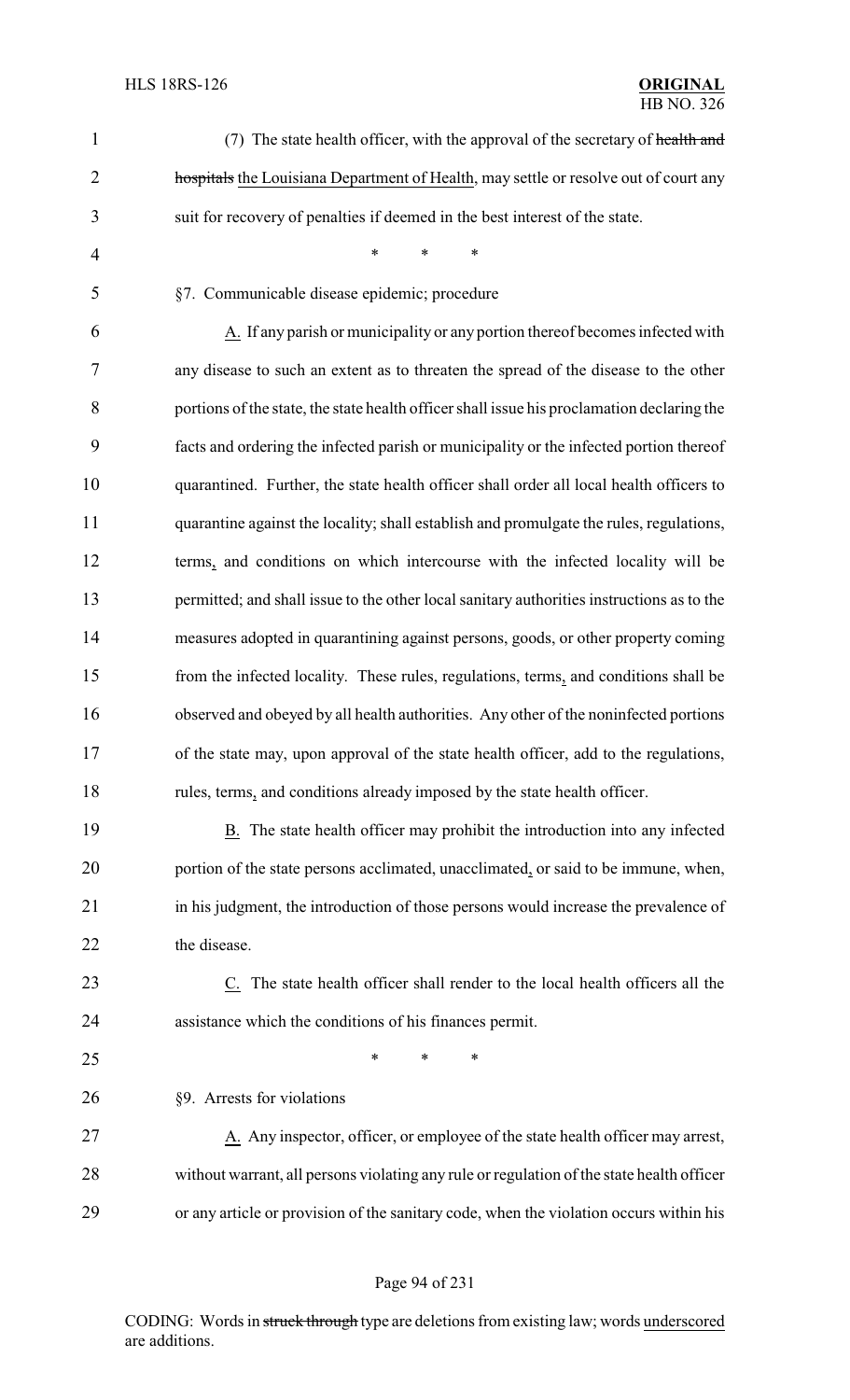| $\mathbf{1}$   | sight, view, or personal knowledge. When the violation does not so occur, he may        |
|----------------|-----------------------------------------------------------------------------------------|
| $\overline{2}$ | arrest only in execution of a warrant duly issued in accordance with the provisions     |
| 3              | of this Part or by a competent judicial authority.                                      |
| $\overline{4}$ | B. All law enforcement officers shall aid in the apprehension of persons                |
| 5              | violating the provisions of the sanitary code or any rule or regulation of the state    |
| 6              | health office. These officers shall themselves arrest and apprehend all offenders       |
| 7              | committing such violations in their view or sight or within their personal knowledge.   |
| 8              | *<br>$\ast$<br>∗                                                                        |
| 9              | §13. Expenses of parish health units                                                    |
| 10             | A. The governing body of each parish shall provide ample means for the                  |
| 11             | maintenance and operation of its parish health units or departments and for the         |
| 12             | promotion and conservation of public health. For the purposes of this Title they shall  |
| 13             | be known as parish health units.                                                        |
| 14             | B. If a municipality encompasses an entire parish, the municipal authorities            |
| 15             | shall, for the purposes of this Part, be known as parish authorities.                   |
| 16             | *<br>∗                                                                                  |
| 17             | §18. Communicable disease; isolation and report to state health officer; quarantine     |
| 18             | A. If any case where a communicable disease is reported to or comes to the              |
| 19             | knowledge of any local health officer, the local health officer shall immediately       |
| 20             | isolate it and communicate the fact as expeditiously as practicable to the state health |
| 21             | officer, together with the information as to what steps have been taken to isolate and  |
| 22             | care for the case. The local health officer shall, from time to time, communicate the   |
| 23             | progress of the case to the state health officer.                                       |
| 24             | B. Upon receipt of notice of the case by the state health officer, or at any            |
| 25             | time during the case thereafter, the state health officer, shall, if he thinks the      |
| 26             | emergency sufficient, send an expert physician, selected by him, to examine and         |
| 27             | diagnose the disease. If, after this examination and diagnosis, the expert declares the |
| 28             | case to be one of an obnoxious or communicable nature, liable to spread or to           |
| 29             | become dangerous to the general public health of the state, the state health officer    |
|                |                                                                                         |

# Page 95 of 231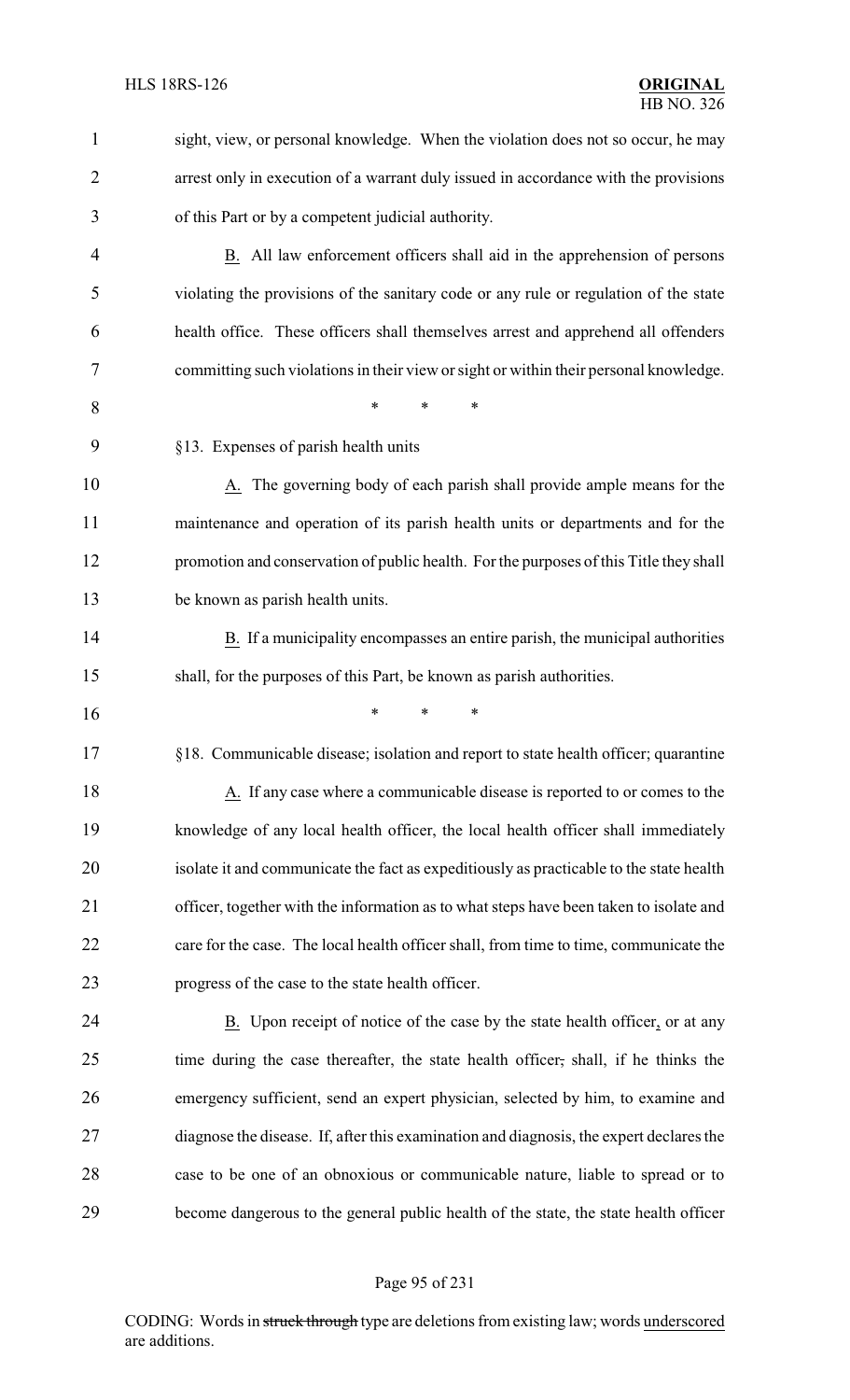| $\mathbf{1}$ | shall instruct the local health officer as to what additional steps, if any, should be   |
|--------------|------------------------------------------------------------------------------------------|
| 2            | taken to isolate the case and prevent the spread of the infection any further. The state |
| 3            | health officer shall require that the local health officer immediately conform to and    |
| 4            | put these instructions in operation. If the local health officer or other local          |
| 5            | authorities connected with the case fail to act immediately on these instructions or     |
| 6            | fail to act in the case in a manner satisfactory to the state health officer, the state  |
| 7            | health officer shall take charge of the case and manage it through his own officers      |
| 8            | or employees.                                                                            |
| 9            | $\ast$<br>$\ast$<br>∗                                                                    |
| 10           | §23. Salaries of parish or district health officers; unclassified                        |
| 11           | Each parish shall determine the salary of its health officer and the<br>А.               |
| 12           | necessary expenses for the conduct of his official duties if said the health officer is  |
| 13           | in the unclassified service or serving on a contractual basis. In the case of an         |
| 14           | unclassified or contractual district health officer, the parishes which jointly employ   |
| 15           | him shall fix his salary and expenses and the proportionate share of each parish.        |
| 16           | The above salaries and expenses provided for in Subsection A of this<br>B.               |
| 17           | Section shall be paid by the governing bodies of the parish or parishes for which the    |
| 18           | health officer was appointed, except as herein provided.                                 |
| 19           | C. Where a parish or group of parishes appoint a full-time health officer                |
| 20           | whose entire time is devoted to health work as such, exclusive of any private            |
| 21           | practice, the state may appropriate and assist in paying the salary of that health       |
| 22           | officer not to exceed twenty percent of the salary if the parish or parishes contract    |
| 23           | with the Louisiana Department of Health for the establishment and maintenance of         |
| 24           | a health unit as hereafter provided.                                                     |
| 25           | §24. Issuance of warrants by health officer; general duties of officer                   |
| 26           | The parish health officer may issue warrants only to arrest or prevent<br>A.             |
| 27           | epidemics or to abate an imminent menace to the public health in his parish.             |
| 28           | B. The parish health officer He shall issue all orders and warrants, subject             |
| 29           | to the limitations above provided in Subsection A of this Section, and take all          |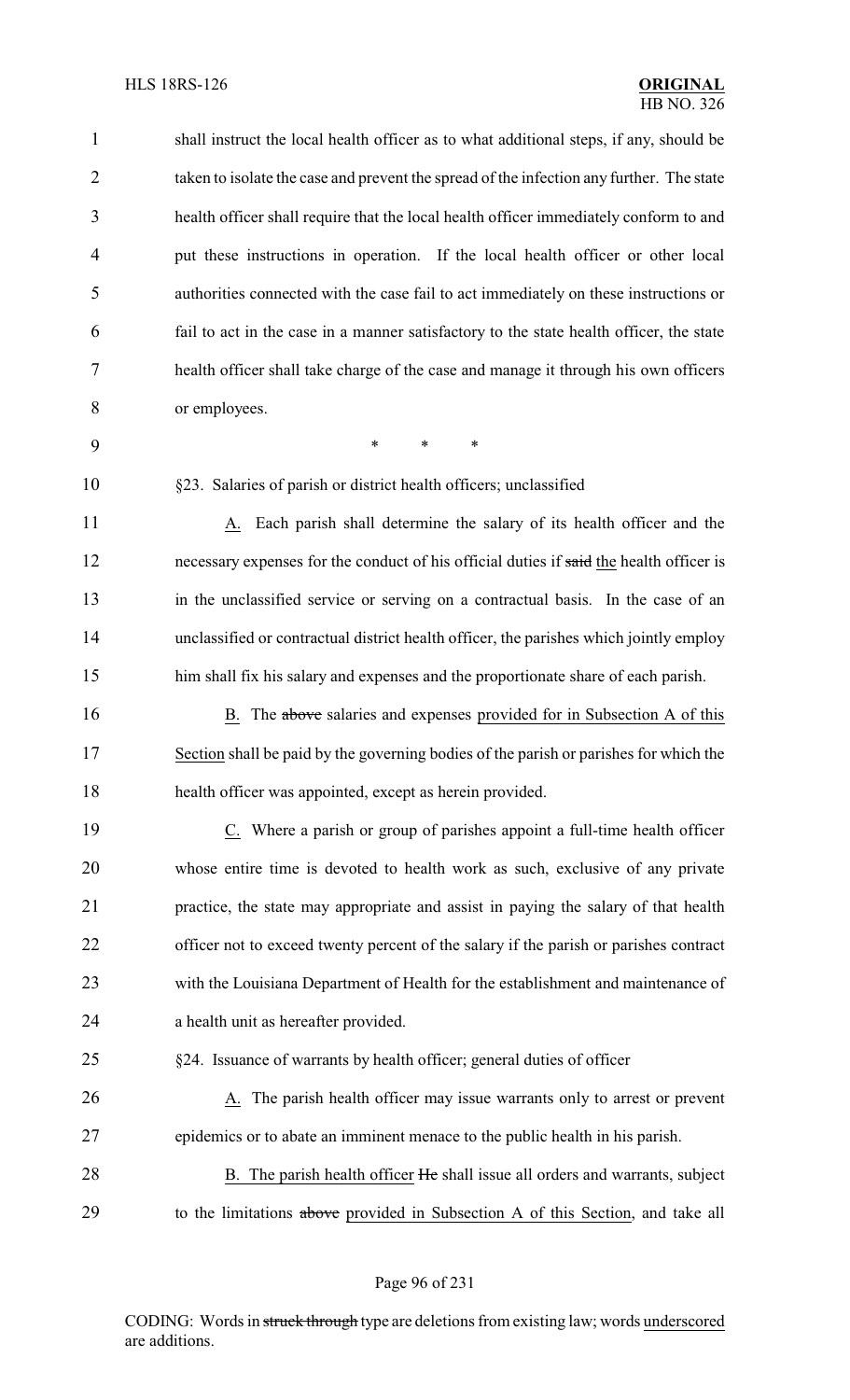| 1              | necessary steps to execute the sanitation laws of the state under the state health      |
|----------------|-----------------------------------------------------------------------------------------|
| 2              | officer and to carry out the rules, regulations, and ordinances of the Louisiana        |
| 3              | Department of Health.                                                                   |
| $\overline{4}$ | $\ast$<br>∗<br>*                                                                        |
| 5              | §31.1. Reye's Syndrome disease; mandatory reporting                                     |
| 6              | Every physician practicing medicine in the state of Louisiana shall report to           |
| 7              | the state health officer, through the health unit of the parish or municipality wherein |
| 8              | such physician practices, any case or suspected case of Reye's Syndrome disease         |
| 9              | which he is attending, or has examined, or for which such physician has prescribed.     |
| 10             | The report shall be made as promptly as possible from the time the physician first      |
| 11             | visits, examines or prescribes for the patient and such report shall state the name,    |
| 12             | age, sex, race, usual residence, place where the patient is to be found, the nature of  |
| 13             | the disease, the date of onset, and any additional information that the state health    |
| 14             | officer may require. The state health officer shall send a copy of such report to the   |
| 15             | national Center for Disease Control United States Centers for Disease Control and       |
| 16             | Prevention, or such information contained therein as may be required by the national    |
| 17             | center that agency.                                                                     |
| 18             | §31.3. Adolescent school health initiative; health centers in schools                   |
| 19             | $\ast$<br>*<br>∗                                                                        |
| 20             | B. The office of public health shall:                                                   |
| 21             | *<br>*<br>∗                                                                             |
| 22             | (2) Convene and participate in an intergovernmental coordinating council                |
| 23             | which shall be composed of representatives from the departments of education,           |
| 24             | social children and family services, health and hospitals, and other governmental       |
| 25             | entities or programs related to health services to assist in implementation, oversight, |
| 26             | and funding assistance for health centers in schools.                                   |
| 27             | $\ast$<br>*<br>*                                                                        |
| 28             | (4) Establish procedures for allocation of funds appropriated or otherwise              |
| 29             | available to the program in a manner which prioritizes funding according to the         |

# Page 97 of 231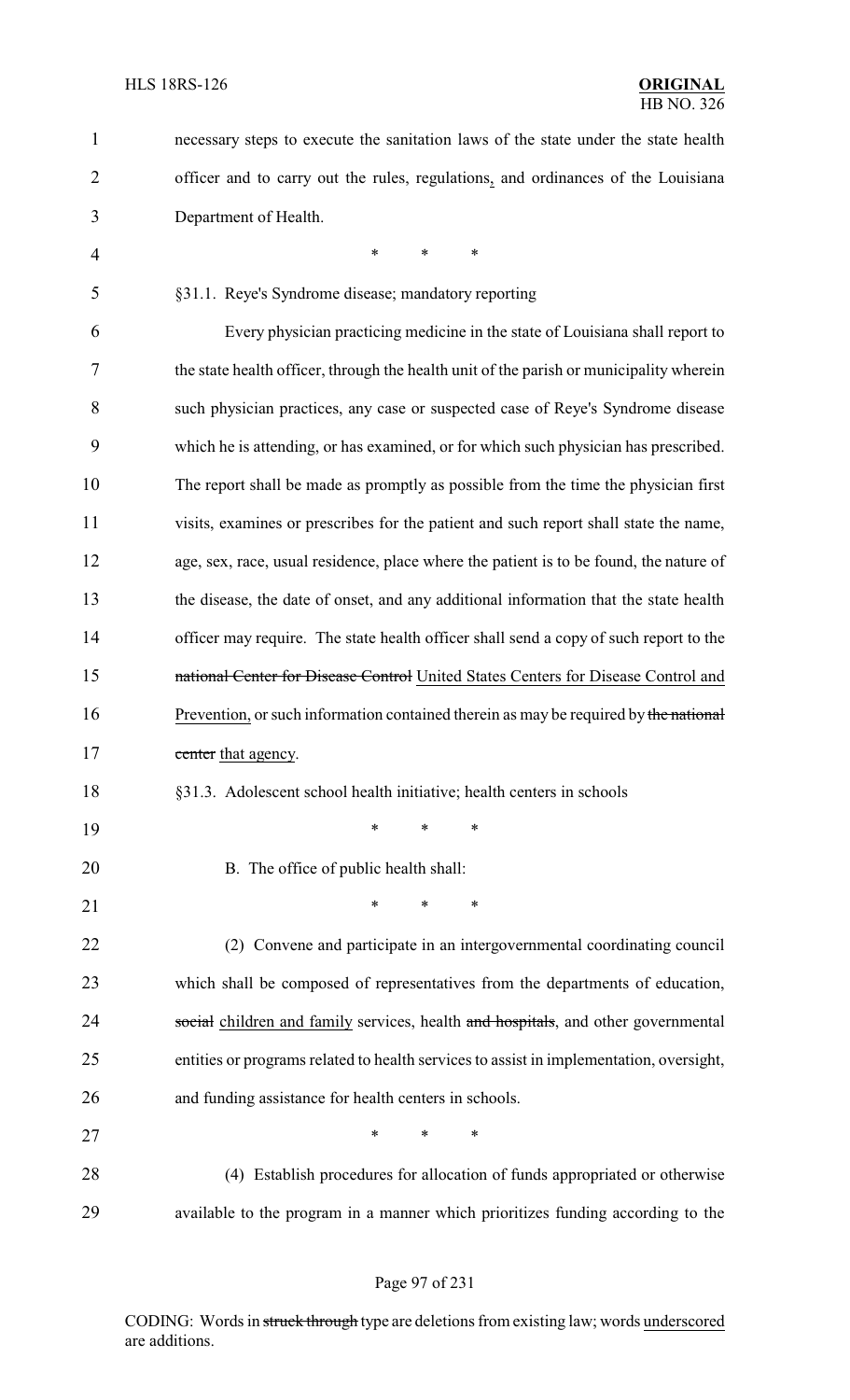| $\mathbf{1}$   | urgency and degree of health care healthcare needs among the various middle and        |
|----------------|----------------------------------------------------------------------------------------|
| $\overline{2}$ | secondary school populations.                                                          |
| 3              | *<br>∗<br>∗                                                                            |
| 4              | §31.32. Individual sewage fees                                                         |
| 5              | ∗<br>*<br>∗                                                                            |
| 6              | Ε.                                                                                     |
| 7              | *<br>*<br>∗                                                                            |
| 8              | (2) The provisions of Paragraph $(E)(1)$ of this Section (1) of this Subsection        |
| 9              | shall not be effective unless the department complies with the provisions of $R.S.$    |
| 10             | 40:1154 R.S. 40:1281.23.                                                               |
| 11             | *<br>*<br>∗                                                                            |
| 12             | §31.36. Health unit fees                                                               |
| 13             | ∗<br>∗<br>∗                                                                            |
| 14             | D. The provisions of this Section shall not apply to Title XIX recipients,             |
| 15             | Title XXI recipients, and those documenting financial status at or below one hundred   |
| 16             | percent of the federal poverty level applicable federal poverty guideline as published |
| 17             | in the Federal Register by the United States Department of Health and Human            |
| 18             | Services.                                                                              |
| 19             | *<br>$\ast$<br>∗                                                                       |
| 20             | §41. Disclosure of records                                                             |
| 21             | *<br>*<br>∗                                                                            |
| 22             | E. The registrar shall make available for inspection and copying and shall             |
| 23             | forward upon request copies of records of deaths to the Louisiana cancer registry      |
| 24             | program established pursuant to $R.S. 40:1229.80 R.S. 40:1105.1$ et seq.               |
| 25             | *<br>$\ast$<br>*                                                                       |
| 26             | §64. Forms for collection of data                                                      |
| 27             | The state registrar shall prescribe forms for the collection of information and        |

# Page 98 of 231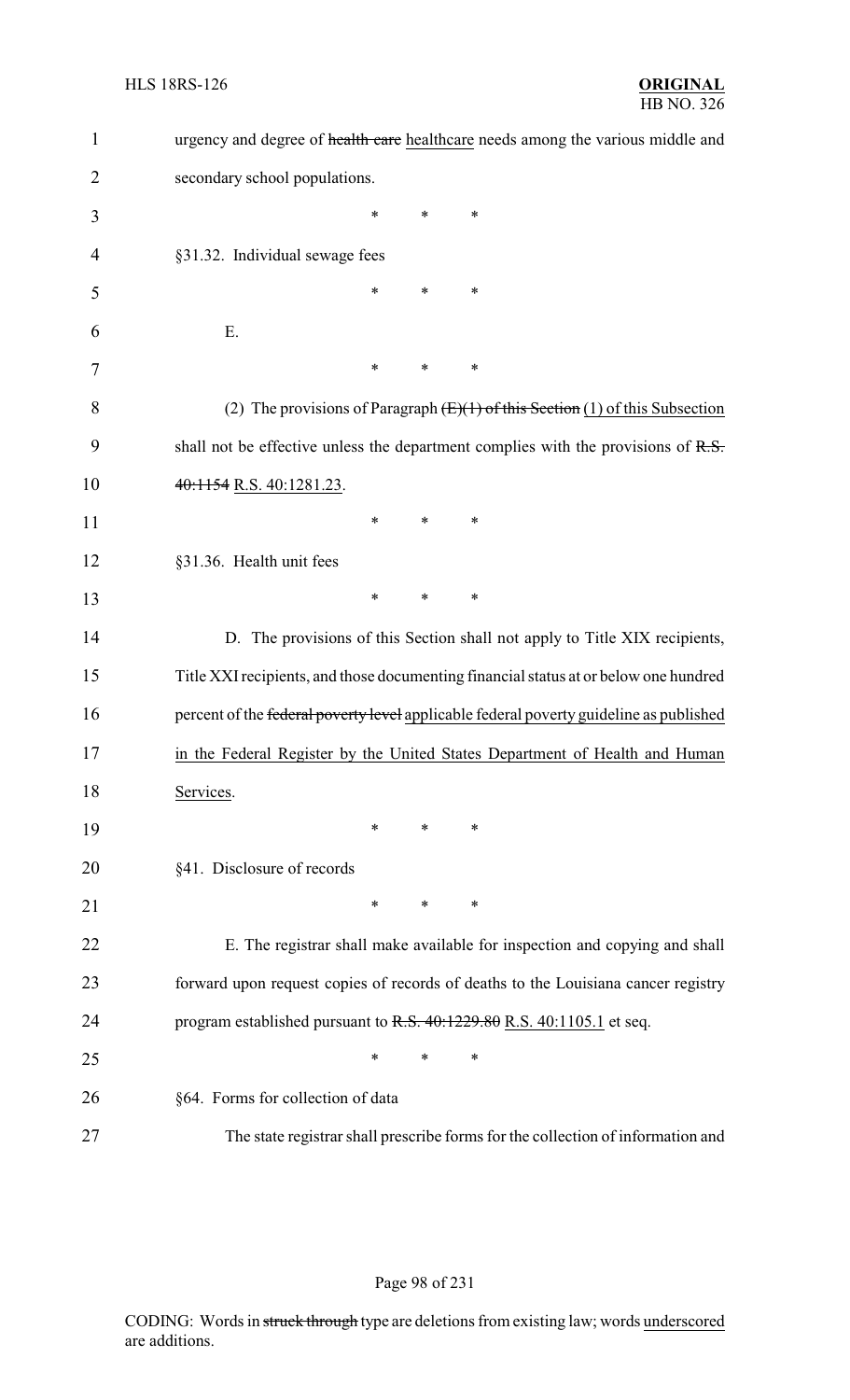| $\mathbf{1}$   | statistics with respect to abortions. Such forms shall require, but not be limited to, |
|----------------|----------------------------------------------------------------------------------------|
| $\overline{2}$ | the following information:                                                             |
| 3              | *<br>*<br>∗                                                                            |
| 4              | (9) Other significant conditions of the fetus and mother, and.                         |
| 5              | The results of pathological examinations of all aborted fetuses, as<br>(10)            |
| 6              | required by R.S. 40:1299.35.4 R.S. 40:1061.13.                                         |
| 7              | $\ast$<br>*<br>*                                                                       |
| 8              | §600.34. Blighted housing property list; creation, maintenance, and challenges         |
| 9              | thereto                                                                                |
| 10             | $\ast$<br>*<br>*                                                                       |
| 11             | C. Rules and regulations prescribing risk guidelines. The state housing                |
| 12             | agency, in conjunction with the state departments of environmental quality and         |
| 13             | health and hospitals, shall adopt rules and regulations prescribing guidelines and     |
| 14             | criteria for assessing and determining if a residential housing property is harmful to |
| 15             | the health or welfare, including the economic welfare, of the residents of the local   |
| 16             | governmental subdivision wherein the residential housing property is located, or       |
| 17             | unfit for human habitation, occupancy, or use, and whether such property is            |
| 18             | undergoing rehabilitation in a timely manner within the meaning of Subsection B of     |
| 19             | this Section. The public officer shall apply such standards in conducting any          |
| 20             | inventory pursuant to this Section.                                                    |
| 21             | *<br>∗<br>∗                                                                            |
| 22             | §608.1. Mislabeling of honey                                                           |
| 23             | ∗<br>∗<br>∗                                                                            |
| 24             | B. Any person violating the provisions of this section Section shall be guilty         |
| 25             | of a misdemeanor and upon conviction shall be fined not less than fifty dollars nor    |
| 26             | more than five hundred dollars and each such violation shall constitute a separate     |
| 27             | offense.                                                                               |
| 28             | ∗<br>∗<br>∗                                                                            |

# Page 99 of 231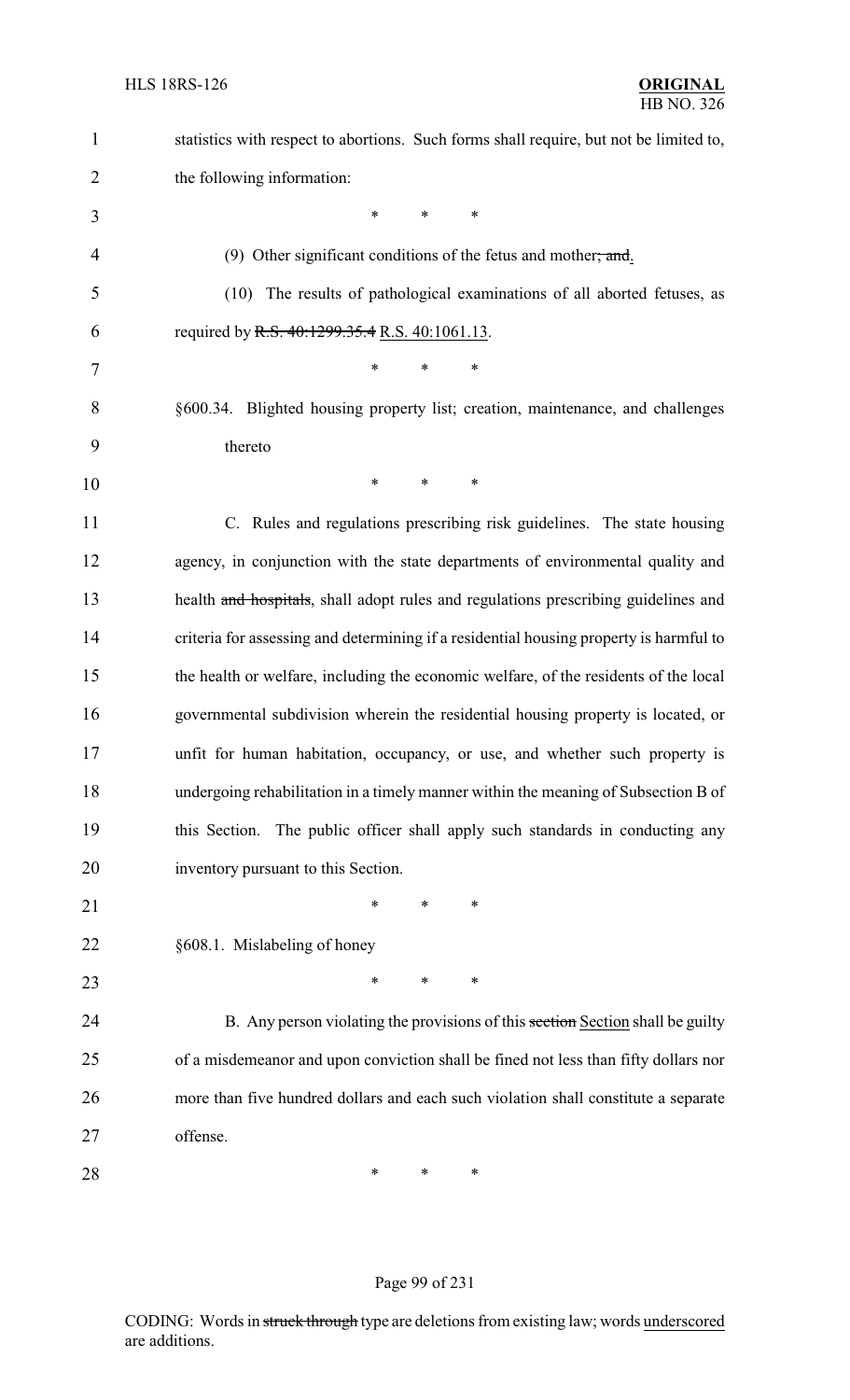§625. False advertisement

2 A. An advertisement of a food, drug, device, or cosmetic is false if it is false or misleading in any particular regarding the food, drug, device, or cosmetic. Any representation concerning any effect of a drug or device is false under this Sub-section Subsection if it is not supported by demonstrable scientific facts or substantial and reliable medical or scientific opinion.

 B. Except as provided below, the advertisement of a drug or device representing it to have any therapeutic effect in the treatment of Bright's disease, cancer, tuberculosis, poliomyelitis, venereal disease, heart and vascular diseases, or any other diseases for which no known therapeutic effect has been fully established 11 is false. No advertisement not in violation of Sub-section Subsection A of this 12 Section shall be considered false under this Sub-section Subsection, if it is disseminated only to members of the medical and pharmaceutical professions or appears only in the scientific periodicals of these professions, or if it is disseminated only for the purpose of public health education by persons not commercially interested, directly or indirectly, in the sale of the drugs or devices.

- \* \* \*
	-

§634. Condemnation and sale, or release

19 A. When any article detained or seized under pursuant to R.S. 40:633 has 20 been found by the department to be subject to seizure and condemnation under pursuant to R.S. 40:632, the department shall petition a court for an order of condemnation or sale, as the court may direct. The proceeds of the sale minus the legal costs and charges shall be paid into the state treasury to the credit of the general fund.

 B. Upon the payment of the costs of the condemnation proceeding and upon 26 the execution and delivery of a surety bond to the effect that the goods shall not be sold or otherwise disposed of contrary to the provisions of this Part, the department or court may order that the goods be delivered to the owner thereof instead of being condemned or sold.

#### Page 100 of 231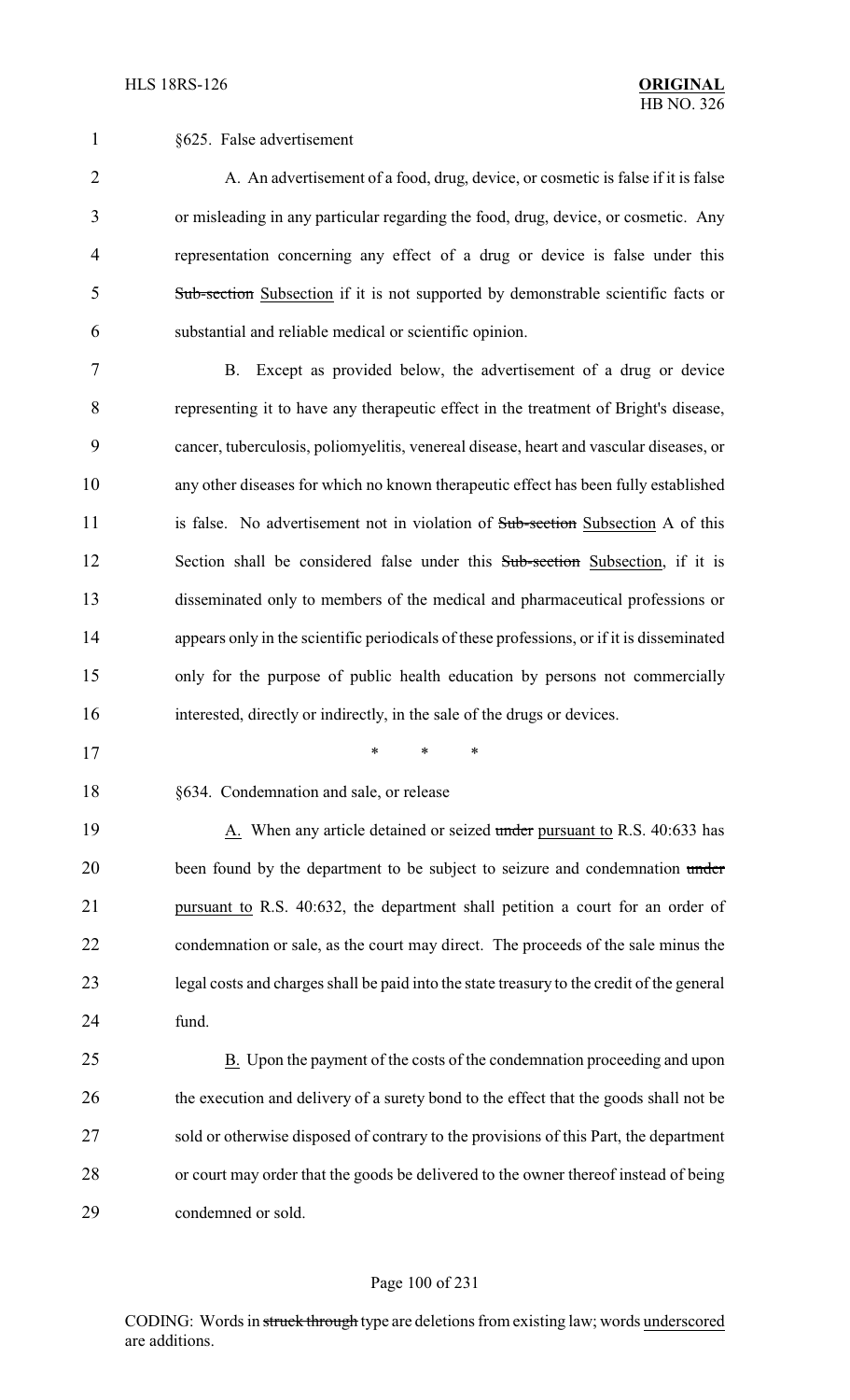| $\mathbf{1}$   | C. If the department finds that any article seized under pursuant to the                |
|----------------|-----------------------------------------------------------------------------------------|
| $\overline{2}$ | provisions of R.S. 40:633 was not subject to seizure under pursuant to that Section,    |
| 3              | the department or the designated officer or employee shall remove the tag or            |
| 4              | marking.                                                                                |
| 5              | $\ast$<br>*<br>*                                                                        |
| 6              | §641. Injunction proceedings                                                            |
| 7              | A. In order to avoid multiplicity of criminal prosecutions, the district courts         |
| 8              | may, for cause, restrain any person by temporary or permanent injunction from the       |
| 9              | repetitious introduction or causing to be introduced into commerce of any               |
| 10             | adulterated, misbranded, or unregistered food, drug, device, or cosmetic; or from the   |
| 11             | dissemination or causing to be disseminated of a false advertisement by any means       |
| 12             | for the purpose of inducing, directly or indirectly, the purchase of food, drugs,       |
| 13             | devices, or cosmetics in commerce.                                                      |
| 14             | B. In these injunction proceedings it is not necessary to show an intent on the         |
| 15             | part of the person enjoined to continue the offense.                                    |
| 16             | C. Violation of any injunction issued pursuant to this Section shall be                 |
| 17             | summarily tried and punished by the court as a contempt. The contempt proceedings       |
| 18             | may be instituted by order of the court or by the filing of an information by the       |
| 19             | district attorney and process of the court for the arrest of the violator may be served |
| 20             | at any place in the state.                                                              |
| 21             | D. No person violates any injunction issued pursuant to this Section by                 |
| 22             | reason of the dissemination, subsequent to the injunction, of the false advertisement   |
| 23             | which was the basis of the injunction, if the dissemination was beyond the control      |
| 24             | of the person.                                                                          |
| 25             | $\ast$<br>∗<br>∗                                                                        |
| 26             | §671. Washing prohibited; penalty                                                       |
| 27             | A. No one shall wash any articles of food intended for human consumption,               |
| 28             | in any body of water on the right of way of any public highway or road, or in any       |
| 29             | water anywhere except running water.                                                    |
|                |                                                                                         |

# Page 101 of 231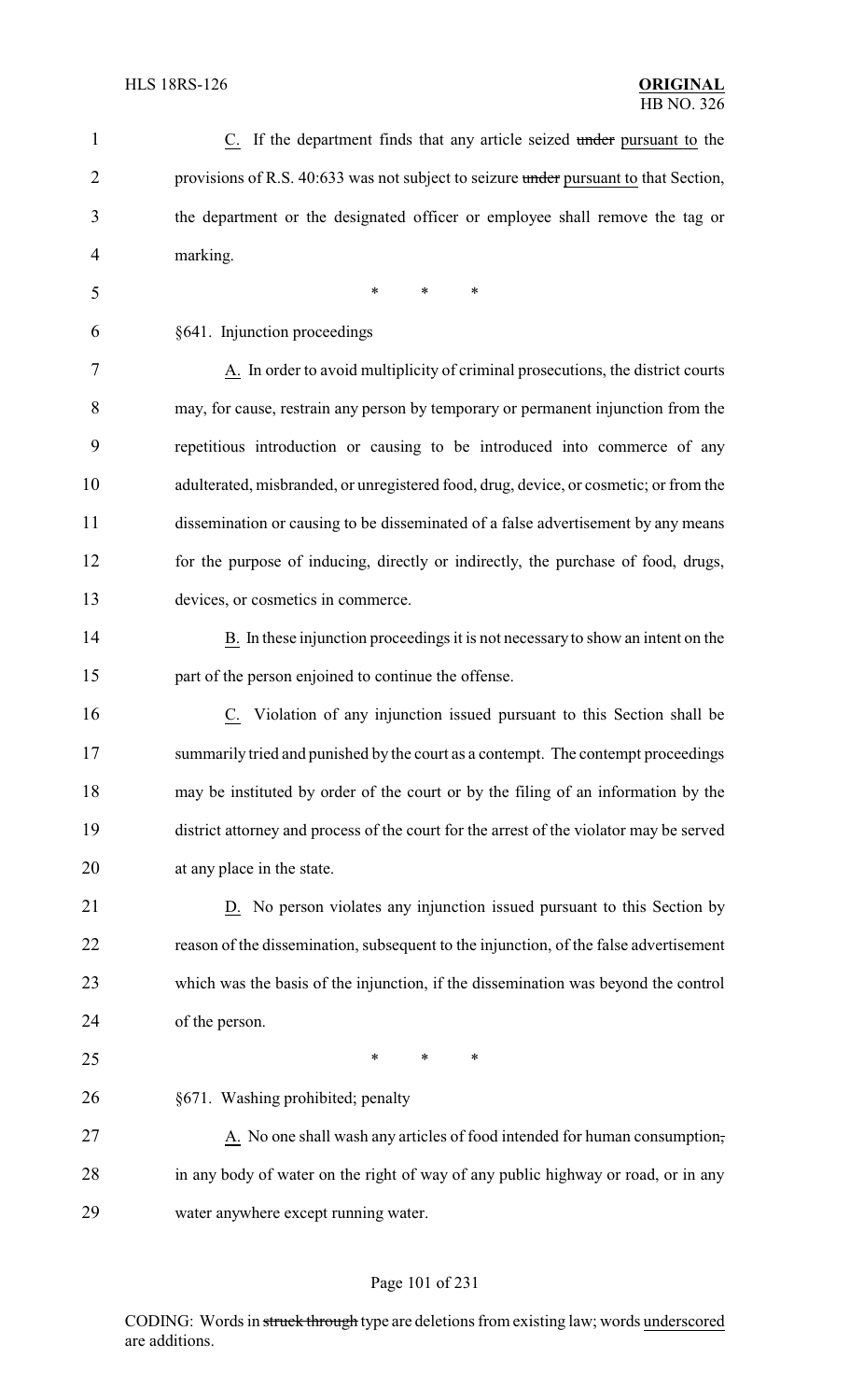| $\mathbf{1}$   | B. Whoever violates the provisions of this Section shall be fined not more             |
|----------------|----------------------------------------------------------------------------------------|
| $\overline{2}$ | than five dollars or imprisoned for not more than five days.                           |
| 3              | *<br>*<br>∗                                                                            |
| $\overline{4}$ | §682. Qualifications for license; sterilization process                                |
| 5              | A. The department shall issue the license required in R.S. 40:681 to any               |
| 6              | applicant upon receipt of such evidence as it requires to show that the applicant is   |
| 7              | properly equipped and maintains and uses the following method provided for in          |
| 8              | Subsection B of this Section in cleansing and sterilizing the containers.              |
| 9              | B. All containers shall be cleansed, sterilized, and freed from rust and               |
| 10             | contamination by soaking them for a period of not less than five minutes in a hot      |
| 11             | caustic solution of not less than one hundred twenty degrees fahrenheit Fahrenheit,    |
| 12             | which shall be indicated by a thermometer. This solution shall contain not less than   |
| 13             | two and one-half percent of caustic soda expressed in terms of sodium hydrates. The    |
| 14             | containers shall then be thoroughly rinsed in pure water. The cleansing solution shall |
| 15             | be changed frequently so as to prevent it from becoming foul and unsanitary.           |
| 16             | ∗<br>*<br>∗                                                                            |
| 17             | §700.1. Rules and regulations                                                          |
| 18             | The secretary of the Louisiana Department of Health shall have the authority           |
| 19             | to promulgate rules and regulations, with the advice and recommendations of the        |
| 20             | Advisory Committee on Water Treatment Devices, for the efficient enforcement of        |
| 21             | this Sub-Part Subpart.                                                                 |
| 22             | $\ast$<br>*<br>∗                                                                       |
| 23             | §700.5. Permit; application; fees; renewal                                             |
| 24             | *<br>∗<br>∗                                                                            |
| 25             | C. Permits issued under pursuant to the provisions of this Sub-Part Subpart            |
| 26             | shall be valid for one calendar year from the date of issue, unless revoked as         |
| 27             | provided in R.S. 40:700.6, and shall be renewed annually thereafter.                   |

# Page 102 of 231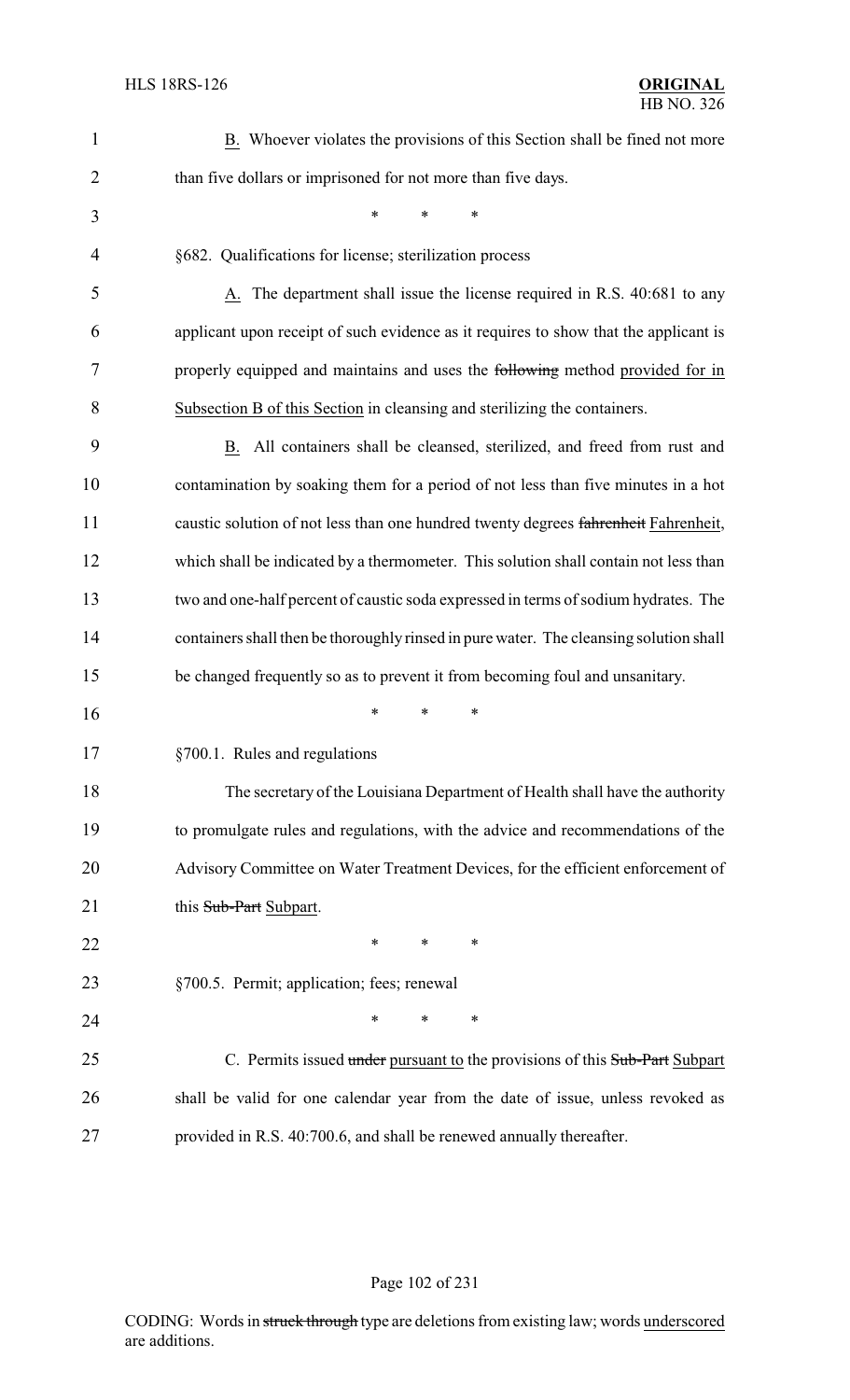| $\mathbf{1}$   | §700.6. Revocation of permit                                                            |
|----------------|-----------------------------------------------------------------------------------------|
| $\overline{2}$ | A. The department may revoke any permit issued pursuant to the provisions               |
| 3              | of this Sub-Part Subpart at any time the holder of a permit is found to be in           |
| 4              | noncompliance with the provisions of this Sub-Part Subpart or the rules and             |
| 5              | regulations established by the department.                                              |
| 6              | B. The department may revoke any such permit either temporarily, until                  |
| 7              | there is compliance with the provisions of this Sub-Part Subpart and with the rules     |
| 8              | and regulations as established by the department, or permanently for the unexpired      |
| 9              | period of the permit.                                                                   |
| 10             | §700.7. Surety Bond                                                                     |
| 11             | A. Every dealer permitted under pursuant to the provisions of this Sub-Part             |
| 12             | Subpart shall maintain with the secretary of the Louisiana Department of Health a       |
| 13             | surety bond in the amount of ten thousand dollars. Each bond shall be issued by a       |
| 14             | surety authorized to do business in Louisiana, and shall be in favor of the state for   |
| 15             | the use, benefit, and indemnity of any person who suffers any damage or loss as a       |
| 16             | result of the dealer's violation of law or breach of contract. Recovery hereunder shall |
| 17             | in no event exceed the amount of the bond.                                              |
| 18             | *<br>*<br>*                                                                             |
| 19             | E. The term of a bond required by this Section shall be continuous. The                 |
| 20             | surety on said the bond may terminate the bond upon giving a sixty-day written          |
| 21             | notice to the secretary and the principal; however, the liability of the surety for the |
| 22             | acts of the principal shall continue during the sixty-day period. The notice shall not  |
| 23             | release the surety from liability which accrues before the termination becomes final,   |
| 24             | but which is discovered after that date.                                                |
| 25             | §700.8. Procedure for reporting violations of Subpart                                   |
| 26             | A. Before reporting any violation of this Sub-Part Subpart to any district              |
| 27             | attorney for institution of criminal proceedings thereunder, the department shall       |
| 28             | afford appropriate notice and opportunity for hearing, in accordance with regulations   |
| 29             | prescribed by it, to interested persons upon the question of such violations. The       |
|                |                                                                                         |

# Page 103 of 231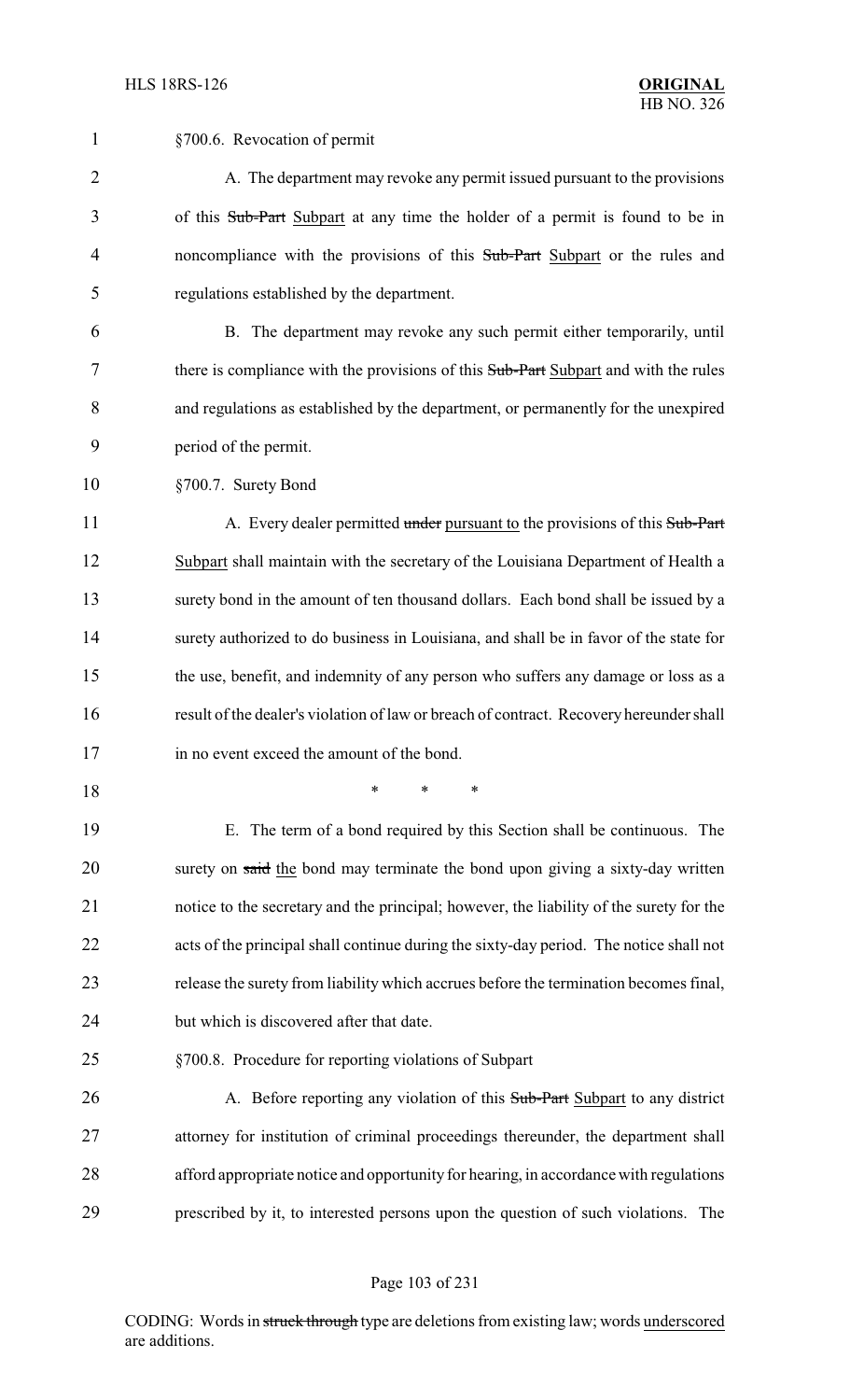| $\mathbf{1}$   | report to the district attorney shall be accompanied by findings of the appropriate     |
|----------------|-----------------------------------------------------------------------------------------|
| 2              | officers and employees.                                                                 |
| 3              | B. The department need not report for prosecution minor violations of this              |
| $\overline{4}$ | Sub-Part Subpart when the purposes of the Sub-Part Subpart can best be                  |
| 5              | accomplished by a suitable written notice or warning.                                   |
| 6              | §700.9. Duties of district attorney                                                     |
| 7              | Each district attorney to whom the department reports any violation for                 |
| 8              | institution of criminal proceedings or proceedings for an injunction under this Sub-    |
| 9              | Part Subpart, or to whom any health, food, or drug officer of the state or political    |
| 10             | subdivision thereof presents evidence satisfactory to the district attorney of any such |
| 11             | violation shall institute appropriate proceedings in the proper court without delay.    |
| 12             | §700.10. Penalties                                                                      |
| 13             | A. Whoever violates any provision of this Sub-Part Subpart shall be fined,              |
| 14             | for the first offense, not more than five hundred dollars or imprisoned for not more    |
| 15             | than six months, or both.                                                               |
| 16             | ∗<br>*<br>∗                                                                             |
| 17             | §700.12. Reports by department                                                          |
| 18             | A. The department may have reports published summarizing all judgments,                 |
| 19             | decrees, and court orders which have been rendered under this Sub-Part Subpart,         |
| 20             | including the nature of the charge and the disposition thereof.                         |
| 21             | $\ast$<br>∗<br>*                                                                        |
| 22             | §701. Definitions                                                                       |
| 23             | As used in this Sub-Part Subpart:                                                       |
| 24             | *<br>*<br>∗                                                                             |
| 25             | §701.1. Permit; application; fees; renewal                                              |
| 26             | A. The department shall require each owner or operator of water vending                 |
| 27             | machines to obtain a permit for each machine prior to the installation of such          |
| 28             | machine; however, any machine currently in operation may continue in operation          |
| 29             | until permits for such machine can be obtained under the provisions of this Sub-Part    |

# Page 104 of 231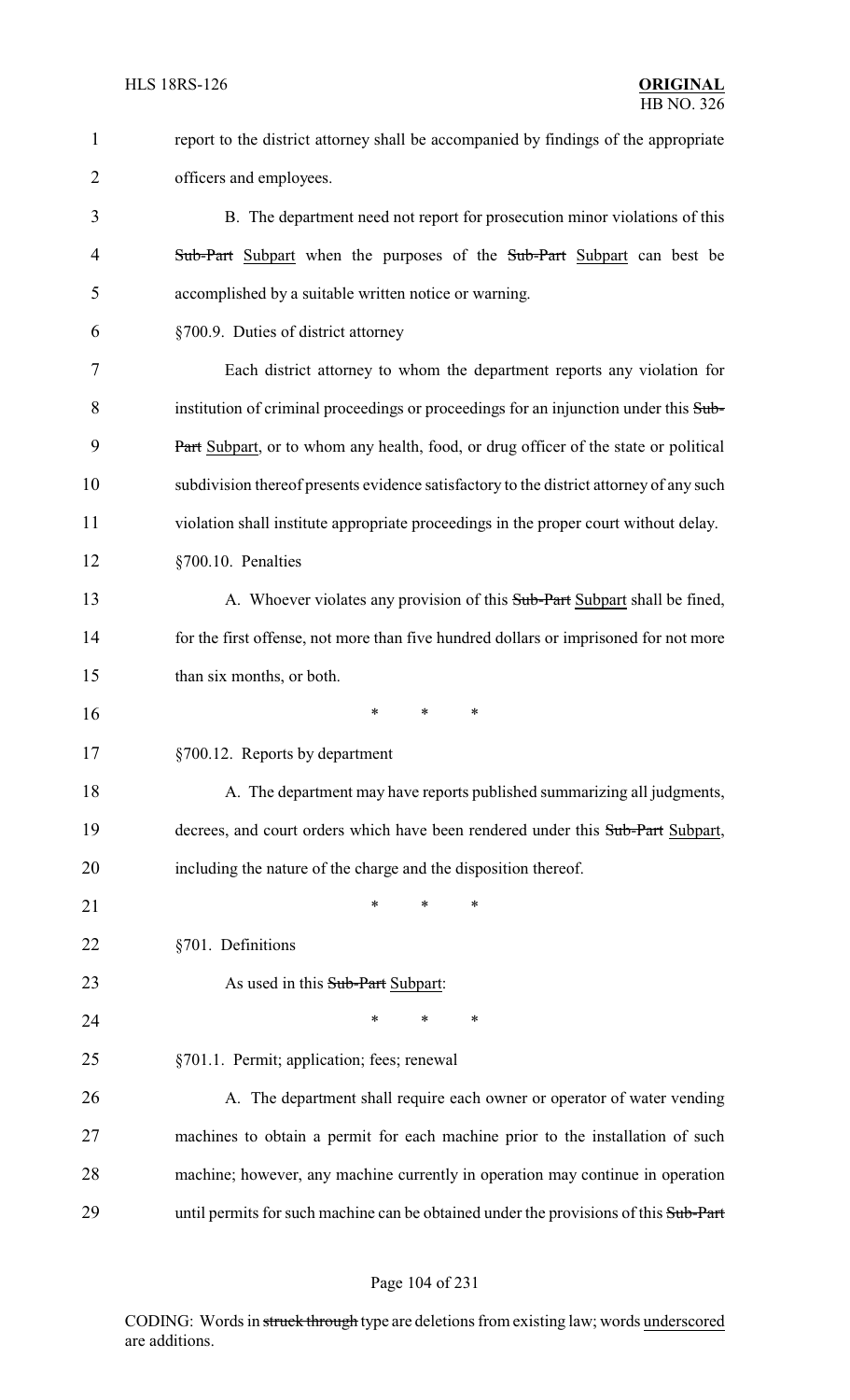| 1  | Subpart; however, such period shall not exceed one calendar year from the effective    |
|----|----------------------------------------------------------------------------------------|
| 2  | date of this Sub-Part Subpart.                                                         |
| 3  | $\ast$<br>$\ast$<br>$\ast$                                                             |
| 4  | D. Permits issued under the provisions of this Sub-Part Subpart shall be valid         |
| 5  | for one calendar year from the date of issue unless sooner revoked as provided in      |
| 6  | R.S. 40:701.2 and shall be renewed annually thereafter.                                |
| 7  | §701.2. Revocation of permit                                                           |
| 8  | A. The department shall revoke any permit issued pursuant to the provisions            |
| 9  | of this Sub-Part for noncompliance with the provisions of R.S. 40:701.2 at any time    |
| 10 | a machine is found to be in noncompliance with the provisions of this Sub-Part         |
| 11 | Subpart or the rules and regulations established by the department.                    |
| 12 | B. The department may revoke any such permit either temporarily until there            |
| 13 | is compliance with the provisions of this Sub-Part Subpart and with the rules and      |
| 14 | regulations as established by the department or permanently for the unexpired period   |
| 15 | of the permit.                                                                         |
| 16 | C. Any person whose permit for a water vending machine has been revoked                |
| 17 | shall discontinue the operation of the machine until the machine has been brought      |
| 18 | into compliance with this Sub-Part Subpart and he shall have obtained a new permit     |
| 19 | to operate from the department.                                                        |
| 20 | §701.3. Labeling                                                                       |
| 21 | Notwithstanding the issuance of any permit, every machine as defined herein            |
| 22 | in this Subpart shall have a label which shall be displayed prominently on the         |
| 23 | machine indicating the source of the water dispensed, the methods used to treat the    |
| 24 | water to reduce or eliminate impurities, and the chemical names and concentrations     |
| 25 | of any preservatives or additives.                                                     |
| 26 | §701.4. Penalty for violations                                                         |
| 27 | Whoever violates any provision of this Sub-Part Subpart shall be fined one             |
| 28 | thousand dollars for each offense. Each violation shall constitute a separate offense. |
| 29 | ∗<br>∗<br>∗                                                                            |

Page 105 of 231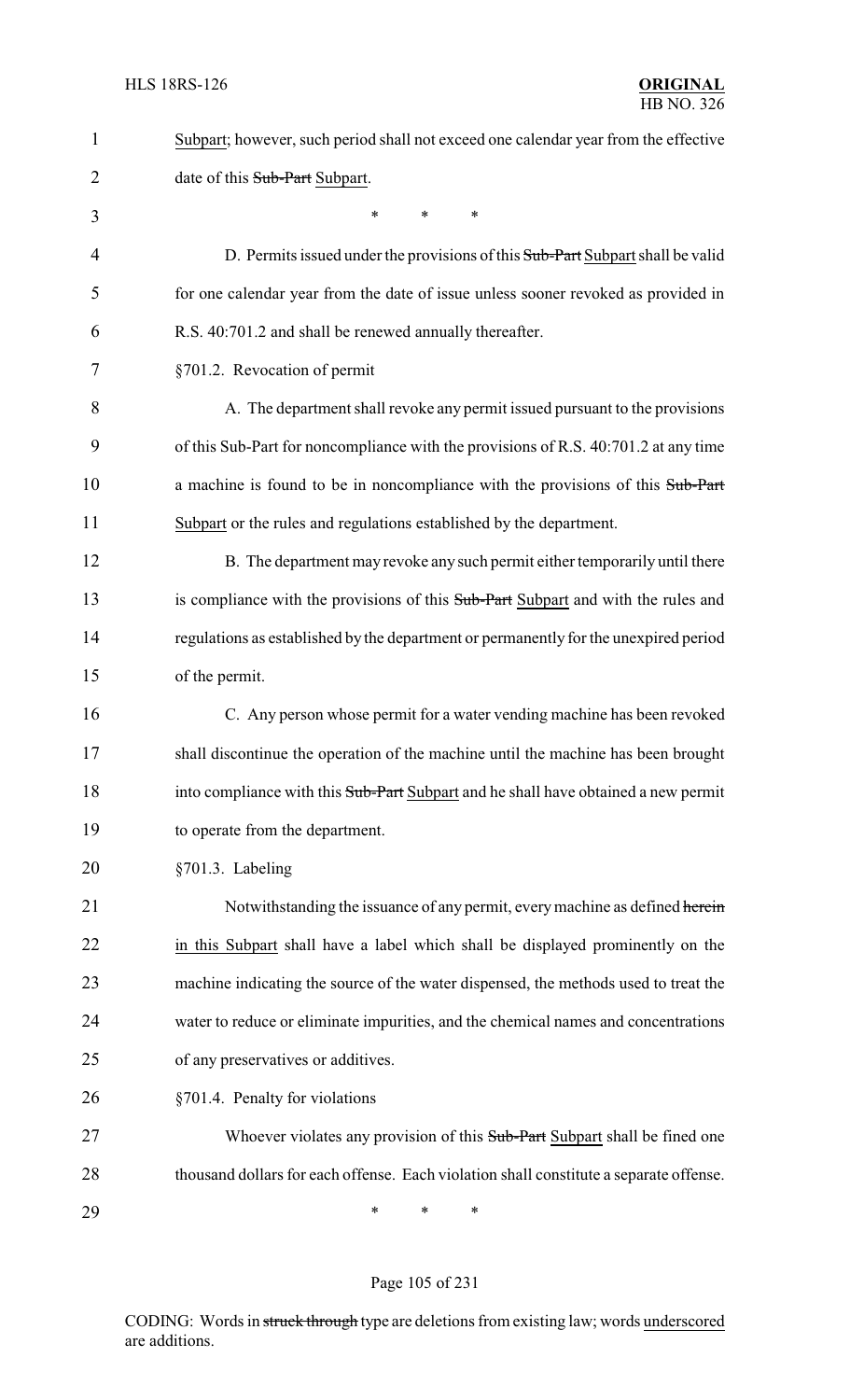| $\mathbf 1$    | §781. Definitions                                                                       |
|----------------|-----------------------------------------------------------------------------------------|
| $\overline{2}$ | As used in this Part, unless the context clearly indicates otherwise, the               |
| 3              | following terms shall have the meanings ascribed to them in this Section:               |
| $\overline{4}$ | $\ast$<br>∗<br>*                                                                        |
| 5              | (3) "Enrichment", as applied to flour or bread, means the addition thereto of           |
| 6              | vitamins and other ingredients of the nature required by this Sub-part Subpart; and     |
| 7              | the terms "enriched flour" and "enriched bread", (as defined in the regulations of the  |
| 8              | Food and Drug Administration, Federal Security Agency) means flour or bread, as         |
| 9              | the case may be, which has been enriched to conform to the requirements of this         |
| 10             | Sub-part Subpart.                                                                       |
| 11             | ∗<br>∗<br>∗                                                                             |
| 12             | §824. Penalty                                                                           |
| 13             | Whoever violates any of the provisions of this Sub-part Subpart shall be fined          |
| 14             | not more than five hundred dollars or imprisoned for not more than six months, or       |
| 15             | both.                                                                                   |
| 16             | ∗<br>∗<br>∗                                                                             |
| 17             | §853. Penalty                                                                           |
| 18             | Whoever violates any provision of this Sub-part Subpart shall be fined not              |
| 19             | more than five hundred dollars or imprisoned for not more than six months, or both.     |
| 20             | $\ast$<br>$\ast$<br>$\ast$                                                              |
| 21             | §940.51. Exemption of sales to schools; competitive bids for purchase of milk           |
| 22             | A. The sale of milk or milk products, as described in this part Part, to any            |
| 23             | school board or other governing authority of any elementary or secondary school in      |
| 24             | this state after July 31, 1974, shall be exempt from any minimum price or other price   |
| 25             | fixing requirement or regulation contained in this part Part or in any other statute or |
| 26             | regulation of any administrative agency.                                                |
| 27             | $\ast$<br>$\ast$<br>$\ast$                                                              |
| 28             | §952. Caustic alkali and other poisons; label on container; penalty                     |
| 29             | ∗<br>$\ast$<br>∗                                                                        |

# Page 106 of 231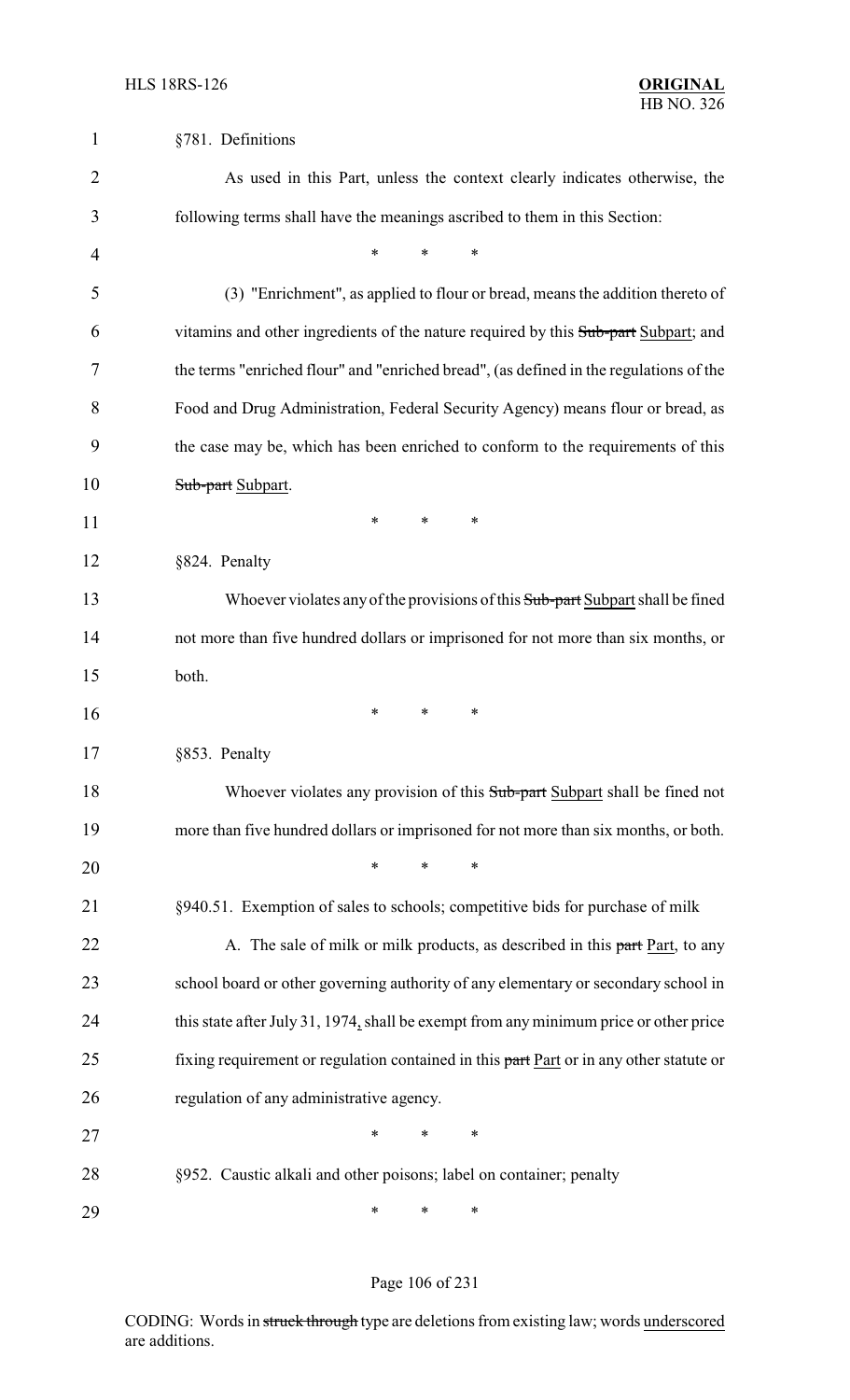| $\mathbf{1}$   | C. Who ever Whoever violates this section Section shall be fined not less                  |
|----------------|--------------------------------------------------------------------------------------------|
| $\overline{2}$ | than fifty dollars nor more than one hundred dollars or imprisoned for not less than       |
| 3              | ten days nor more than thirty days, or both.                                               |
| 4              | D. Nothing in this section Section shall apply to the containers of a caustic              |
| 5              | alkali and other poisons being used or to be used for industrial purposes only or used     |
| 6              | in the transportation of a caustic alkali and other poisons for industrial purposes only.  |
| 7              | *<br>*<br>*                                                                                |
| 8              | §953. Seizure                                                                              |
| 9              | Any article or product found in violation of the labeling requirements in                  |
| 10             | Section 952 R.S. 40:952 shall be subject to seizure and condemnation by the State          |
| 11             | Health Officer state health officer or by any duly authorized representative he            |
| 12             | designates for that purpose.                                                               |
| 13             | $\ast$<br>∗<br>∗                                                                           |
| 14             | §962. Authority to control                                                                 |
| 15             | *<br>*<br>∗                                                                                |
| 16             | B. The secretary of the Louisiana Department of Health shall add a substance               |
| 17             | as a controlled dangerous substance if it is classified as a controlled dangerous          |
| 18             | substance by the Drug Enforcement Administration of the United States government.          |
| 19             | C. The secretary may by rule add to the schedules provided in Section 964                  |
| 20             | of this Part R.S. 40:964 any drug or other substance if he finds that such drug or         |
| 21             | other substance has a high potential for abuse, and after such a finding by the            |
| 22             | secretary, the drug shall be added in the appropriate schedule under the criteria          |
| 23             | provided under Section 963 of this Part R.S. 40:963. In making a finding that a drug       |
| 24             | or other substance has a high potential for abuse, the secretary of the Louisiana          |
| 25             | <b>Department of Health</b> shall consider the following factors with respect to each drug |
| 26             | or other substance proposed to be controlled:                                              |
| 27             | *<br>*<br>∗                                                                                |
| 28             | (8) Whether the substance is an immediate precursor of a substance already                 |
| 29             | controlled by this section Section.                                                        |

# Page 107 of 231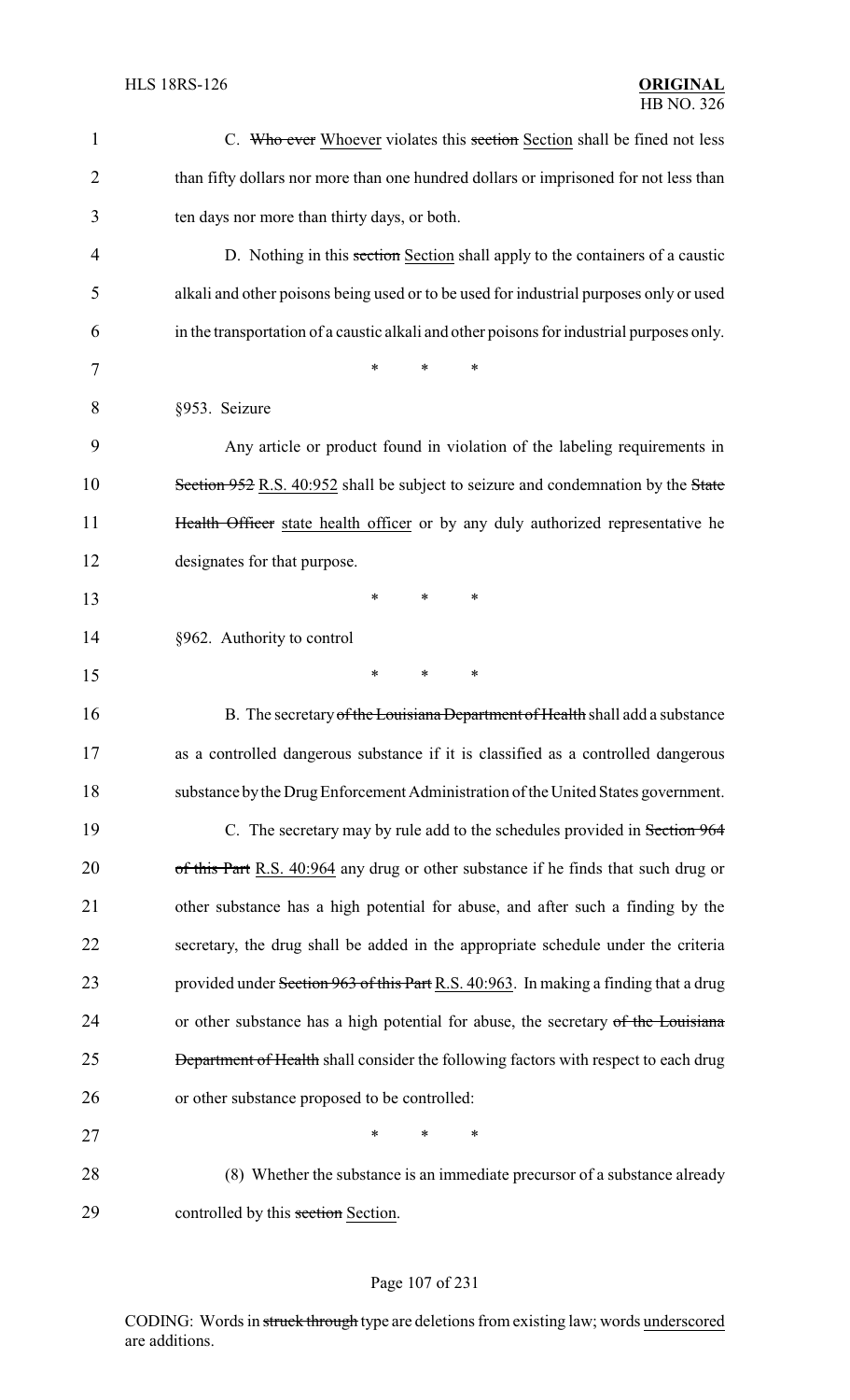| $\mathbf{1}$   | D. In an adjudication, the secretary of the Louisiana Department of Health              |
|----------------|-----------------------------------------------------------------------------------------|
| $\overline{c}$ | may transfer a controlled substance from one schedule to another schedule upon the      |
| 3              | basis of a finding that the characteristics of the controlled drug or substances are    |
| 4              | such that under the criteria in Section 963 of this Part R.S. 40:963 the controlled     |
| 5              | substances should be transferred or that a transfer of any substance listed under       |
| 6              | Section 964 R.S. 40:964 from one schedule to another schedule should be made in         |
| 7              | order to conform with the schedule in which the drug is placed by the Drug              |
| 8              | Enforcement Administration of the United States government.                             |
| 9              | E. If the secretary of the Louisiana Department of Health designates a                  |
| 10             | substance as an immediate precursor, substances which are precursors of the             |
| 11             | controlled precursor shall not be subject to control solely because they are precursors |
| 12             | of the controlled precursor.                                                            |
| 13             | F. The secretary of the Louisiana Department of Health shall exclude any                |
| 14             | nonnarcotic substance from a schedule if the substance may, under the Federal Food,     |
| 15             | Drug, and Cosmetic Act and the law of this state, be lawfully sold over the counter     |
| 16             | without a prescription.                                                                 |
| 17             | G. The reclassification of any controlled dangerous substance or its transfer           |
| 18             | from one schedule to another by the secretary of the Louisiana Department of Health     |
| 19             | or the state health officer shall not affect the penalties provided by this Part.       |
| 20             | H. If the scheduling of a substance in Schedule I is necessary to avoid an              |
| 21             | imminent peril to the public health, safety or welfare, the secretary may adopt an      |
| 22             | emergency rule adding the substance to Schedule I pursuant to R.S. 49:953(B). In        |
| 23             | determining whether the substance poses an imminent peril to the public health,         |
| 24             | safety, or welfare, the secretary shall consider the factors set forth in Paragraphs    |
| 25             | $C(4)$ , (5), and (6) of this Section.                                                  |
| 26             | §962.1. Ephedrine products                                                              |
| 27             | A. Except as provided in Subsection B of this Section, any product that                 |
| 28             | contains any quantity of ephedrine, a salt of ephedrine, a an optical isomer of         |
| 29             | ephedrine, or a salt of an optical isomer of ephedrine, may be dispensed only upon      |

# Page 108 of 231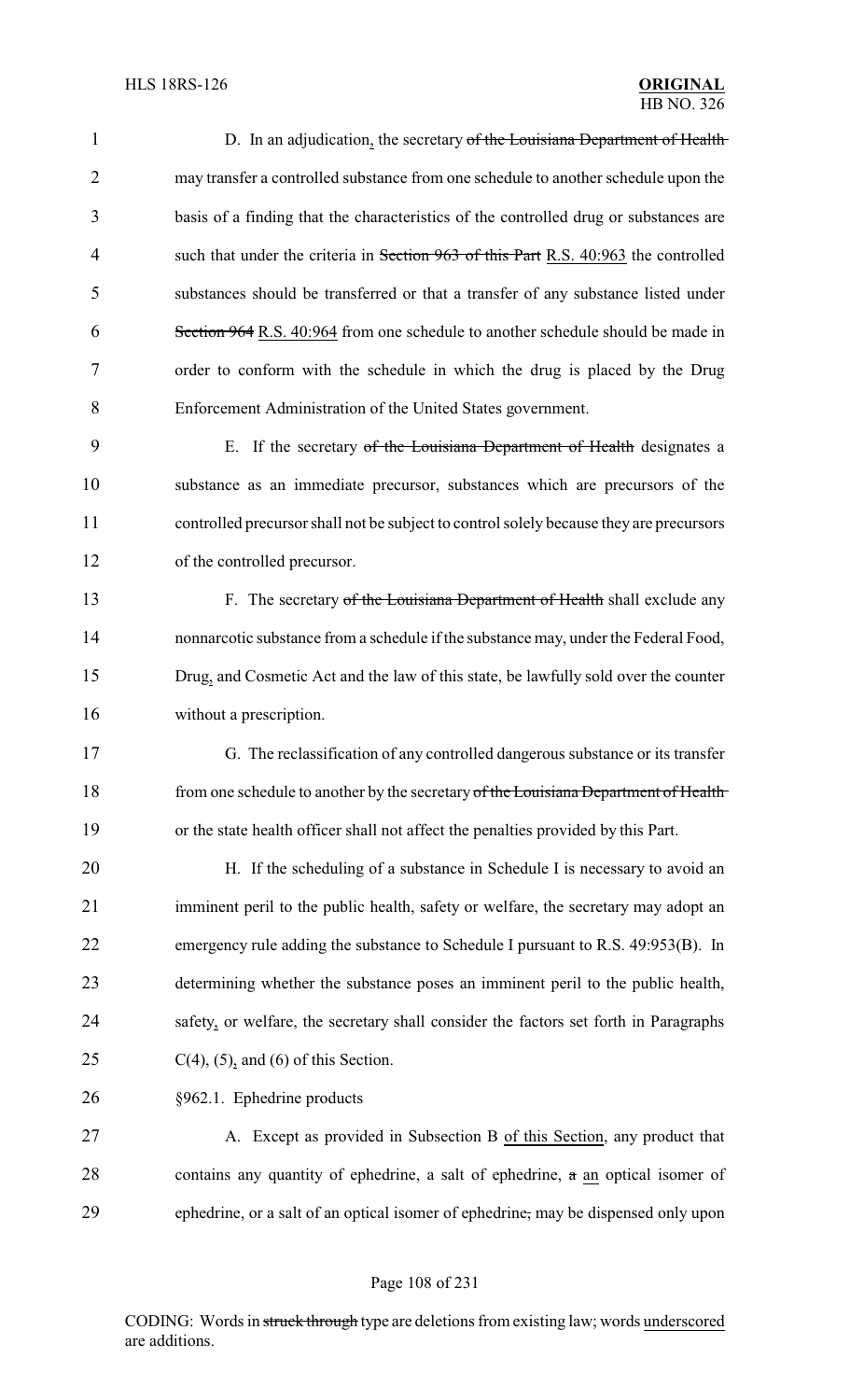| $\mathbf{1}$   | the prescription of a duly licensed practitioner authorized by the laws of the state to  |
|----------------|------------------------------------------------------------------------------------------|
| $\overline{2}$ | prescribe prescription drugs.                                                            |
| 3              | B. The following products containing ephedrine shall be exempt from the                  |
| $\overline{4}$ | provisions of Subsection A of this Section provided that such product may lawfully       |
| 5              | be sold over the counter without a prescription under the federal Food, Drug, and        |
| 6              | Cosmetic Act, is labeled and marketed in a manner consistent with the pertinent OTC      |
| 7              | Tentative Final or Final Monograph, and is manufactured and distributed for              |
| 8              | legitimate medicinal use in a manner that reduces or eliminates the likelihood of        |
| 9              | abuse:                                                                                   |
| 10             | $\ast$<br>$\ast$<br>*                                                                    |
| 11             | §962.1.1. Possession of twelve grams or more of ephedrine, pseudoephedrine, or           |
| 12             | phenylpropanolamine or their salts, optical isomers, and salts of optical                |
| 13             | isomers                                                                                  |
| 14             | A.                                                                                       |
| 15             | $\ast$<br>∗<br>∗                                                                         |
| 16             | (2) It is unlawful for any person to possess ephedrine, pseudoephedrine, or              |
| 17             | phenylpropanolamine or their salts, optical isomers, or salts of optical isomers in      |
| 18             | powder form unless the weight of the ephedrine, pseudoephedrine, or                      |
| 19             | phenylpropanolamine or their salts, optical isomers, or salts of optical isomers is less |
| 20             | than twelve grams and the powder is in the manufacturer's original packaging and         |
| 21             | may be lawfully sold over the counter without a prescription under the Federal Food,     |
| 22             | Drug, and Cosmetic Act, 21 USC §301 U.S.C. 301 et seq.                                   |
| 23             | $\ast$<br>∗<br>∗                                                                         |
| 24             | §963. Schedules of controlled dangerous substances                                       |
| 25             | There are established five schedules of controlled substances, to be known               |
| 26             | as Schedules I, II, III, IV, and V. Such schedules shall initially consist of the        |
| 27             | substances listed in R.S. 40:964. In determining that a substance is to be added to      |
| 28             | these schedules, the secretary of the Louisiana Department of Health shall find the      |

# Page 109 of 231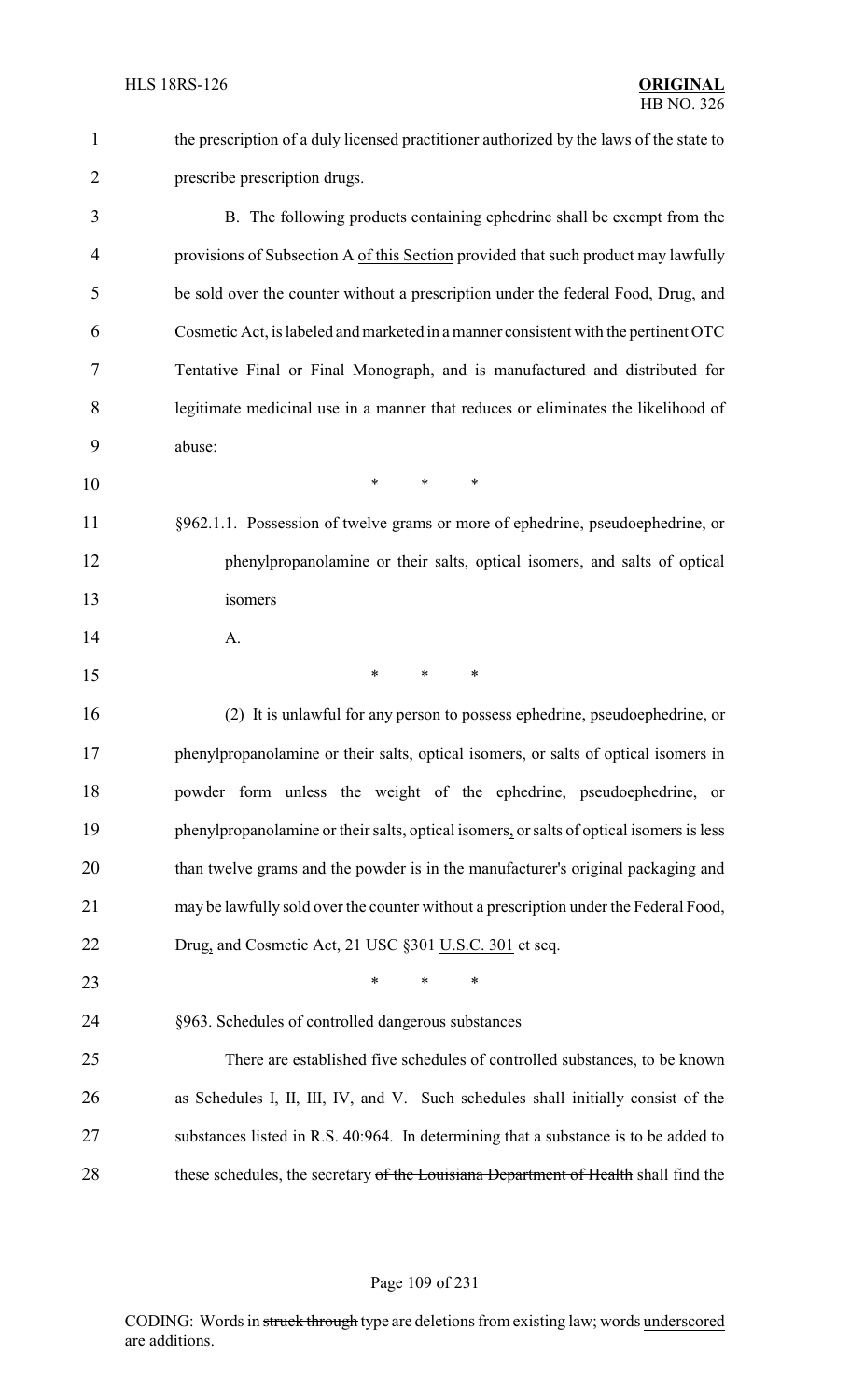| $\mathbf{1}$   | following:                                                                           |
|----------------|--------------------------------------------------------------------------------------|
| $\overline{2}$ | ∗<br>∗<br>∗                                                                          |
| 3              | §964. Composition of schedules                                                       |
| 4              | Schedules I, II, III, IV, and V shall, unless and until added to pursuant to R.S.    |
| 5              | 40:962, consist of the following drugs or other substances, by whatever official     |
| 6              | name, common or usual name, chemical name, or brand name designated:                 |
| 7              | *<br>$\ast$<br>$\ast$                                                                |
| 8              | <b>SCHEDULE III</b>                                                                  |
| 9              | ∗<br>∗<br>∗                                                                          |
| 10             | F.(1) Except as provided in Paragraph (2) of this Subsection, the term               |
| 11             | anabolic steroid does not include a substance listed in Subsection E above but which |
| 12             | is expressly intended for administration to livestock or other nonhuman species and  |
| 13             | which has been approved by the secretary of health and hospitals for such an         |
| 14             | administration.                                                                      |
| 15             | $\ast$<br>∗<br>∗                                                                     |
| 16             | <b>SCHEDULE V</b>                                                                    |
| 17             | ∗<br>∗<br>∗                                                                          |
| 18             | Ε.                                                                                   |
| 19             | $\ast$<br>∗<br>∗                                                                     |
| 20             | (3)                                                                                  |
| 21             | $\ast$<br>$\ast$<br>∗                                                                |
| 22             | (b) This limit shall not apply to any quantity of such product, mixture, or          |
| 23             | preparation dispensed pursuant to a valid prescription written by a licensed health  |
| 24             | care healthcare professional having prescriptive authority.                          |
| 25             | Wholesale drug distributors licensed by the Louisiana Board of<br>(4)                |
| 26             | Wholesale Drug Drug and Device Distributors and registered with the United States    |
| 27             | Drug Enforcement Administration shall be exempt from the storage, reporting,         |
| 28             | record keeping, and physical security requirements for controlled dangerous          |

# Page 110 of 231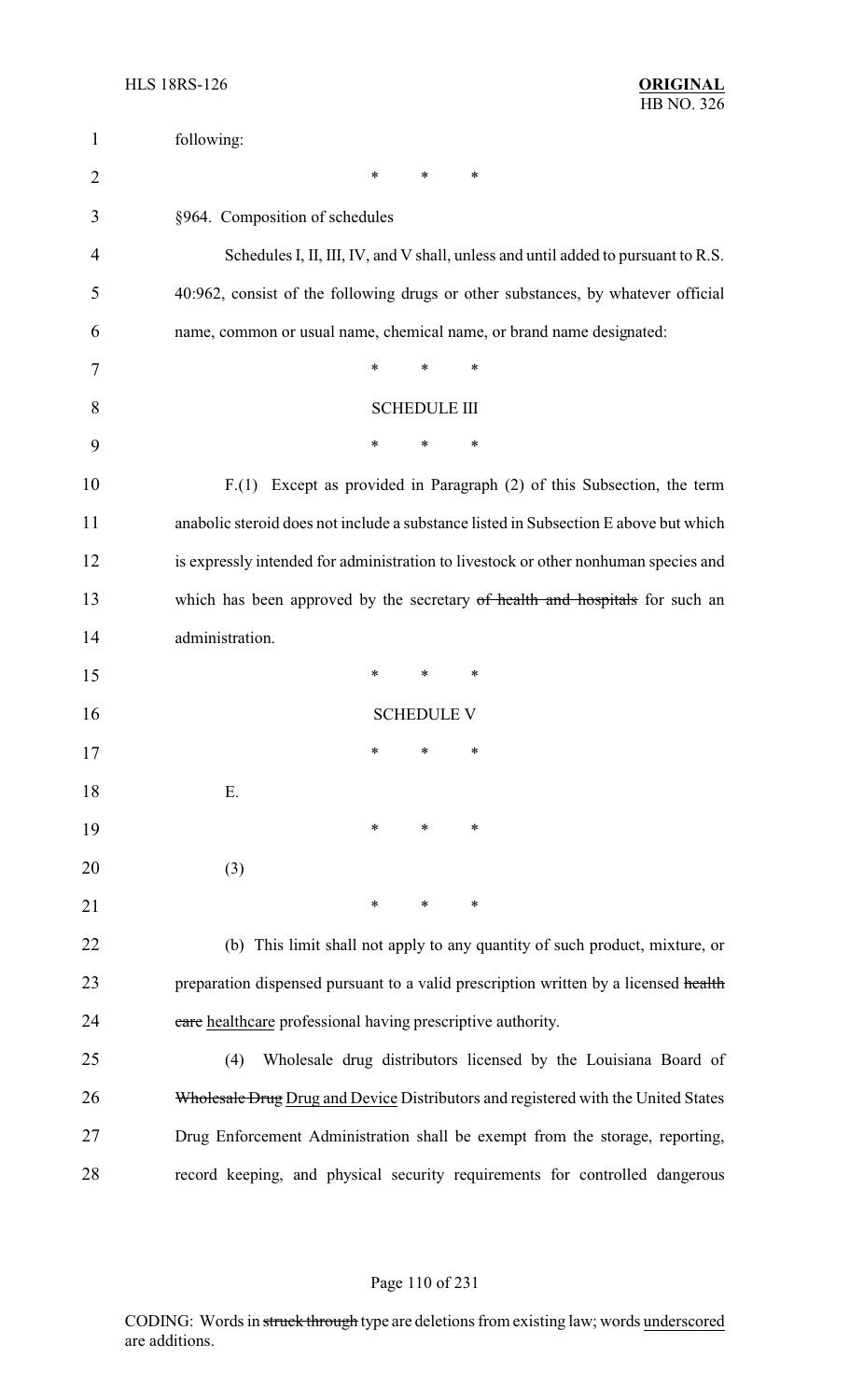| $\mathbf{1}$   | substances for nonprescription products containing ephedrine, pseudoephedrine, and       |
|----------------|------------------------------------------------------------------------------------------|
| $\overline{2}$ | phenylpropanolamine which are not listed in another schedule.                            |
| 3              | $\ast$<br>*                                                                              |
| 4              | §965. Secretary of health; authority to except                                           |
| 5              | A. The secretary of health and hospitals may by regulation except any                    |
| 6              | material, compound, mixture, or preparation containing any depressant or stimulant       |
| 7              | substance listed in Subsection A, B, C, or D of Schedule III or in Schedule IV or V      |
| 8              | from the application of all or any part of this Part if the material, compound, mixture, |
| 9              | or preparation contains one or more active medicinal ingredients not having a            |
| 10             | depressant or stimulant effect on the central nervous system, provided that such         |
| 11             | ingredients are included therein in such combinations, quantity, proportion, or          |
| 12             | concentration as to vitiate the potential for abuse of the substances which do have a    |
| 13             | depressant or stimulant effect on the central nervous system.                            |
| 14             | B. The secretary of health and hospitals, may, by regulation, exempt any                 |
| 15             | compound, mixture, or preparation containing any anabolic steroids substances listed     |
| 16             | in Schedule III(E) of R.S. $40:964$ from the application of all or any part of this Part |
| 17             | if, because of its concentration, preparation, mixture, or delivery system, it has no    |
| 18             | significant potential for abuse.                                                         |
| 19             | *<br>*<br>∗                                                                              |
| 20             | §968. Prohibited acts--Schedule III; penalties                                           |
| 21             | A. Manufacture; distribution. Except as authorized by this part Part, it shall           |
| 22             | be unlawful for any person knowingly or intentionally:                                   |
| 23             | ∗<br>∗<br>*                                                                              |
| 24             | §969. Prohibited acts--Schedule IV; penalties                                            |
| 25             | A. Manufacture; distribution. Except as authorized by this part Part, it shall           |
| 26             | be unlawful for any person knowingly or intentionally:                                   |
| 27             | ∗<br>∗<br>∗                                                                              |

# Page 111 of 231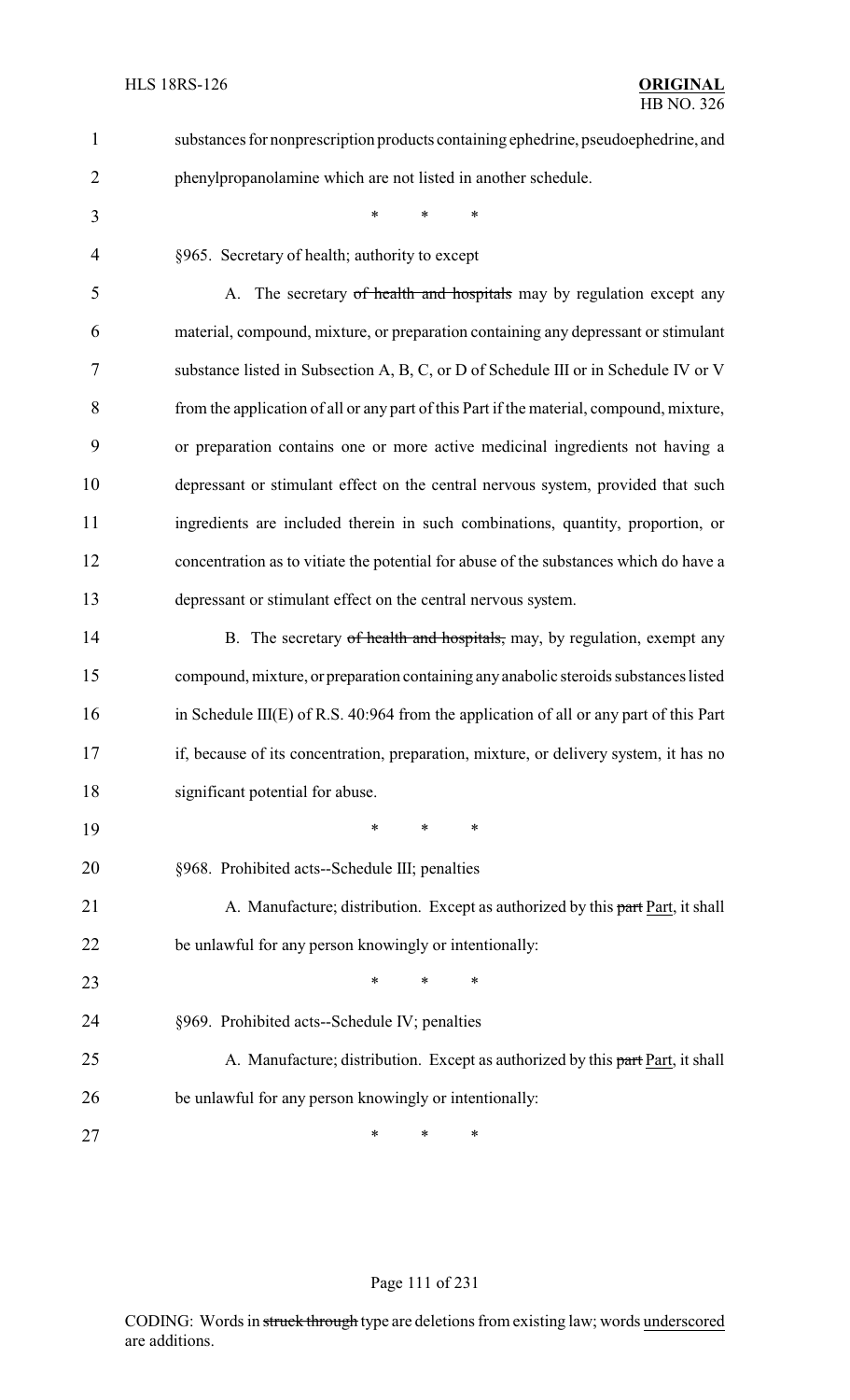| $\mathbf{1}$   | §970. Prohibited acts--Schedule V; penalties                                           |
|----------------|----------------------------------------------------------------------------------------|
| $\overline{2}$ | A. Manufacture; distribution. Except as authorized by this part Part, it shall         |
| 3              | be unlawful for any person knowingly or intentionally:                                 |
| $\overline{4}$ | $\ast$<br>∗                                                                            |
| 5              | §971.1. Prohibited acts; false representation                                          |
| 6              | *<br>*                                                                                 |
| 7              | B. The provisions of this Section shall not apply to a law enforcement officer         |
| 8              | acting in the course and scope of his employment or to a medical practitioner,         |
| 9              | pharmacist, or other person authorized to dispense or administer controlled            |
| 10             | dangerous substances pursuant to this Part X of Chapter 4 of Title 40 of the Revised   |
| 11             | Statutes of 1950.                                                                      |
| 12             | $\ast$<br>*<br>∗                                                                       |
| 13             | §972. Rules and regulations and fees                                                   |
| 14             | A. The Louisiana Board of Pharmacy is authorized to promulgate rules and               |
| 15             | regulations relating to the registration and control of the manufacture, distribution, |
| 16             | and dispensing of controlled dangerous substances within this state.                   |
| 17             | B. The fees collected by the Louisiana Board of Pharmacy for registration              |
| 18             | and licensing shall not exceed the following schedule:                                 |
| 19             | *<br>*<br>∗                                                                            |
| 20             | §973. Licensing requirements                                                           |
| 21             | A.(1) Every person who conducts research with, manufactures, distributes,              |
| 22             | procures, possesses, prescribes, or dispenses any controlled dangerous substance       |
| 23             | within this state or who proposes to engage in the research, manufacture,              |
| 24             | distribution, procurement, possession, prescribing, or dispensing of any controlled    |
| 25             | dangerous substance within this state shall obtain a controlled dangerous substance    |
| 26             | license issued by the Louisiana Board of Pharmacy in accordance with the rules and     |
| 27             | regulations promulgated by it the board prior to engaging in such activity.            |
| 28             | (2) Upon initial application or upon renewal of a controlled dangerous                 |
| 29             | substance license from the Louisiana Board of Pharmacy, a prescribing practitioner     |

#### Page 112 of 231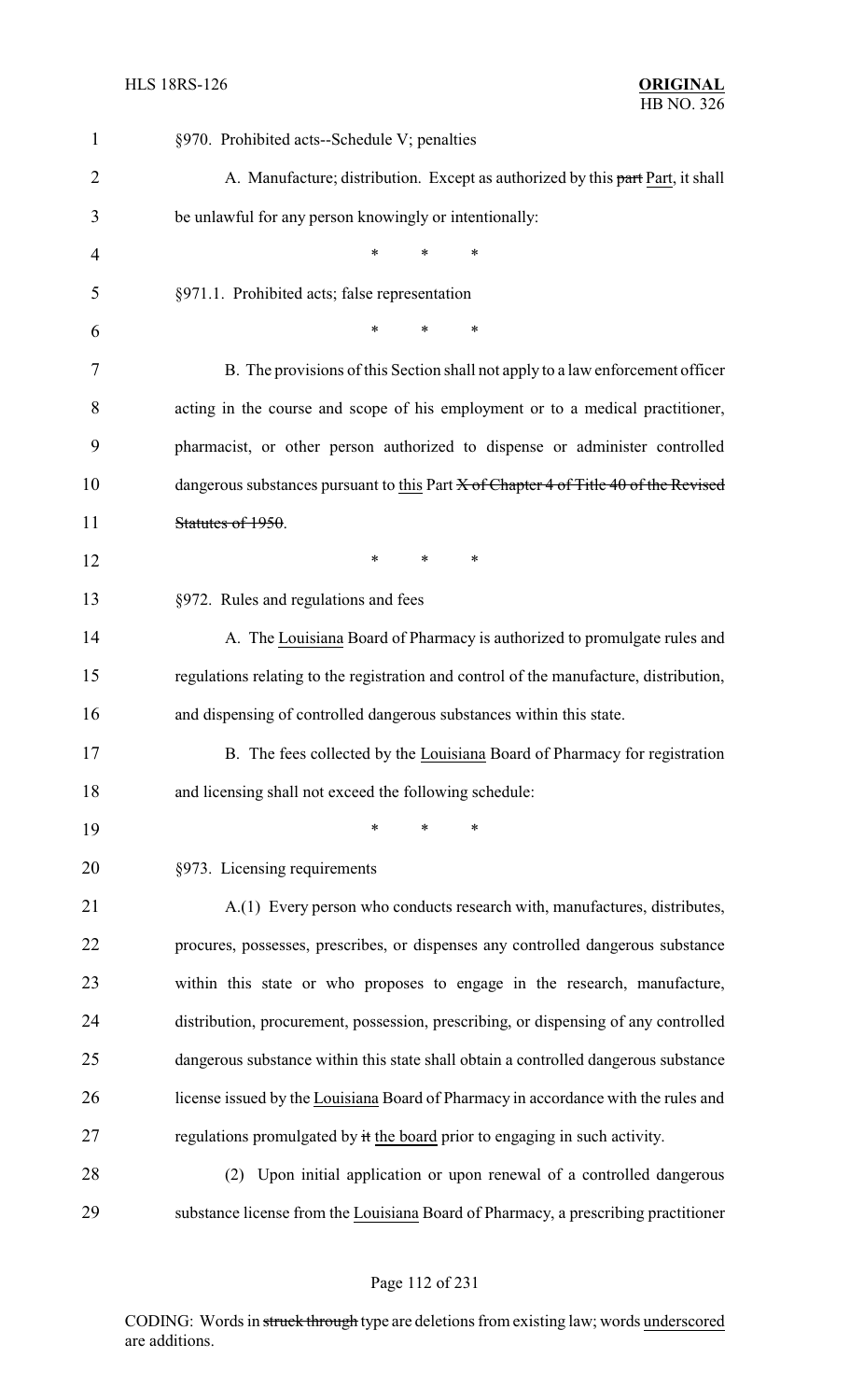| $\mathbf{1}$   | shall automatically and without further action be registered as a participant in the    |
|----------------|-----------------------------------------------------------------------------------------|
| $\overline{2}$ | Prescription Monitoring Program prescription monitoring program established in          |
| 3              | R.S. 40:1001 et seq. For purposes of this Subsection, practitioner the term             |
| $\overline{4}$ | "practitioner" shall include those with prescription authority for controlled           |
| 5              | substances in Louisiana, excluding veterinarians.                                       |
| 6              | B. The following persons shall not be required to obtain a license and may              |
| 7              | lawfully possess controlled dangerous substances under the provisions of this Part:     |
| 8              | (1) An agent, or an employee thereof, of any registered manufacturer,                   |
| 9              | distributor, or dispenser of any controlled dangerous substance if such agent is acting |
| 10             | in the usual course of his business or employment,.                                     |
| 11             | (2) A common or contract carrier or warehouseman, or an employee thereof,               |
| 12             | whose possession of any controlled dangerous substance is in the usual course of his    |
| 13             | business or employment,.                                                                |
| 14             | $\ast$<br>*<br>*                                                                        |
| 15             | The Louisiana Board of Pharmacy may, by regulation, waive the<br>$C_{\cdot}$            |
| 16             | requirement for licensing of certain manufacturers, distributors, or dispensers if it   |
| 17             | finds it consistent with the public health and safety.                                  |
| 18             | $\ast$<br>*<br>*                                                                        |
| 19             | The Louisiana Board of Pharmacy is authorized to inspect the<br>Ε.                      |
| 20             | establishment of a licensee or applicant for licensing in accordance with the rules and |
| 21             | regulations promulgated by it the board.                                                |
| 22             | Any person licensed by the Louisiana Board of Pharmacy to<br>F(1)                       |
| 23             | manufacture, distribute, or dispense controlled dangerous substances shall submit to    |
| 24             | the Board of Pharmacy board data on transactions involving the disbursement of          |
| 25             | Schedule II controlled dangerous substances to licensed Louisiana registrants except    |
| 26             | as provided in R.S. $40:972$ and $988(B)$ .                                             |
| 27             | (2) The Louisiana Board of Pharmacy is authorized to promulgate rules and               |
| 28             | regulations necessary to implement the provisions of this Subsection including but      |

Page 113 of 231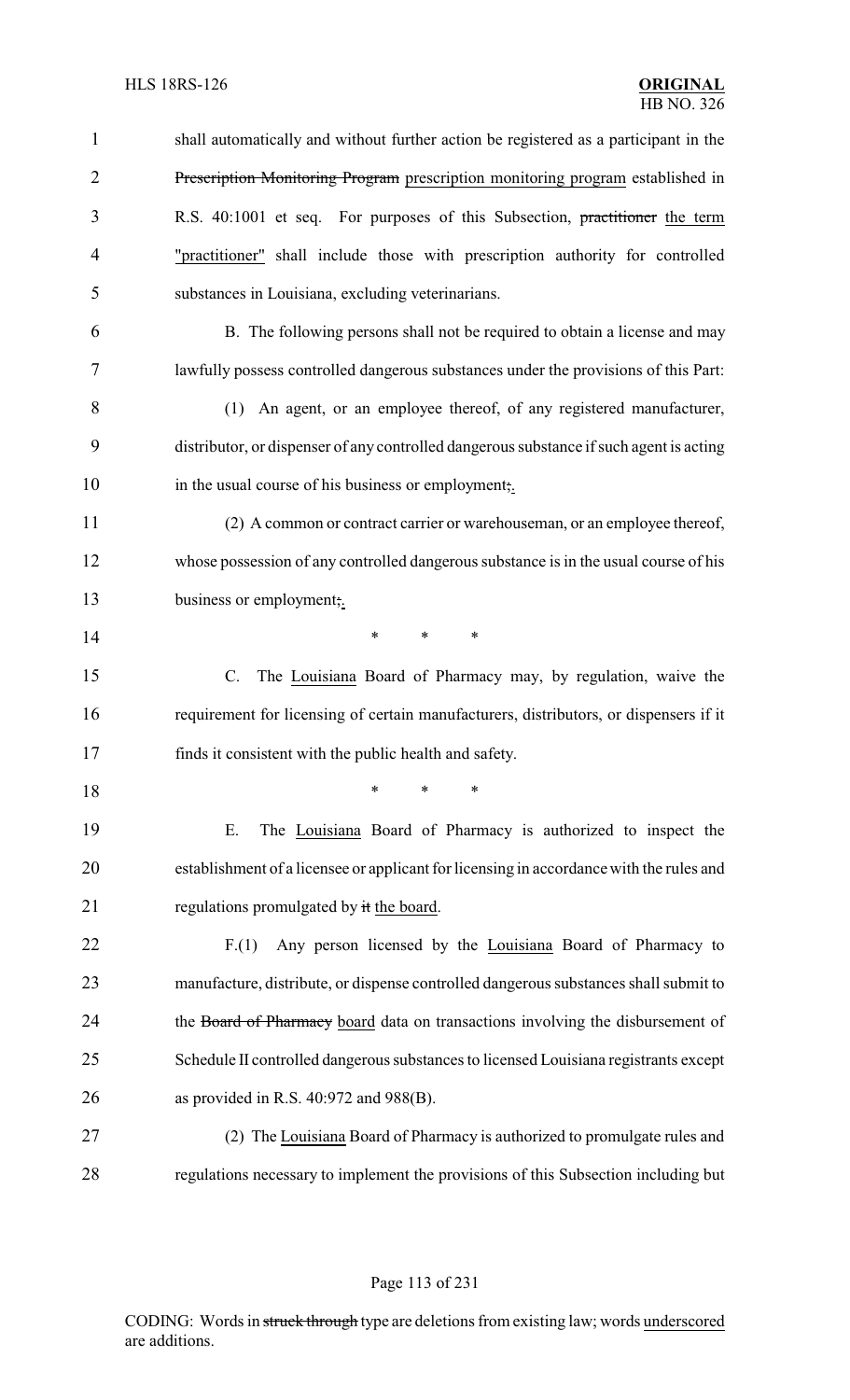not limited to the scope of such data, the form in which it is to be submitted, and the time requirements for such submission.

 G.(1) The Louisiana Board of Pharmacy shall disseminate its findings concerning possible violations to the respective boards for action in correcting violations on the part of licensed Louisiana registrants.

 (2)(a) Such supervisory board shall receive the findings of the Louisiana Board of Pharmacy concerning possible violations and shall disseminate such findings to the respective boards for action in correcting violations on the part of licensed Louisiana registrants.

\* \* \*

§974. Licensing

 A. The Louisiana Board of Pharmacy shall license an applicant to manufacture or distribute controlled dangerous substances included in Schedules I 14 through V of R.S. 40:964 at such fees as it shall determine to be reasonable, unless it determines that the issuance of such license is inconsistent with the public interest. In determining the public interest, the following factors shall be considered:

\* \* \*

 C. A license application by a practitioner who wishes to conduct research with a controlled substance shall be referred to the Louisiana Board of Pharmacy. Licensing by the Louisiana Board of Pharmacy for the purpose of bona fide research with a controlled dangerous substance by a practitioner deemed qualified by the 22 Board of Pharmacy board may be denied only on a ground specified in R.S. 23 40:975(A) or on the ground that the applicant's past practice or proposed procedures furnish grounds for the belief that the applicant will abuse or unlawfully transfer such substances from legitimate medical or scientific use.

#### §975. Denial, revocation, suspension, or termination of license

27 A. A license pursuant to R.S. 40:974 to manufacture, distribute, or dispense a controlled dangerous substance may be suspended or revoked by the Louisiana

Page 114 of 231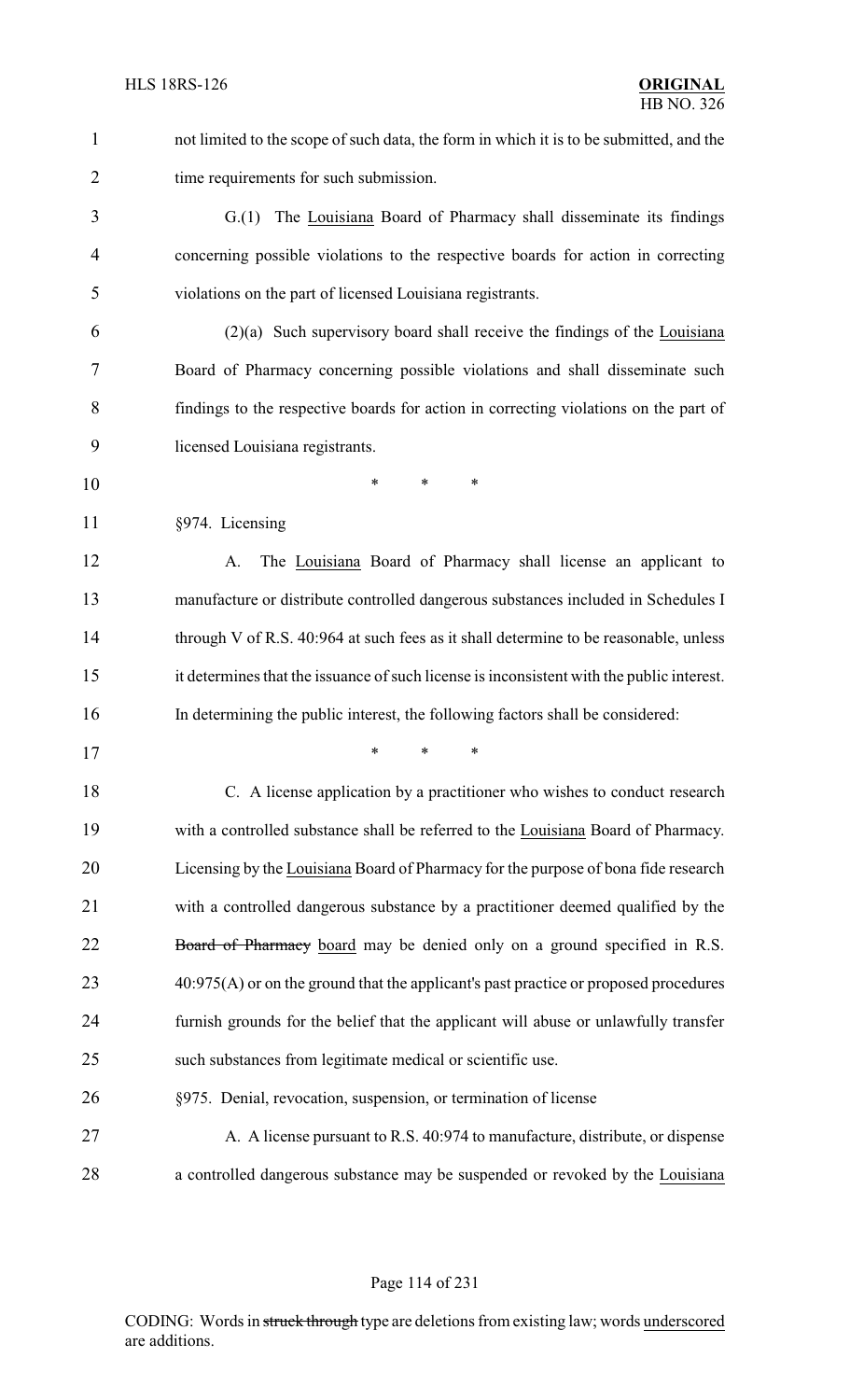| $\mathbf{1}$   | Board of Pharmacy upon a finding that the applicant or licensee meets any of the         |
|----------------|------------------------------------------------------------------------------------------|
| $\overline{2}$ | following criteria:                                                                      |
| 3              | (1) Has He has materially falsified any application filed pursuant to this Part          |
| 4              | or required by this Part, or.                                                            |
| 5              | (2) Has He has been convicted of a felony under this Part or any law of the              |
| 6              | United States, or of any state, relating to any substances defined herein in this Part   |
| 7              | as a controlled dangerous substance, or any felony under any other law of the United     |
| 8              | States or of any state within five years of the date of the issuance of the license, or  |
| 9              | (3) Has had his His federal license has been suspended or revoked by                     |
| 10             | competent federal authority and he is no longer authorized by federal law to engage      |
| 11             | in the manufacturing, distribution, or dispensing of controlled dangerous substances.    |
| 12             | (4) Has He has manufactured, distributed, or dispensed controlled dangerous              |
| 13             | substances in violation of any provision of this Part or any other state or federal laws |
| 14             | pertaining to the manufacture, distribution, or dispensing of controlled dangerous       |
| 15             | substances.                                                                              |
| 16             | Has He has repeatedly failed to submit to the Louisiana Board of<br>(5)                  |
| 17             | Pharmacy data on transactions involving the disbursement of Schedule II controlled       |
| 18             | dangerous substances to licensed Louisiana registrants as required by R.S. 40:973(F)     |
| 19             | and by rules promulgated pursuant thereto.                                               |
| 20             | B. The Louisiana Board of Pharmacy may limit revocation or suspension of                 |
| 21             | a license to the particular controlled dangerous substance with respect to which         |
| 22             | grounds for revocation or suspension exist.                                              |
| 23             | C. Before taking action pursuant to this Section or pursuant to a denial of              |
| 24             | license under R.S. 40:974, the Louisiana Board of Pharmacy shall serve upon the          |
| 25             | applicant or licensee an order to show cause why the license should not be denied,       |
| 26             | revoked, or suspended. The order to show cause shall contain a statement of the          |
| 27             | basis thereof and shall call upon the applicant or licensee to appear before the         |
| 28             | Louisiana Board of Pharmacy at a time and place stated in the order, but in no event     |
| 29             | less than thirty days after the date of receipt of the order. Proceedings to deny,       |

# Page 115 of 231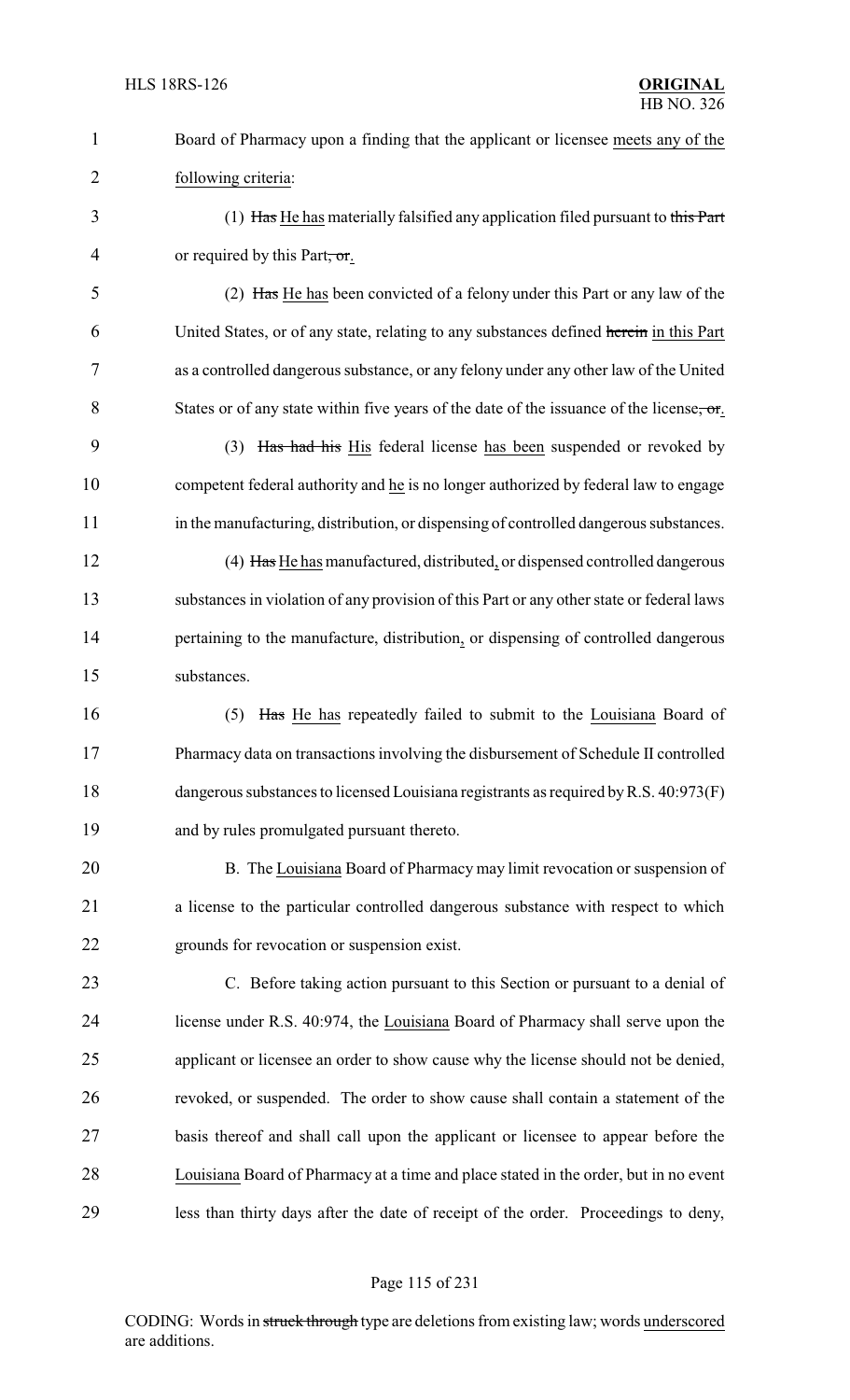- 
- 

 revoke, or suspend shall be conducted pursuant to this Section in accordance with R.S. 49:951 et seq. Such proceedings shall be independent of, and not in lieu of, criminal prosecutions or other proceedings under this Part or any law of the state.

 D. The Louisiana Board of Pharmacy may, in its discretion, suspend any license simultaneouslywith the institution of proceedings under this Section in cases where it finds that there is an imminent danger to the public health or safety. Such suspension shall continue in effect until the conclusion of such proceedings, including judicial review thereof, unless sooner withdrawn by the Louisiana Board of Pharmacy or dissolved by a court of competent jurisdiction.

 E. In the event the Louisiana Board of Pharmacy suspends or revokes a 11 license granted under R.S. 40:974, all controlled dangerous substances owned or possessed by the licensee pursuant to such license at the time of suspension or the effective date of the revocation order, as the case may be, may, in the discretion of 14 the Board of Pharmacy board, be placed under seal. No disposition may be made of substances under seal until the time for taking an appeal has elapsed or until all appeals have been concluded unless a court, upon application therefor, orders the sale of perishable substances and the deposit of the proceeds of the sale with the court. Upon a revocation order becoming final, all such controlled dangerous substances shall be forfeited to the state.

\* \* \*

 G.(1) A license pursuant to R.S. 40:974 to manufacture, distribute, or dispense a controlled dangerous substance shall be terminated by the Louisiana Board of Pharmacy if the licensee has failed to timely renew the license and submit the applicable fee, including the fee for the prescription monitoring program authorized pursuant to R.S. 40:1013, and thirty days have elapsed since the date of expiration.

27 \* \* \* \* (3) The Louisiana Board of Pharmacy shall promulgate rules, regulations, and standards to implement the provisions of this Subsection. The rules, regulations,

#### Page 116 of 231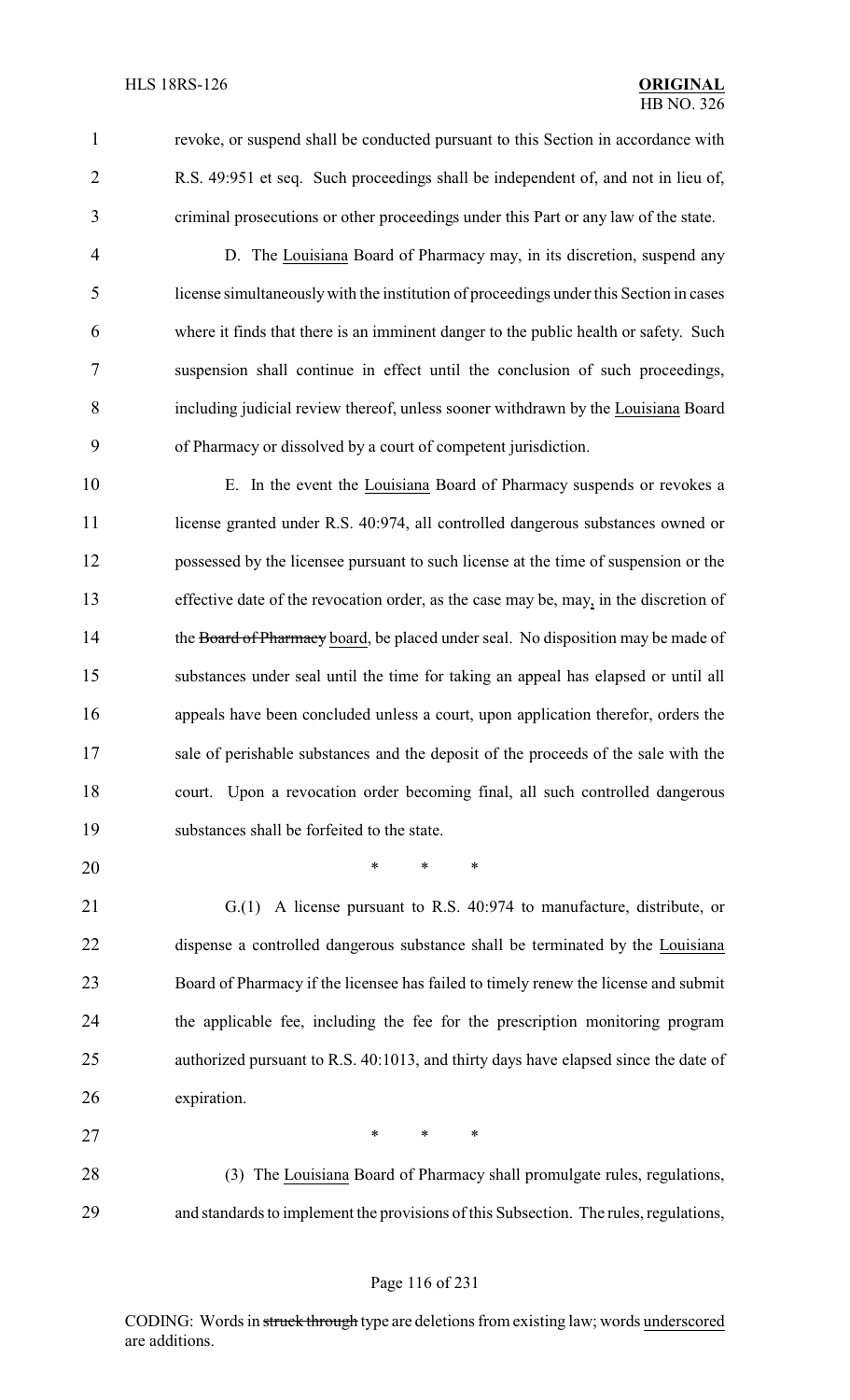and standards shall be promulgated in accordance with the Administrative Procedure Act.

§976. Records of licensees

 Each licenseemanufacturing, distributing, or dispensing controlled dangerous substances in Schedule I, II, III, IV, or V shall make a complete and accurate record of all stocks of such dangerous substances on hand. Thereafter, complete and accurate records of all such dangerous substances shall be maintained until the next inventory is made for the next two-year period as required by this Section. At each two-year period after July 29, 1970, at the time of his regular physical inventory, each licensee manufacturing, distributing, or dispensing controlled dangerous substances shall prepare an inventory of each dangerous substance in his possession. Records and inventories shall contain such information as shall be provided by rules 13 and regulations promulgated by the Louisiana Board of Pharmacy. This Section shall not apply to practitioners who lawfully prescribe or administer, but do not otherwise dispense, controlled dangerous substances listed in Schedule I, II, III, IV, or V of this Part.

- §976.1. Chemical precursor, recordkeeping requirements
- \* \* \*

 H. The provisions of this Section shall not apply to the sale or transfer of a nonnarcotic product that includes a precursor substance listed in Subsection A of this Section, if the product may otherwise be sold lawfully with a prescription or over the counter without a prescription under the Federal Food, Drug, and Cosmetic Act (21 23 U.S.C. Sec. 301, 301 et seq.) or a rule adopted thereunder.

**\*** \* \* \* §978. Prescriptions

26 \* \* \* \*

 F.(1) A prescriber or his delegate shall access and review the patient's record 28 in the Prescription Monitoring Program prescription monitoring program established in R.S. 40:1001 et seq. prior to initially prescribing any opioid to a patient, and shall

#### Page 117 of 231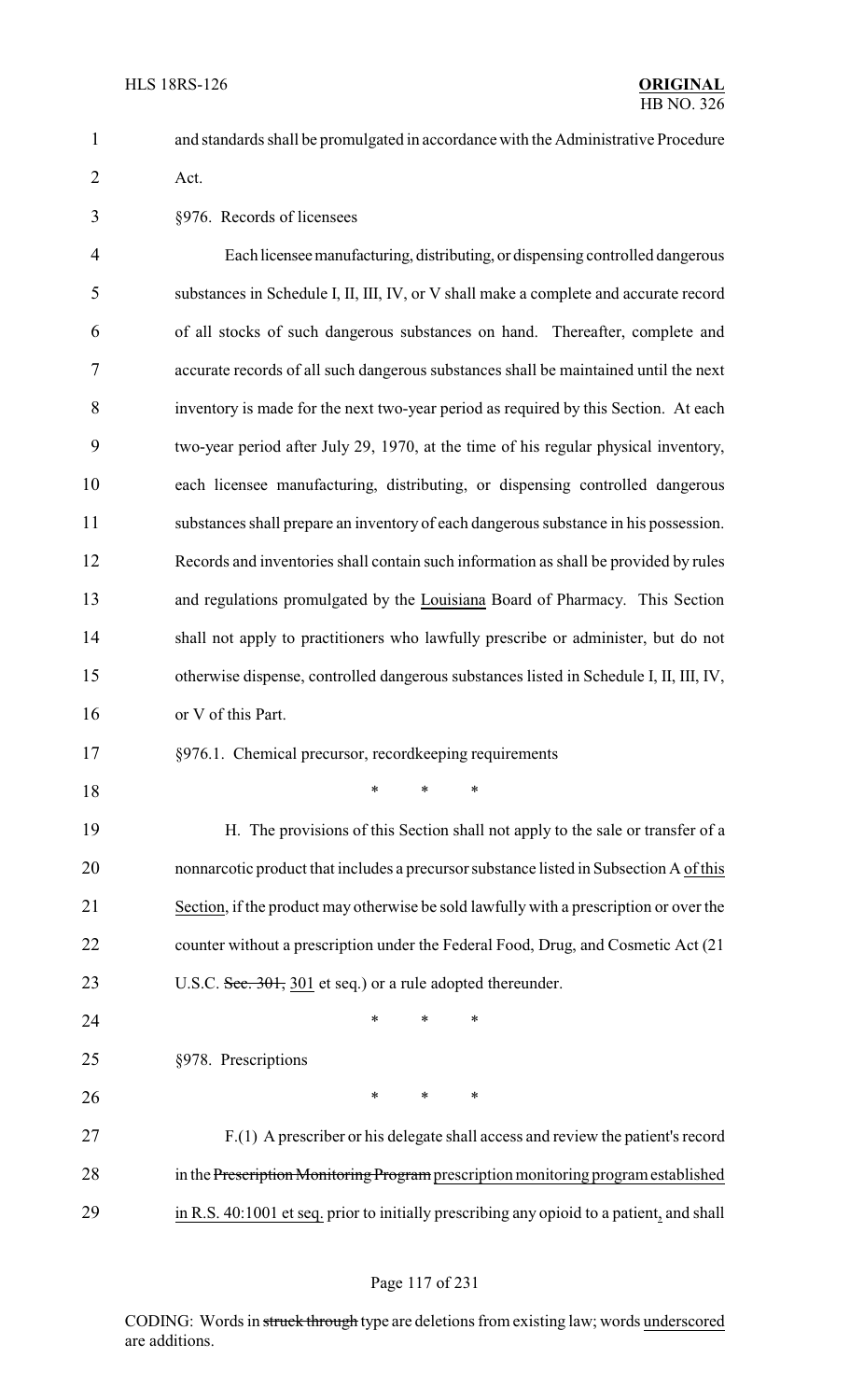| $\mathbf{1}$   | access the Prescription Monitoring Program prescription monitoring program and        |
|----------------|---------------------------------------------------------------------------------------|
| $\overline{2}$ | review the patient's record at least every ninety days if the patient's course of     |
| 3              | treatment continues for more than ninety days. The requirement established in this    |
| 4              | Subsection shall not apply in the following instances:                                |
| 5              | *<br>$\ast$<br>*                                                                      |
| 6              | (d) The Prescription Monitoring Program prescription monitoring program               |
| 7              | is inaccessible or not functioning properly due to an internal or external electronic |
| 8              | However, the prescriber or his delegate shall check the Prescription<br>issue.        |
| 9              | Monitoring Program prescription monitoring program once electronic accessibility      |
| 10             | has been restored and note the cause for the delay in the patient's chart.            |
| 11             | $\ast$<br>*<br>*                                                                      |
| 12             | H.                                                                                    |
| 13             | *<br>∗<br>∗                                                                           |
| 14             | (2)                                                                                   |
| 15             | $\ast$<br>*<br>*                                                                      |
| 16             | (b) If the dispensed amount is less than the recommended full quantity, the           |
| 17             | pharmacist or a designee shall ensure that the actual dispensed amount is accurately  |
| 18             | recorded in the Prescription Monitoring Program prescription monitoring program.      |
| 19             | The pharmacist or a designee shall also, within seven days, make a notation in the    |
| 20             | interoperable electronic health record of the patient if the pharmacist has access to |
| 21             | the record.                                                                           |
| 22             | $\ast$<br>$\ast$<br>$\ast$                                                            |
| 23             | Naloxone; first responder; prescription; administration to third party;<br>§978.1.    |
| 24             | limitation of liability                                                               |
| 25             | A. For the purposes of this Section, the following definitions apply:                 |
| 26             | (1) "First responder" means any of the following:                                     |
| 27             | $\ast$<br>*<br>*                                                                      |
| 28             | (c) An EMS practitioner as defined in $R.S. 40:1231 R.S. 40:1131$ .                   |
| 29             | ∗<br>∗<br>∗                                                                           |

# Page 118 of 231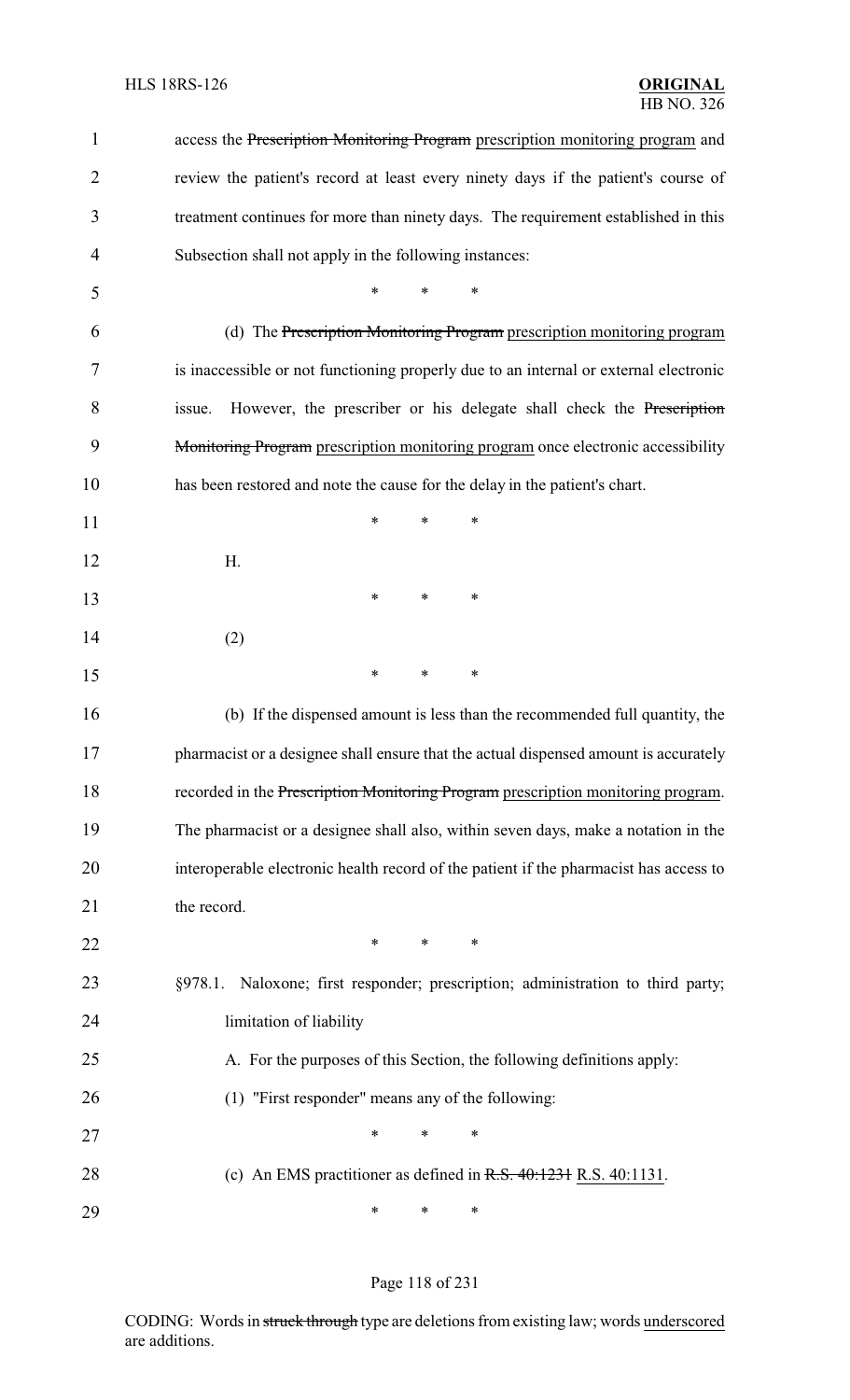§978.3. Continuing education for the prescribing of controlled substances

 $*$  \* \* \*

 B. Each licensing board that regulates practitioners with prescriptive authority in Louisiana shall establish continuing education requirements as a prerequisite to license renewal. Each board shall develop continuing education criteria, to include drug diversion training, best practice prescribing of controlled substances, appropriate treatment for addiction, and any other matters regarding the prescribing of controlled dangerous substances that are deemed appropriate by the board. Rules and regulations to implement this Section shall be promulgated in accordance with the Administrative Procedure Act. Such rules shall include all of 11 the following:

 (1) Each practitioner with prescriptive authority in Louisiana who holds a controlled dangerous substance license shall obtain three credit hours of continuing 14 education as a prerequisite to license renewal with their his professional licensing board. Successful completion of this requirement once shall satisfy the requirement in full.

 (2) A practitioner with prescriptive authority in Louisiana who has a controlled dangerous substance license shall be exempt from the continuing education requirements for license renewal established in this Section if he completes and submits to his licensing board a certification form developed by his licensing board attesting that he has not prescribed, administered, or dispensed a controlled dangerous substance during the entire applicable reporting period. The 23 licensing board shall verify the attestation of the prescriber through the Prescription 24 Monitoring Program prescription monitoring program established in R.S. 40:1001 et seq.

§980. Additional penalties

26 \* \* \* \*

28 Any penalty imposed for violation of this part Part shall be in addition to, and

#### Page 119 of 231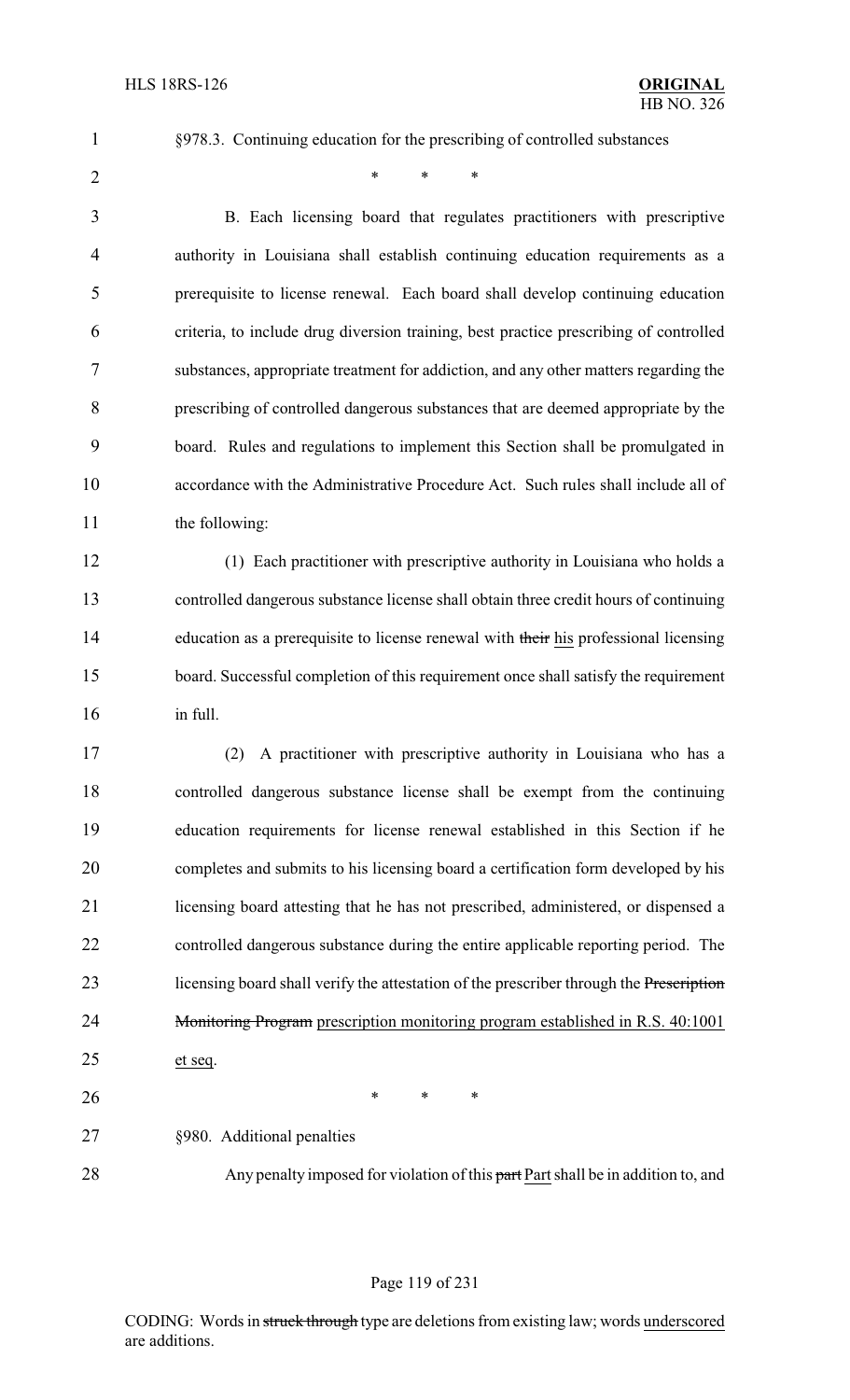1 not in lieu of, any civil or administrative penalty or sanction authorized by law.

2  $*$  \* \* \*

| 3  | §982. Second or subsequent offenses                                                     |
|----|-----------------------------------------------------------------------------------------|
| 4  | A. Any person convicted of any offense under this part Part, if the offense             |
| 5  | is a second or subsequent offense, shall be sentenced to a term of imprisonment that    |
| 6  | is twice that otherwise authorized or to payment of a fine that is twice that otherwise |
| 7  | authorized, or both. If the conviction is for an offense punishable under R.S.          |
| 8  | 40:966(B), R.S. 40:967(B) 967(B), R.S. 40:968(B) 968(B), or R.S. 40:969(B)              |
| 9  | 969(B), and if it is the offender's second or subsequent offense, the court may         |
| 10 | impose, in addition to any term of imprisonment and fine, twice the special parole      |
| 11 | term otherwise authorized.                                                              |
| 12 | B. For purposes of this section Section, an offense shall be considered a               |
| 13 | second or subsequent offense, if, prior to the commission of such offense, the          |
| 14 | offender had at any time been convicted of any violation of this state, the United      |
| 15 | States, any other state of or any foreign country, relating to the unlawful use,        |
| 16 | possession, production, manufacturing, distribution, or dispensation of any narcotic    |
| 17 | drug, marijuana, depressant, stimulant, or hallucinogenic drugs.                        |
| 18 | $\ast$<br>*<br>∗                                                                        |
| 19 | §984. Powers of enforcement personnel                                                   |
| 20 | The Louisiana Board of Pharmacy's authorized employees may:                             |
| 21 | ∗<br>*<br>*                                                                             |
| 22 | §986. Administrative inspections and warrants                                           |
| 23 | A. Issuance and execution of administrative inspection warrants shall be as             |
| 24 | follows:                                                                                |
| 25 | (1) Any judge of a state court of record, or any state magistrate of any court          |
| 26 | of record may, within his jurisdiction, and upon proper oath or affirmation after       |
| 27 | being satisfied there is probable cause to believe that legal grounds exist for the     |
| 28 | issuance of such warrant, issue warrants for the purpose of conducting administrative   |
|    |                                                                                         |

#### Page 120 of 231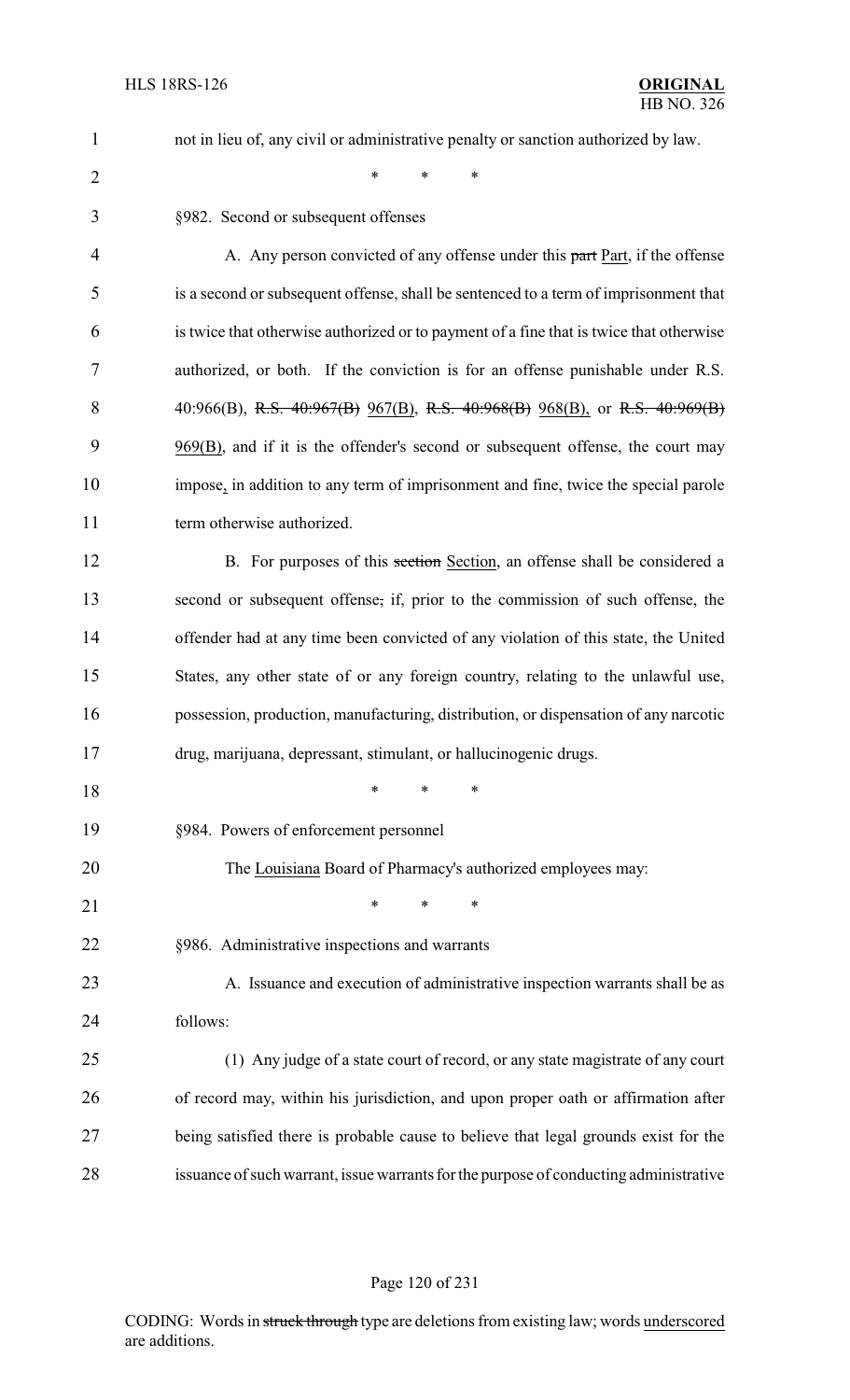seizure of property related to such inspections.

- 1 inspections authorized by this part Part or regulations thereunder, and may authorize
- 

\* \* \*

4 (3) A warrant issued pursuant to this section Section must shall be executed and returned within ten days of its date. If property is seized pursuant to a warrant, the person executing the warrant shall give to the person from whom or from whose premises the property was taken a copy of the warrant and a receipt for the property taken. The return of the warrant shall be made promptly and shall be accompanied by a written inventory of any property taken. The inventory shall be made in the presence of the person executing the warrant and of the person from whose possession or premises the property was taken. The judge or magistrate of any court of record, upon request, shall deliver a copy of the inventory to the person from whom or from whose premises the property was taken and to the applicant for the warrant.

 (4) The judge or magistrate of any court of record who has issued a warrant 16 under this section Section shall attach to the warrant a copy of the return and all 17 papers filed in connection therewith and shall file them with the clerk of the state court for the judicial district in which the inspection was made.

19 B. The Louisiana Board of Pharmacy is authorized to make administrative inspections of controlled premises in accordance with the following provisions:

21 (1) For purposes of this section Section only, "controlled premises" means all of the following:

 (a) Places where persons licensed or exempted from licensing requirements 24 under this part Part are required to keep records; and.

 (b) Places including factories, warehouses, establishments, and conveyances 26 where persons licensed or exempted from licensing requirements under this part Part are permitted to possess, manufacture, compound, process, sell, deliver, or otherwise dispose of any controlled dangerous substance.

#### Page 121 of 231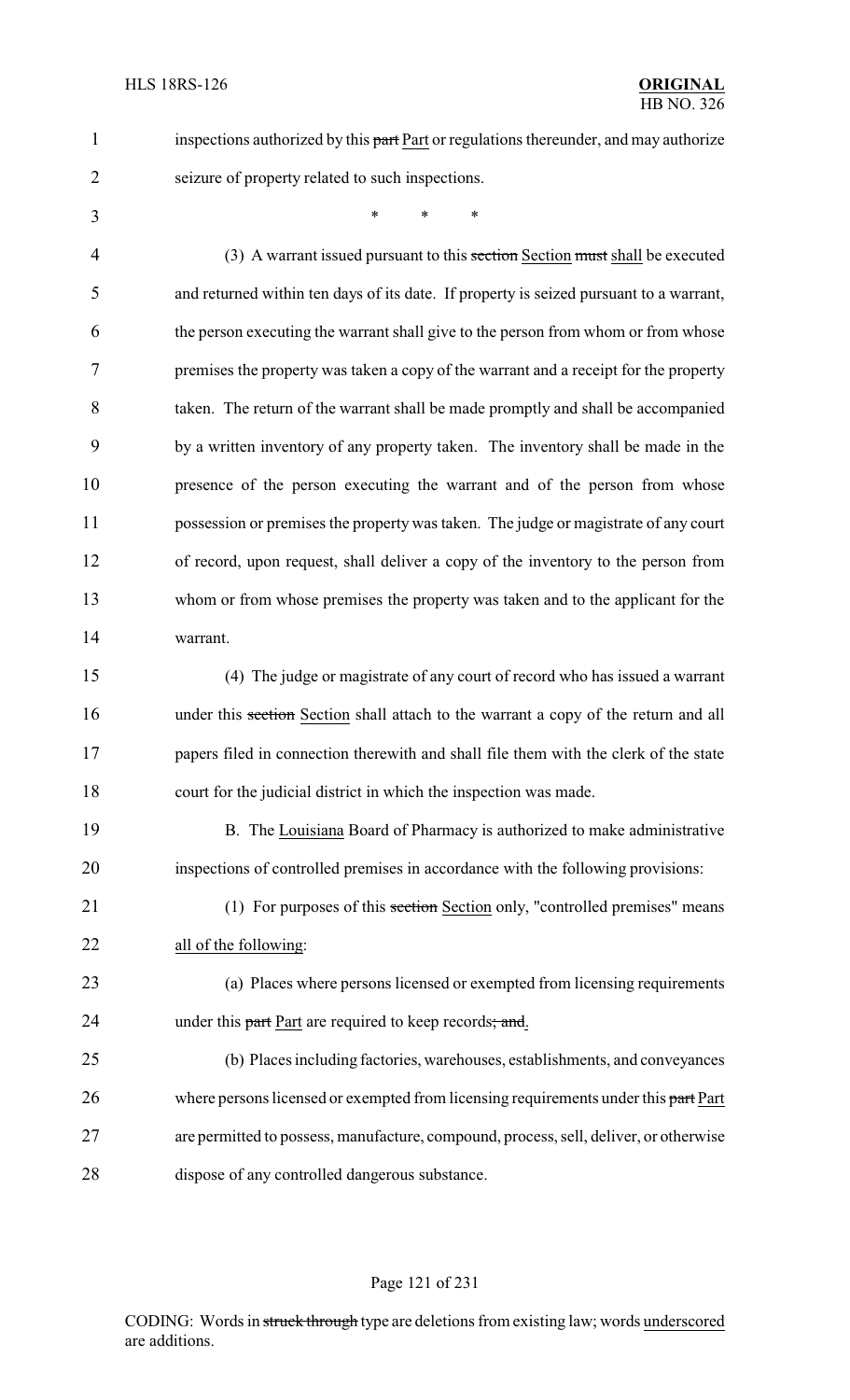| 1              | When so authorized by an administrative inspection warrant issued<br>(2)                  |
|----------------|-------------------------------------------------------------------------------------------|
| $\overline{2}$ | pursuant to Subsection A of this Section a law enforcement officer or an employee         |
| 3              | as designated in R.S. 40:984 hereof, upon presenting the warrant and appropriate          |
| 4              | credentials to the owner, operator, or agent in charge, shall have the right to enter     |
| 5              | controlled premises for the purpose of conducting such an administrative inspection.      |
| 6              | When so authorized by an administrative inspection warrant, a law<br>(3)                  |
| 7              | enforcement officer or an employee as designated in R.S. 40:984 hereof shall have         |
| 8              | the right:                                                                                |
| 9              | $\ast$<br>$\ast$<br>$\ast$                                                                |
| 10             | (b) To inspect, within reasonable limits and in a reasonable manner, the                  |
| 11             | controlled premises and all pertinent equipment, finished and unfinished material,        |
| 12             | containers and labeling found therein, and except as provided in Paragraph (B)(5) of      |
| 13             | this Section, all other things therein including records, files, papers, processes,       |
| 14             | controls, and facilities subject to regulation and control by the provisions of this Part |
| 15             | or by regulations promulgated by the Louisiana Board of Pharmacy.                         |
| 16             | *<br>∗                                                                                    |
| 17             | (4) This section Section shall not be construed to prevent the inspection                 |
| 18             | without a warrant of books and records pursuant to an administrative subpoena             |
| 19             | issued in accordance with R.S. 40:986 this Section, nor shall this section Section be     |
| 20             | construed to prevent entries and administrative inspections including seizures of         |
| 21             | property without a warrant:                                                               |
| 22             | (a) With the written consent of the owner, operator, or agent in charge of the            |
| 23             | controlled premises;                                                                      |
| 24             | (b) In situations involving inspection of conveyances where there is probable             |
|                | cause to believe that the mobility of the conveyance makes it impracticable to obtain     |
| 25             |                                                                                           |
| 26             | a warrant;                                                                                |
| 27             | (5) Except when the owner, operator, or agent in charge of the controlled                 |
| 28             | premises so consents in writing, no inspection authorized by this section Section         |

# Page 122 of 231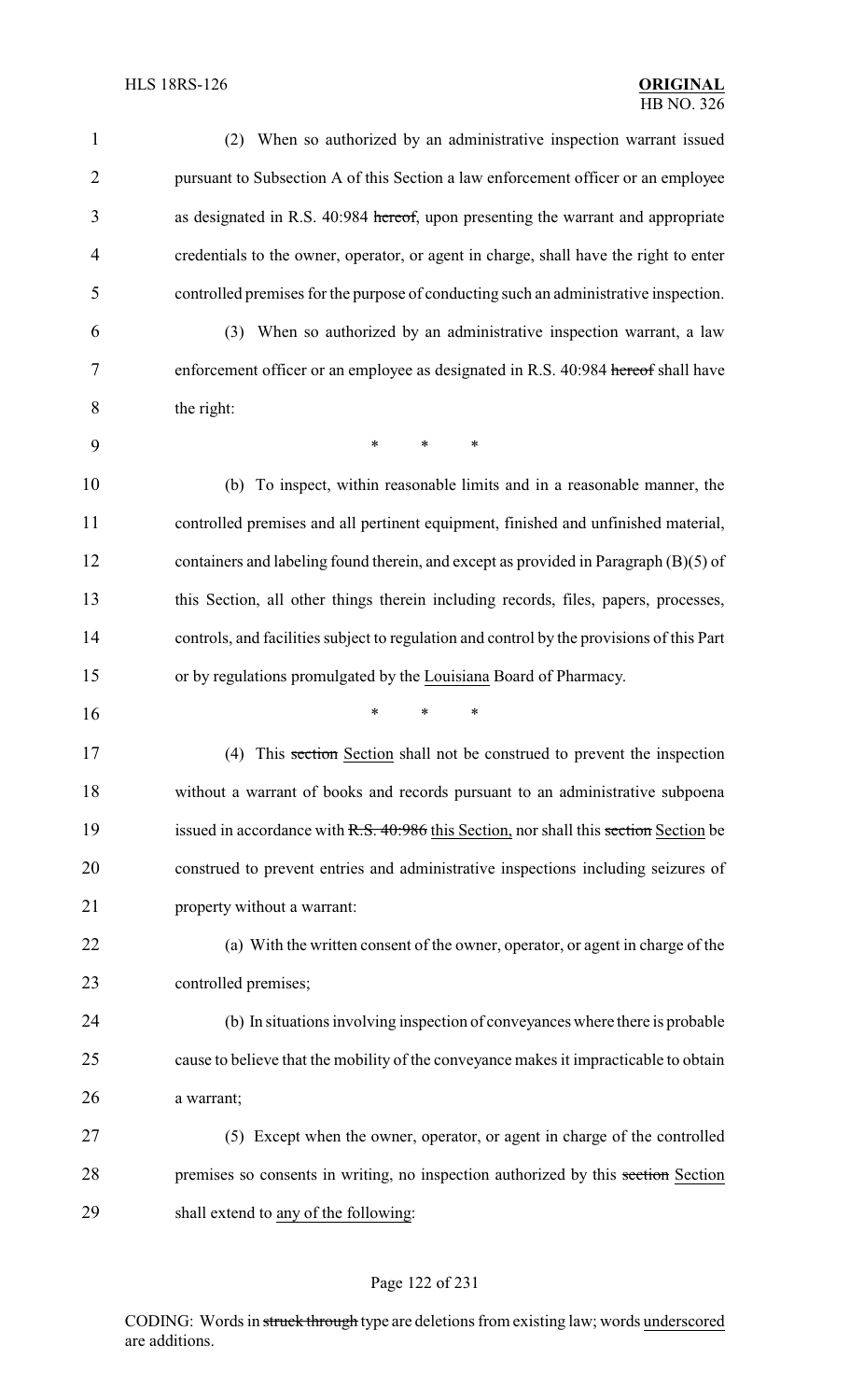| $\mathbf{1}$   | (a) Financial data;.                                                                   |
|----------------|----------------------------------------------------------------------------------------|
| $\overline{2}$ | (b) Sales data other than shipment data; or.                                           |
| 3              | *<br>*<br>∗                                                                            |
| 4              | §987. Injunctions                                                                      |
| 5              | Any district court of this state shall have jurisdiction in proceedings in             |
| 6              | accordance with the rules of such courts to enjoin violations of this part Part and in |
| 7              | accordance with the Code of Civil Procedure and other laws of this state.              |
| 8              | §988. Cooperative arrangements; inspections                                            |
| 9              | A. The Louisiana Board of Pharmacy may cooperate with federal and other                |
| 10             | state agencies in discharging its responsibilities concerning dangerous substances.    |
| 11             | To this end, it is authorized to:                                                      |
| 12             | *<br>*<br>∗                                                                            |
| 13             | B.(1) Anything contained in any Any other provision of this Part $X$ of                |
| 14             | Chapter 4 of Title 40 of the Louisiana Revised Statutes of 1950 to the contrary        |
| 15             | notwithstanding, the inspections authorized or required by said that law, insofar as   |
| 16             | pharmacists and pharmacies registered and licensed under the Louisiana Board of        |
| 17             | Pharmacy only are concerned, shall be conducted by the Louisiana Board of              |
| 18             | Pharmacy, through its duly authorized officers, members, inspectors, agents, and       |
| 19             | representatives, insofar as pharmacists and pharmacies registered and licensed under   |
| 20             | the Louisiana Board of Pharmacy are concerned; and compliance with requirements        |
| 21             | involving security measures, inventories, records, and reports required by said that   |
| 22             | law and/or the regulations promulgated from time to time in connection therewith       |
| 23             | shall be administratively determined by the Louisiana Board of Pharmacy, insofar       |
| 24             | as pharmacists and pharmacies registered and licensed under the Louisiana Board of     |
| 25             | Pharmacy only are concerned.                                                           |
| 26             | (2) Anything contained in any Any other provision of this Part $X$ of Chapter          |
| 27             | 4 of Title 40 of the Louisiana Revised Statutes of 1950 to the contrary                |
| 28             | notwithstanding, the inspections authorized or required by said that law, insofar as   |
| 29             | physicians licensed to practice medicine by the Louisiana State Board of Medical       |

# Page 123 of 231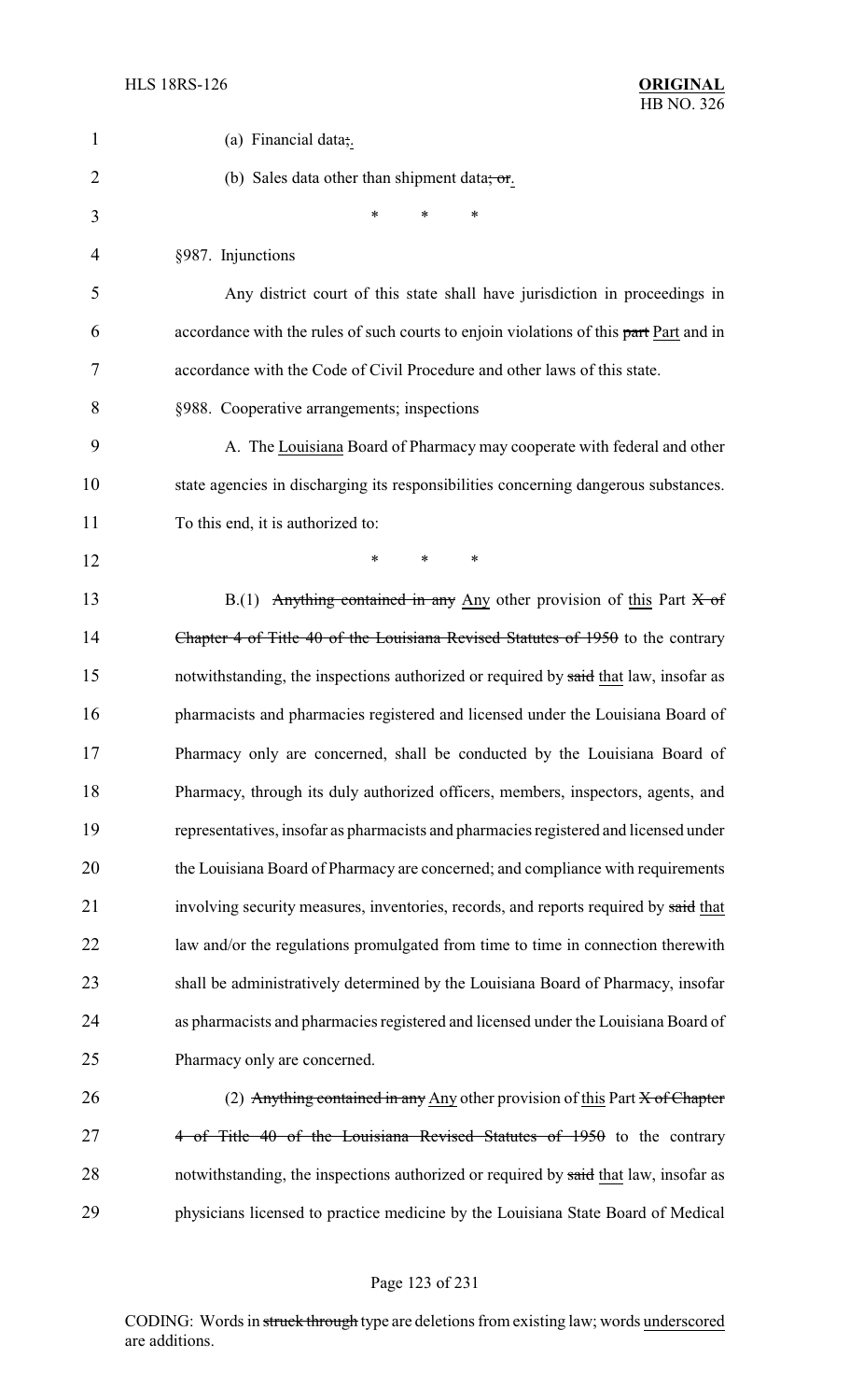Examiners only are concerned, shall be conducted by the Louisiana State Board of Medical Examiners, through its duly authorized officers, members, inspectors, agents, and representatives, insofar as physicians licensed to practice medicine by the Louisiana State Board of Medical Examiners are concerned. Compliance with requirements involving securitymeasures, inventories, records, and reports required by said that law or the regulations promulgated in connection therewith, or both, shall be administratively determined by the Louisiana State Board of Medical Examiners insofar as physicians licensed to practice medicine by the Louisiana State Board of Medical Examiners only are concerned.

10 C. Anything contained in any Any other provision of this Part X of Chapter 11 4 of this Title to the contrary notwithstanding, the inspections authorized or required 12 by said that law, insofar as persons licensed by the Louisiana Department of Health including dentists, veterinarians, scientific investigators, hospitals, or other persons licensed, registered, or otherwise permitted to distribute, dispense, conduct research with respect to, or administer a controlled dangerous substance in the course of professional practice or research in this state, shall be conducted and furnished exclusively by the Louisiana Department of Health, through its duly authorized officers, members, inspectors, agents, and representatives, insofar as dentists, veterinarians, scientific investigators, hospitals, or other persons licensed, registered, or otherwise permitted to distribute, dispense, conduct research with respect to, or administer a controlled dangerous substance in the course of professional practice or research in this state registered and licensed under the Louisiana Department of Health are concerned; and compliance with requirements involving security 24 measures, inventories, records, and reports required by said that law and/or the regulations promulgated from time to time in connection therewith shall be administratively determined by the Louisiana Department of Health.

27 \* \* \* \*

#### Page 124 of 231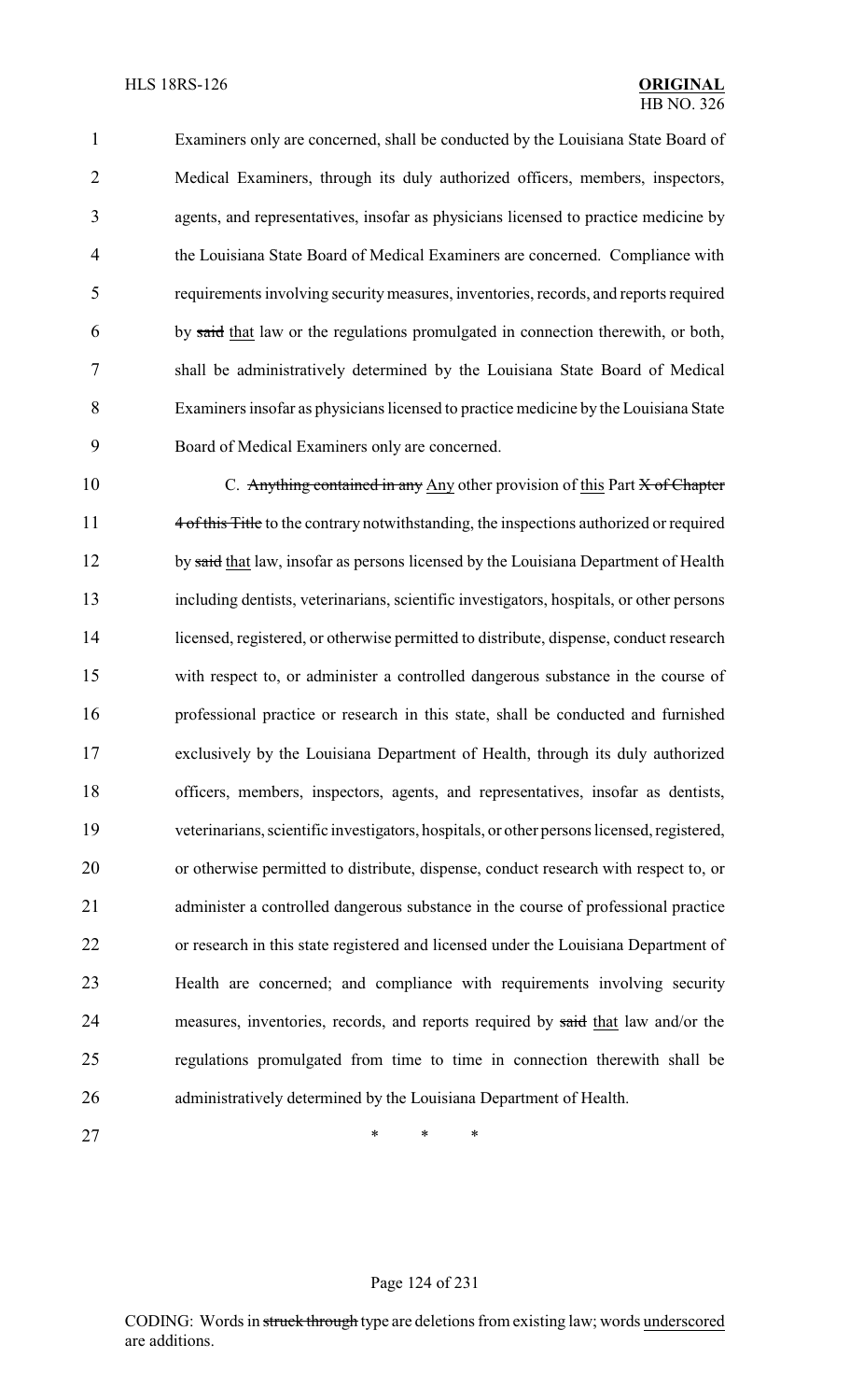| $\mathbf{1}$   | Unlawful production, manufacture, distribution, or possession of<br>§989.1.            |
|----------------|----------------------------------------------------------------------------------------|
| $\overline{2}$ | hallucinogenic plants; exceptions                                                      |
| 3              | *<br>$\ast$<br>$\ast$                                                                  |
| $\overline{4}$ | F. The provisions of this Section shall not apply to any dosage form which             |
| 5              | is labeled as a dietary supplement and is manufactured in compliance with the          |
| 6              | requirements of sections $402(g)(2)$ , $415_2$ and 761 of the Federal Food, Drug, and  |
| 7              | Cosmetic Act (21 U.S.C. 342(g)(2), 350d, and 379aa-1).                                 |
| 8              | Unlawful production, manufacturing, distribution, or possession of<br>§989.2.          |
| 9              | prohibited plant products; exceptions                                                  |
| 10             | *<br>*                                                                                 |
| 11             | F. The provisions of this Section shall not apply to any dosage form which             |
| 12             | is labeled as a dietary supplement and is manufactured in compliance with the          |
| 13             | requirements of sections $402(g)(2)$ , $415$ , and 761 of the Federal Food, Drug, and  |
| 14             | Cosmetic Act (21 U.S.C. 342(g)(2), 350d, and 379aa-1).                                 |
| 15             | *<br>∗<br>*                                                                            |
| 16             | §990. Burden of proof; liabilities                                                     |
| 17             | A. It shall not be necessary for the state to negate any exemption or                  |
| 18             | exception set forth in this part Part in any complaint, information, indictment, or    |
| 19             | other pleading or in any trial, hearing, or other proceeding under this part Part, and |
| 20             | the burden of proof of any such exemption or exception shall be upon the person        |
| 21             | claiming its benefit.                                                                  |
| 22             | B. In the absence of proof that a person is the duly authorized holder of an           |
| 23             | appropriate registration or order form issued under this part Part, he shall be        |
| 24             | presumed not to be the holder of such registration or form, and the burden of proof    |
| 25             | shall be upon him to rebut such presumption.                                           |
| 26             | C. No liability shall be imposed by virtue of this Part upon any duly                  |
| 27             | authorized law enforcement officer, the Louisiana Board of Pharmacy or its             |
| 28             | employees as provided in R.S. 40:984 engaged in the enforcement of any law,            |
|                |                                                                                        |

# Page 125 of 231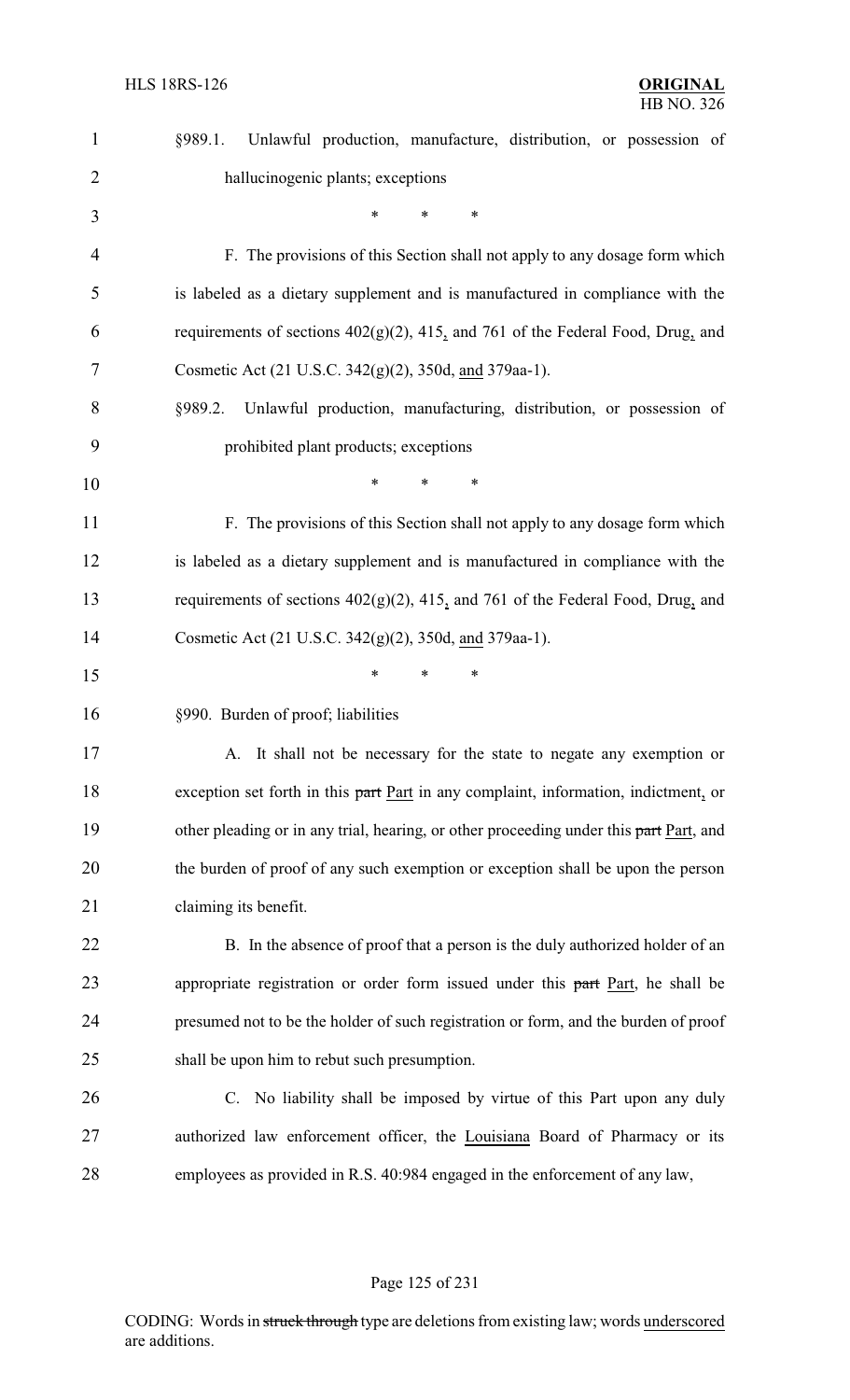| 1              | regulation, or municipal ordinance relating to controlled dangerous substances.           |
|----------------|-------------------------------------------------------------------------------------------|
| $\overline{2}$ | $\ast$<br>$\ast$<br>*                                                                     |
| 3              | §992. Education and research                                                              |
| 4              | A. The Louisiana Board of Pharmacy is authorized to carry out educational                 |
| 5              | programs designed to prevent and deter misuse and abuse of controlled dangerous           |
| 6              | substances. In connection with such programs it is authorized to:                         |
| 7              | $\ast$<br>$\ast$<br>*                                                                     |
| 8              | B. The Louisiana Board of Pharmacy is authorized to encourage research on                 |
| 9              | misuse and abuse of controlled dangerous substances. In connection with such              |
| 10             | research and in furtherance of the enforcement of this Part, it is authorized to:         |
| 11             | *<br>$\ast$<br>∗                                                                          |
| 12             | C. The Louisiana Board of Pharmacy may authorize persons engaged in                       |
| 13             | research on the use and effects of dangerous substances to withhold the names and         |
| 14             | other identifying characteristics of persons who are the subjects of such research.       |
| 15             | Persons who obtain this authorization shall not be compelled, in any civil, criminal,     |
| 16             | administrative, legislative, or other proceeding to identify the subjects of research for |
| 17             | which authorization was obtained.                                                         |
| 18             | D. The Louisiana Board of Pharmacy may authorize the possession and                       |
| 19             | distribution of controlled dangerous substances by persons engaged in research in         |
| 20             | accordance with rules promulgated by the department. Persons who obtained this            |
| 21             | authorization shall be exempt from state prosecution for possession and distribution      |
| 22             | of dangerous substances to the extent authorized by the Louisiana Board of                |
| 23             | Pharmacy.                                                                                 |
| 24             | E. The Louisiana Board of Pharmacy, with the concurrence and under the                    |
| 25             | supervision and control of the chief law enforcement officer of the jurisdiction          |
| 26             | wherein the program is conducted, may authorize the possession and exhibition for         |
| 27             | educational purposes only of controlled dangerous substances by persons employed          |
| 28             | by local and state law enforcement agencies engaged in educational programs in            |
| 29             | accordance with rules promulgated by the Louisiana Board of Pharmacy. Persons             |

# Page 126 of 231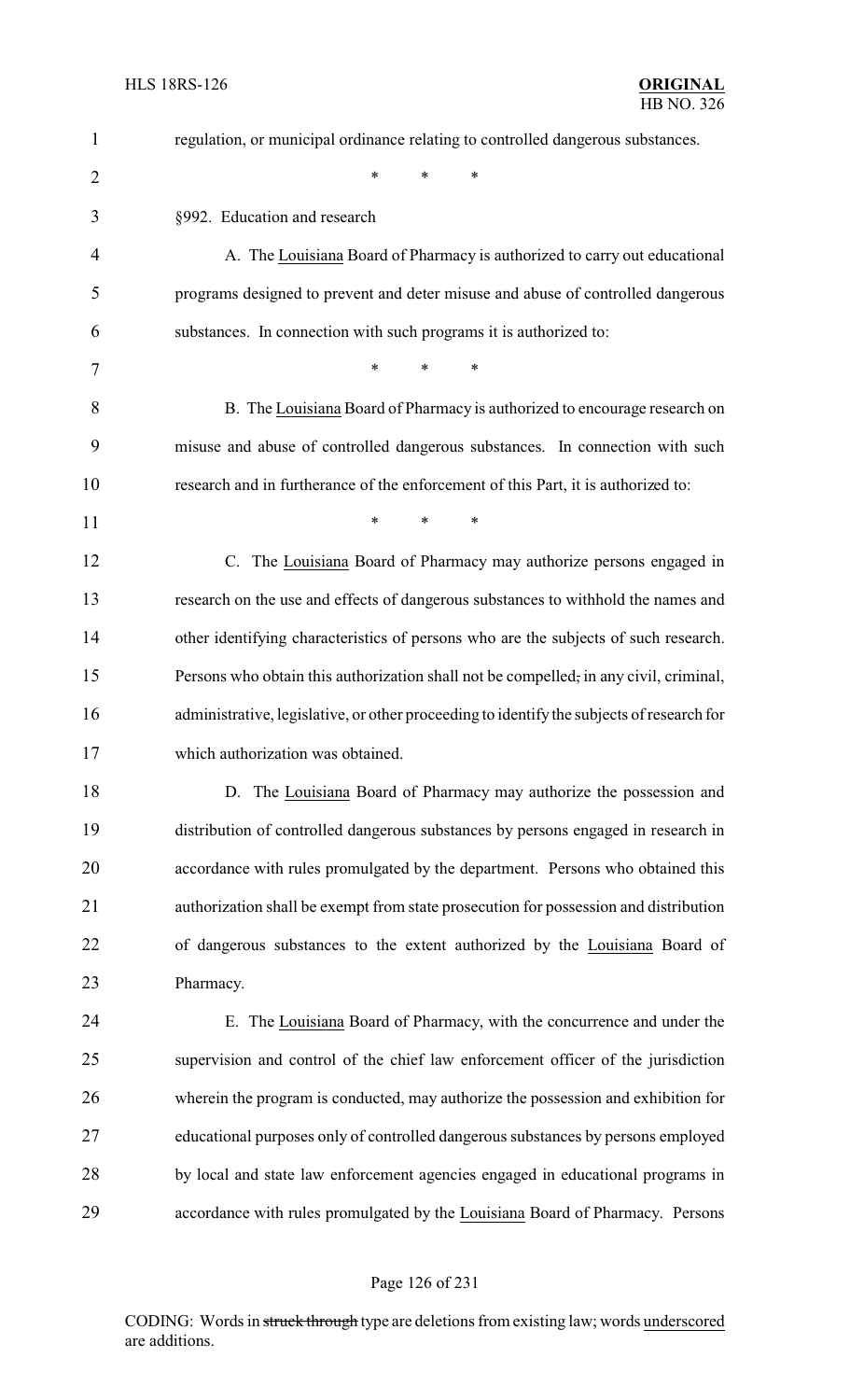| $\mathbf{1}$   | acting pursuant to this authorization shall be exempt from state and local prosecution |
|----------------|----------------------------------------------------------------------------------------|
| $\overline{2}$ | for the possession and distribution of dangerous substances to the extent authorized   |
| 3              | by the Louisiana Board of Pharmacy. The Louisiana Board of Pharmacy shall              |
| 4              | coordinate and evaluate the training programs of the various law enforcement           |
| 5              | agencies to ensure compliance with the rules promulgated regulating the possession     |
| 6              | and exhibition of controlled dangerous substances for educational purposes.            |
| 7              | §993. Pending proceedings                                                              |
| 8              | A. Prosecutions, for any violation of law occurring prior to July 26, 1972,            |
| 9              | shall not be affected by this part Part or abated by reason thereof.                   |
| 10             | B. Civil seizures, forfeitures, and injunctive proceedings commenced prior             |
| 11             | to July 26, 1972, shall not be affected by this part Part or abated by reason thereof. |
| 12             | $\ast$<br>*<br>$\ast$                                                                  |
| 13             | D. The provisions of this part Part shall be applicable to violations of law,          |
| 14             | seizures and forfeiture, injunctive proceedings, administrative proceedings, and       |
| 15             | investigations which occur following July 26, 1972.                                    |
| 16             | ∗<br>*<br>∗                                                                            |
| 17             | §995. Short title                                                                      |
| 18             | This part Part may be cited as the Uniform Controlled Dangerous Substances             |
| 19             | Law.                                                                                   |
| 20             | ∗<br>*<br>∗                                                                            |
| 21             | §996.1. Legislative findings                                                           |
| 22             | *<br>∗<br>*                                                                            |
| 23             | M. Louisiana law authorizes the secretary of the Louisiana Department of               |
| 24             | Health to add a substance to the schedules of controlled dangerous substances based    |
| 25             | upon certain criteria. The provisions of R.S. 40:996.1 through 996.6 are intended to   |
| 26             | provide additional options for the secretary of the Louisiana Department of Health     |
| 27             | to address imminent hazards to the public health, safety, and welfare caused by        |
| 28             | dangerous substances.                                                                  |
| 29             | *<br>∗<br>∗                                                                            |

# Page 127 of 231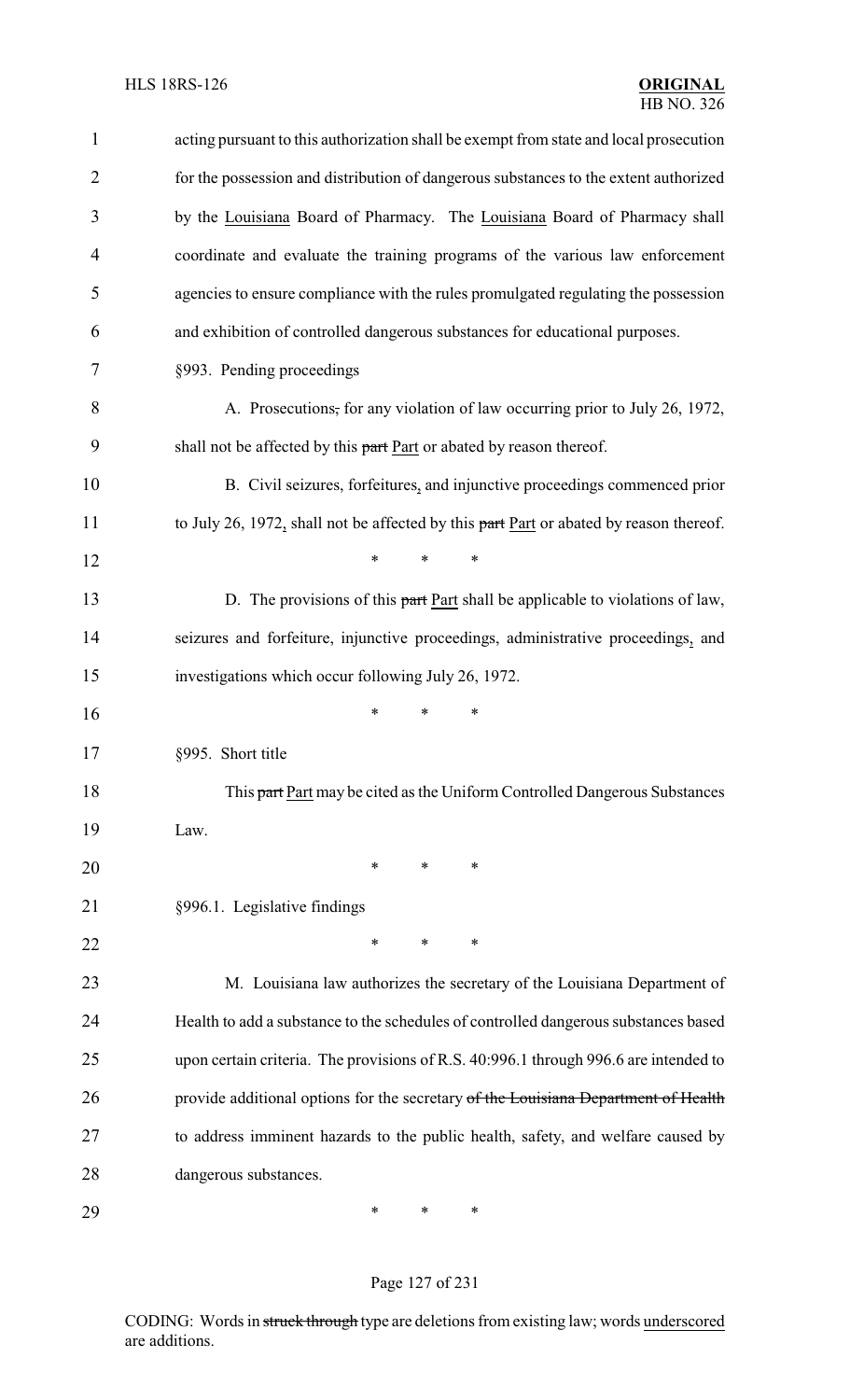| $\mathbf{1}$   | §996.3. Declaration of a dangerous substance of the Louisiana Department of            |
|----------------|----------------------------------------------------------------------------------------|
| $\overline{2}$ | Health                                                                                 |
| 3              | *<br>$\ast$<br>*                                                                       |
| 4              | C. If the secretary has considered the factors provided for in Subsection A            |
| 5              | of the this Section and has made the determinations required by the provisions of      |
| 6              | Subsection B of this Section, a rule pursuant to the provisions of R.S. 40:996.5 may   |
| 7              | be adopted declaring the substance a dangerous substance.                              |
| 8              | $\ast$<br>*<br>*                                                                       |
| 9              | §1003. Definitions                                                                     |
| 10             | As used in this Part, the following terms shall have the meaning ascribed to           |
| 11             | them unless the context clearly indicates otherwise:                                   |
| 12             | *<br>∗<br>*                                                                            |
| 13             | (12) "Prescriber" means a licensed health care healthcare professional with            |
| 14             | prescriptive authority.                                                                |
| 15             | *<br>∗<br>∗                                                                            |
| 16             | "Prescription Monitoring Program monitoring program" or "PMP"<br>(14)                  |
| 17             | means the program established in R.S. 40:1004.                                         |
| 18             | $\ast$<br>∗<br>$\ast$                                                                  |
| 19             | §1005. Advisory Prescription monitoring program advisory council                       |
| 20             | $\ast$<br>∗<br>$\ast$                                                                  |
| 21             | §1006. Reporting of prescription monitoring information                                |
| 22             | *<br>∗<br>∗                                                                            |
| 23             | E. The Prescription Monitoring Program's prescription monitoring program's             |
| 24             | agents, a dispenser, or a prescriber may report suspected violations of this Section   |
| 25             | or violations of any law to any local, state, out-of-state, or federal law enforcement |
| 26             | agency, or the appropriate prosecutorial agency for further investigation or           |
| 27             | prosecution.                                                                           |
| 28             | ∗<br>$\ast$<br>∗                                                                       |
| 29             |                                                                                        |

# Page 128 of 231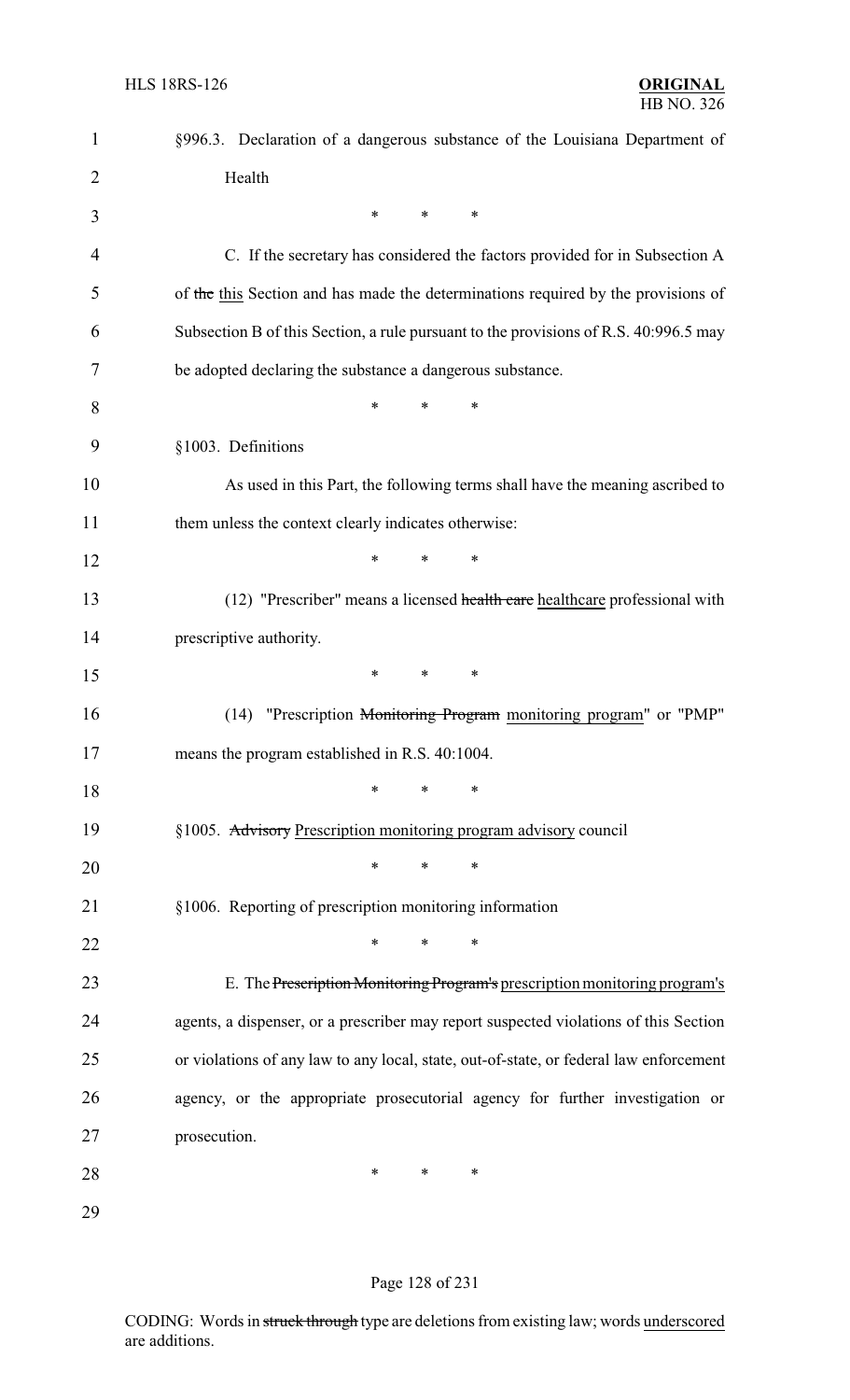| $\mathbf{1}$   | §1007. Access to prescription monitoring information and audit trail information       |
|----------------|----------------------------------------------------------------------------------------|
| $\overline{2}$ | $\ast$<br>$\ast$<br>*                                                                  |
| 3              | B. The board shall maintain procedures to ensure that the privacy and                  |
| 4              | confidentiality of patients and patient information collected, recorded, transmitted,  |
| 5              | and maintained, as well as audit trail information, is not disclosed to persons or     |
| 6              | entities except as in Subsections C, D, E, F, G, H, I, and J authorized or required in |
| 7              | Subsections C through J of this Section.                                               |
| 8              | $\ast$<br>∗<br>*                                                                       |
| 9              | I. The board may provide prescription monitoring information to any of the             |
| 10             | following persons in accordance with procedures established by board regulation:       |
| 11             | $\ast$<br>$\ast$<br>*                                                                  |
| 12             | §1046. Recommendation of marijuana for therapeutic use; rules and regulations;         |
| 13             | Louisiana Board of Pharmacy and the adoption of rules and regulations                  |
| 14             | relating to the dispensing of recommended marijuana for therapeutic use; the           |
| 15             | Department of Agriculture and Forestry and the licensure of a production               |
| 16             | facility                                                                               |
| 17             | ∗<br>∗<br>∗                                                                            |
| 18             | A person who recommends and person who dispenses marijuana,<br>F.                      |
| 19             | tetrahydrocannabinols, or a chemical derivative of tetrahydrocannabinols pursuant      |
| 20             | to this Section shall review the patient's information in the Prescription Monitoring  |
| 21             | Program database of the prescription monitoring program established in R.S.            |
| 22             | 40:1001 et seq. prior to the recommending and dispensing thereof.                      |
| 23             | $\ast$<br>∗<br>∗                                                                       |
| 24             | §1049.7. Board of Pharmacy pharmacy access to information                              |
| 25             | ∗<br>*<br>∗                                                                            |
| 26             | §1058. Serenity House; designation as a program under the Louisiana Department         |
| 27             | of Health                                                                              |
| 28             | A. The Serenity House, located in Monroe, Louisiana, is hereby created as              |
| 29             | a program under the administration and control of the Louisiana Department of          |

# Page 129 of 231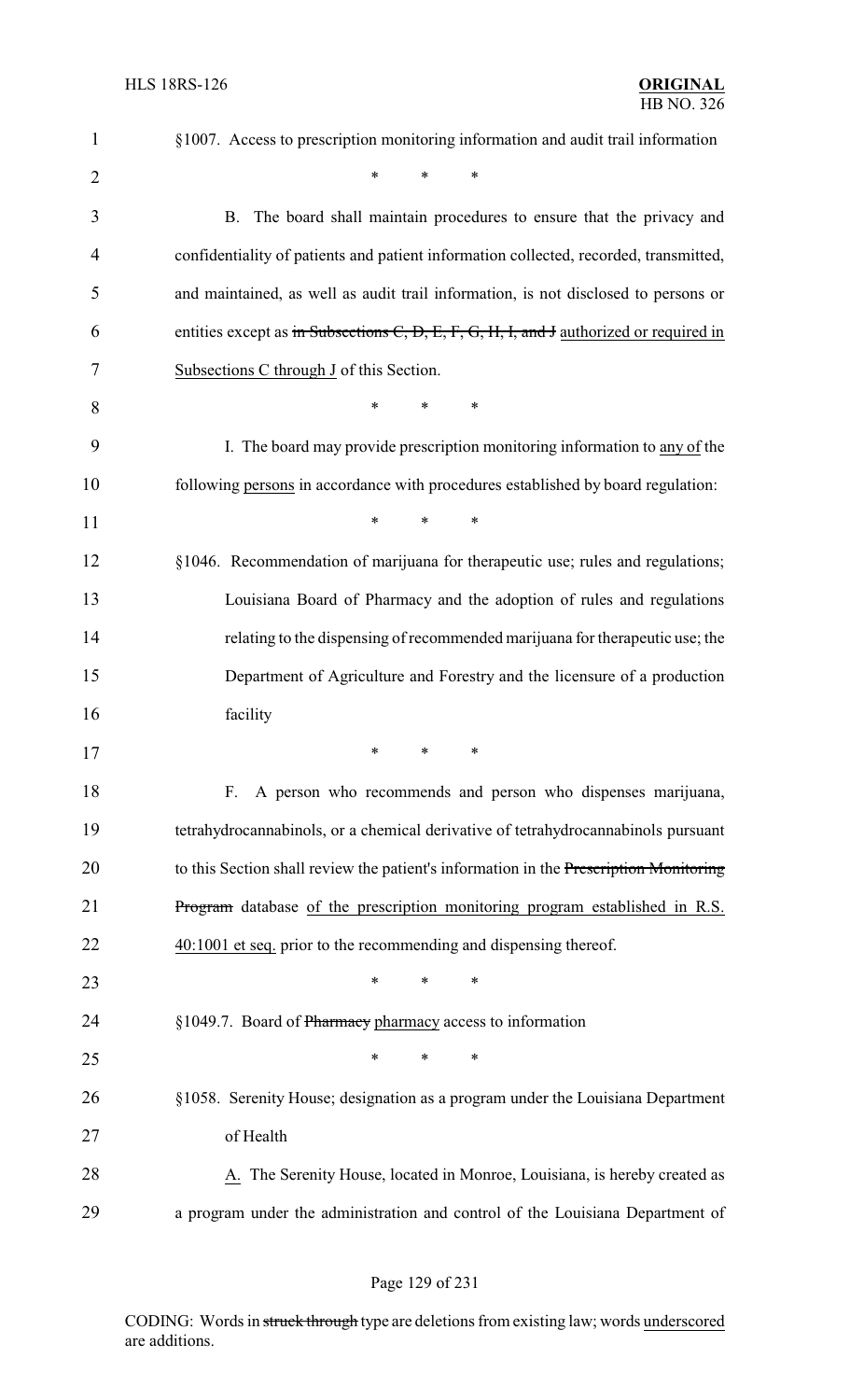| $\mathbf{1}$   | Health, for the education, rehabilitation, and treatment of alcoholics or persons with |
|----------------|----------------------------------------------------------------------------------------|
| $\overline{2}$ | an alcohol problem.                                                                    |
| 3              | B. Such a program shall not be established until such time as the necessary            |
| 4              | funds are appropriated.                                                                |
| 5              | *<br>∗<br>∗                                                                            |
| 6              | §1071.1. Definitions                                                                   |
| 7              | For the purposes of this Part, the following definitions shall apply:                  |
| 8              | $\ast$<br>*<br>*                                                                       |
| 9              | §1079.1. Medical treatment                                                             |
| 10             | *<br>*<br>∗                                                                            |
| 11             | D. No hospital and no physician licensed to practice medicine in this state            |
| 12             | shall incur civil or criminal liability in connection with any examination, diagnosis  |
| 13             | and treatment authorized by this section Section except for negligence.                |
| 14             | $\ast$<br>$\ast$<br>*                                                                  |
| 15             | §1081.9. Hemophilia; state treatment program; advisory committee                       |
| 16             | $\ast$<br>∗<br>*                                                                       |
| 17             | D. Funds shall be made available under this program without regard to race             |
| 18             | or age.                                                                                |
| 19             | $\ast$<br>$\ast$<br>∗                                                                  |
| 20             | §1087.1. Comprehensive sports injury management program for student athletics          |
| 21             | A. Each high school that sponsors or sanctions any athletic activity in this           |
| 22             | state, and which requires a participating student to regularly practice or train and   |
| 23             | compete, is subject to the terms of the injury management program provided for in      |
| 24             | Subsections B through F of this Section.                                               |
| 25             | B. The injury management program shall:                                                |
| 26             | $\ast$<br>∗<br>∗                                                                       |
| 27             | Require that any coach, game official, on-field licensed health care<br>(2)            |
| 28             | healthcare provider, or athletic trainer remove a student from practice, training, or  |

#### Page 130 of 231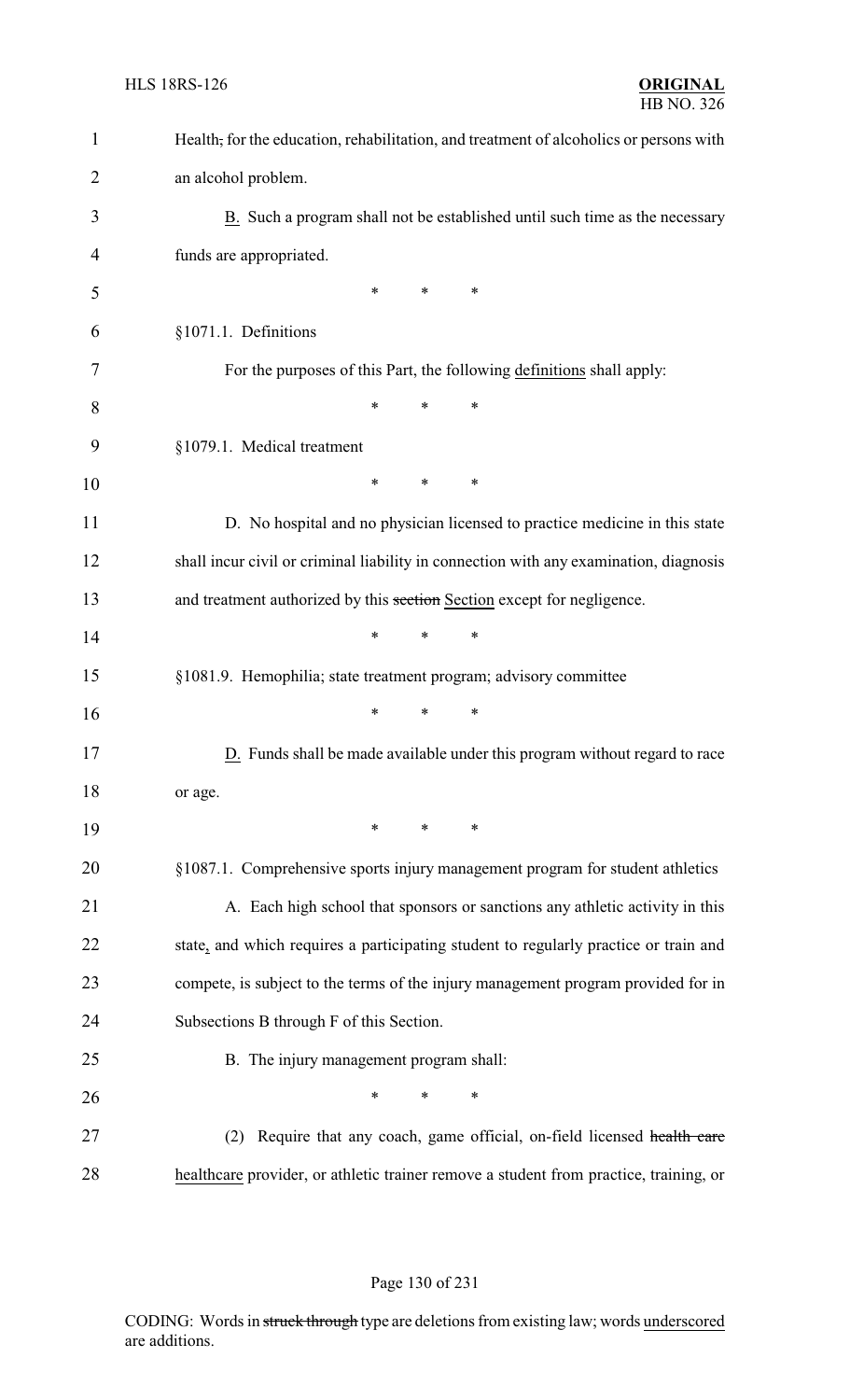| $\mathbf{1}$   | competition if any of the following circumstances occur:                                    |
|----------------|---------------------------------------------------------------------------------------------|
| $\overline{2}$ | *<br>∗                                                                                      |
| 3              | (3) Ensure that any student who, in accordance with the provisions of this                  |
| 4              | Subpart, is removed from practice, training, or competition:                                |
| 5              | (a) Shall, as soon as practicable after reporting or exhibiting any sign or                 |
| 6              | symptom of a serious sports injury, be examined by a health professional duly               |
| 7              | licensed in this state to provide health care healthcare services or medical treatment.     |
| 8              | (b) May be allowed to return to practice, training, or competition only after               |
| 9              | the student provides to the coach and an athletic trainer written authorization from        |
| 10             | a health professional duly licensed in this state to provide health care healthcare         |
| 11             | services or medical treatment.                                                              |
| 12             | *<br>∗<br>∗                                                                                 |
| 13             | §1089.2. Definitions                                                                        |
| 14             | As used in this Subpart:                                                                    |
| 15             | (1) "Health care Healthcare provider" means a physician as defined in R.S.                  |
| 16             | $37:1262(2)$ , a licensed nurse practitioner, a licensed physician assistant, or a licensed |
| 17             | psychologist, which person has received training in neuropsychology or concussion           |
| 18             | evaluation and management.                                                                  |
| 19             | $\ast$<br>*<br>∗                                                                            |
| 20             | §1089.3. Louisiana youth athlete concussion education requirements                          |
| 21             | $\ast$<br>∗<br>*                                                                            |
| 22             | C.                                                                                          |
| 23             | $\ast$<br>∗<br>∗                                                                            |
| 24             | (2)                                                                                         |
| 25             | $\ast$<br>$\ast$<br>$\ast$                                                                  |
| 26             | (b) Training material materials made available by the United States Centers                 |
| 27             | for Disease Control and Prevention "CDC" (CDC) entitled, "Heads Up: Concussion              |
| 28             | in Youth Sports" and any amendments or updates thereto, training material materials         |
| 29             | made available by the National Federation of High Schools for the Louisiana High            |

# Page 131 of 231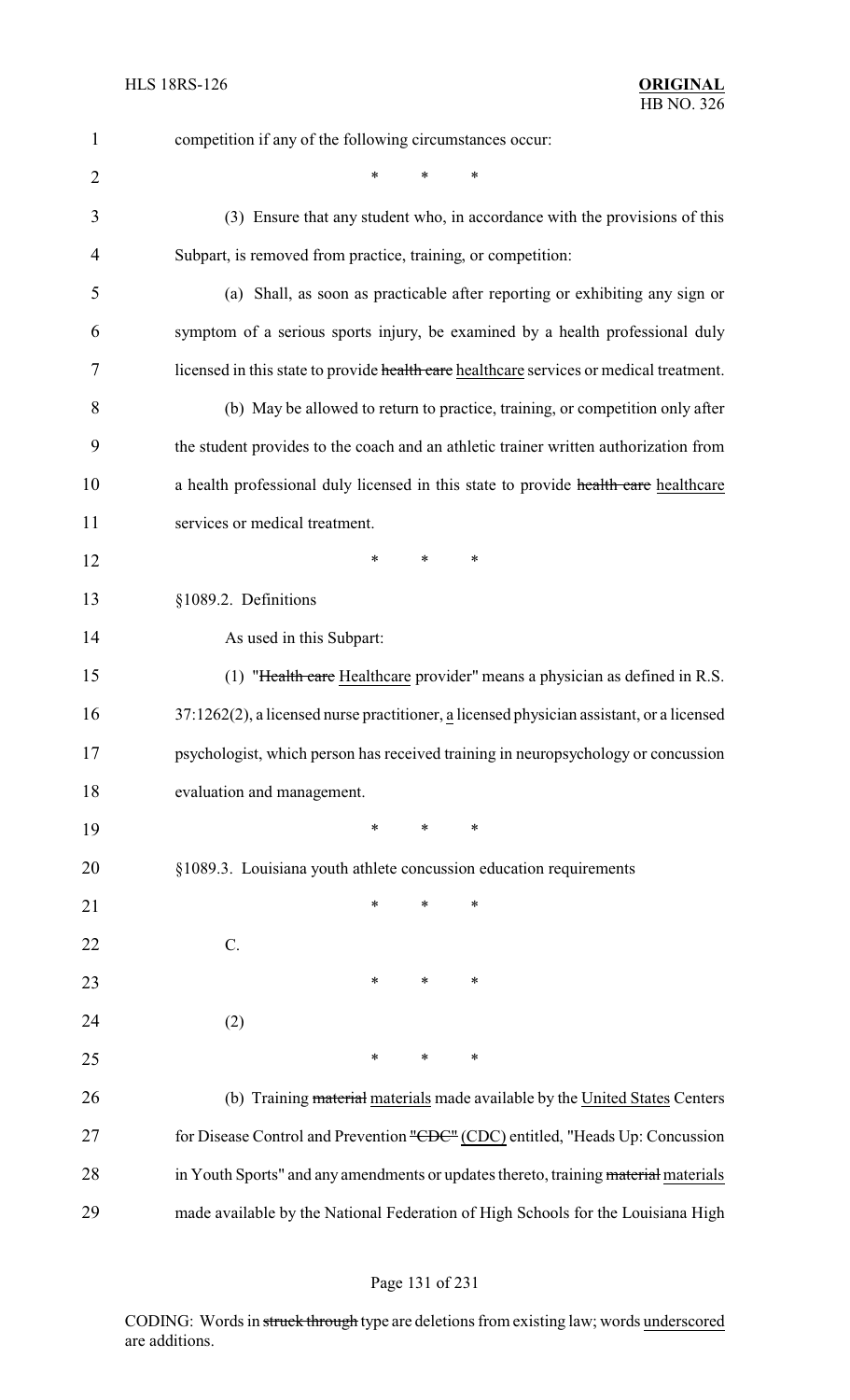| 1              | School Athletic Association and any amendments or updates thereto, or other             |
|----------------|-----------------------------------------------------------------------------------------|
| $\overline{2}$ | training materials substantively and substantially similar to the CDC materials, along  |
| 3              | with dissemination of a copy of the statutory requirements which must be satisfied      |
| 4              | in order for a youth athlete who has or is suspected to have sustained a concussion     |
| 5              | to return to play in the athletic activity, shall be deemed to satisfy the education    |
| 6              | requirements provided for in this Section.                                              |
| 7              | §1089.4. Removal from and return to play                                                |
| 8              | A. A coach who is required to complete concussion recognition education                 |
| 9              | pursuant to this Subpart shall immediately remove any youth athlete from a game,        |
| 10             | competition, or practice if any of the following occurs:                                |
| 11             | $\ast$<br>$\ast$<br>$\ast$                                                              |
| 12             | (3) The coach or official is notified that the youth athlete has reported or            |
| 13             | exhibited any defined sign or symptom of a concussion and is reasonably suspected       |
| 14             | of sustaining a concussion by any of the following persons:                             |
| 15             | (i) (a) A licensed, registered, or certified medical health care healthcare             |
| 16             | provider operating within their respective his scope of practice. The medical health    |
| 17             | eare healthcare provider performing an evaluation, for the purposes of this             |
| 18             | Subsection, upon a youth athlete suspected of sustaining a concussion or brain injury   |
| 19             | may be a volunteer.                                                                     |
| 20             | (iii) (b) Any other licensed, registered, or certified individual whose scope of        |
| 21             | practice includes the recognition of concussion symptoms.<br>The individual             |
| 22             | performing an evaluation, for the purposes of this Subsection, upon a youth athlete     |
| 23             | suspected of sustaining a concussion or brain injury may be a volunteer.                |
| 24             | B. If a youth athlete is removed from play pursuant to this Section and the             |
| 25             | signs and symptoms cannot be readily explained by a condition other than                |
| 26             | concussion, the coach shall notify the athlete's parent or legal guardian and shall not |
| 27             | permit the youth athlete to return to play or participate in any supervised team        |
| 28             | activities involving physical exertion, including games, competitions, or practices,    |
| 29             | until the youth athlete is evaluated by a health care healthcare provider and receives  |
|                |                                                                                         |

# Page 132 of 231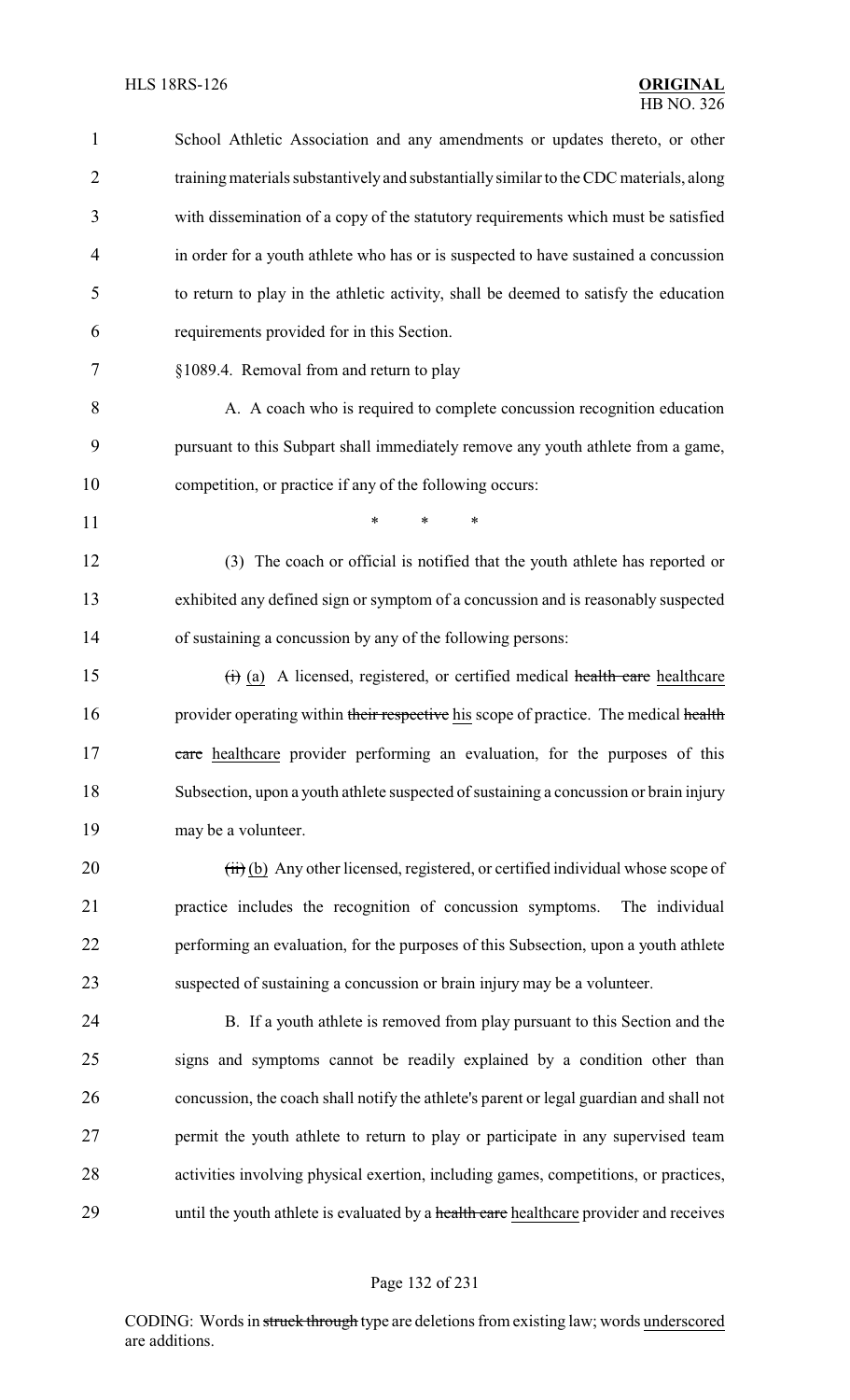| $\mathbf{1}$   | written clearance from the health care healthcare provider for a full or graduated     |
|----------------|----------------------------------------------------------------------------------------|
| $\overline{2}$ | return to play.                                                                        |
| 3              | C. After a youth athlete who has sustained a concussion or head injury has             |
| 4              | been evaluated and received clearance for a graduated return to play from a health     |
| 5              | eare healthcare provider, an organization or association of which a school or school   |
| 6              | district is a member, a private or public school, a private club, a public recreation  |
| 7              | facility, or an athletic league may allow a licensed athletic trainer with specific    |
| 8              | knowledge of the athlete's condition to manage the athlete's graduated return to play. |
| 9              | *<br>*<br>∗                                                                            |
| 10             | §1105.3. Powers; duties                                                                |
| 11             | The president shall:                                                                   |
| 12             | *<br>$\ast$<br>$\ast$                                                                  |
| 13             | (3) Cooperate with the National Cancer Institute, the United States Centers            |
| 14             | for Disease Control and Prevention, and other national and international cancer        |
| 15             | surveillance programs designated by the Louisiana Tumor Registry in providing          |
| 16             | cancer data.                                                                           |
| 17             | ∗<br>∗<br>∗                                                                            |
| 18             | §1105.6. Reports; liability for                                                        |
| 19             | $\ast$<br>$\ast$<br>$\ast$                                                             |
| 20             | Ε.<br>All information regarding case specific case-specific data, as                   |
| 21             | distinguished from group, tabular, or aggregate data concerning patients or health     |
| 22             | care providers contained in records of interviews, written reports, and statements     |
| 23             | procured by the president or by any other person, agency, or organization acting in    |
| 24             | connection with cancer morbidity and mortality studies shall be confidential and       |
| 25             | privileged and shall be used solely for the purposes of the study. Nothing in this     |
| 26             | Section shall prevent the president from publishing compilations relating to           |
| 27             | morbidity and mortality studies which do not identify ease specific case-specific data |
| 28             | or sources of information.                                                             |
| 29             | ∗<br>∗<br>∗                                                                            |

# Page 133 of 231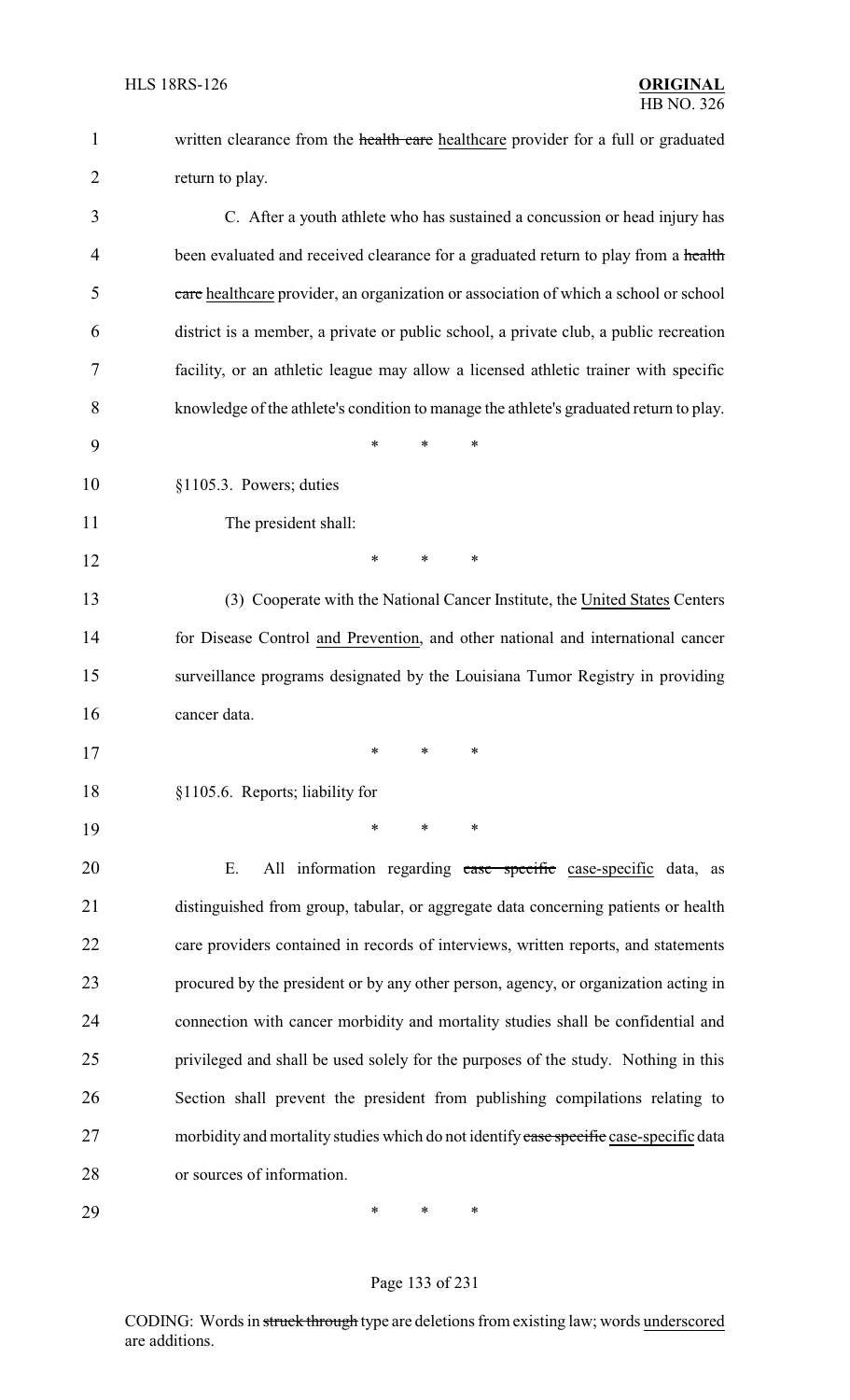| $\mathbf{1}$   | §1105.8. Disclosure of medical records to cancer registries                              |
|----------------|------------------------------------------------------------------------------------------|
| $\overline{2}$ | *<br>∗                                                                                   |
| 3              | F. No case specific case-specific data shall be available for subpoena nor               |
| 4              | shall it be disclosed, discoverable, or compelled to be produced in any civil, criminal, |
| 5              | administrative, or other proceeding, nor shall such records be deemed admissible as      |
| 6              | evidence in any civil, criminal, administrative, or other tribunal or court for any      |
| 7              | reason. Nothing in this Section shall supersede the provisions of R.S. 40:3.1(A)         |
| 8              | through $(H)$ .                                                                          |
| 9              | $\ast$<br>$\ast$<br>$\ast$                                                               |
| 10             | §1105.8.1. Louisiana Tumor Registry; research committee; disclosure of registry          |
| 11             | data                                                                                     |
| 12             | $\ast$<br>∗<br>$\ast$                                                                    |
| 13             | B.(1) The tumor registry shall collaborate with the National Cancer Institute,           |
| 14             | the United States Centers for Disease Control and Prevention, the North American         |
| 15             | Association of Central Cancer Registries, the International Agency for Research on       |
| 16             | Cancer, and any other national or international cancer surveillance program it may       |
| 17             | designate in providing cancer data and participating in cancer studies.                  |
| 18             | $\ast$<br>*<br>∗                                                                         |
| 19             | F.                                                                                       |
| 20             | $\ast$<br>$\ast$<br>∗                                                                    |
| 21             | (3) In collaborating with a requestor as provided in Paragraph (2) of this               |
| 22             | Subsection, the research committee shall employ methods for de-identifying               |
| 23             | case-specific data as defined by the United States Centers for Disease Control and       |
| 24             | Prevention and any other de-identification or statistical methods for disclosure         |
| 25             | protection.                                                                              |
| 26             | ∗<br>∗<br>∗                                                                              |
| 27             | $§1107.1$ . Purpose                                                                      |
| 28             | The legislature hereby finds and declares that:                                          |

# Page 134 of 231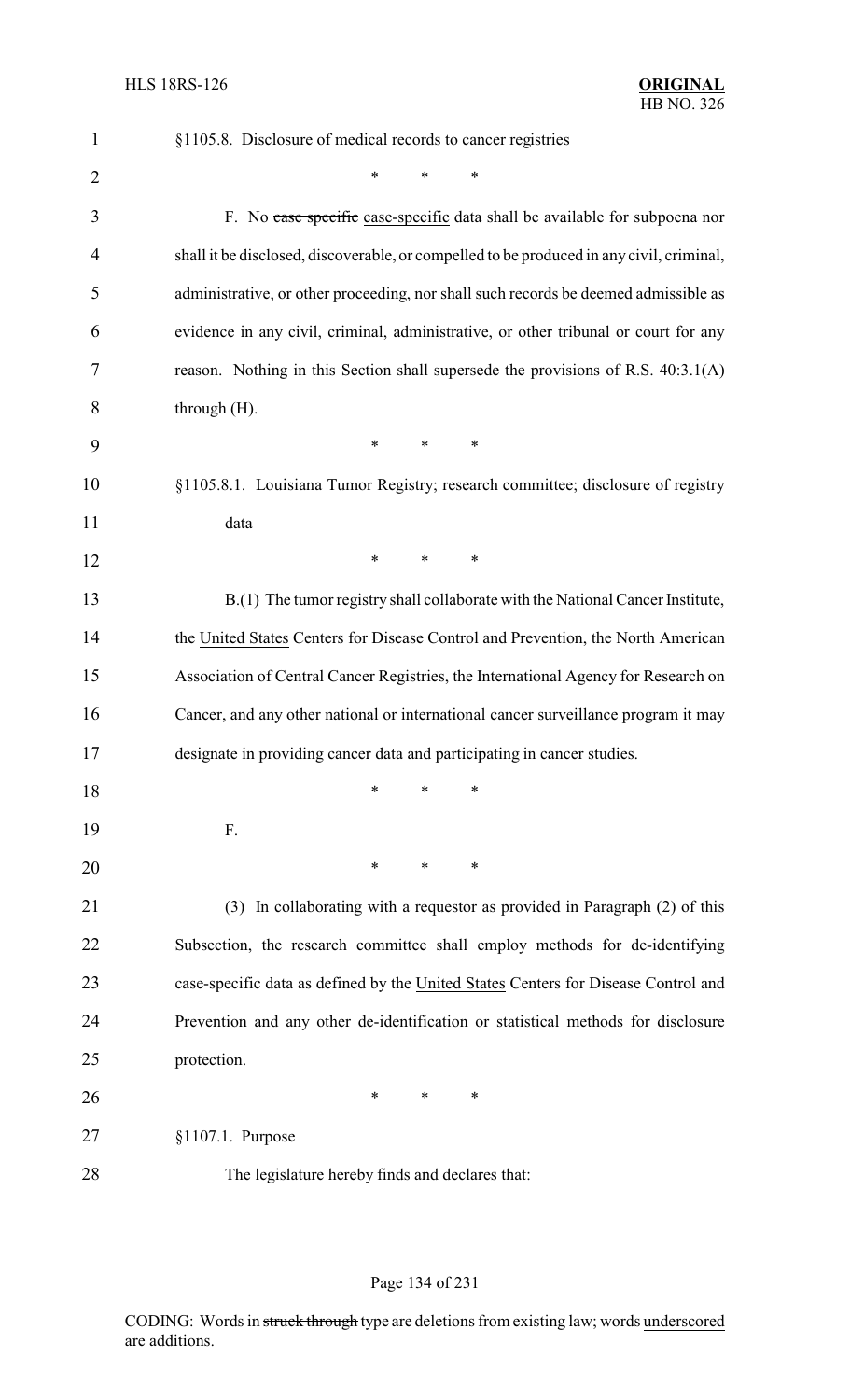| $\mathbf{1}$   | (1) Cystic fibrosis is a chronic and life threatening life-threatening genetic          |
|----------------|-----------------------------------------------------------------------------------------|
| $\overline{2}$ | disorder affecting respiratory, digestive, and other bodily functions which requires    |
| 3              | medical treatment and care on a continuing basis.                                       |
| 4              | $\ast$<br>∗<br>*                                                                        |
| 5              | §1111.3. Protocols and guidelines; supply to health care healthcare and community       |
| 6              | service providers; education and prevention program; voluntary testing                  |
| 7              | program; training of counselors                                                         |
| 8              | *<br>$\ast$<br>∗                                                                        |
| 9              | B. The guidelines provided in Subsection A of this Section may include but              |
| 10             | need not be limited to guidelines for the following:                                    |
| 11             | *<br>$\ast$<br>∗                                                                        |
| 12             | (5) Protocols for public safety and health care healthcare workers who come             |
| 13             | in contact with hepatitis C patients.                                                   |
| 14             | $\ast$<br>*<br>$\ast$                                                                   |
| 15             | C. The department shall develop a program to heighten awareness and                     |
| 16             | enhance knowledge and understanding of hepatitis C. The department shall:               |
| 17             | $*$ $*$ $*$                                                                             |
| 18             | (3) Identify to health care healthcare providers and employers the benefits             |
| 19             | of disease awareness and prevention.                                                    |
| 20             | *<br>$\ast$<br>*                                                                        |
| 21             | F. Specifically regarding the increased risk to veterans, the department shall          |
| 22             | make available to all veterans, physicians, other health care healthcare providers, and |
| 23             | other persons at high risk for hepatitis C, educational materials, in written and       |
| 24             | electronic forms, on the diagnosis, treatment, and prevention of hepatitis C. Such      |
| 25             | materials shall include the recommendations of the United States Centers for Disease    |
| 26             | Control and Prevention, United States Department of Health and Human Services,          |
| 27             | and any other entity having knowledge on hepatitis C, including the American Liver      |
| 28             | Foundation.                                                                             |
| 29             | ∗<br>∗<br>∗                                                                             |

# Page 135 of 231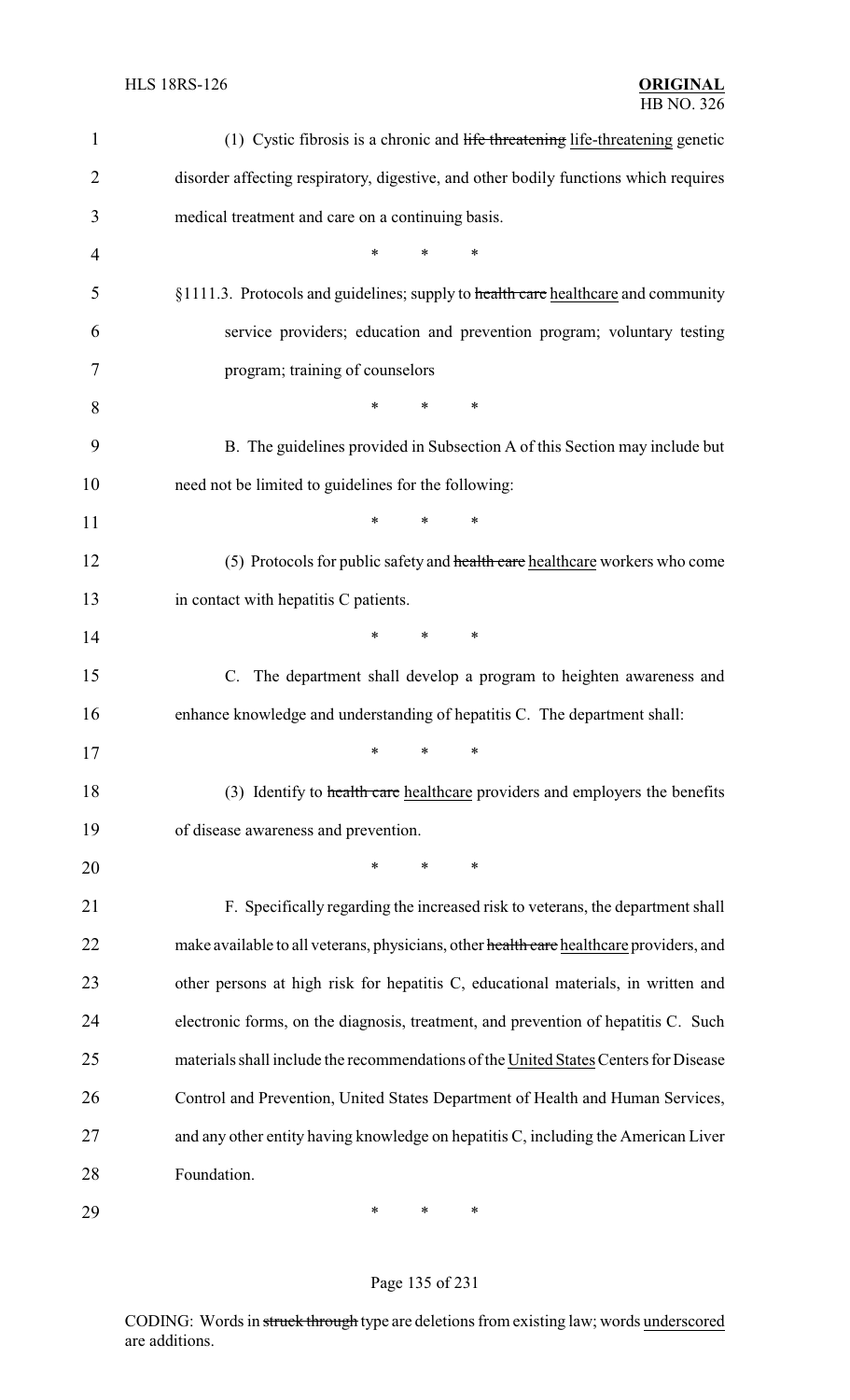§1117.1. Persons admitted and committed to sanatoria

 $*$  \* \* \*

 B. The Louisiana Department of Health shall also admit to any state- operated hospital any person having tuberculosis who has been sentenced by any district court in the state for violating those provisions of the state sanitary code 6 dealing with isolation  $\frac{\text{and}}{\text{or}}$  or quarantine of communicable disease and who at the discretion of the court has been specifically committed to serve his sentence at said such a hospital. This provision shall not be construed to mean that the Louisiana 9 Department of Health must provide security measures at said the hospital for retaining these offenders. Furthermore, if any person committed to a state-operated hospital by court order for violating those provisions of the sanitary code dealing 12 with isolation and/or or quarantine of communicable disease creates a grave disciplinary problem and tends to disrupt the efficient operation of that institution, or leaves without completing his sentence and without authority, the superintendent 15 of said the hospital shall petition the court which committed said the person to transfer that person to the hospital section of the state penitentiary or to order that person to be apprehended and committed to that institution for the remainder of his sentence.

\* \* \*

#### §1121.11. Penalty

21 Whoever violates any provision of this Sub-part Subpart or any rule or regulation made hereunder shall, for the first offense, be fined not less than ten dollars nor more than two hundred dollars. For the second offense, he shall be fined not less than twenty-five dollars nor more than four hundred dollars. For each subsequent offense, he shall be fined not less than fifty dollars nor more than five hundred dollars or imprisoned for not less than ten days nor more than six months, or both.

**\*** \* \* \*

#### Page 136 of 231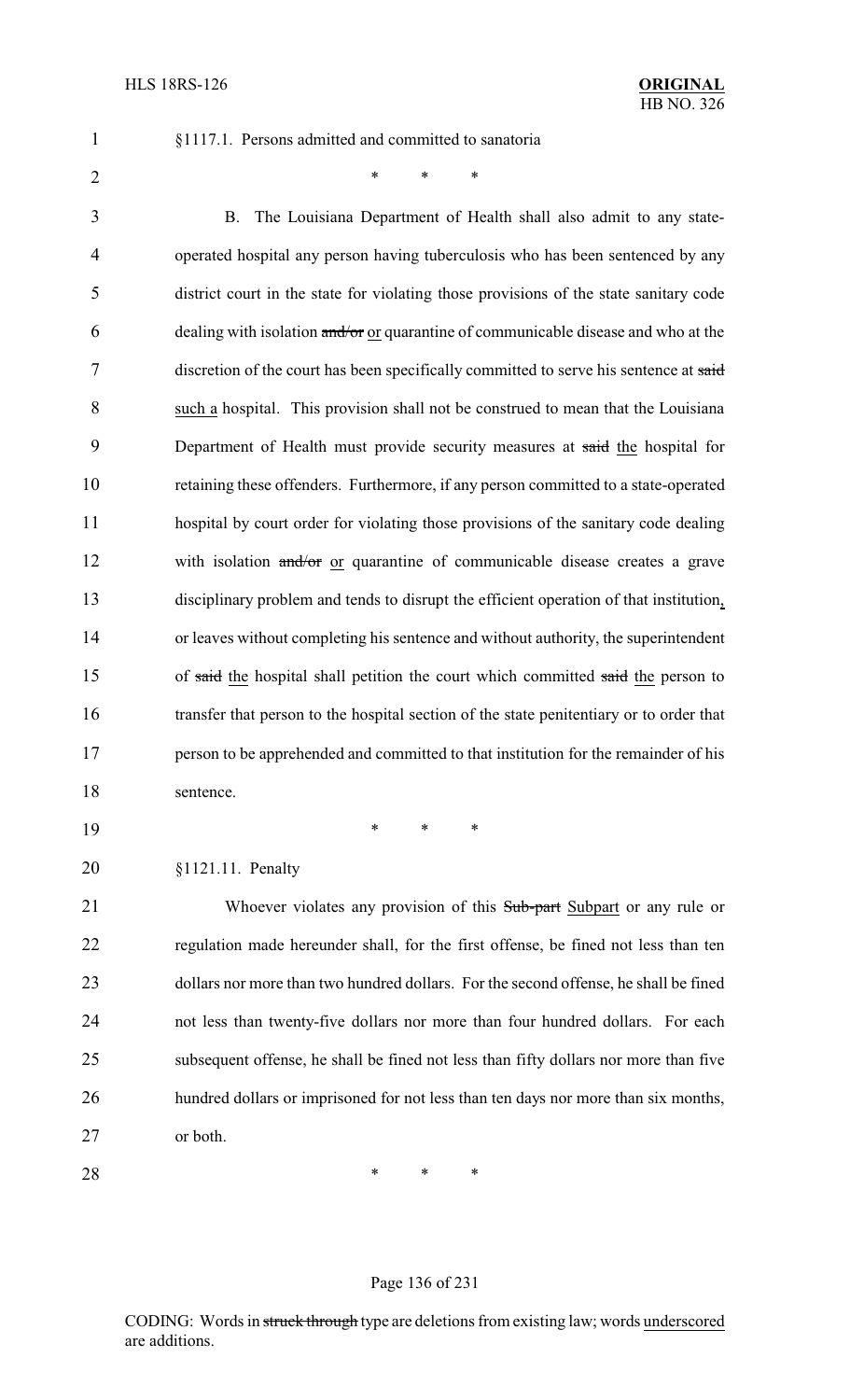| $\mathbf{1}$   | §1135.13. Ambulance Transport Alternatives Task Force; pilot program; rules and          |
|----------------|------------------------------------------------------------------------------------------|
| $\overline{2}$ | regulations                                                                              |
| 3              | $\ast$<br>$\ast$<br>$\ast$                                                               |
| 4              | D. The task force shall study and evaluate all data available to carry out its           |
| 5              | duties in anticipation of the pilot program being implemented when fully funded.         |
| 6              | The task force shall evaluate and make recommendations on all matters within their       |
| 7              | jurisdiction, including but not limited to:                                              |
| 8              | $\ast$<br>*<br>*                                                                         |
| 9              | (3) Methods for early destination evaluation and advanced assessment to                  |
| 10             | determine if a 9-1-1 patient could be safely treated at an alternative medical facility, |
| 11             | such as an urgent care clinic, community clinic, medical group office, detoxification    |
| 12             | center, mental health hospital, or other appropriate health care healthcare facility.    |
| 13             | $\ast$<br>$\ast$<br>$\ast$                                                               |
| 14             | I. Based upon the recommendation of the task force, the secretary of the                 |
| 15             | Louisiana Department of Health shall promulgate the necessary rules and regulations      |
| 16             | to implement the provisions of this Section in accordance with the Administrative        |
| 17             | Procedure Act. Such rules and regulations shall include provisions for the health and    |
| 18             | safety of the patients transported to alternative destinations as well as the            |
| 19             | reimbursement methodology to cover alternative destination transport by a ground         |
| 20             | ambulance service provider to ensure that reimbursement rates are reasonable, and        |
| 21             | adequate, and that coverage is available by the patient's payor source.                  |
| 22             | *<br>*<br>∗                                                                              |
| 23             | §1155.6. General application                                                             |
| 24             | $\ast$<br>$\ast$<br>*                                                                    |
| 25             | D. It is the policy of the state of Louisiana that human life is of the highest          |
| 26             | and inestimable value through natural death. When interpreting this Subpart, any         |
| 27             | ambiguity shall be interpreted to preserve human life, including the life of an unborn   |
| 28             | child if the qualified patient is pregnant and an obstetrician who examines the          |
| 29             | woman determines that the probable postfertilization age of the unborn child is          |
|                |                                                                                          |

# Page 137 of 231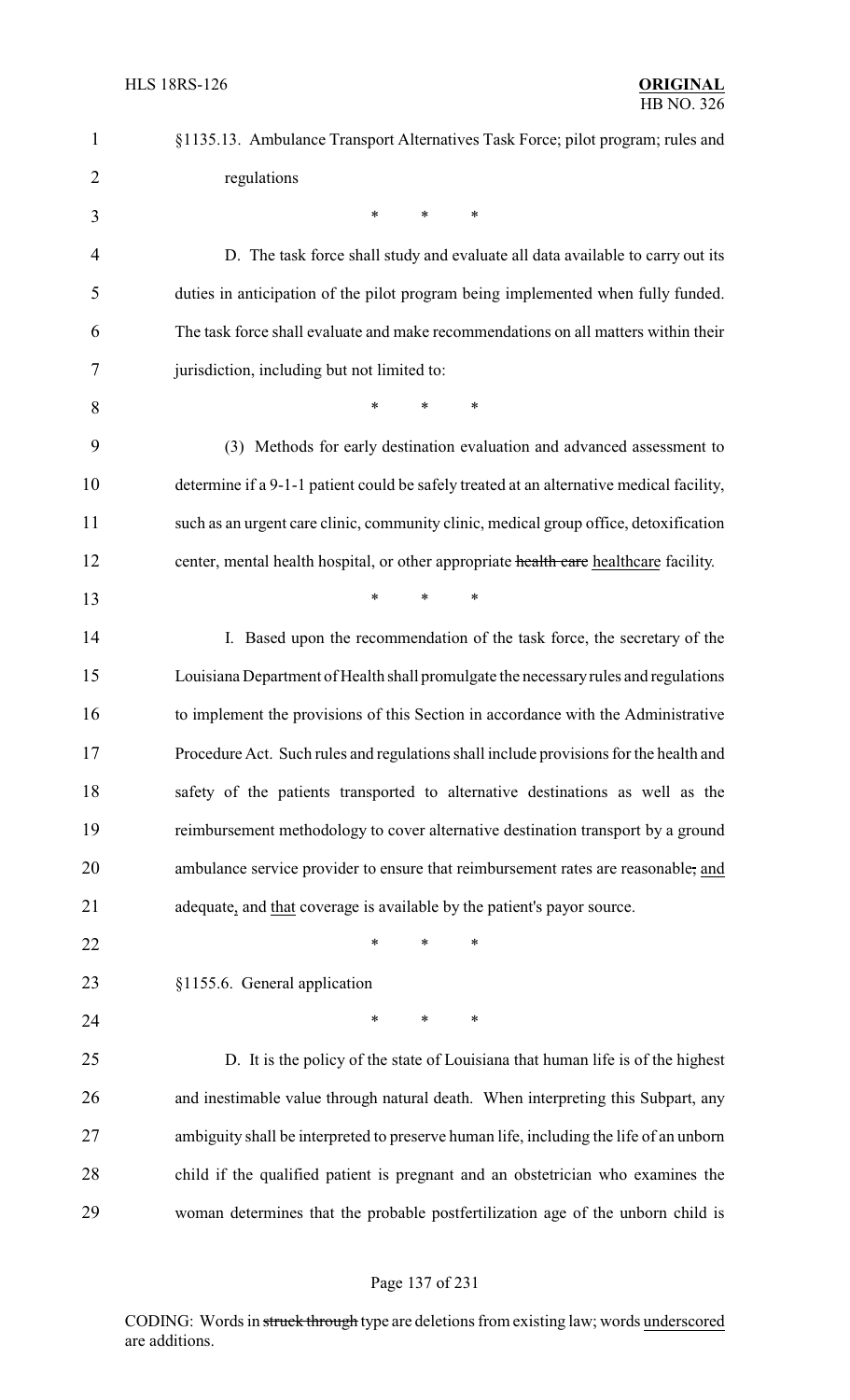twenty or more weeks and the pregnant woman's life can reasonably be maintained in such a way as to permit the continuing development and live birth of the unborn child, and such determination is communicated to the relevant classes of family 4 members and persons designated in R.S. 40:1299.58.5 R.S. 40:1151.4. \* \* \* §1157.3. Exception to obtaining informed consent; human immunodeficiency virus or other infectious agents A. Notwithstanding the provisions of R.S. 40:1157.1 or any other law to the contrary, whenever it is determined by the hospital infection control committee or equivalent body that an agent or employee of a hospital, or a physician having privileges at the hospital, has been exposed to the blood or bodily fluids of a patient, in such a manner as to create any risk that the agent, employee, or physician may become infected with the human immunodeficiency virus or other infectious agent 14 if the patient is infected with the human immunodeficiency virus or other infectious agent, in accordance with the infectious disease exposure guidelines of the United States Centers for Disease Control and Prevention, or the infectious disease exposure 17 standards of the health care healthcare facility where the exposure occurred, then the hospital infection control committee may, without the consent of the patient, conduct such tests on blood previously drawn or bodily fluids previously collected as are necessary to determine whether the patient is, in fact, infected with the virus or other agent believed to cause acquired immune deficiency syndrome or other infectious disease. If no previously drawn blood or collected bodily fluids are available or are suitable, the hospital may order, without the consent of the patient, that blood, bodily fluids, or both be drawn and collected from the patient to conduct the necessary tests. B. Notwithstanding the provisions of R.S. 40:1157.1 or any other law to the contrary, whenever it is determined by the infectious disease control officer of any law enforcement, fire service, or emergency medical service agency or organization 28 that an agent or employee of the agency or organization has been exposed to the blood or bodily fluids of a patient while rendering emergency medical services to,

#### Page 138 of 231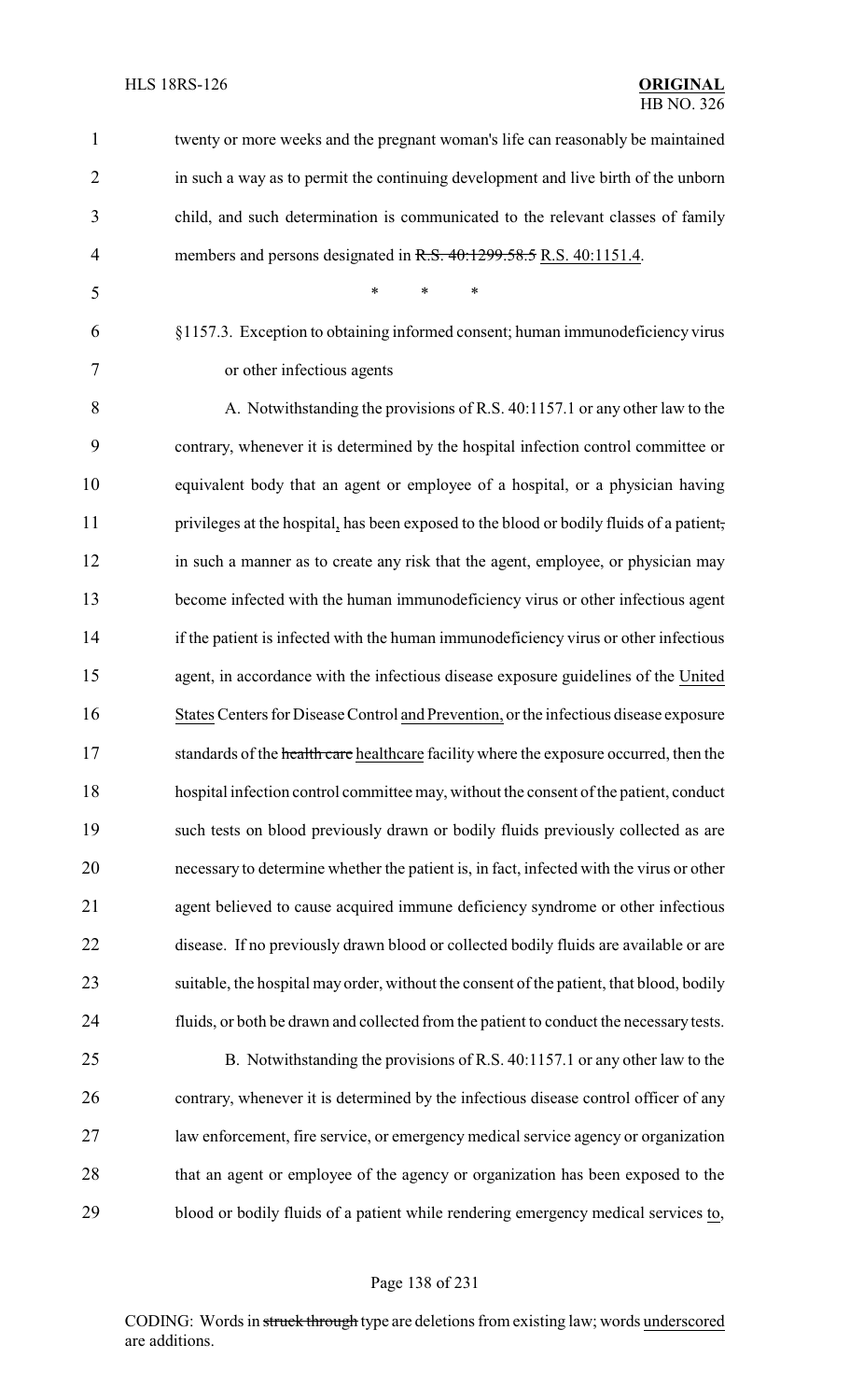| $\mathbf{1}$   | transporting, or treating an ill or injured patient in such a manner as to create any risk |
|----------------|--------------------------------------------------------------------------------------------|
| $\overline{2}$ | that the agent or employee may become infected with the human immunodeficiency             |
| 3              | virus or other infectious agent if the patient is infected with the human                  |
| $\overline{4}$ | immunodeficiency virus or other infectious agent, in accordance with the infectious        |
| 5              | disease exposure guidelines of the United States Centers for Disease Control and           |
| 6              | Prevention, or the infectious disease exposure standards of the agency or                  |
| 7              | organization, then the infectious disease control officer of the agency or organization    |
| 8              | may present the facts to the infection control committee of the hospital or other          |
| 9              | health care healthcare facility to which the patient has been transported. If the          |
| 10             | hospital infection control committee agrees that there has been a potential exposure       |
| 11             | to the agency or organization personnel, the hospital infection control committee          |
| 12             | may, while the patient is in such hospital and without the consent of the patient,         |
| 13             | conduct such tests as are provided for in this Section.                                    |
| 14             | *<br>*<br>∗                                                                                |
| 15             | §1165.1. Health care Healthcare information; records                                       |
| 16             | ∗<br>*<br>*                                                                                |
| 17             |                                                                                            |
| 18             | ∗<br>∗<br>∗                                                                                |
| 19             | (2) A person or entity otherwise subject to the provisions of this Section who             |
| 20             | provides medical records to a nonprofit organization assisting with social security        |
| 21             | Social Security or <i>medicaid</i> Medicaid applications may waive or charge an amount     |
| 22             | less than the maximum charges set forth in Item $(A)(2)(b)(i)$ of this Section.            |
| 23             | $\ast$<br>*<br>*                                                                           |
| 24             | §1165.3. Contact lens prescription; contents; expiration; restrictions on filling;         |
| 25             | release; penalties                                                                         |
| 26             | $\ast$<br>$\ast$<br>∗                                                                      |
| 27             | B. No owner, employer, or agent of any business establishment that buys,                   |
| 28             | sells, offers to sell, dispenses, or gives away prescription contact lenses may fill a     |

#### Page 139 of 231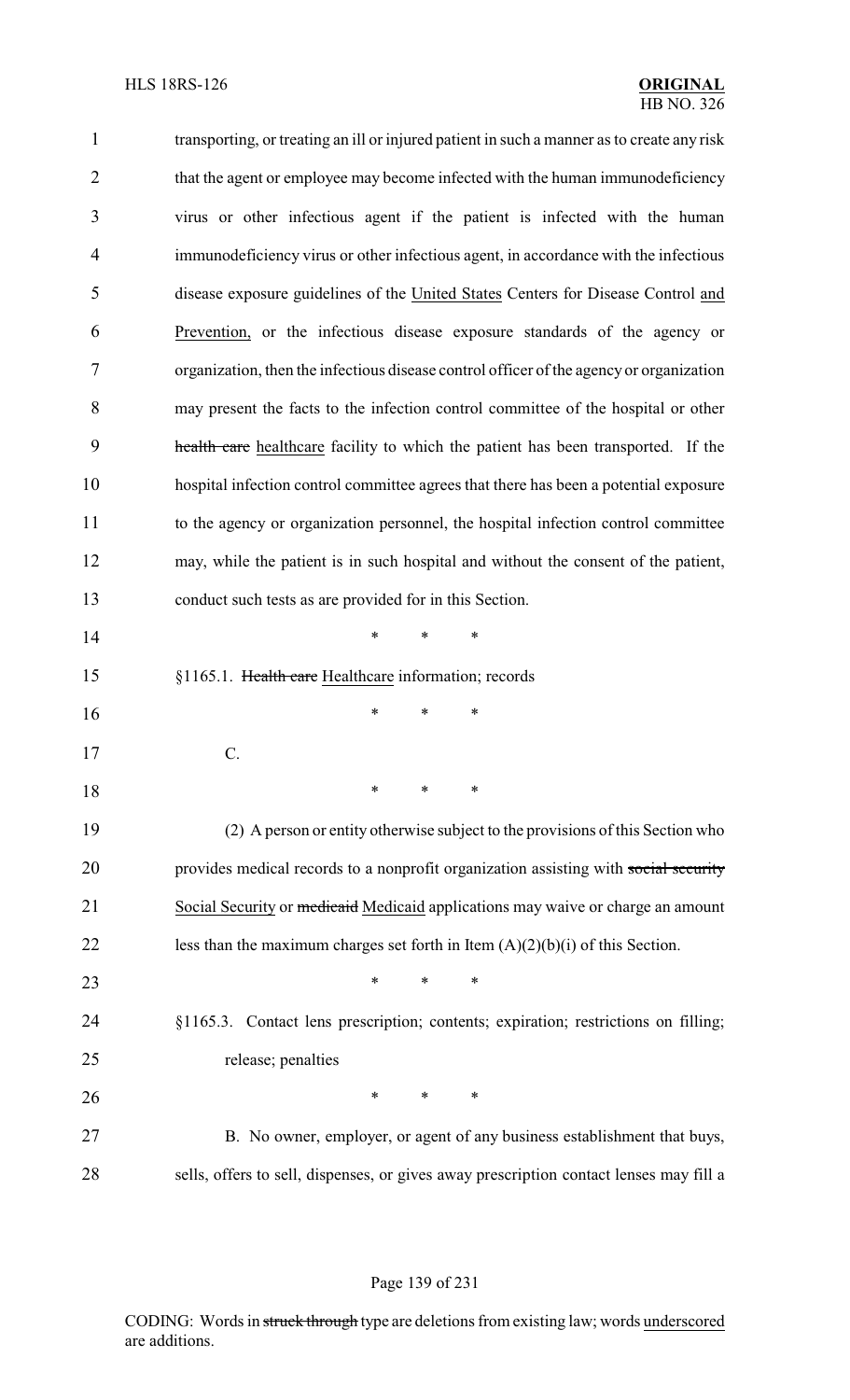| $\mathbf{1}$   | contact lens prescription unless the information provided in Subsection A of this         |
|----------------|-------------------------------------------------------------------------------------------|
| $\overline{2}$ | Section is included on the prescription or after the expiration date of the prescription. |
| 3              | $\ast$<br>*<br>*                                                                          |
| 4              | §1171.2. Definitions                                                                      |
| 5              | As used in this Subpart, the following terms have the meaning ascribed in this            |
| 6              | Section unless the context clearly indicates otherwise:                                   |
| 7              | (1) "Contact" is a sex-sharing or needle-sharing partner, a person who has                |
| 8              | had contact with blood or body fluids to which universal precautions apply through        |
| 9              | percutaneous inoculation or contact with an open wound, non-intact skin, or mucous        |
| 10             | membrane, or a person who has otherwise been exposed to an HIV-infected person            |
| 11             | in such a way that infection may have occurred as defined by the Louisiana                |
| 12             | Department of Health regulations based upon guidelines of the United States Centers       |
| 13             | for Disease Control and Prevention.                                                       |
| 14             | $\overline{A}$ . (2) "HIV-related test" is a test which is performed solely to diagnose   |
| 15             | infection with Human Immunodeficiency Virus human immunodeficiency virus                  |
| 16             | (HIV).                                                                                    |
| 17             | $B(3)$ "HIV test result" is the original document, or copy thereof, transmitted           |
| 18             | to the medical record from the laboratory or other testing site the result of an          |
| 19             | HIV-related test. The term shall not include any other note, notation, diagnosis,         |
| 20             | report, or other writing or document.                                                     |
| 21             | C. "Contact" is a sex-sharing or needle-sharing partner, a person who has had             |
| 22             | contact with blood or body fluids to which universal precautions apply through            |
| 23             | percutaneous inoculation or contact with an open wound, non-intact skin, or mucous        |
| 24             | membrane, or a person who has otherwise been exposed to an HIV infected person            |
| 25             | in such a way that infection may have occurred as defined by the Louisiana                |
| 26             | Department of Health regulations based upon Center for Disease Control guidelines.        |
| 27             | $\ast$<br>∗<br>∗                                                                          |

# Page 140 of 231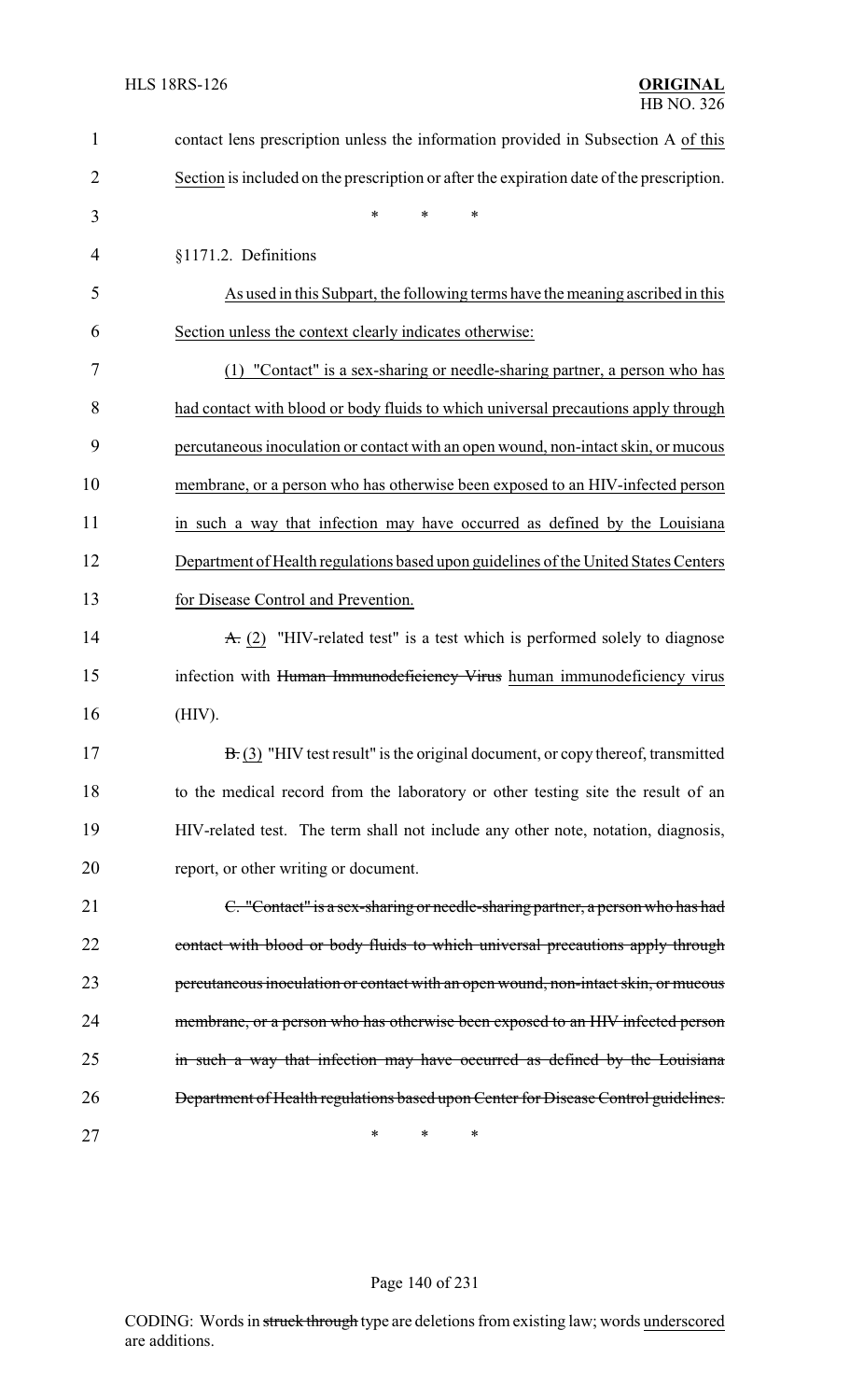| 1  | SUBPART C. LOUISIANA HEALTH CARE HEALTHCARE                                              |
|----|------------------------------------------------------------------------------------------|
| 2  | <b>CONSUMERS' RIGHT TO KNOW</b>                                                          |
| 3  | ∗<br>∗<br>*                                                                              |
| 4  | §1173.2. Definitions                                                                     |
| 5  | As used in this Subpart, the following terms have the meaning ascribed to                |
| 6  | them in this Section:                                                                    |
| 7  | (1) "Confidential information" means at least one of the following:                      |
| 8  | (a) Patient level Patient-level data elements that could be used alone or in             |
| 9  | combination with other available data elements to identify a patient.                    |
| 10 | $\ast$<br>$\ast$<br>∗                                                                    |
| 11 | §1173.3. Data collection; powers and duties of the Louisiana Department of Health        |
| 12 | The department, through the office of public health and in consultation with             |
| 13 | the Health Data Panel, shall:                                                            |
| 14 | *<br>*<br>∗                                                                              |
| 15 | Identify the most practical methods to collect, transmit, and share<br>(3)               |
| 16 | required health care healthcare data as described in this Subpart.                       |
| 17 | ∗<br>∗<br>∗                                                                              |
| 18 | (8) Include, when appropriate, risk-adjustment measures into the production              |
| 19 | of all health care healthcare cost, quality, and performance data issued to account for  |
| 20 | variation in facility size, location, and patient acuity levels.                         |
| 21 | $\ast$<br>*<br>*                                                                         |
| 22 | §1173.4. Health Data Panel; advisory council to the secretary of the Louisiana           |
| 23 | Department of Health                                                                     |
| 24 | $\ast$<br>*<br>∗                                                                         |
| 25 | B. Members of the Health Data Panel shall be appointed by the secretary and              |
| 26 | shall represent all interests involved in the collection and publication of provider and |
| 27 | health plan specific provider- and health plan-specific cost, quality, and performance   |
| 28 | data elements. Members shall include but not be limited to health care purchasers        |
| 29 | of health care, hospitals and other service providers, consumer and patient advocacy     |

# Page 141 of 231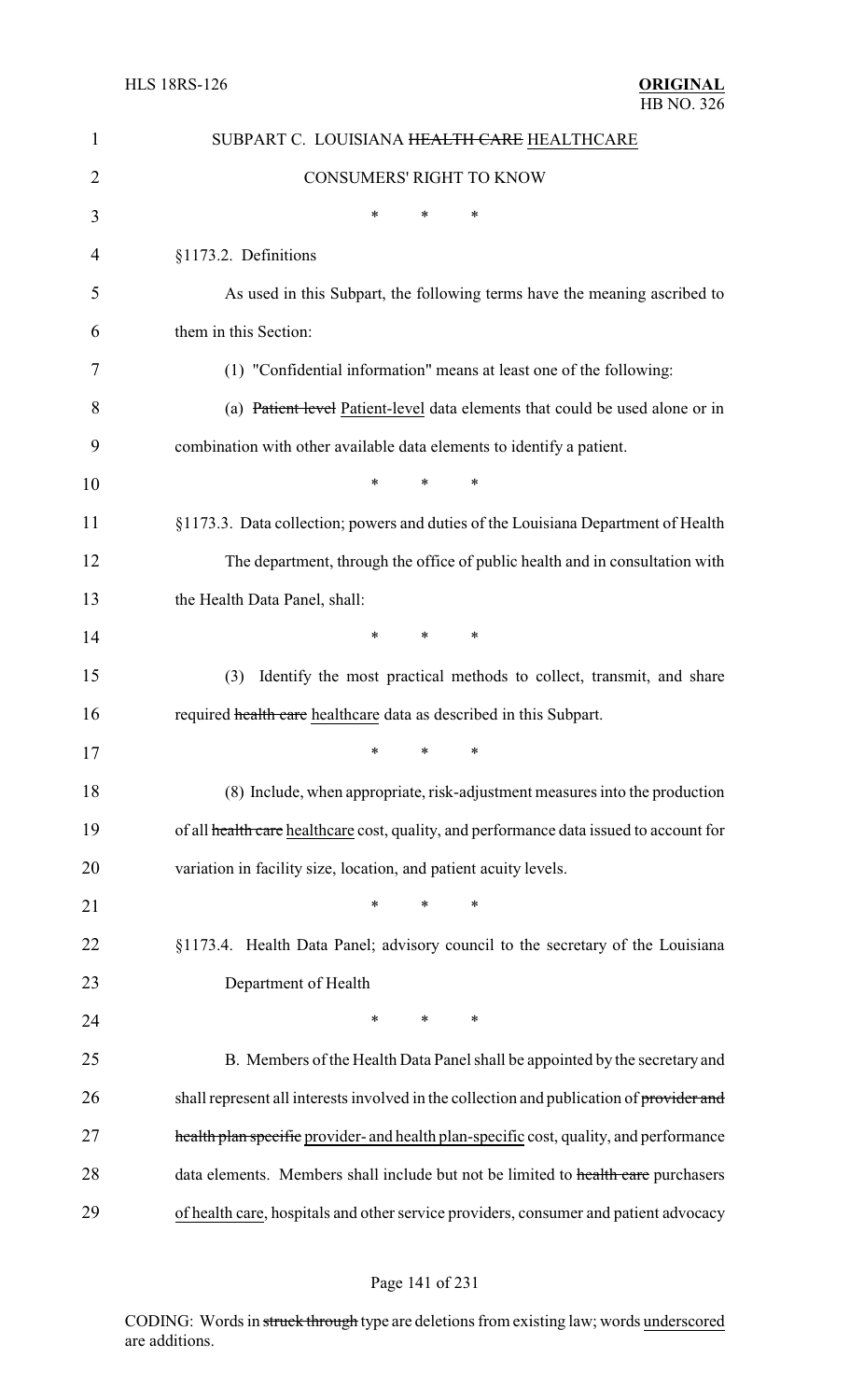groups, quality improvement and health information technology groups, physicians, and any other individuals or groups as deemed necessary by the secretary. \* \* \* §1173.5. Release of information

 A. To ensure the privacy and protection of Louisianans' health information, the department shall not release confidential or protected health information 7 collected from hospitals and other health care healthcare providers pursuant to this Subpart. The department shall adhere to and comply fully with appropriate privacy protection protocols that are at least as stringent as the HIPAA Privacy Rule.

 B. Notwithstanding Subsection A of this Section, the department mayrelease 11 data collected pursuant to this Subpart for the purpose of conducting health care healthcare research which is a systematic investigation, including research development, testing, and evaluation, designed to develop or contribute to generalizable knowledge. All requests for data collected pursuant to this Subpart shall be submitted to the department and reviewed by the department's Institutional Review Board. The department shall deny any requests for data that it determines will be utilized for business or commercial purposes, including but not limited to market analysis and software development. The department shall have one representative of the provider group whose data is subject to the data release on the Institutional Review Board.

 C. Each data request shall state the proposed use of the data requested and 22 include an affirmation by the recipient that no attempts attempt will be made to 23 combine patient level patient-level data provided for in the request with other data to identify patients and that no confidential information shall be released.

 $*$  \* \* \*

§1173.6. Violations; penalties

27 \* \* \* \*

28 B. All health care healthcare providers licensed by the state, including but not limited to hospitals, outpatient surgical facilities, and outpatient clinical facilities

#### Page 142 of 231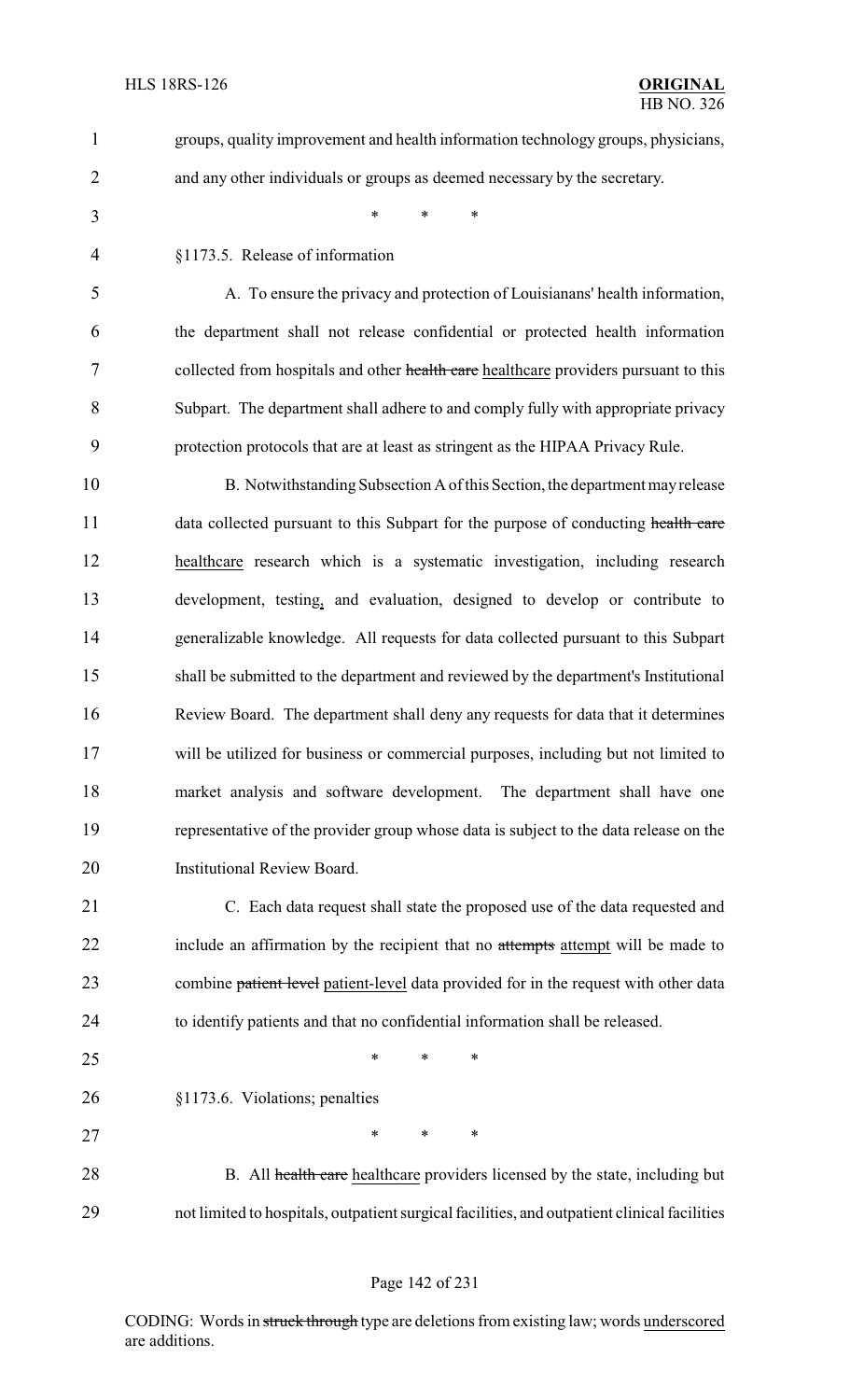| 1              | shall submit information in the manner and form prescribed in rules and regulations     |
|----------------|-----------------------------------------------------------------------------------------|
| $\overline{2}$ | promulgated by the department pursuant to this Subpart.                                 |
| 3              | $\ast$<br>$\ast$<br>$\ast$                                                              |
| 4              | E. Renewal of state licenses issued by the Louisiana Department of Health,              |
| 5              | Department of Insurance, or health professional licensing, certification, or            |
| 6              | registration boards and commissions shall be predicated in part on compliance with      |
| 7              | data reporting requirements of this Subpart and rules and regulations promulgated       |
| 8              | thereunder. Prior to relicensing, the secretary shall confirm compliance with data      |
| 9              | reporting requirements in writing to the appropriate permitting or licensing authority. |
| 10             | The permit, certification, or license of any health care healthcare provider, health    |
| 11             | plan, or facility covered by this Subpart shall be suspended until such time as the     |
| 12             | required data is submitted to the department.                                           |
| 13             | $\ast$<br>*<br>∗                                                                        |
| 14             | §1183.2. Legislative findings; purpose                                                  |
| 15             | A. The legislature finds that:                                                          |
| 16             | (1) Federally Qualified Health Centers (FQHCs) provide most of the health               |
| 17             | eare healthcare services required by a substantial number of low income low-income      |
| 18             | residents living in the state and therefore constitute an invaluable part of the health |
| 19             | care healthcare delivery system of the state.                                           |
| 20             | *<br>*<br>∗                                                                             |
| 21             | (5) Absent intervention, continued reductions in the Medicare and Medicaid              |
| 22             | programs, as well as changes in health care healthcare reimbursement methodologies      |
| 23             | and the continued spread of managed care, may result in the closure of the state's      |
| 24             | FQHCs, thereby jeopardizing the very existence of a vital link in the health care       |
| 25             | healthcare delivery system for residents residing in medically underserved areas of     |
| 26             | the state.                                                                              |
| 27             | $\ast$<br>$\ast$<br>∗                                                                   |
| 28             | §1183.4. Medical assistance programs; FQHC reimbursement                                |
| 29             | A. The department shall adopt regulations that provide the following:                   |

# Page 143 of 231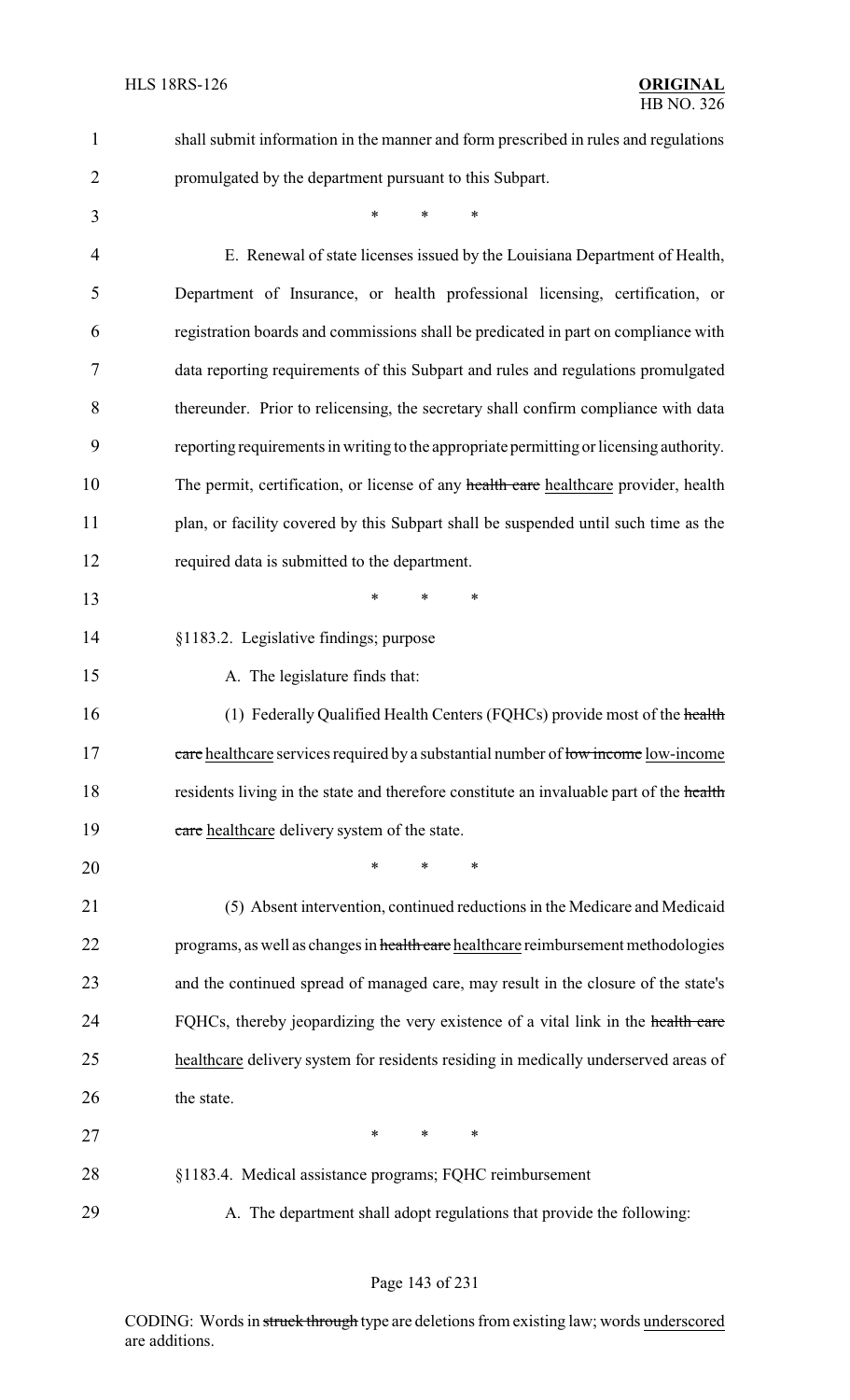| $\mathbf{1}$   | (1) A Medicaid cost-based reimbursement methodology that reimburses                        |
|----------------|--------------------------------------------------------------------------------------------|
| $\overline{2}$ | FQHCs for all costs related to patients, utilizing the most recent cost report             |
| 3              | information available to the department. The department shall seek to insure ensure        |
| $\overline{4}$ | that the reimbursement will be available to FQHCs under the Medicaid program,              |
| 5              | either through payments received by FQHCs from managed care organizations                  |
| 6              | contracting with the department or its designee, or through supplemental payments          |
| 7              | as necessary from the department based on availability of funds to the extent              |
| 8              | permitted by federal law.                                                                  |
| 9              | $\ast$<br>*<br>∗                                                                           |
| 10             | §1189.2. Legislative findings; purpose                                                     |
| 11             | A. The legislature finds that:                                                             |
| 12             | (1) Small rural hospitals provide most of the health care services required by             |
| 13             | a substantial number of low income low-income rural residents living in the state and      |
| 14             | therefore constitute an invaluable part of the health care delivery system of the state.   |
| 15             | *<br>$\ast$<br>∗                                                                           |
| 16             | §1203.1. Definitions                                                                       |
| 17             | For the purposes of this Part:                                                             |
| 18             | $\ast$<br>*<br>∗                                                                           |
| 19             | (3) "Employer" means any of the following facilities, agencies, providers,                 |
| 20             | or programs:                                                                               |
| 21             | ∗<br>$\ast$<br>∗                                                                           |
| 22             | An adult day healthcare health care provider as defined in R.S.<br>$\circ$                 |
| 23             | 40:2120.42.                                                                                |
| 24             | *<br>$*$ and $*$<br>$\ast$                                                                 |
| 25             | (5) "Nonlicensed person" means any person who provides for compensation                    |
| 26             | nursing care or other health-related services directly related to patient care to          |
| 27             | residents in or patients of a nursing facility, intermediate care facility for people with |
| 28             | developmental disabilities, adult residential care facility or provider, pediatric day     |
| 29             | healthcare health care facility, adult day healthcare health care center, psychiatric      |
|                |                                                                                            |

#### Page 144 of 231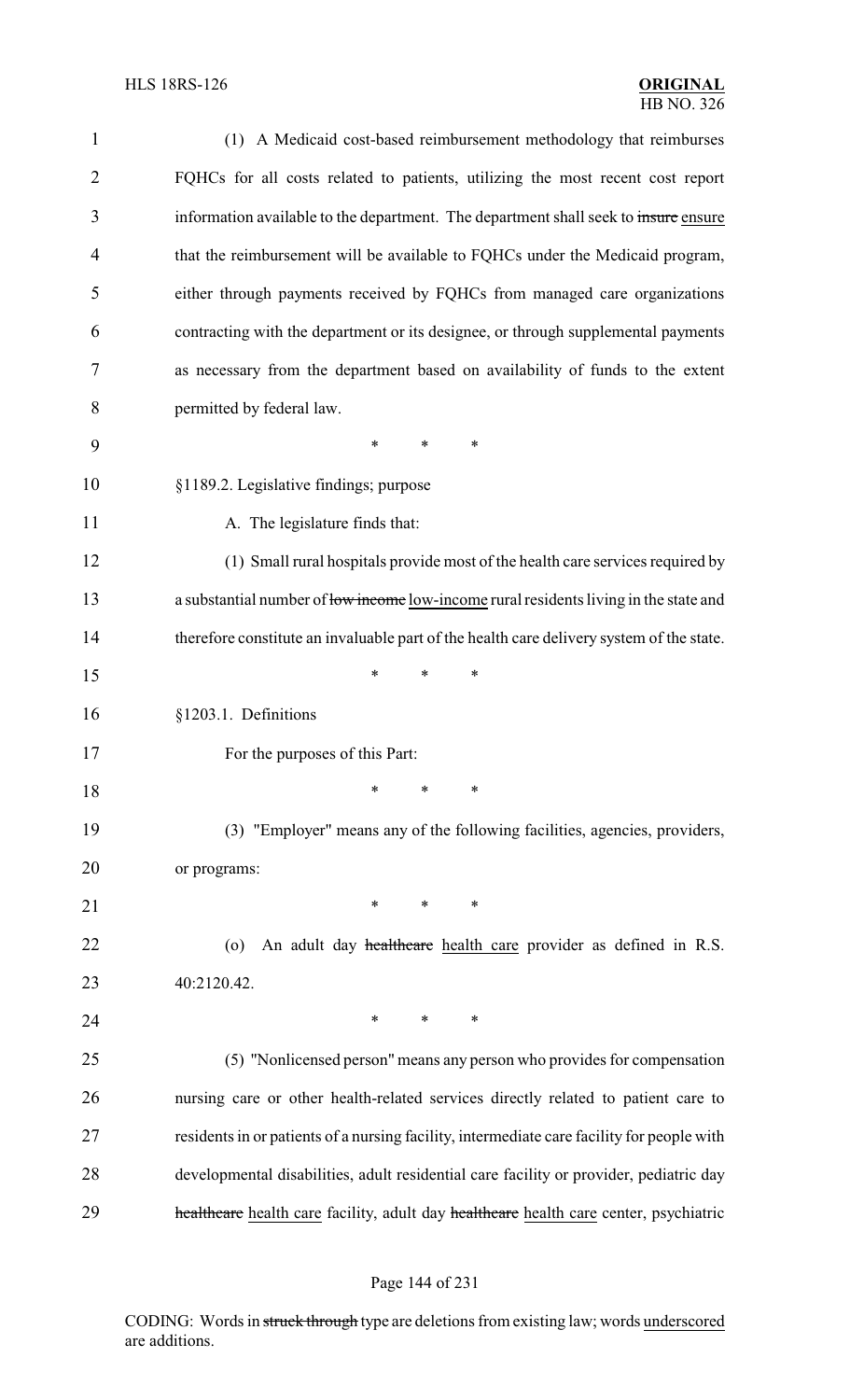| $\mathbf{1}$   | residential treatment facility, end stage renal disease facility, behavioral health     |
|----------------|-----------------------------------------------------------------------------------------|
| $\overline{2}$ | services provider, home health agency, hospice agency, provider of ambulance            |
| 3              | services, hospital, adult brain injury facility, crisis receiving center, pain          |
| $\overline{4}$ | management clinic, outpatient abortion facility, rural health clinic, ambulatory        |
| 5              | surgical center, therapeutic group home, forensic supervised transitional residential   |
| 6              | and aftercare facility, case management provider, or home- and community-based          |
| 7              | service provider and who is not a licensed health provider. "Nonlicensed person"        |
| 8              | also means any person who provides such services to individuals in their own homes      |
| 9              | as an employee or contract provider of a home health agency, hospice, or home- and      |
| 10             | community-based service provider. "Nonlicensed person" also means any other             |
| 11             | direct service worker as defined in R.S. 40:2179 and 2179.1.                            |
| 12             | $\ast$<br>$\ast$<br>*                                                                   |
| 13             | §1211.4. Mammography and ultrasound reports; transmittal to patients required           |
| 14             | ∗<br>*<br>*                                                                             |
| 15             | <b>B.</b>                                                                               |
| 16             | ∗<br>*<br>*                                                                             |
| 17             | (2) A healthcare facility subject to the requirements of this Section may               |
| 18             | transmit mammography and ultrasound reports to patients in any manner that              |
| 19             | comports with the provisions of 42 45 CFR Part 164 relative to security and privacy     |
| 20             | of health information.                                                                  |
| 21             | ∗<br>*<br>*                                                                             |
| 22             | §1217.16. Report                                                                        |
| 23             | The medical center shall prepare and submit an annual report concerning its             |
| 24             | findings, progress, and activities to the governor, the president of the Senate, the    |
| 25             | speaker of the House of Representatives, and the chairmen of the House and Senate       |
| 26             | Committees on Health and Welfare committees on health and welfare at least sixty        |
| 27             | days prior to the legislative session and shall report on the state's total need in the |
| 28             | area of kidney health care.                                                             |
| 29             | ∗<br>∗<br>∗                                                                             |

# Page 145 of 231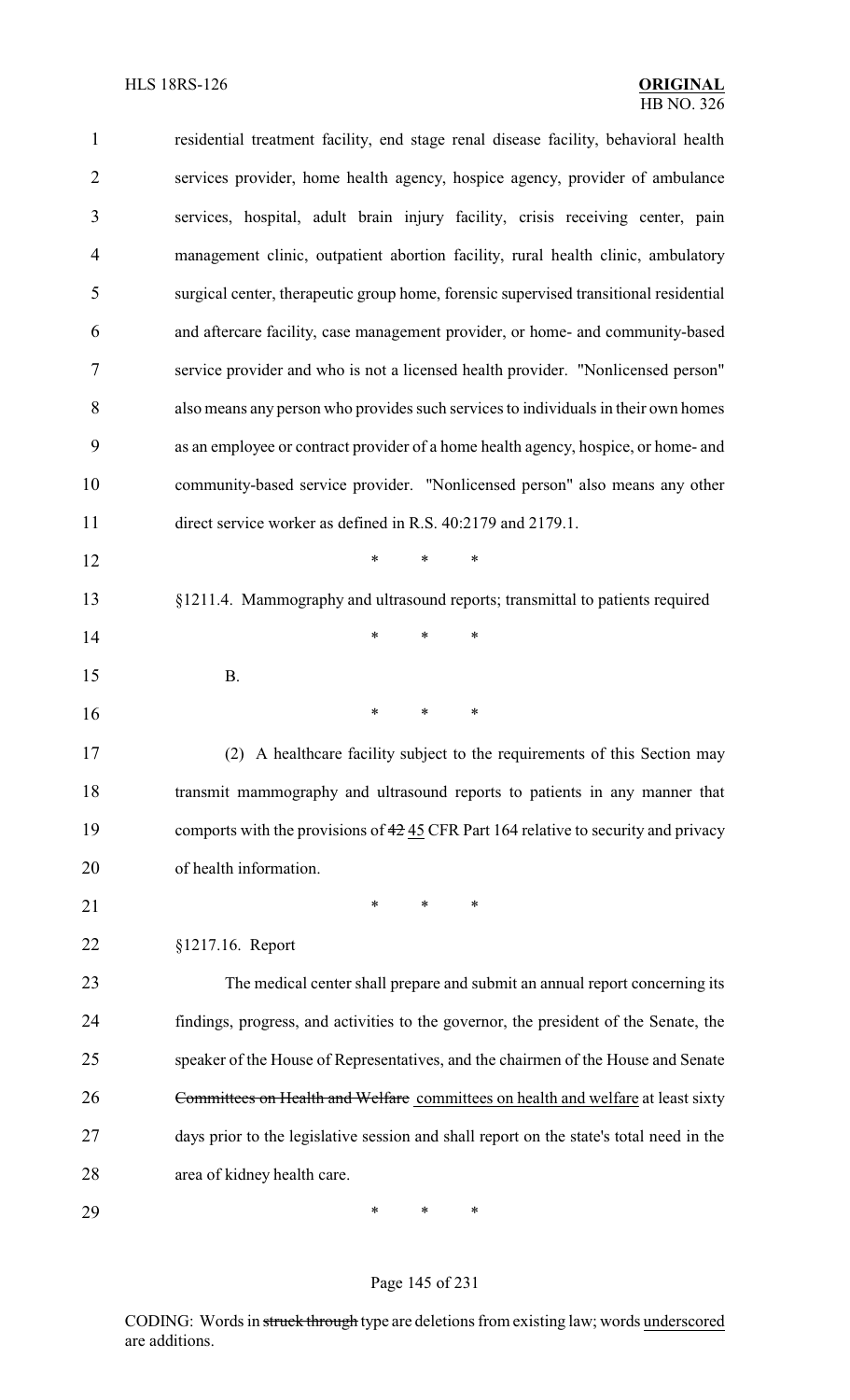| 1              | §1219.2. Definitions                                                                     |
|----------------|------------------------------------------------------------------------------------------|
| $\overline{2}$ | As used in this Part, the following terms shall have the following meanings:             |
| 3              | (1) "Federal poverty guidelines" means the most recent poverty guidelines                |
| $\overline{4}$ | as published in the federal register Federal Register by the United States Department    |
| 5              | of Health and Human Services.                                                            |
| 6              | *<br>*<br>$\ast$                                                                         |
| 7              | (3) "Office" means the Office of Elderly Affairs within the governor's office.           |
| 8              | "Office of elderly affairs" and "office" mean the office of elderly affairs within the   |
| 9              | office of the governor.                                                                  |
| 10             | $\ast$<br>$\ast$<br>$\ast$                                                               |
| 11             | §1219.3. Louisiana Senior Rx and Aging and Disability Information Station                |
| 12             | Programs; legislative findings; creation; eligibility                                    |
| 13             | A. The legislature finds that the pharmaceutical manufacturers, seeing a need            |
| 14             | for such programs, have created charitable programs to aid low-income seniors and        |
| 15             | persons with adult-onset disabilities with the cost of prescription drugs.<br>The        |
| 16             | legislature recognizes that seniors and adults with disabilities need assistance in      |
| 17             | locating and accessing available supports and services. The legislature also finds       |
| 18             | that many persons are unaware of such programs or do not know how to apply for           |
| 19             | or need assistance in applying for such programs. It is the intent of the legislature    |
| 20             | that programs be implemented in the Office of Elderly Affairs within the governor's      |
| 21             | office the office of elderly affairs implement programs to assist seniors and persons    |
| 22             | with an adult-onset disability in assessing those programs.                              |
| 23             | B. The Louisiana Senior Rx and Aging and Disability Information Station                  |
| 24             | Programs are hereby established in the Office of Elderly Affairs within the              |
| 25             | governor's office office of elderly affairs to help seniors and persons with adult-onset |
| 26             | disabilities in accessing manufacturers' discount cards and pharmaceutical assistance    |
| 27             | programs and to assist such persons in applying for those and other supports and         |
| 28             | service programs.                                                                        |
| 29             | ∗<br>$\ast$<br>∗                                                                         |

# Page 146 of 231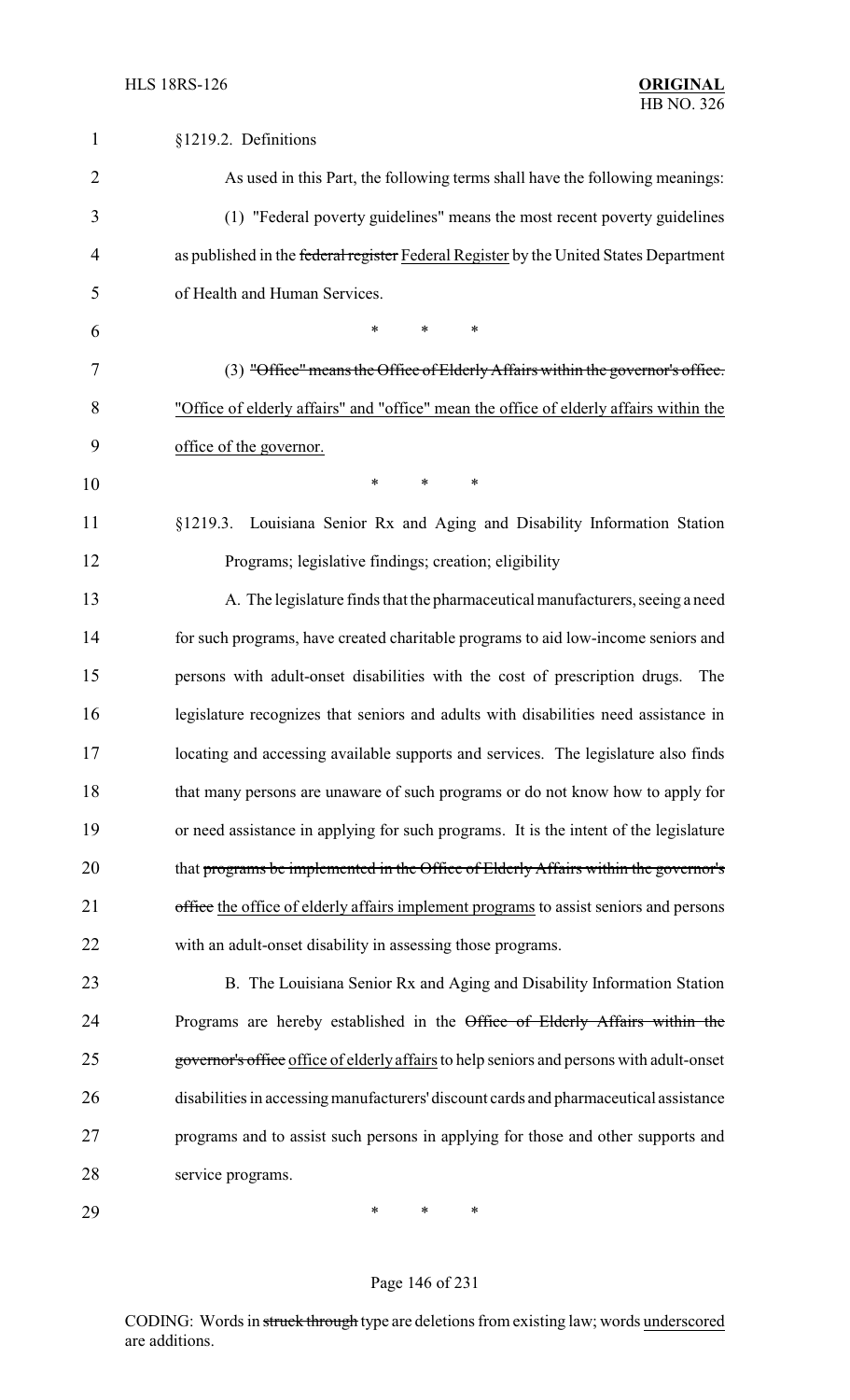| $\mathbf{1}$   | §1219.4. Services                                                                       |
|----------------|-----------------------------------------------------------------------------------------|
| $\overline{2}$ | A. Subject to appropriation for the programs, the department office shall               |
| 3              | provide assistance to persons determined to be eligible for services authorized by this |
| 4              | Part. The assistance provided by the office shall include:                              |
| 5              | $\ast$<br>*<br>*                                                                        |
| 6              | §1221.2. Definitions                                                                    |
| 7              | As used in this Part, the following terms shall have the meaning ascribed in            |
| 8              | this Section:                                                                           |
| 9              | $\ast$<br>$\ast$<br>∗                                                                   |
| 10             | "Federal poverty level" means the most recent poverty guidelines as<br>(2)              |
| 11             | published in the federal register Federal Register by the United States Department      |
| 12             | of Health and Human Services.                                                           |
| 13             | ∗<br>∗<br>∗                                                                             |
| 14             | §1226.1. Definitions                                                                    |
| 15             | As used in this Part, the following terms shall have the meanings ascribed to           |
| 16             | them in this Section unless otherwise provided for or unless the context otherwise      |
| 17             | indicates:                                                                              |
| 18             | $\ast$<br>∗<br>∗                                                                        |
| 19             | "Caregiver" means an individual who meets all of the following<br>(2)                   |
| 20             | conditions:                                                                             |
| 21             | $\ast$<br>∗<br>∗                                                                        |
| 22             | (c) Is identified by the patient or, if applicable, the legal guardian of the           |
| 23             | patient as a person who is involved with the health care of the patient pursuant to 45  |
| 24             | C.F.R. CFR §164.510(b), as it existed on January 1, 2015.                               |
| 25             | *<br>∗<br>∗                                                                             |
| 26             | §1231.5. Investment responsibilities                                                    |
| 27             | ∗<br>∗<br>*                                                                             |
| 28             | E.(1) The board shall electronically submit semiannual reports beginning                |
| 29             | January 1, 2012, to the House Committee on Civil Law and Procedure and the Senate       |

### Page 147 of 231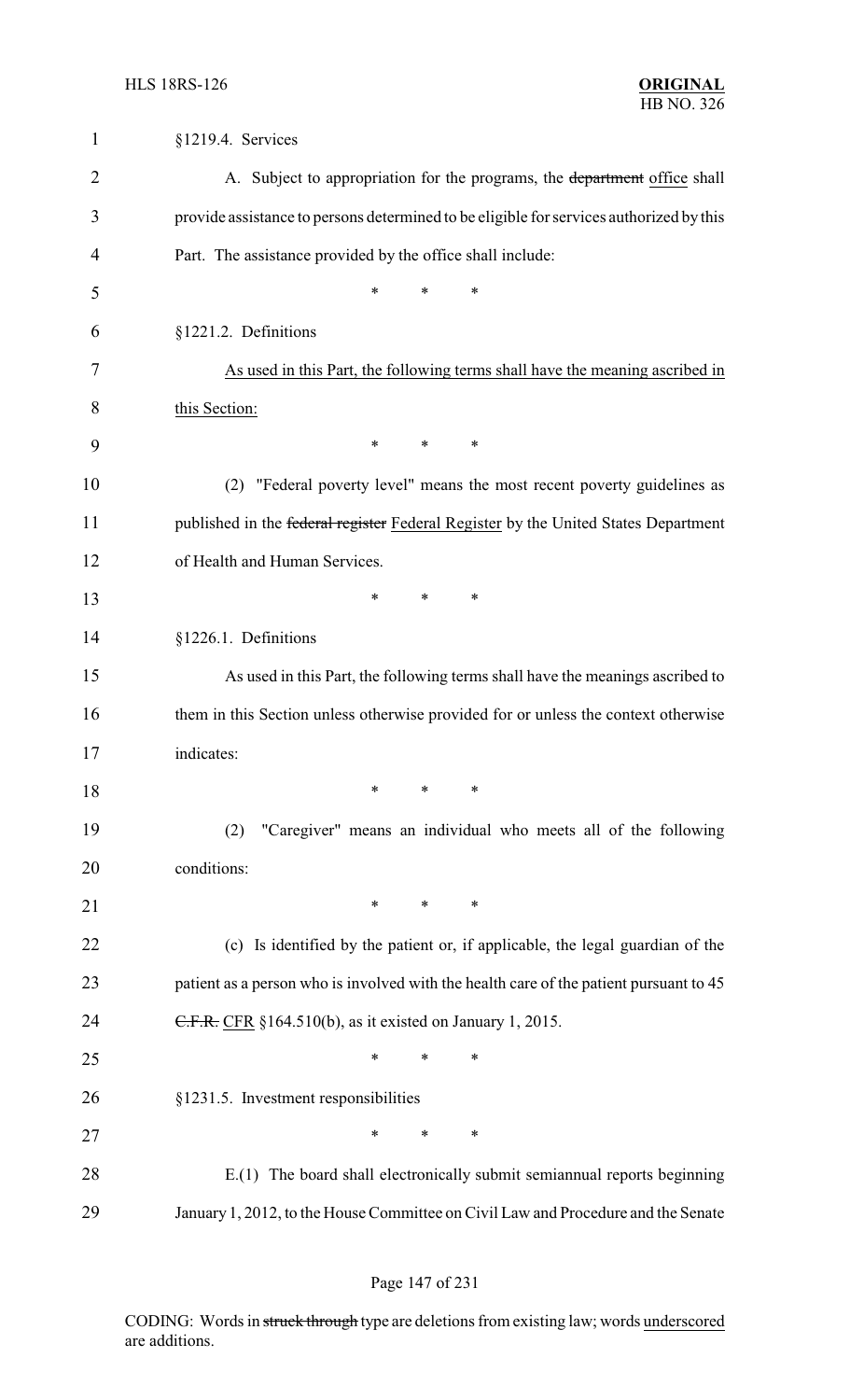| 1              | Committee on Judiciary A. The reports shall be submitted no later than thirty         |
|----------------|---------------------------------------------------------------------------------------|
| $\overline{2}$ | calendar days after January first and July first of each year and shall contain the   |
| 3              | following:                                                                            |
| $\overline{4}$ | $\ast$<br>∗<br>*                                                                      |
| 5              | (c) The <b>board approved</b> board-approved target asset allocation.                 |
| 6              | *<br>*<br>∗                                                                           |
| 7              | §1237.1. Definitions and general application                                          |
| 8              | $\ast$<br>$\ast$<br>*                                                                 |
| 9              | The office of risk management, with the concurrence of counsel<br>J.                  |
| 10             | designated as provided for in Subsection I of this Section, shall have the authority  |
| 11             | to compromise or settle, and pay any suit or claim brought pursuant to this Part up   |
| 12             | to twenty-five thousand dollars exclusive of interest and costs. The compromise or    |
| 13             | settlement, and payment of any suit or claim of twenty-five thousand dollars or more, |
| 14             | exclusive of interest and costs, shall be governed by the provisions of R.S.          |
| 15             | $39:1535(B)(6)$ and $(D)(1)$ , as may be applicable.                                  |
| 16             | *<br>∗                                                                                |
| 17             | SUBPART B. HEALTH CARE HEALTHCARE PROVIDERS                                           |
| 18             | UPPER PAYMENT LIMIT FINANCING METHODOLOGY                                             |
| 19             | §1243.1. Health care Healthcare providers; upper payment limit                        |
| 20             | Subject to appropriation, the Louisiana Department of Health may<br>A.                |
| 21             | develop and maintain a Medicaid upper payment limit financing methodology which       |
| 22             | incorporates any health care healthcare provider licensed by the Louisiana            |
| 23             | Department of Health. The purpose of developing an upper payment limit financing      |
| 24             | methodology is to enhance the delivery of health care healthcare services to the      |
| 25             | uninsured and Medicaid patients. Any such upper payment limit financing               |
| 26             | methodology shall be in accordance with federal law and subject to approval by the    |
| 27             | Centers for Medicare and Medicaid Services.                                           |
| 28             | ∗<br>*<br>∗                                                                           |

# Page 148 of 231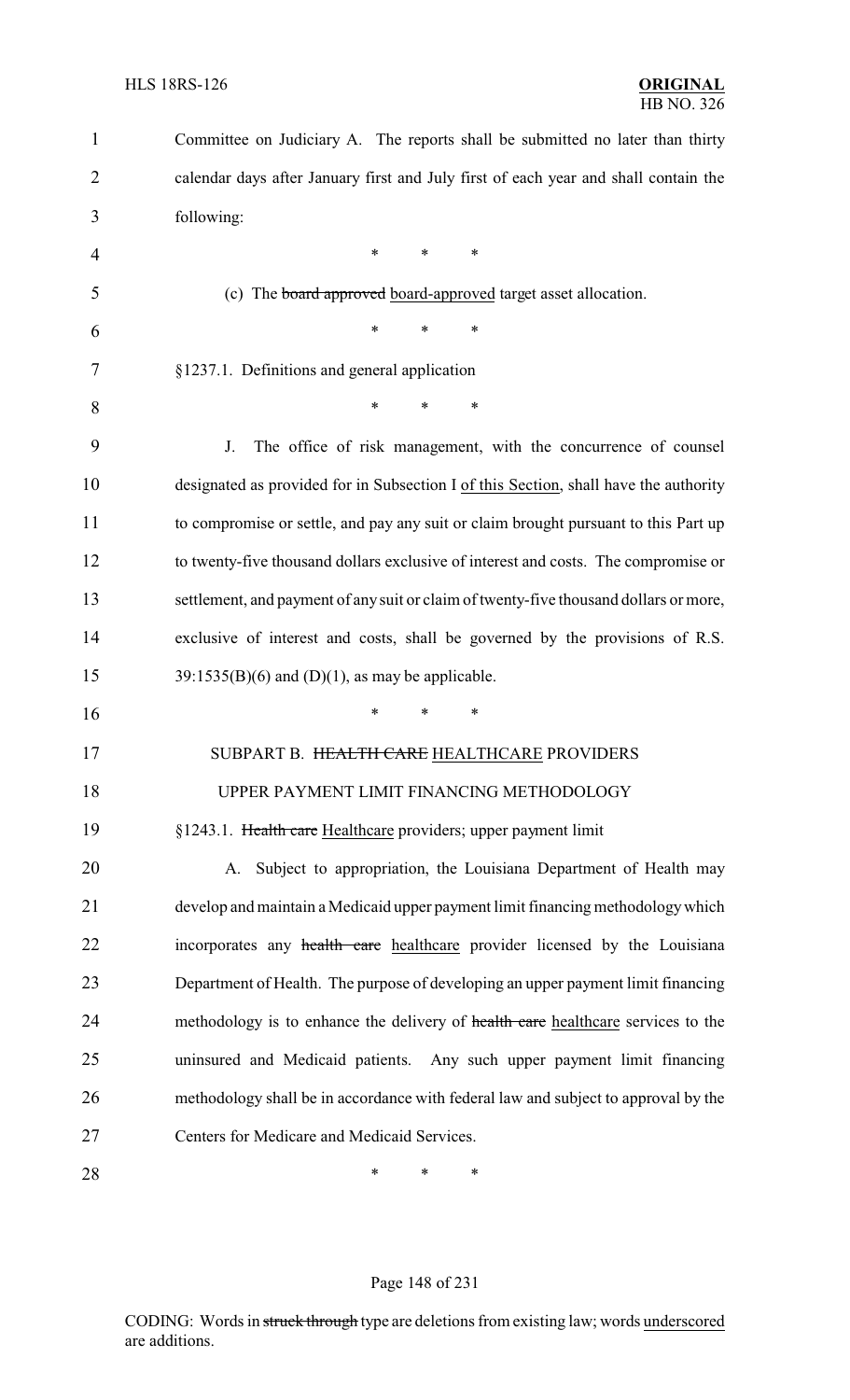| $\mathbf{1}$   | §1243.3. Upper payment limit mechanism for ambulatory surgical centers                  |
|----------------|-----------------------------------------------------------------------------------------|
| $\overline{2}$ | A. The Louisiana Department of Health is authorized to seek approval from               |
| 3              | the Center Centers for Medicare and Medicaid Services of a program designed to          |
| 4              | reimburse ambulatory surgical centers that have an agreement with a governmental        |
| 5              | entity or entities to provide enhanced Medicaid services.                               |
| 6              | *<br>*<br>*                                                                             |
| 7              | §1253.3. Louisiana Behavioral Health Partnership; reporting                             |
| 8              | A. The Louisiana Department of Health shall submit an annual report for the             |
| 9              | Coordinated System of Care and an annual report for the Louisiana Behavioral            |
| 10             | Health Partnership to the Senate and House committees on health and welfare. The        |
| 11             | report shall be submitted by June thirtieth of each year, and the applicable reporting  |
| 12             | period shall be for the previous state fiscal year. The report shall include but not be |
| 13             | limited to the following information:                                                   |
| 14             | *<br>$\ast$<br>∗                                                                        |
| 15             | (9) The percentage of clean claims paid for each provider type within thirty            |
| 16             | calendar days and the average number of days to pay all claims for each human           |
| 17             | service district human services district or authority or local government entity.       |
| 18             | ∗<br>∗<br>∗                                                                             |
| 19             | §1261. Health report card                                                               |
| 20             | A.(1) The Louisiana Department of Health shall annually prepare a health                |
| 21             | report card indicating the overall state of health in Louisiana concerning but not      |
| 22             | limited to the following issues:                                                        |
| 23             | ∗<br>*<br>∗                                                                             |
| 24             | (k) An assessment of the state health care healthcare delivery system.                  |
| 25             | $\ast$<br>*<br>∗                                                                        |
| 26             | (3) Any benefits plan that contracts with the state to provide or coordinate            |
| 27             | the provision of health care healthcare services to a Medicaid recipient or other       |
| 28             | person whose enrollment costs are paid wholly or in part by the state under a           |
| 29             | Medicaid waiver shall submit a report card indicating the overall health of those       |

# Page 149 of 231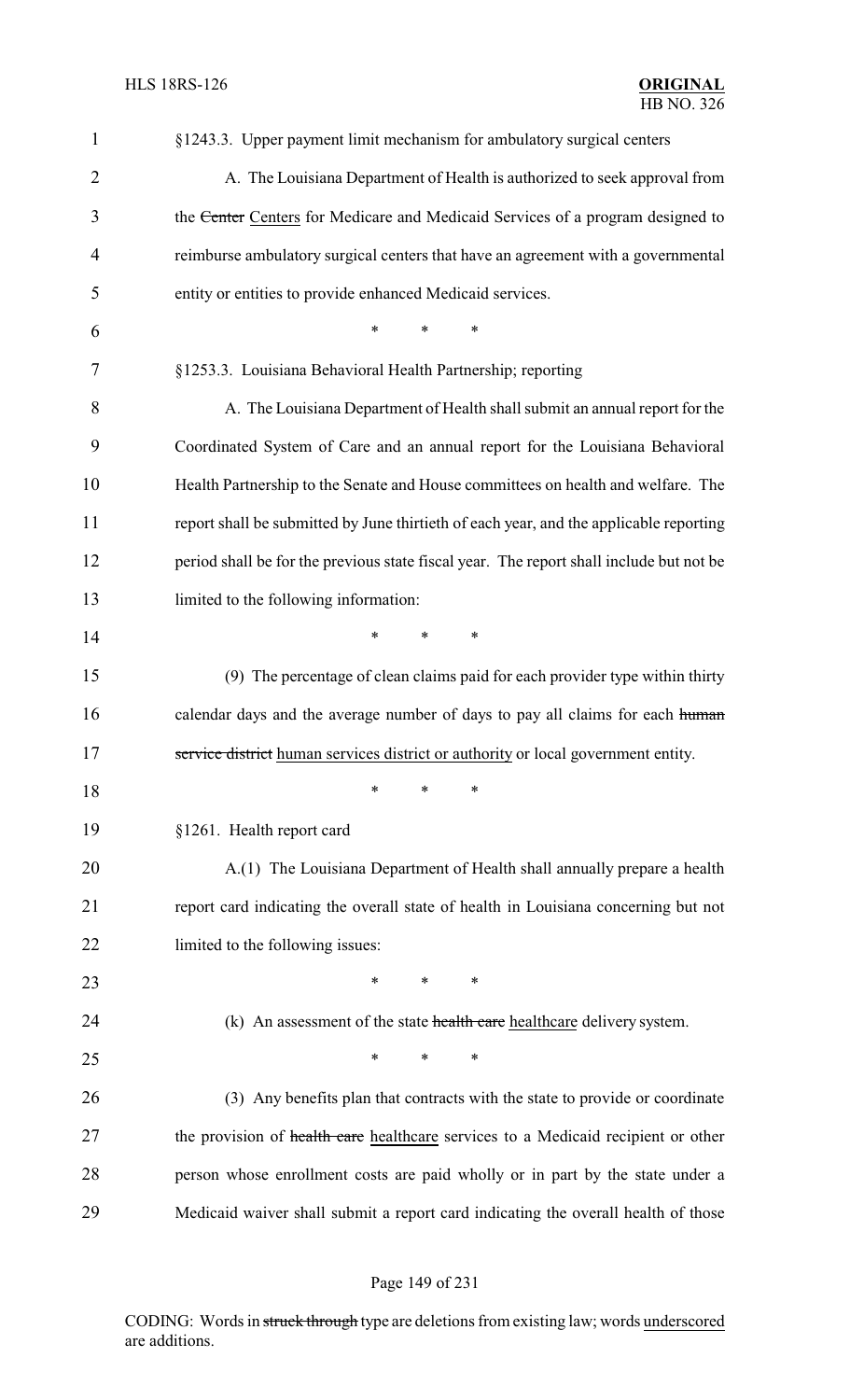| 1              | enrollees whose costs are paid wholly or in part by the state concerning but not         |
|----------------|------------------------------------------------------------------------------------------|
| $\overline{2}$ | limited to the issues delineated in Paragraph (1) of this Subsection. Such report card   |
| 3              | shall be prepared and submitted in accordance with guidelines established by the         |
| 4              | department and shall be included in the written report described in Subsection C of      |
| 5              | this Section.                                                                            |
| 6              | *<br>$\ast$<br>∗                                                                         |
| 7              | §1261.1. Managed care organization; report                                               |
| 8              | $\ast$<br>$\ast$<br>∗                                                                    |
| 9              | B. The report required by Subsection A of this Section shall contain issues              |
| 10             | listed in R.S. $40:1261(A)$ .                                                            |
| 11             | *<br>*<br>$\ast$                                                                         |
| 12             | §1271.1. Infectious diseases; notification                                               |
| 13             | $\ast$<br>$\ast$<br>∗                                                                    |
| 14             | B.(1) Whenever a patient is admitted to a hospital or nursing home by a                  |
| 15             | physician, and that physician has actual knowledge that the patient is infected with     |
| 16             | one or more of the conditions described in Subsection A hereof of this Section, and      |
| 17             | is aware of the transfer, the physician shall notify the hospital or nursing home of the |
| 18             | patient's condition.                                                                     |
| 19             | (2) Whenever a patient is transferred from a nursing home to a hospital, or              |
| 20             | from a hospital to a nursing home, and the transferor's records reflect that patient is  |
| 21             | infected with one or more of the conditions described in Subsection A hereof of this     |
| 22             | Section, the transferor shall notify the transferee of the patient's condition.          |
| 23             | (3) Whenever a patient is admitted to or treated at a hospital or nursing home           |
| 24             | and the hospital or nursing home has actual knowledge that the patient is infected       |
| 25             | with one or more of the conditions described in Subsection A hereof of this Section,     |
| 26             | the hospital or nursing home shall notify all health care healthcare providers           |
| 27             | involved in the treatment of that patient of the patient's condition.                    |
| 28             | *<br>∗<br>∗                                                                              |
| 29             |                                                                                          |

# Page 150 of 231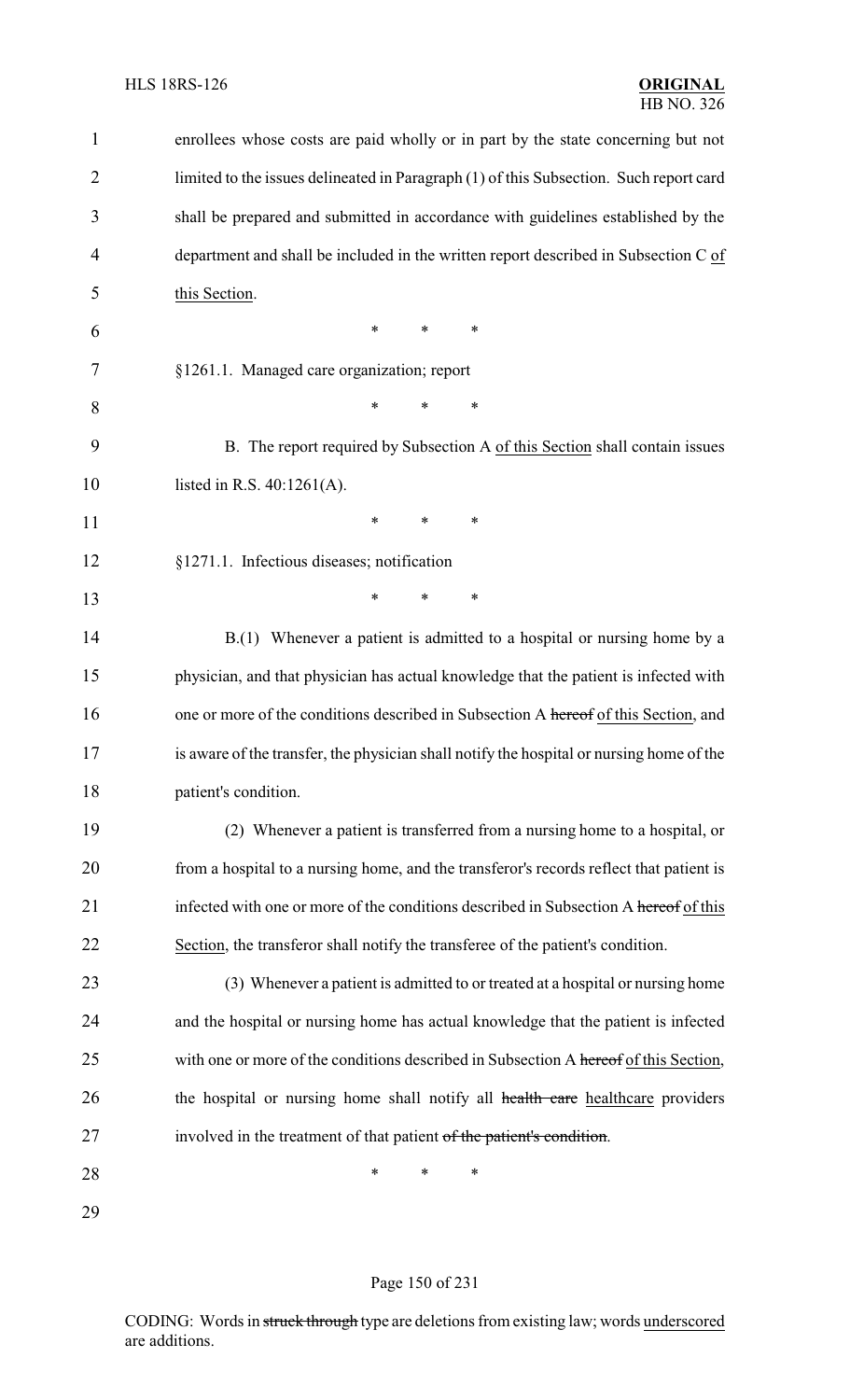| 1              | §1277.1. Devices exposing to radiation; prohibitions; exceptions; penalties            |
|----------------|----------------------------------------------------------------------------------------|
| $\overline{2}$ | In order to protect the people of this state from indiscriminate,<br>A.                |
| 3              | unnecessary, and potentially harmful exposure to radiation, the operation or           |
| $\overline{4}$ | maintenance of any shoe fitting device or machine which uses fluoroscopic, X-ray,      |
| 5              | or radiation principles shall be unlawful in this state, except where such device or   |
| 6              | machine is used under the direct supervision of an individual licensed in the use of   |
| 7              | diagnostic or therapeutic ionizing radiation in this state.                            |
| 8              | B. Whoever violates any provision of this Section shall be guilty of a                 |
| 9              | misdemeanor, punishable by a fine of not more than five hundred dollars or             |
| 10             | imprisonment for not more than six months, or both, and each act in violation hereof   |
| 11             | of this Section shall constitute a separate offense.                                   |
| 12             | PART X. SPITTING ON FLOOR                                                              |
| 13             | §1279.1. Spitting on floors or walls of cars, depots, or public buildings prohibited;  |
| 14             | penalty                                                                                |
| 15             | A. No person shall spit upon the floor or walls of any passenger car, street           |
| 16             | car, depot or waiting room, court house, church house, school house, or any other      |
| 17             | public building.                                                                       |
| 18             | B. Whoever violates this Section shall be fined not less than five dollars nor         |
| 19             | more than twenty five dollars. In default of payment of fine and costs, the violator   |
| 20             | shall be imprisoned for not more than ten days.                                        |
| 21             | PART XI. WATER AND SEWERAGE                                                            |
| 22             | SUBPART A. WATER SUPPLY AND SEWERAGE SYSTEMS                                           |
| 23             | §1281.1. Definitions                                                                   |
| 24             | As used in this Subpart, the following terms shall have the meaning ascribed           |
| 25             | in this Section:                                                                       |
| 26             | Committee-shall be (1) "Committee" means the committee of<br>A.                        |
| 27             | certification.                                                                         |
| 28             | B. Certificate--a (2) "Certificate" means a certificate of competency issued           |
| 29             | by the state health officer stating that the operator has met the requirements for the |

# Page 151 of 231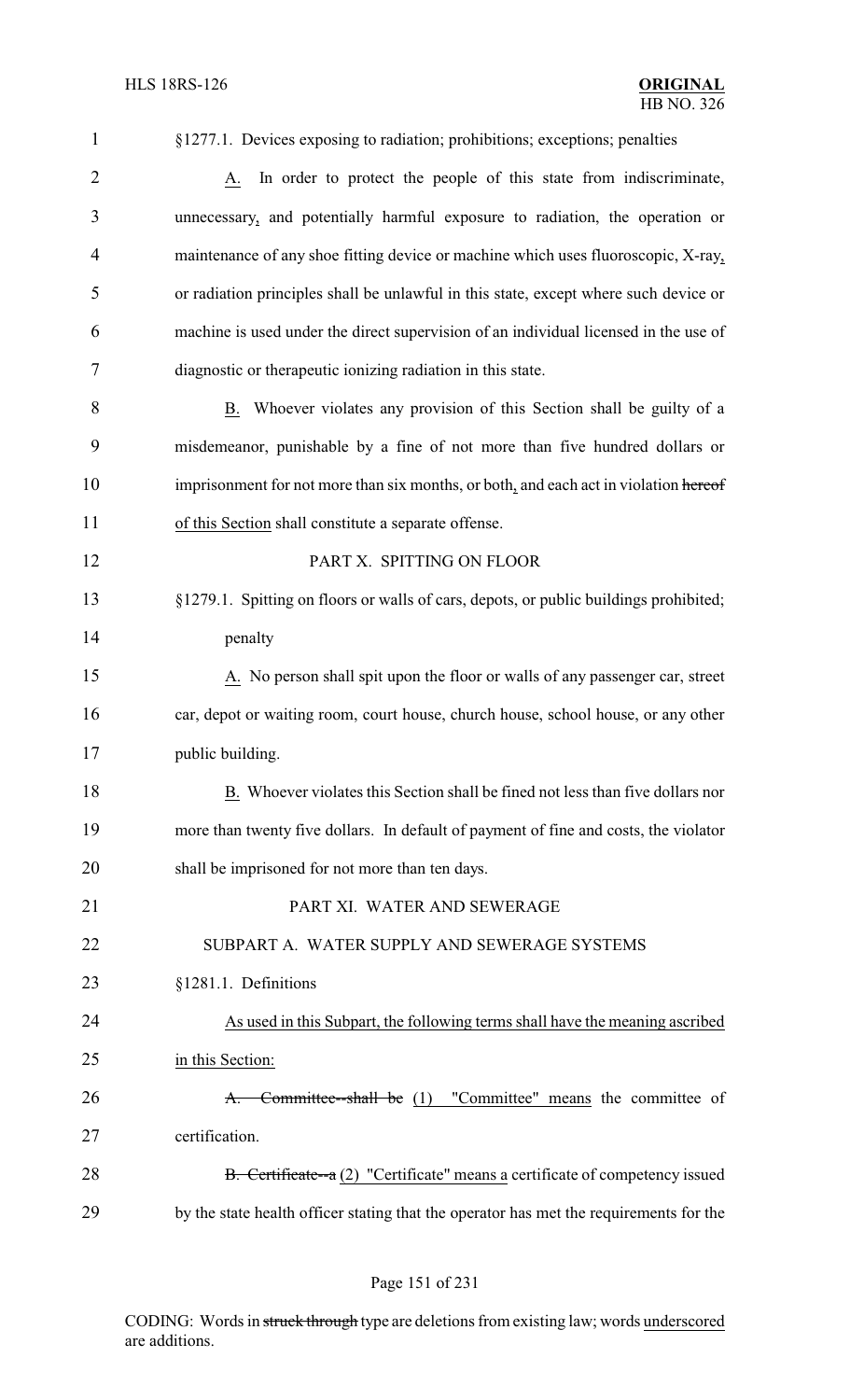| $\mathbf{1}$   | specified operator classification as defined by the state health officer under R.S.  |
|----------------|--------------------------------------------------------------------------------------|
| $\overline{2}$ | 40:1281.3.                                                                           |
| 3              | C. Louisiana conference-is $(3)$ "Louisiana conference" means the Louisiana          |
| 4              | Conference on Water Supply, Sewerage and Industrial Wastes.                          |
| 5              | <b>D.</b> Operator-shall mean (4) "Operator" means the individual, as determined     |
| 6              | by the committee of certification, in attendance on site of a water supply system or |
| 7              | a sewerage system and whose performance, judgment, and direction affects either      |
| 8              | the safety, sanitary quality, or quantity of water or sewage treated or delivered.   |
| 9              | F. Sewage collection system-shall mean (5) "Sewage collection system"                |
| 10             | means all components of a sewerage system except for the sewage treatment plant.     |
| 11             | G. Sewage treatment plant--shall mean (6) "Sewage treatment plant" means             |
| 12             | the facility or group of units provided for the treatment of wastewater and for the  |
| 13             | reduction and handling of sludge removed from such wastewater.                       |
| 14             | H. Sewerage system--shall mean (7) "Sewerage system" means a system of               |
| 15             | piping and appurtenances, including sewage treatment facilities, for collecting and  |
| 16             | conveying wastewater from source to discharge.                                       |
| 17             | I. State health officer--The (8) "State health officer" means the secretary of       |
| 18             | the Louisiana Department of Health, hereinafter referred to as the "department," or  |
| 19             | his designee as provided in R.S. 40:2.                                               |
| 20             | <b>J.</b> Wastewater--shall mean (9) "Wastewater" means the spent water or           |
| 21             | sewage of a community containing the liquid or water carried water-carried wastes    |
| 22             | from residences, commercial buildings, and institutions along with any groundwater,  |
| 23             | surface water, or storm water that may be commingled.                                |
| 24             | K. Water distribution system--shall mean (10) "Water distribution system"            |
| 25             | means that portion of the water supply system in which water is conveyed from the    |
| 26             | water treatment plant or other supply point to the premises of the consumer.         |
| 27             | <b>L.</b> Water production facility--shall mean (11) "Water production facility"     |
| 28             | means the system of water wells, impoundments reservoirs, aqueducts, pumps,          |

Page 152 of 231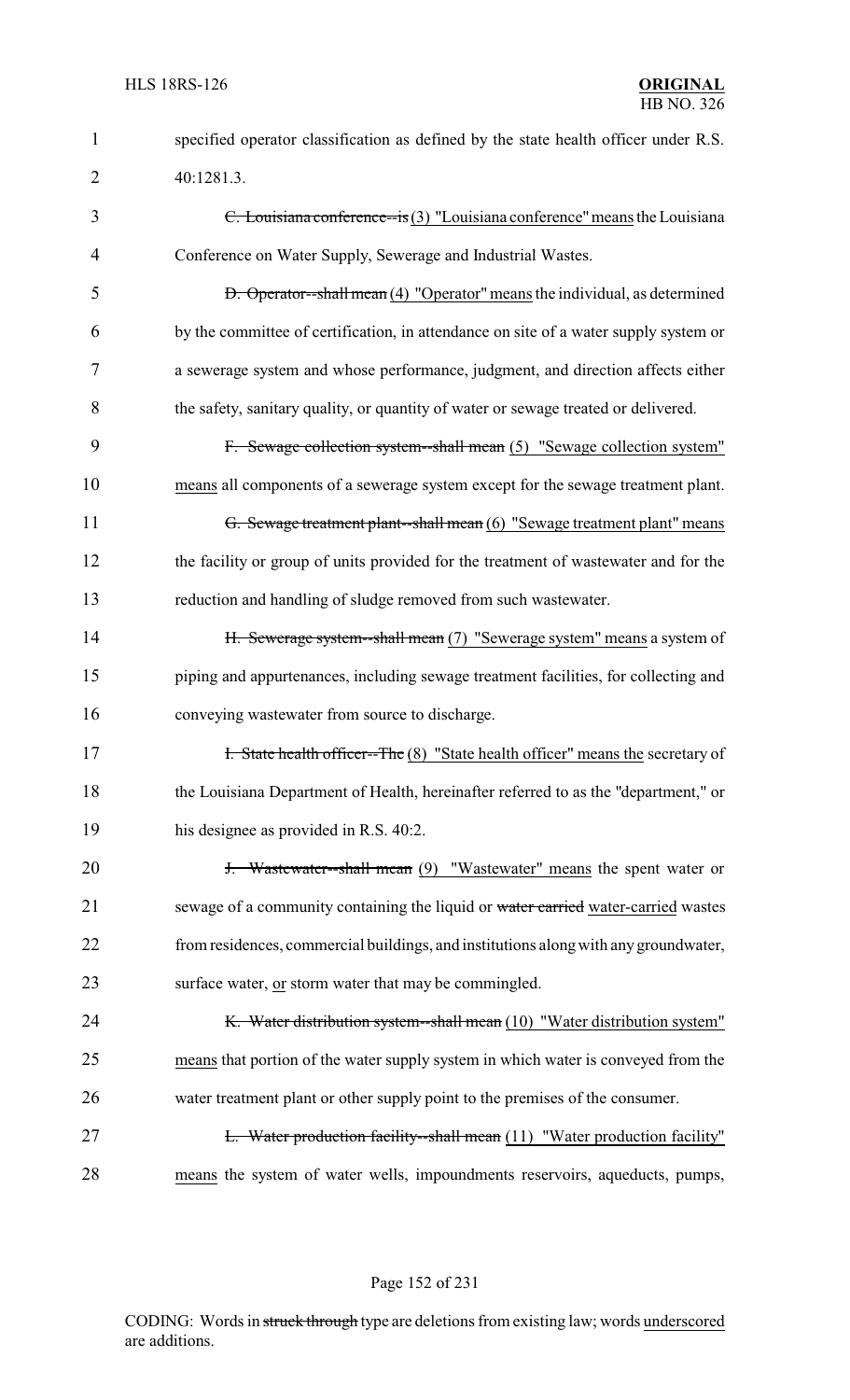| $\mathbf{1}$   | pipelines and other appurtenances necessary to produce and deliver the water            |
|----------------|-----------------------------------------------------------------------------------------|
| $\overline{2}$ | necessary for treatment and distribution to a community.                                |
| 3              | M. Water supply system--shall mean (12) "Water supply system" means the                 |
| $\overline{4}$ | system of pipes, structures and facilities through which water is obtained, treated and |
| 5              | sold, distributed or otherwise offered to the public for household or other uses.       |
| 6              | N. Water treatment plants--shall mean (13) "Water treatment plant" means                |
| 7              | that portion of the water supply system which in some way alters the physical,          |
| 8              | chemical, or bacteriological quality of the water.                                      |
| 9              | $\ast$<br>*<br>∗                                                                        |
| 10             | §1285.3. Mandatory reporting of lead poisoning cases required; comprehensive            |
| 11             | records                                                                                 |
| 12             | A. Any local health officer, health unit supervisor, examining physician,               |
| 13             | hospital, public health nurse, or reporting person shall report to the state health     |
| 14             | officer or his designee the existence and circumstances of each case of lead            |
| 15             | poisoning known to them him and not previously reported. Such reports shall be          |
| 16             | made on forms prescribed by the state health officer or his designee. The state health  |
| 17             | officer shall by regulation, and in accordance with current technical knowledge and     |
| 18             | guidelines of the United States Centers for Disease Control and Prevention, United      |
| 19             | States Environmental Protection Agency, and United States Department of Housing         |
| 20             | and Urban Development guidelines and current technical knowledge, define the            |
| 21             | terms "lead poisoning" and "previously reported" and what constitutes hazardous         |
| 22             | lead conditions in the environment.                                                     |
| 23             | B. When the state health officer or his designee is informed of a case of lead          |
| 24             | poisoning pursuant to Subsection A of this Section or otherwise, he shall strongly      |
| 25             | encourage the examination of all other children under the age of six years, and all     |
| 26             | other persons deemed at risk by the state health officer or his designee, residing or   |
| 27             | recently residing in the household of the person with lead poisoning. The results of    |
| 28             | such examinations shall be reported to the persons or agency reporting the original     |

Page 153 of 231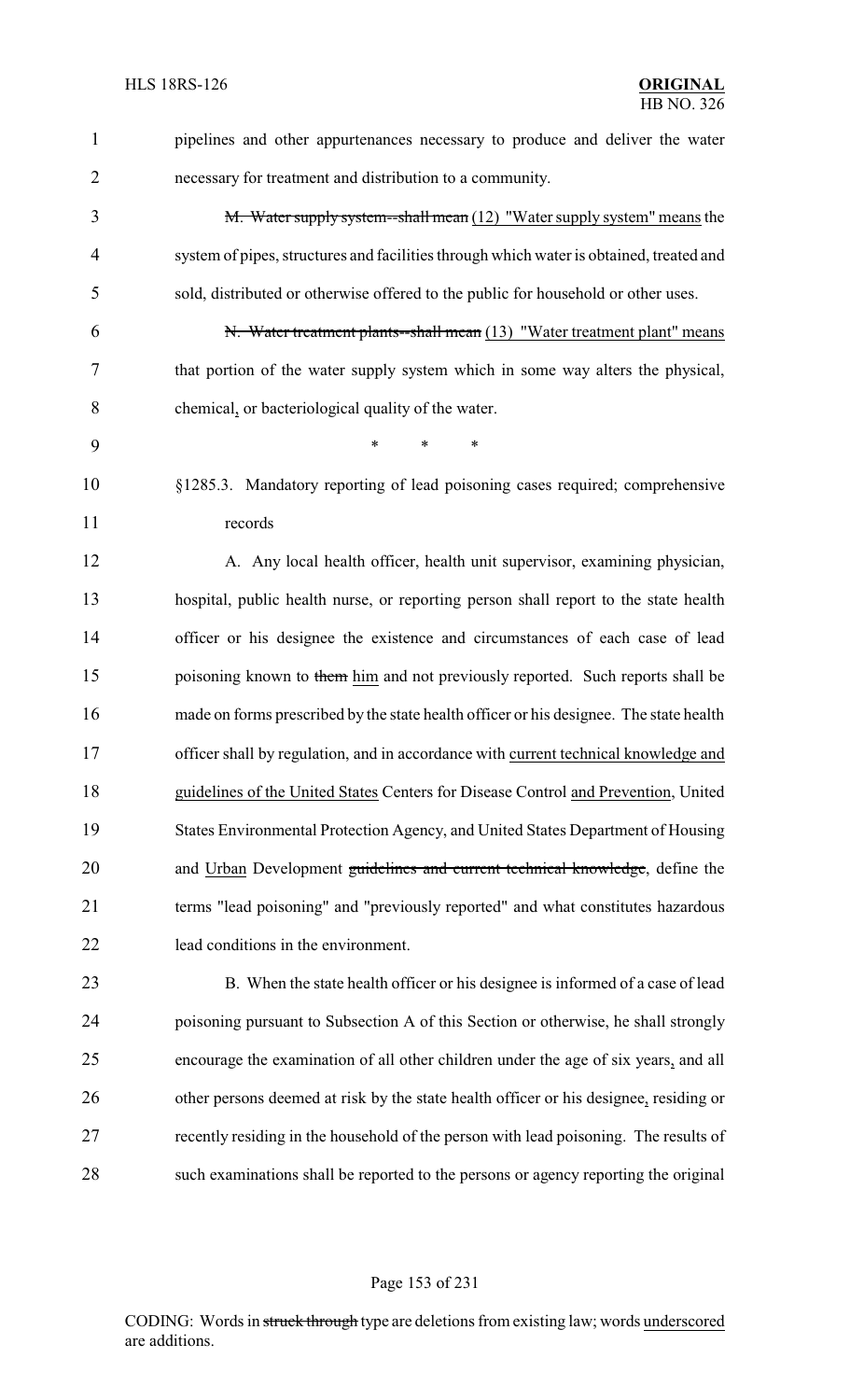| $\mathbf{1}$   | case pursuant to Subsection A of this Section, and to such other persons or agencies    |
|----------------|-----------------------------------------------------------------------------------------|
| $\overline{2}$ | as the state health officer or his designee deems advisable.                            |
| 3              | Program for detection of lead poisoning sources; voluntary and<br>\$1285.4.             |
| $\overline{4}$ | compulsory inspections; posting dangerous areas; mandatory physical                     |
| 5              | examinations                                                                            |
| 6              | A.(1) The state health officer or his designee shall establish a comprehensive          |
| 7              | program for detection of sources of lead poisoning. Such program shall attempt, to      |
| 8              | the extent permitted by appropriations, to locate all dwellings in which the paint,     |
| 9              | plaster, or other accessible substance contains dangerous amounts of lead. The          |
| 10             | means of detection and the amount of lead that produces the danger of lead poisoning    |
| 11             | shall be determined by regulation by the state health officer in accordance with        |
| 12             | current technical knowledge and guidelines of the United States Centers for Disease     |
| 13             | Control and Prevention, United States Environmental Protection Agency, and United       |
| 14             | States Department of Housing and Urban Development guidelines and current               |
| 15             | technical knowledge.                                                                    |
| 16             | $\ast$<br>$\ast$<br>*                                                                   |
| 17             | §1285.7. Safety precautions; procedures for removal and repainting                      |
| 18             | *<br>$\ast$<br>$\ast$                                                                   |
| 19             | D. Every owner of residential premises who violates the provisions of this              |
| 20             | section Section shall commence correction of the condition constituting the violation   |
| 21             | within fifteen days after notification of the violation, which project shall be         |
| 22             | completed within thirty days.                                                           |
| 23             | $\ast$<br>$\ast$<br>*                                                                   |
| 24             | §1287.1. Equipment of steam plants in certain cities; penalty                           |
| 25             | A. The owner, manager, director, or agent of all steam plants located within            |
| 26             | incorporated cities of fifty thousand or more inhabitants shall provide, for the use of |
| 27             | the steam plant, smoke consumers or other necessary appliances competent to             |
| 28             | consume not less than seventy-five per cent of the smoke resulting from the burning     |
| 29             | of fuel used in providing motive power for the plant.                                   |

# Page 154 of 231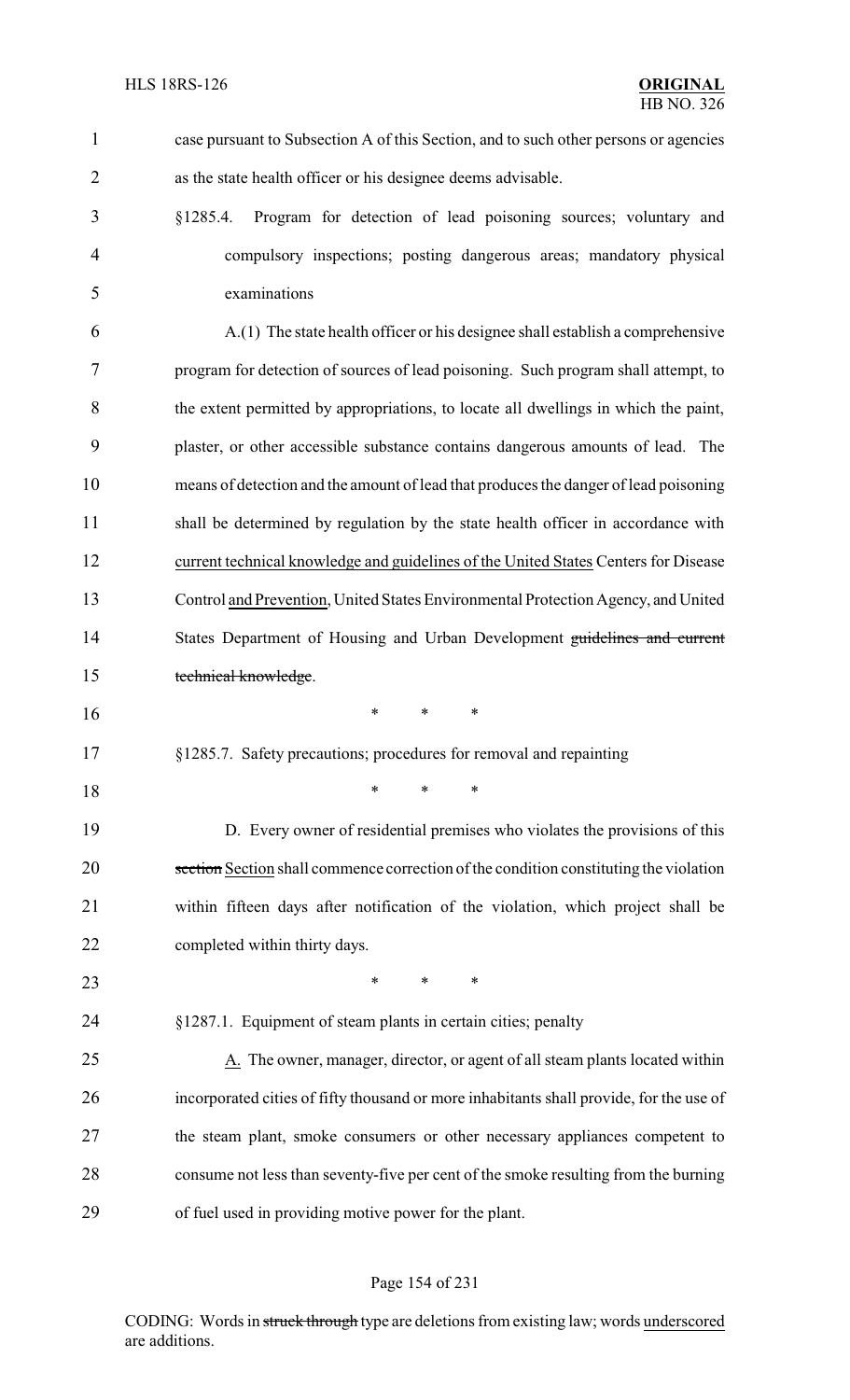| $\mathbf{1}$   | B. Whoever violates this Section shall, for each day the plant is operated               |
|----------------|------------------------------------------------------------------------------------------|
| $\overline{2}$ | without the required appliance, be fined twenty-five dollars or imprisoned for thirty    |
| 3              | days.                                                                                    |
| 4              | ∗<br>*<br>∗                                                                              |
| 5              | §1291.3. Definitions                                                                     |
| 6              | For the purposes of this Part, the following terms shall have the following              |
| 7              | meanings unless the context clearly indicates otherwise:                                 |
| 8              | *<br>$\ast$<br>∗                                                                         |
| 9              | (7) "Place of employment" means an area under the control of an employer                 |
| 10             | that employees normally frequent during the course of employment, including, but         |
| 11             | not limited to, work areas, employee lounges, restrooms, conference rooms, meeting       |
| 12             | rooms, classrooms, employee cafeterias, hallways, and vehicles. A private residence      |
| 13             | is not a place of employment unless it is used as a licensed child care, adult day care, |
| 14             | or health care healthcare facility.                                                      |
| 15             | *<br>$\ast$<br>*                                                                         |
| 16             | (9) "Public place" means an enclosed area to which the public is invited or              |
| 17             | in which the public is permitted which is not a public building, including but not       |
| 18             | limited to banks, educational facilities, health care healthcare facilities, hotel and   |
| 19             | motel lobbies, laundromats, public transportation facilities, reception areas,           |
| 20             | restaurants, retail food production and marketing establishments, retail service         |
| 21             | establishments, retail stores, shopping malls, sports arenas, theaters, and waiting      |
| 22             | rooms.                                                                                   |
| 23             | $\ast$<br>$\ast$<br>$\ast$                                                               |
| 24             | §1291.23. Development of smoke-free policies                                             |
| 25             | Public post secondary postsecondary education institutions shall<br>A(1)                 |
| 26             | develop smoke-free policies for its campuses.                                            |
| 27             | ∗<br>∗<br>∗                                                                              |

# Page 155 of 231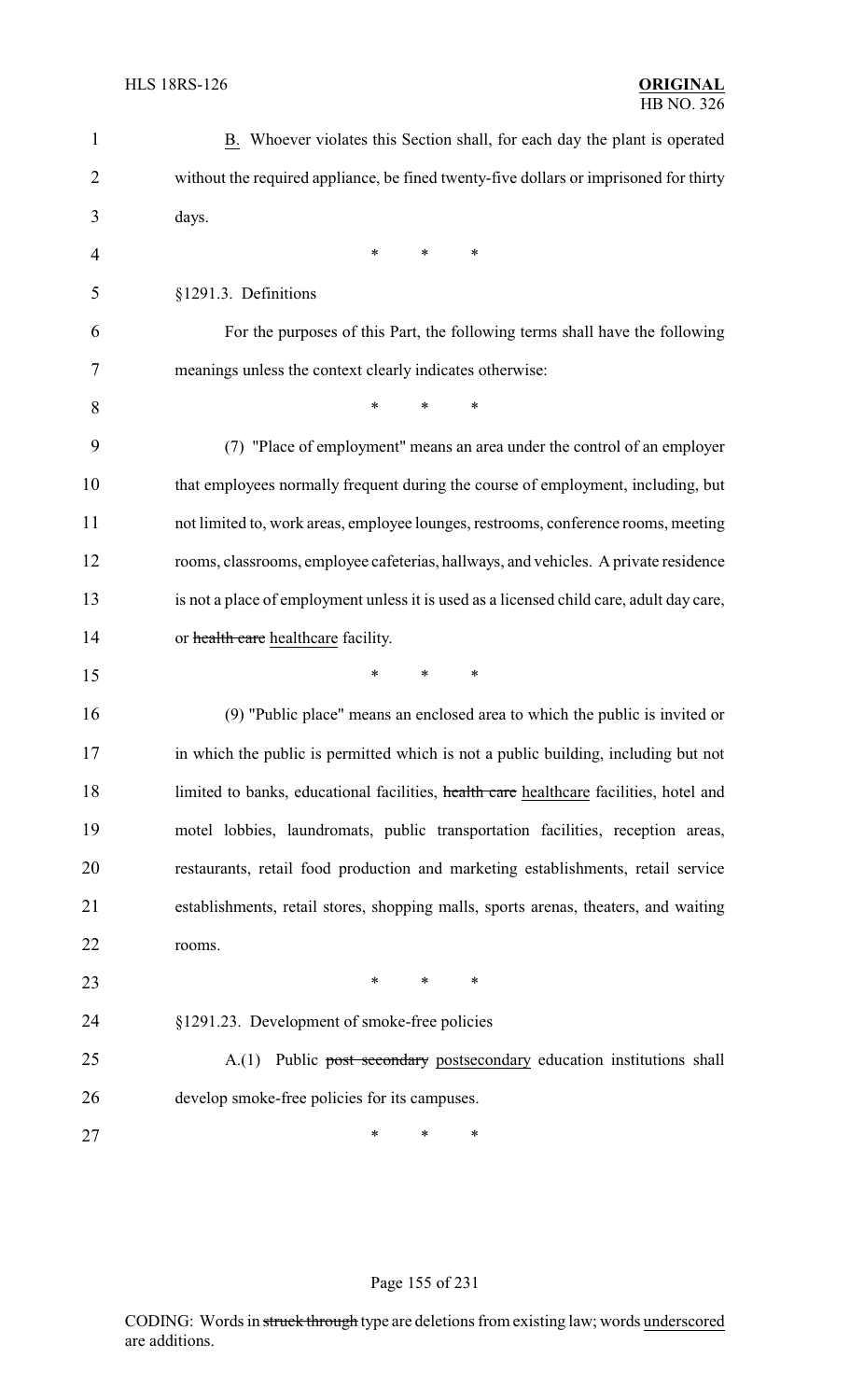| $\mathbf{1}$   | Nothing in this Section shall prohibit a public post secondary<br>B(1)                  |
|----------------|-----------------------------------------------------------------------------------------|
| $\overline{2}$ | postsecondary education institution from developing a tobacco-free policy for its       |
| 3              | campus.                                                                                 |
| $\overline{4}$ | $\ast$<br>$\ast$<br>∗                                                                   |
| 5              | §1300.21. Furnishing and maintaining of resuscitators; penalties                        |
| 6              | A. At each publicly supervised swimming place there shall be located at least           |
| 7              | one resuscitator in adequate operating condition furnished and maintained by the        |
| 8              | governing authority which operates or supervises the swimming place. Such               |
| 9              | governing authority shall furnish resuscitators of the dual model type designed to      |
| 10             | work on two persons at the same time, together with at least four cylinders of oxygen   |
| 11             | and at least two adult masks and two infant masks for each such dual model. At each     |
| 12             | such swimming place such governing authority shall provide at least one life guard      |
| 13             | lifeguard thoroughly trained in the operation of such resuscitators and such life guard |
| 14             | lifeguard shall be responsible for the maintenance thereof.                             |
| 15             | B. Whoever violates the provisions of this Section shall be fined not more              |
| 16             | than one hundred dollars or imprisoned not more than thirty days, or both.              |
| 17             | $*$ * *                                                                                 |
| 18             | §1356. Limitation of liability; reporting impaired applicants for license or licensed   |
| 19             | drivers; confidentiality                                                                |
| 20             | A. As used in this Part, "health care provider" means and includes any                  |
| 21             | person defined in R.S. $40:1299.41(A)$ R.S. $40:1231.1(A)$ , and "board" means the      |
| 22             | Louisiana Medical Advisory Board.                                                       |
| 23             | ∗<br>∗<br>∗                                                                             |
| 24             | §1732. Definitions                                                                      |
| 25             | As used in this Part:                                                                   |
| 26             | (1) "ADA" means the Americans with Disabilities (Civil Rights) Act of 1990              |
| 27             | (Public Law 336 101-336).                                                               |
| 28             | ∗<br>∗<br>∗                                                                             |

# Page 156 of 231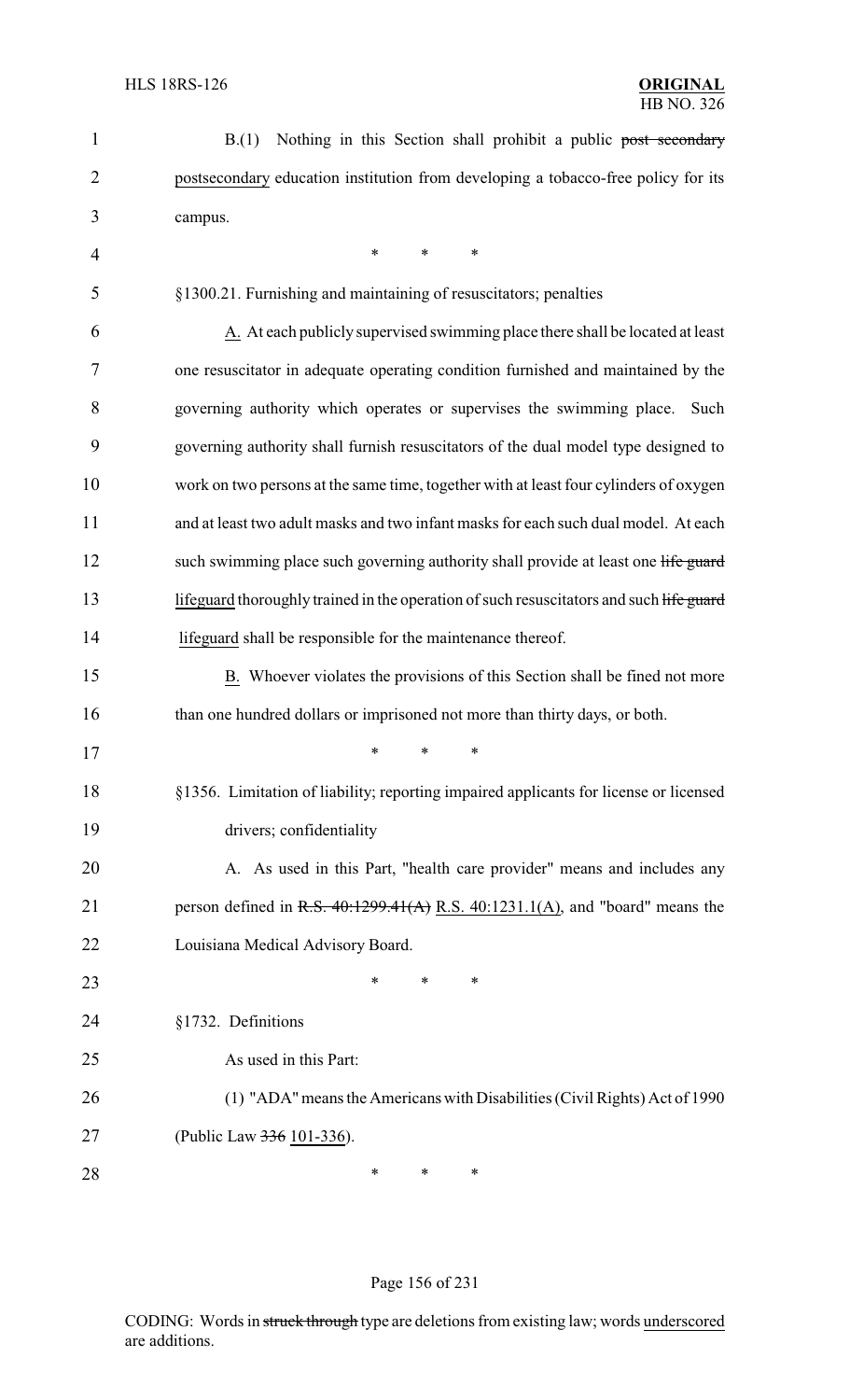§2009.1. Rules and regulations; nursing home advisory committee

 $*$  \* \* \*

 D. It shall be the duty of the nursing home advisory committee to study the 4 requirements and regulations of the Louisiana Department of Health and the U.S. United States Department of Health, Education and Welfare or its successor, as published in the Federal Register, in relation to the establishment of minimum standards of maintenance and operations of nursing homes, and interpret such regulations as apply to the administration and operation of nursing homes. The Louisiana Department of Health shall then review such interpretations and submit proposed rule changes to the committee for review prior to the publication of any notice of intended action in the Louisiana Register and Louisiana Journal as provided for in R.S. 49:953(A)(1). \* \* \* §2009.2. Definitions For the purposes of R.S. 40:2009.1 through R.S. 40:2009.19, unless the 16 context otherwise requires: \* \* \* (2) "Health care facility" means any provider of health services which is 19 approved to receive medicaid Medicaid payments or which is a licensed nursing home. (3) "Nursing facility", "nursing home", or "home" means a private home, institution, building, residence, or other place, serving two or more persons who are not related by blood or marriage to the operator, whether operated for profit or not, and including those places operated by a political subdivision of the state of Louisiana, which undertakes, through its ownership or management, to provide 26 maintenance, personal care, or nursing for persons who, by reason of illness, or 27 physical infirmity, or age, are unable to properly care for themselves. The term does not include the following: \* \* \*

#### Page 157 of 231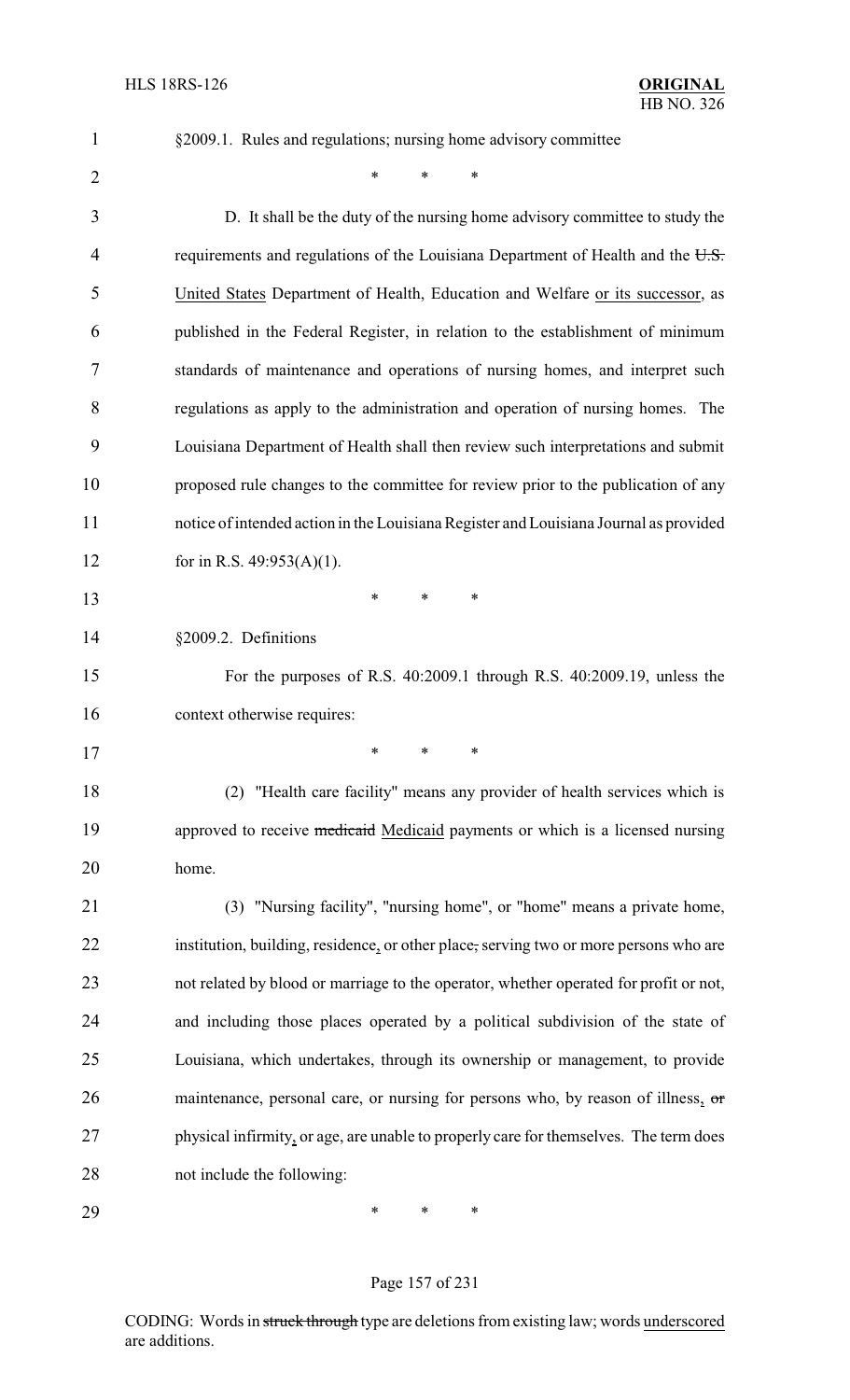| $\mathbf{1}$   | (b) A hospital, sanitarium, or other institution whose principal activity or            |
|----------------|-----------------------------------------------------------------------------------------|
| $\overline{2}$ | business is the care and treatment of persons suffering from tuberculosis or from       |
| 3              | mental diseases.                                                                        |
| $\overline{4}$ | (c) A hospital, sanitarium, or other medical institution whose principal                |
| 5              | activity or business is the diagnosis, care, and treatment of human illness through the |
| 6              | maintenance and operation of organized facilities therefor.                             |
| 7              | Any municipal, parish, or private child welfare agency, maternity<br>(d)                |
| 8              | hospital, or lying-in home required by law to be licensed by some other department      |
| 9              | or agency.                                                                              |
| 10             | $\ast$<br>*<br>*                                                                        |
| 11             | (f) Any nonprofit congregate housing program which promotes independent                 |
| 12             | living by providing assistance with daily living activities such as cooking, eating,    |
| 13             | dressing, getting out of bed, and the like to persons living in a shared group          |
| 14             | environment who do not require the medical supervision and nursing assistance           |
| 15             | provided by nursing homes. No congregate housing program, except those licensed         |
| 16             | or operated by the state of Louisiana, shall do any of the following:                   |
| 17             | $(1)$ use (i) Use the term "nursing home" or any other term implying that it is         |
| 18             | a licensed health care facility; or.                                                    |
| 19             | (2) administer (ii) Administer medications or otherwise provide any other               |
| 20             | nursing or medical service.                                                             |
| 21             | $\ast$<br>$\ast$<br>$\ast$                                                              |
| 22             | (7) "Unit" means the medicaid Medicaid fraud control unit created within the            |
| 23             | office of criminal law of the Department of Justice and which is certified by the       |
| 24             | secretary of the United States Department of Health, Education and Welfare or its       |
| 25             | successor.                                                                              |
| 26             | $\ast$<br>∗<br>$\ast$                                                                   |
| 27             | §2009.6. Denial, revocation, or nonrenewal of license; grounds                          |
| 28             | A. An application for a license may be denied for any of the following                  |
| 29             | reasons:                                                                                |

# Page 158 of 231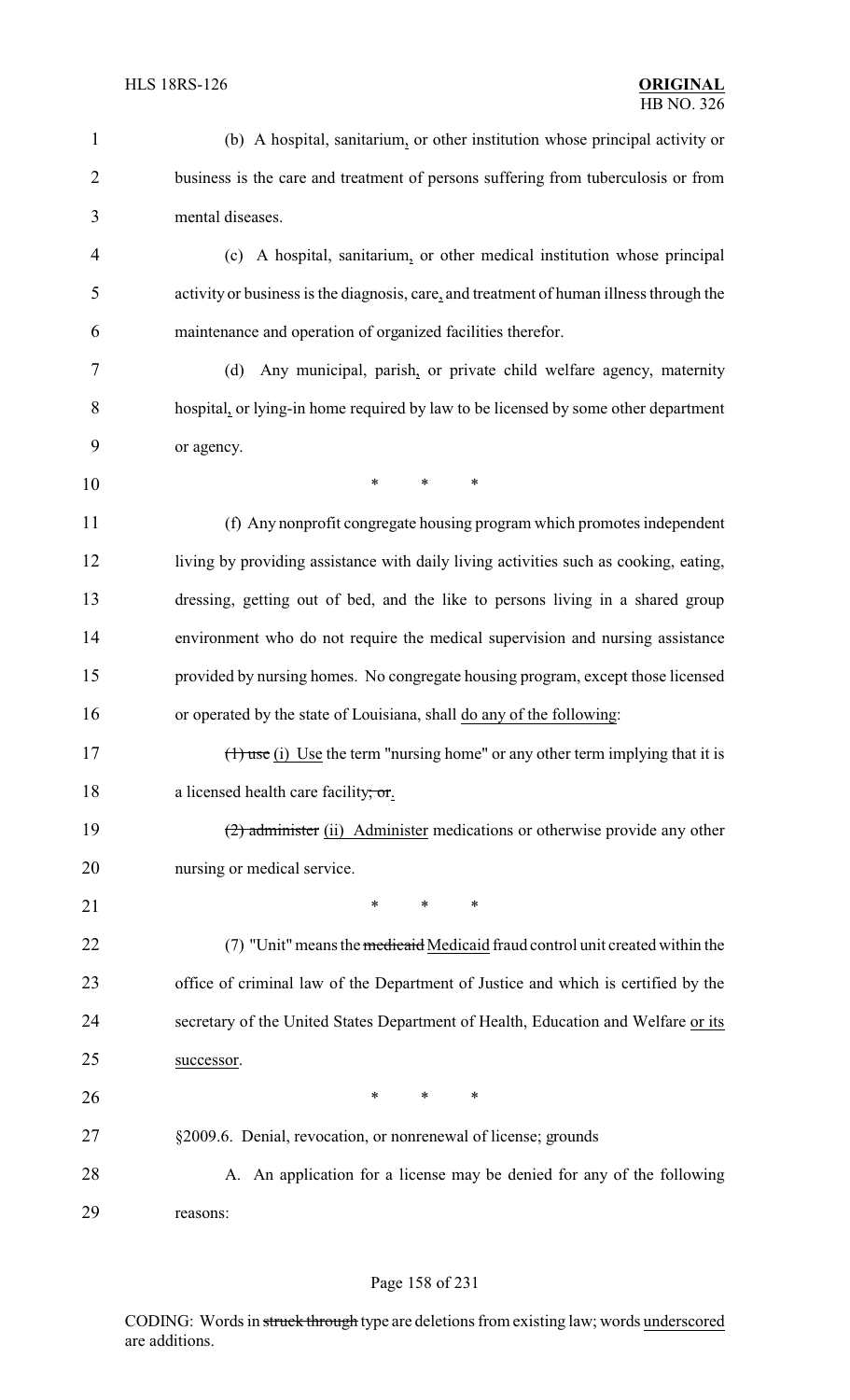| $\mathbf{1}$   | Failure to meet any of the minimum standards prescribed by the<br>(1)                   |
|----------------|-----------------------------------------------------------------------------------------|
| $\overline{2}$ | department under Subsection A of R.S. 40:2009.4; R.S. 40:2009.4(A).                     |
| 3              | (2) Conviction of a felony, as shown by a certified copy of the record of the           |
| 4              | court of conviction of the applicant, or, if the applicant is a firm or corporation,    |
| 5              | conviction of any of its members or officers of a felony, or conviction of the person   |
| 6              | designated to manage or supervise the home of a felony,.                                |
| 7              | (3) If the supervisor of the home is not reputable; or.                                 |
| 8              | ∗<br>∗                                                                                  |
| 9              | B. A license may be revoked, or a renewal thereof denied for any of the                 |
| 10             | following reasons:                                                                      |
| 11             | (1) Cruelty or indifference to the welfare of the residents,                            |
| 12             | (2) Misappropriation or conversion of the property of the residents,.                   |
| 13             | (3) Violation of any provision of R.S. 40:2009.1 through R.S. 40:2009.11 or             |
| 14             | of minimum standards, rules and regulations, or orders of the department                |
| 15             | promulgated thereunder; or.                                                             |
| 16             | $\ast$<br>*<br>∗                                                                        |
| 17             | §2009.12. Sleeping potion, sedatives or injections without prescription; penalties      |
| 18             | It shall be unlawful for anyone operating a nursing home, or any employee               |
| 19             | thereof, to administer any sleeping potion or sedative or any hypodermic injections     |
| 20             | without a doctor's prescription to any patron of any such nursing home. Any             |
| 21             | violation of this section Section by any employee, operator, or owner of a nursing      |
| 22             | home shall be cause for cancellation of license in accordance with the provisions of    |
| 23             | this Chapter, and such violator shall also be subject to the criminal penalties imposed |
| 24             | by R.S. 40:981 the Uniform Controlled Dangerous Substances Law, Part X of               |
| 25             | Chapter 4 of this Title, relating to narcotics or R.S. 40:1046 relating to barbiturates |
| 26             | insofar as applicable.                                                                  |
| 27             | $\ast$<br>$\ast$<br>∗                                                                   |

# Page 159 of 231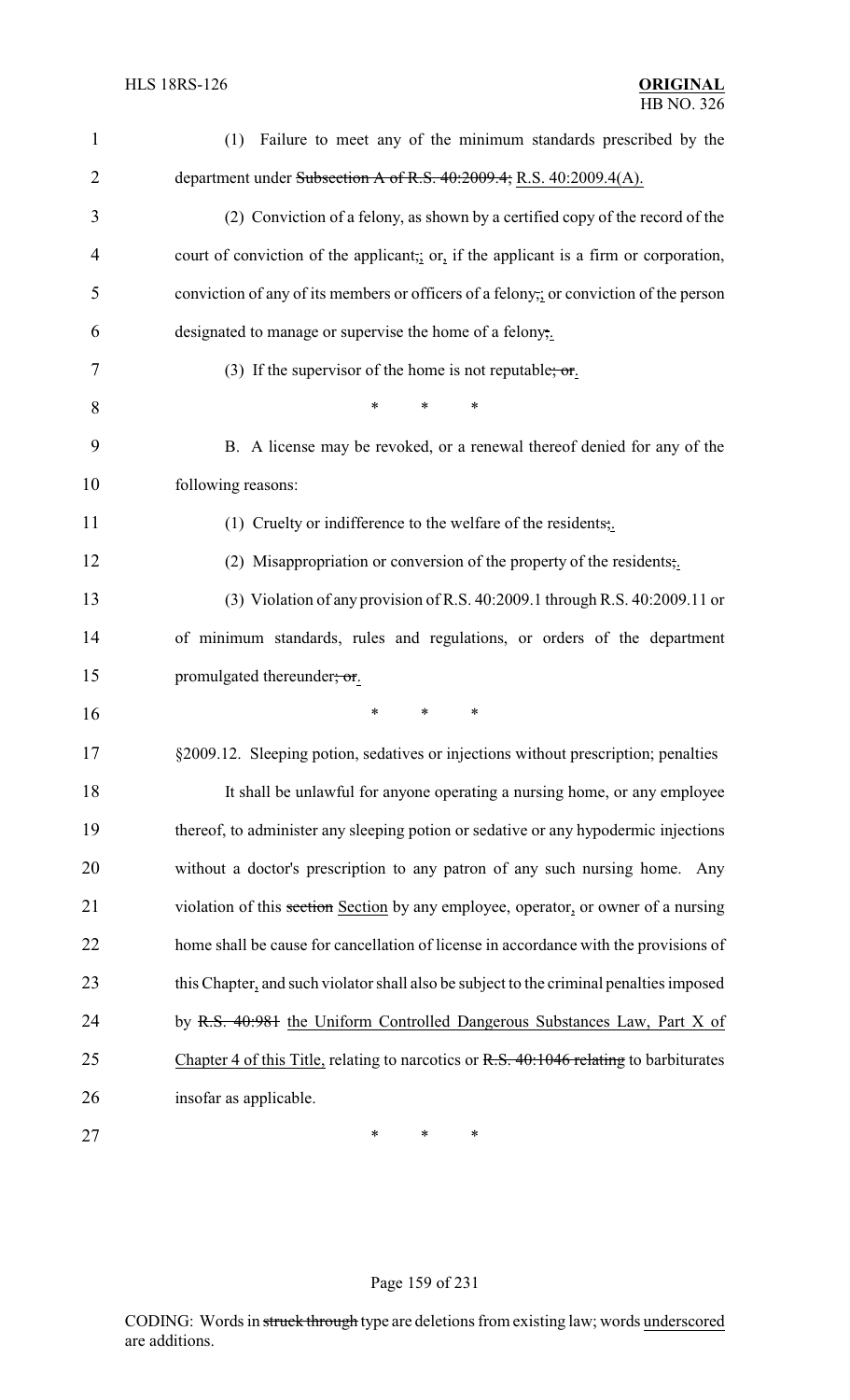§2009.18. Notification of the procedure

 The Louisiana Department of Health shall prepare and distribute to nursing 3 homes in quantities appropriate to carry out the intent of this section Section a booklet setting forth the complaint procedure established byR.S. 40:2009.13 through 40:2009.17 2009.17. This booklet shall include a summary of costs which the Title XIX nursing home payments cover, a list of most additional kinds of costs which could be incurred but which Title XIX nursing home payments do not cover, and other information the department deems necessary to assist the families, and the individuals admitted, to a better understanding of the adjustments relative to living in a nursing home. The booklet shall be distributed by all licensed nursing homes to all current patients and to all new patients on the date of their admission. In addition, notice of this complaint procedure, complete with the name, address, and telephone number of the licensing and certification section of the office of management and finance of the Louisiana Department of Health, shall be posted conspicuously in the nursing home at places where patients gather, including, but not limited to, the administrative office, the dining hall, the activity room, and all nurses' stations. \* \* \* 19 §2009.21. Mandatory screening of nursing home medicaid Medicaid patients with mental illness or developmental disabilities; implementation, review 21 \* \* \* \* §2017.9. Medicare; use of information obtained; penalty All files, records, reports, or other papers, or any information obtained at any time by the Louisiana Department of Health in the course of discharging its duties

 under any agreement with the United States of America through the Department of Health, Education and Welfare or its successor pertaining to Public Law 80-97, popularly known as the Medicare Act, shall be used solely for the purposes of such agreement; and it shall be unlawful, except for said purposes, for any person to solicit, disclose, receive or make use of or to authorize or knowingly permit,

### Page 160 of 231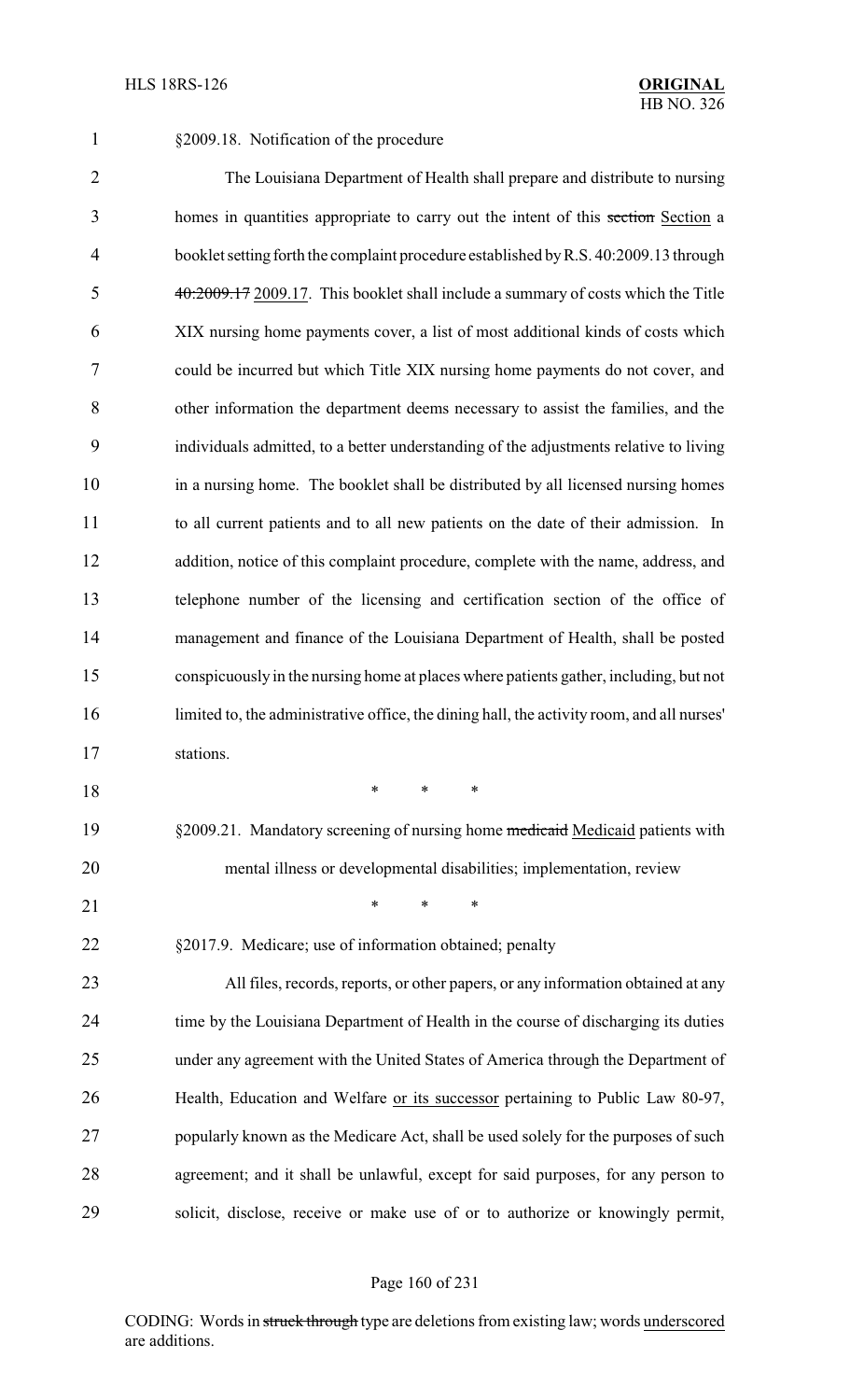| 1              | participate in or acquiesce in the use of any information obtained by the Louisiana                     |
|----------------|---------------------------------------------------------------------------------------------------------|
| $\overline{2}$ | Department of Health pursuant to, or as a result of, any agreement with the United                      |
| 3              | States of America as aforementioned. Nothing herein contained shall limit the use                       |
| 4              | of records, reports, charts, documents or other papers or information as governed by                    |
| 5              | R.S. 40:2013.3, R.S. 40:2014.1, R.S. 40:2016, or R.S. 44:7.                                             |
| 6              | *<br>*<br>*                                                                                             |
| 7              | §2102. Definitions                                                                                      |
| 8              | As used in this Part:                                                                                   |
| 9              | (1) "Department" means the Louisiana Department of Health.                                              |
| 10             | $\angle$ + (2) "Hospital" means any institution, place, building, or agency, public                     |
| 11             | or private, whether for profit or not, with facilities for the diagnosis, treatment, or                 |
| 12             | care of persons who are suffering from illness, injury, infirmity, or deformity or                      |
| 13             | other physical condition for which obstetrical, medical, or surgical services would                     |
| 14             | be available and appropriate and which operates or is affiliated with facilities for the                |
| 15             | overnight care, observation, or recovery of those persons. The term "hospital" does                     |
| 16             | not include the following:                                                                              |
| 17             | $(\dagger)$ (a) Physicians' offices or clinics where patients are not regularly kept as                 |
| 18             | bed patients for twenty-four hours or more.                                                             |
| 19             | $\left(\frac{2}{2}\right)$ (b) Nursing homes as defined by and regulated under the provisions of        |
| 20             | R.S. 40:2009.1 through R.S. 40:2009.12 2009.12.                                                         |
| 21             | $\left(\frac{1}{2}\right)$ (c) Persons, schools, institutions, or organizations engaged in the care     |
| 22             | and treatment of children with intellectual disabilities and which are required to be                   |
| 23             | licensed by the provisions of the Developmental Disability Law (R.S. 28:451.1 et                        |
| 24             | seq.).                                                                                                  |
| 25             | $\left(\frac{4}{4}\right)$ (d) Hospitalization or care facilities maintained by the state at any of its |
| 26             | penal and correctional institutions provided that nothing herein contained shall                        |
| 27             | prevent a penal or correctional institution from applying for licensure of its                          |
| 28             | hospitalization or care facility.                                                                       |

# Page 161 of 231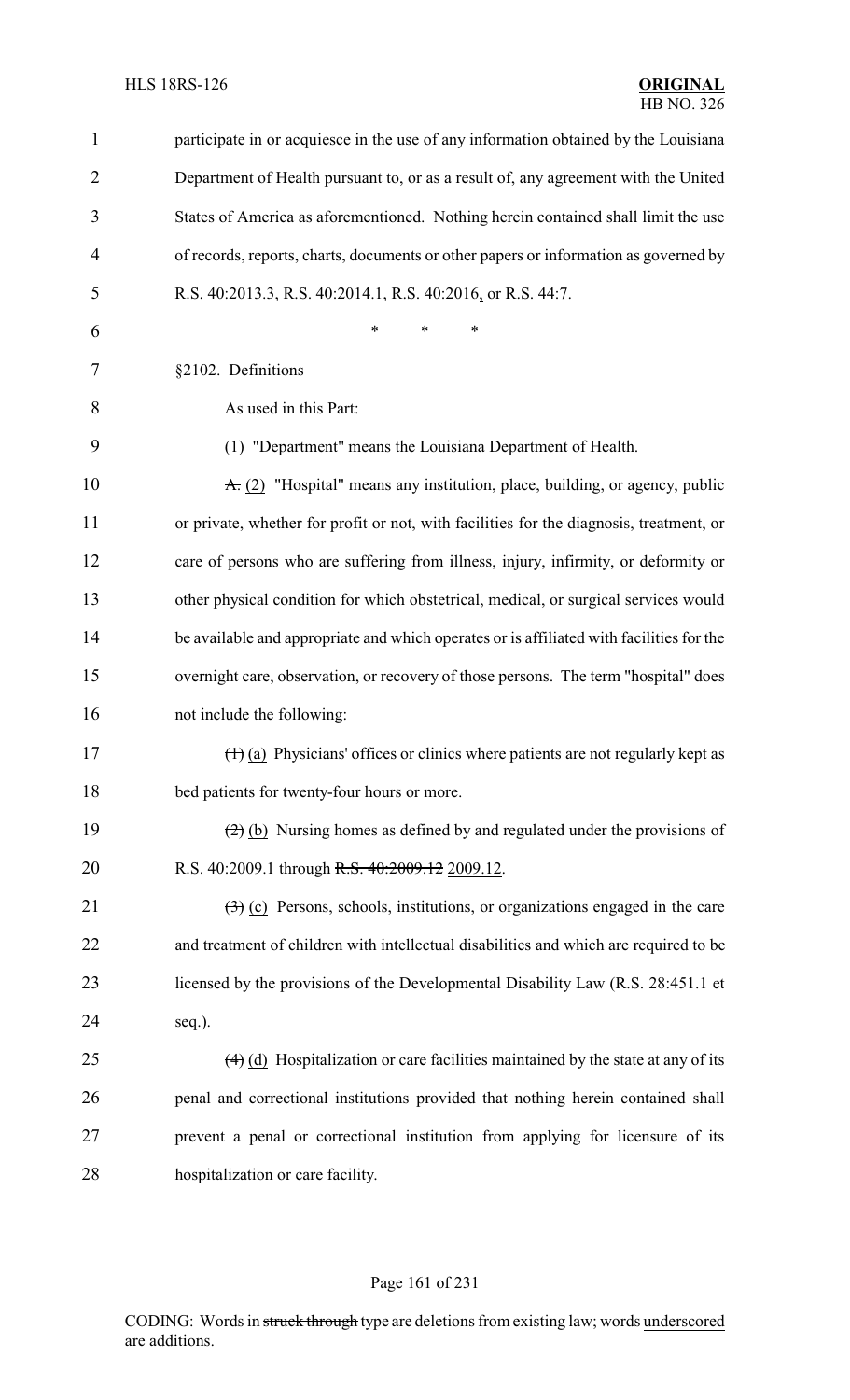| $\mathbf{1}$   | Hospitalization or care facilities maintained by the federal<br>$(5)$ (e)                 |
|----------------|-------------------------------------------------------------------------------------------|
| $\overline{2}$ | government or agencies thereof.                                                           |
| 3              | $(6)$ (f) Hospitalization or care facilities maintained by any university or              |
| 4              | college provided that nothing herein contained shall prevent any college or university    |
| 5              | from applying for licensure of its hospitalization or care facility.                      |
| 6              | $(\overline{7})$ (g) Any other entity licensed for the diagnosis, treatment, or care of   |
| 7              | persons admitted for overnight stay.                                                      |
| 8              | $\overline{B}$ : (3) "Person" means the state, and any political subdivision or municipal |
| 9              | corporation thereof, an individual, firm, partnership, corporation, company,              |
| 10             | association or joint stock association, or the legal successor thereof.                   |
| 11             | C. "Department" means the Louisiana Department of Health of the state of                  |
| 12             | Louisiana.                                                                                |
| 13             | <b>D.</b> (4) "Secretary" means the secretary of the Louisiana Department of              |
| 14             | Health of the state of Louisiana.                                                         |
| 15             | *<br>∗<br>∗                                                                               |
| 16             | §2109. Rules, regulations, and minimum standards                                          |
| 17             | ∗<br>∗<br>∗                                                                               |
| 18             | B. The minimum standards adopted by the secretary governing operation and                 |
| 19             | maintenance of hospitals may contain regulations in relation to:                          |
| 20             | $(1)(a)$ Construction of hospital buildings, facilities, and equipment, including         |
| 21             | regulations on plumbing, heating, lighting, ventilation, fire protection, fire            |
| 22             | prevention devices and equipment, floor space, and other housing conditions               |
| 23             | designed to insure ensure the health, safety, and comfort of patients.                    |
| 24             | $\ast$<br>$\ast$<br>$\ast$                                                                |
| 25             | (c) The establishment of new or replacement facilities or reestablishment of              |
| 26             | facilities that have sustained substantial structural damage from a hurricane or          |
| 27             | substantial structural damage from flooding which are located in areas subject to         |
| 28             | hurricanes, tidal surges, or flooding. An architect or civil engineer registered in the   |
| 29             | state shall determine whether a facility has sustained substantial structural damage      |
|                |                                                                                           |

# Page 162 of 231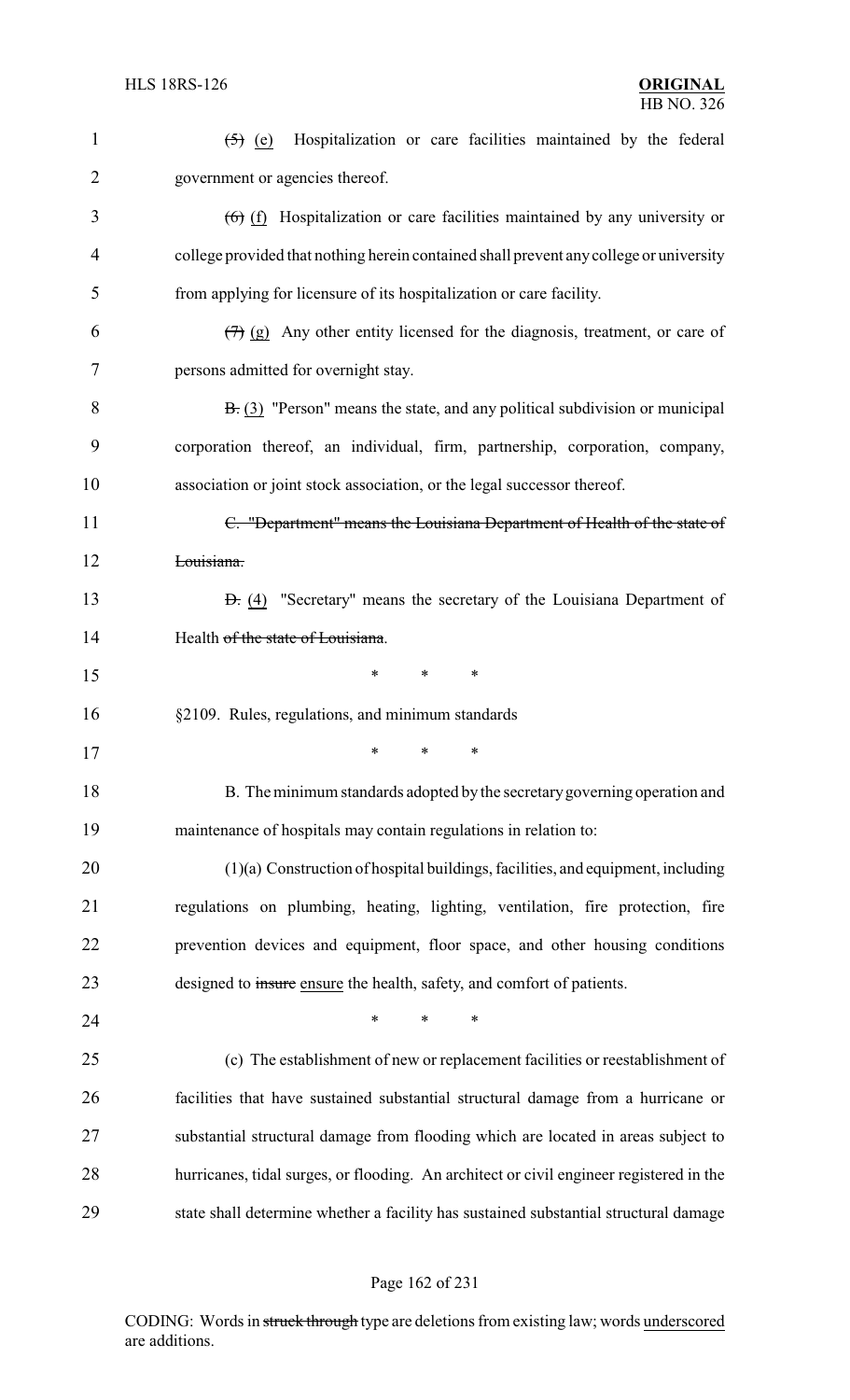| $\mathbf{1}$   | from a hurricane or substantial structural damage from flooding in accordance with      |
|----------------|-----------------------------------------------------------------------------------------|
| $\overline{2}$ | the Louisiana State Uniform Construction Code. The regulations adopted by the           |
| 3              | department shall include but not be limited to:                                         |
| $\overline{4}$ | *<br>*<br>*                                                                             |
| 5              | (ii) Provisions for the fair allocation of the Medicaid share of facility specific      |
| 6              | facility-specific costs directly incurred by a facility as a result of compliance.      |
| 7              | $\ast$<br>*<br>*                                                                        |
| 8              | Sanitary conditions, practices, and environment and sanitary and<br>(2)                 |
| 9              | sterilization procedures and practices designed to avoid sources and transmission of    |
| 10             | infections, including regulations governing the isolation of patients with              |
| 11             | communicable diseases.                                                                  |
| 12             | (3) Diet related to the needs of each patient based on good nutritional                 |
| 13             | practice and on recommendation of the attending physician; laboratory, X-ray, and       |
| 14             | pharmacy facilities or access of the hospital to such facilities; personnel having      |
| 15             | responsibility for any part of the care and treatment of patients.                      |
| 16             | (4) Equipment essential to the health, care, and maximum well-being of the              |
| 17             | patients of the hospital.                                                               |
| 18             | (5) Such other regulations or standards as will insure ensure proper care and           |
| 19             | treatment of patients as may be deemed necessary for an effective administration of     |
| 20             | this Part.                                                                              |
| 21             | Classification of hospitals and variation of standards so as to insure<br>(6)           |
| 22             | ensure realistic, practical, and uniform standards for the hospitals in each            |
| 23             | classification. However, no rule, regulation, policy, or standard adopted by the        |
| 24             | secretary shall require a hospital located in a parish with a population of two hundred |
| 25             | fifty thousand people or less to maintain personnel in-house with credentials to        |
| 26             | administer obstetric anesthesia on a twenty-four-hour basis in order to qualify for     |
| 27             | Medicaid reimbursement for Level III, neonatal, or obstetric medical services, or as    |
| 28             | a prerequisite for licensure to provide such services. Personnel with such credentials  |

# Page 163 of 231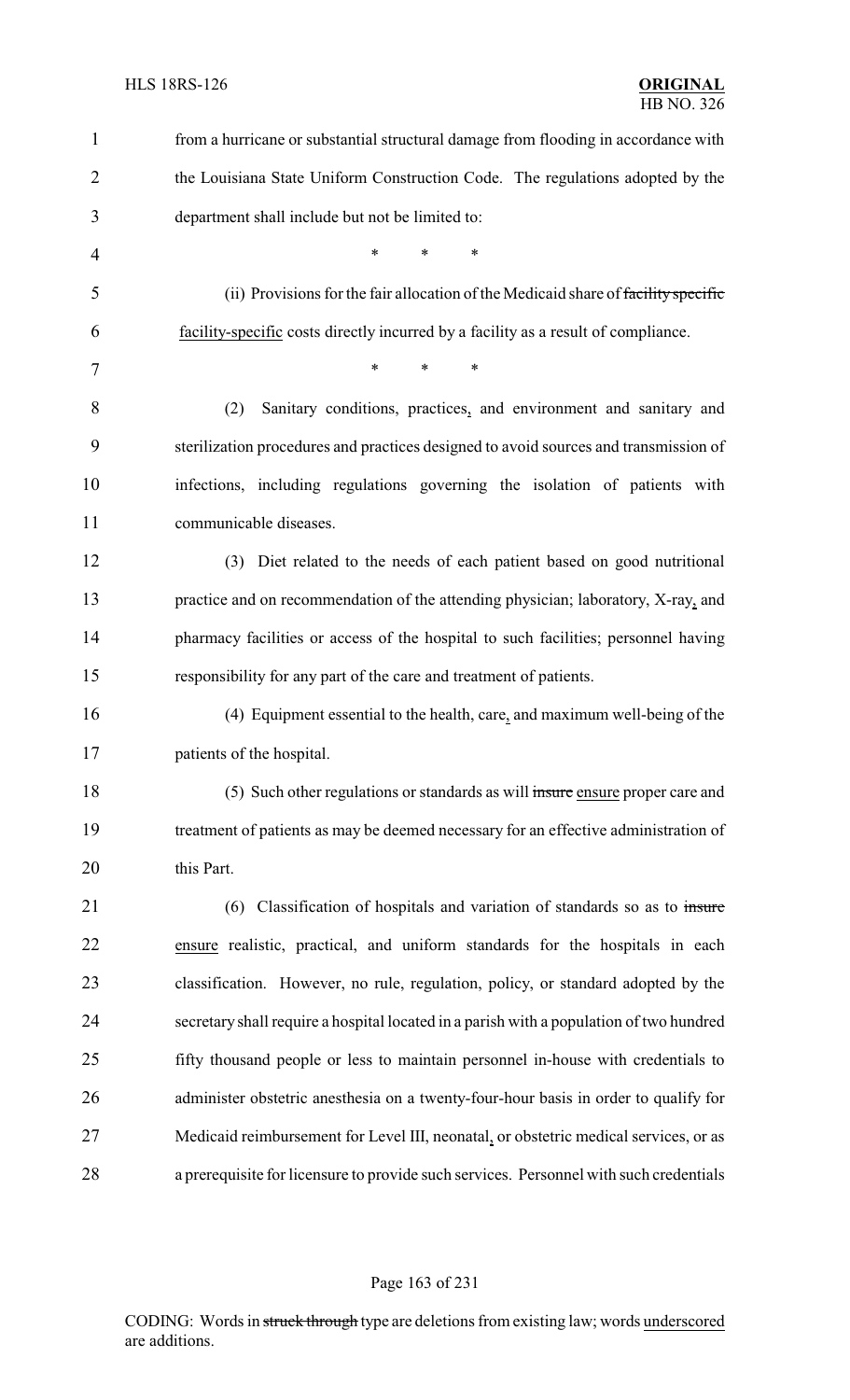- may be required to be on staff and readily available on a twenty-four-hour on-call
- basis and demonstrate ability to provide anesthesia services within twenty minutes.
	-

\* \* \*

4 C. Any health care healthcare facility that proposes to utilize beds for post- hospital extended care, including distinct-part skilled, intermediate, and swing, and admits nursing home patients who receive Medicaid payments to those beds shall meet all licensure requirements for nursing homes. Such requirements shall include but not be limited to a nursing home license, employment of a nursing home administrator, social service designee, and a patient activity coordinator, and all need criteria and resource goals promulgated by the Louisiana Department of Health pursuant to 42 U.S.C. 1320a-1. A review for need shall be conducted by the Louisiana Department of Health utilizing the State Health Plan resource goals and departmental need criteria regardless of whether there is a capital expenditure. If need is not established in accordance with the need criteria and resource goals, license shall be denied for utilization of those beds. Distinct-part skilled and swing beds approved for utilization pursuant to the provisions of this Subsection shall be limited to twenty such beds per hospital.

18 D. Any health care healthcare facility which, on the effective date of this Subsection, has in operation any distinct-part skilled or swing beds or has been 20 notified by the division of policy, planning, and evaluation of the Department of **Health and Human Resources** Louisiana Department of Health that such proposed beds do not require health planning review, and which would otherwise be subject to the provisions of this Section, shall be exempted from health planning review to determine need for such beds. However, nothing herein shall be construed to allow the participation in the Medicaid program of such classification of beds unless the facility and beds possess a Title XIX provider agreement prior to September 1, 1987.

27 \* \* \* \*

#### Page 164 of 231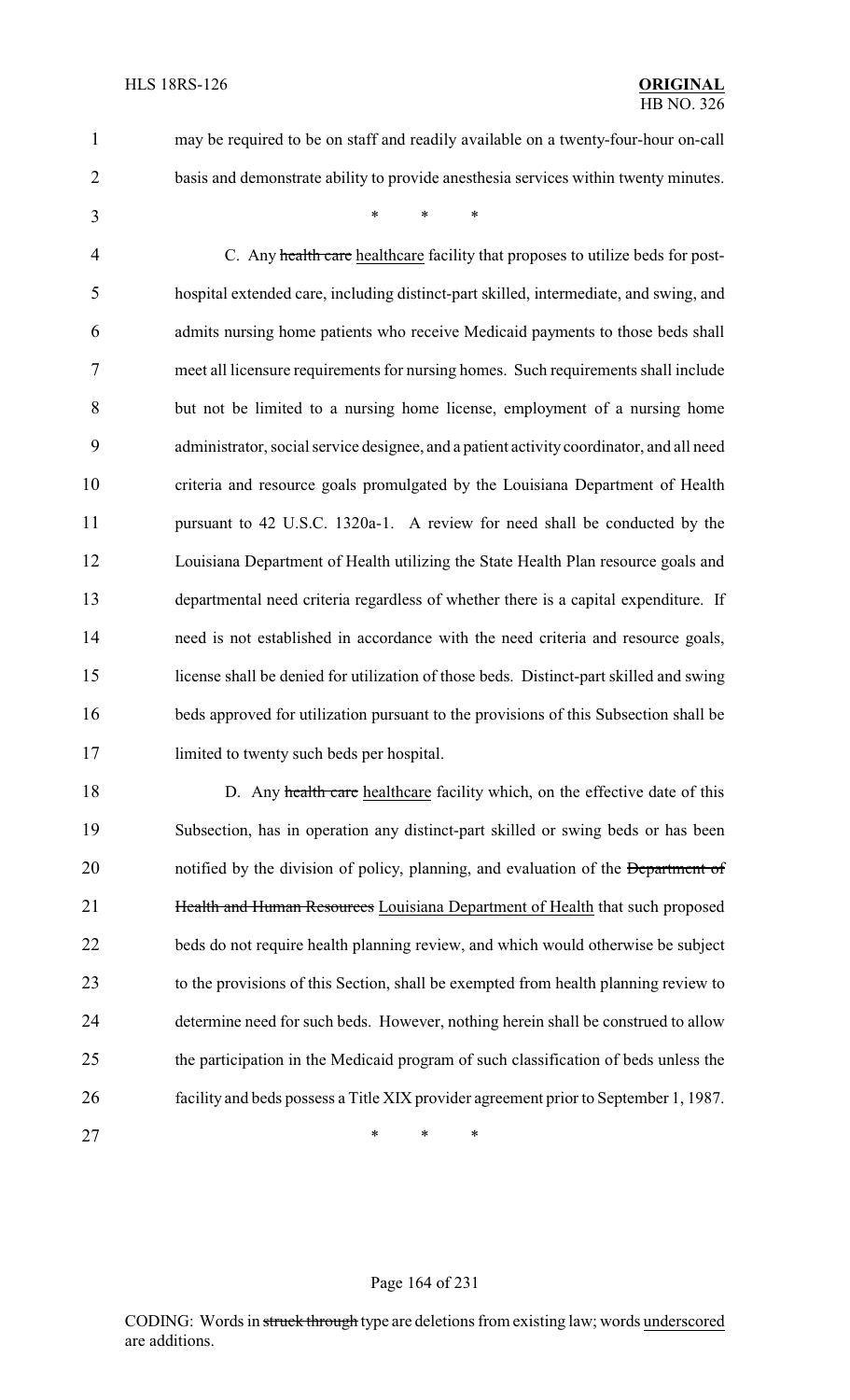| $\mathbf{1}$   | §2116. Facility need review                                                           |
|----------------|---------------------------------------------------------------------------------------|
| $\overline{2}$ | *<br>∗<br>∗                                                                           |
| 3              | D.(1) In order to accomplish cost effectiveness of beds issued pursuant to a          |
| 4              | department waiver, the department may promulgate rules that include but are not       |
| 5              | limited to the following:                                                             |
| 6              | $\ast$<br>$\ast$<br>∗                                                                 |
| 7              | (c) In order to achieve a reduction in long-term care institutional costs, a          |
| 8              | program for reduction of certificates of need for nursing facility beds, which may    |
| 9              | include a buy-back program, provided such a buy-back program is approved by the       |
| 10             | Center Centers for Medicaid and Medicare Services and is eligible for federal funds   |
| 11             | participation.                                                                        |
| 12             | $\ast$<br>*<br>∗                                                                      |
| 13             | §2116.32. Licensing of home health agencies; applications; fees, disposition of fees  |
| 14             | *<br>*<br>$\ast$                                                                      |
| 15             | B. Except as provided in Subsection D of this Section, no license shall be            |
| 16             | issued to any home health agency unless that agency meets the minimum standards       |
| 17             | for home health agencies promulgated by the secretary and all licensure requirements  |
| 18             | as provided in this Part.                                                             |
| 19             | *<br>∗<br>∗                                                                           |
| 20             | §2116.34. Minimum standards; rules and regulations                                    |
| 21             | $\ast$<br>*<br>∗                                                                      |
| 22             | B. The secretary shall review annually the published minimum standards and            |
| 23             | rules and regulations referred to in Subsection A of this Section and report findings |
| 24             | annually to the Joint Health and Welfare Committee House and Senate committees        |
| 25             | on health and welfare no less than sixty days prior to the regular session.           |
| 26             | *<br>∗<br>∗                                                                           |
| 27             | §2117.5. Denial, nonrenewal, or revocation of license; grounds; notification; appeal  |
| 28             | ∗<br>∗<br>∗                                                                           |

# Page 165 of 231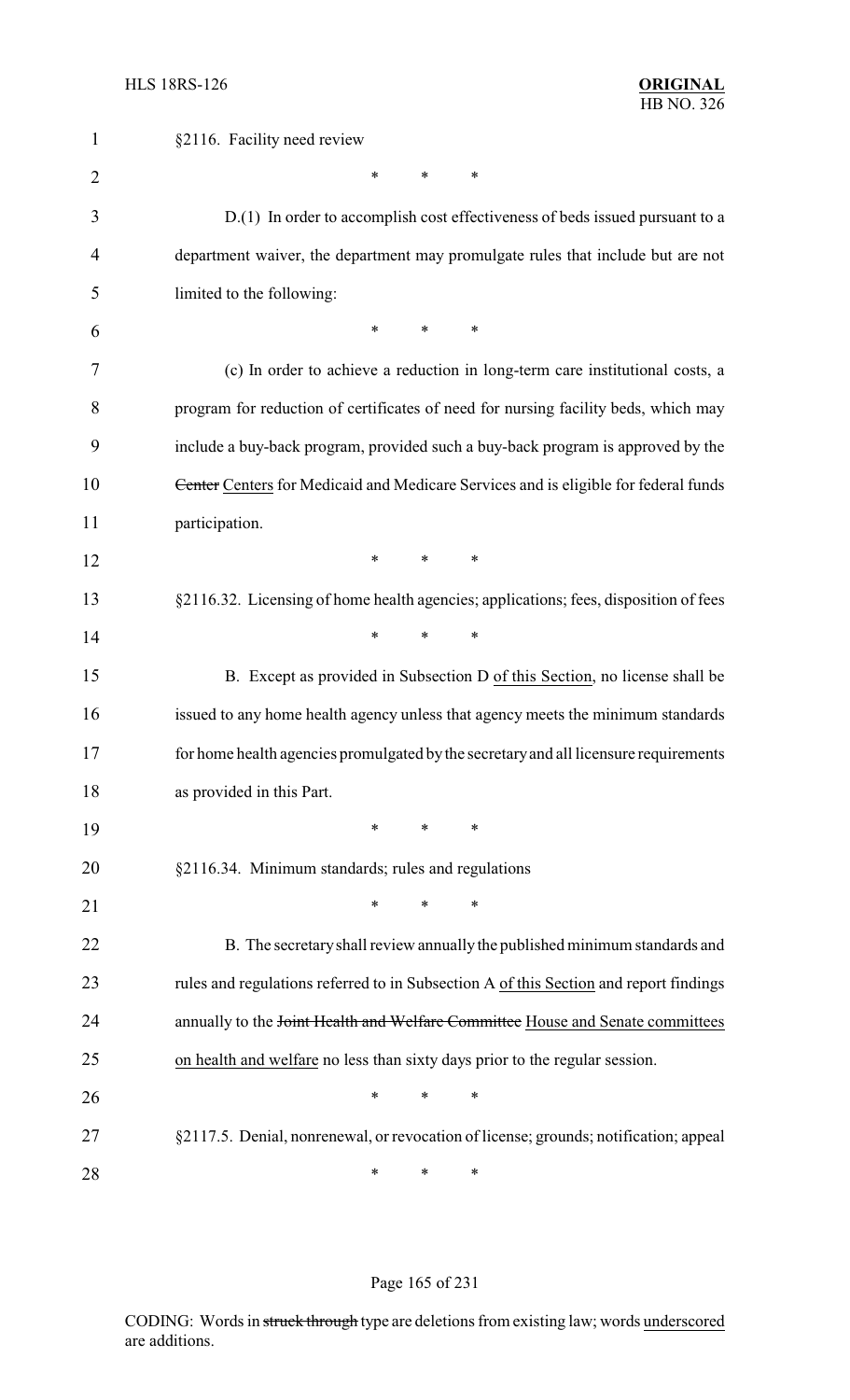| $\mathbf{1}$   | The department shall furnish an applicant or licensee with written<br>B.                  |
|----------------|-------------------------------------------------------------------------------------------|
| $\overline{2}$ | notification of any action taken pursuant to Subsection A of this Section and of the      |
| 3              | reasons for which the action was taken.                                                   |
| 4              | C. An applicant or licensee aggrieved by any action taken by the department               |
| 5              | pursuant to Subsection A of this Section may appeal such action suspensively by           |
| 6              | sending a written request for a hearing to the secretary of the department. The           |
| 7              | request for a hearing must shall be received by the secretary within fifteen days         |
| 8              | exclusive of legal holidays after the applicant or licensee receives the written notice   |
| 9              | of the department's action and shall specify in detail the reasons for the request. If    |
| 10             | the department determines that the health or safety of the patients served at the         |
| 11             | facility is in jeopardy, a license may be revoked immediately with appeal rights          |
| 12             | granted after the facility ceases operation and the patients are removed from the         |
| 13             | facility.                                                                                 |
| 14             | *<br>$\ast$<br>*                                                                          |
| 15             | §2120.4. Rules and regulations; licensing standards                                       |
| 16             | *<br>*<br>$\ast$                                                                          |
| 17             | B. The licensing agency of the department shall prescribe, promulgate, and                |
| 18             | publish rules, regulations, and licensing standards to include but not be limited to the  |
| 19             | following:                                                                                |
| 20             | $\ast$<br>∗<br>∗                                                                          |
| 21             | (9) Planning, construction, and design of the facility or provider to insure              |
| 22             | ensure the health, safety, welfare, rights, and comfort of patients, clients, and persons |
| 23             | receiving services.                                                                       |
| 24             | $(10)(a)$ Such other regulations or standards as will insure ensure proper care           |
| 25             | and treatment of patients, clients, and persons receiving services, including             |
| 26             | provisions relative to civil money penalties, as may be deemed necessary for an           |
| 27             | effective administration of this Part.                                                    |
| 28             | ∗<br>∗<br>∗                                                                               |
|                |                                                                                           |

# Page 166 of 231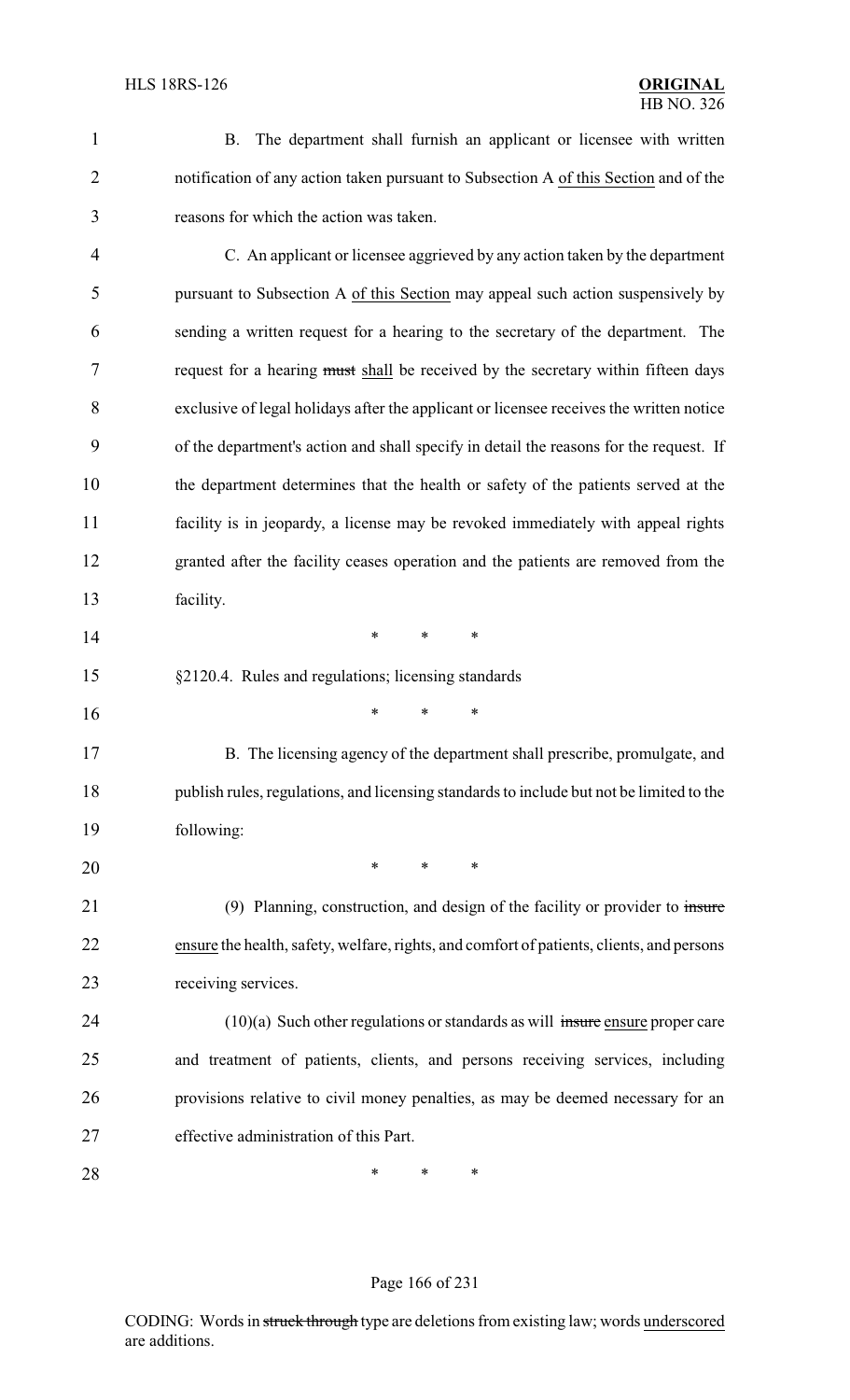| $\mathbf{1}$   | §2120.5. License issuance; application; onsite inspection                               |
|----------------|-----------------------------------------------------------------------------------------|
| $\overline{2}$ | *<br>*<br>∗                                                                             |
| 3              | E. The licensing agency may perform an onsite inspection at reasonable                  |
| 4              | times as necessary to insure ensure compliance with the provisions of this Part.        |
| 5              | $\ast$<br>$\ast$<br>*                                                                   |
| 6              | §2120.44. Rules and regulations; licensing standards                                    |
| 7              | *<br>*<br>∗                                                                             |
| 8              | <b>B.</b><br>The department shall prescribe, promulgate, and publish rules,             |
| 9              | regulations, and licensing standards relative to adult day health care providers, to    |
| 10             | include but not be limited to the following:                                            |
| 11             | $\ast$<br>*<br>*                                                                        |
| 12             | (9) Planning, construction, and design of the facility to insure ensure the             |
| 13             | health, safety, welfare, and comfort of patients, clients, and persons receiving        |
| 14             | services.                                                                               |
| 15             | $\ast$<br>$\ast$<br>$\ast$                                                              |
| 16             | §2120.45. License issuance; application; onsite inspection                              |
| 17             | $\ast$ . The set of $\ast$<br>$*$ and $*$<br>∗                                          |
| 18             | D. The department may perform an onsite inspection at reasonable times as               |
| 19             | necessary to insure ensure compliance with the provisions of this Part.                 |
| 20             | $\ast$<br>$\ast$<br>$\ast$                                                              |
| 21             | §2144. Hospital Records and Retention Act                                               |
| 22             | A. As used in this Section:                                                             |
| 23             | "Health care Healthcare provider" means a hospital, as defined in<br>(1)                |
| 24             | Paragraph (3) hereof this Subsection, and means a person, corporation, facility, or     |
| 25             | institution licensed by the state to provide health care or professional services as a  |
| 26             | physician, hospital, ambulatory surgical center, dentist, registered or licensed        |
| 27             | practical nurse, pharmacist, optometrist, podiatrist, chiropractor, physical therapist, |
| 28             | or psychologist, and/or or an officer, employee or agent thereof acting in the course   |
| 29             | and scope of his employment.                                                            |

# Page 167 of 231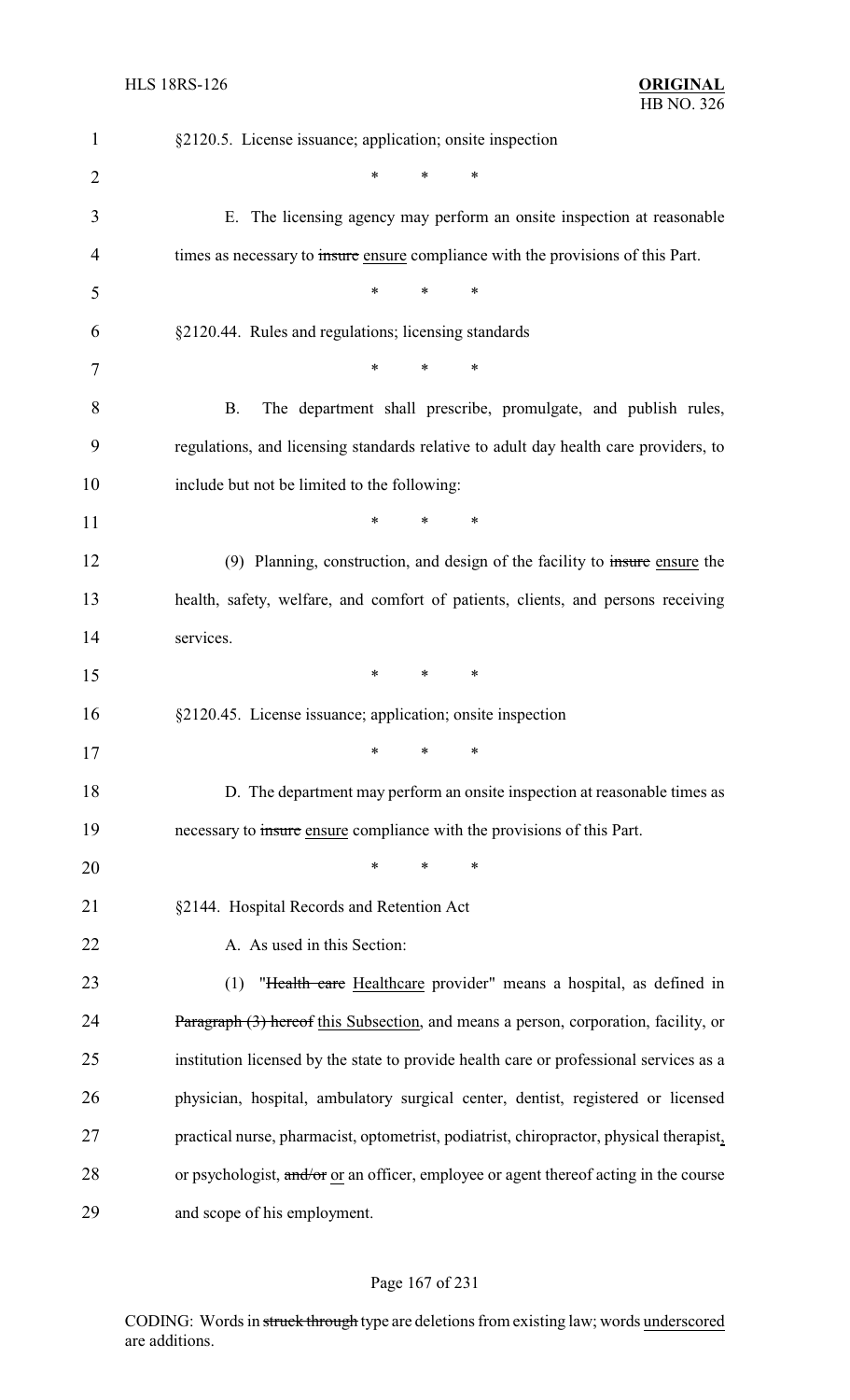| $\mathbf{1}$   | "Patient" means a natural person who receives health care from a<br>(2)                   |
|----------------|-------------------------------------------------------------------------------------------|
| $\overline{2}$ | licensed health care provider. "Hospital" means any hospital as defined in R.S.           |
| 3              | 40:2102 and ambulatory surgical center as defined in R.S. 40:2133.                        |
| 4              | $(3)$ "Hospital" means any hospital as defined in R.S. 40:2102 and ambulatory             |
| 5              | surgical center as defined in R.S. 40:2133. "Hospital record" or "hospital chart"         |
| 6              | means a compilation of the reports of the various clinical departments within a           |
| 7              | hospital, as well as reports from healthcare providers, as are customarily catalogued     |
| 8              | and maintained by the hospital medical records department. Hospital records include       |
| 9              | reports of procedures such as X-rays and electrocardiograms, but they do not include      |
| 10             | the image or graphic matter produced by such procedures.                                  |
| 11             | (4) "Representative" means the parent of a minor patient, tutor, curator,                 |
| 12             | trustee, attorney, succession representative, or other legal agent of the patient.        |
| 13             | "Patient" means a natural person who receives health care from a licensed healthcare      |
| 14             | provider.                                                                                 |
| 15             | (5) "Hospital record" or "hospital chart" means a compilation of the reports              |
| 16             | of the various clinical departments within a hospital, as well as reports from health     |
| 17             | care providers, as are customarily catalogued and maintained by the hospital medical      |
| 18             | records department. Hospital records include reports of procedures such as X-rays         |
| 19             | and electrocardiograms, but they do not include the image or graphic matter               |
| 20             | produced by such procedures. "Representative" means the parent of a minor patient,        |
| 21             | tutor, curator, trustee, attorney, succession representative, or other legal agent of the |
| 22             | patient.                                                                                  |
| 23             | $\ast$<br>$\ast$<br>$\ast$                                                                |
| 24             | C. The patient or his authorized representatives may request and obtain                   |
| 25             | copies of his hospital records in the manner set forth in Subsection D of this Section.   |
| 26             | ∗<br>*<br>∗                                                                               |
| 27             | F.                                                                                        |
| 28             | $\ast$<br>*<br>∗                                                                          |

### Page 168 of 231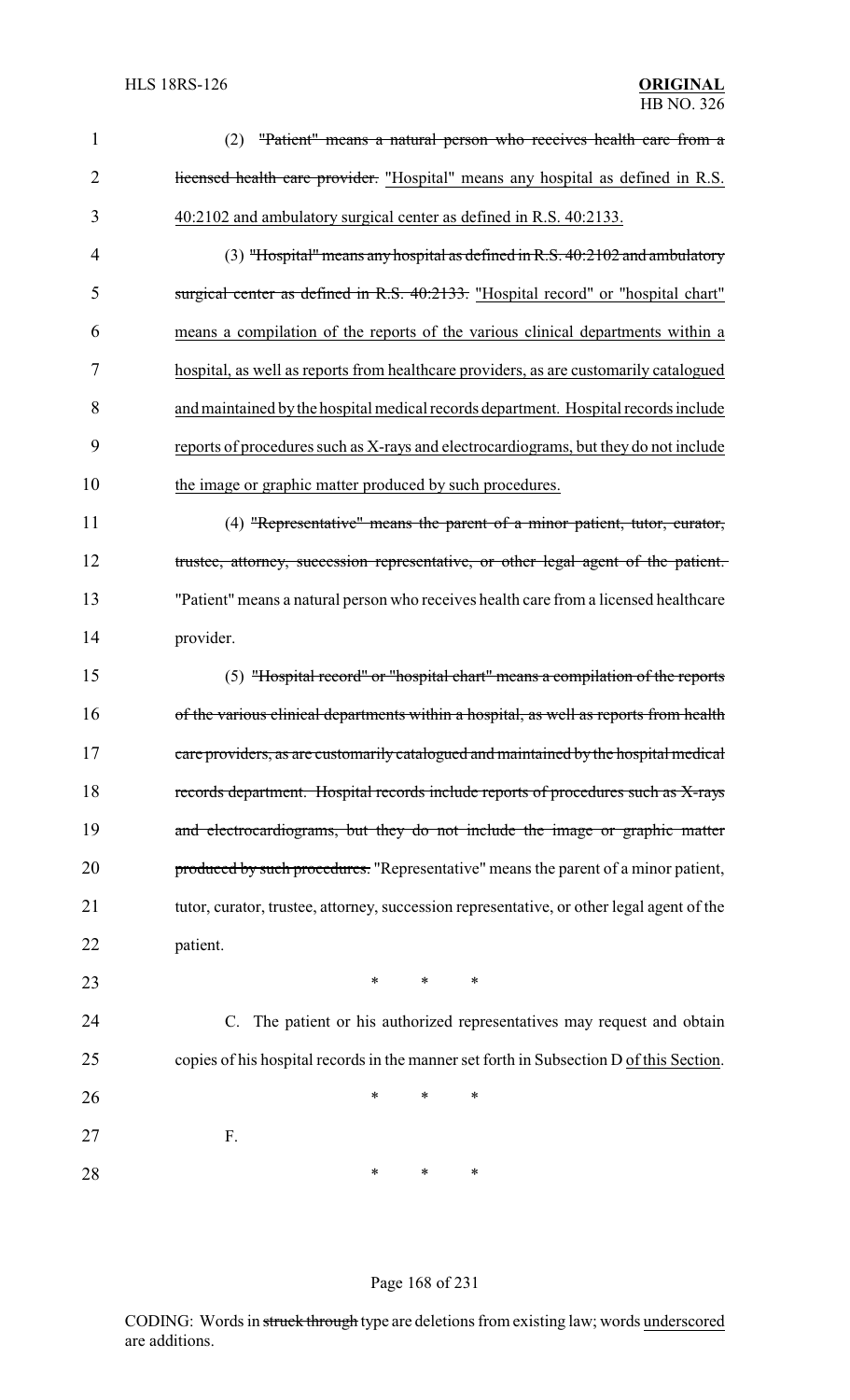| $\mathbf{1}$   | (2) Graphic matter, images, X-ray films and like matter that were necessary             |
|----------------|-----------------------------------------------------------------------------------------|
| $\overline{2}$ | to produce a diagnostic or therapeutic report shall be retained, preserved, and         |
| 3              | properly stored by hospitals in their original, microfilmed, or similarly reproduced    |
| 4              | form for a minimum period of three years from the date a patient is discharged. Such    |
| 5              | graphic matter, images, X-ray film, and like matter shall be retained for longer        |
| 6              | periods when requested in writing by any one of the following persons:                  |
| 7              | $\ast$<br>$\ast$<br>*                                                                   |
| 8              | G. A certified copy of the hospital record or graphic matter, images, X-ray             |
| 9              | film, and like matter shall be deemed to be an original for all purposes, and shall be  |
| 10             | admissible in evidence in all courts or administrative agencies as if it were the       |
| 11             | original.                                                                               |
| 12             | H.(1) Subject to such guidelines and limitations as may be promulgated by               |
| 13             | the Louisiana Department of Health, electronic signatures by licensed health care       |
| 14             | healthcare providers on medical records are hereby authorized.                          |
| 15             | (2) The Louisiana Department of Health may promulgate rules to regulate                 |
| 16             | the use of electronic signatures. Such rules may contain any of the following:          |
| 17             | ∗<br>∗<br>∗                                                                             |
| 18             | (b) Security requirements, which may include the following:                             |
| 19             | *<br>*<br>∗                                                                             |
| 20             | Health care Healthcare provider responsibility for unauthorized<br>(iii)                |
| 21             | signatures.                                                                             |
| 22             | (3) The Louisiana Department of Health may promulgate rules to regulate                 |
| 23             | the use of orders for the care and treatment of a patient of a hospital which are given |
| 24             | to the hospital verbally or transmitted to the hospital electronically, whether by      |
| 25             | telephone, facsimile transmission, or otherwise. Such rules may include when and        |
| 26             | under what circumstances the ordering health care healthcare provider must sign or      |
| 27             | countersign the verbal or electronically transmitted order. Any such promulgated        |
| 28             | rules and regulations shall grant a health care healthcare provider up to ten days      |

# Page 169 of 231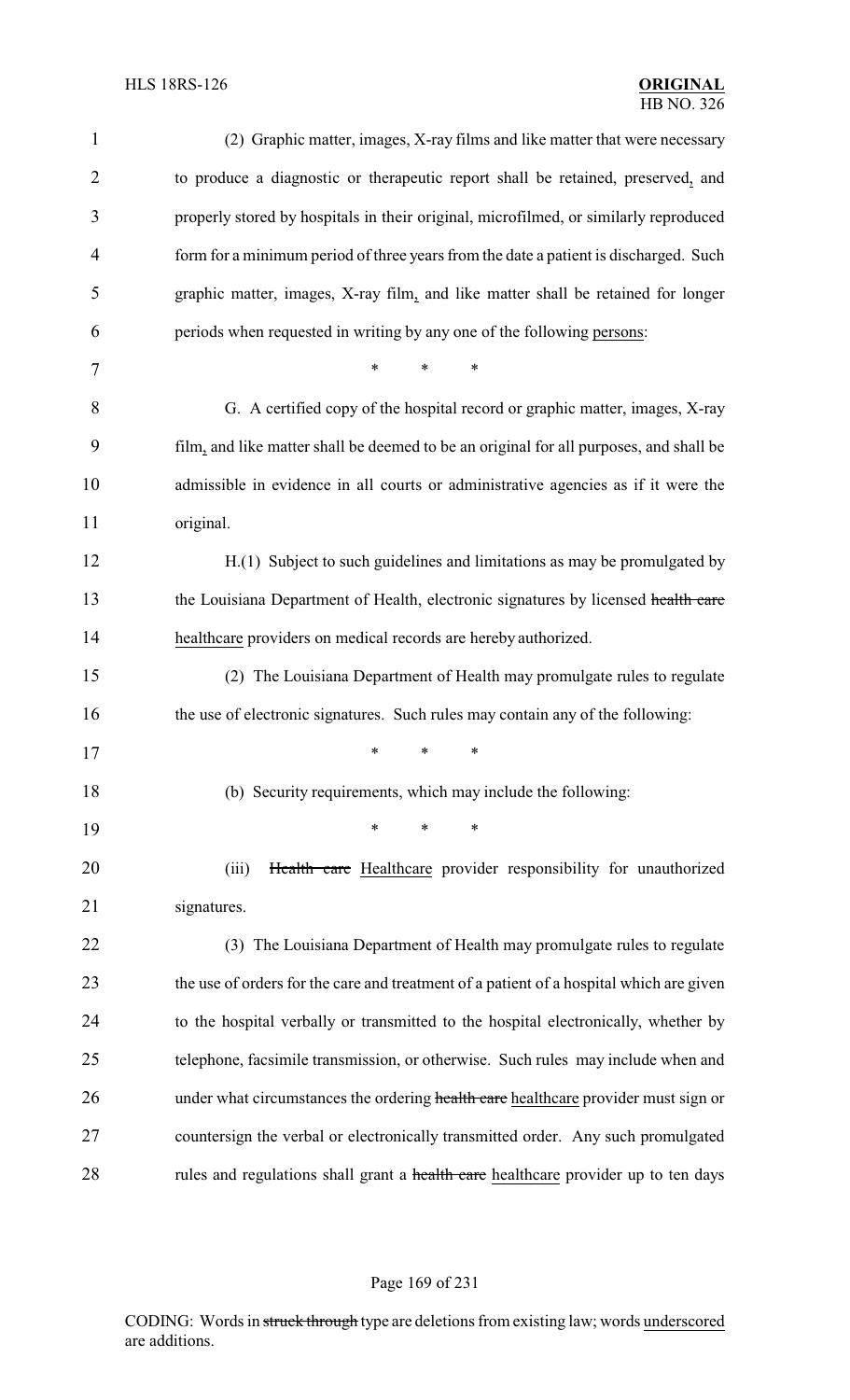| $\mathbf{1}$   | following the date an order is transmitted verbally or electronically to provide the  |
|----------------|---------------------------------------------------------------------------------------|
| $\overline{2}$ | signature or countersignature for such order.                                         |
| 3              | *<br>*<br>*                                                                           |
| 4              | §2154. Applicability                                                                  |
| 5              | A. The provisions of this Part shall not apply to the licensing of any of the         |
| 6              | following facilities or persons and shall not be construed as requiring any of the    |
| 7              | following facilities or persons to seek licensure as a behavioral health services     |
| 8              | provider:                                                                             |
| 9              | $\ast$<br>$\ast$<br>$\ast$                                                            |
| 10             | (6)<br>Federally qualified health care centers certified by the federal               |
| 11             | government.                                                                           |
| 12             | $\ast$<br>*<br>∗                                                                      |
| 13             | (12) School-based health clinics/centers clinics and centers that are certified       |
| 14             | by the Louisiana Department of Health, office of public health, and enrolled in the   |
| 15             | Louisiana Medicaid Program program.                                                   |
| 16             | A health care healthcare provider or entity solely providing case<br>(13)             |
| 17             | management or peer support services, or a combination thereof.                        |
| 18             | ∗<br>*<br>∗                                                                           |
| 19             | §2175.14. Department responsibilities                                                 |
| 20             | *<br>*<br>∗                                                                           |
| 21             | The department shall report to the House and Senate Committees on<br>Е.               |
| 22             | Health and Welfare committees on health and welfare within two years from the date    |
| 23             | of any licensure of an alternate health care model. The report shall include but not  |
| 24             | be limited to whether the alternate health care model improved access to health care, |
| 25             | the quality of health care provided by the alternate health care model, and the cost  |
| 26             | and cost-effectiveness to the public, third-party payors, and government of the       |
| 27             | alternate health care model.                                                          |
| 28             | ∗<br>$\ast$<br>∗                                                                      |

# Page 170 of 231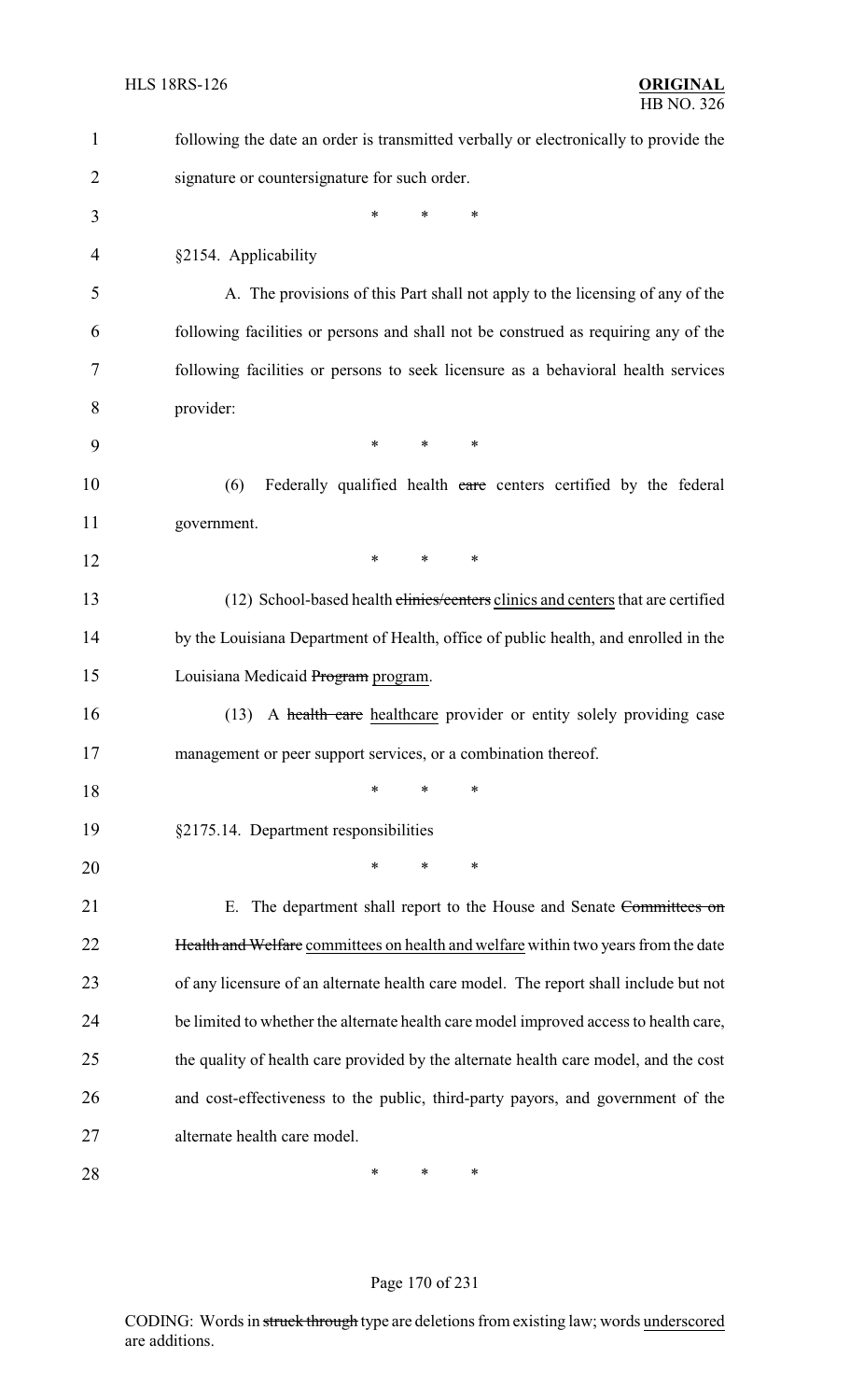| $\mathbf{1}$   | §2179. Establishment of Direct Service Worker Registry                                   |
|----------------|------------------------------------------------------------------------------------------|
| $\overline{2}$ | *<br>$\ast$<br>∗                                                                         |
| 3              | D. The provisions of this Part shall not apply to religious nonmedical nursing           |
| 4              | personnel providing services through a religious nonmedical health care institution      |
| 5              | as defined in 42 USC U.S.C. 1395x.                                                       |
| 6              | $\ast$<br>$\ast$<br>*                                                                    |
| 7              | §2180.11. Purpose                                                                        |
| 8              | The purpose of this part Part is to provide for the operation and maintenance            |
| 9              | of crisis receiving centers to provide for appropriate crisis identification,            |
| 10             | intervention, and stabilization services, including a coordinated system of entry for    |
| 11             | people in behavorial emergency rooms.                                                    |
| 12             | *<br>$\ast$<br>∗                                                                         |
| 13             | §2189. Operating without or in violation of license; injunctive relief                   |
| 14             | If any hospice operates without a valid license issued by the department or              |
| 15             | if any organization or entity uses the term "hospice" in its name or represents itself   |
| 16             | as a "hospice" without being licensed as provided herein, the department may cause       |
| 17             | a civil suit for injunctive relief to be instituted in a district court in the parish in |
| 18             | which the facility is located, including a temporary restraining order, to restrain the  |
| 19             | institution, agency, corporation, person or persons, or any other group operating the    |
| 20             | facility from continuing the violation. Nothing in this Section shall be construed to    |
| 21             | prohibit the use of the term "hospice" by nonprofit organizations qualifying under       |
| 22             | the provisions of 26 C.F.R. CFR 1.501(c)(3)-1, for the express purpose of providing      |
| 23             | support to licensed hospices in Louisiana.                                               |
| 24             | *<br>∗<br>∗                                                                              |
| 25             | §2193.4. Department rules; regulations; licensing standards                              |
| 26             | The department shall promulgate rules and regulations in accordance with the             |
| 27             | Administrative Procedure Act as may be necessary to carry into effect the provisions     |
| 28             | of this Part. Such rules and regulations shall include but not be limited to the         |

Page 171 of 231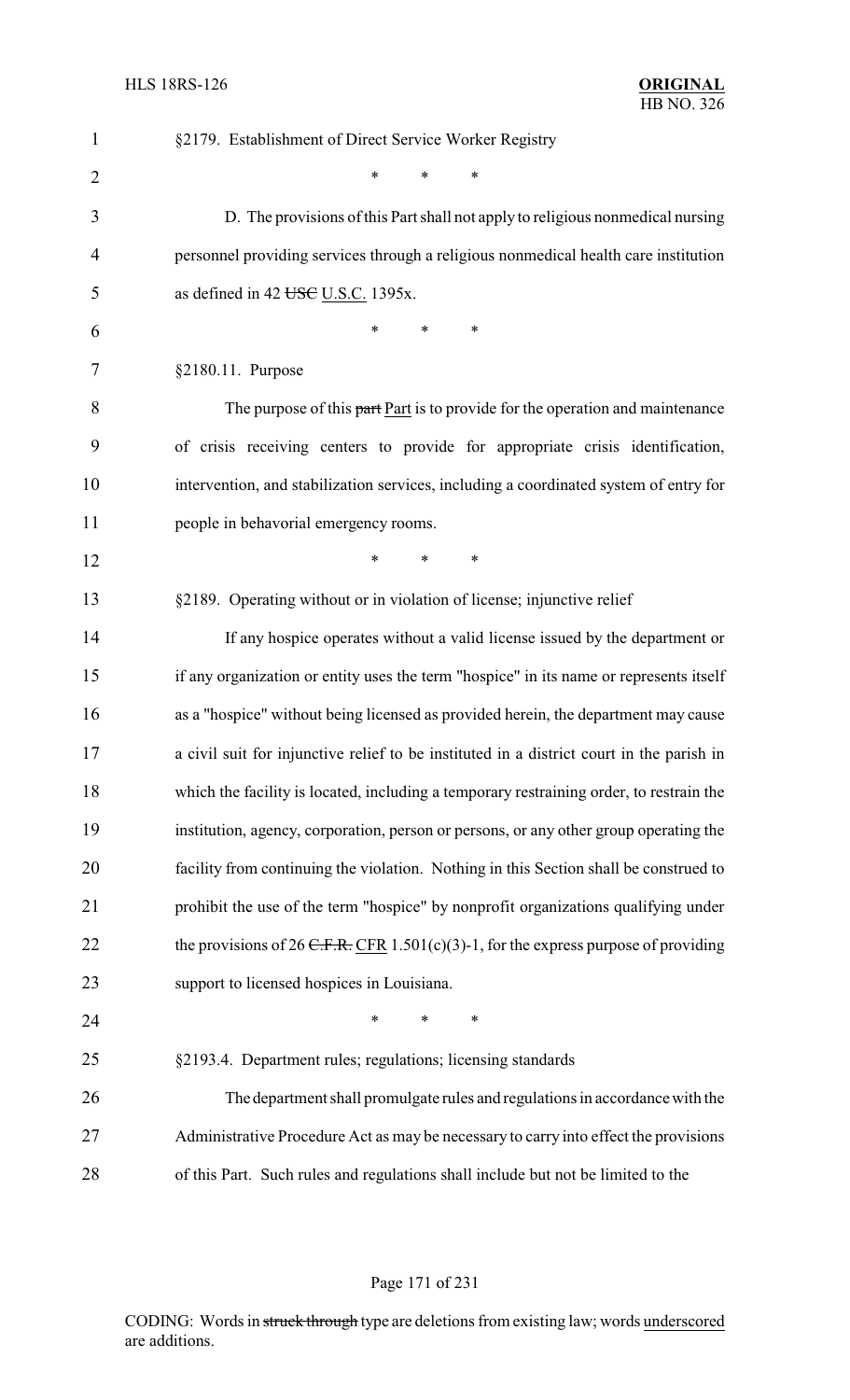| $\mathbf{1}$   | following:                                                                           |
|----------------|--------------------------------------------------------------------------------------|
| $\overline{2}$ | ∗<br>$\ast$<br>∗                                                                     |
| 3              | (9) Construction and design of the facility to insure ensure the health, safety,     |
| 4              | welfare, and comfort of patients and clients.                                        |
| 5              | *<br>*<br>*                                                                          |
| 6              | §2194.2. Definitions                                                                 |
| 7              | As used in this Part, the following definitions shall apply:                         |
| 8              | $\ast$<br>*<br>$\ast$                                                                |
| 9              | (4) "Indigent" means any person whose household income is one hundred                |
| 10             | eighty-five percent or less of the federal poverty level applicable federal poverty  |
| 11             | guideline as published in the Federal Register by the United States Department of    |
| 12             | Health and Human Services and who does not have medical insurance.                   |
| 13             | (5) "Low income Low-income person" means any person whose income is                  |
| 14             | greater than one hundred eighty-five percent of the federal poverty level applicable |
| 15             | federal poverty guideline as published in the Federal Register by the United States  |
| 16             | Department of Health and Human Services and who meets the established criteria       |
| 17             | for services based on a sliding fee schedule assignment.                             |
| 18             | "Program" means the Community-based Health Care Program for<br>(6)                   |
| 19             | indigent and low income low-income persons.                                          |
| 20             | ∗<br>∗<br>∗                                                                          |
| 21             | §2195.1. State Office of Rural Health                                                |
| 22             | A. Within the Louisiana Department of Health, the Louisiana state office of          |
| 23             | rural health shall:                                                                  |
| 24             | $\ast$<br>$\ast$<br>$\ast$                                                           |
| 25             | (8) Initiate efforts for recruitment and retention of primary care professionals     |
| 26             | through the state loan repayment program as provided in $R.S. 40:1300.4 R.S.$        |
| 27             | 40:1205.4, and any other similar programs to increase the number of health care      |
| 28             | healthcare professionals in rural areas.                                             |

# Page 172 of 231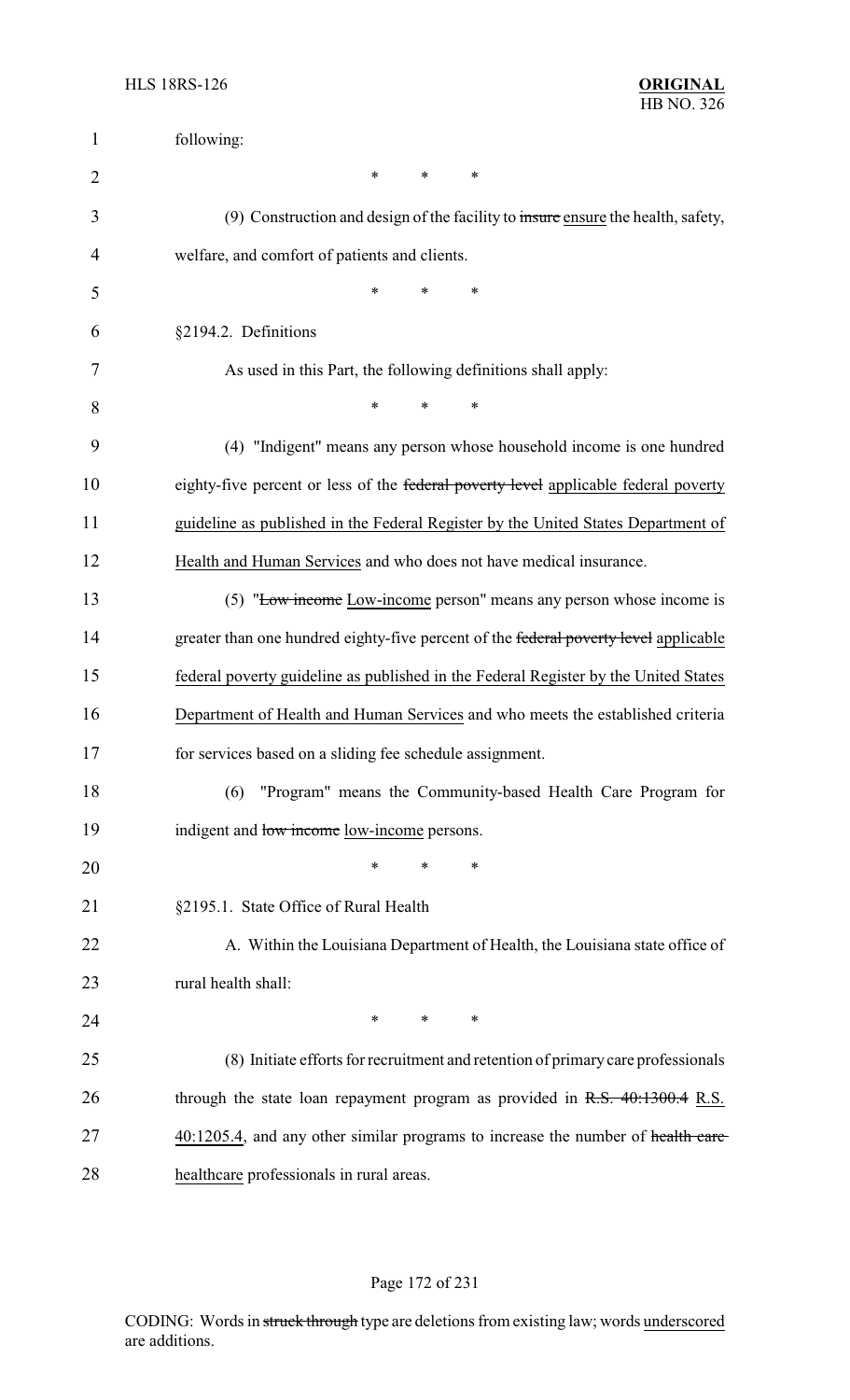| $\mathbf{1}$   | (9) A primary function of this office shall be to increase the supply of                |
|----------------|-----------------------------------------------------------------------------------------|
| $\overline{2}$ | physicians and other health care healthcare providers to the underserved areas of this  |
| 3              | state. This office may seek grants and financial inducements to entice medical          |
| 4              | students, nurse practitioners, physician assistants, and nurses to locate in the rural  |
| 5              | area. This office may seek funds for equipment and start up start-up costs for          |
| 6              | medical providers wishing to locate in under served underserved areas.                  |
| 7              | $\ast$<br>$\ast$<br>*                                                                   |
| 8              | (11) Develop and implement a strategic plan for the purposes of maintaining,            |
| 9              | enhancing, and expanding services currently offered by rural health care healthcare     |
| 10             | providers, including rural hospitals as defined in R.S. 40:1300.143 R.S. 40:1189.3,     |
| 11             | to obtain additional grants and funding from any and all public or private entities,    |
| 12             | including but not limited to the United States Department of Health and Human           |
| 13             | Services, the United States Department of Agriculture, and charitable organizations     |
| 14             | and foundations. In developing and implementing a strategic plan pursuant to this       |
| 15             | Paragraph, the secretary of the Louisiana Department of Health shall consult with       |
| 16             | rural health care healthcare provider organizations. In addition the secretary shall    |
| 17             | submit a report to the legislature at least sixty days prior to the beginning of each   |
| 18             | regular session of the legislature detailing the progress in implementing the strategic |
| 19             | plan. The report shall also set out the goals and objectives of the strategic plan for  |
| 20             | the next state fiscal session including the level of funding necessary to achieve those |
| 21             | goals and objectives.                                                                   |
| 22             | $\ast$<br>$\ast$<br>∗                                                                   |
| 23             | C. The purpose of this Section is to stimulate business and industrial growth           |
| 24             | and provide for a better delivery of health and medical services in these areas of the  |
| 25             | state by the coordination of economic development and health care healthcare            |
| 26             | resources, whether such resources originate from state or federal plans or programs,    |
| 27             | and to create priority health care healthcare and economic development zones to         |
| 28             | better serve the citizens of the region.                                                |

# Page 173 of 231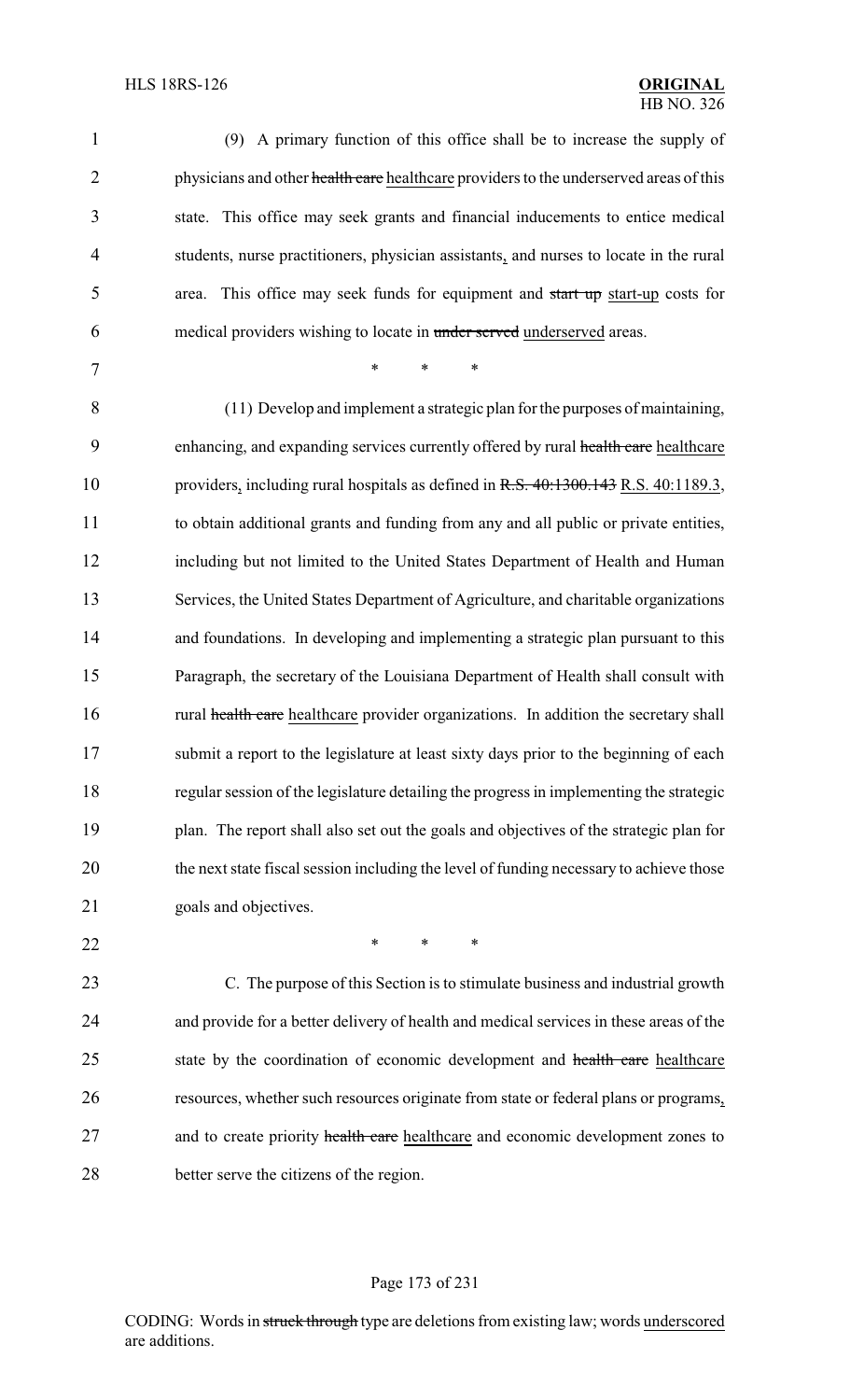| $\mathbf{1}$   | §2195.2. Grants and funding; Community-Based and Rural Health Care Fund                  |
|----------------|------------------------------------------------------------------------------------------|
| $\overline{2}$ | A. Subject to the availability of funding, the Louisiana Department of Health            |
| 3              | is authorized to provide:                                                                |
| 4              | (1) Grants to rural hospitals in amounts not to exceed seventy-five thousand             |
| 5              | dollars per year in order to increase access to emergency health services to indigent    |
| 6              | and low income low-income citizens in rural areas.                                       |
| 7              | (2) Start-up funding in amounts not to exceed one hundred fifty thousand                 |
| 8              | dollars for the purpose of providing initial start-up costs for establishment of primary |
| 9              | care health clinics designed to serve indigent and low income low-income citizens.       |
| 10             | $\ast$<br>$\ast$<br>*                                                                    |
| 11             | (4) Matching funds for demonstration projects, including but not limited to              |
| 12             | establishment or acquisition of mobile health clinics, to organizations providing        |
| 13             | health care healthcare services to indigent and low income low-income citizens           |
| 14             | living in local communities and rural areas; however, such projects shall be required    |
| 15             | to secure other local or federal funding.                                                |
| 16             | (5) Matching funds for federal grants designed to provide health services to             |
| 17             | indigent or low income low-income citizens in local communities and rural areas.         |
| 18             | $\ast$<br>*<br>∗                                                                         |
| 19             | §2196.1. Definitions                                                                     |
| 20             | As used in this Part, unless otherwise indicated:                                        |
| 21             | $\ast$<br>*<br>*                                                                         |
| 22             | (4) "Indigent" means any resident of the state whose income is below one                 |
| 23             | hundred eighty-five percent of the federal poverty level applicable federal poverty      |
| 24             | guideline as published in the Federal Register by the United States Department of        |
| 25             | Health and Human Services.                                                               |
| 26             | $\ast$<br>$\ast$<br>*                                                                    |
| 27             | §2197. Licensure of rural health clinics                                                 |
| 28             | In order to receive certification by the Health Care Financing<br>А.                     |
| 29             | Administration, or its successor, and designated reimbursement for any rural health      |

# Page 174 of 231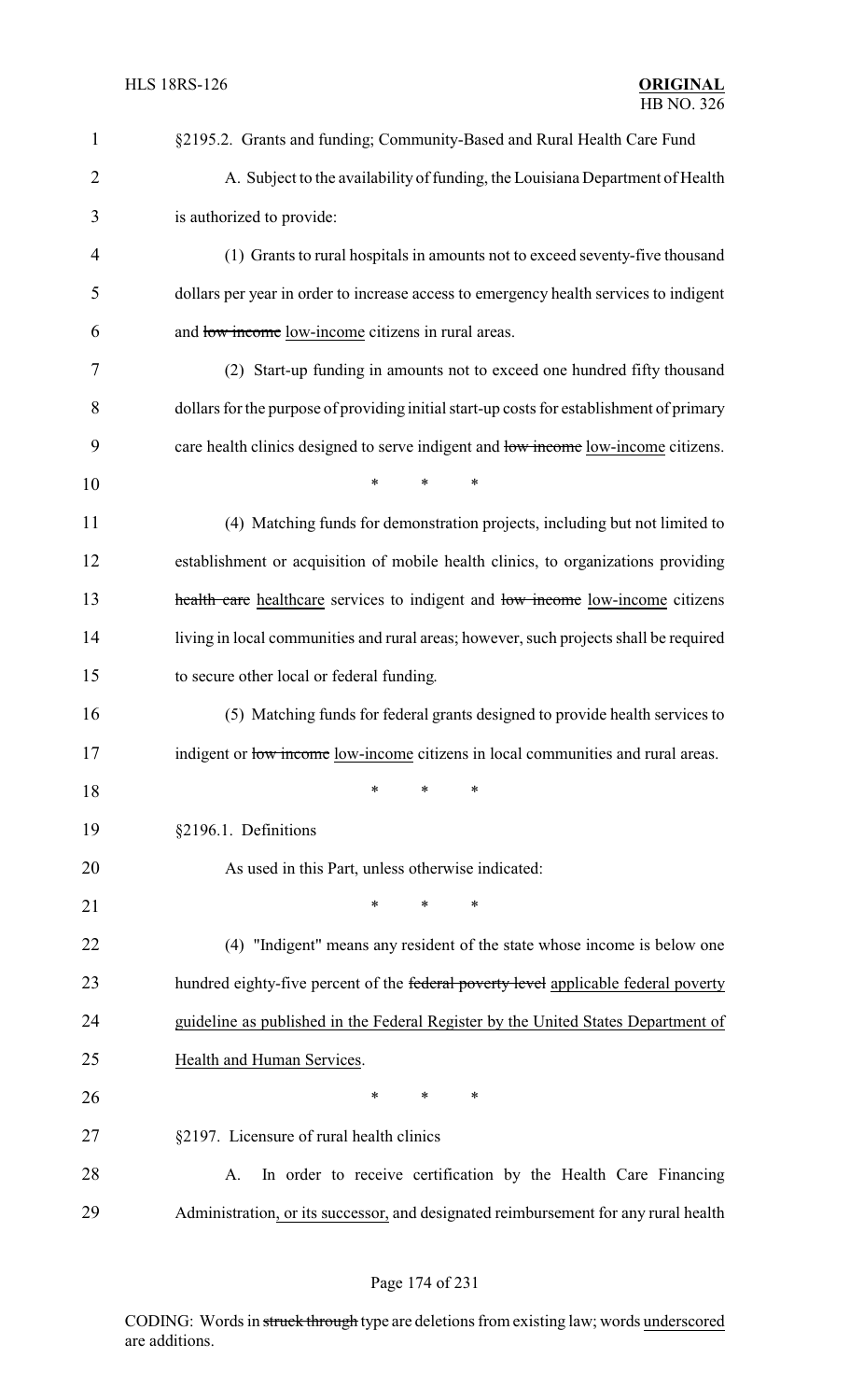| $\mathbf{1}$   | clinic service under Medicaid and/or or Medicare, a rural health clinic, as defined         |
|----------------|---------------------------------------------------------------------------------------------|
| $\overline{2}$ | herein, shall be licensed as such by the Louisiana Department of Health. Designated         |
| 3              | Medicaid reimbursement for any service as a rural health clinic in the state, which         |
| 4              | is not licensed as such, is prohibited.                                                     |
| 5              | *<br>$\ast$<br>∗                                                                            |
| 6              | D. For purposes of this Part, a "rural health clinic" means a facility which is             |
| 7              | engaged in furnishing primary health services to outpatients by physicians, physician       |
| 8              | assistants, or nurse practitioners, including but not limited to health services related    |
| 9              | to family medicine, internal medicine, pediatrics, obstetrics, and gynecology, and          |
| 10             | such services and supplies incident thereto. Such facility shall be located in an area      |
| 11             | that is not an urbanized area, as defined by the Bureau of the Census, in which there       |
| 12             | are insufficient numbers of needed health care healthcare practitioners, as determined      |
| 13             | by the secretary of the United States Department of Health and Human Services, and          |
| 14             | which has been determined to be a rural health clinic by the secretary of said that         |
| 15             | department under 42 U.S.C. 1395aa(a).                                                       |
| 16             | E. Nothing in this Part shall restrict the ability of any private physician to              |
| 17             | receive reimbursement under Medicaid and/or or Medicare for services provided               |
| 18             | other than rural health clinic services.                                                    |
| 19             | F.(1) No provision of this Part, or any rule or regulation adopted pursuant                 |
| 20             | thereto, restricting location of a rural health clinic, shall apply to an applicant for     |
| 21             | licensure as a rural health clinic if the applicant or a related entity agreed to establish |
| 22             | such clinic as part of an agreement providing for the sale or transfer of a hospital        |
| 23             | service district hospital approved by the electorate of the district prior to July 1,       |
| 24             | 1997.                                                                                       |
| 25             | (2) A rural health clinic described in Paragraph (1) of this Subsection shall               |
| 26             | not be required to be licensed by the state in order to receive certification as a rural    |
| 27             | health clinic by the Health Care Financing Administration, or its successor, for a          |
| 28             | period of one year after July 15, 1997.                                                     |

# Page 175 of 231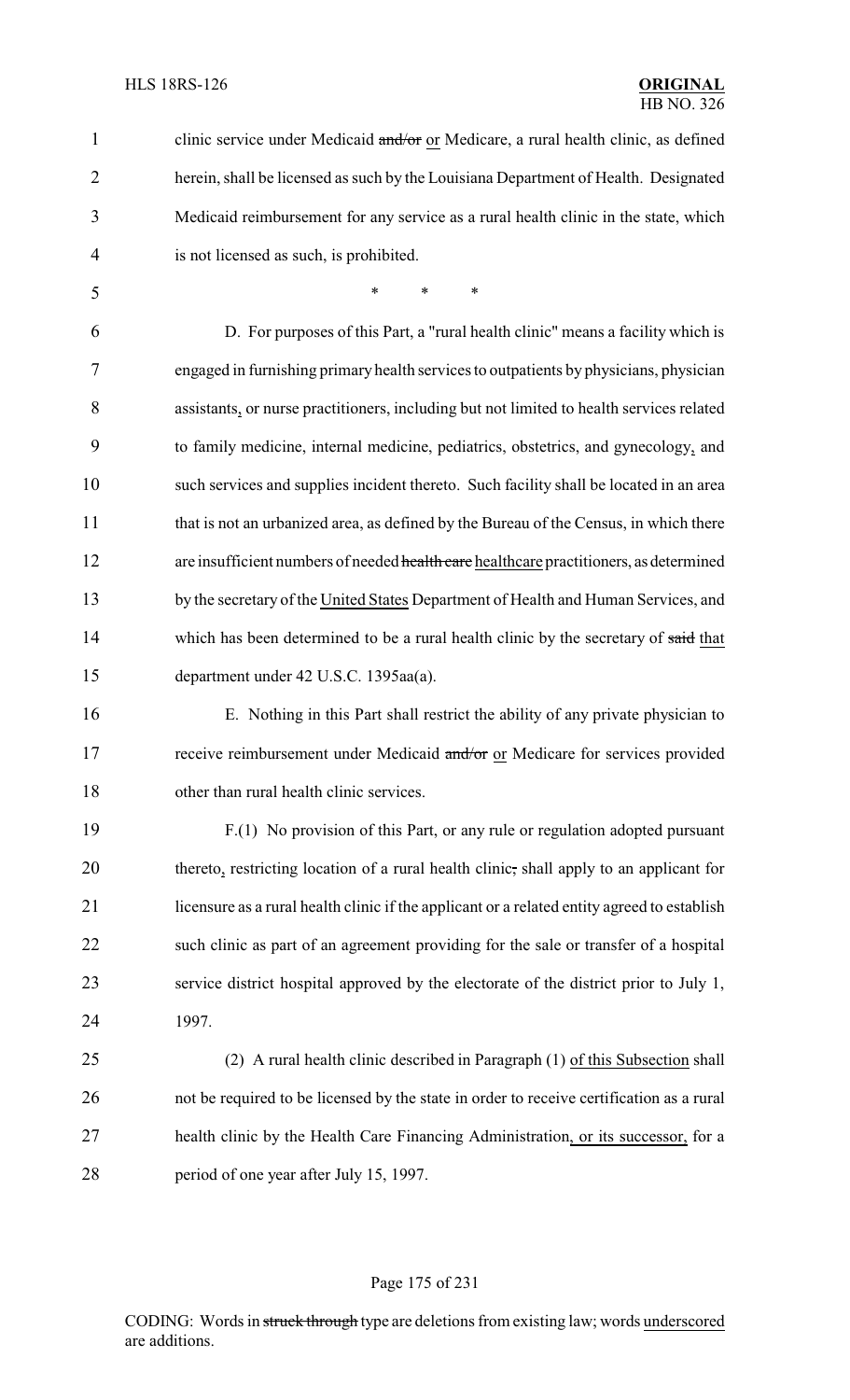| 1              | G. Notwithstanding the provisions of Subsection A of this Section to the                |
|----------------|-----------------------------------------------------------------------------------------|
| $\overline{2}$ | contrary, a rural health clinic that meets the definition of the Health Care Financing  |
| 3              | Administration, or its successor, as hospital-based and is operated by a rural hospital |
| $\overline{4}$ | as defined in R.S. $40:1300.143(3)$ R.S. $40:1189.3$ shall not be required to secure a  |
| 5              | separate license to receive certification by the Health Care Financing Administration,  |
| 6              | or its successor, and designated reimbursement under Medicaid and Medicare as long      |
| 7              | as the rural hospital meets state licensure requirements. Such hospital shall assure    |
| 8              | that the clinic meets all other requirements of this Section, as well as any pursuant   |
| 9              | rules and regulations promulgated by the Louisiana Department of Health pertaining      |
| 10             | to rural health clinics. The provisions of this Subsection shall only become effective  |
| 11             | if and when the Louisiana Department of Health receives a determination from the        |
| 12             | Health Care Financing Administration, or its successor, that rural health clinic        |
| 13             | services are considered outpatient hospital services and eligible for uncompensated     |
| 14             | care costs reimbursement only if the rural health clinic services are not performed     |
|                |                                                                                         |
| 15             | in a separately licensed facility.                                                      |
| 16             | *<br>*<br>$\ast$                                                                        |
| 17             | §2199. Violations; penalties; fines; notice; hearings; appeal; licensed entities        |
| 18             | A.(1) For purposes of this Part, "facility" shall mean any one or more of the           |
| 19             | following: an adult day health care facility, substance abuse/addiction treatment       |
| 20             | facility, ambulatory surgery center, case management facility, urine drug screening     |
| 21             | facility, mobile cholesterol screening facility, end stage renal disease facility,      |
| 22             | supplier of portable X-ray services, home health agency, hospice, hospital, ICF/DD      |
| 23             | facility, outpatient abortion facility, or any other health care healthcare provider    |
| 24             | licensed or certified by the Louisiana Department of Health.                            |
| 25             | $\ast$<br>$\ast$<br>*                                                                   |
| 26             | A "facility" shall not include any individual health care healthcare<br>(5)             |
| 27             | provider who is licensed or certified by one of the boards under the Louisiana          |
| 28             | Department of Health. These boards include but are not limited to the Louisiana         |

# Page 176 of 231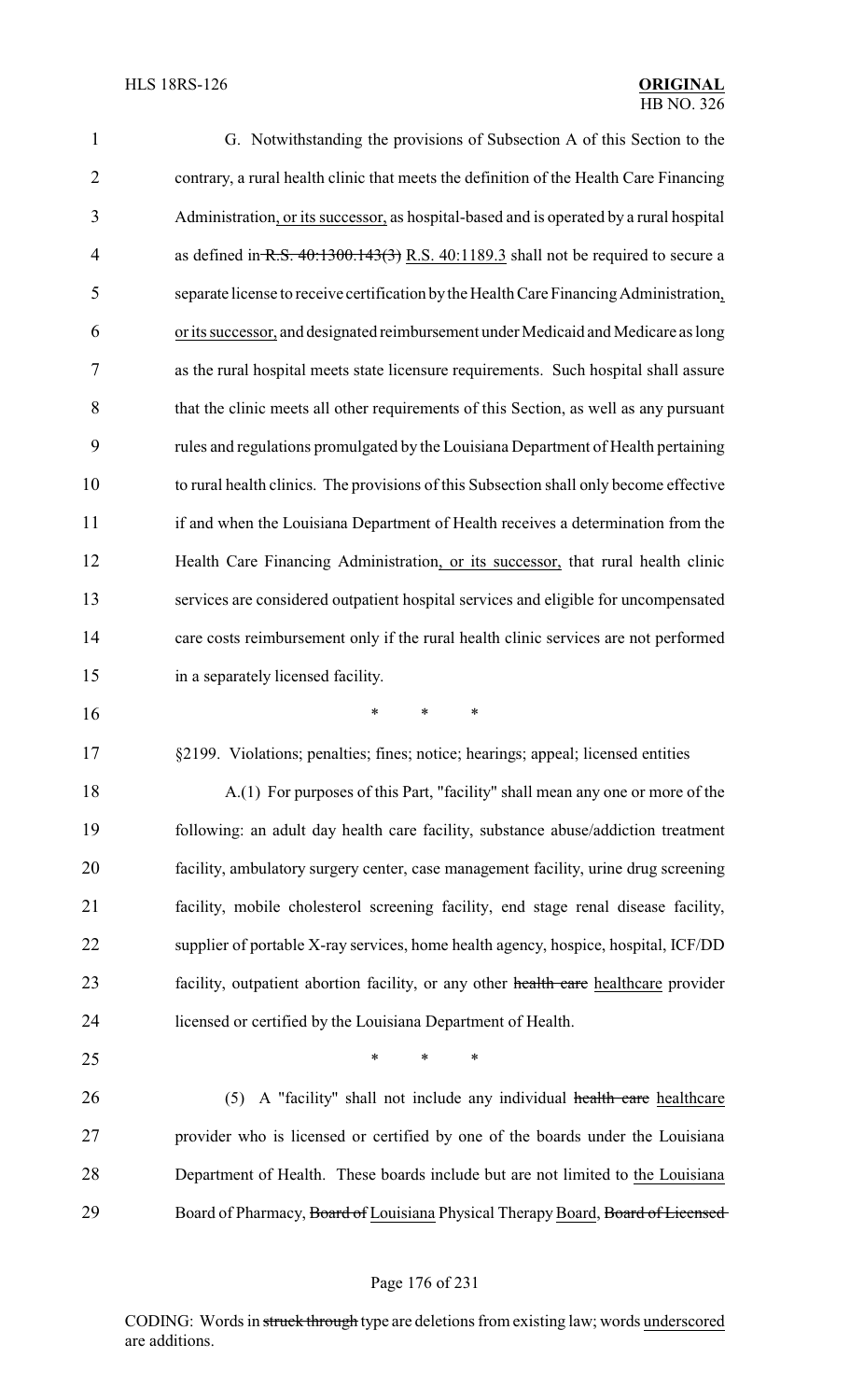| $\mathbf{1}$ | Louisiana State Board of Medical Examiners, Louisiana Board of Dentistry, Board        |
|--------------|----------------------------------------------------------------------------------------|
| 2            | of Podiatry, Board of Optometrists and the Louisiana State Board of Optometry          |
| 3            | Examiners.                                                                             |
| 4            | $\ast$<br>*<br>$\ast$                                                                  |
| 5            | F.                                                                                     |
| 6            | *<br>$\ast$<br>*                                                                       |
| 7            | (2) The monies in the fund shall be subject to annual appropriation by the             |
| 8            | legislature and shall be available exclusively for the use by the Louisiana Department |
| 9            | of Health for:                                                                         |
| 10           | (a) The protection of health, welfare, rights, or property of those receiving          |
| 11           | services from the health care healthcare facilities licensed or certified by the       |
| 12           | Louisiana Department of Health.                                                        |
| 13           | (b) The enforcement of sanctions against health care healthcare facilities             |
| 14           | licensed or certified by the Louisiana Department of Health.                           |
| 15           | Education, employment, and training of employees, staff, or other<br>(c)               |
| 16           | personnel of health care healthcare facilities licensed or certified by the Louisiana  |
| 17           | Department of Health.                                                                  |
| 18           | Programs designed to improve the quality of care in health care<br>(d)                 |
| 19           | healthcare facilities.                                                                 |
| 20           | ∗<br>*<br>∗                                                                            |
| 21           | §2199.1. Adoption of rules; violations; alternate remedies                             |
| 22           | A. The Louisiana Department of Health is hereby authorized to and shall                |
| 23           | adopt rules in accordance with the Administrative Procedure Act to provide remedies    |
| 24           | for health care healthcare facilities which have violations of the licensure standards |
| 25           | and requirements, of certification requirements, or of the Medicaid standards of       |
| 26           | participation. Such remedies shall include, but are not limited to:                    |
| 27           | ∗<br>∗<br>∗                                                                            |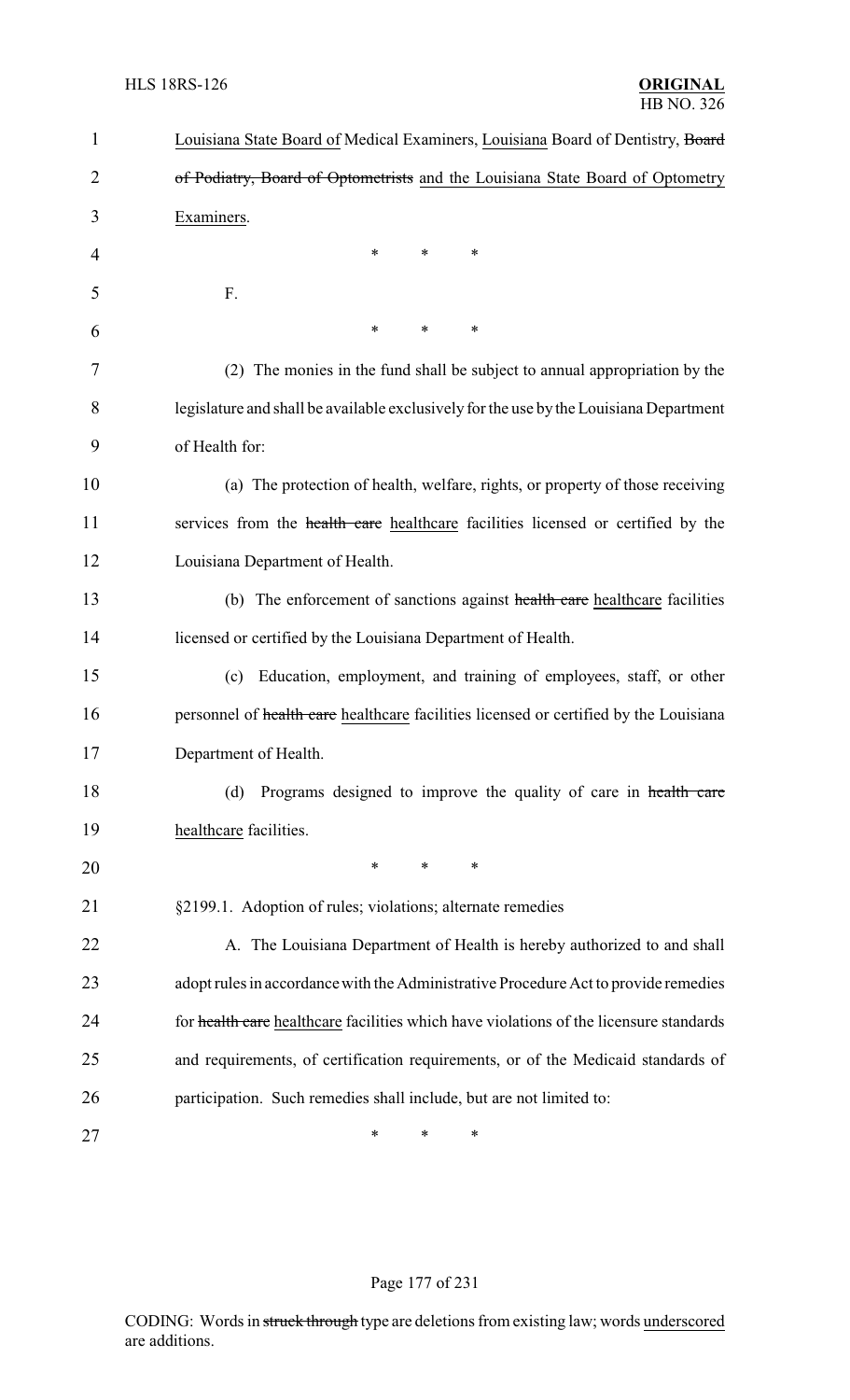| 1              | §2202. Definitions                                                                    |
|----------------|---------------------------------------------------------------------------------------|
| $\overline{2}$ | As used in this Part, the following definitions shall apply:                          |
| 3              | $\ast$<br>*<br>*                                                                      |
| $\overline{4}$ | (3) "Group purchaser" shall mean an organization or entity which contracts            |
| 5              | with providers for the purpose of establishing a preferred provider organization.     |
| 6              | "Group purchaser" may include:                                                        |
| 7              | (a) Entities which contract for the benefit of their insured, employees, or           |
| 8              | members such as insurers, self-funded organizations, Taft-Hartley trusts, or          |
| 9              | employers who establish or participate in self funded self-funded trusts or programs. |
| 10             | (b) Entities which serve as brokers for the formation of such contracts,              |
| 11             | including health care financiers, third party administrators, providers, or other     |
| 12             | intermediaries.                                                                       |
| 13             | $\ast$<br>$\ast$<br>∗                                                                 |
| 14             | $(5)(a)$ "Preferred Provider Organization provider organization (P.P.O.)" shall       |
| 15             | mean a contractual agreement or agreements between a provider or providers and a      |
| 16             | group purchaser or purchasers to provide for alternative rates of payment specified   |
| 17             | in advance for a defined period of time in which:                                     |
| 18             | (i) The provider agrees to accept these alternative rates of payment offered          |
| 19             | by group purchasers to their members whenever a member chooses to use its             |
| 20             | services. and                                                                         |
| 21             | (ii) There is a tangible benefit to the provider in offering such alternative         |
| 22             | rates of payment to the group purchaser.                                              |
| 23             | $\ast$<br>∗<br>∗                                                                      |
| 24             | (e) Preferred provider contracts should include, but not be limited to, the           |
| 25             | following components:                                                                 |
| 26             | (i) Participating in a resource monitoring component to insure ensure quality         |
| 27             | control both for patient care and cost effectiveness.                                 |
| 28             | ∗<br>∗<br>∗                                                                           |

# Page 178 of 231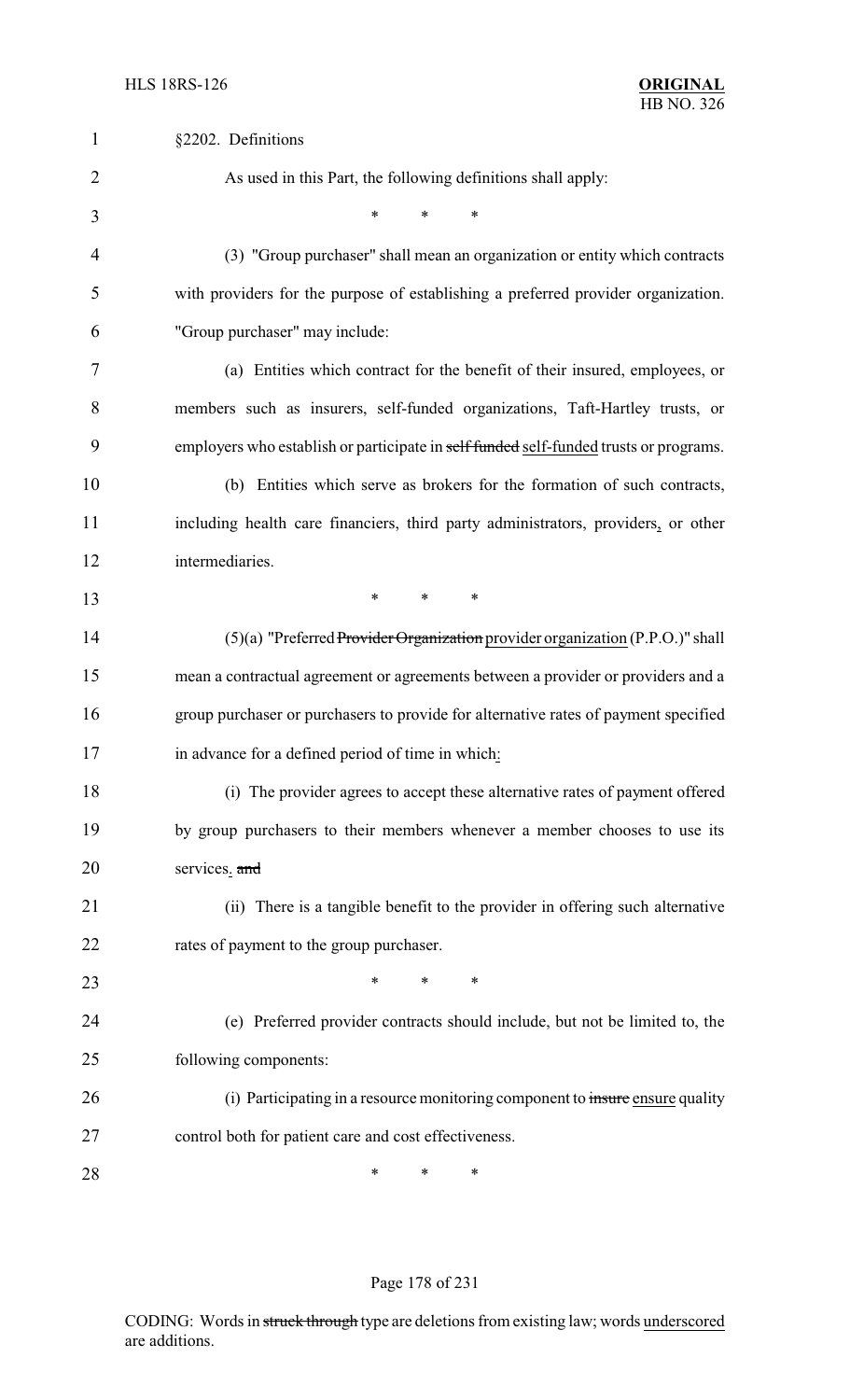| $\mathbf{1}$   | §2203. Authorization for Preferred Provider Organizations preferred provider          |
|----------------|---------------------------------------------------------------------------------------|
| $\overline{2}$ | organizations                                                                         |
| 3              | $\ast$<br>$\ast$<br>∗                                                                 |
| 4              | C.<br>Group purchaser members participating in preferred provider                     |
| 5              | organizations shall be guaranteed access to their standard benefits under the terms   |
| 6              | of their policy, employee benefits, self funded self-funded organization benefits, or |
| 7              | Taft-Hartley trust benefits, regardless of whether they choose a preferred provider   |
| 8              | or a provider who does not participate in the preferred provider contract.            |
| 9              | $\ast$<br>*<br>*                                                                      |
| 10             | §2223. Limitations on implementation                                                  |
| 11             | The secretary shall not implement the provisions of this Part unless a federal        |
| 12             | Medicaid waiver submitted to the United States Department of Health and Human         |
| 13             | Services, Health Care Financing Administration, or its successor, on or after         |
| 14             | December 31, 1994, authorizing the state to utilize health insurance organizations,   |
| 15             | health maintenance organizations, or managed care organizations for Medicaid          |
| 16             | recipients is received. However, the secretary may take actions necessary to          |
| 17             | implement this Part upon receiving such federal waiver approval.                      |
| 18             | *<br>*<br>∗                                                                           |
| 19             | §2243. Limitations on implementation                                                  |
| 20             | The secretary shall not implement the provisions of this Part unless a federal        |
| 21             | Medicaid waiver submitted to the United States Department of Health and Human         |
| 22             | Services, Health Care Financing Administration, or its successor, on or after         |
| 23             | December 31, 1994, authorizing the state to utilize health insurance organizations,   |
| 24             | health maintenance organizations, or managed care organizations for Medicaid          |
| 25             | recipients is received. However, the secretary may take actions necessary to          |
| 26             | implement this Part upon such federal waiver approval.                                |
| 27             | ∗<br>∗<br>∗                                                                           |

# Page 179 of 231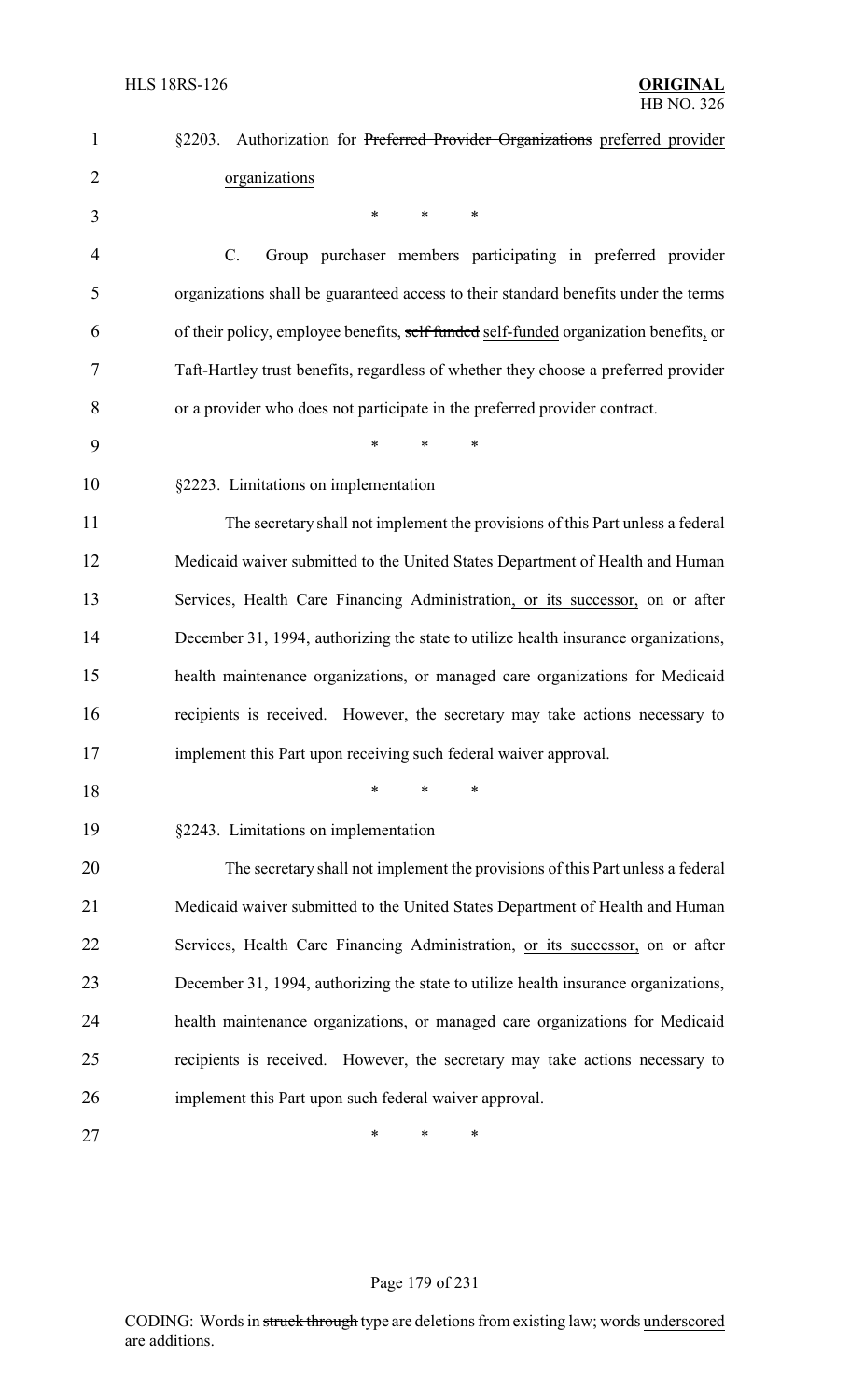| 1              | §2253. Limitations on implementation                                                                   |
|----------------|--------------------------------------------------------------------------------------------------------|
| $\overline{2}$ | The department shall not implement this Part unless approval of a federal                              |
| 3              | Medicaid waiver submitted to the United States Department of Health and Human                          |
| 4              | Services, Health Care Financing Administration, or its successor, on or after                          |
| 5              | December 31, 1994, authorizing the state to utilize health insurance organizations,                    |
| 6              | health maintenance organizations, or managed care organizations for Medicaid                           |
| 7              | recipients is received.                                                                                |
| 8              | $\ast$<br>$\ast$<br>*                                                                                  |
| 9              | §2353. Duties                                                                                          |
| 10             | The council shall have the following duties:                                                           |
| 11             | $\left(\frac{a}{b}\right)$ (1) To advise the governor on all matters pertaining to pollution control,  |
| 12             | management of natural resources, and land use activities within the state,.                            |
| 13             | $\left(\frac{b}{c}\right)$ (2) To serve as a coordinating body to insure ensure that activities of the |
| 14             | several agencies functioning in this field are directed toward the goal of this                        |
| 15             | legislation;.                                                                                          |
| 16             | $\overline{(e)}$ (3) To serve as a clearinghouse for all statements of environmental                   |
| 17             | impact prepared or reviewed by state agencies in accordance with PL Public Law 91-                     |
| 18             | 190, "The National Environmental Policy Act"; and.                                                     |
| 19             | $(d)$ (4) To function in conjunction with all state and federal agencies to                            |
| 20             | develop interrelated environmental quality criteria and long-range environmental                       |
| 21             | quality goals.                                                                                         |
| 22             | ∗<br>∗<br>∗                                                                                            |
| 23             | §2404. Powers of the council                                                                           |
| 24             | In addition to any other powers conferred upon the council elsewhere herein                            |
| 25             | or by other law, the council shall have the following powers:                                          |
| 26             | $\ast$<br>$\ast$<br>*                                                                                  |
| 27             | (5) To inspect and evaluate all law enforcement training centers, programs,                            |
| 28             | and courses to insure ensure compliance with the state's law enforcement training                      |
| 29             | Such inspection and evaluation shall include a comprehensive<br>standards.                             |

# Page 180 of 231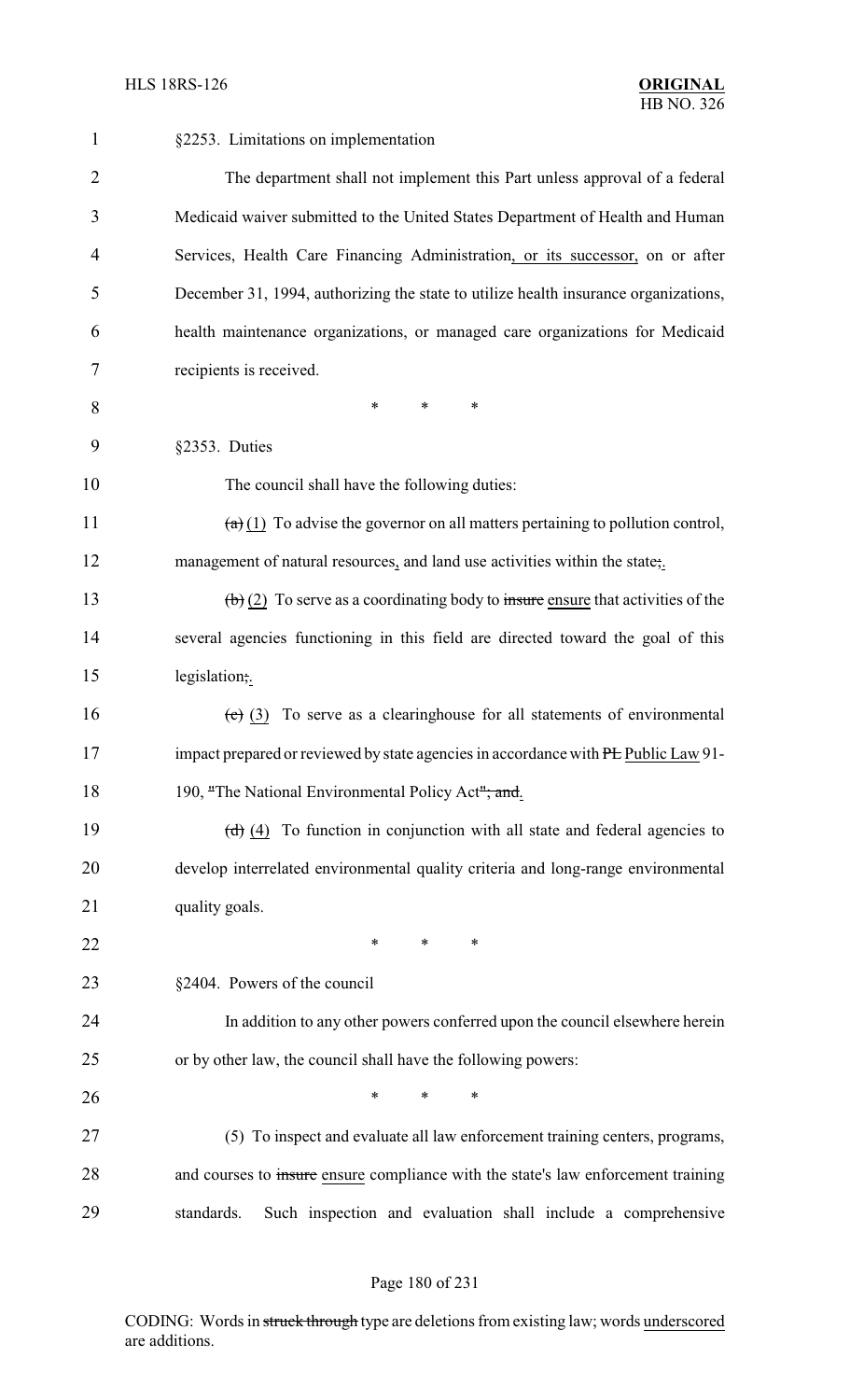| $\mathbf{1}$   | performance review at least once every four years. Any training center which is          |
|----------------|------------------------------------------------------------------------------------------|
| $\overline{2}$ | determined not to meet the state's law enforcement training standards pursuant to        |
| 3              | such a performance review shall be subject to probation or loss of its accreditation     |
| 4              | as provided in Paragraph (8) of this Section.                                            |
| 5              | $\ast$<br>$\ast$<br>$\ast$                                                               |
| 6              | §2477. Request for waiver to provide in-home and community services                      |
| 7              | The secretary is authorized to submit waiver requests to the Health Care                 |
| 8              | Financing Administration of the United States Department of Health and Human             |
| 9              | Services or its successor in accordance with the provisions of Section 2176 of Public    |
| 10             | Law 97-35, "The Omnibus Budget Reconciliation Act of $1981\frac{\mu}{\mu}$ to enable the |
| 11             | department to provide a broad array of home home- and community-based services           |
| 12             | under the Medicaid program to carry out the purposes of this Chapter. No payment         |
| 13             | shall be made under pursuant to the provisions of this Chapter for services which        |
| 14             | would exceed the scope or duration of a federally approved state waiver request.         |
| 15             | §2481. Findings; statement of purpose                                                    |
| 16             | The legislature finds and declares that the rising incidence of heart disease,           |
| 17             | kidney disease, and heart stroke is causing increased concern among public health        |
| 18             | officials and private practitioners who feel that it is imperative that new initiatives  |
| 19             | be developed to combat the high blood pressure which is so often associated with         |
| 20             | these life threatening life-threatening conditions. The legislature further finds that   |
| 21             | the establishment of a comprehensive hypertension control program is in the best         |
| 22             | interests of the citizens of the state and should be established to minimize the         |
| 23             | incidence of death and disability which so often accompany uncontrolled high blood       |
| 24             | pressure.                                                                                |

 $*$  \* \* \* §2530.4. Administration 27 \* \* \* \*

B. A notification system developed under the provisions of this Chapter shall

#### Page 181 of 231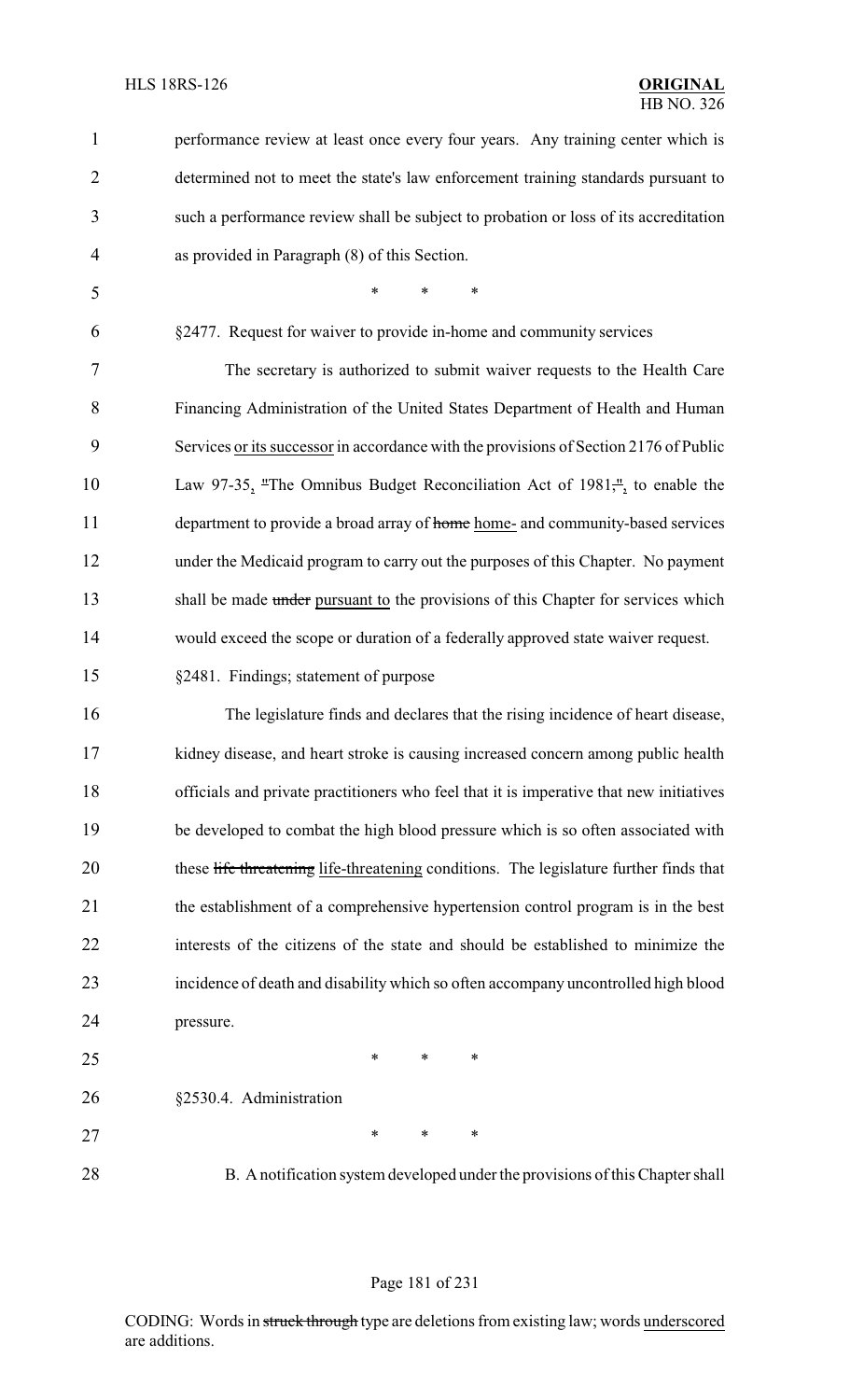| 1              | include, but not be limited to, the following items:                                                 |
|----------------|------------------------------------------------------------------------------------------------------|
| $\overline{2}$ | *<br>∗                                                                                               |
| 3              | (3) Whether the circumstances of the person deemed missing are aggravated                            |
| 4              | due to the age of the person or a life threatening life-threatening medical condition                |
| 5              | or situation which requires the person to take life-sustaining medication.                           |
| 6              | *<br>*<br>*                                                                                          |
| 7              | §2845. Board; functions, powers, and duties                                                          |
| 8              | A. The board shall:                                                                                  |
| 9              | $\ast$<br>*<br>∗                                                                                     |
| 10             | $(6)(a)$ Establish and maintain a statewide trauma registry to collect and                           |
| 11             | analyze data on the incidence, severity, and causes of trauma, including traumatic                   |
| 12             | brain injury. The registry shall be used to improve the availability and delivery of                 |
| 13             | pre-hospital or out-of-hospital care and hospital trauma care services.                              |
| 14             | $(a)$ (b) The board shall promulgate rules and regulations according to the                          |
| 15             | Administrative Procedure Act to do the following:                                                    |
| 16             | (i) Define specific data elements required to be furnished to the registry by                        |
| 17             | every health care healthcare facility certified by the department as a trauma center.                |
| 18             | (ii) Define trauma data elements that all other health care healthcare facilities                    |
| 19             | shall be required to furnish to the registry.                                                        |
| 20             | (iii) Establish a process for submission, analysis, and reporting of registry                        |
| 21             | data.                                                                                                |
| 22             | $\left(\frac{b}{c}\right)$ (c) Required reporting to the state trauma registry is contingent on LERN |
| 23             | providing adequate financial support through the Louisiana Emergency Response                        |
| 24             | Network Fund to cover administrative costs.                                                          |
| 25             | *<br>*<br>∗                                                                                          |
| 26             | $C(1)$ The board shall submit an annual written report to the Senate and                             |
| 27             | House Committees on Health and Welfare committees on health and welfare at least                     |
| 28             | thirty days prior to each regular session. The report shall include a summary of the                 |
| 29             | data relevant to the goals set forth in Paragraph $(A)(2)$ of this Section and all other             |

# Page 182 of 231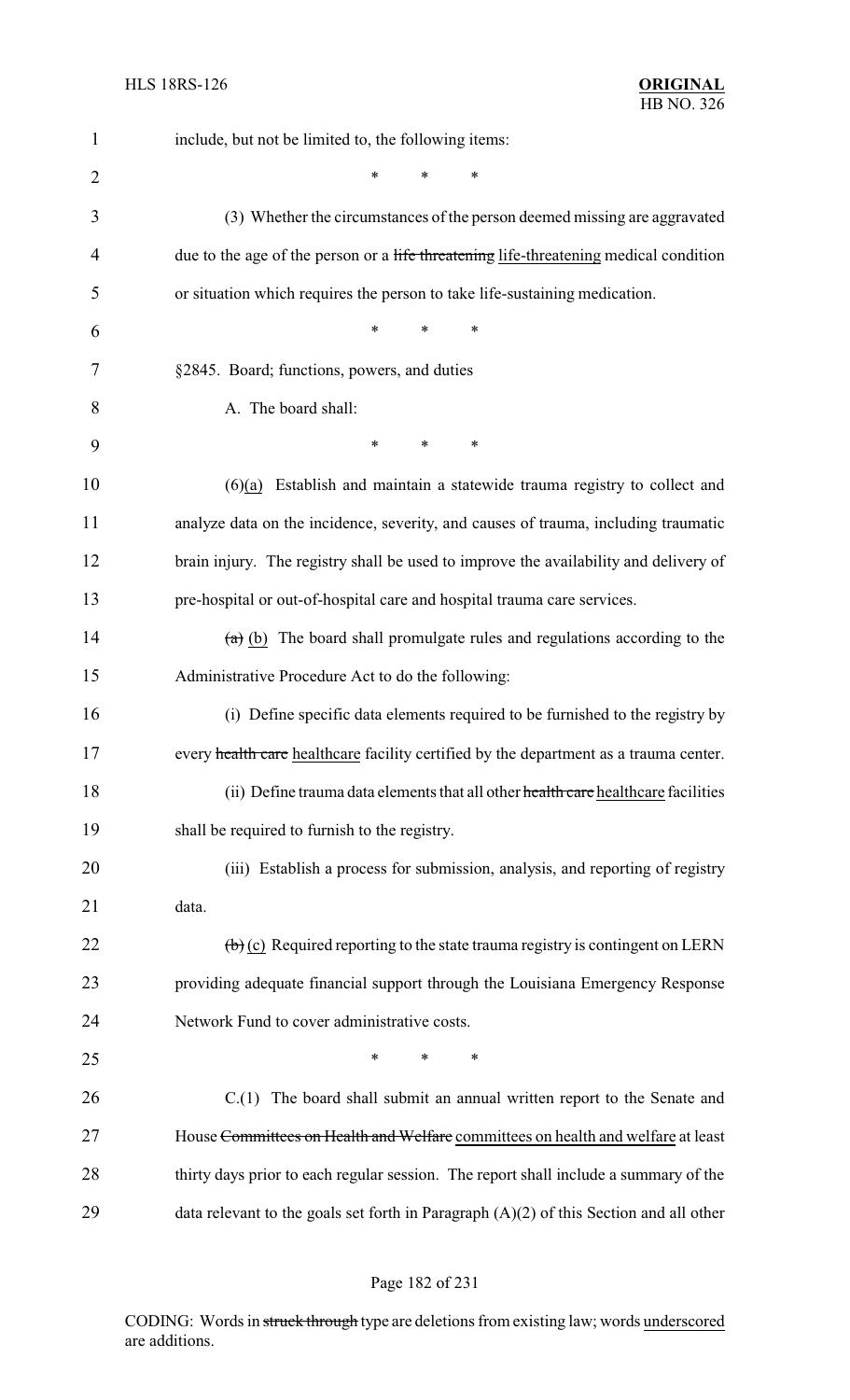information relevant to trauma-patient care and its delivery in Louisiana through the network.

 (2) The board shall submit any additional reports or information to the secretary of the department upon request of the secretary and the Senate and House Committees on Health and Welfare committees on health and welfare upon request of the chairman of either committee.

7 \* \* \* \*

8 Section 5. R.S. 46:3, 6, 9(B) and (C), 52.1(F)(3)(b), 56(A), (B)(1), (F)(4)(b), and (J), 9 59, 61(A)(1) and (3) and (C), 107(A)(1), (B), and (D), 114(E)(1)(introductory paragraph), 114.3(A), 121(1)(introductory paragraph), 123(D)(3) and (K)(3), 153(C), 153.4(F)(2), 156(A) and (B), 157 through 159, 159.1(C) and (D), 160.1(10), 231.2(A)(1)(introductory paragraph) and (B)(introductory paragraph), 231.4(E), 232, 234, 234.1, 236.1.2(B)(1) and (I), 236.1.10(B), 236.3(L)(1), 236.6(C), 236.7(A)(2) and (E), 237(B)(15), 285(D), 286, 301(A)(1), 326(B), 433, 444, 446.1(B), 447.1(B) through (E), 447.2(A)(2), (B)(1) and (3), and (D)(introductory paragraph), (1), and (2), 450.1(A) and (B)(6), 450.3(B)(introductory paragraph), 460.1, 460.4(D), 465, 923(A) and (B), 924(A) and (B), 932(13)(c) and (14), 936, 17 972, 975(C)(2), 976(A)(3)(c) and (5)(a) through (c) and (d)(i), (B)(3)(b), (C)(introductory paragraph), and (E), 977.2, 977.3(3), 977.5(A)(2) and (C)(1), 977.8, 977.9(A) and (D)(1), 977.10(4), 979.4(H), 1052(introductoryparagraph), 1056(A), 1057(introductoryparagraph), 20 (10), and (11), the heading of Chapter 10-D of Title 46 of the Louisiana Revised Statutes of 1950, R.S. 46:1194(introductory paragraph) and (1), 1195(A)(2) and (B) through (D), 1402, 1403.1, 1433(Section heading), 1602(A), (D), and (F)(1)(a)(i) through (iii) and (b), 1906.2, 1953(F), 1954(B), 2121(C), 2125(A), 2127(C), 2135(C), 2136(A)(4)(b) and (c), 2254(F)(2), 2256(B) and (C), 2352(4), 2402(3) and (5), 2603(A)(4) and (B)(introductory paragraph), 2692(A)(1) and (C), 2702(8) and (9), 2704(B), 2722(B), 2731(B)(2), (C)(3), (D)(3) and (4), 26 (E), and  $(F)$ , and  $2758.2(C)(1)$  are hereby amended and reenacted to read as follows:

#### Page 183 of 231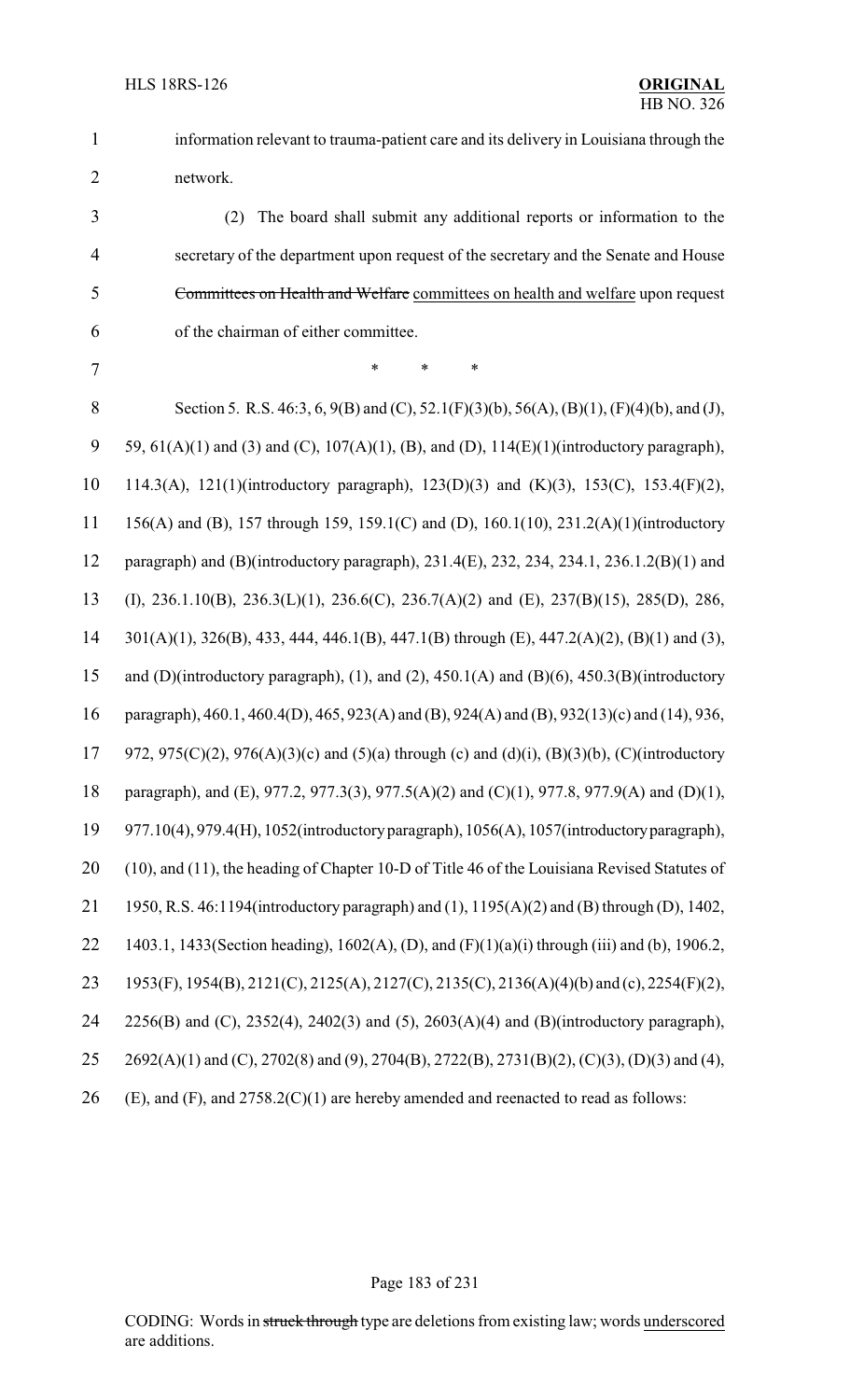| $\mathbf{1}$   | §3. Trustees or administrators shall not be interested in contracts with or sales to       |
|----------------|--------------------------------------------------------------------------------------------|
| $\overline{2}$ | charitable institutions; penalties                                                         |
| 3              | A. No member of the board of trustees, nor any administrator of any                        |
| $\overline{4}$ | charitable institution of the state, shall receive any appointment in the institution, nor |
| 5              | shall any member of the boards of trustees, or administrators, nor any officer             |
| 6              | appointed by either of them, be concerned directly or indirectly in any contract, or       |
| 7              | in the furnishing of supplies, or in the purchase or sale of any article of property or    |
| 8              | value for or on account of these institutions.                                             |
| 9              | Whoever violates the provisions of this Section shall be fined or<br>B.                    |
| 10             | imprisoned, or both, at the discretion of the court.                                       |
| 11             | *<br>*<br>∗                                                                                |
| 12             | §6. Admission criteria to state-supported charity hospitals                                |
| 13             | Any bona fide resident of the state of Louisiana who is in need of medical                 |
| 14             | services, including but not limited to the uninsured, shall be eligible for treatment by   |
| 15             | any general hospital owned or operated by the board in accordance with policy              |
| 16             | adopted by the LSU Board of Supervisors. However, any person with an income                |
| 17             | greater than two hundred percent of the federal poverty level applicable federal           |
| 18             | poverty guideline as published in the Federal Register by the United States                |
| 19             | Department of Health and Human Services and who is otherwise eligible for                  |
| 20             | treatment may be denied access to non-emergency medical care if such person                |
| 21             | refuses to pay any appropriately adopted reasonable charges for treatment or service       |
| 22             | received, unless the patient's clinical condition requires immediate treatment as          |
| 23             | determined by the patient's treating physician, or if the person has been treated in the   |
| 24             | past, billed based upon his or her ability to pay, and has refused to pay for previous     |
| 25             | medical services without justifiable excuse or to make arrangements for periodic           |
| 26             | partial payments, unless the patient's clinical condition requires immediate treatment     |
| 27             | as determined by the patient's treating physician or medical director. In no event         |
| 28             | shall emergency treatment be denied to anyone; and in no event shall any person            |
| 29             | housed in any parish jail facility or state prison in the state of Louisiana, irrespective |

# Page 184 of 231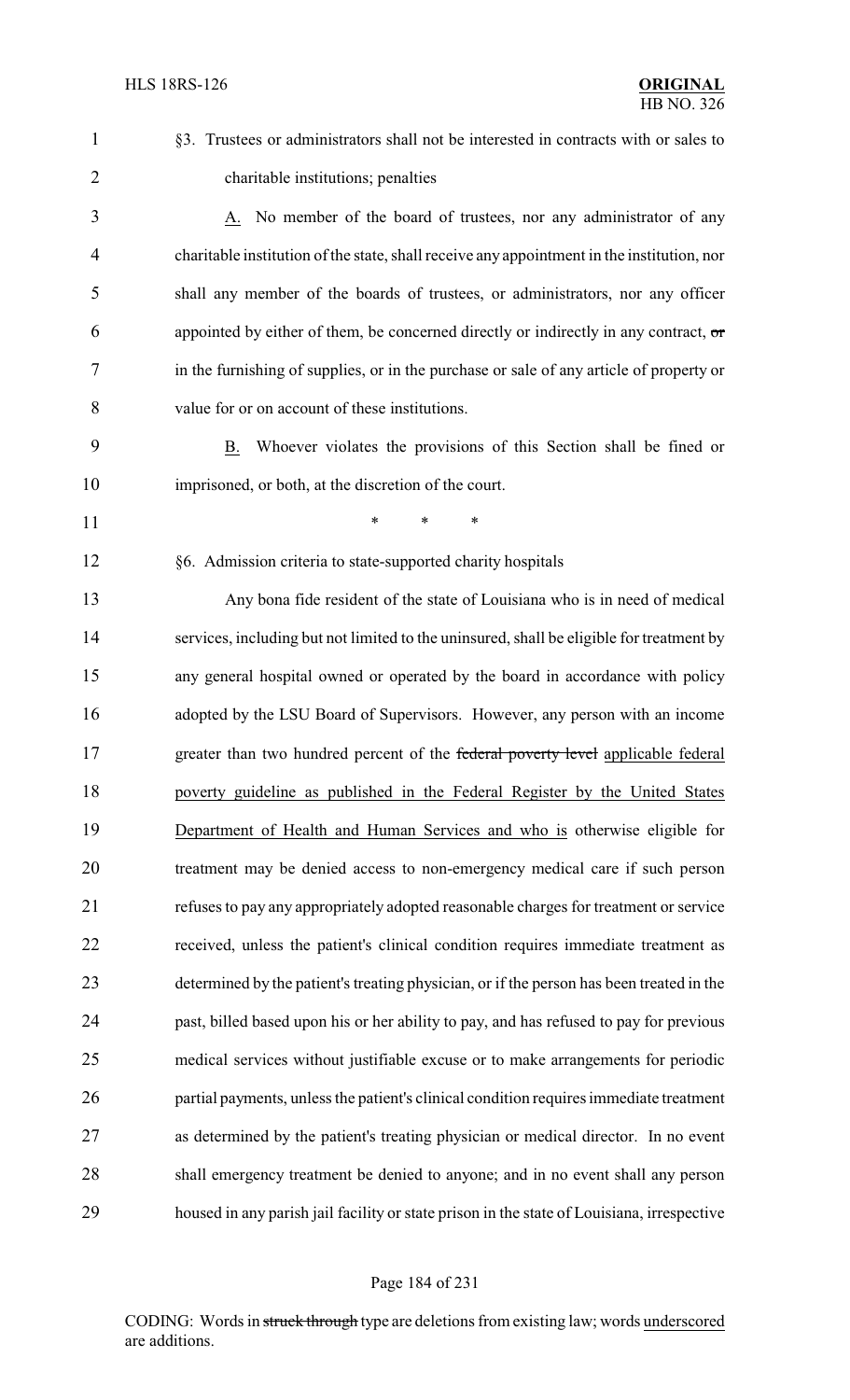| 1              | of his state of residency, be denied medically necessary medical treatment in the        |
|----------------|------------------------------------------------------------------------------------------|
| $\overline{2}$ | nearest general hospital owned or operated by the board. Further, any prisoner           |
| 3              | treated at a general hospital owned or operated by the board shall have those services   |
| 4              | paid through the facility receiving state funding for the incarceration of said that     |
| 5              | prisoner.                                                                                |
| 6              | $\ast$<br>$\ast$<br>$\ast$                                                               |
| 7              | §9. Copy of petition to be served on hospital when patients sue for injuries             |
| 8              | $\ast$<br>*<br>$\ast$                                                                    |
| 9              | B. No court of this state shall proceed with the trial of any suit involving any         |
| 10             | claim referred to in this Section, unless a copy of the petition has been served as      |
| 11             | required, or such service has been waived as provided in Subsection C of this            |
| 12             | Section.                                                                                 |
| 13             | C. Nothing in this Section shall prevent the plaintiff or his attorney and the           |
| 14             | attorney representing the charity hospital or veterans administration hospital from      |
| 15             | entering into a written agreement stipulating that in the event of a favorable           |
| 16             | judgment for the plaintiff, the bills for services due the hospital shall be paid before |
| 17             | all other disbursements of the award. Such an agreement may be accompanied by            |
| 18             | a waiver of the service of the petition upon the hospital otherwise required in          |
| 19             | Subsection A of this Section.                                                            |
| 20             | $\ast$<br>$\ast$<br>*                                                                    |
| 21             | §52.1. Integrated case management; "No Wrong Door"                                       |
| 22             | ∗<br>∗<br>∗                                                                              |
| 23             | F. This state leadership group shall:                                                    |
| 24             | *<br>*<br>∗                                                                              |
| 25             | (3) Lead execution of service integration plans to include:                              |
| 26             | *<br>*<br>∗                                                                              |
| 27             | (b) Screening, eligibility, and redeterminations for temporary assistance                |
| 28             | programs, Medicaid, and food stamps nutrition assistance benefits.                       |
| 29             | ∗<br>∗<br>∗                                                                              |

Page 185 of 231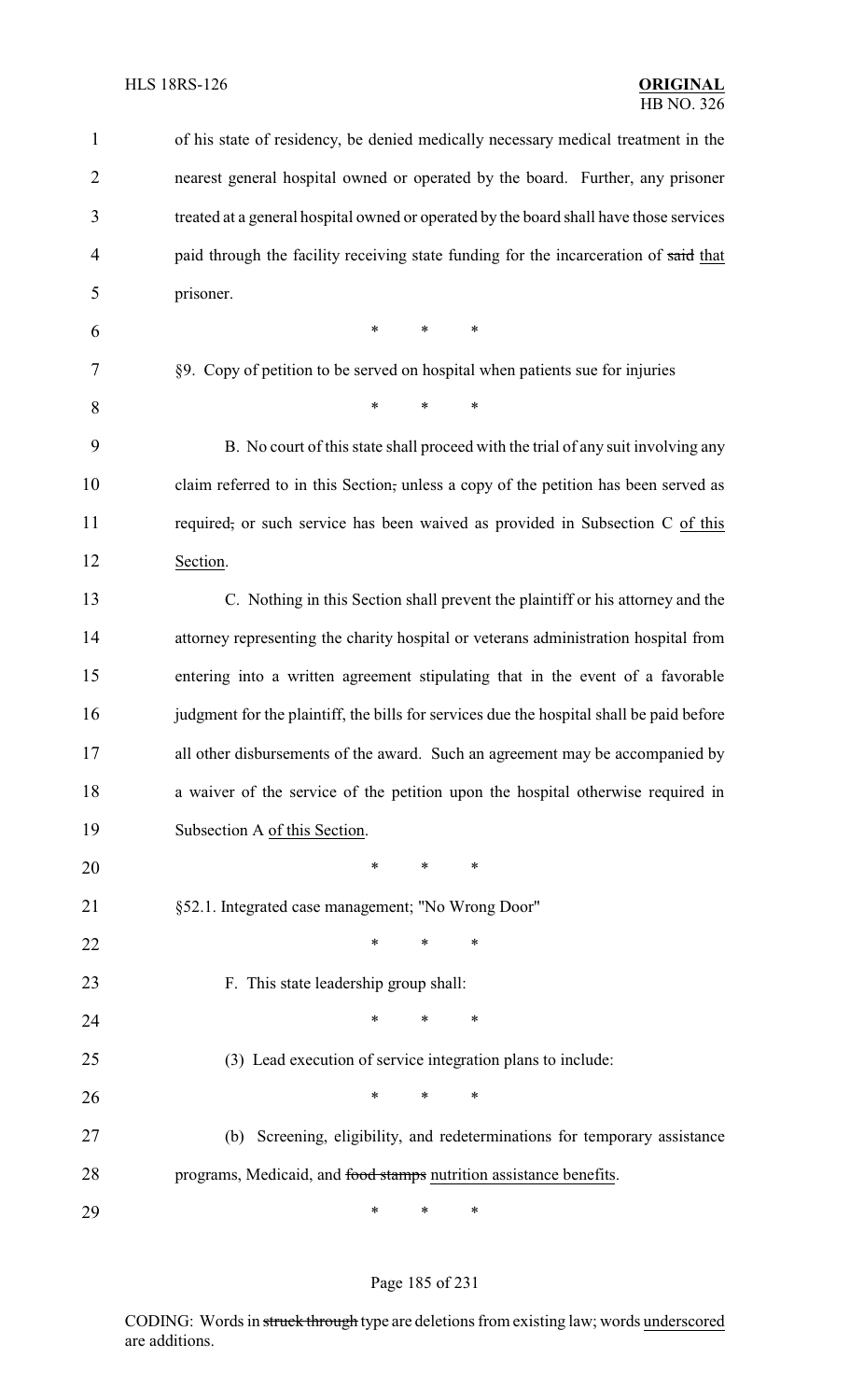§56. Applications and client case records; definitions; confidentiality; waiver; penalty

 A. Applications for assistance and information contained in case records of clients of the Louisiana Department of Health, the Department of Children and Family Services, or the Office of Elderly Affairs office of elderly affairs, for the purpose of adult protective services, shall be confidential and, except as otherwise provided, it shall be unlawful for any person to solicit, disclose, receive, make use of, or to authorize, knowingly permit, participate in, or acquiesce in the use of applications or client case records or the information contained therein for any purpose not directly connected with the administration of the programs of the department.

12 B.(1) For the purposes of this Section, "department" means the Louisiana Department of Health, the Department of Children and Family Services, and the 14 adult protection agency as provided in R.S. 15:1503(4). It is the express intent of this Section that the Louisiana Department of Health, the Department of Children 16 and Family Services, and, for the purpose of adult protective services, the Office of 17 Elderly Affairs office of elderly affairs share access to each other's case records to 18 the extent that such access is not prohibited by any contrary provision of federal law or regulation.

\* \* \*

 F. The following information shall not be subject to waiver and shall not be released to applicants, recipients, or outside sources, except those outside sources engaged in the administration of the programs of the department:

- **\*** \* \* \*
- (4)

**\*** \* \* \*

 (b) In addition, the department may release information to other agencies of state government that are engaged in rendering services or treatment to a department recipient or former recipient. The agency receiving the information from the

#### Page 186 of 231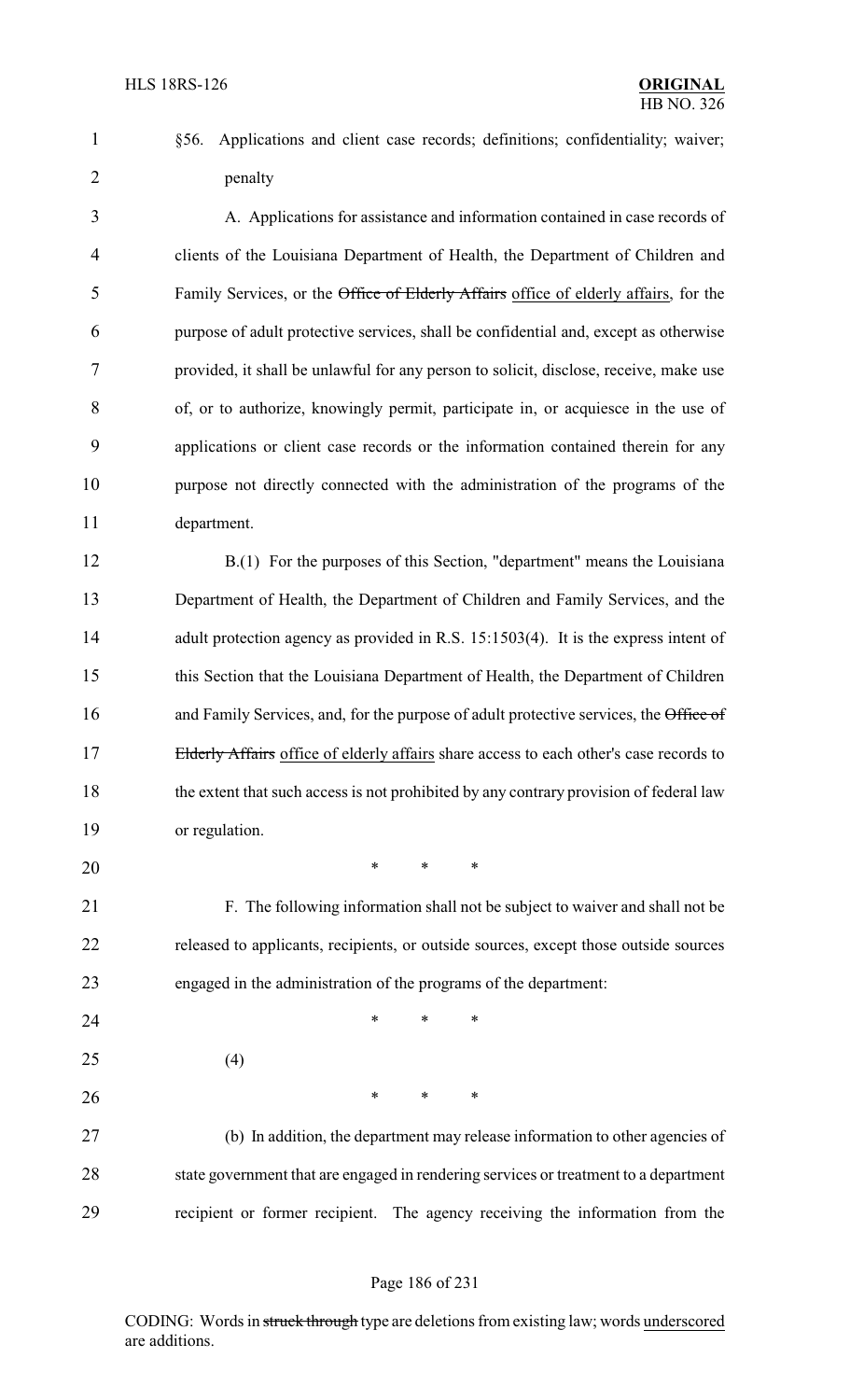1 department under pursuant to this Paragraph shall be bound by the same confidentiality standard as prescribed in this Section with regard to release of this information to the recipient, the client's legal representative, or an outside source. The Louisiana Department of Health, the Department of Children and Family Services, and, for the purpose of adult protective services, the Office of Elderly Affairs office of elderly affairs may release information to each other for the purpose of furthering services or treatment to clients or recipients of services of either department. Information subject to release under pursuant to this Section that is covered by federal statutes or regulations restricting release of the information shall be released only in accordance with the federal statutes or regulations.

**\*** \* \* \*

 J. Notwithstanding the foregoing provisions of this Section, the department shall maintain in each parish or district office a current monthly roster or listing by category of recipients of public assistance showing the names and amounts received 15 by each. Said Such roster shall not contain information pertaining to food stamps nutrition assistance benefits or the Medicaid Program (Title XIX of the Social 17 Security Act). This The roster shall be kept available in the reception room or some conspicuous place during regular office hours of each parish office, to any person wishing to view the contents. The department shall supply the parish or district offices with forms, one of which shall be filled out, dated, and signed by each person wishing to avail himself of the provisions of this Subsection. However, it shall be unlawful to use its contents for political or commercial purposes.

- **\*** \* \* \*
- §59. Welfare demonstration, experimental and other projects

 The Department of Children and Family Services and the Louisiana 26 Department of Health is are authorized to make use of its staff and equipment to carry out experimental and demonstration projects whose costs are otherwise totally financed by the federal government under the provisions of the Social Security Act

#### Page 187 of 231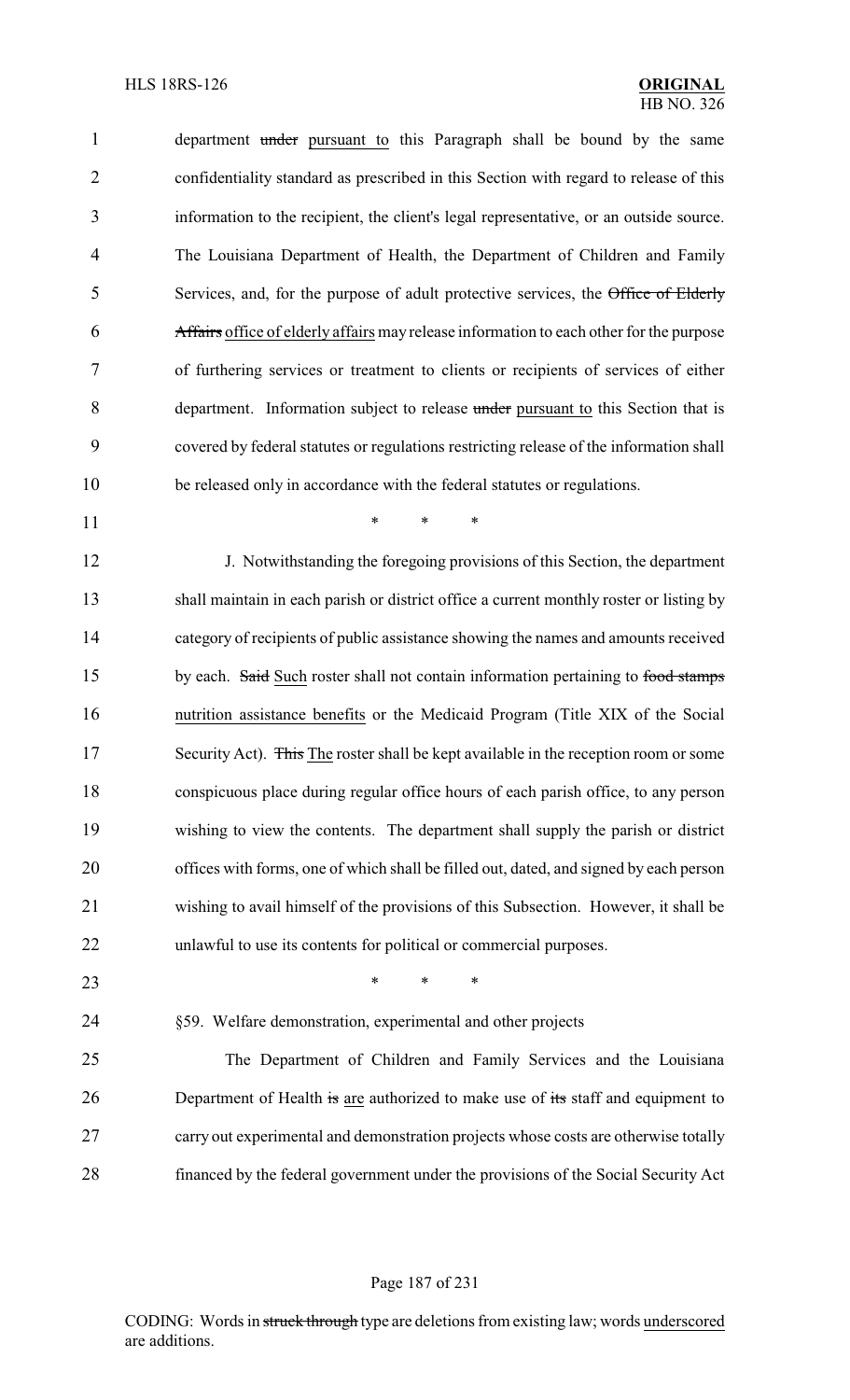| $\mathbf{1}$   | (42 U.S.C. 1315) or any other programs totally financed from federal funds.            |
|----------------|----------------------------------------------------------------------------------------|
| $\overline{2}$ | *<br>$\ast$<br>$\ast$                                                                  |
| 3              | §61. Elderly abuse; release of information                                             |
| 4              | A.(1) The Louisiana Department of Health shall, following an investigation             |
| 5              | by the department, the Office of Elderly Affairs office of elderly affairs, the office |
| 6              | of the attorney general, or a local law enforcement agency, of any report of elderly   |
| 7              | abuse and the conviction of any person investigated for such abuse or the entering     |
| 8              | of a plea of guilty or nolo contendere by any person so investigated who is accused    |
| 9              | of such abuse, make available to any health care healthcare facility licensed by the   |
| 10             | department, upon request, the name and a photograph of any such person who has         |
| 11             | been convicted of or pled guilty or nolo contendere to a crime involving elderly       |
| 12             | abuse.                                                                                 |
| 13             | $\ast$<br>$\ast$<br>$\ast$                                                             |
| 14             | (3) For purposes of this Section, "elderly abuse" shall mean abuse of any              |
| 15             | person sixty years of age or older and shall include the abuse of any person with an   |
| 16             | infirmity residing in a state licensed state-licensed facility.                        |
| 17             |                                                                                        |
| 18             | C. The department, in consultation with the Office of Elderly Affairs office           |
| 19             | of elderly affairs, shall adopt and promulgate rules and regulations in accordance     |
| 20             | with the Administrative Procedure Act to implement the provisions of this Section,     |
| 21             | including provisions which establish procedures under which the department shall       |
| 22             | request information from law enforcement officials and district attorneys and which    |
| 23             | establish procedures under which health care healthcare facilities may request         |
| 24             | information concerning whether or not a person has been convicted of or pled guilty    |
| 25             | or nolo contendere to a crime listed in R.S. 14:403.2.                                 |
| 26             | $\ast$<br>$\ast$<br>$\ast$                                                             |
| 27             | §107. Appeal and review; venue for judicial review                                     |
| 28             | A.(1) The Department of Children and Family Services, and the office of the            |
| 29             | secretary of the Louisiana Department of Health office of the secretary, through their |

# Page 188 of 231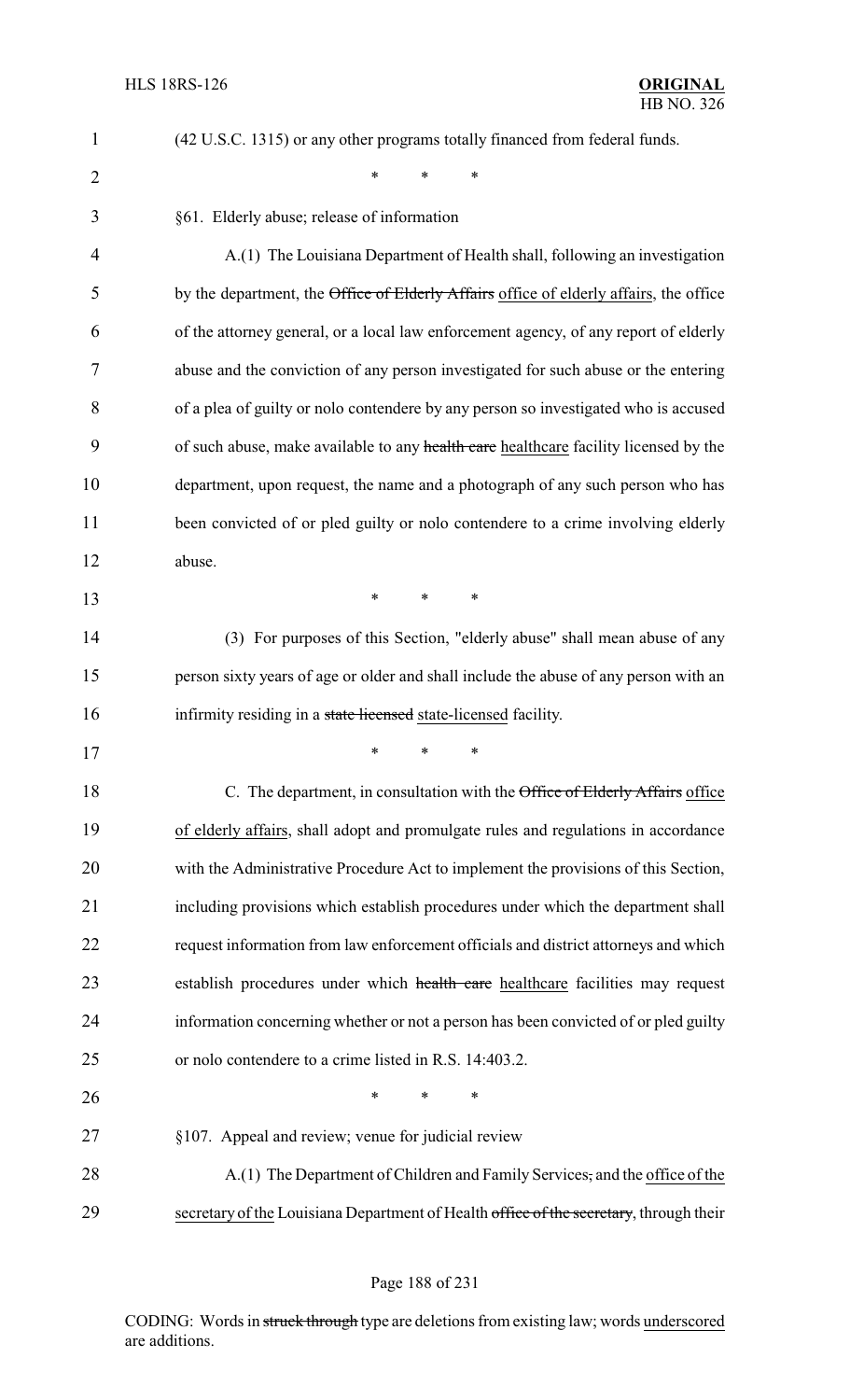| 1              | respective appeal sections, shall provide for a system of hearings and is are            |
|----------------|------------------------------------------------------------------------------------------|
| $\overline{2}$ | responsible for fulfillment of all hearing provisions as prescribed under Title I, IV-A, |
| 3              | X, XIV, XVI, XIX, or XX of the Social Security Act and under the Food Stamp Act,         |
| $\overline{4}$ | Public Law 91-671 of the Food Stamp Act. Under these provisions, an opportunity          |
| 5              | for a hearing shall be granted at the state level to any applicant or recipient who      |
| 6              | makes a timely request for a hearing because his claim for assistance, services, or      |
| 7              | food stamps nutrition assistance benefits is denied or is not acted upon with            |
| 8              | reasonable promptness and to any recipient who is aggrieved by an agency action          |
| 9              | resulting in suspension, reduction, discontinuance, or termination of benefits.          |
| 10             | $\ast$<br>$\ast$<br>$\ast$                                                               |
| 11             | B. The agency or its subordinate presiding officer conducting a proceeding               |
| 12             | authorized hereunder shall conduct such a proceeding and shall have such authority       |
| 13             | to administer oaths and affirmations, issue subpoenas, and to otherwise regulate the     |
| 14             | conduct of the proceeding as provided by law, or in the absence of such a law, as        |
| 15             | specified and authorized by R.S. 49:955 et seq. The deposit or payment of witness        |
| 16             | fees ordinarily required of a party who desires to subpoena a witness shall not be       |
| 17             | required if the party desiring the issuance of the subpoena is an indigent person. A     |
| 18             | person shall be presumed to be indigent if the person he is certified for or is a        |
| 19             | recipient of any entitlement program, the eligibility for which is based on need,        |
| 20             | income, and or resources, or any combination of these criteria.                          |
| 21             | ∗<br>∗<br>∗                                                                              |
| 22             | Except as provided by Subsections B and C of this Section, all<br>D.                     |
| 23             | adjudicatory and review proceedings under this Section shall be governed by the          |
| 24             | Administrative Procedure Act.                                                            |
| 25             | ∗<br>∗<br>∗                                                                              |
| 26             | §114. Fraud in obtaining assistance; withholding information concerning property,        |
| 27             | income, or beneficiary, or personal circumstances                                        |
| 28             | $\ast$<br>∗<br>∗                                                                         |
|                |                                                                                          |

# Page 189 of 231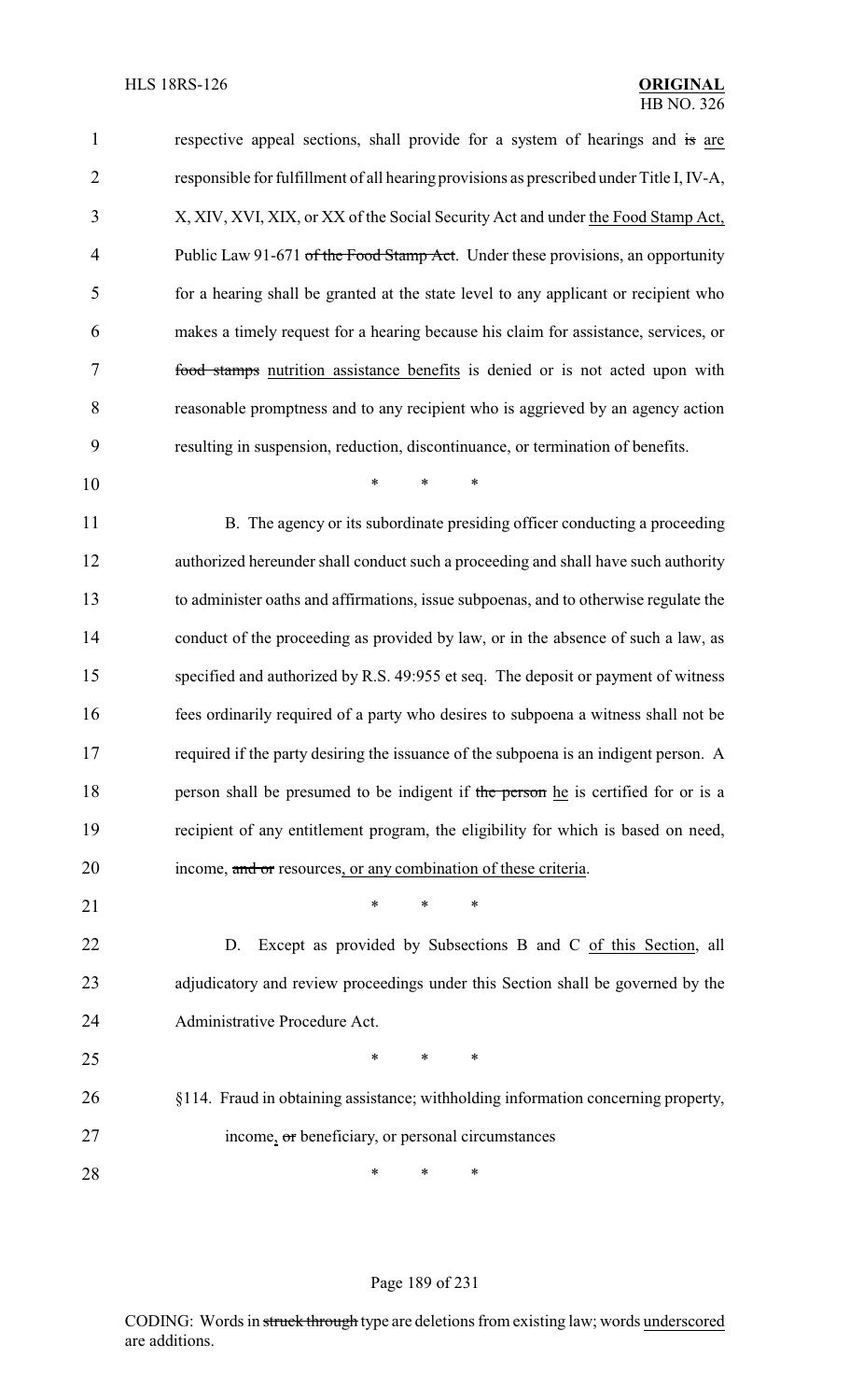| $\mathbf{1}$   | E.(1) Persons receiving food stamps or Aid to Families with Dependent                 |
|----------------|---------------------------------------------------------------------------------------|
| $\overline{2}$ | Children, or a successor of either program, who have been determined by the           |
| 3              | Department of Children and Family Services in an administrative hearing, or a court   |
| $\overline{4}$ | of competent jurisdiction after final appeal, to have fraudulently obtained such food |
| 5              | stamps or Aid to Families with Dependent Children, or benefits or assistance from     |
| 6              | a successor of either program, shall be ineligible for further participation in the   |
| 7              | program in accordance with the following schedule:                                    |
| 8              | $\ast$<br>$\ast$<br>∗                                                                 |
| 9              | §114.3. Regional fraud detection units; investigative subpoenas and subpoenas         |
| 10             | duces tecum                                                                           |
| 11             | The Department of Children and Family Services shall establish,<br>A.                 |
| 12             | maintain, and provide for fraud detection functions in order to detect fraud in       |
| 13             | obtaining public assistance through staff in each region of the state. Each fraud     |
| 14             | detection unit shall report each incident of public assistance fraud to the fraud     |
| 15             | detection section of the office of children and family services on a monthly basis by |
| 16             | the tenth day of each succeeding month. An annual report of the activities of all the |
| 17             | fraud detection units within a state fiscal year shall be submitted by the fraud      |
| 18             | detection section to the Senate and House Committees on Health and Welfare            |
| 19             | committees on health and welfare by September first.                                  |
| 20             | ∗<br>*<br>*                                                                           |
| 21             | §121. Definitions                                                                     |
| 22             | For purposes of this Part, the following terms shall be defined as follows:           |
| 23             | (1) "Activated military personnel" means a person domiciled in Louisiana              |
| 24             | for civilian purposes, who names Louisiana as Home of Record (HOR) for military       |
| 25             | purposes, and who is any of the following:                                            |
| 26             | ∗<br>*<br>∗                                                                           |
| 27             | §123. Louisiana Military Family Assistance Board                                      |
| 28             | ∗<br>∗<br>∗                                                                           |

# Page 190 of 231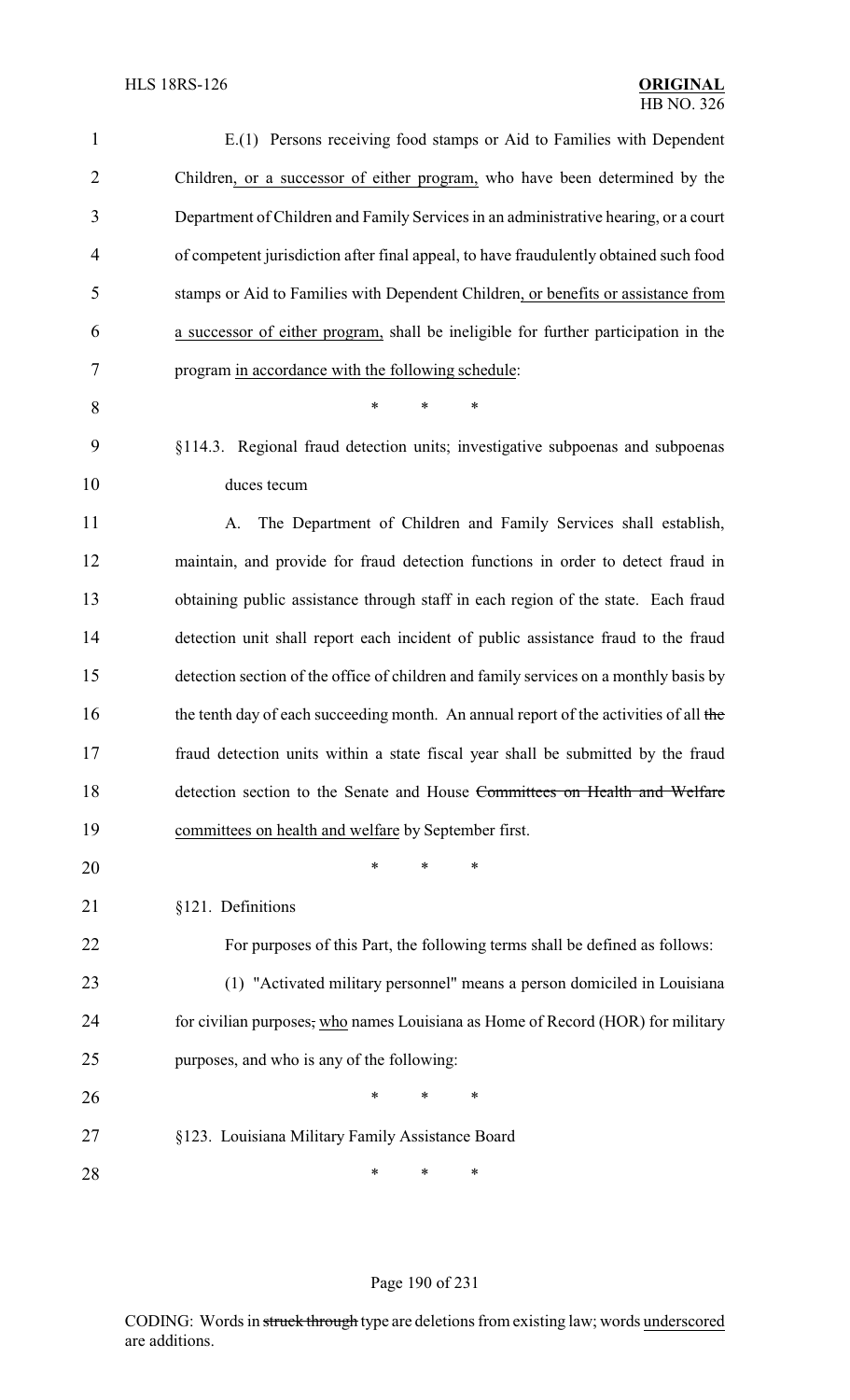| 1              | D.                                                                                      |
|----------------|-----------------------------------------------------------------------------------------|
| $\overline{2}$ | $\ast$<br>$\ast$<br>∗                                                                   |
| 3              | (3) If the third party administrator approves a claim, it shall determine when          |
| 4              | the claim shall be paid, the amount of payment, to whom the payment shall be made,      |
| 5              | and such other matters as it deems necessary and appropriate.                           |
| 6              | *<br>*<br>∗                                                                             |
| 7              | K.                                                                                      |
| 8              | *<br>*<br>∗                                                                             |
| 9              | (3) Although confidential, records relating to applications and the identity            |
| 10             | of applicants and their related activated military personnel or honorably discharged    |
| 11             | active-duty military personnel shall be available to necessary parties such as the      |
| 12             | legislative auditor, legislative oversight committees for rules and annual reports, and |
| 13             | such other parties as necessary for prudent administration of the program and           |
| 14             | verification of elements of application.                                                |
| 15             | *<br>*<br>∗                                                                             |
| 16             | §153. Medical assistance; estate recovery program                                       |
| 17             | $\sim$ $\sim$ $\sim$                                                                    |
| 18             | C. Except to the extent that the responsibility for payment for medical care            |
| 19             | of certain persons is transferred to the department in Subsection A above of this       |
| 20             | Section and the pertinent rules and regulations subsequently adopted, the care and      |
| 21             | treatment of medically indigent persons shall remain the responsibility of the various  |
| 22             | charity hospitals of this state as provided by existing law.                            |
| 23             | $\ast$<br>$\ast$<br>$\ast$                                                              |
| 24             | §153.4. Medicaid Estate Recovery, legislative findings                                  |
| 25             | $\ast$<br>$\ast$<br>∗                                                                   |
| 26             | F.                                                                                      |
| 27             | $\ast$<br>$\ast$<br>$\ast$                                                              |
| 28             | (2) An undue hardship to any heir, as defined by rule, shall exist if an heir's         |
| 29             | family income is three hundred percent or less of the U.S. Department of Health and     |

# Page 191 of 231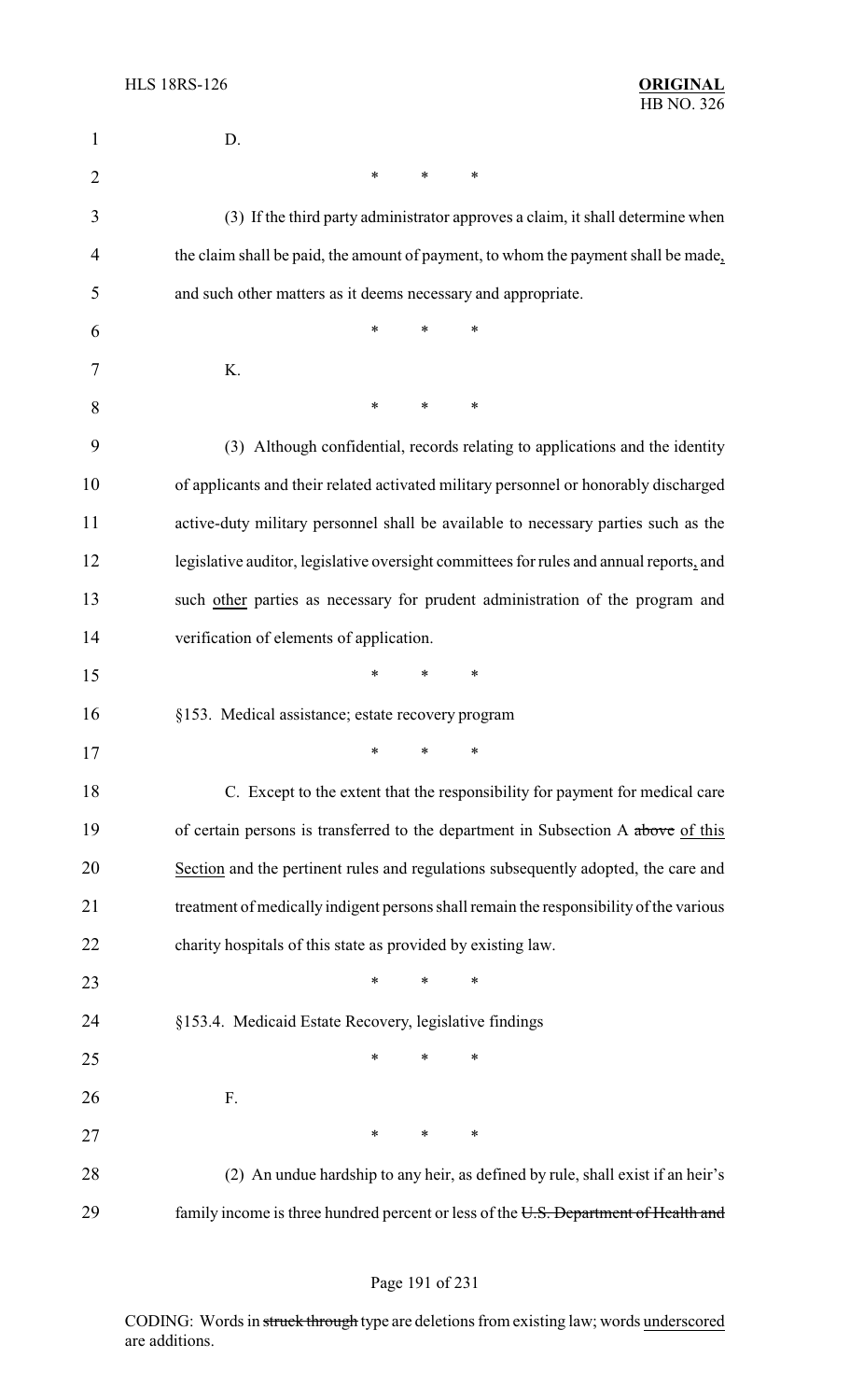| $\mathbf{1}$   | Human Services Federal Poverty Level Guidelines as published annually in the           |
|----------------|----------------------------------------------------------------------------------------|
| $\overline{2}$ | Federal Register applicable federal poverty guideline as published in the Federal      |
| 3              | Register by the United States Department of Health and Human Services.                 |
| $\overline{4}$ | *<br>*<br>∗                                                                            |
| 5              | §156. Supplementary assistance to persons who are aged, blind, or have disabilities    |
| 6              | A. Any person who is aged, blind, or has a disability, within the meaning of           |
| 7              | Subchapter XVI of Chapter Seven of the Social Security Act, as amended, who, for       |
| 8              | the month of December, 1973, was a recipient of old age assistance, disability         |
| 9              | assistance, or aid to the needy blind, and is a recipient of supplemental security     |
| 10             | income under Subchapter XVI of Chapter Seven of the Social Security Act, as            |
| 11             | amended, shall be entitled to receive a monthly supplementary payment in the           |
| 12             | amount described in Subsection B below of this Section, such payment to terminate      |
| 13             | the month in which such individual dies or the first month such individual ceases to   |
| 14             | be eligible for supplemental security income under Subchapter XVI of Chapter           |
| 15             | Seven of the Social Security Act, as amended.                                          |
| 16             | B. The supplementary payment referred to in Subsection A above of this                 |
| 17             | Section shall be in an amount equal to the amount by which the individual's            |
| 18             | December, 1973 income exceeds the amount of such individual's Subchapter XVI           |
| 19             | of Chapter Seven benefit plus other income for such month. For purposes of this        |
| 20             | subsection, the terms "December, 1973 income" and "Subchapter XVI of Chapter           |
| 21             | Seven benefit plus other income" shall have the meaning given to said those terms      |
| 22             | in Act of July 9, 1973, Public Law 93-66, Section 212(a)(3), 87 Stat. 152.             |
| 23             | $\ast$<br>∗                                                                            |
| 24             | §157. Prosthetic dentures; eligibility; rules and regulations                          |
| 25             | A. The office of family security bureau of health services financing of the            |
| 26             | Louisiana Department of Health shall make available to persons of this state who are   |
| 27             | eligible for Medicaid benefits under Title XIX of the Social Security Act, prosthetic  |
| 28             | dentures, upon certification by a dentist licensed under Louisiana law that the person |
|                |                                                                                        |

# Page 192 of 231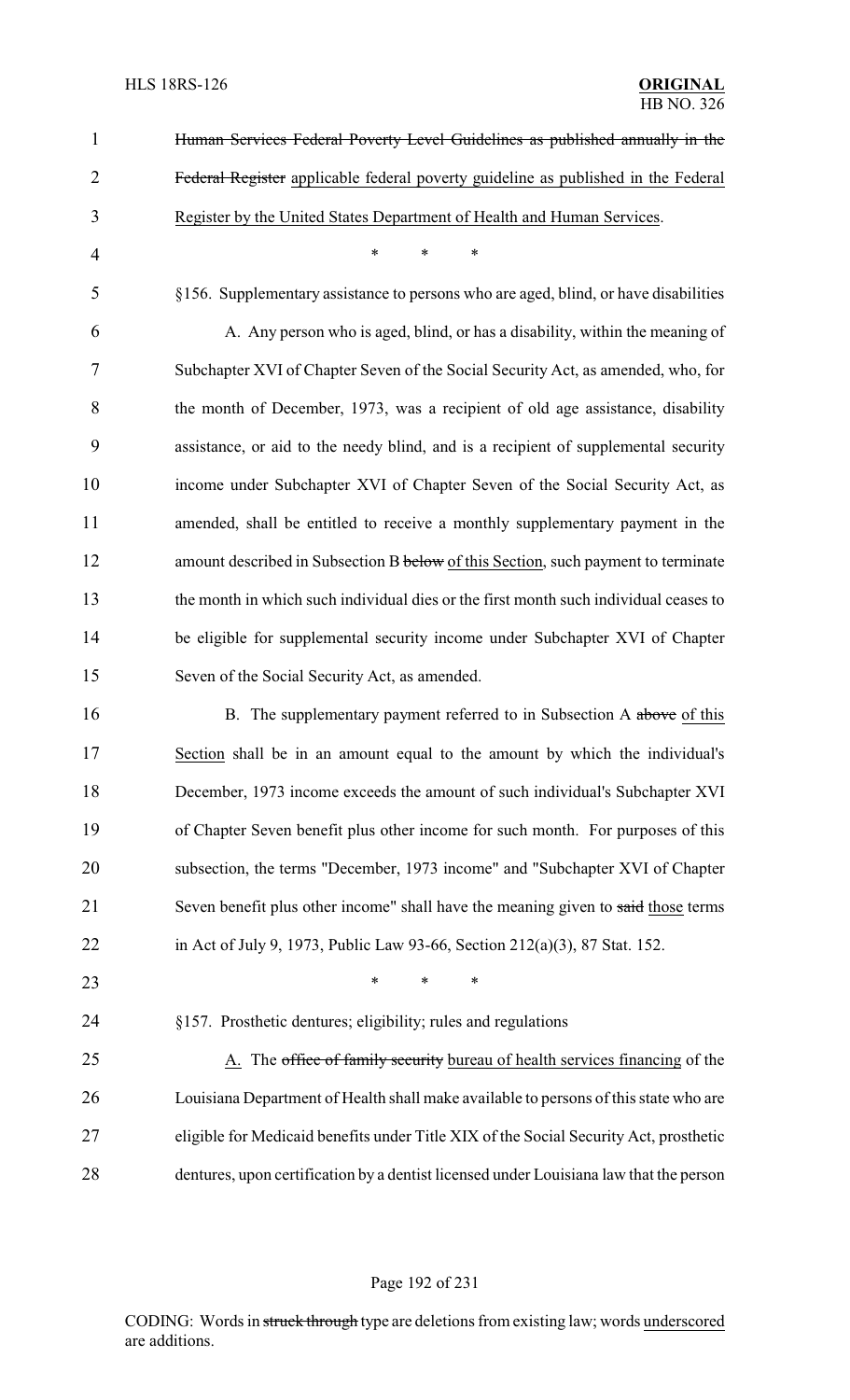is in need of prosthetic dentures, and upon certification of such need by the Louisiana Department of Health.

 B. The secretary of the Louisiana Department of Health shall promulgate the necessary rules and regulations to implement the provisions of this Section. Such 5 rules and regulations shall insure ensure that no charge for such prosthetic dentures shall be approved for payment in excess of that normally received in private commercial relationships for the manufacture and fitting of such dentures, based on the nature and quality of dentures provided, the extent of professional services rendered, and the fees normally and customarily received in the area where the fitting occurred.

#### §158. Prohibition of discrimination against dental care services

12 The office of family security, bureau of health services financing of the Louisiana Department of Health, shall make available to persons who are eligible for 14 Medicaid benefits under Title XIX of the Social Security Act, 42 USCA U.S.C.A. Sec. 1396 et seq., inpatient hospital services, outpatient hospital services, prescribed drugs, and all other services incident to professional treatment provided by a licensed dentist when the treatment and service is otherwise authorized and included in the Louisiana state plan for medical and dental assistance when provided or prescribed by a physician or any other licensed practitioner of the healing arts, provided that the dental health care shall be within the scope of dental professional practice as defined by R.S. 37:751 et seq.

§159. Prohibition of discrimination against podiatric services

 The office of the secretary of the Louisiana Department of Health shall make available to persons who are eligible for Medicaid benefits under Title XIX of the 25 Social Security Act, 42 USCA U.S.C.A. Sec. 1396 et seq., inpatient hospital services, outpatient hospital services, prescribed drugs, and all other services incident to professional treatment provided by a licensed podiatrist when the treatment and service is otherwise authorized and included in the Louisiana state plan for medical assistance when provided or prescribed by a physician or any other licensed

#### Page 193 of 231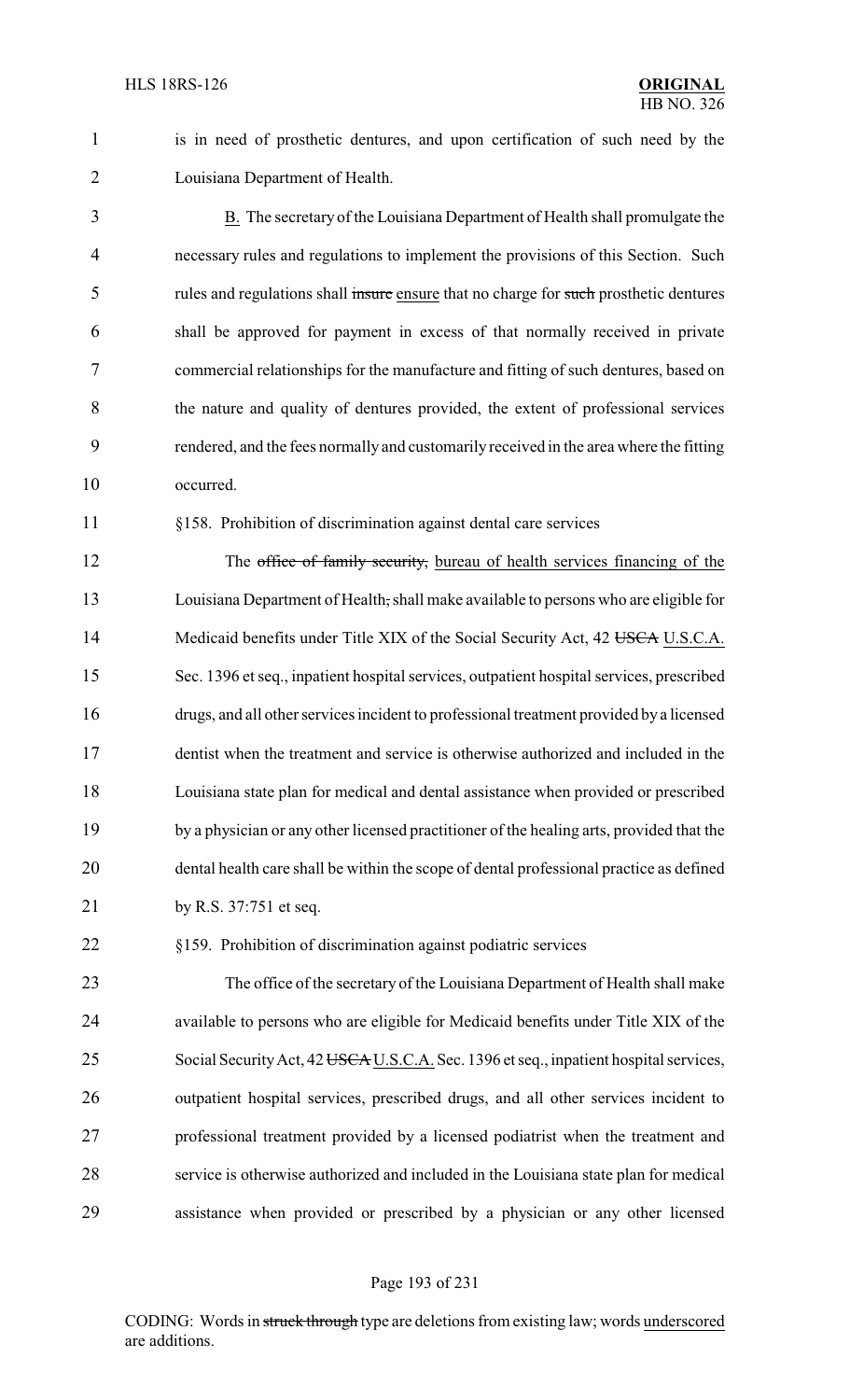| $\mathbf{1}$   | practitioner of the healing arts, provided that the podiatric health care shall be within |
|----------------|-------------------------------------------------------------------------------------------|
| $\overline{2}$ | the scope of podiatric professional practice as defined by R.S. 37:611 et seq.            |
| 3              | §159.1. Hospice care pilot program; rules and regulations                                 |
| $\overline{4}$ | $\ast$<br>$\ast$<br>*                                                                     |
| 5              | C. Coverage of hospice care under the pilot project shall be in accordance                |
| 6              | with 42 U.S.C. 1396d(o), the Medicare Hospice Program guidelines as set forth in          |
| 7              | 42 <del>C.F.R.</del> CFR Part 418, and Sections 4305-4308.2 of the federal Centers for    |
| 8              | Medicare and Medicaid Services' State Medicaid Manual. In the case of an                  |
| 9              | individual who is eligible for Medicaid benefits under Title XIX of the Social            |
| 10             | Security Act, occupies a Medicaid certified Medicaid-certified nursing facility bed,      |
| 11             | and elects to receive hospice care, an additional amount for room and board shall be      |
| 12             | paid to the hospice that shall not be less than one hundred percent of the per diem       |
| 13             | rate that would have been paid to the nursing facility under the Medicaid State Plan.     |
| 14             | D. In order to participate in the pilot project, a hospice shall meet the                 |
| 15             | Medicare conditions of participation for hospice as set forth in 42 C.F.R. CFR Part       |
| 16             | 418 and shall have a valid Medicaid provider agreement.                                   |
| 17             | $\ast$ $\ast$ $\ast$                                                                      |
| 18             | §160.1. Definitions                                                                       |
| 19             | For the purposes of this Subpart, the following definitions shall apply:                  |
| 20             | $\ast$<br>$\ast$<br>$\ast$                                                                |
| 21             | (10) "Health care provider" or "provider" means a state licensed, certified,              |
| 22             | or state registered state-registered provider of health care services, treatment, or      |
| 23             | supplies, including but not limited to those entities defined in $R.S. 40.1299.41(A)$     |
| 24             | R.S. $40:1231.1(A)$ .                                                                     |
| 25             | $\ast$<br>∗<br>∗                                                                          |
| 26             | §231.2. Family Independence Temporary Assistance Program; benefits; eligibility           |
| 27             | A.(1) The department shall develop and administer a temporary assistance                  |
| 28             | program, to be known as the "Family Independence Temporary Assistance Program"            |

#### Page 194 of 231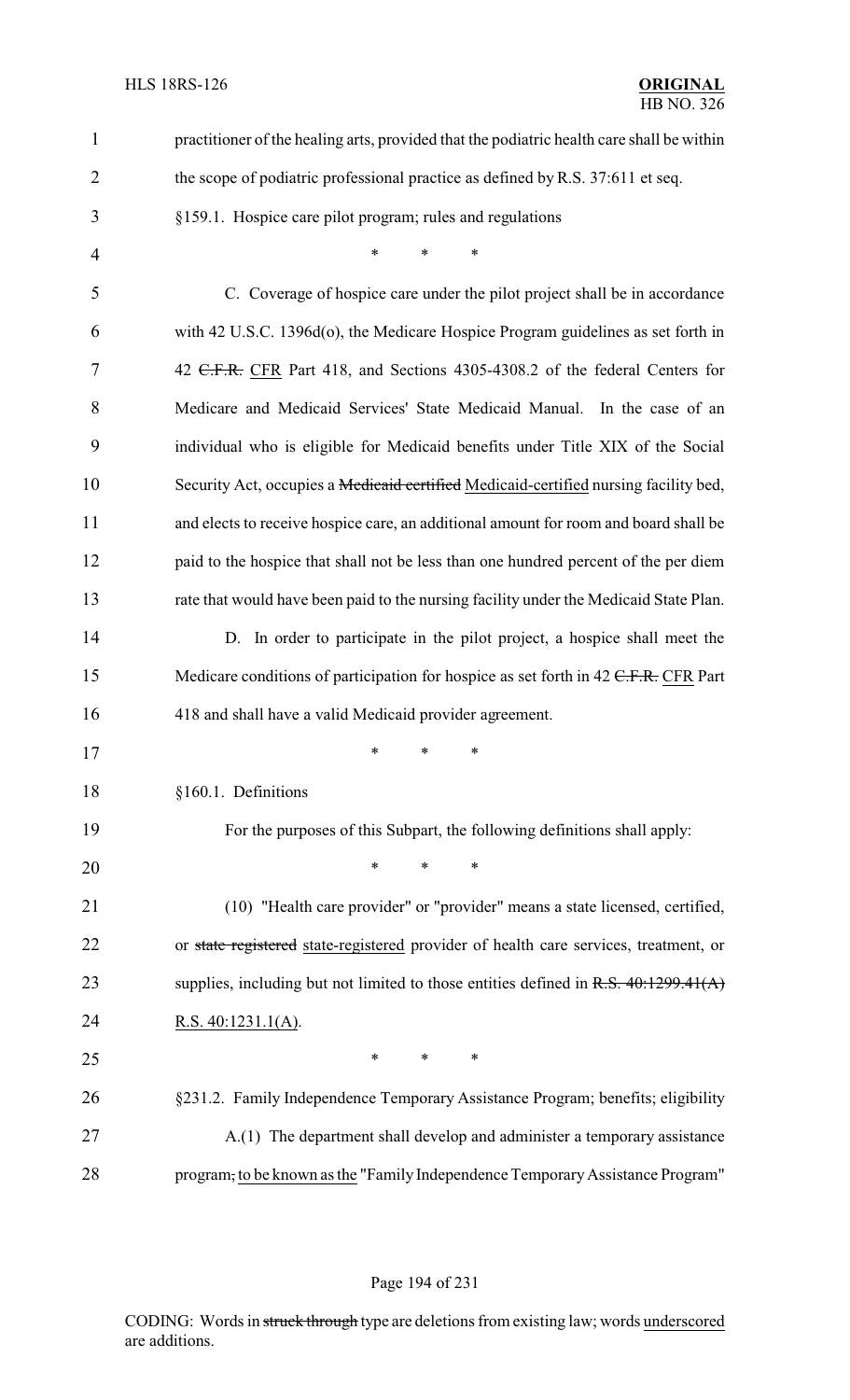| 1              | (FITAP) which shall provide money payments to the following:                           |
|----------------|----------------------------------------------------------------------------------------|
| $\overline{2}$ | $\ast$<br>*<br>*                                                                       |
| 3              | B. Notwithstanding the provisions of Subsection A of this Section, FITAP               |
| $\overline{4}$ | assistance shall not mean:                                                             |
| 5              | $\ast$<br>*<br>$\ast$                                                                  |
| 6              | §231.4. Immunization compliance; exceptions                                            |
| 7              | *<br>*<br>$\ast$                                                                       |
| 8              | E. The Louisiana Department of Health shall apply for any federal waiver               |
| 9              | necessary to ensure full federal participation in the implementation of this Section   |
| 10             | and shall submit a written report to the Senate and House Committees on Health and     |
| 11             | Welfare committees on health and welfare at the time the waiver is either approved     |
| 12             | or denied. Failure to receive waiver approval for any one or more of the public        |
| 13             | assistance programs shall not preclude the implementation of this Section for the      |
| 14             | remaining programs, upon waiver approval, if needed.                                   |
| 15             | $\ast$<br>∗<br>∗                                                                       |
| 16             | §232. Investigations and reports                                                       |
| 17             | A. If any person has knowledge that any dependent child is dependent upon              |
| 18             | the public for support, or that the interest of the public requires that the child be  |
| 19             | granted aid, the person may bring the fact to the notice of the parish office of the   |
| 20             | Department of Children and Family Services of the parish in which the child resides,   |
| 21             | which department shall make an investigation and examination of the circumstances      |
| 22             | of the child before the granting of aid.                                               |
| 23             | B. A report of the investigation, examination, and visit shall be made in              |
| 24             | writing and become a part of the record in the case.                                   |
| 25             | $\ast$<br>∗<br>*                                                                       |
| 26             | §234. Judicially appointed curator                                                     |
| 27             | In lieu of selecting a payee to receive assistance, the Department of Children         |
| 28             | and Family Services, pursuant to federal regulations, may require the referral of the  |
| 29             | case to the district court for a judicially appointed curator. The court is authorized |

# Page 195 of 231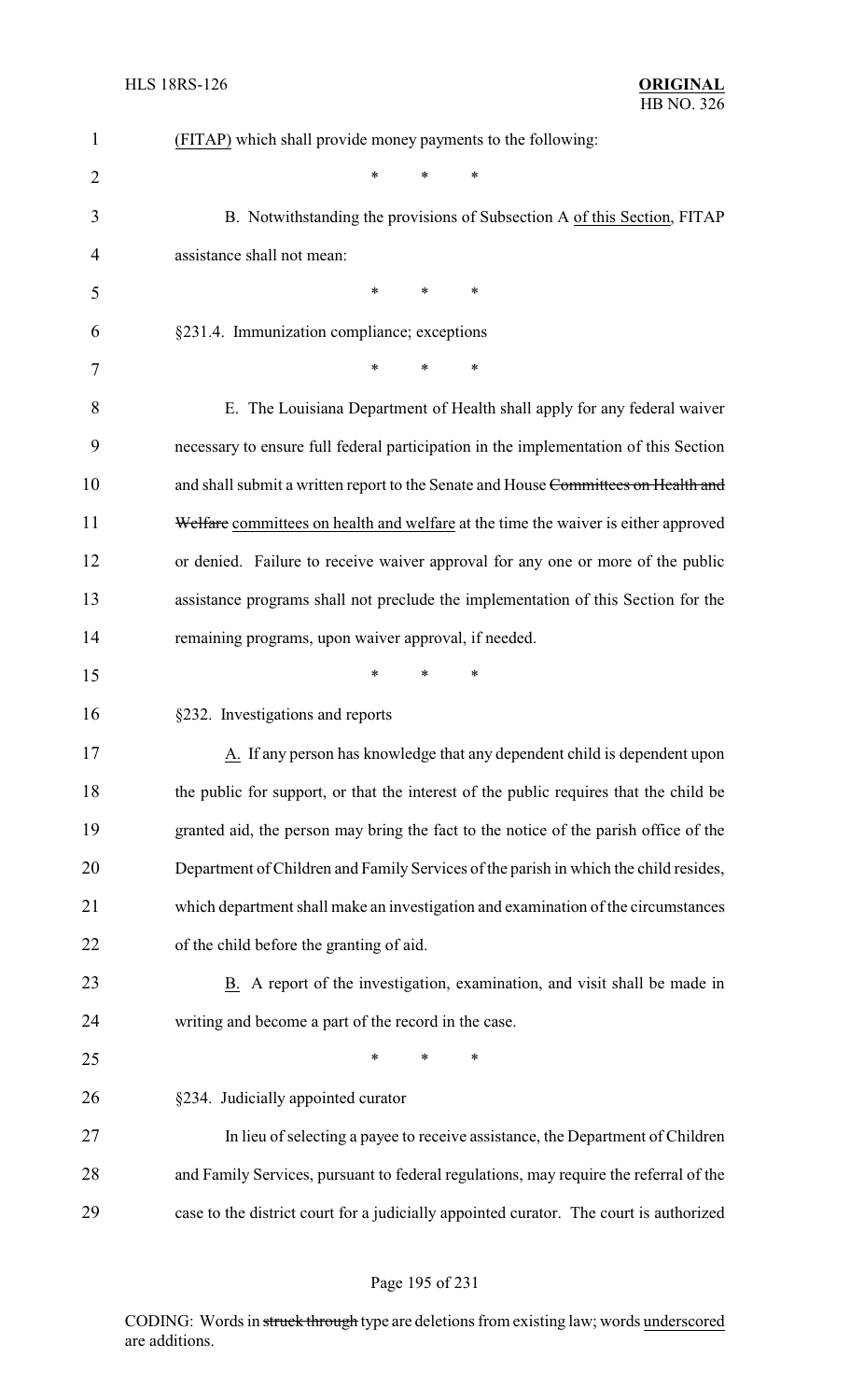| $\mathbf{1}$ | to appoint a capable, interested, and willing third person, irrespective of whether he |
|--------------|----------------------------------------------------------------------------------------|
| 2            | is related to the child within any of the degrees of relationship set forth in Section |
| 3            | $406(a)$ of Title IV of the Social Security Act, to receive the payments and use them  |
| 4            | in the best interest of the child. The curator shall be accountable at whatever        |
| 5            | intervals are specified by the court and the court shall require a bond or whatever    |
| 6            | other security is deemed necessary by the court to insure ensure the faithful          |
| 7            | performance of the curator's duties. The curator, upon being appointed, shall take     |
| 8            | the oath and letters of authority may be issued to him. In those instances in which    |
| 9            | the department requires the case be referred to the court for the appointment of a     |
| 10           | curator, each local governing authority shall have the option in any case to provide   |
| 11           | compensation to the curator.                                                           |
| 12           | §234.1. Disposition of undeliverable assistance checks                                 |
| 13           | Assistance checks representing bonus amounts paid pursuant to 42 USC                   |
| 14           | U.S.C. 657 and such checks representing refunds paid pursuant to 42 USE U.S.C.         |
| 15           | 657 in those cases in which the payee of such checks cannot be found, shall revert     |
| 16           | to the state and federal treasuries in proportion to the rate of state-federal match   |
| 17           | applicable to the assistance program. Such amounts will revert to the government       |
| 18           | only after sixty days have elapsed since the date such checks became invalid and a     |
| 19           | diligent search by the agency administering the assistance program has failed to       |
| 20           | ascertain the whereabouts of the payee.                                                |
| 21           | $\ast$<br>∗<br>$\ast$                                                                  |
| 22           | §236.1.2. Family and child support programs; responsibilities                          |
| 23           | $\ast$<br>$\ast$<br>∗                                                                  |
| 24           | B.(1) In addition, as required by federal law, the department shall provide            |
| 25           | the above services to any individual including absent or noncustodial parents not      |
| 26           | otherwise eligible for such services as provided for in Subsection A of this Section   |
| 27           | upon receiving an application from such individual and upon receiving any fee which    |
|              |                                                                                        |

may be assessed by the department for the services, regardless of whether the

#### Page 196 of 231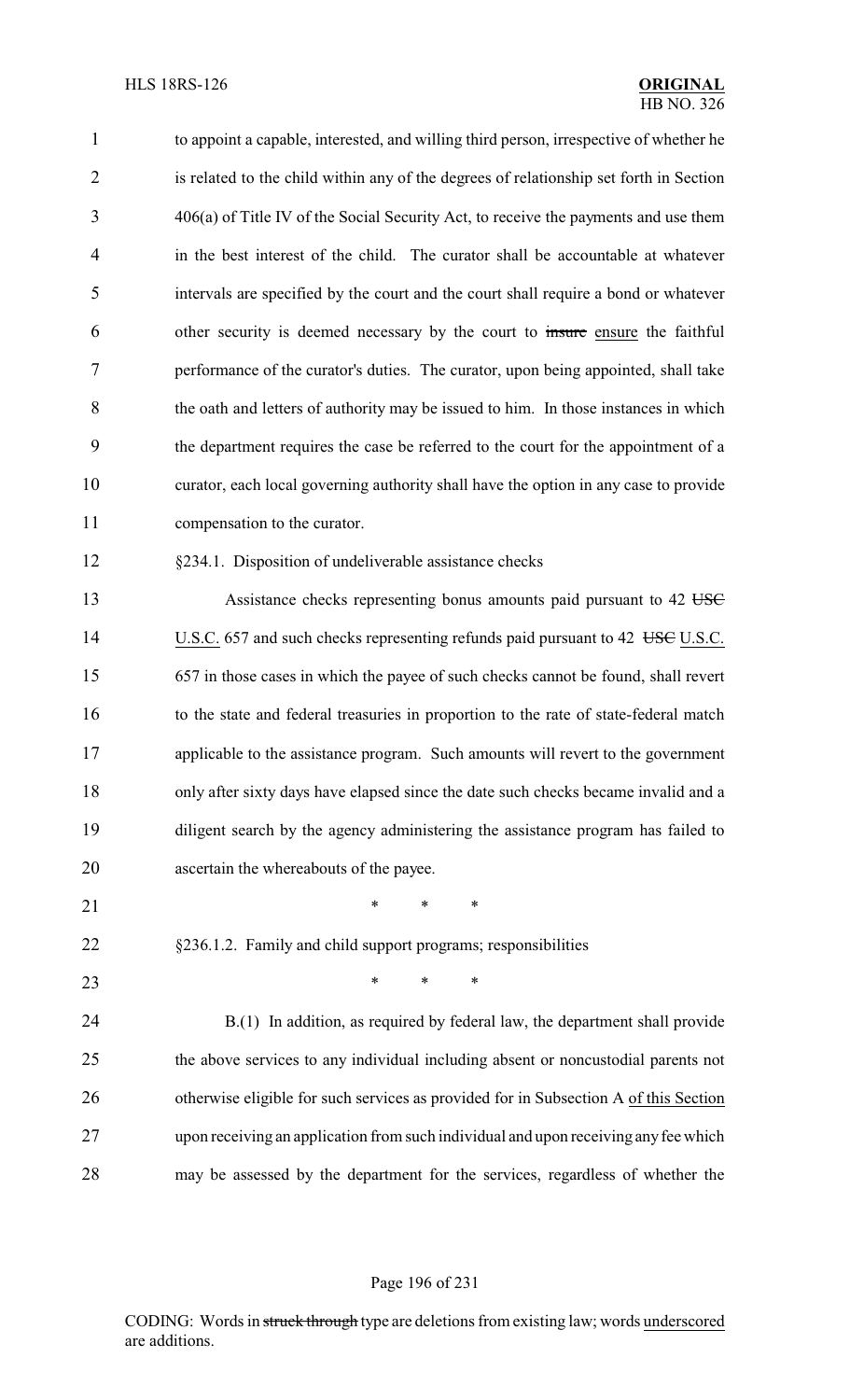| $\mathbf{1}$   | individual has ever received public assistance and regardless of whether there is a     |
|----------------|-----------------------------------------------------------------------------------------|
| $\overline{2}$ | delinquency.                                                                            |
| 3              | $\ast$<br>∗<br>∗                                                                        |
| 4              | I. In providing support services required by Title IV-D of the Social Security          |
| 5              | Act in cases provided for in Subsection A of this Section, the department may           |
| 6              | provide for application and other fees to be charged each individual who is receiving   |
| 7              | services from the department or any individual who owes a duty of support. The fees     |
| 8              | shall comply with any applicable federal laws, rules, and regulations and may not       |
| 9              | exceed the maximum set by federal laws, rules, and regulations or the actual costs      |
| 10             | incurred by the department in providing the support services, whichever is less.        |
| 11             | $\ast$<br>$\ast$<br>$\ast$                                                              |
| 12             | §236.1.10. Family and child support programs; consumer reporting authority              |
| 13             | $\ast$<br>$\ast$<br>$\ast$                                                              |
| 14             | B. The consumer report shall be confidential and shall be used solely for the           |
| 15             | purpose described in Subsection A of this Section and shall not be used in connection   |
| 16             | with any other civil, administrative, or criminal proceeding, or for any other purpose. |
| 17             | ∗<br>∗<br>∗                                                                             |
| 18             | §236.3. Enforcement of support by income assignment                                     |
| 19             | *<br>*<br>∗                                                                             |
| 20             | L.(1) When a person failing to comply with an order of support derives                  |
| 21             | income from self-employment, commission, or from any payor not subject to the           |
| 22             | jurisdiction of the court, or any other type of employment which makes the              |
| 23             | application of Subsection E of this Section impractical, the court may require the      |
| 24             | person to enter into bond to the court in the amount of the past due support plus a     |
| 25             | sum fixed by the court to insure ensure the payment of support as it becomes due for    |
| 26             | a period of not less than three months, with sureties approved by the court,            |
| 27             | conditioned upon the person making payment as previously ordered.                       |
| 28             | ∗<br>*<br>∗                                                                             |

# Page 197 of 231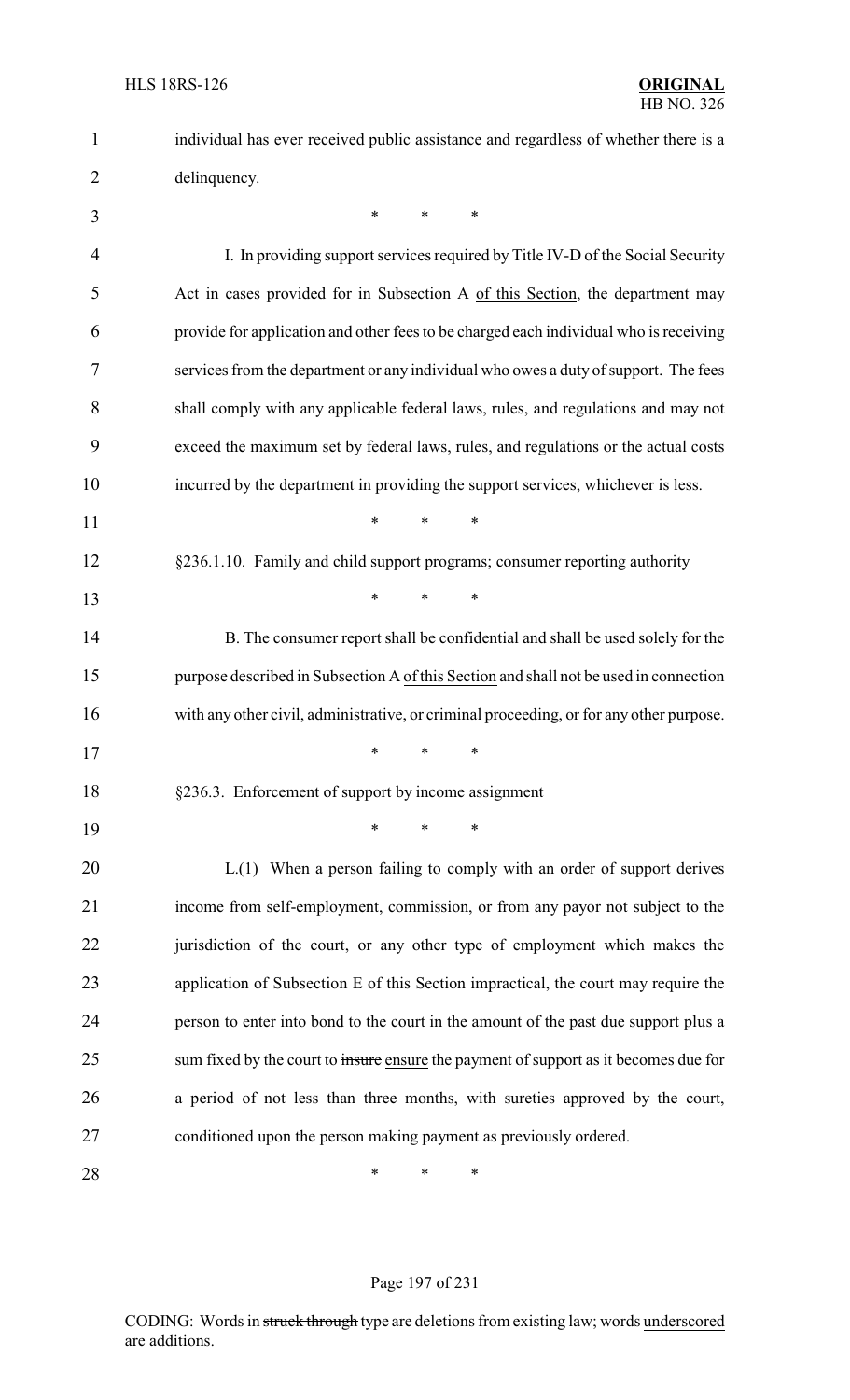| 1              | §236.6. Failure to pay support; procedure, penalties and publication                   |
|----------------|----------------------------------------------------------------------------------------|
| $\overline{2}$ | $\ast$<br>$\ast$<br>$\ast$                                                             |
| 3              | C. In addition to the above any other penalty provided for in this Section, the        |
| 4              | court shall render judgment in favor of the applicable payee for the amount of unpaid  |
| 5              | support plus attendant court costs. The judgment shall have the same force and         |
| 6              | effect as a final judgment for money damages against the defendant. This judgment      |
| 7              | shall become executory upon its rendition, subject to the delays for filing a motion   |
| 8              | for new trial or appeal, and may be registered with any Louisiana court of competent   |
| 9              | jurisdiction on petition of the Department of Children and Family Services, the        |
| 10             | district attorney's office, or the applicable payee.                                   |
| 11             | $\ast$<br>$\ast$<br>$\ast$                                                             |
| 12             | §236.7. Order of support; stipulation by district attorney and party                   |
| 13             | A.                                                                                     |
| 14             | $\ast$<br>∗<br>∗                                                                       |
| 15             | (2) The court may also require the defendant to enter into a recognizance,             |
| 16             | with or without surety, in order to insure ensure the payment of support.<br>The       |
| 17             | condition of the recognizance shall be that the defendant shall make his or her        |
| 18             | personal appearance in court whenever required to do so, and shall further comply      |
| 19             | with the terms of the order or of any subsequent modification thereof.                 |
| 20             | *<br>*<br>*                                                                            |
| 21             | E. If the defendant has entered into a recognizance in the amount fixed by             |
| 22             | the court to <i>insure</i> ensure the payment of the support, the court may order the  |
| 23             | forfeiture of the recognizance and enforcement thereof by execution. The sum           |
| 24             | recovered shall be paid in whole or in part to the applicable payee. However, should   |
| 25             | the court order both the forfeiture of the recognizance and at the same time order the |
| 26             | defendant to pay all unpaid support under the sentence for contempt, the amount of     |
| 27             | unpaid support plus attendant court costs and fines shall be the maximum payable.      |
| 28             | ∗<br>∗<br>∗                                                                            |

# Page 198 of 231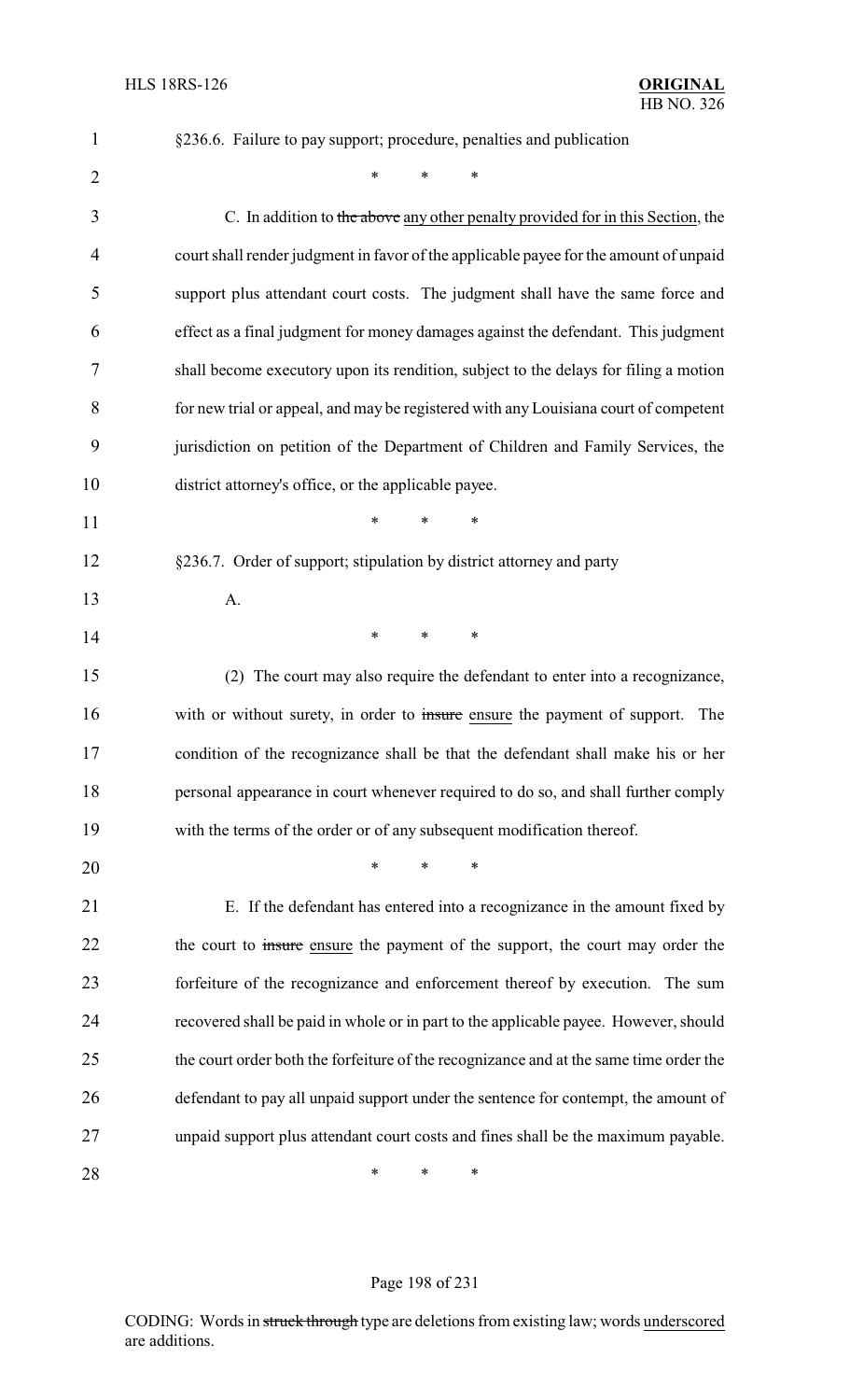| $\mathbf{1}$   | §237. Kinship Care Subsidy Program                                                      |
|----------------|-----------------------------------------------------------------------------------------|
| $\overline{2}$ | ∗<br>$\ast$<br>∗                                                                        |
| 3              | B. Definitions. For purposes of this Section:                                           |
| 4              | $\ast$<br>*<br>*                                                                        |
| 5              | (15) "Minor relative" means a grandchild, step-grandchild, or other minor               |
| 6              | relative not the natural or adopted child of the kinship caregiver who is under         |
| 7              | eighteen years of age and who meets the definition of "dependent child" specified       |
| 8              | in R.S. $46:231(4)(a)$ R.S. $46:231$ .                                                  |
| 9              | $\ast$<br>$\ast$<br>∗                                                                   |
| 10             | §285. Required training for child protection and foster care workers                    |
| 11             | *<br>∗<br>∗                                                                             |
| 12             | D. Within six months following the commencement of responsibility for                   |
| 13             | cases, each such employee designated in Subsection A of this Section shall complete     |
| 14             | a training program consisting of thirty-two hours of job related job-related            |
| 15             | instruction in addition to the training required in Subsection A of this Section.       |
| 16             | $\ast$<br>*<br>∗                                                                        |
| 17             | §286. Foster home child care; reimbursement system; rules                               |
| 18             | The Department of Children and Family Services shall establish a system for             |
| 19             | reimbursement of foster home child care costs based on the level of care for all foster |
| 20             | children placed in foster homes providing temporary or long-term foster care for not    |
| 21             | more than six children receiving the services of the department. The department         |
| 22             | shall promulgate rules for implementation of the reimbursement system by January        |
| 23             | 1, 1995, but only if funds are made available by appropriation by the legislature, and  |
| 24             | shall submit such rules to the Committees on Health and Welfare committees on           |
| 25             | health and welfare of the House of Representatives and the Senate in accordance         |
| 26             | with the Administrative Procedure Act. At a minimum, the department shall seek          |
| 27             | each year through the budgetary process funds sufficient to reimburse foster parents    |
| 28             | at a rate at least equal to the cost for child care as reported and published by the    |

# Page 199 of 231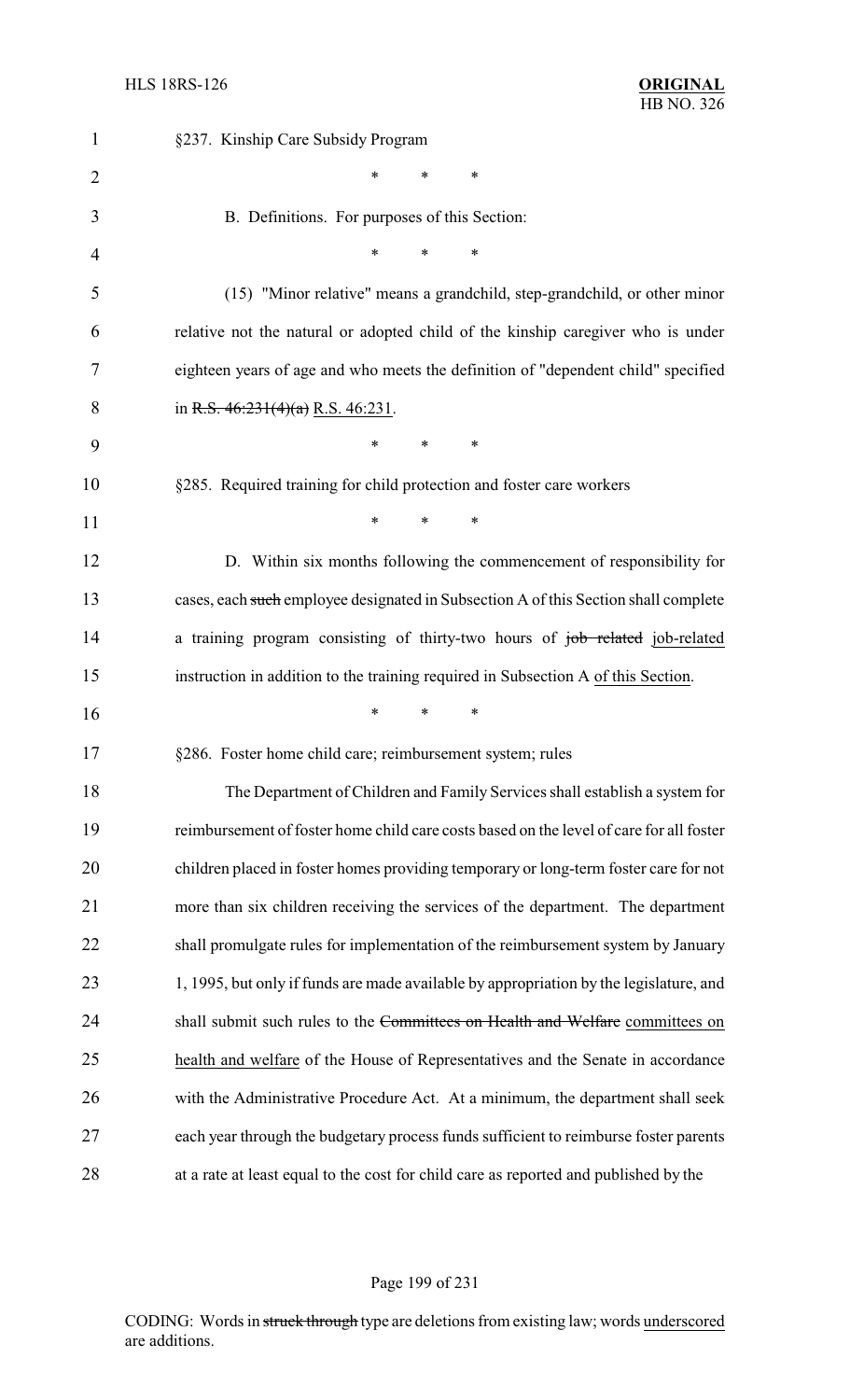| $\mathbf{1}$   | United States Department of Agriculture for the Southeastern United States.             |
|----------------|-----------------------------------------------------------------------------------------|
| $\overline{2}$ | $\ast$<br>*<br>$\ast$                                                                   |
| 3              | §301. Legislative findings; Supplemental Nutrition Assistance Program educational       |
| 4              | component; reporting requirements                                                       |
| 5              | A. The legislature finds and declares the following:                                    |
| 6              | The program still commonly formerly known as "food stamps" was<br>(1)                   |
| 7              | renamed the Supplemental Nutrition Assistance Program (SNAP) in October 2008.           |
| 8              | SNAP is administered at the federal level by the United States Department of            |
| 9              | Agriculture Food and Nutrition Service (FNS) and at the state level by the Louisiana    |
| 10             | Department of Children and Family Services, hereafter referred to as the                |
| 11             | "department".                                                                           |
| 12             | $\ast$<br>*<br>$\ast$                                                                   |
| 13             | §326. Duties of the department                                                          |
| 14             | *<br>*<br>∗                                                                             |
| 15             | B. The department shall enter into any cooperative endeavor agreements,                 |
| 16             | contracts, and other arrangements with the Louisiana Workforce Commission, any          |
| 17             | other government agency, and any community partner as may be necessary to ensure        |
| 18             | adequate availability of workforce training to participants in the parish in which the  |
| 19             | pilot initiative is established.                                                        |
| 20             | *<br>∗<br>∗                                                                             |
| 21             | §433. Bond; account; oath and letters                                                   |
| 22             | A. The curator shall be accountable at whatever intervals are specified by the          |
| 23             | court and the court shall have the right to require a bond or whatever other security   |
| 24             | is deemed necessary by the court to insure ensure the faithful performance of the       |
| 25             | curator's duties; the curator, upon being appointed, shall take an oath; and letters of |
| 26             | authority may be issued to him.                                                         |
| 27             | B. Failure by the curator to render an account satisfactory to the court shall          |
| 28             | be sufficient cause for the curator's dismissal and the appointment of another curator. |
| 29             | ∗<br>∗<br>∗                                                                             |

Page 200 of 231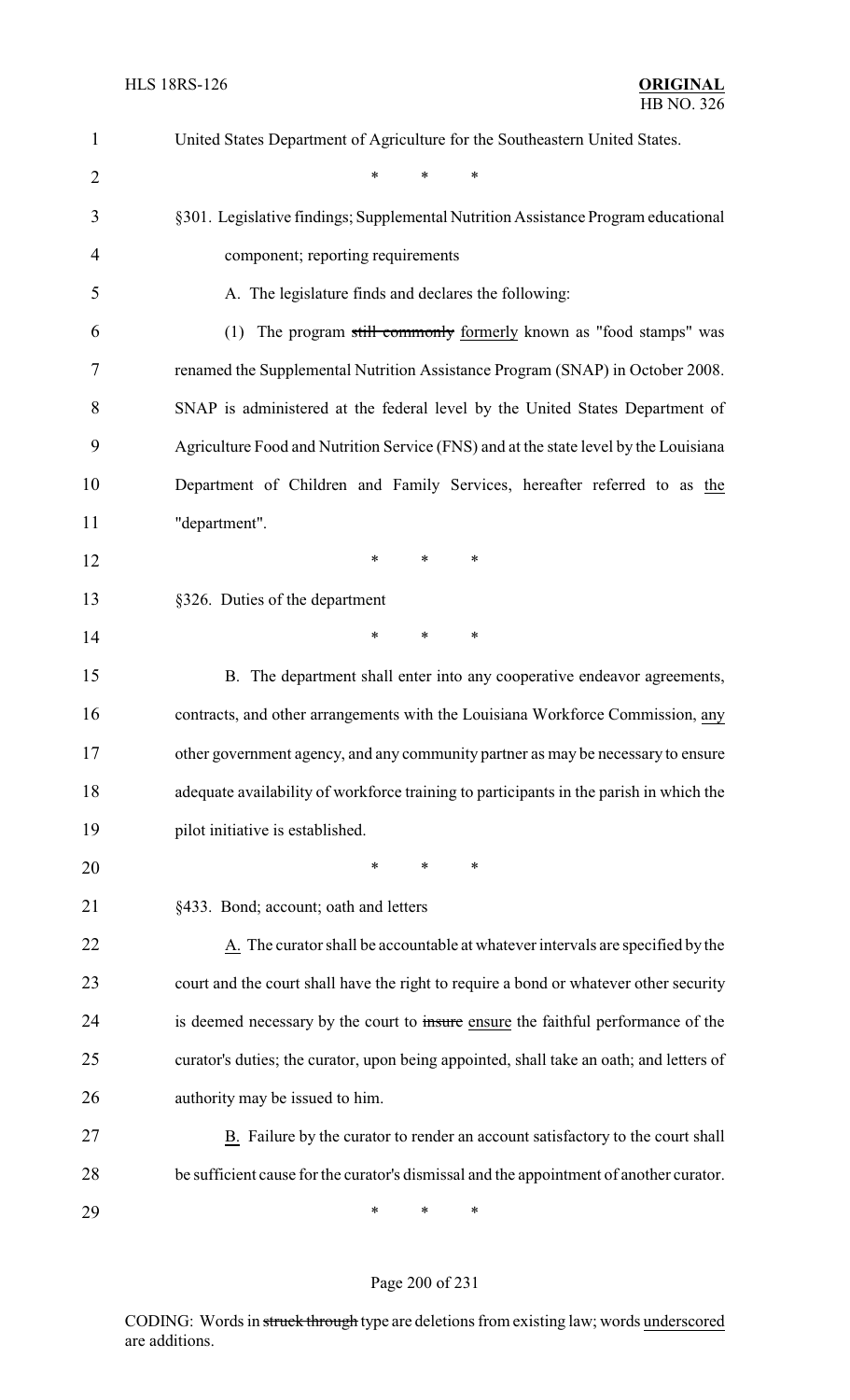| $\mathbf{1}$   | §444.<br>Cooperation with administrative agencies relative to interchange of           |
|----------------|----------------------------------------------------------------------------------------|
| $\overline{2}$ | information                                                                            |
| 3              | The Department of Children and Family Services is hereby authorized to                 |
| 4              | provide for interchange of such information necessary in providing for work training   |
| 5              | experiences as required by Public Law 90-248, as the secretary of the United States    |
| 6              | Department of Health, Education and Welfare, or its successor department, may          |
| 7              | require for federal matching purposes.                                                 |
| 8              | $\ast$<br>*<br>∗                                                                       |
| 9              | §446.1. Notice to department by insurance companies; payment of assigned claims;       |
| 10             | civil penalties                                                                        |
| 11             | $\ast$<br>∗<br>*                                                                       |
| 12             | B. Information provided pursuant to Subsection A above of this Section shall           |
| 13             | be confidential, and subject to the provisions of R.S. 46:56.                          |
| 14             | *<br>*<br>*                                                                            |
| 15             | §447.1. Public assistance recipients; family planning education; contraceptives        |
| 16             | $\ast$<br>∗<br>*                                                                       |
| 17             | B. The program shall provide for examinations by health care healthcare                |
| 18             | providers for the health and safety of public assistance recipients who elect to avail |
| 19             | themselves of or to practice forms of family planning approved and/or or made          |
| 20             | available by the secretary. Any recipient of aid to families with dependent children   |
| 21             | or any successor program, or recipient of public assistance with the cost of medical   |
| 22             | care through the medical assistance program (Medicaid), who elects to avail himself    |
| 23             | or herself of the services or contraceptives offered under the program shall be        |
| 24             | provided with such an examination within fourteen days of his or her initial request.  |
| 25             | If his or her choice of family planning methods involves the use of contraceptives     |
| 26             | or requires the performance of medical procedures, excluding abortions, he or she      |
| 27             | shall be provided with his or her choice of approved contraceptive or given the        |
| 28             | opportunity to undergo the appropriate medical procedure within seven days of his      |
| 29             | or her request for the contraceptive or procedure.                                     |

# Page 201 of 231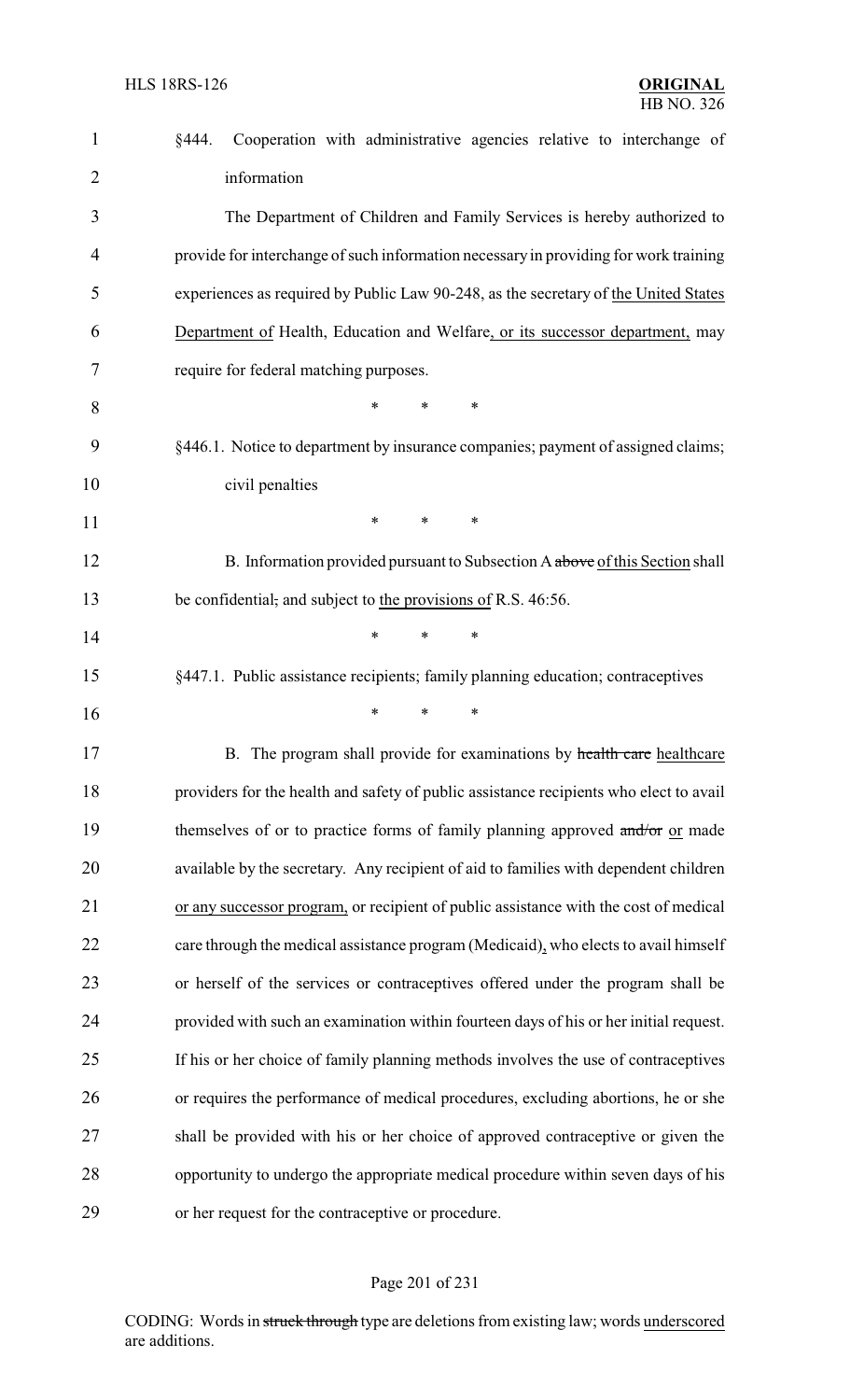| $\mathbf{1}$   | C. The secretary of the Louisiana Department of Health shall provide                   |
|----------------|----------------------------------------------------------------------------------------|
| $\overline{2}$ | specific written descriptions of the services available in the program established     |
| 3              | under this Section to all recipients of aid to families with dependent children or any |
| 4              | successor program, and to all recipients of public assistance with the cost of medical |
| 5              | care through the medical assistance program (Medicaid), at least semiannually          |
| 6              | through methods that may include direct mail to all such recipients.                   |
| 7              | D. The secretary of the Louisiana Department of Health shall adopt rules and           |
| 8              | regulations for the administration of the program established under this Section,      |
| 9              | including appropriate requirements and procedures for participants to receive prompt   |
| 10             | examinations by and consultations with health care healthcare providers in             |
| 11             | accordance with Subsection B herein of this Section.                                   |
| 12             | E. The provisions of this Section shall be administered in accordance with             |
| 13             | R.S. 40:1299.34 and 1299.34.5 R.S. 40:1061.5 and 1061.6.                               |
| 14             | §447.2. Pregnant women and infants; access to health care; expansion of Medicaid       |
| 15             | eligibility                                                                            |
| 16             | A. The legislature hereby finds and declares that:                                     |
| 17             | $*$ * *                                                                                |
| 18             | (2) It is the intent of the legislature that certain pregnant women and infants,       |
| 19             | regardless of their economic status, geographic location, or ethnic background, have   |
| 20             | access to appropriate health care healthcare services.                                 |
| 21             | B. The department shall amend the Medicaid state plan to provide for:                  |
| 22             | (1) Eligibility for Medicaid services for all pregnant women with an income            |
| 23             | of up to one hundred eighty-five percent of the federal poverty income guidelines      |
| 24             | applicable federal poverty guideline as published in the Federal Register by the       |
| 25             | United States Department of Health and Human Services.                                 |
| 26             | *<br>*<br>∗                                                                            |
| 27             | (3) A program of care coordination for high risk high-risk pregnant women.             |
| 28             | The care coordination program shall include the following components:                  |
| 29             | ∗<br>∗<br>∗                                                                            |

# Page 202 of 231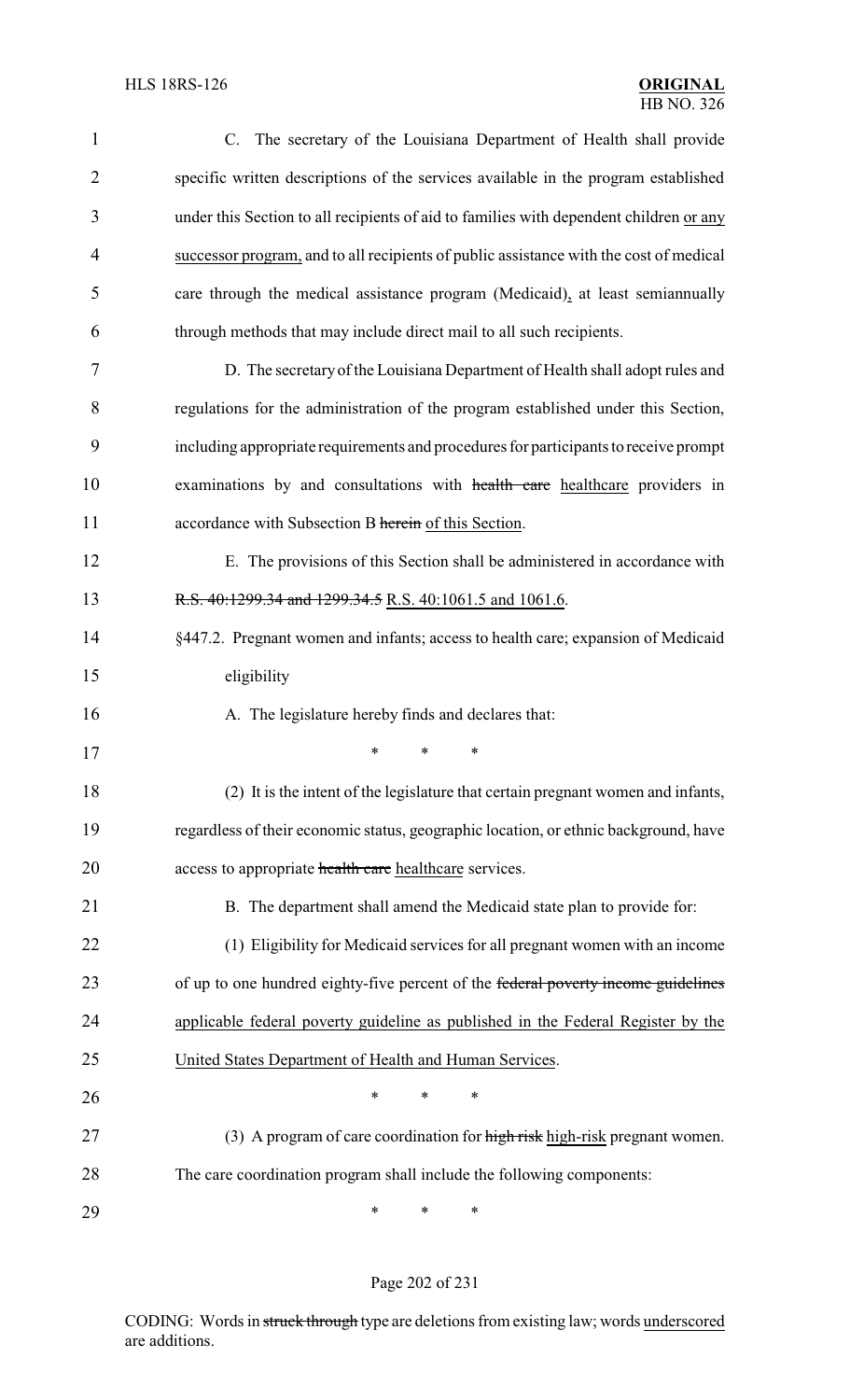| $\mathbf{1}$   | D. The department shall promulgate regulations requiring that all public               |
|----------------|----------------------------------------------------------------------------------------|
| $\overline{2}$ | health programs which render prenatal, postpartum, or infant health care healthcare    |
| 3              | services shall provide at a minimum for the following:                                 |
| $\overline{4}$ | (1) Expanded or flex-time hours of operation so that health care healthcare            |
| 5              | services are available to pregnant women and children during evening and weekend       |
| 6              | hours.                                                                                 |
| 7              | (2) An initial appointment within two weeks of request and minimal waiting             |
| 8              | time to receive services after entering a health care healthcare facility.             |
| 9              | *<br>$\ast$<br>*                                                                       |
| 10             | §450.1. Electronic authorization and distribution of public assistance benefits and    |
| 11             | services                                                                               |
| 12             | A. The office of children and family services, Department of Children and              |
| 13             | Family Services, shall contract for the development and implementation of an           |
| 14             | electronic issuance system for the authorization and distribution of benefits and      |
| 15             | services provided by public assistance programs. Such programs shall include but       |
| 16             | not be limited to issuance of benefits and services of the food stamp program          |
| 17             | Supplemental Nutrition Assistance Program and the Family Independence                  |
| 18             | Temporary Assistance Program (FITAP), and shall require that all recipients who        |
| 19             | participate in programs for which benefits and services are authorized and distributed |
| 20             | through the system shall obtain benefits through such electronic issuance system,      |
| 21             | subject only to such exceptions as shall be necessary for the effective functioning of |
| 22             | the program.                                                                           |
| 23             | B. The contract program selected to provide the electronic issuance system             |
| 24             | shall include but not be limited to:                                                   |
| 25             | ∗<br>$\ast$<br>∗                                                                       |
| 26             | (6) Provision, installation, and maintenance of automated teller machines,             |
| 27             | point of sale terminals, printers, and personal identification number "PIN" pads in    |
| 28             | the parish offices, in retail establishments which accept food stamps Supplemental     |

# Page 203 of 231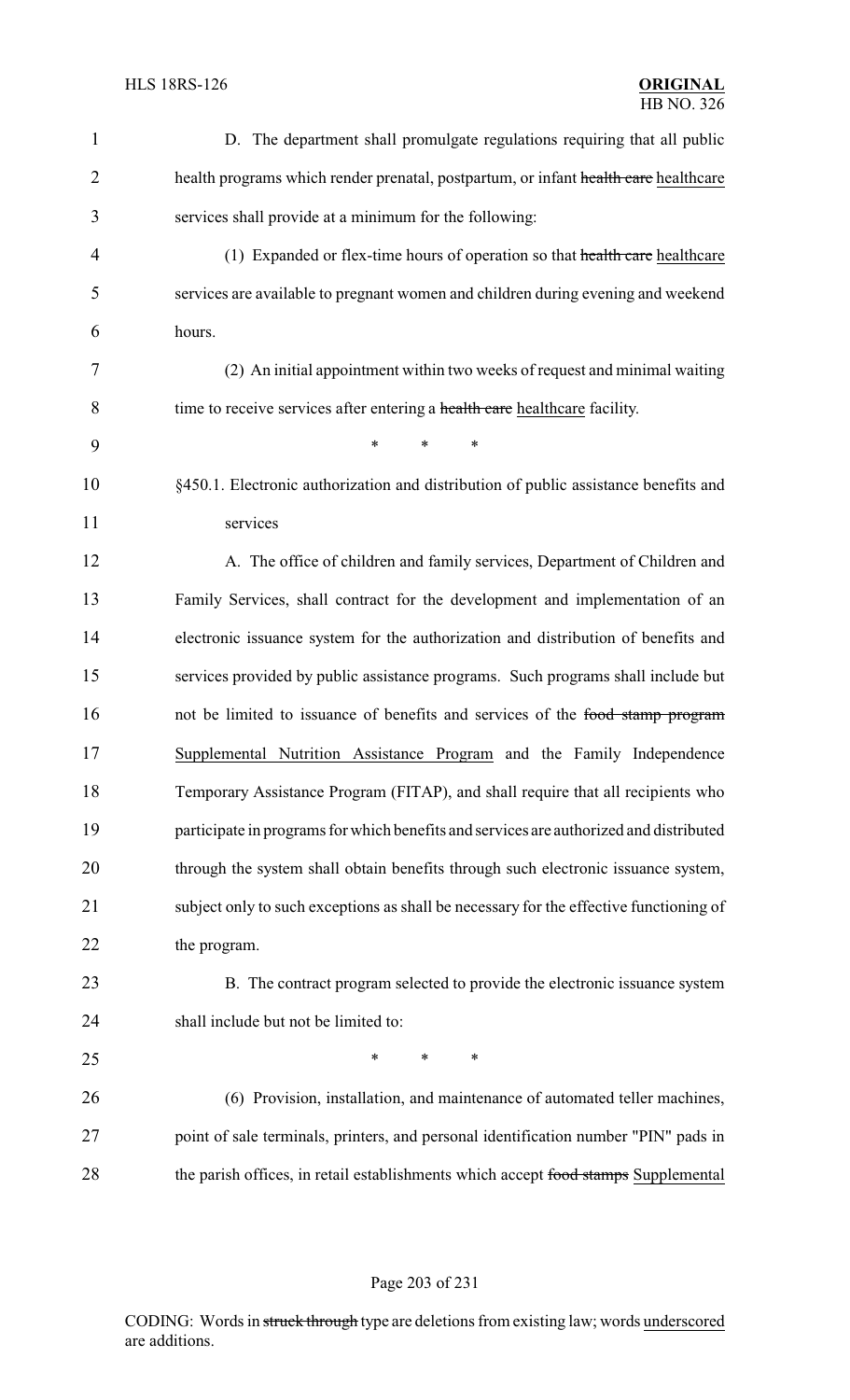| $\mathbf{1}$ | Nutrition Assistance Program benefits, and in other appropriate locations of             |
|--------------|------------------------------------------------------------------------------------------|
| 2            | participants in the program.                                                             |
| 3            | ∗<br>*<br>∗                                                                              |
| 4            | §450.3. WIC participants; homeless                                                       |
| 5            | *<br>∗<br>∗                                                                              |
| 6            | B. In accordance with the provisions of Subsection A of this Section, the                |
| 7            | following conditions shall apply:                                                        |
| 8            | $\ast$<br>*<br>*                                                                         |
| 9            | §460.1. Submission of quarterly reports to the legislature                               |
| 10           | The Department of Children and Family Services shall submit copies of the                |
| 11           | federal quarterly ACF-196 and ACF-696 reports to the House and Senate                    |
| 12           | Committees on Health and Welfare committees on health and welfare, the House             |
| 13           | Committee on Appropriations, and the Senate Committee on Finance at the time             |
| 14           | these reports are submitted to the federal government. Upon request, the department      |
| 15           | shall submit copies of any other report the legislature deems necessary.                 |
| 16           | *<br>*<br>∗                                                                              |
| 17           | §460.4. Educational opportunities to promote self-sufficiency                            |
| 18           | ∗<br>*<br>$\ast$                                                                         |
| 19           | D. The department shall report to the Senate and House Committees on                     |
| 20           | Health and Welfare committees on health and welfare on or before August 15, 1997,        |
| 21           | and quarterly thereafter, regarding implementation of the provisions of this Section     |
| 22           | and to what extent the investment level shall be reached for the fiscal year.            |
| 23           | $\ast$<br>∗<br>*                                                                         |
| 24           | §465. Pauper fund appropriations                                                         |
| 25           | A. The amount to be appropriated as a pauper fund to carry out any and all               |
| 26           | purposes of this Part, or under any and all other laws on the subject, shall be included |
| 27           | in the estimate required to be made by parishes in estimating the taxes and              |
| 28           | expenditures for the purpose of fixing the amount of taxes to be assessed for the        |
| 29           | current year, as provided by law.                                                        |

# Page 204 of 231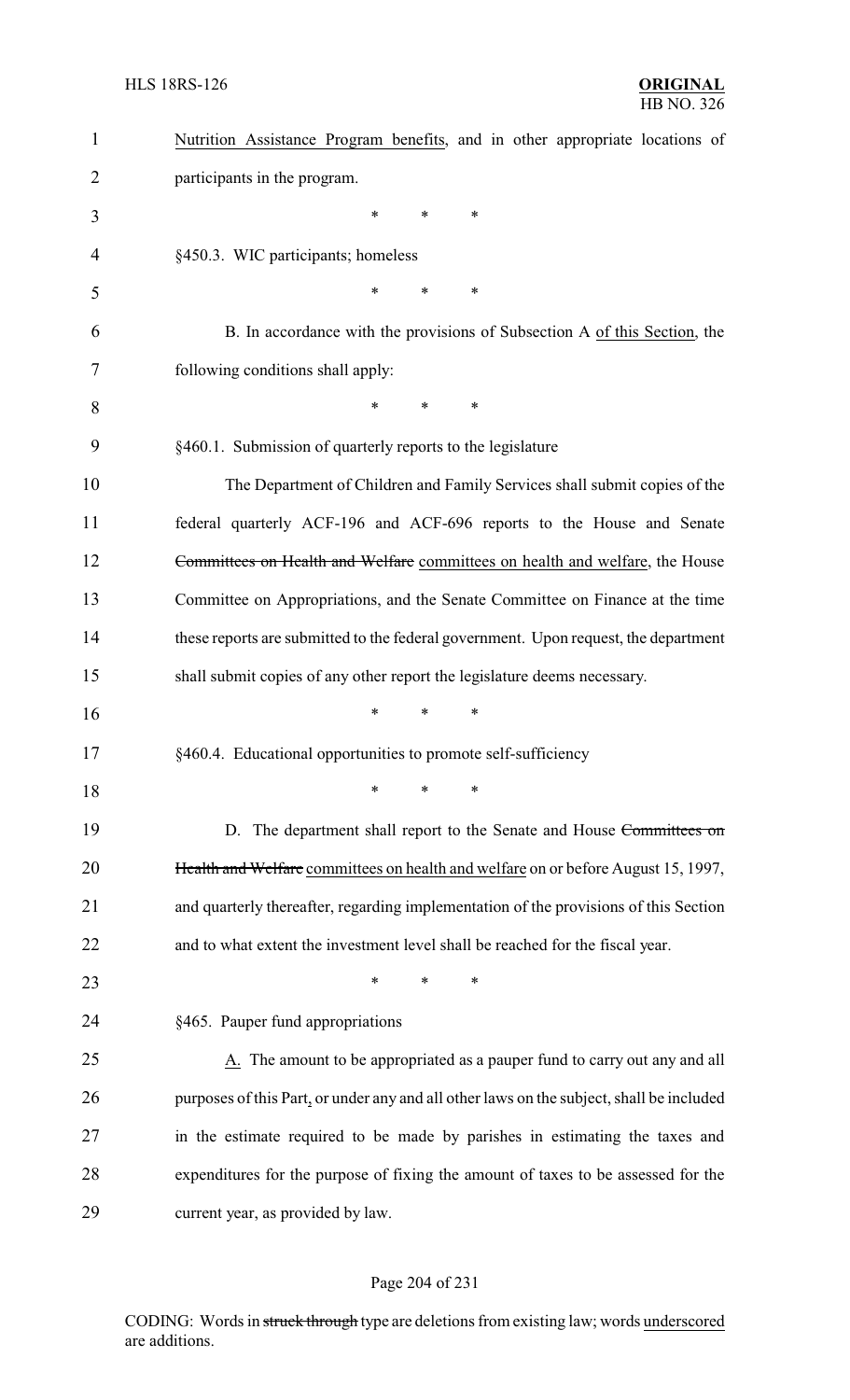| $\mathbf{1}$   | No debt shall be created against the parish beyond the amount<br>B.                       |
|----------------|-------------------------------------------------------------------------------------------|
| $\overline{2}$ | appropriated and collected for the purpose with other current parish taxes.               |
| 3              | *<br>*<br>*                                                                               |
| 4              | §923. Rape crisis treatment services                                                      |
| 5              | A. Each state owned and operated state-owned and -operated medical acute                  |
| 6              | care hospital in the state shall establish, operate, and maintain a rape crisis treatment |
| 7              | services program. The director of the bureau of women family health within the            |
| 8              | Louisiana Department of Health shall be responsible for the coordination of the rape      |
| 9              | crisis treatment services program in each hospital, including the training of personnel   |
| 10             | necessary to carry out the provisions of this Section.                                    |
| 11             | B. Each state owned and operated state-owned and -operated medical acute                  |
| 12             | care hospital shall have a rape counselor or a system of rape counseling designed to      |
| 13             | insure ensure that the needs of rape victims are met.                                     |
| 14             | $\ast$<br>∗<br>∗                                                                          |
| 15             | §924. AIDS treatment services                                                             |
| 16             | A. Each state-owned and operated -operated medical acute care hospital in                 |
| 17             | the state shall establish, operate, and maintain an AIDS testing and treatment            |
| 18             | services program to the extent and level provided by funds appropriated by the            |
| 19             | legislature.                                                                              |
| 20             | B. Each state-owned and operated -operated medical acute care hospital shall              |
| 21             | have an AIDS counselor or a system of AIDS counseling designed to insure ensure           |
| 22             | that the needs of the patient are met.                                                    |
| 23             | ∗<br>*<br>∗                                                                               |
| 24             | §932. Powers and duties                                                                   |
| 25             | The office shall have the following powers and duties:                                    |
| 26             | *<br>∗<br>*                                                                               |
| 27             | (13)                                                                                      |
| 28             | ∗<br>∗<br>*                                                                               |

# Page 205 of 231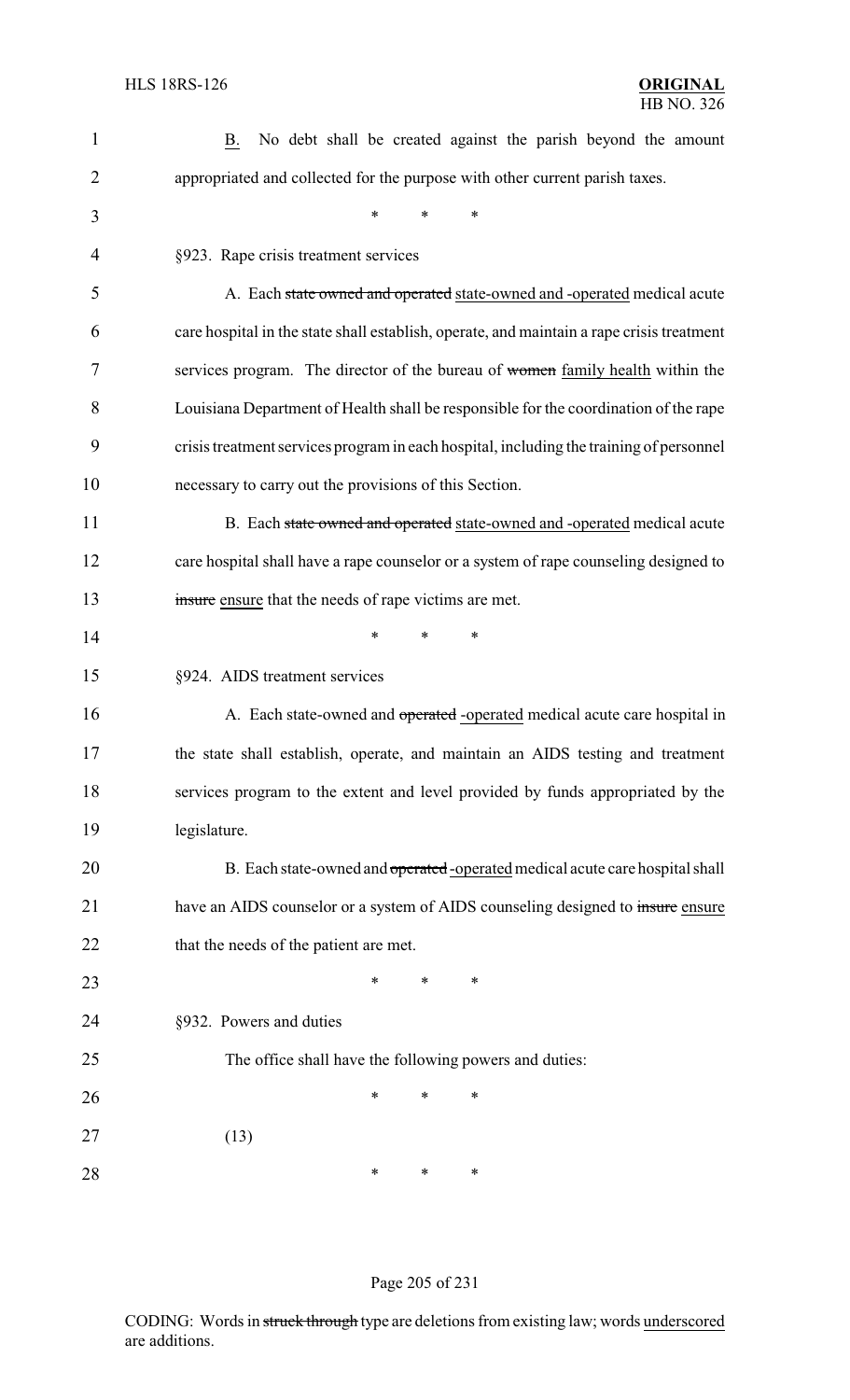(c) A report on the plan and any findings and recommendations thereof shall 2 be submitted to the Senate and House Committees on Health and Welfare committees on health and welfare on or before March 1, 1998.

 (14) To approve recommendations from any parish voluntary council on aging prior to the creation of any new state-funded senior center in the state. Recommendations from a parish voluntary council on aging and approval by the Office of Elderly Affairs office of elderly affairs shall be based on need for a new facility and whether the proposed facility will meet the criteria for a senior center as 9 defined in the policies and regulations established by the Office of Elderly Affairs office of elderly affairs.

**\*** \* \* \*

§936. Statement of intent

 A. It is the intention of the legislature that, insofar as is practical and consistent with the efficient administration of state government, programs and services for the elderly population of Louisiana, with the exception of any program administered by the Department of Children and Family Services or the Louisiana Department of Health on August 15, 1995, shall eventually be consolidated within 18 the Office of Elderly Affairs office of elderly affairs, to be administered at the local level by the sixty-four parish voluntary councils on aging.

20 B. It is further the intention of the legislature that the Office of Elderly 21 Affairs office of elderly affairs administer all federal funds appropriated, allocated, or otherwise made available to the state for services to the elderly, whether by block grant or in any other form, with the exception of funds for programs administered by the Department of Children and Family Services or the Louisiana Department of 25 Health on August 15, 1995. The Office of Elderly Affairs office of elderly affairs shall distribute such funds in accordance with appropriate state and federal requirements and consistent with this Section.

**\*** \* \* \*

#### Page 206 of 231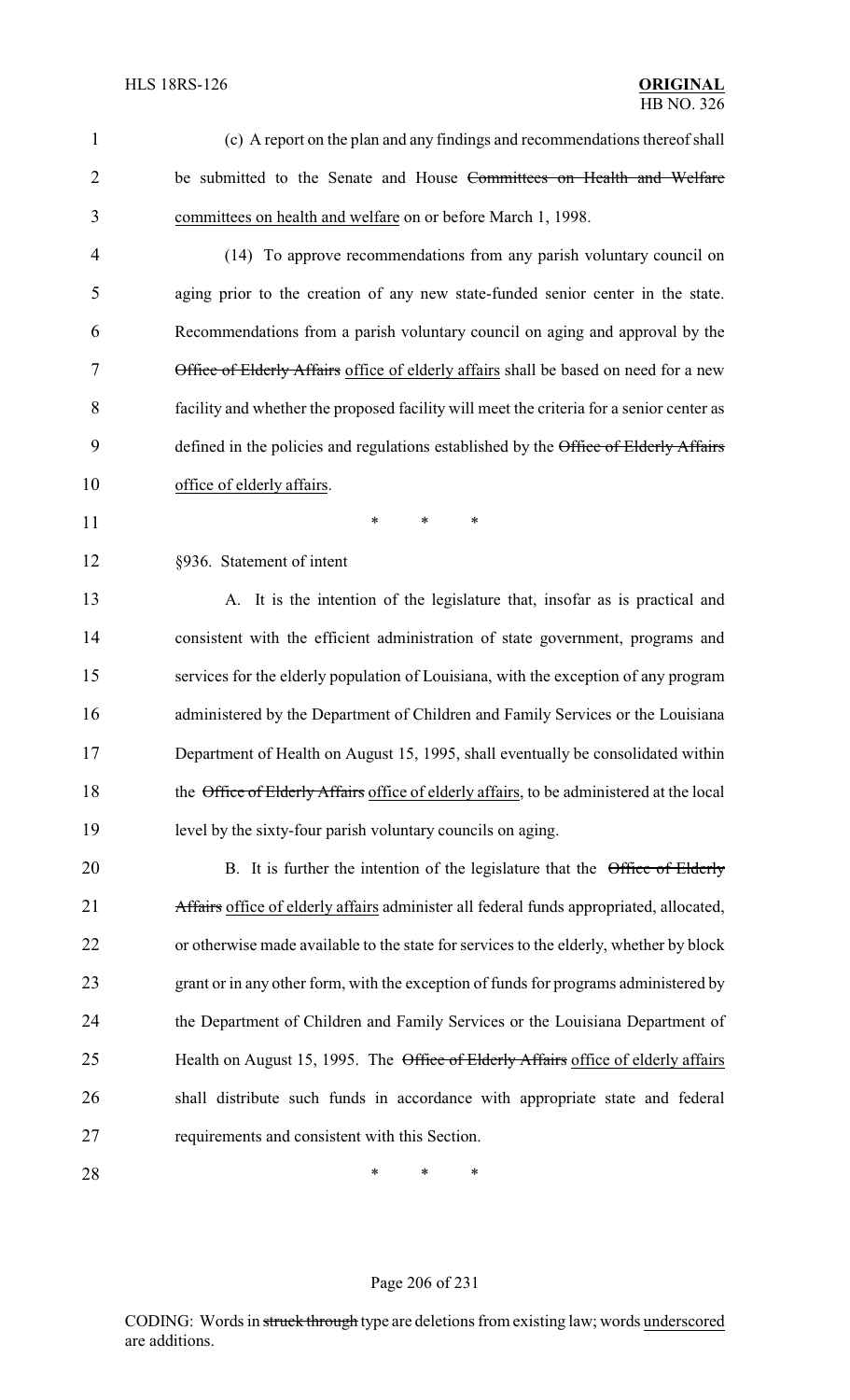| 1              | §972. State plan; rules and regulations                                                |  |  |
|----------------|----------------------------------------------------------------------------------------|--|--|
| $\overline{2}$ | A. The Louisiana Department of Health may establish a state plan for                   |  |  |
| 3              | maternal and child health services and enter any orders and make any rules and         |  |  |
| $\overline{4}$ | regulations which are necessary to carry the plan into effect.                         |  |  |
| 5              | B. The plan shall:                                                                     |  |  |
| 6              | (1) Provide for financial participation by the state.                                  |  |  |
| 7              | (2) Provide for the administration of the plan or the supervision of the               |  |  |
| 8              | administration of the plan by the department.                                          |  |  |
| 9              | (3) Provide the methods of administration which are necessary for the                  |  |  |
| 10             | efficient operation of the plan.                                                       |  |  |
| 11             | (4) Provide that the department will make such reports, in the form and                |  |  |
| 12             | containing the information which the secretary of labor of the United States requires, |  |  |
| 13             | and that the department will comply with the provisions which the secretary of labor   |  |  |
| 14             | finds necessary to assure the correctness and verification of the reports.             |  |  |
| 15             | (5) Provide for the extension and improvement of local maternal and child              |  |  |
| 16             | health services administered by local health units.                                    |  |  |
| 17             | (6) Provide for cooperation with medical, nursing, and welfare groups and              |  |  |
| 18             | organizations, and.                                                                    |  |  |
| 19             | (7) Provide for the development of demonstration services in needy areas               |  |  |
| 20             | and among groups in special need.                                                      |  |  |
| 21             | C. This plan may contain any other provisions necessary to carry out the               |  |  |
| 22             | purpose of this Chapter.                                                               |  |  |
| 23             | $\ast$<br>$\ast$<br>$\ast$                                                             |  |  |
| 24             | §975. Women's cancer prevention program                                                |  |  |
| 25             | *<br>*<br>*                                                                            |  |  |
| 26             | $C$ .                                                                                  |  |  |
| 27             | $\ast$<br>$\ast$<br>∗                                                                  |  |  |
| 28             | A health care healthcare facility may advertise and be recognized as<br>(2)            |  |  |
| 29             | accredited if the facility has successfully completed the established dose and image   |  |  |

# Page 207 of 231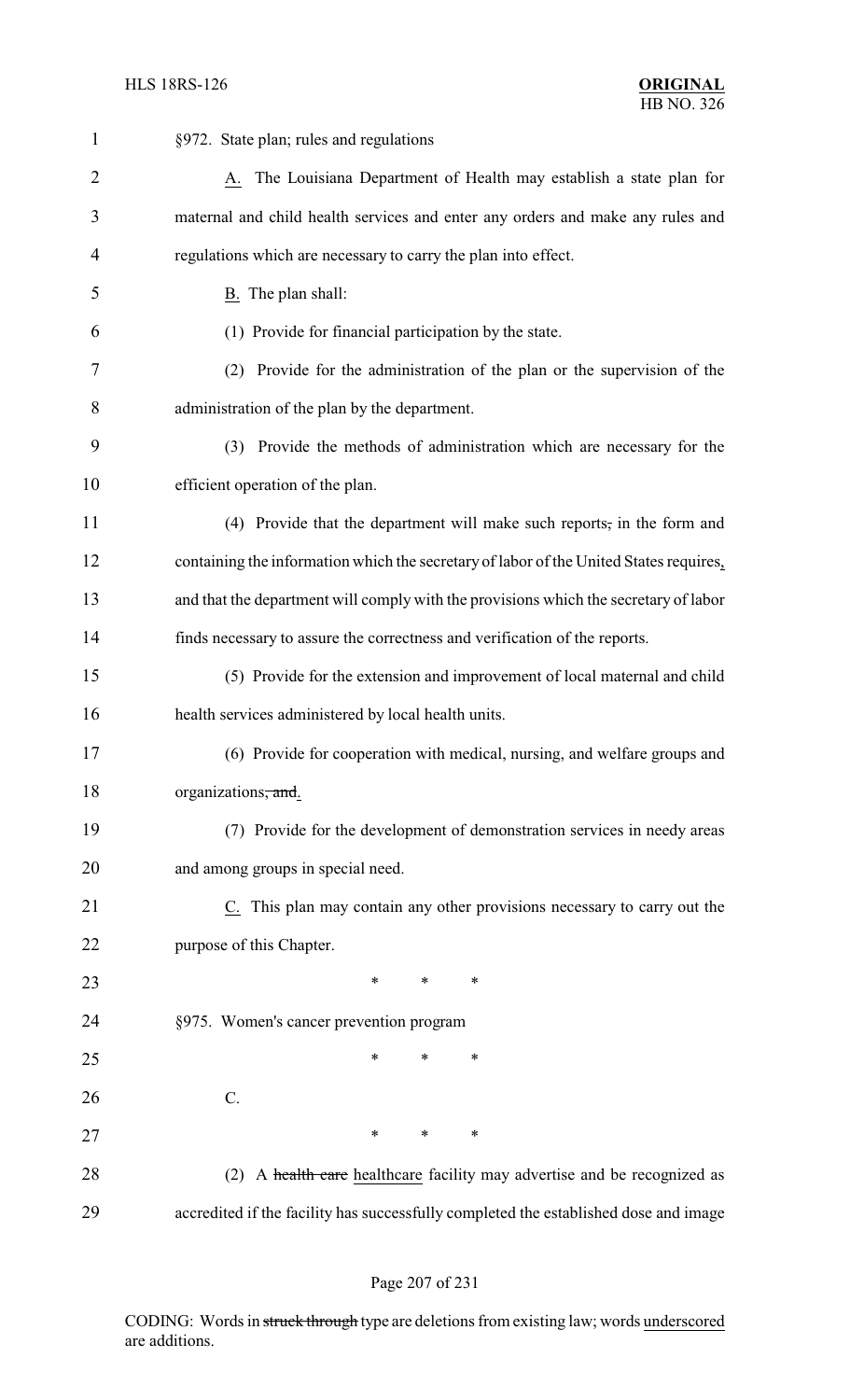| 1              | criteria, has been accredited for a three-year period by the American College of           |
|----------------|--------------------------------------------------------------------------------------------|
| $\overline{2}$ | Radiology, and maintains current accreditation. Upon receiving accreditation from          |
| 3              | the American College of Radiology, the identifying certificate issued shall be             |
| 4              | displayed in a prominent place at the facility.                                            |
| 5              | $\ast$<br>$\ast$<br>$\ast$                                                                 |
| 6              | §976. Children's Health Insurance Program; criteria for implementation                     |
| 7              | A. In accordance with the authority granted the Louisiana Department of                    |
| 8              | Health pursuant to R.S. $36:254(A)(6)$ and $(D)(1)(a)(i)$ and pursuant to the restrictions |
| 9              | contained in Subsection B of this Section, the department shall avail itself of federal    |
| 10             | funding under the Children's Health Insurance Program (Title XXI of the Social             |
| 11             | Security Act) only if the following criteria are met:                                      |
| 12             | *<br>$\ast$<br>$\ast$                                                                      |
| 13             | (3) The department shall take the following steps to simplify the enrollment               |
| 14             | process for children:                                                                      |
| 15             | *<br>$\ast$<br>$\ast$                                                                      |
| 16             | (c) Distribute information as to how to apply for Medicaid services and                    |
| 17             | where to obtain an application form at various strategic locations, including but not      |
| 18             | limited to health care healthcare facilities, schools, community centers, churches, and    |
| 19             | grocery stores.                                                                            |
| 20             | $\ast$<br>$\ast$<br>$\ast$                                                                 |
| 21             | $(5)(a)$ The department shall expand Medicaid eligibility for children, birth              |
| 22             | until age nineteen, in families whose income does not exceed one hundred                   |
| 23             | thirty-three percent of the federal poverty level applicable federal poverty guideline     |
| 24             | as published in the Federal Register by the United States Department of Health and         |
| 25             | Human Services.                                                                            |
| 26             | (b) After July 1, 1999, the department shall expand Medicaid eligibility for               |
| 27             | children, birth until age nineteen, in families whose income does not exceed one           |
| 28             | hundred fifty percent of the federal poverty level applicable federal poverty guideline    |

# Page 208 of 231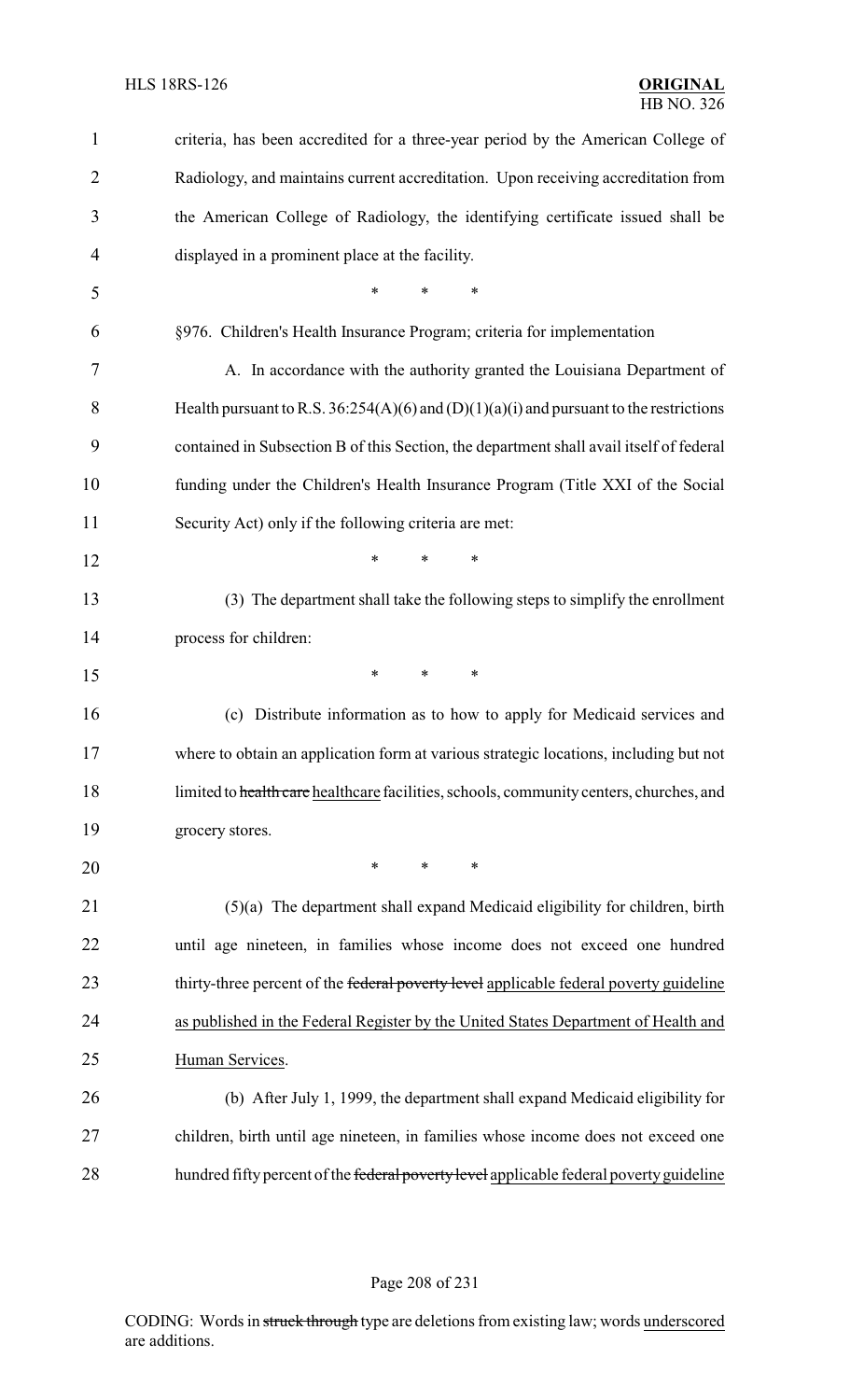| $\mathbf{1}$   | as published in the Federal Register by the United States Department of Health and     |
|----------------|----------------------------------------------------------------------------------------|
| $\overline{2}$ | Human Services.                                                                        |
| 3              | (c) After July 1, 2000, the department shall expand eligibility for children,          |
| $\overline{4}$ | birth until age nineteen, in families whose income does not exceed two hundred         |
| 5              | percent of the federal poverty level applicable federal poverty guideline as published |
| 6              | in the Federal Register by the United States Department of Health and Human            |
| 7              | Services.                                                                              |
| 8              | $(d)(i)$ After July 1, 2001, the department shall apply to the Centers for             |
| 9              | Medicare and Medicaid Services, United States Department of Health and Human           |
| 10             | Services, for authority to implement appropriate waivers or demonstration projects     |
| 11             | to expand eligibility under the Children's Health Insurance Program for parents of     |
| 12             | children who are enrolled in the state's Children's Health Insurance Program or        |
| 13             | Medicaid whose family income does not exceed the federal poverty level one             |
| 14             | hundred percent of the applicable federal poverty guideline as published in the        |
| 15             | Federal Register by the United States Department of Health and Human Services,         |
| 16             | and for pregnant women whose family income is greater than one hundred                 |
| 17             | eighty-five percent of the federal poverty level applicable federal poverty guideline  |
| 18             | but does not exceed two hundred percent of the federal poverty level applicable        |
| 19             | federal poverty guideline.                                                             |
| 20             | $\ast$<br>∗<br>∗                                                                       |
| 21             | <b>B.</b>                                                                              |
| 22             | ∗<br>∗<br>∗                                                                            |
| 23             | (3) Any private health insurance model implemented pursuant to the State               |
| 24             | Children's Health Insurance Program (Title XXI of the Social Security Act) shall at    |
| 25             | a minimum include the following features:                                              |
| 26             | ∗<br>*<br>∗                                                                            |
| 27             | (b) Require all insurance providers participating in the private insurance             |
| 28             | model to collect payments or premiums from participants on a sliding scale basis and   |
| 29             | in accordance with any applicable state and federal regulations in order to provide    |
|                |                                                                                        |

# Page 209 of 231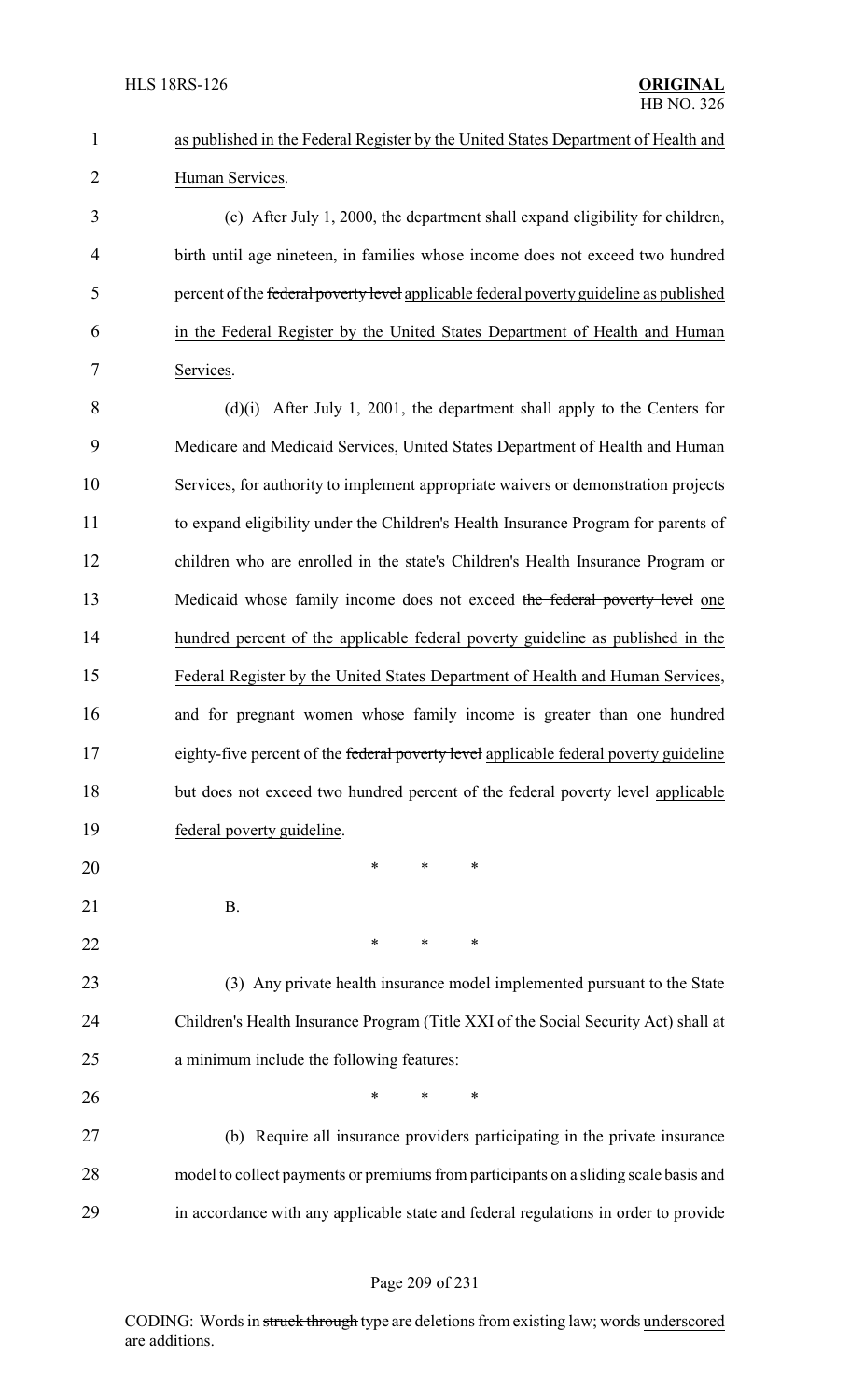| $\mathbf{1}$   | for payment for health care healthcare services or premiums for comprehensive          |
|----------------|----------------------------------------------------------------------------------------|
| $\overline{2}$ | insurance coverage.                                                                    |
| 3              | $\ast$<br>$\ast$<br>$\ast$                                                             |
| $\overline{4}$ | C. Beginning January 1, 1999, and semiannually thereafter, the department              |
| 5              | shall submit the following information to the Joint Legislative Committee on the       |
| 6              | Budget and to the Senate and House Health and Welfare Committees committees on         |
| 7              | health and welfare:                                                                    |
| 8              | ∗<br>∗<br>$\ast$                                                                       |
| 9              | E. Any rules or regulations adopted under the provisions of this Section shall         |
| 10             | be promulgated under the Administrative Procedure Act. Any rules or regulations        |
| 11             | adopted pursuant to the private health insurance model shall be subject to review by   |
| 12             | the House Committee on Health and Welfare and, the Senate Committee on Health          |
| 13             | and Welfare and, the House Committee on Insurance, and the Senate Committee on         |
| 14             | Insurance.                                                                             |
| 15             | ∗<br>$\ast$<br>∗                                                                       |
| 16             | §977.2. Purpose                                                                        |
| 17             | The legislature hereby declares that for the economic and social benefits of           |
| 18             | all residents of this state, it is important to ensure that children of the state have |
| 19             | access to affordable health insurance that offers comprehensive coverage and           |
| 20             | emphasizes preventive health care. Many children in working families are               |
| 21             | uninsured, including children in families whose family income is greater than two      |
| 22             | hundred percent of the federal poverty level, are uninsured applicable federal poverty |
| 23             | guideline as published in the Federal Register by the United States Department of      |
| 24             | Health and Human Services. The lack of health insurance negatively affects the         |
| 25             | health status of children. The lack of health insurance negatively affects the health  |
| 26             | status of children. The legislature further finds that access to health care is a key  |
| 27             | component for the healthy development of children and a successful education. It       |
| 28             | is, therefore, the intent of the legislature to provide access to affordable health    |
| 29             | insurance to children in Louisiana.                                                    |

# Page 210 of 231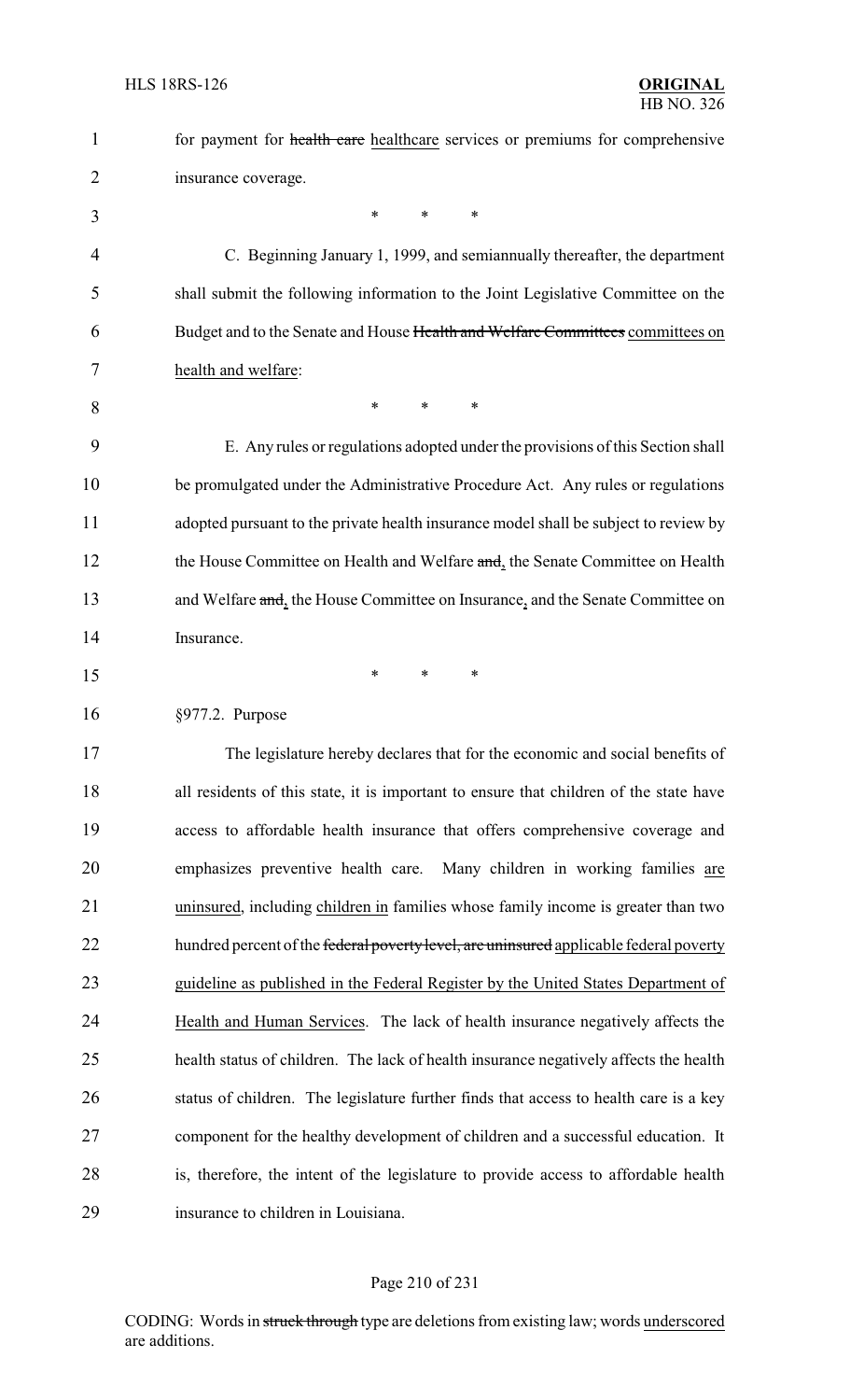| $\mathbf{1}$   | §977.3. Definitions                                                                  |
|----------------|--------------------------------------------------------------------------------------|
| $\overline{2}$ | As used in this Part, the following definitions shall apply:                         |
| 3              | $\ast$<br>*<br>*                                                                     |
| 4              | "Medical assistance" means health care healthcare benefits provided<br>(3)           |
| 5              | through the Louisiana Medicaid program or the Louisiana Children's Health            |
| 6              | Insurance Program, hereafter referred to as LaCHIP.                                  |
| 7              | $\ast$<br>$\ast$<br>∗                                                                |
| 8              | §977.5. Eligibility requirements                                                     |
| 9              | A. To be eligible for this program, a child shall:                                   |
| 10             | $\ast$<br>*<br>*                                                                     |
| 11             | (2) Be in a family where in which the family income is between two hundred           |
| 12             | percent and three hundred percent of the federal poverty level applicable federal    |
| 13             | poverty guideline as published in the Federal Register by the United States          |
| 14             | Department of Health and Human Services.                                             |
| 15             | *<br>∗<br>$\ast$                                                                     |
| 16             | C. A child shall not be eligible for coverage under the program if:                  |
| 17             | (1) The premium required by R.S. $46:977.9(D)$ has not been timely paid. If          |
| 18             | the required premium is not paid, the liability of the program shall be limited to   |
| 19             | health care healthcare services provided under the program for the time period for   |
| 20             | which the premium has been paid. A child shall also be ineligible for reenrollment   |
| 21             | for a period of time set forth in rule by the department if the premium is not paid. |
| 22             | *<br>∗<br>∗                                                                          |
| 23             | §977.8. Eligibility; future federal legislation                                      |
| 24             | The department, upon enactment by congress of legislation allowing the               |
| 25             | same, may utilize income determinations made by the Food Stamp Program, WIC,         |
| 26             | or the National School Lunch Program, or the successor of any of these programs for  |
| 27             | determining income eligibility for the Louisiana Medicaid program or LaCHIP.         |

# Page 211 of 231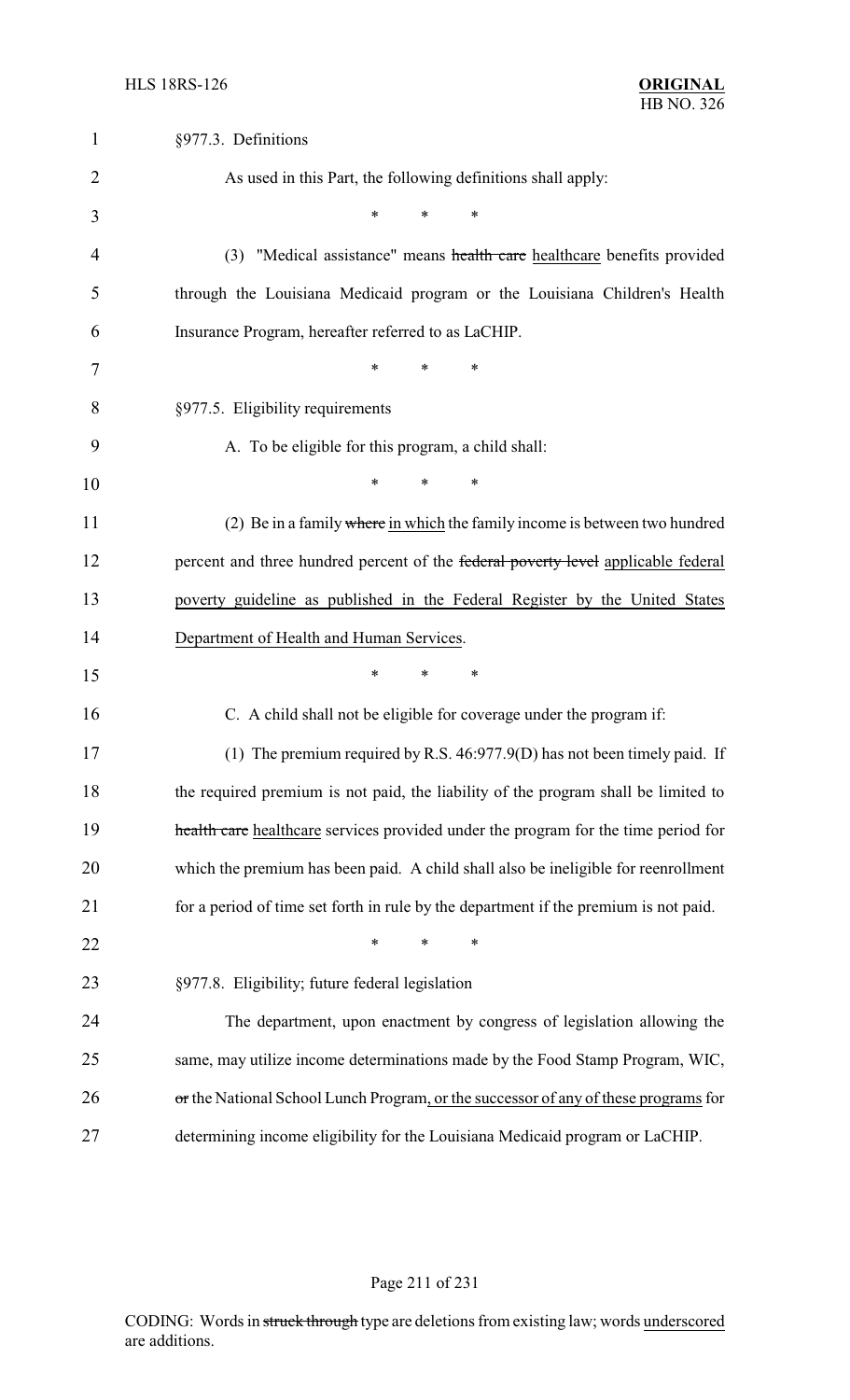| $\overline{2}$ | Subject to the General Appropriation Act of the legislature, the<br>A.                 |
|----------------|----------------------------------------------------------------------------------------|
| 3              | department shall purchase or provide health care healthcare benefits for eligible      |
| $\overline{4}$ | children which are equivalent to the benefits provided for children under the          |
| 5              | coverage requirements for the federal Children's Health Insurance Program, Title       |
| 6              | XXI of the Social Security Act.                                                        |
| $\overline{7}$ | $\ast$<br>$\ast$<br>*                                                                  |
| 8              | D. The responsible party for a child enrolled in the program shall be subject          |
| 9              | to the following cost-sharing requirements for subsidized insurance:                   |
| 10             | (1) The department shall by rule establish requirements concerning monthly             |
| 11             | premiums, co-payments, and coinsurance for health care healthcare services. This       |
| 12             | cost sharing shall be on a sliding scale based on family income up to three hundred    |
| 13             | percent of the federal poverty level applicable federal poverty guideline as published |
| 14             | in the Federal Register by the United States Department of Health and Human            |
| 15             | Services. The department shall work in consultation with the Louisiana staff of the    |
| 16             | Children's Defense Fund, Agenda for Children, Louisiana Maternal and Child Health      |
| 17             | Coalition, Covering Kids and Families, Louisiana Partnership for Children and          |
| 18             | Families, Families Helping Families of Louisiana, Louisiana Chapter of the National    |
| 19             | Association of Social Workers, Louisiana Chapter of the American Academy of            |
| 20             | Pediatrics, Louisiana Chapter of the March of Dimes, and Louisiana Primary Care        |
| 21             | Association in the rulemaking process regarding the sliding scale, which is based on   |
| 22             | family income. Notwithstanding this Paragraph, there shall be no co-payment            |
| 23             | required for well-baby or well-child health care, including but not limited to         |
| 24             | age-appropriate immunization as required under state and federal law.                  |
| 25             | *<br>*<br>∗                                                                            |
| 26             | §977.10. Authority of the department; premiums                                         |
| 27             | The department shall have the authority to:                                            |
| 28             | ∗<br>∗<br>∗                                                                            |

1 §977.9. Health care Healthcare benefits; cost sharing requirements

#### Page 212 of 231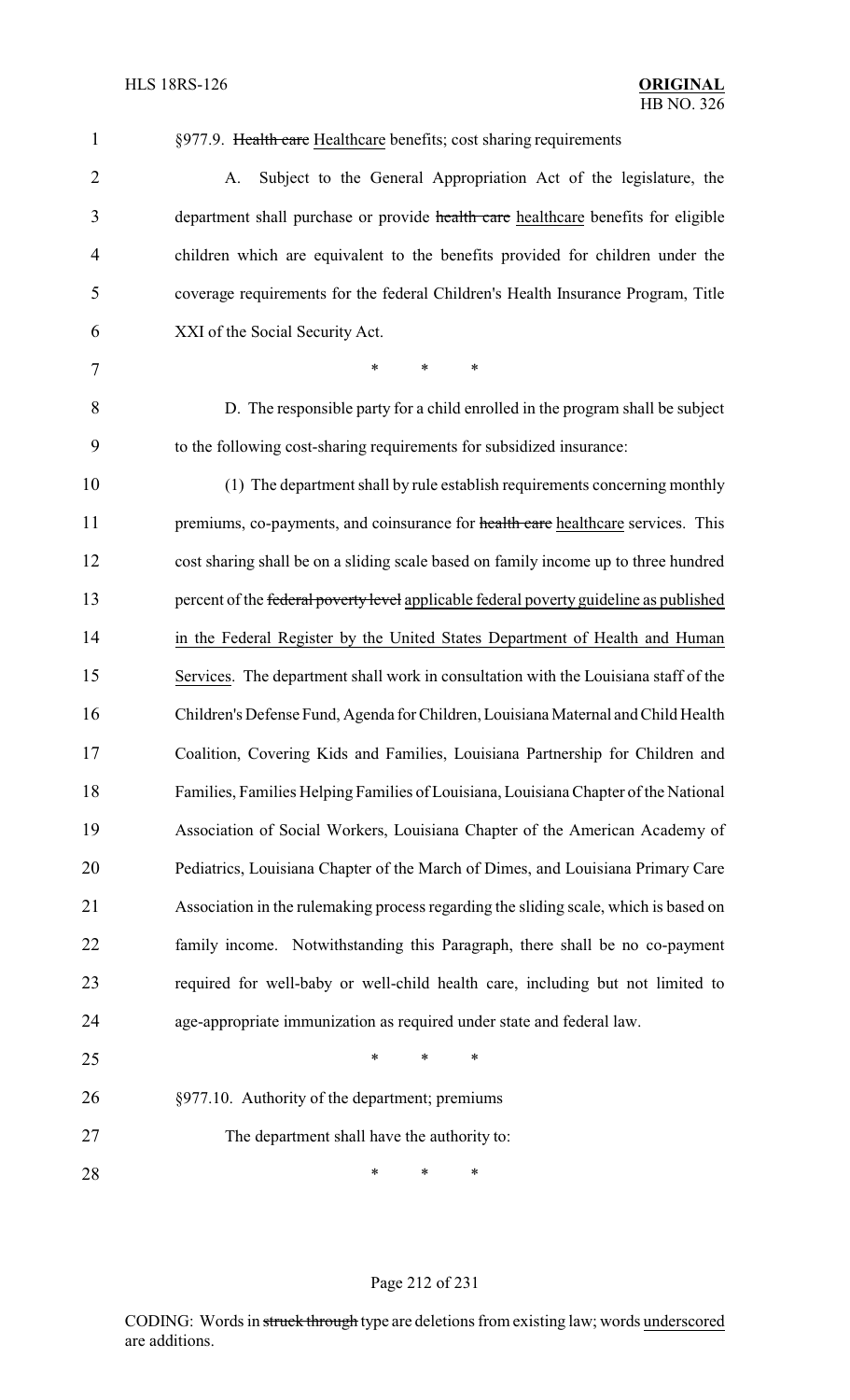| $\mathbf 1$    | (4) Monitor the availability and retention of employer-sponsored dependent              |
|----------------|-----------------------------------------------------------------------------------------|
| $\overline{2}$ | health insurance coverage to promote retention of private or employer-sponsored         |
| 3              | health insurance and timely access to health care healthcare services.                  |
| 4              | *<br>$\ast$<br>*                                                                        |
| 5              | Administration of the Louisiana First America Next Freedom and<br>§979.4.               |
| 6              | <b>Empowerment Plan</b>                                                                 |
| 7              | ∗<br>$\ast$<br>$\ast$                                                                   |
| 8              | H. The state may implement cost-sharing and copays, as a condition of                   |
| 9              | participation in the plan, for plan participants whose earning shall exceed fifty       |
| 10             | percent of the applicable federal poverty level guideline as published in the Federal   |
| 11             | Register by the United States Department of Health and Human Services.                  |
| 12             | ∗<br>*<br>∗                                                                             |
| 13             | §1052. Objects of the districts                                                         |
| 14             | The objects and purposes of the hospital service districts and the governing            |
| 15             | bodies created under pursuant to the provisions of this chapter Chapter shall be:       |
| 16             | ∗<br>∗<br>*                                                                             |
| 17             | §1056. Hospital director and executives                                                 |
| 18             | A. The commission shall enter into a formal written employment agreement                |
| 19             | with a hospital director, hereafter referred to as "director", who has had experience   |
| 20             | in the field of hospital administration and is familiar with the principles and methods |
| 21             | of hospital and institutional care, and the hospital may enter into a formal written    |
| 22             | employment agreement with any hospital executive. For purposes of this Section,         |
| 23             | "hospital executive" includes but is not limited to any senior member of management     |
| 24             | such as vice president, assistant administrator, or department director. The director   |
| 25             | and any hospital executive shall be full-time employees of the district or of the       |
| 26             | hospital management firm. The director shall receive a salary fixed by the              |
| 27             | commission.                                                                             |
| 28             | *<br>∗<br>∗                                                                             |

# Page 213 of 231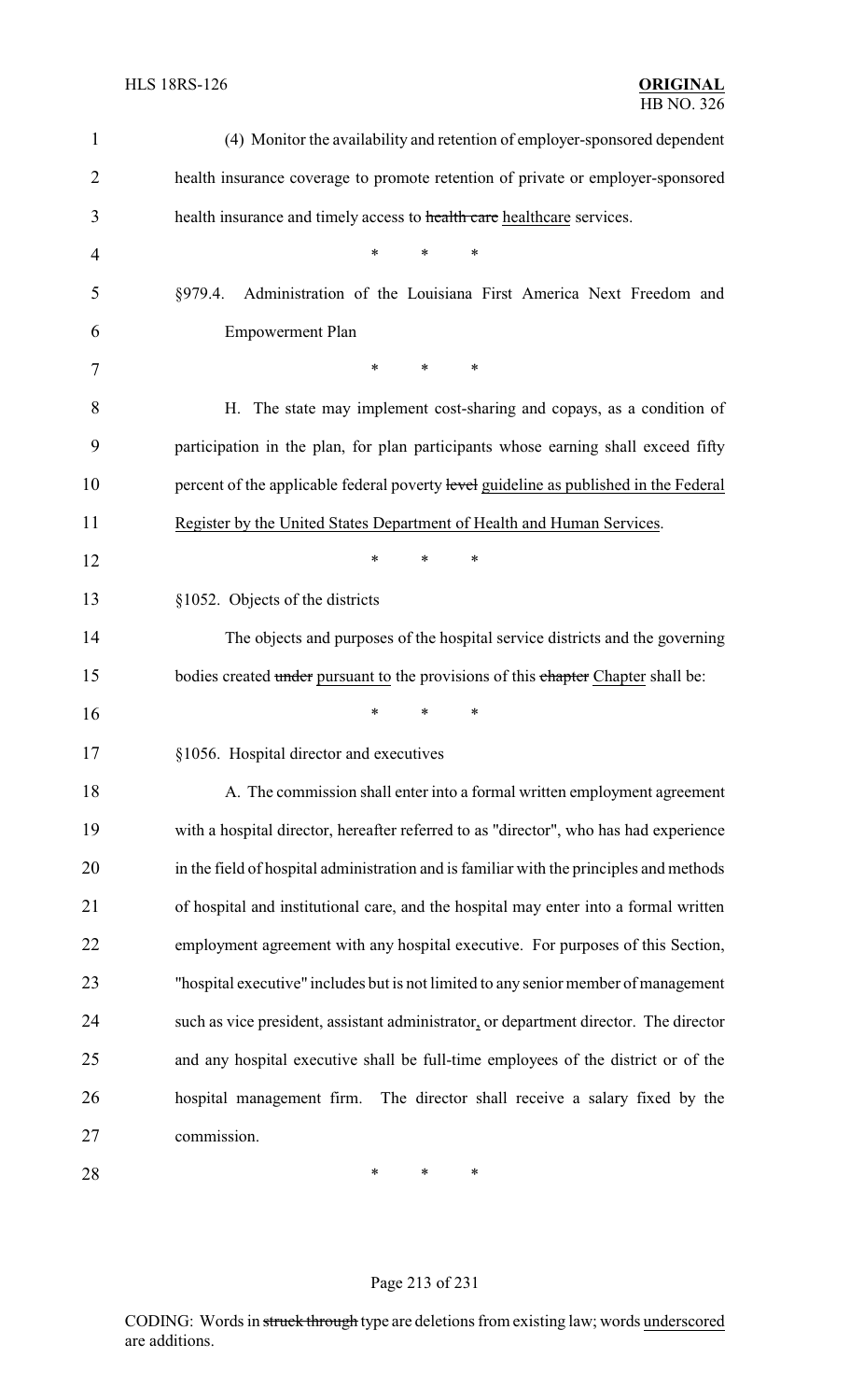| $\mathbf{1}$ | §1057. Duties of director                                                              |
|--------------|----------------------------------------------------------------------------------------|
| 2            | In addition to the duties imposed upon him by other provisions of this chapter         |
| 3            | Chapter, it shall be the duty of the director:                                         |
| 4            | $\ast$<br>*<br>*                                                                       |
| 5            | (10) To receive and receipt for and keep a correct accounting of all gifts,            |
| 6            | bequests, grants-in-aid, and other revenues received by the district and with the      |
| 7            | consent of the commission, to expend the proceeds of all such gifts, bequests,         |
| 8            | grants-in-aid and other revenues for the purpose designated in this chapter Chapter    |
| 9            | and subject to any conditions that may be imposed in any act of donation or any law    |
| 10           | providing grants-in-aid or other revenues for such purpose.                            |
| 11           | (11) To perform any other duties and functions which he or the commission              |
| 12           | consider necessary or desirable to carry out the purposes of this chapter Chapter.     |
| 13           | *<br>*<br>∗                                                                            |
| 14           | CHAPTER 10-D. HEALTHCARE SERVICE DISTRICT - LOUISIANA                                  |
| 15           | DEPARTMENT OF HEALTH, AND HOSPITALS' REGION IV                                         |
| 16           | ∗<br>∗<br>∗                                                                            |
| 17           | §1194. Purpose                                                                         |
| 18           | The purpose of the healthcare service district and the governing board created         |
| 19           | under pursuant to the provisions of this Chapter shall be:                             |
| 20           | (1) To identify local public sources of revenue or expenditure that may be             |
| 21           | used by the department as state match to draw down federal matching funds for the      |
| 22           | provision of healthcare services for the low income low-income and uninsured           |
| 23           | population of the district. Notwithstanding any other provision of law to the          |
| 24           | contrary, the district or governing board shall have no authority or governance of the |
| 25           | hospital service districts and shall have no authority to collect or cause to be       |
| 26           | collected any hospital service district monies, funds, or assets.                      |
| 27           | ∗<br>∗<br>*                                                                            |

# Page 214 of 231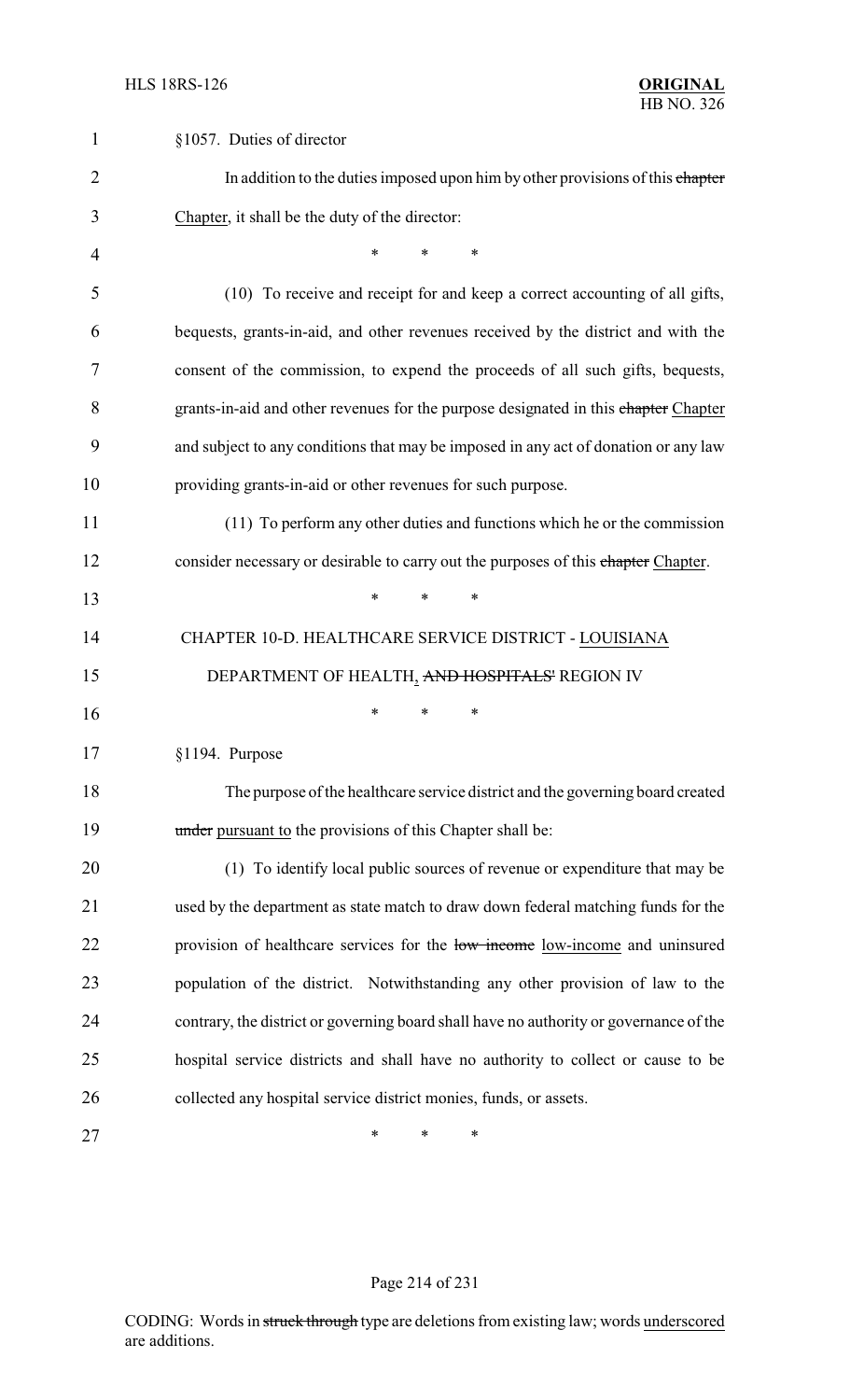| $\mathbf{1}$   | §1195. Powers and duties of governing board                                              |
|----------------|------------------------------------------------------------------------------------------|
| $\overline{2}$ | A. In addition to the duties defined elsewhere in this Chapter, the governing            |
| 3              | board shall have the duty and authority:                                                 |
| $\overline{4}$ | $\ast$<br>$\ast$<br>*                                                                    |
| 5              | (2) To advise on issues concerning the provision of healthcare services for              |
| 6              | the low income low-income and uninsured population of the district.                      |
| 7              | *<br>$\ast$<br>∗                                                                         |
| 8              | The secretary of the department shall review each such agreement,<br>B.                  |
| 9              | including a plan for the use of state Medicaid and disproportionate share dollars. If    |
| 10             | the secretary finds that the agreement and plans are sufficient to support medical care  |
| 11             | for the low-income low-income and uninsured population of the district and the           |
| 12             | funds are eligible for federal matching funds to be reimbursed, he shall verify that     |
| 13             | finding to the governing board.                                                          |
| 14             | C. The governing board shall collect or cause to be collected all public                 |
| 15             | monies identified by the district as available for the purpose of serving as state match |
| 16             | for federal matching funds to ensure the provision of healthcare services delivered      |
| 17             | for the low-income low-income and uninsured population of the district.                  |
| 18             | D. The department shall make available for reimbursement these local and                 |
| 19             | federally matched funds to the designated providers in the district to ensure the        |
| 20             | continued provision of healthcare services for the low-income low-income and             |
| 21             | uninsured population of the district.                                                    |
| 22             | *<br>$\ast$<br>*                                                                         |
| 23             | §1402. Legislative intent; declaration of purpose and policy                             |
| 24             | It is the intent of the legislature to protect the health, safety, and well-being        |
| 25             | of the children and youth of the state who are in out-of-home care on a regular or       |
| 26             | consistent basis. Toward that end, it is the purpose of this Chapter to establish        |
| 27             | statewide minimum standards for the safety and well-being of children and youth,         |
| 28             | to insure ensure maintenance of these standards, and to regulate conditions in these     |
| 29             | facilities through a program of licensing. It shall be the policy of the state to insure |

# Page 215 of 231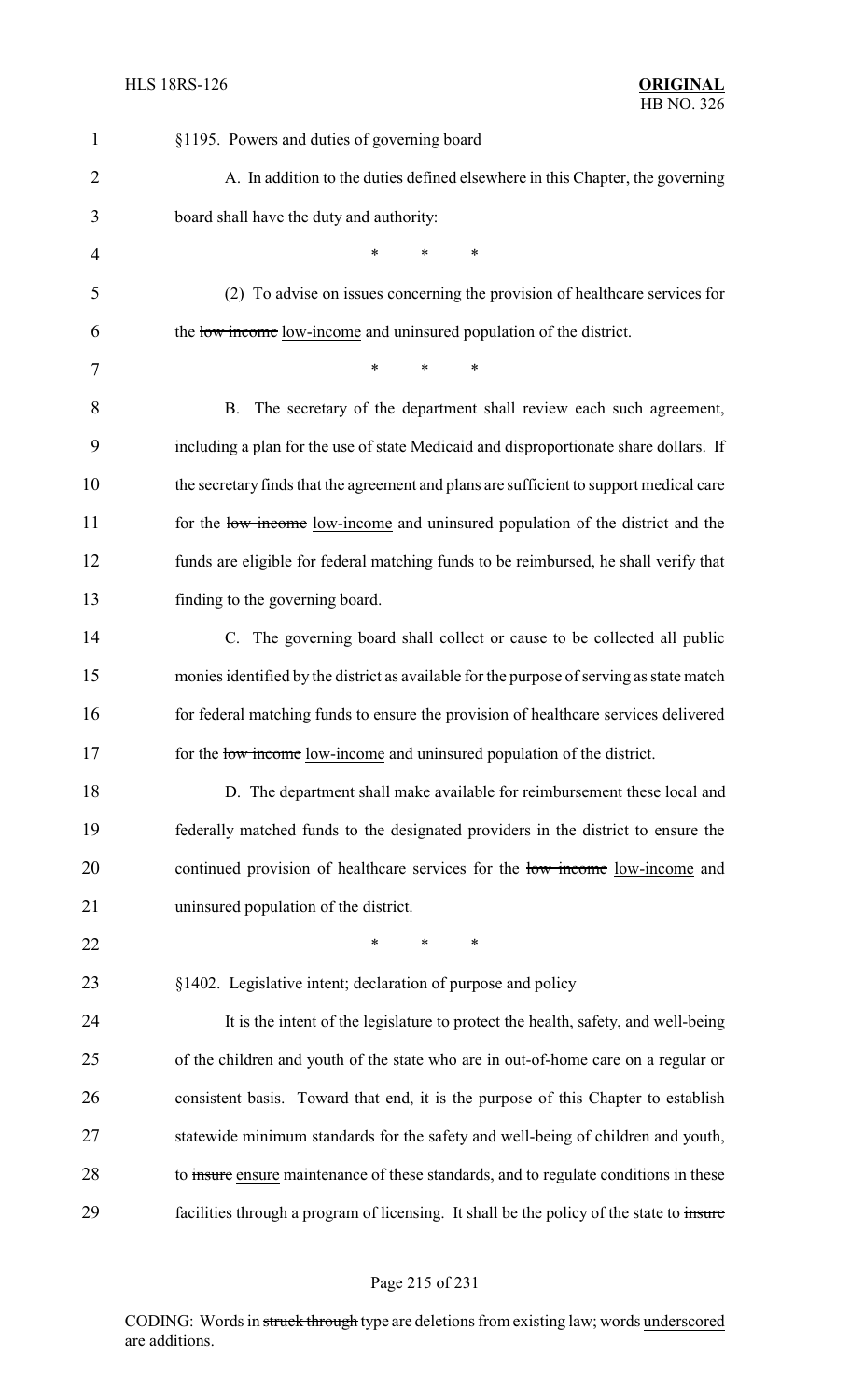| $\mathbf{1}$   | ensure protection of all individuals under care by specialized providers and to           |
|----------------|-------------------------------------------------------------------------------------------|
| $\overline{2}$ | encourage and assist in the improvement of programs. It is the further intent of the      |
| 3              | legislature that the freedom of religion of all citizens shall be inviolate. This Chapter |
| $\overline{4}$ | shall not give the Louisiana Department of Health or the Department of Children and       |
| 5              | Family Services jurisdiction or authority to regulate, control, supervise, or in any      |
| 6              | way be involved in the form, manner, or content of any curriculum or instruction of       |
| 7              | a school or specialized provider sponsored by a church or religious organization so       |
| 8              | long as the civil and human rights of the clients and residents are not violated.         |
| 9              | $\ast$<br>*                                                                               |
| 10             | §1403.1. Extended stay for completion of educational courses or other programs            |
| 11             | Notwithstanding any other provision of law to the contrary, including but not             |
| 12             | limited to R.S. $46:1403(A)(1)$ , a child housed at a residential home, may stay at such  |
| 13             | home until his twenty-first birthday to complete any educational course that he began     |
| 14             | at such facility, including but not limited to a General Education Development            |
| 15             | course, and any other program offered by the residential home.                            |
| 16             | *<br>∗                                                                                    |
| 17             | §1433. Notification of location of missing and/or or exploited child                      |
| 18             | $\ast$<br>*<br>$\ast$                                                                     |
| 19             | §1602. Issuance of charter by the secretary of state; organization and operations;        |
| 20             | authority to receive public funds; liability                                              |
| 21             | A.(1) Any five or more citizens of a parish who possess the qualifications                |
| 22             | set forth in this Section may associate themselves together for the purpose of making     |
| 23             | application to the office of elderly affairs, hereinafter in this Chapter referred to as  |
| 24             | the "office", for a charter for a parish voluntary council on the aging.<br>The           |
| 25             | application shall set forth the names, addresses, and occupations of the persons who      |
| 26             | are to serve as members of the initial council and such other information as is           |
| 27             | required by this Chapter to be included in a parish charter.                              |
| 28             | (2) Immediately upon the receipt of an application, the office shall make                 |
| 29             | such examination and investigation as it deems advisable. After the application has       |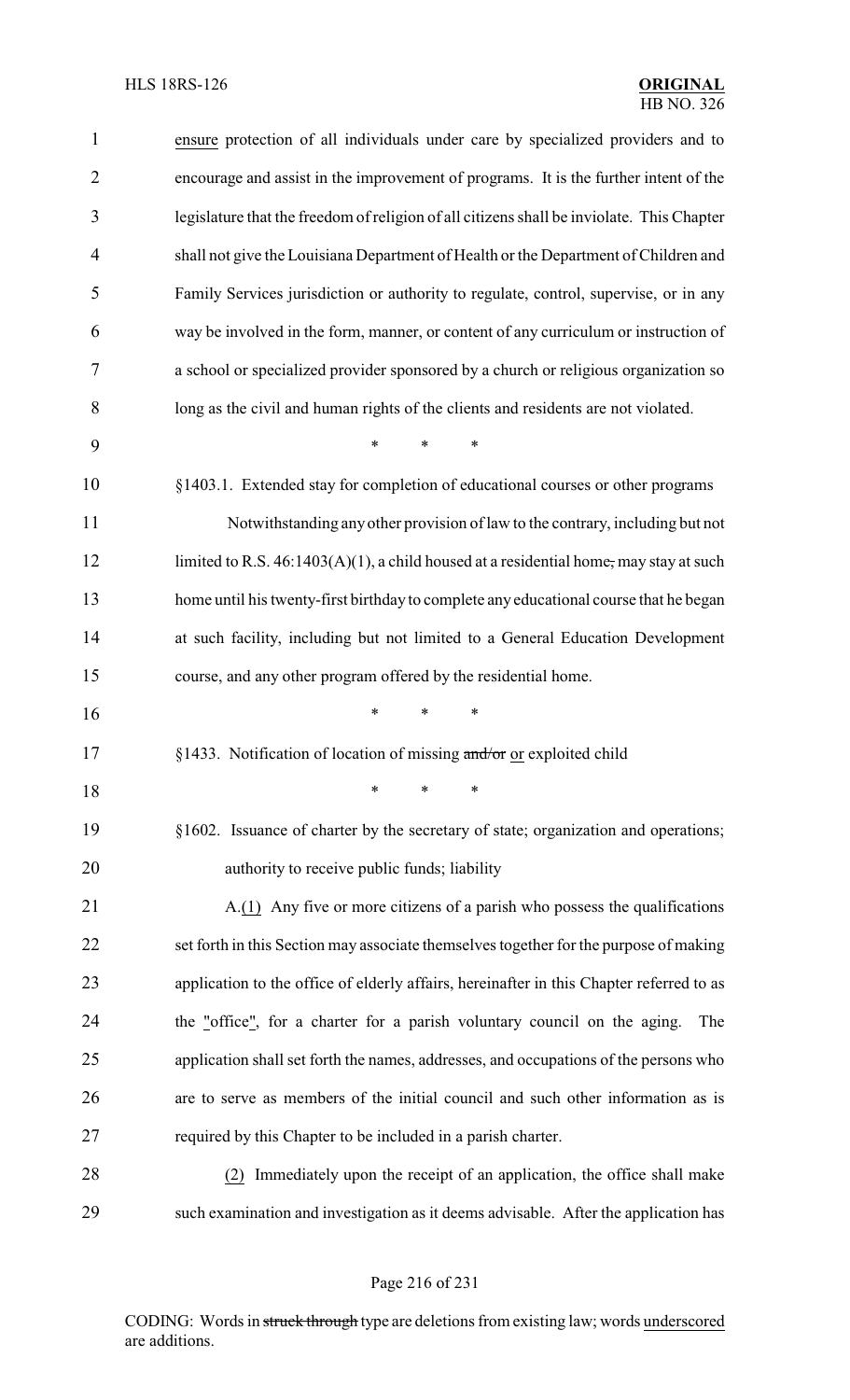| $\mathbf{1}$   | been approved by the executive director of the office, it shall be transmitted to the    |
|----------------|------------------------------------------------------------------------------------------|
| $\overline{2}$ | secretary of state, who is hereby authorized to issue a charter which thereafter shall   |
| 3              | constitute authority of the voluntary council on the aging to function in the parish for |
| 4              | which the charter was issued in accordance with the provisions of this Chapter.          |
| 5              | (3) Immediately upon issuance of the charter by the secretary of state, the              |
| 6              | parish voluntary council on the aging will be authorized to receive public funds from    |
| 7              | any governmental or political subdivision. Such funds shall be subject to audit by       |
| 8              | the legislative auditor or his duly authorized representative.                           |
| 9              | *<br>$\ast$<br>*                                                                         |
| 10             | D. Each parish voluntary council on the aging shall be voluntary as to its               |
| 11             | membership and as to all plans, programs, and activities, and each shall be non-profit   |
| 12             | making and politically non-partisan and non-factional and shall be non-sectarian.        |
| 13             | $\ast$<br>*<br>*                                                                         |
| 14             | F.(1) If the council is held liable for damages for personal injury or wrongful          |
| 15             | death, the court shall determine:                                                        |
| 16             | (a) The amount of general damages exclusive of:                                          |
| 17             | (i) Medical care,.                                                                       |
| 18             | (ii) Related benefits,.                                                                  |
| 19             | (iii) Loss of earnings or support, or both, and.                                         |
| 20             | $\ast$<br>*<br>*                                                                         |
| 21             | (b) The amount of medical care, related benefits, and loss of earnings or                |
| 22             | support, or both, to date of judgment.                                                   |
| 23             | ∗<br>∗<br>∗                                                                              |
| 24             | §1906.2. Interdepartmental cooperation                                                   |
| 25             | The <del>Departments of Public Safety and Corrections, Social Services, Health</del>     |
| 26             | and Hospitals, and Education Department of Public Safety and Corrections,                |
| 27             | Department of Children and Family Services, Department of Health, Department of          |
| 28             | Education, and the Juvenile and Family Court Judges Association shall consult and        |
| 29             | cooperate to develop a plan for treatment and a continuum of care for children           |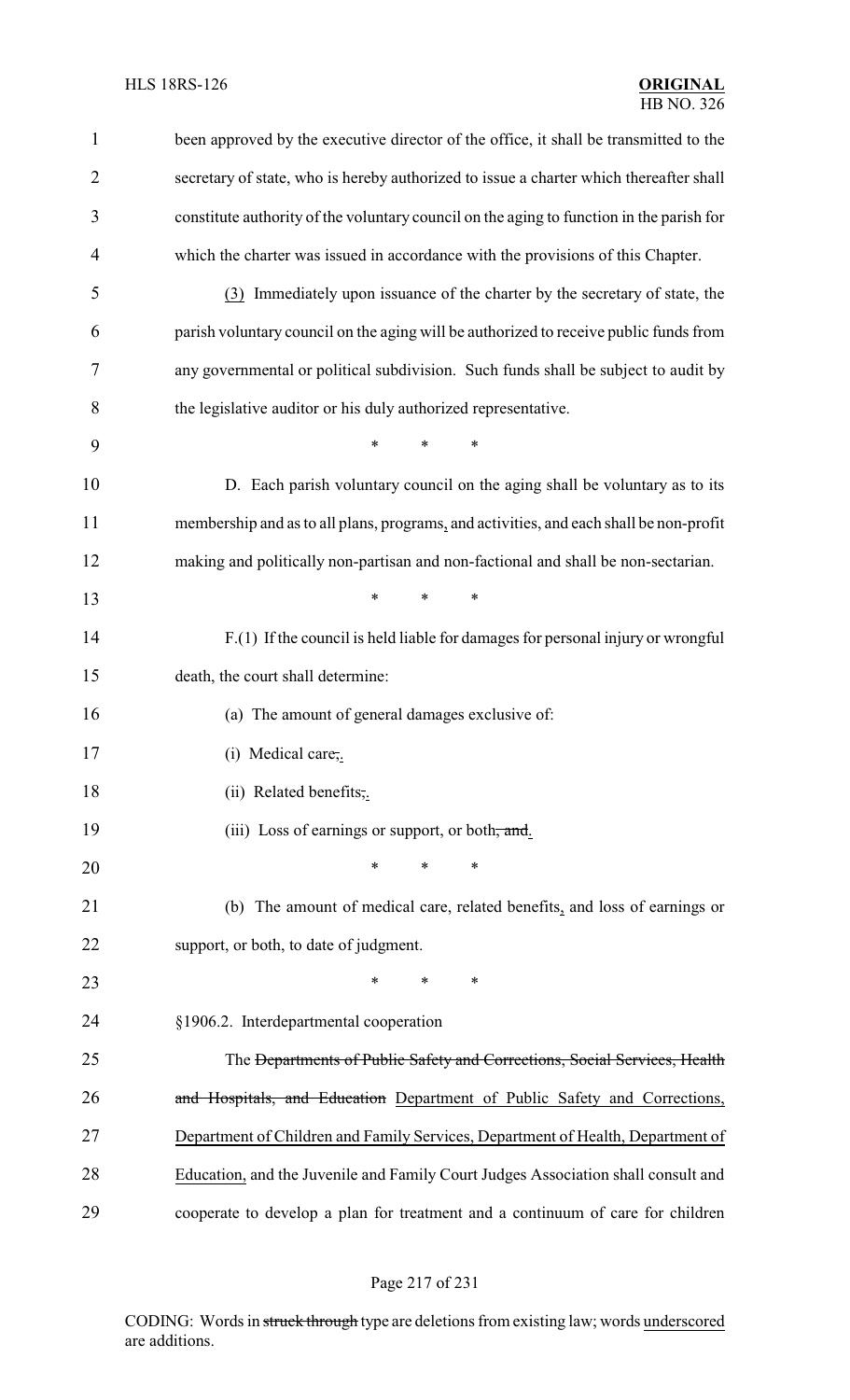| 1              | alleged to be or adjudicated delinquent or in need of care or supervision.<br>The         |
|----------------|-------------------------------------------------------------------------------------------|
| $\overline{2}$ | purposes of such consultation shall include the goal of early intervention by the         |
| 3              | components of the juvenile justice system to assist children in receiving proper          |
| 4              | treatment so that they will be less likely to re-enter the system.                        |
| 5              | $\ast$<br>$\ast$<br>$\ast$                                                                |
| 6              | §1953. Use of public facilities; equal accommodations; service dogs                       |
| 7              | $\ast$<br>$\ast$<br>$\ast$                                                                |
| 8              | F. Nothing in this Section shall require any person who owns, leases, or                  |
| 9              | operates any public conveyance or modes of transportation, educational institutions,      |
| 10             | hotels, restaurants, theaters, lodging places, places of public accommodation,            |
| 11             | amusement, or resort, and other places to which the general public is invited, to         |
| 12             | modify his property or facility in any way or provide a higher degree of care for a       |
| 13             | person with a disability than for a person who is not disabled does not have a            |
| 14             | disability.                                                                               |
| 15             | §1954. Housing accommodations; full and equal access; degree of care; service             |
| 16             | dogs                                                                                      |
| 17             | $\mathbf{r}$<br>$\sim$                                                                    |
| 18             | B. Nothing in this Section shall require any person renting, leasing, or                  |
| 19             | providing for compensation immovable property to modify his property in any way           |
| 20             | or to provide a higher degree of care for a person with a disability than for a person    |
| 21             | who is not disabled does not have a disability.                                           |
| 22             | $\ast$<br>$\ast$<br>∗                                                                     |
| 23             | §2121. Statement of purpose                                                               |
| 24             | $\ast$<br>∗<br>∗                                                                          |
| 25             | C. It is the intention of the legislature to achieve a reduction in serious and           |
| 26             | fatal injuries to the victims of family violence and to clarify the problems, causes,     |
| 27             | and remediation of family violence by providing the necessary services including          |
| 28             | shelter, counseling, and referrals to social services, medical care, and legal assistance |

# Page 218 of 231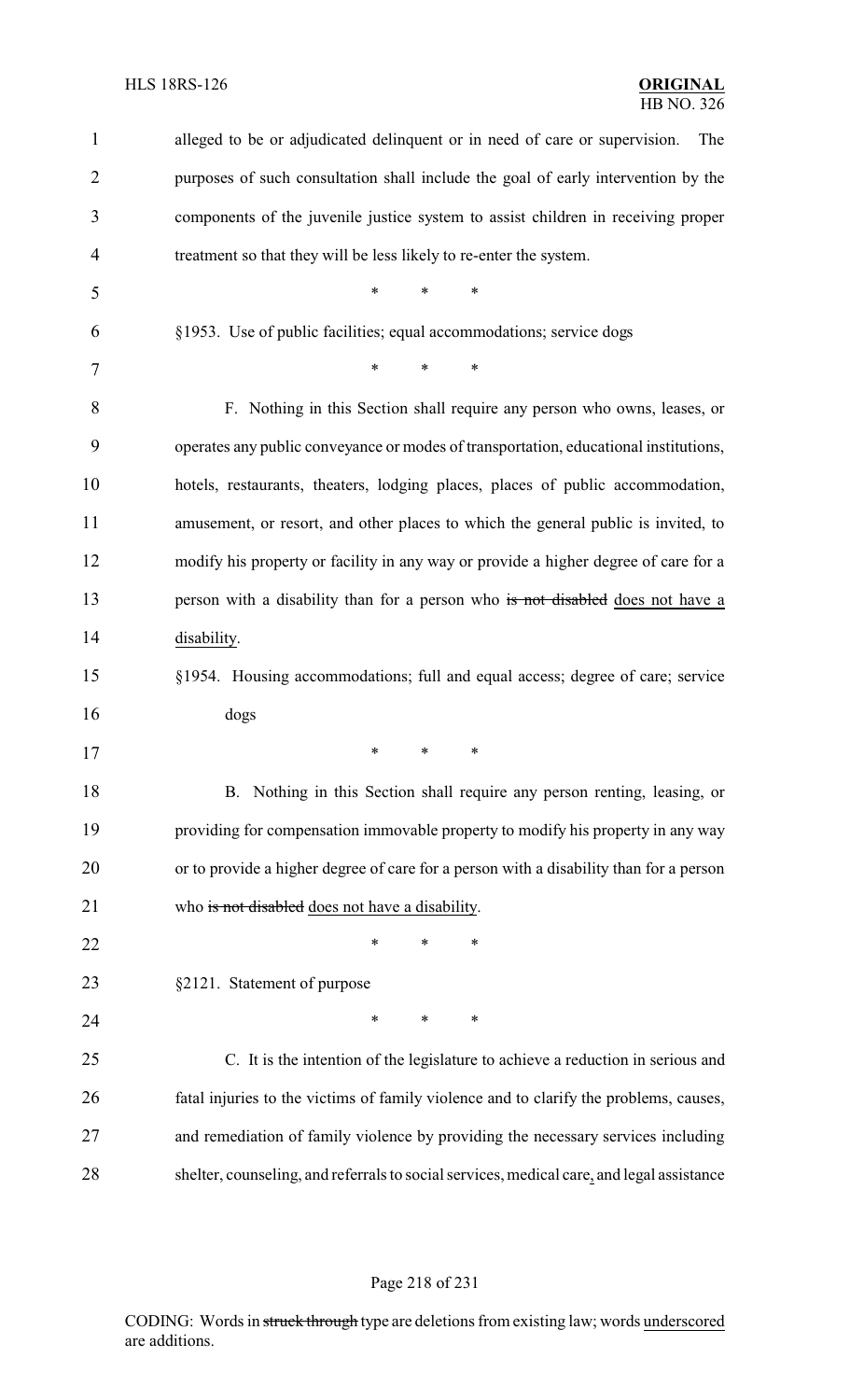| 1              | in the form of a family violence center.                                                 |
|----------------|------------------------------------------------------------------------------------------|
| $\overline{2}$ | *<br>∗<br>*                                                                              |
| 3              | §2125. Evaluation; reports                                                               |
| 4              | A. Both the program created hereunder and the shelters it prescribes shall be            |
| 5              | evaluated by the House and Senate Committees on Health and Welfare committees            |
| 6              | on health and welfare at the end of the first fiscal year of the program and at the end  |
| 7              | of each subsequent fiscal year during which the program is continued.<br>Such            |
| 8              | evaluation shall be designed to determine the effectiveness of the program in            |
| 9              | achieving its objectives.                                                                |
| 10             | *<br>$\ast$<br>$\ast$                                                                    |
| 11             | §2127. Programs for victims of family violence; administration                           |
| 12             | $\ast$<br>*<br>*                                                                         |
| 13             | Prior to any allocation or distribution of monies, as provided in<br>$\mathcal{C}$ .     |
| 14             | Subsection A above of this Section, the office may deduct no more than five percent      |
| 15             | of the amount appropriated from the fund for administrative costs.                       |
| 16             | ∗<br>*<br>∗                                                                              |
| 17             | §2135. Temporary restraining order                                                       |
| 18             | ∗<br>*<br>*                                                                              |
| 19             | C. During the existence of the temporary restraining order, a party shall have           |
| 20             | the right to return to the family residence once to recover his or her personal clothing |
| 21             | and necessities, provided that the party is accompanied by a law enforcement officer     |
| 22             | to insure ensure the protection and safety of the parties.                               |
| 23             | *<br>*                                                                                   |
| 24             | §2136. Protective orders; content; modification; service                                 |
| 25             | A. The court may grant any protective order or approve any consent                       |
| 26             | agreement to bring about a cessation of domestic abuse as defined in R.S. 46:2132,       |
| 27             | or the threat or danger thereof, to a party, any minor children, or any person alleged   |
| 28             | to be incompetent, which relief may include but is not limited to:                       |
| 29             | ∗<br>∗<br>∗                                                                              |

# Page 219 of 231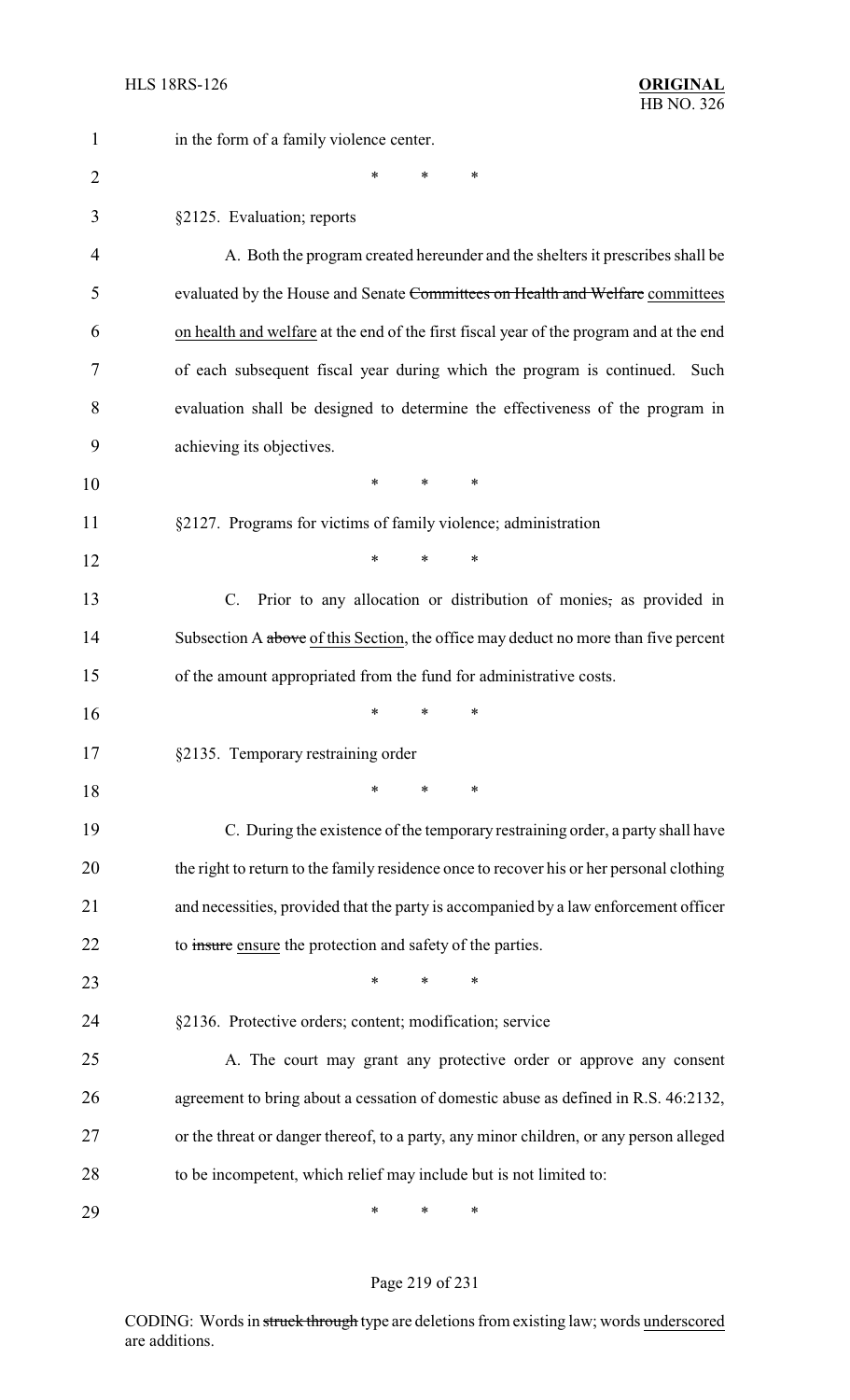| $\mathbf{1}$   | (4)                                                                                       |
|----------------|-------------------------------------------------------------------------------------------|
| $\overline{2}$ | *<br>∗<br>$\ast$                                                                          |
| 3              | (b) If the additional medical opinion regarding a medical evaluation is                   |
| 4              | ordered for both the defendant and abused person, two separate evaluators shall be        |
| 5              | appointed.                                                                                |
| 6              | (c) After an additional medical opinion regarding a medical evaluation has                |
| 7              | been completed and a report issued, the court may order counseling or other medical       |
| 8              | treatment as deemed appropriate.                                                          |
| 9              | *<br>*<br>$\ast$                                                                          |
| 10             | §2254. Nondiscrimination policy in educational facilities, real estate transactions,      |
| 11             | and state-funded programs                                                                 |
| 12             | *<br>∗<br>*                                                                               |
| 13             | F.                                                                                        |
| 14             | *<br>∗<br>∗                                                                               |
| 15             | A recipient of state financial assistance shall operate a program or<br>(2)               |
| 16             | activity in a facility which is accessible to and usable by persons with disabilities and |
| 17             | shall comply with ANSI specifications as defined in $R.S. 46:2253(18) R.S. 46:2253$       |
| 18             | by January 1, 1982.                                                                       |
| 19             | *<br>∗<br>$\ast$                                                                          |
| 20             | §2256. Complaints; filing procedure; compensation                                         |
| 21             | $\ast$<br>$\ast$<br>*                                                                     |
| 22             | Persons with disabilities who have been subject to unlawful<br><b>B.</b>                  |
| 23             | discrimination as defined in this Chapter shall have the right to any and all remedies    |
| 24             | available under the law if they prevail in a suit under this Chapter including but not    |
| 25             | limited to compensatory damages, attorney fees, costs, and any other relief deemed        |
| 26             | appropriate. Any person who believes he has been discriminated against and intends        |
| 27             | to pursue court action must shall give the person who has allegedly discriminated         |
| 28             | written notice of this fact at least thirty days before initiating court action, must and |

### Page 220 of 231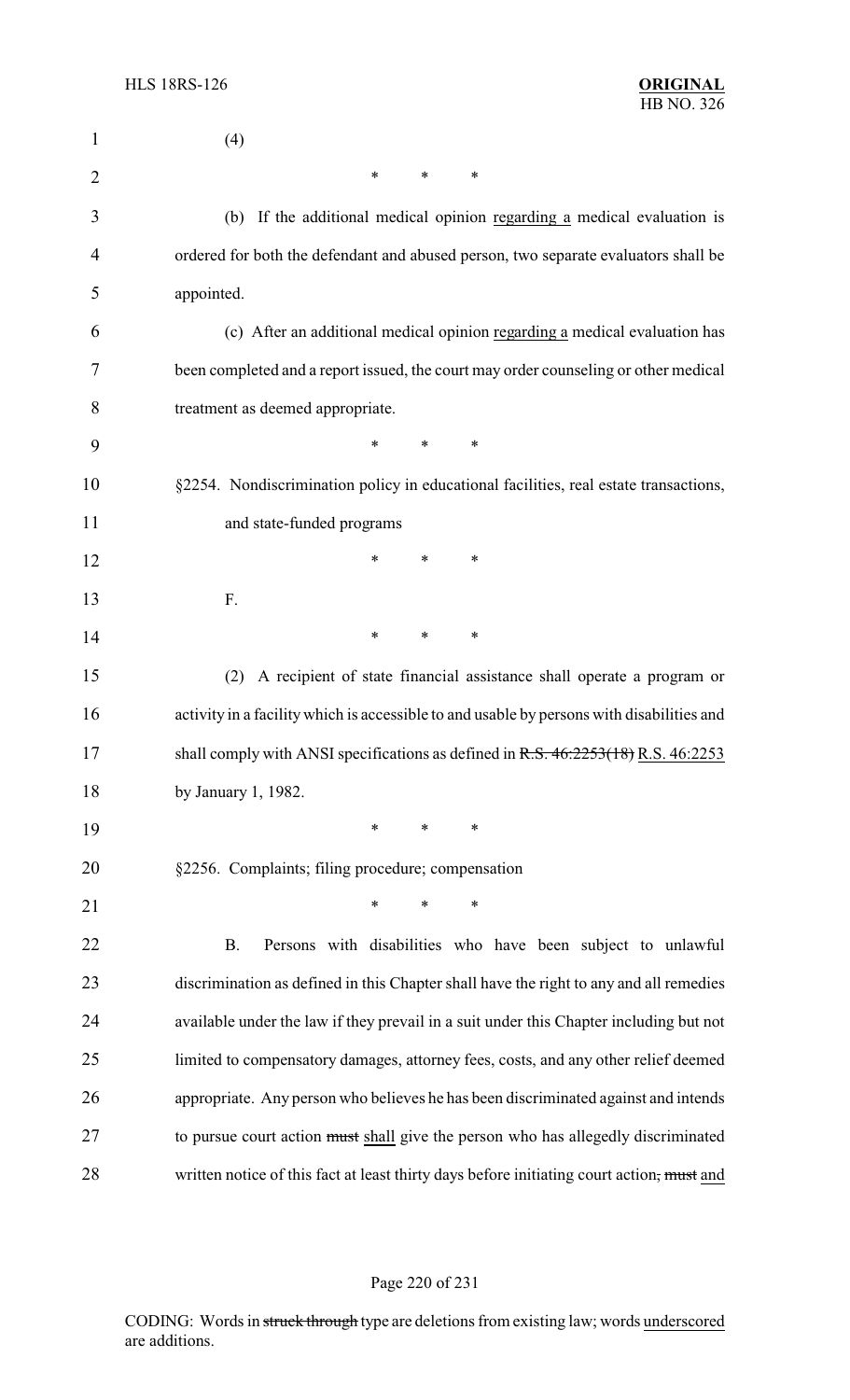| $\mathbf{1}$   | shall detail the discrimination, and both parties must shall make a good faith effort   |
|----------------|-----------------------------------------------------------------------------------------|
| $\overline{2}$ | to resolve the dispute before court action.                                             |
| 3              | C. Any party filing suit under this Chapter, who fails to prevail in his cause          |
| $\overline{4}$ | of action, shall be held responsible for reasonable attorneys' attorney fees and all    |
| 5              | court costs at the discretion of the judge.                                             |
| 6              | *<br>*<br>*                                                                             |
| 7              | §2352. Duties                                                                           |
| 8              | The commission shall:                                                                   |
| 9              | $\ast$<br>*<br>∗                                                                        |
| 10             | (4) Develop and implement a statewide program to insure ensure continuity               |
| 11             | of services to deaf people.                                                             |
| 12             | *<br>*<br>*                                                                             |
| 13             | §2402. Definitions                                                                      |
| 14             | Except where the context clearly indicates otherwise, in this Chapter:                  |
| 15             | *<br>*<br>*                                                                             |
| 16             | (3) "Child abuse prevention" means services and programs funded through                 |
| 17             | the Children's Trust Fund which are designed to prevent the occurrence or recurrence    |
| 18             | of child abuse and neglect as defined in R.S. 14:403 Children's Code Article 603.       |
| 19             | Except for those provided in this Chapter and except for the purpose of planning and    |
| 20             | coordination pursuant to the provisions of this Chapter, the services and programs      |
| 21             | of the Department of Children and Family Services which are mandated by state law       |
| 22             | or state appropriation, or which are required for receipt of federal funds shall not be |
| 23             | subject to the provisions of this Chapter.                                              |
| 24             | *<br>$\ast$<br>*                                                                        |
| 25             | (5) "Fund" means the "Louisiana Children's Trust Fund" established by R.S.              |
| 26             | 46:2403.                                                                                |
| 27             | ∗<br>∗<br>∗                                                                             |

# Page 221 of 231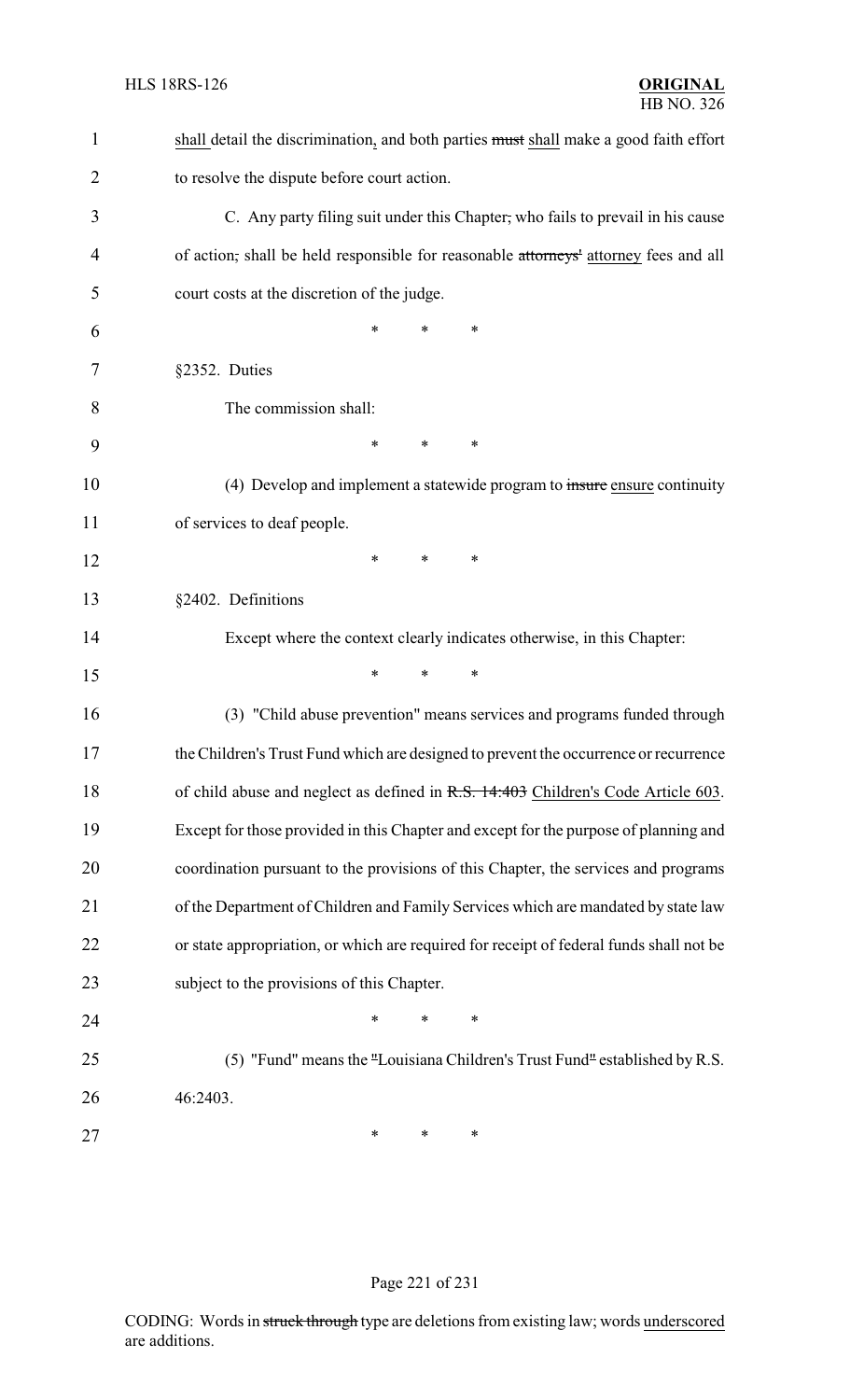| $\mathbf{1}$   | §2603. Children's Cabinet; powers and duties                                          |
|----------------|---------------------------------------------------------------------------------------|
| $\overline{2}$ | A. In order to carry out the purposes of this Chapter and the purposes for            |
| 3              | which it is created, the Children's Cabinet shall:                                    |
| 4              | *<br>*<br>$\ast$                                                                      |
| 5              | (4) Submit an annual report to the governor, the Senate Committee on Health           |
| 6              | and Welfare, the House Committee on Health and Welfare, and any other legislative     |
| 7              | committee that requests a copy of the annual report, by January thirty-first          |
| 8              | summarizing the accomplishments of the past year, providing an evaluation of          |
| 9              | individual programs and the delivery of services, and indicating specific goals and   |
| 10             | budget priorities for the next fiscal year.                                           |
| 11             | $\ast$<br>*<br>∗                                                                      |
| 12             | B. In addition to the above duties and responsibilities provided in Subsection        |
| 13             | A of this Section, in order to carry out its purposes and functions, the cabinet may: |
| 14             | *<br>*<br>*                                                                           |
| 15             | §2692. Intergovernmental transfer program                                             |
| 16             | A.(1) The Louisiana Department of Health shall, as soon as practicable, but           |
| 17             | in no event later than September 30, 2000, have prepared for submission an            |
| 18             | application to the United States Department of Health and Human Services for the      |
| 19             | implementation of an intergovernmental transfer program. The application shall be     |
| 20             | submitted department shall submit the application to the Health Care Financing        |
| 21             | Administration, of the United States Department of Health and Human Services, or      |
| 22             | its successor, by the department on a date to be determined by the Joint Legislative  |
| 23             | Committee on the Budget based on the recommendation of the Intergovernmental          |
| 24             | Transfer Subcommittee created and established in this Section.                        |
| 25             | ∗<br>*<br>*                                                                           |
| 26             | C. No program shall be implemented under the provisions of this Section               |
| 27             | unless and until the application submitted to the United States Department of Health  |
| 28             | and Human Services is given final, written approval by the Health Care Financing      |

### Page 222 of 231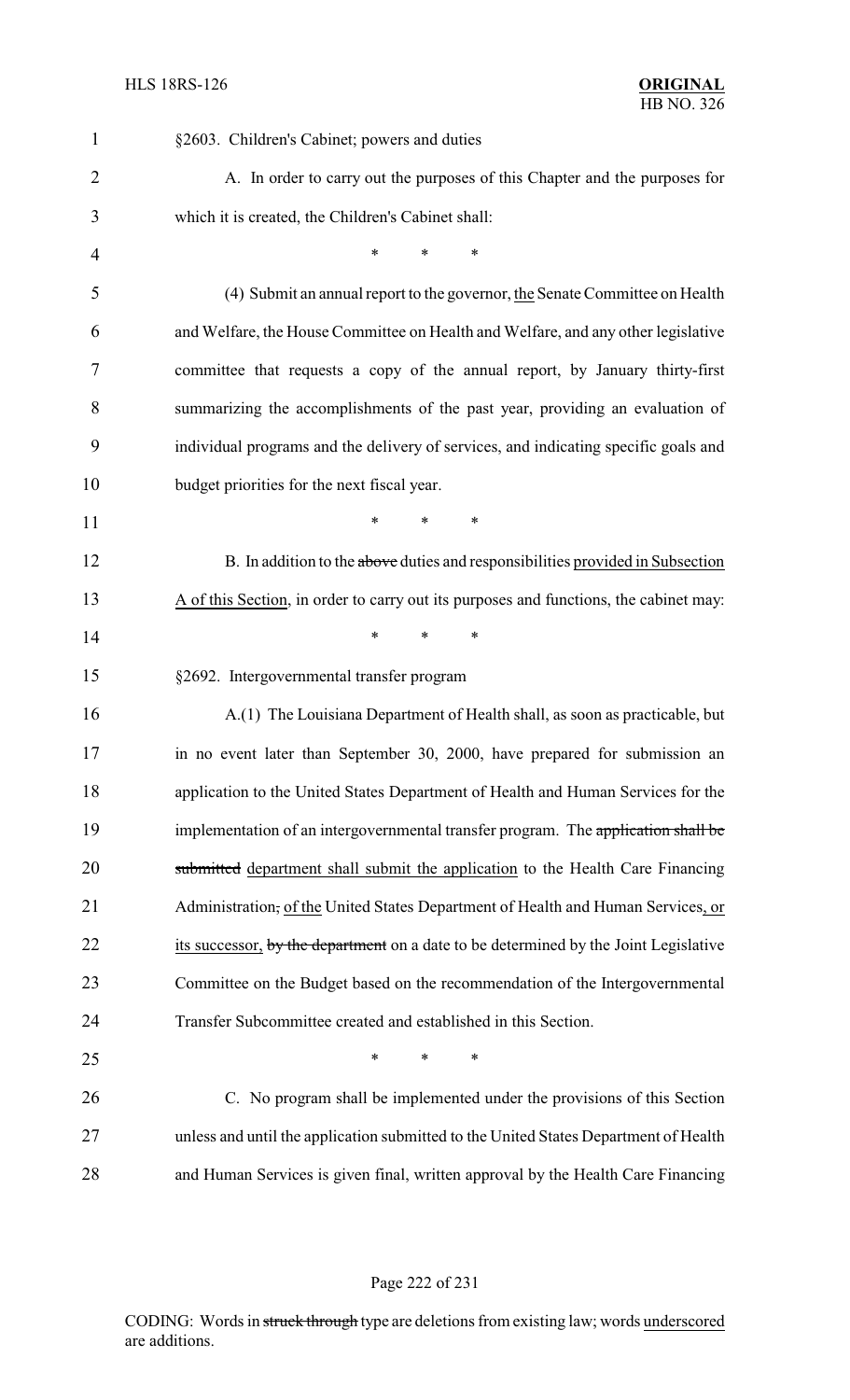| $\mathbf{1}$   | Administration, United States Department of Health and Human Services or its             |
|----------------|------------------------------------------------------------------------------------------|
| $\overline{2}$ | successor.                                                                               |
| 3              | $\ast$<br>$\ast$<br>∗                                                                    |
| 4              | §2702. Definitions                                                                       |
| 5              | For the purposes of this Chapter, the following words and phrases shall have             |
| 6              | the meanings ascribed to them in this Section:                                           |
| 7              | *<br>*<br>∗                                                                              |
| 8              | (8) "Full-size crib" means a full-size crib as defined in $16$ C.F.R. CFR                |
| 9              | 1508.3, regarding the requirements for full-size cribs.                                  |
| 10             | (9) "Non-full-size crib" means a non-full-size crib as defined in $16 \text{ C.F.R.}$    |
| 11             | CFR 1509.2, regarding the requirements for non-full-size cribs.                          |
| 12             | *<br>*<br>*                                                                              |
| 13             | §2704. Unsafe children's product defined                                                 |
| 14             | *<br>*<br>$\ast$                                                                         |
| 15             | B. For the purposes of this Chapter, a crib is unsafe if it does not conform             |
| 16             | to the standards endorsed or established by the Consumer Product Safety                  |
| 17             | Commission, pursuant to 16 <del>C.F.R.</del> CFR 1500.1, et seq.                         |
| 18             | *<br>$\ast$<br>∗                                                                         |
| 19             | §2722. Intergovernmental transfer program                                                |
| 20             | $\ast$<br>*<br>*                                                                         |
| 21             | B. Subject to such recommendations and approval, the department shall                    |
| 22             | make application to the United States Department of Health and Hospitals Human           |
| 23             | Services for the implementation of an intergovernmental transfer program. The            |
| 24             | application shall include a detailed explanation of the department's plan to utilize the |
| 25             | plan funds for the reimbursement of Medicaid school-based services and                   |
| 26             | administrative claiming as allowed by law.                                               |
| 27             | *<br>*<br>*                                                                              |
| 28             | §2731. Health Trust Fund                                                                 |
| 29             | *<br>∗<br>∗                                                                              |

# Page 223 of 231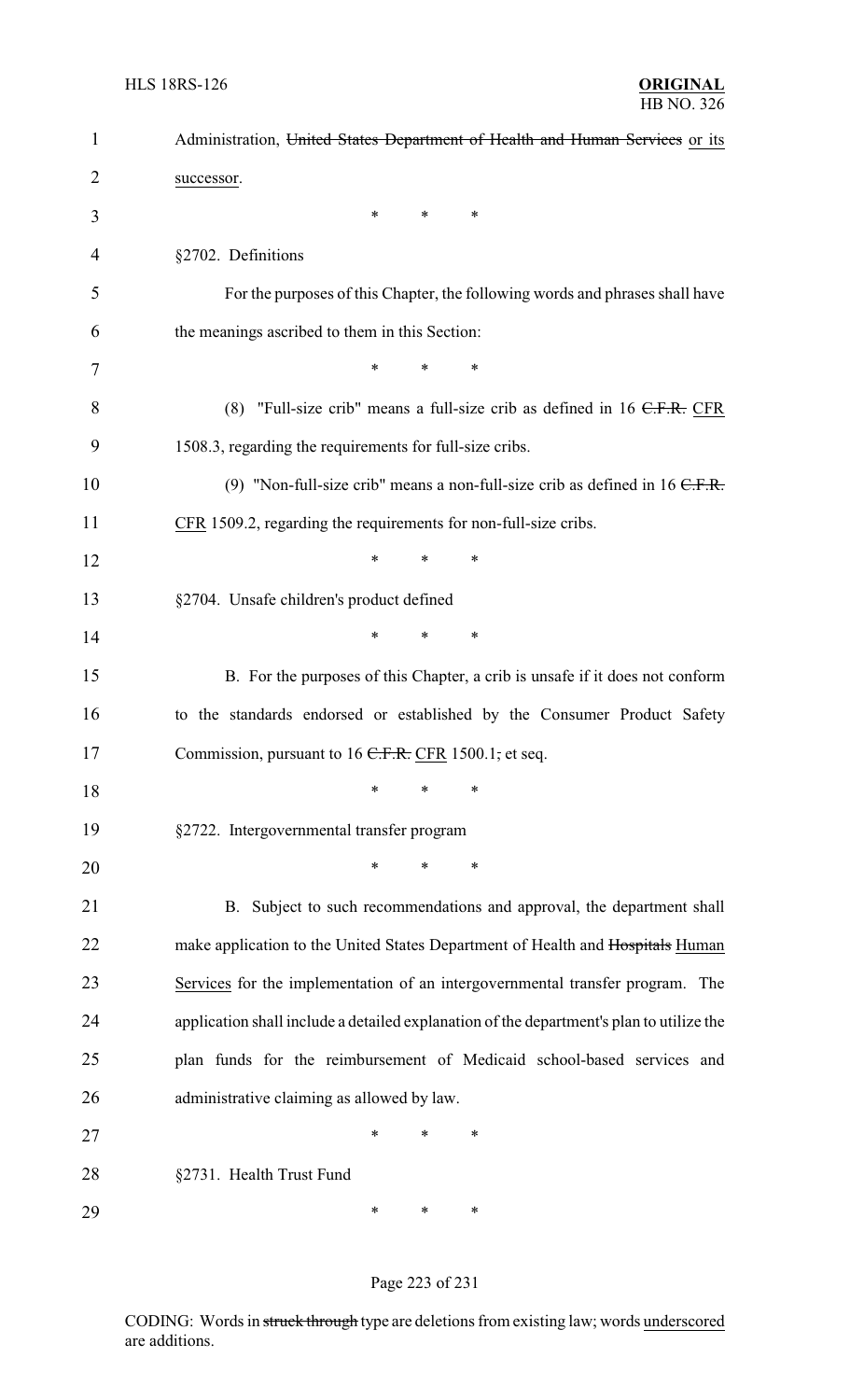| 1              | <b>B.</b>                                                                               |
|----------------|-----------------------------------------------------------------------------------------|
| $\overline{2}$ | ∗<br>∗<br>$\ast$                                                                        |
| 3              | (2) Any money transferred or deposited to the Health Trust Fund from the                |
| 4              | receipt of economic damages proceeds of the Deepwater Horizon Economic                  |
| 5              | Damages Collection Fund provided for in R.S. 39:91 shall be further deposited by        |
| 6              | the treasurer into a trust account hereby established in the Health Trust Fund and      |
| 7              | named the Medicaid Disabilities Account. Notwithstanding any other provision of         |
| 8              | this Section, the money in the Medicaid Disabilities Account shall be used solely to    |
| 9              | be appropriated for services provided by home and community based home- and             |
| 10             | community-based healthcare providers utilized by the developmentally disabled           |
| 11             | persons with developmental disabilities.                                                |
| 12             | *<br>*<br>*                                                                             |
| 13             | The legislature may appropriate monies to the fund from sources<br>C.                   |
| 14             | including but not limited to the following:                                             |
| 15             | *<br>*<br>*                                                                             |
| 16             | (3) Uncompensated care payments to state and other public providers and                 |
| 17             | facilities that are designated for the purposes of intergovernmental transfer payments, |
| 18             | except uncompensated care payments up to one hundred percent of uncompensated           |
| 19             | care costs of hospitals defined in R.S. $40:1300.143(a)$ R.S. $40:1189.3$ .             |
| 20             | $\ast$<br>*                                                                             |
| 21             | D. Appropriations from the fund shall be used and expended under the                    |
| 22             | supervision of the secretary of the Louisiana Department of Health, hereinafter         |
| 23             | referred to as the "department", and shall be restricted to the purposes of enhancing   |
| 24             | the provision of appropriate health care to Louisiana's Medicaid and LaCHIP             |
| 25             | beneficiaries and the medically indigent by:                                            |
| 26             | *<br>*<br>∗                                                                             |
| 27             | (3) Workforce development initiatives to increase access to primary and                 |
| 28             | preventive health care services by supporting education and placement of physicians     |
| 29             | and other medical professionals in medically underserved areas, including but not       |

# Page 224 of 231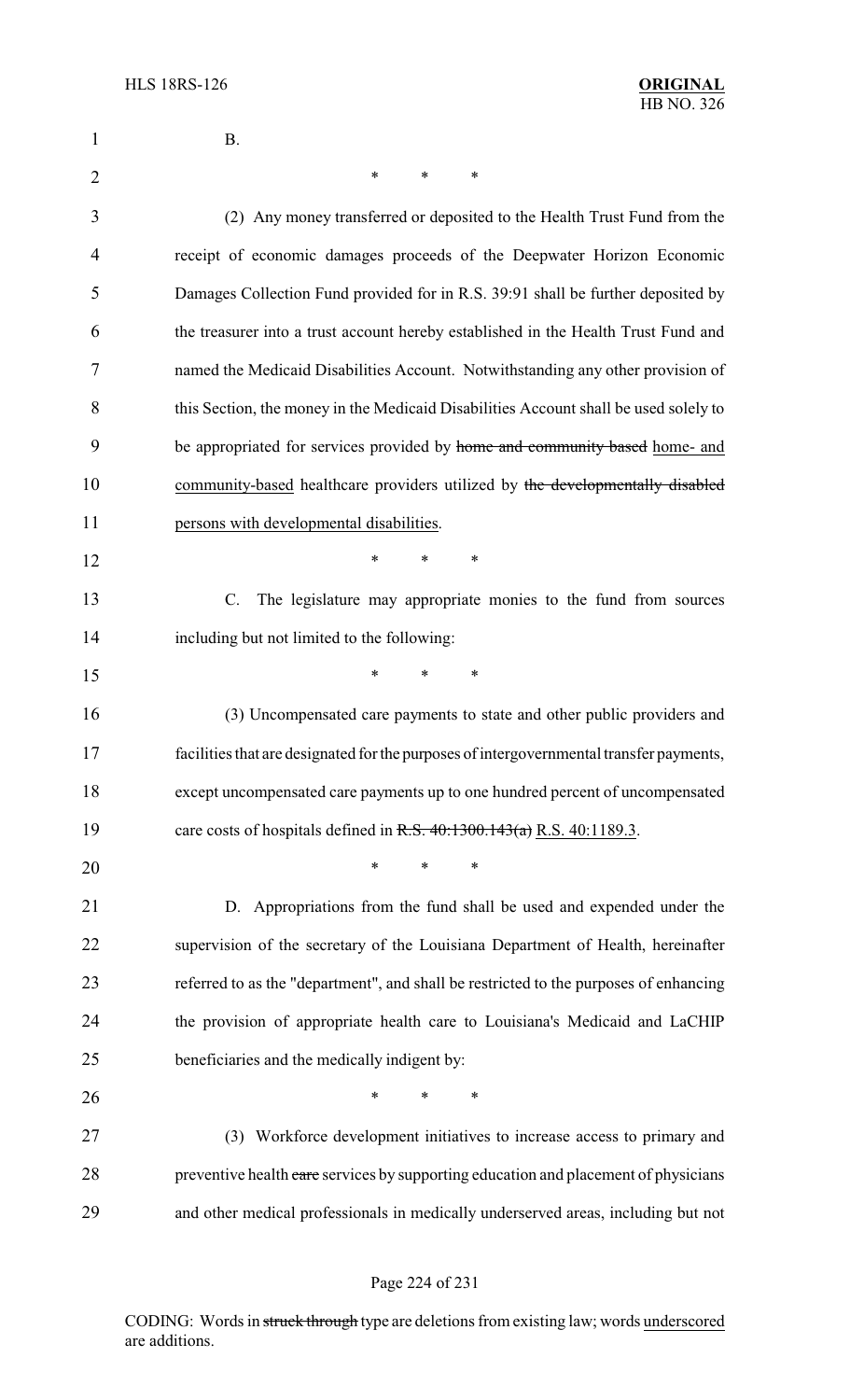limited to the State Loan Repayment Program, physician salary subsidies, and health education scholarships.

 (4) Initiatives to provide primary and preventive health services, including but not limited to immunizations; maternal and child health; nutritional counseling; family planning; diagnosis, management, and treatment of HIV/AIDS; diagnosis, management, and treatment of sexually transmitted diseases; women, infants, and children (WIC) nutritional services; genetic disease services; and other services as may be identified by the secretary through rules. Notwithstanding any other 9 provision of this Chapter to the contrary, primary and preventive health care services shall not include any functions of the department relating to environmental health such as sanitarian services, drinking water, commercial body art regulations, sanitary code mandates, disease surveillance activities, and vital records and statistics.

\* \* \*

 E.(1) Monies in the fund shall not be used to displace, replace, or supplant appropriations from the state general fund for the Medicaid program, the Children's Health Insurance Program (LaCHIP), or amounts appropriated for services provided 17 by home and community based home- and community-based healthcare providers 18 utilized by the developmentally disabled persons with developmental disabilities below the amounts of state general fund appropriations for those programs for the 2001-2002 Fiscal Year.

 (2) Further, nothing contained herein shall be construed to diminish or 22 modify the legislative commitment to rural hospitals contained in R.S. 40:1300.141 23 R.S. 40:1189.1 et seq., or to permit the department to reduce current Medicaid and uncompensated care payments to rural hospitals, except where such reductions are associated with decreased utilization or as otherwise required by law, by federal disallowance, or bydecreased federal participation in uncompensated care payments. Further, the department shall continue its efforts to develop new financing and reimbursement mechanisms relative to the use of Medicaid and uncompensated care

Page 225 of 231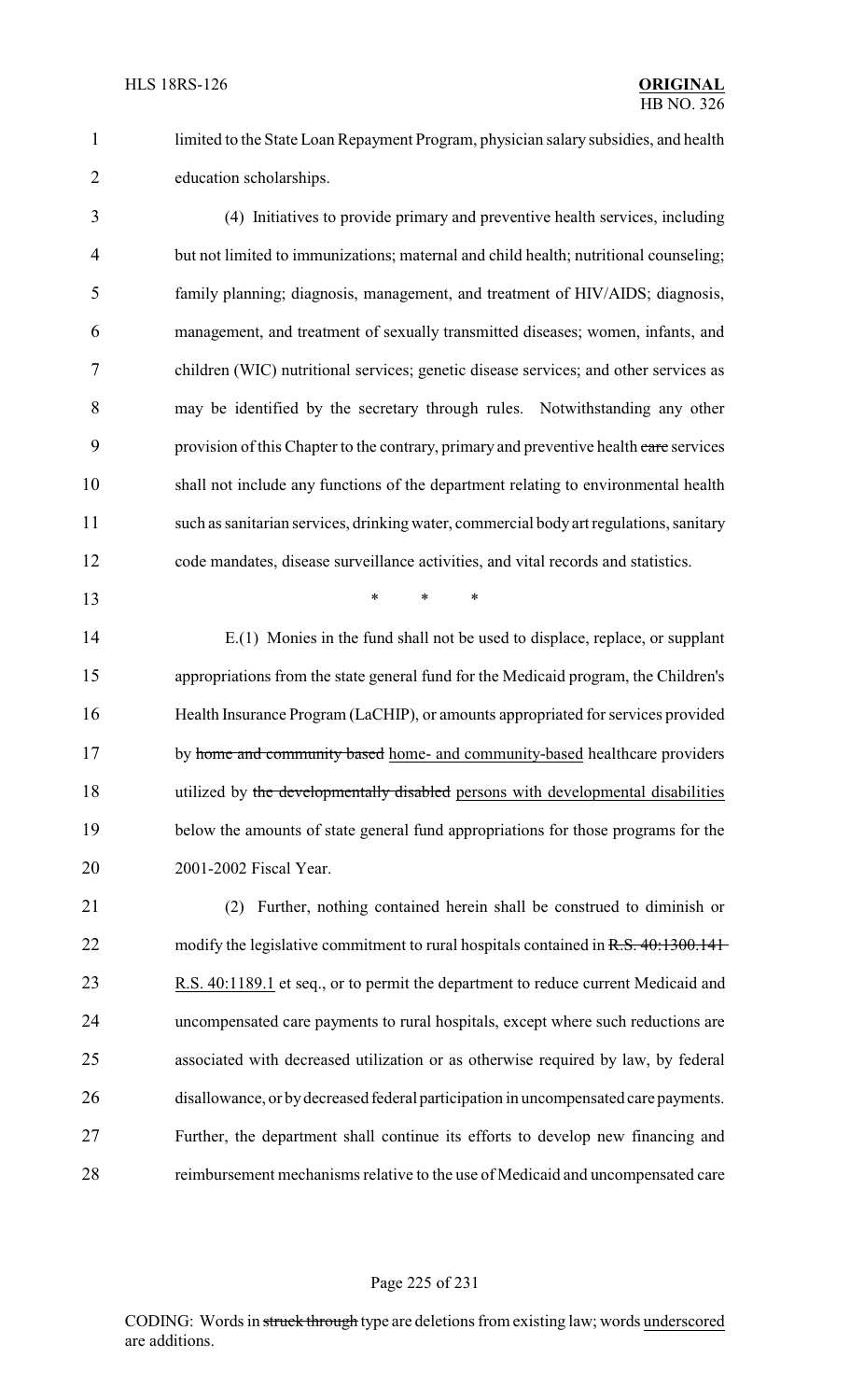payments to such rural hospitals for increased access to health care for Medicaid and LaCHIP beneficiaries and uninsured indigent individuals.

 F. Upon adoption of this Act and approval of an implementation plan in accordance with Subsection H of this Section, the secretary of the department is authorized to take any and all actions necessary to assure the continued availability of primary and preventive health care services, especially for indigent uninsured individuals, including but not limited to funding for qualifying applicants or cooperative endeavors with local government units for provision of such services. The secretary shall require as a condition of payment of uncompensated care costs and reimbursements provided under Paragraph (D)(6) of this Section that hospitals 11 and other health care healthcare facilities shall provide to the department patient-specific data on the amount and type of uncompensated care provided. In 13 addition, if a hospital or other health care healthcare facility does not provide the required patient-specific data, the secretary of the department may withhold an amount equal to five percent of Medicaid payments due that provider. Such withholding shall increase by five percent for each successive month that the required data is not received, but the total amount withheld shall not exceed twenty-five percent of the total monthly amount due the facility. Upon receipt of the required data, the department shall pay the facility all amounts previously withheld 20 as a result of the failure to submit the required data. A hospital or other health care healthcare facility subject to withholding under this provision may request an administrative review as provided by R.S. 46:437.4. The format of the data submission shall be defined by the secretary of the department in consultation with 24 representatives of health care healthcare facilities providing care to the indigent and uninsured.

**\*** \* \* \* §2758.2. Integrated case management planning system; creation; membership; duties and responsibilities

\* \* \*

### Page 226 of 231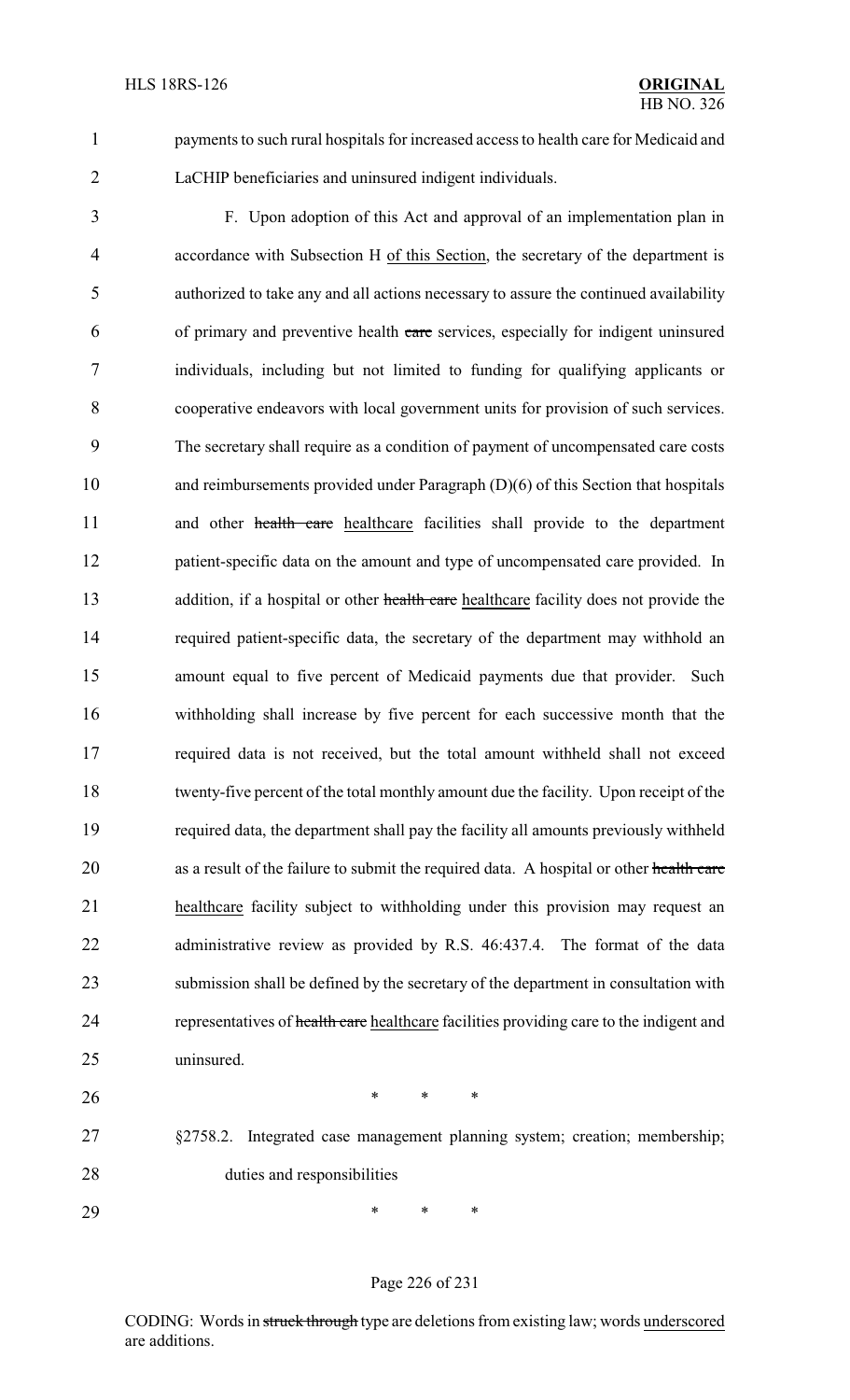| $\mathbf{1}$   | C. In order to facilitate the development of a complete continuum of care for         |
|----------------|---------------------------------------------------------------------------------------|
| $\overline{2}$ | at-risk youths, the departments shall:                                                |
| 3              | (1) Develop an outline for the creation of and transition to an integrated case       |
| 4              | management system focusing on the behavioral health, rehabilitative, and              |
| 5              | educational needs of youths who are at risk for involvement in, currently involved    |
| 6              | in, or exiting the juvenile justice and child welfare system.                         |
| 7              | $\ast$<br>*<br>*                                                                      |
| 8              | Section 6. Children's Code Articles 1015(4)(i) and 1409(F) are hereby amended and     |
| 9              | reenacted to read as follows:                                                         |
| 10             | Art. 1015. Grounds; termination of parental rights                                    |
| 11             | The grounds for termination of parental rights are:                                   |
| 12             | *<br>$\ast$<br>*                                                                      |
| 13             | (4) Misconduct of the parent toward this child or any other child of the              |
| 14             | parent or any other child which constitutes extreme abuse, cruel and inhuman          |
| 15             | treatment, or grossly negligent behavior below a reasonable standard of human         |
| 16             | decency, including but not limited to the conviction, commission, aiding or abetting, |
| 17             | attempting, conspiring, or soliciting to commit any of the following:                 |
| 18             | ∗<br>∗<br>∗                                                                           |
| 19             | (i) Abuse or neglect which is chronic, life threatening life-threatening, or          |
| 20             | results in gravely disabling physical or psychological injury or disfigurement.       |
| 21             | ∗<br>∗<br>∗                                                                           |
| 22             | Art. 1409. Rights guaranteed                                                          |
| 23             | ∗<br>*<br>∗                                                                           |
| 24             | F. No minor patient confined by emergency certificate, judicial commitment,           |
| 25             | court order, or noncontested status shall receive major surgical procedures or        |
| 26             | electroshock therapy without the written consent of a court of competent jurisdiction |
| 27             | after a hearing. However, if the director of the treatment facility, in consultation  |
| 28             | with two physicians, determines that the condition of the minor is of such a critical |
| 29             | nature that it may be life threatening life-threatening unless major surgical         |

# Page 227 of 231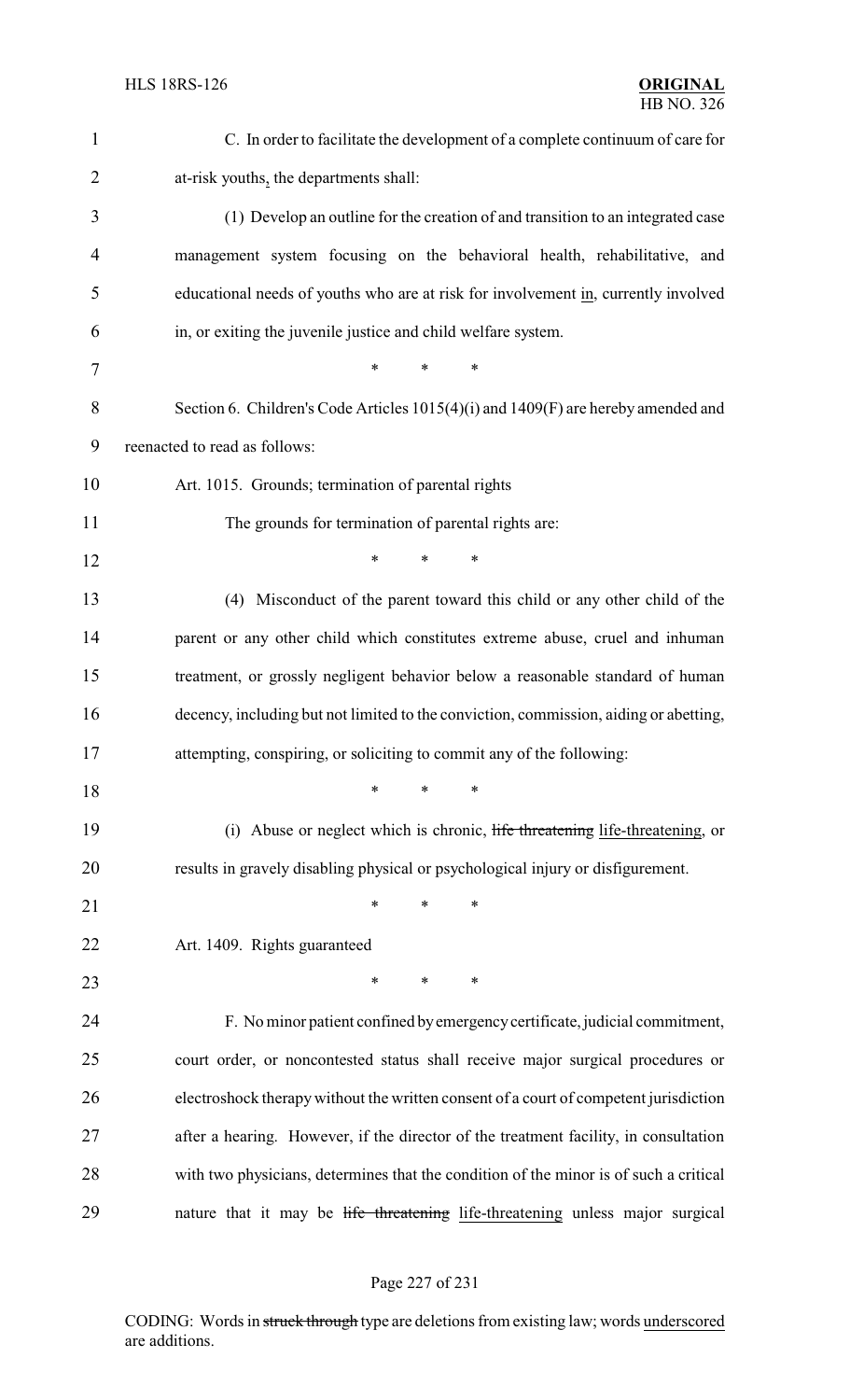| $\mathbf{1}$   | procedures or electroshock therapy are administered, such emergency measures may       |
|----------------|----------------------------------------------------------------------------------------|
| $\overline{2}$ | be performed without the consent otherwise provided for in this Paragraph. No          |
| 3              | physician shall be liable for a good faith determination that a medical emergency      |
| $\overline{4}$ | exists.                                                                                |
| 5              | $\ast$<br>$*$<br>$\ast$                                                                |
| 6              | Section 7. The Louisiana State Law Institute is hereby directed to alphabetize the     |
| 7              | defined terms provided in R.S. 37:1277(A), 1513, and 2101, R.S. 40:1081.9(A), and R.S. |
| 8              | 46:1952, 2116.1, and 2253.                                                             |
|                |                                                                                        |

### DIGEST

The digest printed below was prepared by House Legislative Services. It constitutes no part of the legislative instrument. The keyword, one-liner, abstract, and digest do not constitute part of the law or proof or indicia of legislative intent. [R.S. 1:13(B) and 24:177(E)]

HB 326 Original 2018 Regular Session Hensgens

**Abstract:** Makes technical corrections to provisions of law in Titles 28, 36, 37, 40, and 46 of the La. Revised Statutes and in the La. Children's Code within or relating to the subject matter jurisdiction of the legislative committees on health and welfare.

Proposed law provides relative to present law in Titles 28, 36, 37, 40, and 46 of the La. Revised Statutes and in the La. Children's Code concerning matters within and relating to the subject matter jurisdiction of the legislative committees on health and welfare.

Proposed law makes technical corrections in present law relative to behavioral health, mental health, human services, administration of the La. Department of Health and the Department of Children and Family Services, health professions and occupations, boards and commissions, public health, health care, food and drugs, public welfare and assistance, and child welfare.

Proposed law makes corrective changes including corrections in legal citations and in names of assistance programs, publications, agencies, boards, commissions, offices and officers of departments, and other entities.

Proposed law removes references to agencies, offices, divisions, and programs that have been repealed or no longer exist.

Proposed law provides for the proper designation of undesignated provisions of present law.

Examples of technical corrections effected by proposed law include the following:

- (1) Corrections in citations of Public Laws and laws codified within the United States Code and the La. Revised Statutes of 1950, and in citations of regulatory provisions codified within the Code of Federal Regulations and the La. Administrative Code.
- (2) Proper designation of Subsections, Paragraphs, Subparagraphs, and other subdivisions of statutory law.
- (3) Corrections in case type (capitalization), grammar, and punctuation.

### Page 228 of 231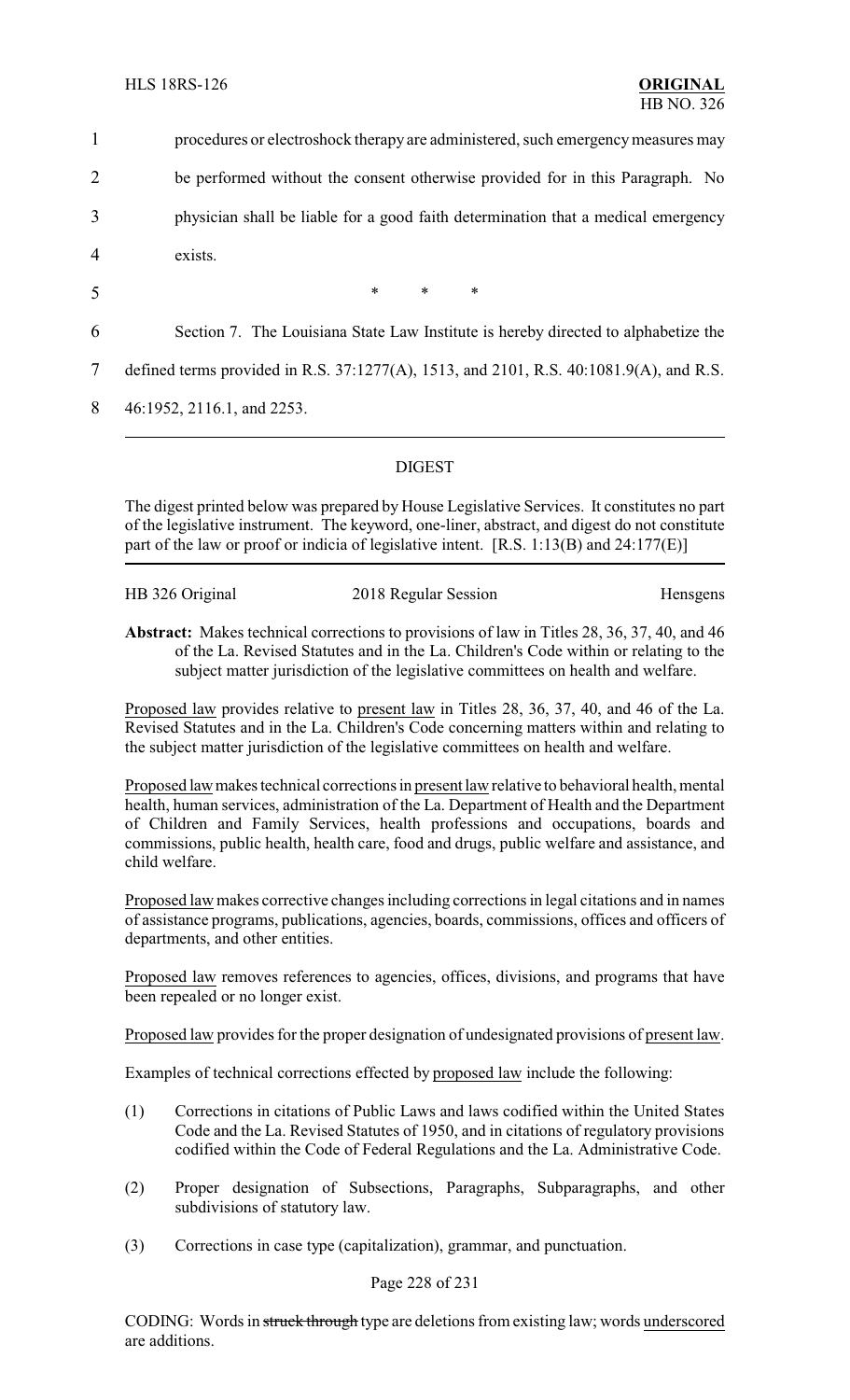- (4) Alphabetization of defined terms in Sections of present law providing definitions.
- (5) Revisions as necessary to the following obsolete references:
	- (a) The U.S. Department of Health, Education, and Welfare (now the U.S. Department of Health and Human Services).
	- (b) The Health Care Financing Administration (now the Centers for Medicare and Medicaid Services).
	- (c) The Food Stamp Program (now the Supplemental Nutrition Assistance Program).
	- (d) The Aid to Families with Dependent Children program (now the Temporary Assistance for Needy Families program).
	- (e) The La. Department of Health and Human Resources (now the La. Department of Health and the La. Department of Children and Family Services).
	- (f) The La. Department of Social Services (now the La. Department of Children and Family Services).
	- (g) The La. Department of Health and Hospitals (now the La. Department of Health, referred to hereafter as "LDH").
	- (h) The office of family security, with respect to administration of the Medicaid program (now the LDH bureau of health services financing).
	- (i) The office of health services and environmental quality (now the LDH office of public health).
	- (j) The bureau of women (now the LDH bureau of family health).
	- (k) The La. Board of Wholesale Drug Distributors (now the La. Board of Drug and Device Distributors).

(Amends R.S. 28:2(16)(intro. para.), 52(F), 53(B)(4)(intro. para.), (D), (G)(4) and  $(7)(a)$ (intro. para.) and (i), (I), (O), and (P)(1)(a), 53.2(C)(2) and (4) and (G)(1), 58, 63(A)(2) and (C), 69(A)(1) and (C)-(E), 70(D) and (E)(2)(b), 72(B), 98.2, 171(F), (G), and (K), 185(C), 206(C), 215.1, 215.2(3), 215.5(B)(7), 454.5(D)(2) and (3)(intro. para.) and (d), 469(C)(1)(a)(intro. para.), (i), and (ii), 470(E), 757, 772(D), 823(11), 911(6), 915(A)(2), and 932(B)(2), R.S. 36:254(A)(6)(b) and (10)(a)-(e), (B)(1) and (6), (D)(1)(a)(i), (E)(1), (F)(1),  $(H)(1), (I)(1), (J)(1), (K)(1),$  and  $(L), 254.1(A)$  and  $(C)($ intro. para.) and  $(5), 254.3, 258(G)$ -(L), 259(E)(10), 474(B)(1) and (6), and 477(B)(1), R.S. 37:9, 21(B)(6), 751(A)(2), 757(B), 779(B), 781(E), 790, 796.1(A)(1), 846(A)(3)(a)(iv), 883(C), 930(A), (B)(1) and (3)-(5), (D), and (E), 1033(A)(3) and (C), 1048(4), (5)(a), (8), (9), and (12), 1056, 1103(11) and (12), 1164(3), (7), (10), (13)(a), (16), (29), (30), (43), (46), (57), and (58), 1182(A)(13), (17), and (18) and (B)(1) and (6), 1226.1(B), 1226.2(D)(1), 1277(A)(3), 1281(A)(1)(a), (3)(a)(ii) and (c), and (5), 1307(1), (7), and (8), 1340(intro. para.), 1543(A)(3)(b)(ii) and (5), 1721, 1731(A)(2)(a) and (d), 1732.1, 1742.1(G)(intro. para.) and (5), 1743(C), 1743.1(E), 1744(A),  $(B)$ , and  $(C)(2)$ , 1745 $(A)$ ,  $(B)$ , and  $(C)(3)$ , the heading of Part VIII of Chapter 20 of Title 37 of the La. Revised Statutes of 1950, R.S. 37:1746, 1747, 2111, 2114, 2351, 2352(2), 2354(A), 2356.2(A)(6) and (B), 2371(1), 2404(C), 2442(2), (4), and (6)(intro. para.), (c)-(e), (i), (k), (m), (n), (r), (u), and (v), 2443, 2446, 2458, 2459, 2465(D)(intro. para.) and (1), 2503(Section heading), 2504(A)(1) and (5), 2802(C), 2816(A)(2), (4), (6), (8), (13), and (15), (B), and (F)(2), 2819(Section heading), 2950(B) and (D)(1)(a)(viii), 3014, 3214(1), 3241(intro. para.) and (1), 3258(C), 3302(4)(b)(i) and (iv), 3309.1(A), 3386.1(intro.

#### Page 229 of 231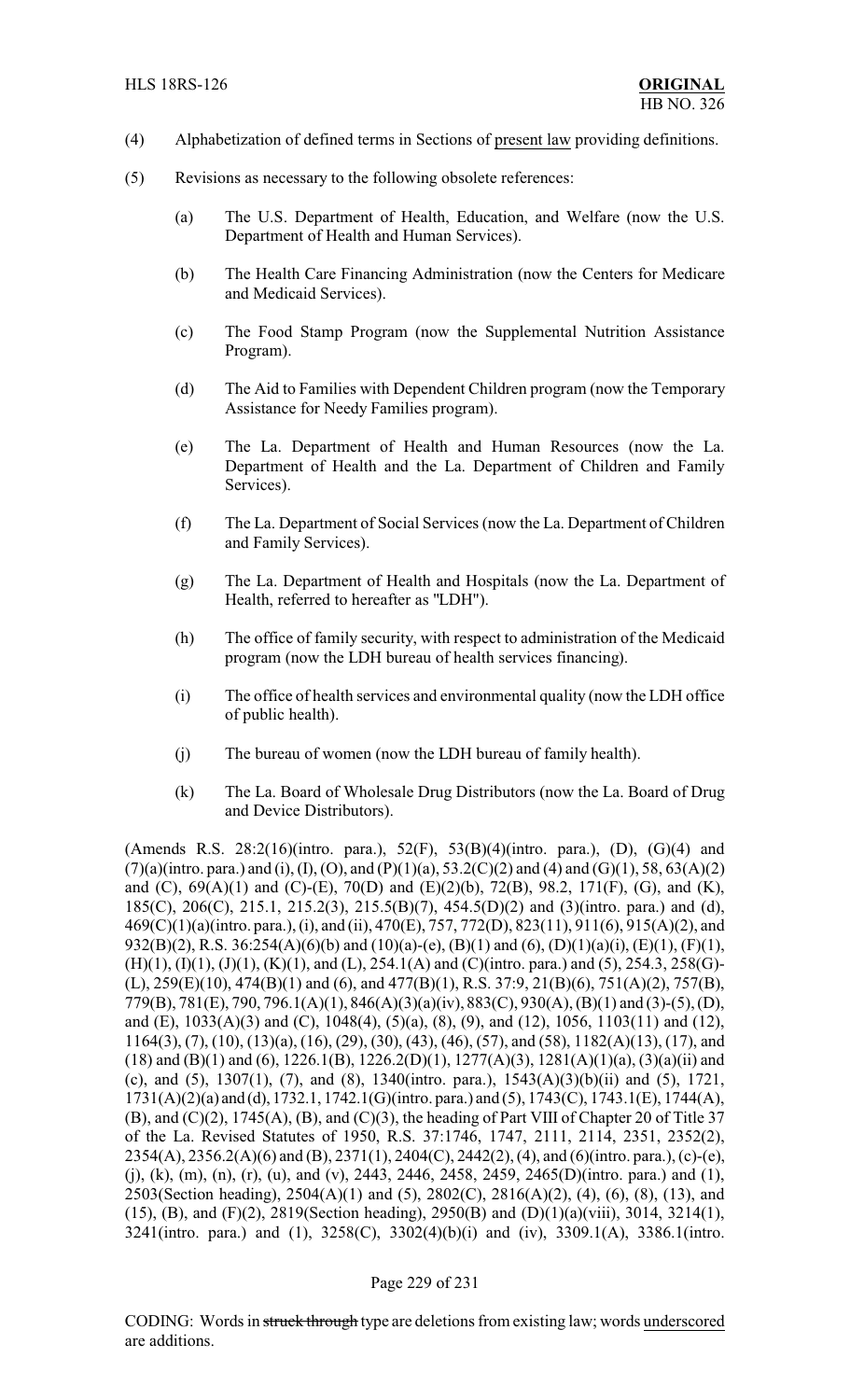para.)(1), (2), (6), (7), (9), (11), (12), and (16), 3387(A), (C), (D), and (E)(2) and (6), 3387.1(A), (C), (D), and (E)(6), 3387.2(A), (C), (D), and (E)(5), 3387.3(A), (C), (D), and (E)(1), 3387.4(C), (D), and (E)(1), 3387.5(D), (E), and (F), 3387.6(B) through (G), 3387.10(D)(5) and (7), 3387.11(D)(5) and (7), 3387.12(D)(5) and (7), 3387.13(D), 3387.14(A), 3388.4(A)(7), (10), and (11), 3389(A) and (E), 3390(B) and (D), 3390.2, 3390.3(A)(11) and (13), (B)(4), and (D), 3428(B), and 3703(B)(7), R.S. 40:1, 3, 3.1(D), 4(A)(1)(a), (2)(b)(i) and (c)(i) and (vii), (3)(a), (6), (8)(a), and (9)-(13) and (B)(3)(b) and (c), (4), and (5), 4.3, 4.6, 4.10(C)(2)(intro. para.), (3)-(5), and (7), 5.3(E), 5.9(A)(7), 7, 9, 13, 18, 23, 24, 31.1, 31.3(B)(2) and (4), 31.32(E)(2), 31.36(D), 41(E), 64(9) and (10), 600.34(C), 608.1(B), 625(A) and (B), 634, 641, 671, 682, 700.1, 700.5(C), 700.6, 700.7(A) and (E), 700.8, 700.9, 700.10(A), 700.12(A), 701(intro. para.), 701.1(A) and (D), 701.2-701.4, 781(3), 824, 853, 940.51(A), 952(C) and (D), 953, 962(B), (C)(intro. para.) and (8), and (D)- (H), 962.1(A) and (B)(intro. para.), 962.1.1(A)(2), 963(intro. para.), 964(Schedule III)(F)(1) and (Schedule V) $(E)(3)(b)$  and (4), 965, 968 $(A)($ intro. para.), 969 $(A)($ intro. para.), 970(A)(intro. para.), 971.1(B), 972(A) and (B)(intro. para.), 973(A), (B)(1) and (2), (C), (E), (F), and (G)(1) and (2)(a), 974(A)(intro. para.) and (C), 975(A)-(E) and (G)(1) and (3), 976, 976.1(H), 978(F)(1)(intro. para.) and (d) and (H)(2)(b), 978.1(A)(1)(c), 978.3(B), 980, 982, 984(intro. para.), 986(A)(1), (3), and (4) and (B)(intro. para.), (1), (2), (3)(intro. para.) and (b), (4), and (5)(intro. para.), (a), and (b), 987, 988(A)(intro. para.), (B), and (C), 989.1(F), 989.2(F), 990, 992(A)(intro. para.), (B)(intro. para.), and (C)-(E), 993(A), (B), and (D), 995, 996.1(M), 996.3(C), 1003(12) and (14), 1005(Section heading), 1006(E), 1007(B) and (I)(intro. para.), 1046(F), 1049.7(Section heading), 1058, 1071.1(intro. para.), 1079.1(D), 1087.1(A) and (B)(2)(intro. para.) and (3), 1089.2(1), 1089.3(C)(2)(b), 1089.4(A)(3), (B), and (C), 1105.3(3), 1105.6(E), 1105.8(F), 1105.8.1(B)(1) and (F)(3), 1107.1(1), 1111.3(B)(5), (C)(3), and (F), 1117.1(B), 1121.11, 1135.13(D)(3) and (I), 1155.6(D), 1157.3(A) and (B), 1165.1(C)(2), 1165.3(B), 1171.2, the heading of Subpart C of Part IV of Subchapter A of Chapter 5-D of the La. Revised Statutes of 1950, R.S. 40:1173.2(1)(a), 1173.3(3) and (8), 1173.4(B), 1173.5(A)-(C), 1173.6(B) and (E), 1183.2(A)(1) and (5), 1183.4(A)(1), 1189.2(A)(1), 1203.1(3)(o) and (5), 1211.4(B)(2), 1217.16, 1219.2(1) and (3), 1219.3(A) and (B), 1219.4(A)(intro. para.), 1221.2(2), 1226.1(2)(c), 1231.5(E)(1)(c), 1237.1(J), the heading of Subpart B of Part I of Chapter 5-E of the La. Revised Statutes of 1950, R.S. 40:1243.1(A), 1243.3(A), 1253.3(A)(9), 1261(A)(1)(k) and (3), 1261.1(B), 1271.1(B), 1277.1-1281.1, 1285.3, 1285.4(A)(1), 1285.7(D), 1287.1, 1291.3(7) and (9), 1291.23(A)(1) and (B)(1), 1300.21, 1356(A), 1732(1), 2009.1(D), 2009.2(2), (3)(b)-(d) and (f), and (7), 2009.6(A)(1)-(3) and (B)(1)-(3), 2009.12, 2009.18, 2009.21(Section heading), 2017.9, 2102, 2109(B)(1)(a) and (c)(ii) and (2)-(6), (C), and (D), 2116(D)(1)(c), 2116.32(B), 2116.34(B), 2117.5(B) and (C), 2120.4(B)(9) and (10)(a), 2120.5(E), 2120.44(B)(9), 2120.45(D), 2144(A), (C), (F)(2)(intro. para.), (G), and (H)(1), (2)(b)(iii), and (3), 2154(A)(6), (12), and (13), 2175.14(E), 2179(D), 2180.11, 2189, 2193.4(9), 2194.2(4)-(6), 2195.1(A)(8), (9), and (11) and (C), 2195.2(A)(1), (2), (4), and (5), 2196.1(4), 2197(A) and (D)-(G), 2199(A)(1) and (5) and (F)(2), 2199.1(A)(intro. para.), 2202(3) and (5)(a) and (e)(i), 2203(C), 2223, 2243, 2253, 2353, 2404(5), 2477, 2481, 2530.4(B)(intro. para.) and (3), and 2845(A)(6) and (C), R.S. 46:3, 6, 9(B) and (C), 52.1(F)(3)(b), 56(A), (B)(1), (F)(4)(b), and (J), 59, 61(A)(1) and (3) and (C), 107(A)(1), (B), and (D), 114(E)(1)(intro. para.), 114.3(A), 121(1)(intro. para.), 123(D)(3) and (K)(3), 153(C), 153.4(F)(2), 156(A) and (B), 157-159, 159.1(C) and (D), 160.1(10), 231.2(A)(1)(intro. para.) and (B)(intro. para.), 231.4(E), 232, 234, 234.1, 236.1.2(B)(1) and (I), 236.1.10(B), 236.3(L)(1), 236.6(C), 236.7(A)(2) and (E), 237(B)(15), 285(D), 286, 301(A)(1), 326(B), 433, 444, 446.1(B), 447.1(B)-(E), 447.2(A)(2), (B)(1) and (3), and (D)(intro. para.), (1), and (2), 450.1(A) and (B)(6), 450.3(B)(intro. para.), 460.1, 460.4(D), 465, 923(A) and (B), 924(A) and (B), 932(13)(c) and (14), 936, 972, 975(C)(2), 976(A)(3)(c) and (5)(a)-(c) and (d)(i), (B)(3)(b), (C)(intro. para.), and (E), 977.2, 977.3(3), 977.5(A)(2) and (C)(1), 977.8, 977.9(A) and (D)(1), 977.10(4), 979.4(H), 1052(intro. para.), 1056(A), 1057(intro. para.), (10), and (11), the heading of Chapter 10-D of Title 46 of the La. Revised Statutes of 1950, R.S. 46:1194(intro. para.) and (1), 1195(A)(2) and (B)-(D), 1402, 1403.1, 1433(Section heading), 1602(A), (D), and (F)(1)(a)(i)-(iii) and (b), 1906.2, 1953(F), 1954(B), 2121(C), 2125(A), 2127(C), 2135(C), 2136(A)(4)(b) and (c), 2254(F)(2), 2256(B) and (C), 2352(4), 2402(3) and (5), 2603(A)(4) and (B)(intro. para.), 2692(A)(1) and (C), 2702(8) and (9), 2704(B),

#### Page 230 of 231